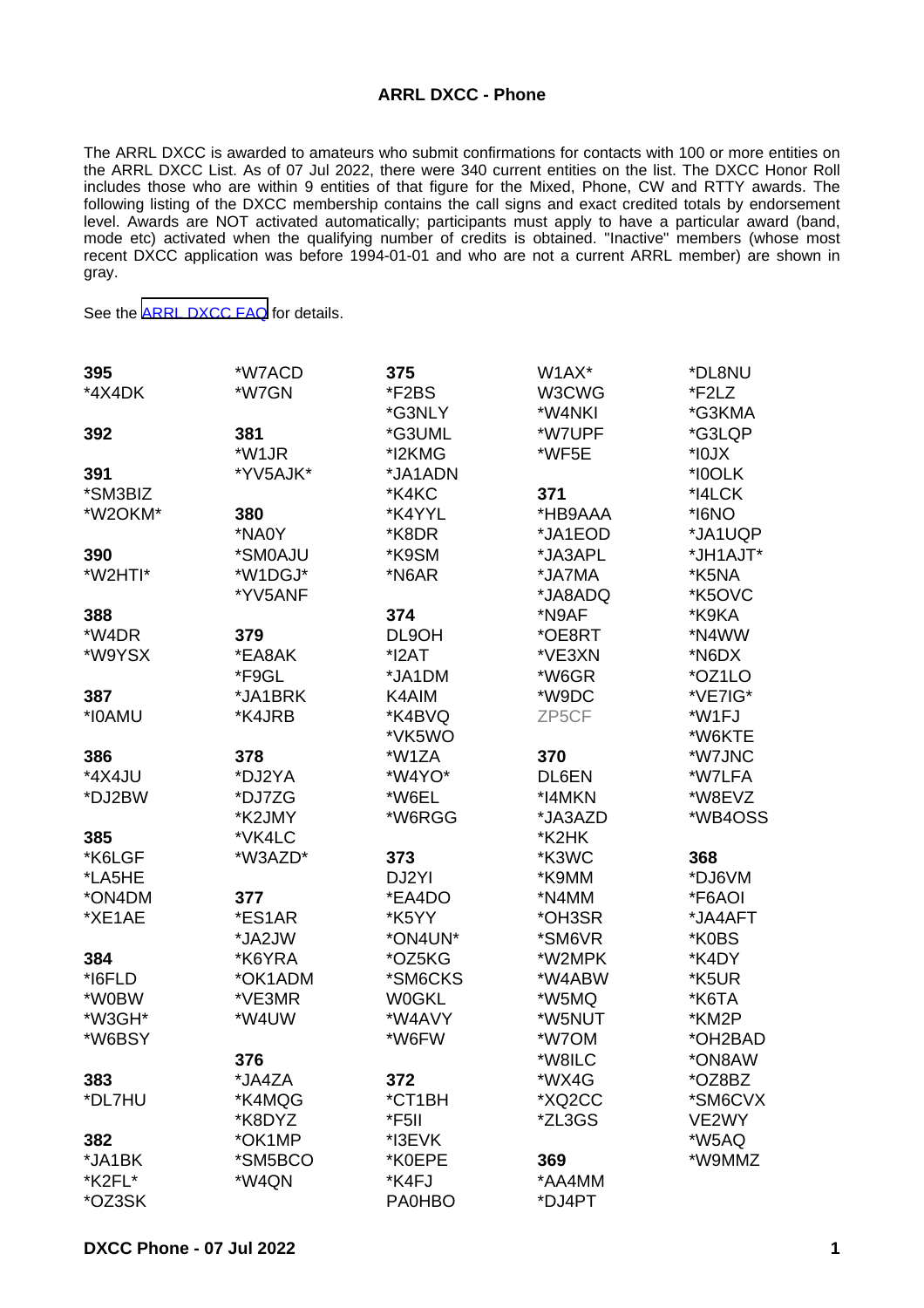| 367                           | 365                | 363                | *JA8DNV | *W3CC        |
|-------------------------------|--------------------|--------------------|---------|--------------|
| *DJ6NI                        | *DL8FL             | *AA4V              | *K2GPL  | *W3NO        |
| *DJ8NK                        | *F2VX              | *CT1ZW*            | *K4DJ   | *W6YI        |
| *DK1FW                        | *F5VU              | *DJ2MM             | K4HJE   | *W7DQ        |
| *I5FLN                        | *I2LPA             | *DL6QW             | *K4JP   | W9BEK        |
| *JA1BWA                       | *JA1AAT            | *EA4GZ             | *K4ZYU  |              |
| *JA1JAN                       | *JA1GV             | *HB9AQW            | *K6DT   | 360          |
| *JA1OCA                       | *JA6BEE            | I0ZV               | *K6JAD  | *DJ9RQ       |
| *JA2AH                        | *JA7JH             | <b>I2SM</b>        | *K6VVA  | *DK3HL       |
| *JA8ZO                        | *JH1EIG            | JA1BN              | *K7XB   | *DK3SF       |
| K <sub>2</sub> B <sub>S</sub> | *JH1IFS            | *JA1IFP            | *K9BWQ  | *DK9KX       |
| *K3SGE                        | *K0QQ              | *JA4DLP            | *N7TP   | *DL1YD       |
| *K4XO                         | *K2TQC             | *JH1GZE            | ON4SZ   | EA4LH        |
| *K5AQ                         | *K4CIA             | *K0KX              | *SM4DHF | *G3SJH       |
| *K7NN                         | *K5GH              | *K <sub>2</sub> CL | *SM7CRW | *G3TXF       |
| *K8IFF                        | *K6YUI             | *K2VV              | *TI2CC  | *I3DSE       |
| *K9QVB                        | *K7DRN             | *K3OTY             | *UX0UN  | <b>I5PAC</b> |
| *N4ZC                         | *K8MFO             | *K3PL              | *W1TYQ  | *JA0AXV      |
| *N6ET                         | *K9JF              | *K4MS              | W4EEU   | *JA1TRL      |
| *N7RO                         | *N6UC              | *K5JW              | *W6HXW  | *JA2BAY      |
| *OE2EGL                       | *SM5CAK            | *K5RJ              | *W8UN   | *JA4FHE      |
| *OE3WWB                       | *US5WE             | *K6BTT             | *W9JA   | *JA7AQR      |
| *OH3YI                        | *W <sub>2</sub> VO | K6EXO              | *W9NGA  | *JA7GDU      |
| *PA0LOU                       | *W4DKS             | *K8FF              | *W9OA   | *JH1HGC      |
| *SM6AEK                       | *W5SJ              | *K8LJG             | *W9RN   | *K0JS        |
| *SM6DHU                       | *W6BCQ             | *K8TL              |         | *K4PI        |
| *W1YRC                        | *W8WRP             | *KV4FZ*            | 361     | *K4SBH       |
| *W2SY                         | *XE1J              | *LU1BR             | *AD6P   | *K4WS        |
| *W8QBG                        |                    | *NOTB              | *DK4KL  | *K9FN        |
| *W9ZR                         | 364                | *N4CC              | *DK5WL  | *N0RR        |
| *WA4WIP*                      | *D44BS             | *NA4M              | DL1KB   | N4DV         |
| YV5AIP                        | *DK3PO             | *NA5AR             | *G3ZAY  | *N4KG*       |
| *ZL3NS                        | *DL7OD             | *OH1TX             | *I0SSW  | *N5UR        |
|                               | *I2YDX             | *OH2BU             | *I2YBC  | *OZ5EV       |
| 366                           | *I3ADI             | *ON5NT             | *I5SDG  | *SM6CTQ      |
| *DJ9ZB                        | I7SCA              | *PA0GMM            | *JA0GRF | *SM6GZ       |
| *F6AJA                        | *JA2DSY            | *SM5ARL            | *JA1BWT | *SP9AI       |
| *I1APQ                        | *JA7ZF             | *W0CD              | *JA1HGY | *W0SR        |
| $*$ $4LX$                     | *K2UFM             | *W1NG              | *JA1WSX | *W4FC        |
| *IT9GAI                       | *K6XJ              | *W1PNR             | *JA2XW  | W6RKP        |
| *K2SHZ                        | *K8AJK             | *W4AXL             | *JA4DND | *W8DCH       |
| *K4MZU                        | *N4XP              | *W4DXX             | *JA5IU  | *W9KQD       |
| *K4UTE                        | *OZ3PZ             | *W4GIW             | *JA8BAR | *WA4WTG      |
| *K5JB                         | OZ3Y               | *W4VQ              | *JA8EAT | *ZS1AU       |
| *K6RN                         | *PT2BW             | *W7DQM             | K6GJ    |              |
| *K8PYD                        | PY2PC              | *W7LEB             | *KF2O   | 359          |
| *LA1K                         | *SM6CKU            | *WA4FFW            | *KT9T   | *AA4R        |
| *N4RA                         | *SP8AJK            |                    | *KZ2I   | *DL1EY       |
| *N8DX                         | *W0GKE             | 362                | *N6JZ   | *G3VKW       |
| *SM2EKM                       | *W1YY              | *AA8EY             | *N7US   | *HA0DU       |
| *SM5CZQ                       | *W3LPL             | *F6BFH             | *NR1R   | *HB9AMO      |
| *VK6LK                        | W4YJ               | *G3NDC             | *NS6C   | *I1GEA       |
| *W1JZ                         | *W8GC              | *I0WDX             | *PY2BW  | *I2ZGC       |
| *W2FP                         | *W9LA              | *JA1ELY            | *UA6JD  | *JA0GZZ      |
| *W3GG                         | *W9SS              | *JA1FNA            | *W1DNZ  | *JA1WTI      |
| *W5EU                         | *YS1RR             | *JA4OK             | *W2CC   | *JA2IVK      |
|                               | *ZL1ARY            | *JA6BZI            | *W2PSU  | *JA2KVD      |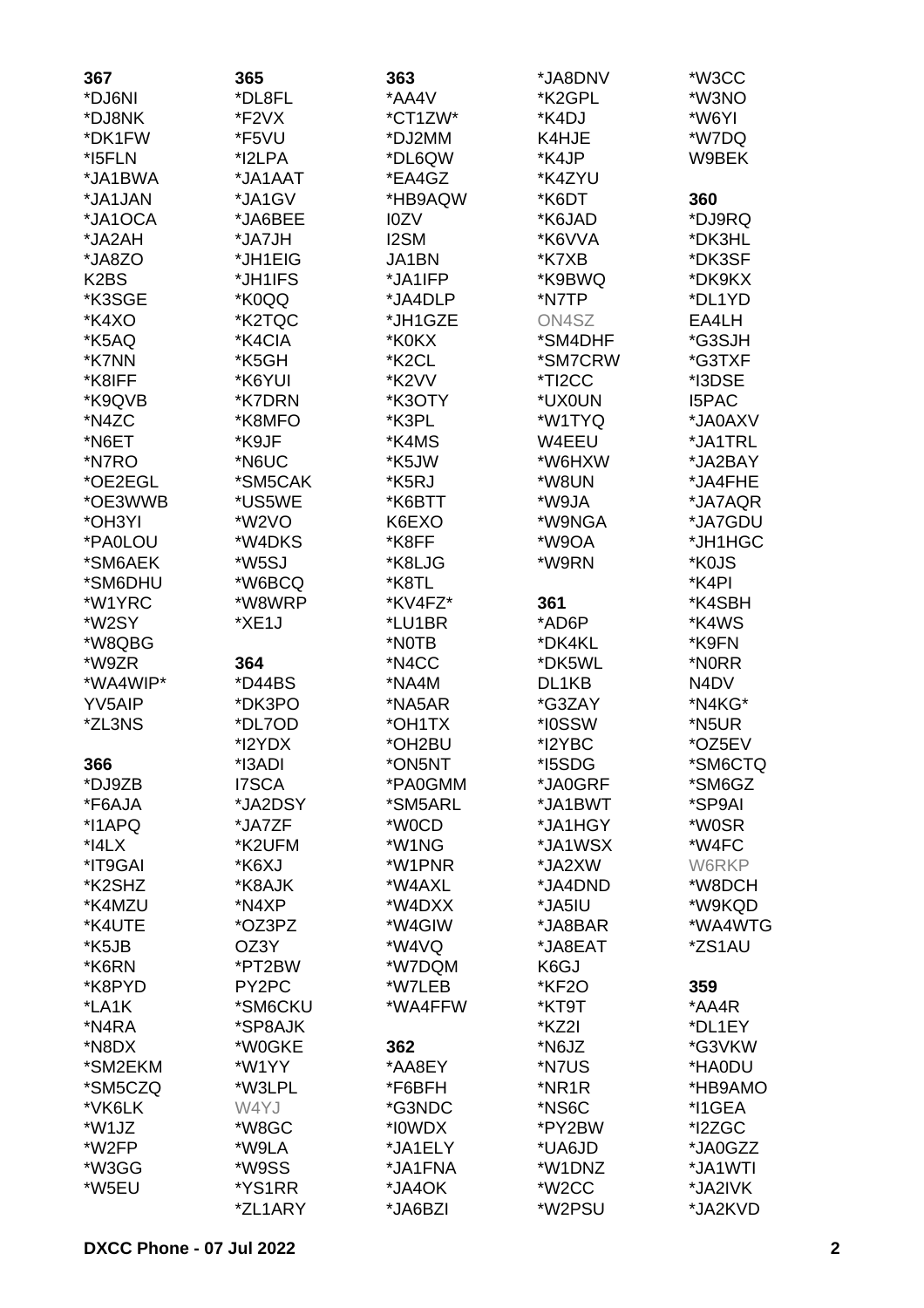| *JA2XYO           | *I2PJA            | *DK3PZ   | 356                             | *W3TN              |
|-------------------|-------------------|----------|---------------------------------|--------------------|
| *JA3EMU           | *I4GAS            | *DK6XR   | *AA4A                           | *W3UM              |
| *JA3MF            | *JA0DWY           | EA4JL    | *AA7A                           | *W5BPT             |
| *JA3RQ            | *JA1OND           | *G3KYF   | *AE5B                           | *W6IEG             |
| *JA7JM            | *JA1SJV           | *I2PEI   | DJ5DA                           | *W7REE             |
| *JH2MYN           | *JA1SVP           | *I4EAT*  | *DK6IP                          | *W9DMH             |
| *JJ3PRT           | *JA2LHG           | *I5FCK   | *DL8OH                          | *WA1JMP            |
| *JR7TEQ           | *JA5EXW           | *I8ACB   | *EA7LQ                          |                    |
| *K0ALL*           | JA6AD             | *IV3VER  | *F6CKH                          | 355                |
| *K0IEA            | *JA8AWH           | *JA0LXP  | *I0KRP                          | *4Z4DX             |
| *K0JN             | *JH1AGU           | *JA1DIO  | *I1CAW                          | *DJ4XA             |
| *K0XN             | *JR1BLX           | *JA1WSK  | *I2MQP*                         | *DL6JGN            |
| *K4TAG            | *K0IUC            | *JA2JSF  | *I5CRL                          | *F3SG              |
| *K4XI             | *K0MN*            | *JA3DY*  | <b>I8AA</b>                     | *F6AOJ             |
| *K5KLA            | *K1NY             | *JA5FDJ  | *I8KNT                          | *F6EXV             |
| *K6EID            | *K1UO             | *JA6GXP  | *JA0NPQ                         | G3JEC              |
| *K6SMF            | *K2EWB            | *JA7BSD  | *JA1LSP                         | *I0YR              |
| *K7ABV            | *K2MFY            | *JA7JWF  | *JA2BL                          | *I2MOV             |
| *K7GEX            | *K3AB             | *JA9AA   | *JA2DDN                         | *I4CSP             |
| *K7SP             |                   |          |                                 |                    |
|                   | *K3UA             | *JA9APS  | *JA2NDQ                         | *I5AFC             |
| *K8PT             | *K5EJ             | *JA9FPI  | *JA3BQE                         | *I5KKW             |
| *K9IL*            | *K6IPV            | *JE1MGE  | *JA5AUC                         | *I5ZGQ             |
| *K9KU             | *K8NA             | *JH1BZJ  | *JA7PL                          | *IN3TJV            |
| *K9OW             | *K9HQM            | *JR1AIB  | *JH1LPF                         | *JA1HRQ            |
| *KH6HH            | *K9PPY            | *JR3IIR  | *JR1FYS                         | <b>JA1MIN</b>      |
| *LA7JO            | *K9ZO             | *K1AJ    | *K0EU                           | *JA1WPX            |
| *N1DG             | KD8VM             | *K2UU    | *K0LUZ                          | *JA2CXH            |
| N <sub>2</sub> SS | *KR2Q             | *K4XP    | *K1HTV                          | *JA2DLM            |
| ON8XA             | *N4AH             | *K5GZ    | *K1ST                           | *JA2VPO            |
| *PY4OD            | *N4NX             | *K5WK    | *K2RW                           | *JA3ALY            |
| *PY7ZZ            | *N5FG             | *K7LAY   | *K2SGH                          | *JA3CSZ            |
| *UA3CT            | *OE3EVA           | *K7VV    | *K <sub>2</sub> UO              | *JA5AQC            |
| *UA6JW            | *OH1MA            | *K8CW    | *K3BEQ                          | *JA7BJS            |
| *W1BR             | *PT7WA            | *K9ALP   | *K3SWZ                          | JA7HZ              |
| W <sub>1</sub> GA | *RW4NH            | *LU3CQ   | *K4LRX                          | *JA7ZP             |
| *W1MI             | *SM4EMO           | *N4XM    | *K4UEE                          | *JA8NFV            |
| W2APU             | *UA1MU            | *N5TY    | K4XH                            | *JA9CGW            |
| *W2SM             | *VE1YX            | *N5UD    | *K5OA                           | *JH1HLQ            |
| *W3HNK            | *W0HBH            | *N7TT    | *K7EG                           | *JJ1DWT            |
| *W4WM             | <b>WOYDB</b>      | *OH1XX   | *K8CX                           | *JR1MLU            |
| *W7FP             | W <sub>1</sub> DO | *OH8SR   | *KS7C                           | *K1BD              |
| W8KST             | *W1GD             | *OM3JW   | *LU2AH                          | K <sub>1</sub> JO  |
| *W8SET            | *W3JJ             | *SM4CTT  | *N0AT                           | *K <sub>1</sub> QS |
| *W8WOJ            | *W4DK             | *SM5DJZ* | *N3US                           | *K4DX              |
| YV1KZ             | *W4MBD            | *SM6CMU  | *N4DW                           | K4UAS              |
| *ZL2AFT           | *W5ZE             | *UA9YE   | *N4NO*                          | *K5JZ              |
|                   | *W6LQC            | *W0BV    | *N5XZ                           | *K6LM              |
| 358               | *W6SR             | *W1HEO   | *N5YY                           | K6WR               |
| *DJ2TI            | *W9BGX            | *W4ZCB   | *N6JV                           | *K8GG              |
| *DJ5JH            | *W9LNQ            | *W6FF    | *OE2VEL                         | *K8TMK             |
| *EA6BH            | *WA0MHJ           | W6ZZ     | *OH <sub>2</sub> V <sub>Z</sub> | *K9VAL             |
| *HB9RG            | *WD5K             | *W8TE    | *PY5EG                          | *KK2I              |
| *I0DJV*           |                   | *W8TWA   | *VK3QI                          | *KM1D              |
| *I0MPF            | 357               | *W8UVZ   | W1AFF                           | *KP4P              |
| *IOMWI            | *AA1V             | *WA6WZO  | *W1YW                           | *KR4OJ             |
| *I1AGC            | *AA4S*            | *YL2MU   | *W1ZK                           | *KX4R              |
| *I2BVG            | *DJ2RB            | *YU1FW   | *W3AP                           | *LA2PC             |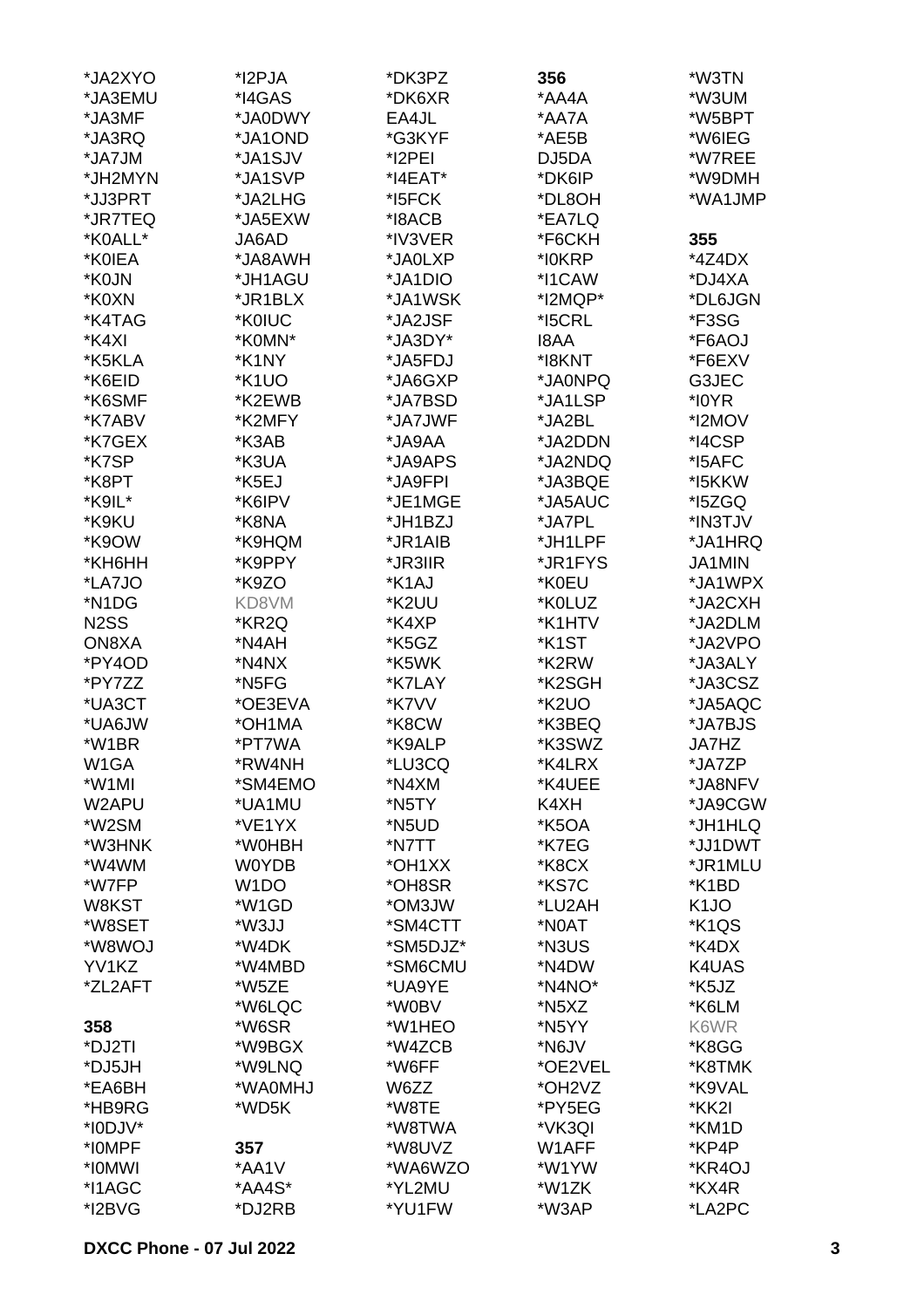| *LA5YJ               | *JA8EOT            | *W1MAG        | *JH1BUO            | *W7KNT  |
|----------------------|--------------------|---------------|--------------------|---------|
| *LZ2CC               | *JA9GPG            | *W1TRC        | *JH1QAX            | *W7KQ   |
| *LZ2DF               | *JH1RFR            | *W1TSP        | *K0GT              | *W7MO   |
| *N0AV                | *JH4IFF            | *W3DF         | *K0KT              | *W8CY   |
|                      |                    |               |                    |         |
| *N4TJ                | *JR1DUP            | *W3YX         | *K4CN              | *W8UV   |
| *N7EF                | *JR1KAG            | W4WG          | *K5GS              | *W9MU   |
| *NA9Q                | *K0DEQ             | *W4YCH        | *K5IH              | W9NZM   |
| *NY0V                | *K0FF              | *W6DPD        | *K5KT              | W9RXJ   |
| *OH2LU               | *K0GSV*            | *W6IRD        | *K5RE              | *WA8NMN |
| *OK2RZ               | *K0SR              | *W7AO         | *K7OM              | *WA9CVK |
| *PT2TF               | *K0WK              | *W7UT         | K7OSE              | *WB4UBD |
| <i><b>*S57AC</b></i> | *K2PLF*            | W8CNL         | *K7ZBV             | *WB6L   |
| *SM2EJE              | *K4JLD             | W8FLT         | *K8MG              | *WB8ZRL |
| *SM5FQQ              | K4MEZ              | *WA2NPD       | K8OHG              | *WD8PKF |
| *SM7BYP              | *K4QVK             | *WA6F         | *K9AJ              | YV5ANQ  |
| *SV1IW               | *K4SE              | *WB6RSE       | *K9CT              | *ZS5NK* |
| *TG9NX               | *K6ED              | YS1AG         | *K9RR              |         |
| *UA4HBW              | *K6FG              | ZL1BKX        | *KA5V              | 352     |
| *UA9CBO              | *K6GXO             |               | *KL7D              | *AA5O   |
|                      |                    |               |                    |         |
| *VA3DX               | *K6XN              | 353           | *KZ2P              | AB4H    |
| *VE3EJ               | *K8SIX             | *AI3Q         | *LU2DSL            | *AD1C   |
| *W4BUW               | *K9DT              | *CT1RM        | *N2LT              | *AF2C   |
| *W4RFZ               | *K9EMG             | *DJ5IH        | *N2TK              | *CT3BM* |
| W5KFT                | *K9EU              | *DJ9KG        | *N4AVV             | *CT4NH  |
| *W5ZPA               | *K9GA              | *F5KOK        | *N4RJ              | *DF2NS  |
| *W8OM                | *K9MIE             | *F6DLM        | *N7HN              | *DF2RG  |
| *W8TN                | *KA1PM             | *F6DZU        | *N8DE              | *DF3GY  |
| *W9DX                | *KC8CY             | *G3SNN        | *N8DJX             | *DF7NM  |
| *WA4OEJ              | *KG4W              | *G3XTT        | *NM4O              | *DJ5AV  |
| *WD5DBV              | *KH6WU             | *G4BWP        | OH <sub>2</sub> BZ | *DK1RV  |
| *YS1GMV              | *N0XA              | *GM3WIL       | *OH5VT             | *DK8DB  |
|                      | *N <sub>2</sub> BJ | *HB9AZO       | *ON4EB             | DL6KG   |
| 354                  | *N2RR              | *I0JBL        | *PE5T              | *EA1RT  |
|                      |                    | *I0TCA        | *SM3DMP            | *EI7CC  |
| *9Y4VU               | *N2VW              |               |                    |         |
| *AC8G                | *N4JJ*             | *I1CMA        | *SM5BRW            | G3KLL   |
| *AG9S                | N4XX               | *I1POR        | *SM6BZV            | *G3SJX  |
| *DL7VEE              | *N5JR              | *I2AOX        | *SP5EWY            | G3TJW   |
| *EI6S                | *N6OC              | *I4AVG        | *SV1JG             | *G4IUF  |
| *G4DYO               | *N7RT              | *I4FAF        | *VE3EFX            | GI3IVJ  |
| *HB9ANK              | *N8JX              | *I4MFA        | VE5RU              | *I4ACO  |
| *I1WXY               | *NN4T              | *I5GKS        | *VE7AHA            | *I5HOR  |
| *I5JHW               | *OE6DK             | *I5NPH        | <b>WOCSZ</b>       | *I8JJB  |
| <b>I5TDJ</b>         | *OH1LA             | *I8IHG        | *W0FK              | *IV3TQE |
| *I6CXD               | *OH2RI             | *I8LEL        | *W <sub>1</sub> CU | *JA1MOH |
| *I8SAT               | PY2DSC             | *I8XTX        | *W1KSZ             | *JA2FCZ |
| *IV3ZIZ              | *PY2YP             | *JA0GCI       | *W2AY              | *JA3AYU |
| *JA0GJJ              | *SM5AQD            | *JA1ADT       | *W2FKF             | *JA3FYC |
| *JA0JTO              | *SM5BMD            | *JA1ALT       | *W3KHQ             | *JA3GM  |
| *JA1CNM              | *SP5EAQ            | *JA1BNL       | W4ELB              | *JA3NTE |
| *JA1GHR              | *T77C              | *JA1FVE       | *W4UM              | *JA6CDA |
| *JA1MLV              |                    | *JA1IOA       | *W4UNP             |         |
|                      | *VE3BW             |               |                    | *JA6LCJ |
| JA1RWE               | *VE3MRS            | *JA1SKE       | *W5AJ              | *JA8FKO |
| *JA1VLK              | *VE3VHB            | *JA1XEC       | *W5BOS             | *JA8XJF |
| <b>JA2HNP</b>        | *VE6WQ             | JA2ADH        | *W5FI              | *JA9LJS |
| JA3ART               | *VK3OT             | <b>JA3AFR</b> | W5RRK              | *JA9TWN |
| *JA3MNP              | *W0GJ              | *JA7ARD       | *W6CUA             | *JE2LUN |
| *JA7EPO              | *W0YG              | *JA7BEW       | W6XP               | *JE2OVG |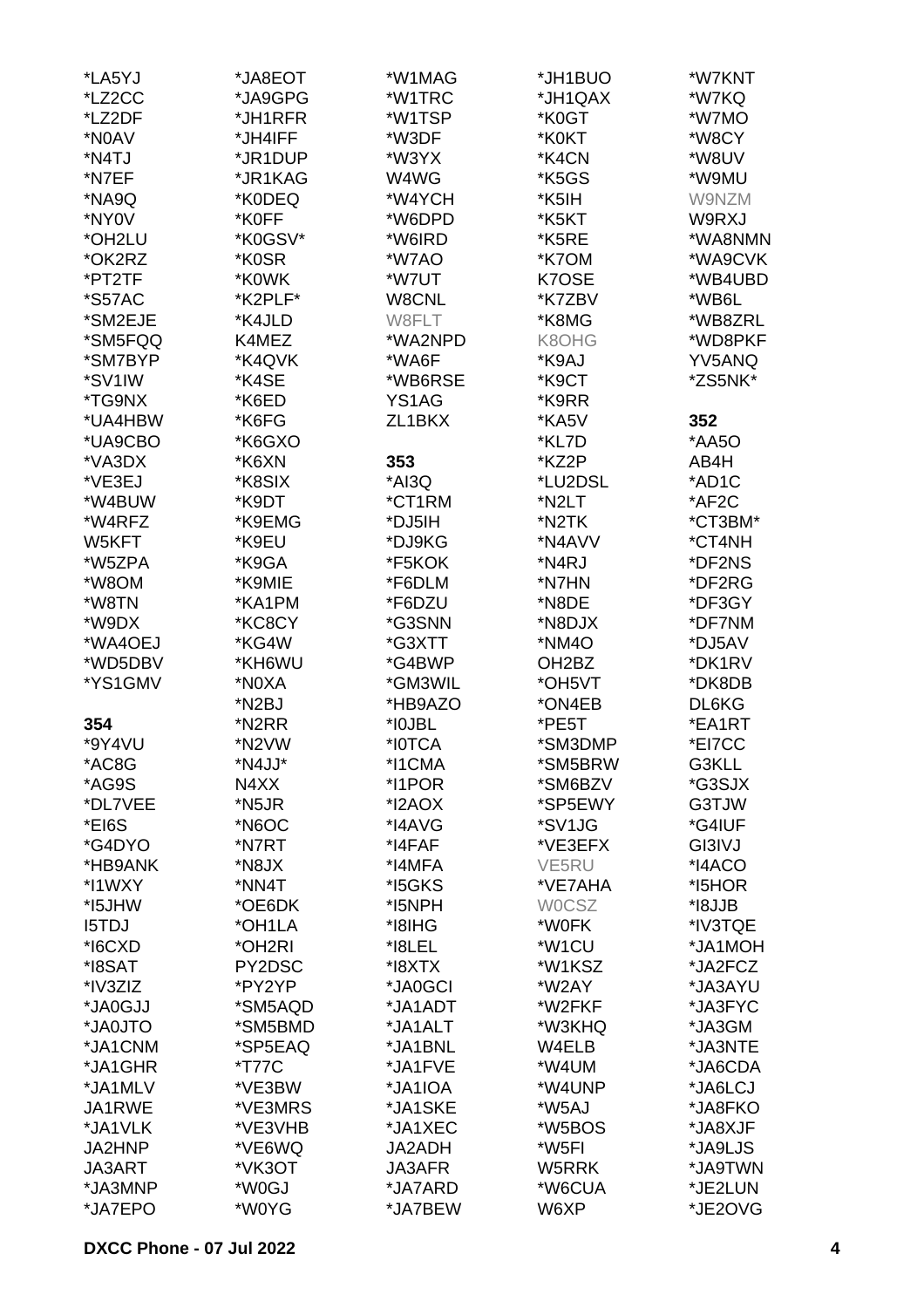| *JF1PUW           | *WT8C        | *K4DXA              | *WB2AQC | *IK0AZG |
|-------------------|--------------|---------------------|---------|---------|
| *JF1SEK           | *WZ8P        | *K4IQJ              | *WK7E   | *IK0DWN |
| *JG4AKL           | *YV5EED      | *K4QL               | WW1N    | *IK1GPG |
| *JH1AFD           |              | *K4ZO               | *XE1EK  | *IK2ANI |
| *JH2UVL           | 351          | *K5GKC              | *XE1ZW  | *IK4BHO |
| *JH4GJR           | *AB0X        | *K5XX               | *ZL2RR  | *IK4DRY |
| *JR1CBC           | *DF4PL       | *K6GFJ              | *ZP5YW  | *IK4HPU |
| *K0KG             | *DJ4GJ       | *K8LN               |         | *IK5BAF |
| *K1EFI            | *DJ9HX       | *K8VFV              | 350     | *IK5HHA |
| K1FX              | *DK5AD       | *K9HMB              | *9A2EU  | *IK6DLK |
| *K1YR             | *DK6WA       | *K9MUF              | *AA5AT  | *IK7FPV |
| *K3HP             | *EA5AD       | *K9RX               | *AB5C   | *IK8CNT |
| *K3JGJ            | *F2WU        | *KE9U               | *AD8RL  | *IT9HLR |
| *K5KC             | *F6FHO       | *KQ3F               | *AK1N   | *IT9SVJ |
| K <sub>5</sub> RX | *HB9BZA      | KW6U                | *CT1BOH | *IT9TQH |
| *K5UO             | *I1EEW       | *LA9SN              | *DF3CB  | *IT9YHR |
| *K8BCK            | <b>I1TBE</b> | *N0RB               | DJ3AR   | *JA0CRG |
| *K8ZZU            | *I2JSB       | *N <sub>1</sub> API | *DJ4ZB  | *JA0FSB |
| *KG9N             | <b>I2LAG</b> | *N4CH               | *DJ5FI  | *JA1BOQ |
| *KN4F             | *I6ONE       | *N5ET               | *DJ8CG  | *JA1CLW |
| *KW9A             | *IK8BQE      | *N5LZ               | *DJ9UM  | *JA1HSF |
| *LU3MCJ           | *IK8TWV      | *N6CR               | *DK0EE  | *JA1QXC |
| *LU8EKC           | *IV3YIB      | *N8BJQ              | DK2BL   | *JA2FBY |
| *N0ACH            | *JA0EKI      | *N9US               | *DL4FW  | *JA2FJP |
| N <sub>1</sub> ZZ | *JA0EOK      | *NA5C               | *DL4MCF | *JA2LCP |
| *N3TO             | HU0Al*       | *NK5K               | *DL4MDO | *JA3LDH |
|                   |              |                     |         |         |
| *N4RU             | JA1FHK       | *NQ1K               | *DL7AFS | *JA4LKB |
| *N5ZM             | *JA1HEE      | *OE7SEL             | *DL9ZAL | *JA6CBG |
| *N6OJ             | *JA1NAQ      | *ON5FU              | *DU9RG  | *JA6CNL |
| *N7UT             | *JA1PCY      | *PA0ZH              | *EA4DX  | *JA7BAL |
| *N8RF             | *JA2BDR      | *S58T               | *EA4KD  | *JA7MSQ |
| *N8TR             | *JA2JNA      | *SM4CTI             | *EA6NB  | *JA8EKU |
| NX7K              | *JA2LMA      | SM5API*             | *EA8AKN | *JA8RJE |
| *OK2SW            | *JA2QPY      | *UA4CC              | *F5NBU  | *JA9BEK |
| *PA8A             | *JA2TBS      | <b>WOLYI</b>        | *F5NTV  | *JA9BFN |
| *PY5WD            | *JA2WYN      | *W0VM               | *F5OZF  | *JE1HPM |
| *RW2A             | *JA5BEN      | *W0VX               | *F5XL   | *JE2HCJ |
| *SM0CCM           | JA6VA        | *W1CYB              | *F6ANA  | *JE2URF |
| *SM6BGG           | *JA6VQA      | *W1LW               | *F6FWW  | *JH1BSJ |
| *UA0CW            | *JA6WW       | *W1URV              | *G0DQS  | *JH1ORA |
| *VE3IQ            | *JA7FWR      | W <sub>2</sub> FCR  | *G3PLP  | *JH1SJN |
| *VE3MV            | *JA7XBG      | *W2KKZ              | *G4NXG  | *JH2SON |
| *W0AWL            | *JA9NLE      | *W4ETN              | *G4PTJ  | *JH3AEF |
| <b>WOBL</b>       | *JE2KUC      | *W4JS               | *HB9BGN | *JH4UYB |
| <b>WOJMZ</b>      | *JF1KKV      | *W4JVN              | *HB9BGV | *JH5FTY |
| *W1WN             | *JF1UVJ      | *W4VHF              | *HC1HC  | *JJ2RCJ |
| *W4CK             | *JG3QZN      | *W5PJR              | *I0EKY  | *JM1TWR |
| *W4DC             | *JH1CML      | *W6ZQ               | *I0KDF  | *JP1NWZ |
| *W4TO             | *JH1TWT      | *W8CZN              | *I0MOM  | *JR2KDN |
| *W5BC             | *JL1SAM      | *W8GMH              | *I1FNX  | *K0QC   |
| *W6AN             | *JN7FAH      | W8PR                | *I1FY   | *K1DG   |
| W6EJJ             | *JR1XIS      | *W9BF               | *I1JQJ  | K1NJE   |
| *W7BG             | *JR3GWZ      | *WA2WSX             | *I4EWH  | *K2TV   |
| *W7CP             | *K2TK        | *WA4BIM             | *I4IKW  | *K2XF   |
| *W8DX             | *K3FN        | *WA4FHQ             | *I4JBJ  | *K4CKS  |
| *WA6TLA           | *K3RV        | *WA6SZE             | *I4WZT  | *K4SO   |
| *WB8FIW           | *K4CMS       | *WA8ZDL             | *I8DVJ  | *K5DU   |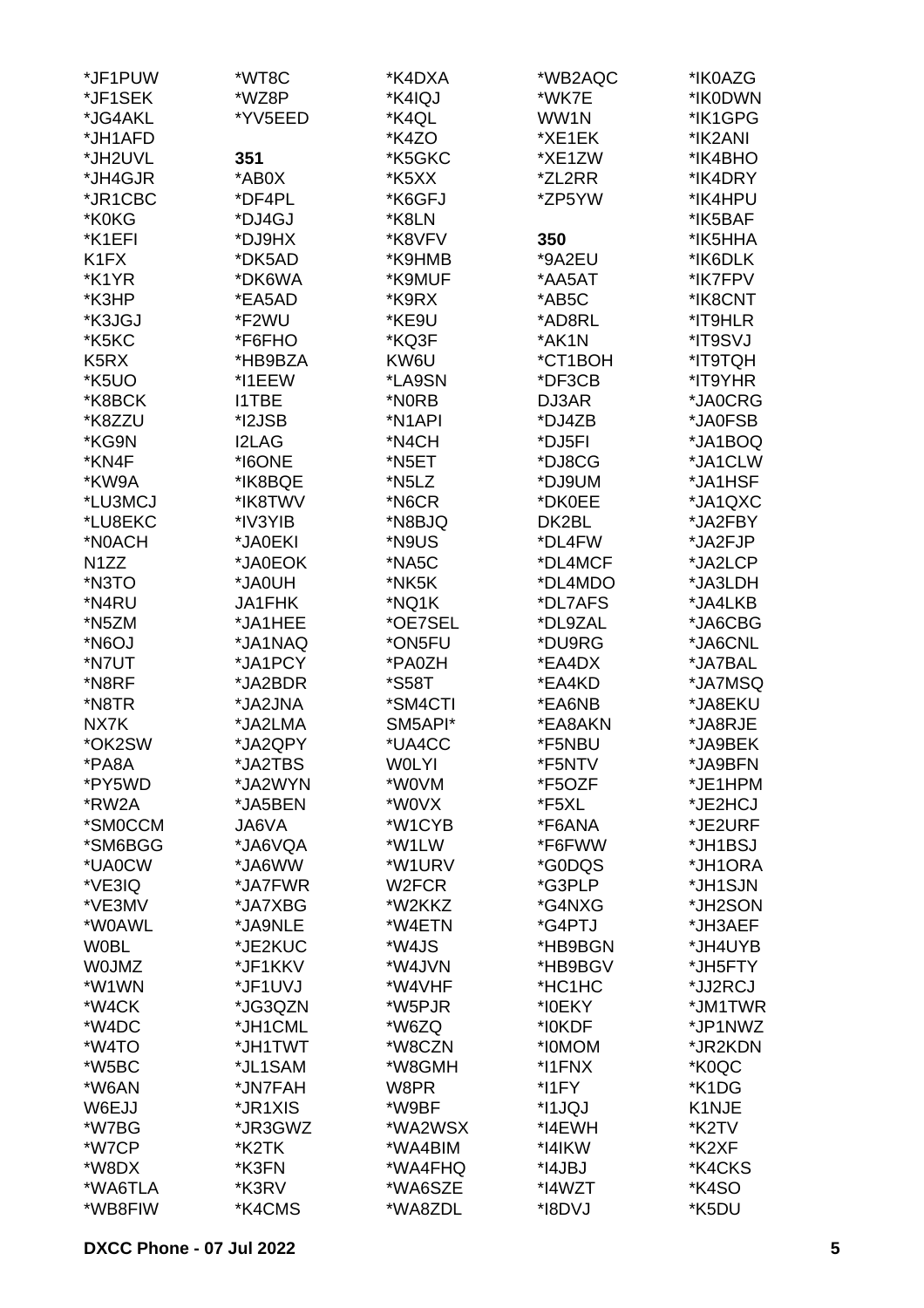| *K5PC              | *SP3IBS       | *CT3DL  | JA3CMD   | *N0AMI  |
|--------------------|---------------|---------|----------|---------|
| *K5RT              | *SP6IXF       | *DF2UU  | *JA7MYQ  | *N1DCM  |
| *K5XI              | *SP8NR        | DJ2SL   | *JA8DRK  | *N2MM   |
| *K5ZK              | *SP9FKQ*      | *DJ3AS  | *JE1PNX  | *N2WK   |
| *K7DS              | *SV1LK        | DK5QK   | *JE1SYN  | *N3MN   |
| *K7MC              | *UT7WZA       | *DK6NP  | *JE7JDL  | *N4CFL  |
| *K7RI              | *UY5XE        | *DL2FAG | *JE8BKW  | *N4DB   |
|                    |               |         |          |         |
| *K8DJC             | *VE2EBK       | *DL2GAG | *JG1ULJ  | *N4GN   |
| *K8WWA             | *VE3LDT       | *DL5AN  | *JH1NYM  | *N4NW   |
| *K8YSE             | *W0CP         | *DL7AFV | *JH5BHP  | *N4QQ   |
| *K8ZTT             | *W0NB         | *DL7MAE | *JI2KXK  | *N4VB   |
| *K9EL              | *W1AIM        | DL8CM   | *JK1UVP  | *N5PR   |
| *K9IR              | *W1TC         | *EA1AUS | *JM1VRW  | *N8PR   |
| *K9RHY             | *W2XI         | *EA3LX  | *JP1IOF  | *N9CHN  |
| *KA9CFD            | *W3IG         | EA4JF   | *JR2UBS  | *N9IW   |
| *KB7YX             | *W3TC         | *EA4MY  | *JR5VHU  | NA2M    |
| *KB8NW             | *W3UR         | *EA5AT  | *JR6FC   | *NE3F   |
| *KD5M              | *W4KS         | *EA5BY  | *K1GG    | *NI6T   |
| *KD6WW             | W4NS          | *EA7TV  | K1LHT    | *NJ3H   |
| *KE4YD             | *W4OWY        | *F2JD   | *K2FF    | *NU8Z   |
| *KF0LA             | *W4RBO        | *F5IL   | *K4AU    | *OE2DYL |
| *KT1J              | *W5CIA        | *F6FXU  | *K4EM    | *OH1HB  |
| *LA5XGA            | W5DJ          | *G0CGL  | *K4MK    | *OH2BLD |
| *LU1JDL            | *W5GO         | *G0DBE  | *K4TT    | *OH2BV  |
| *N <sub>2</sub> QT | *W6RKC        | *G3UAS  | *K5AC    | *ON7DR  |
| *N2TU              | *W7VY         | *G4OBK  | *K5AT    | *OZ1ACB |
| N3ED               | *W8EMI        | *HA5WA  | *K5CON   | *OZ1BTE |
| *N3XX              | *W8HC         | *HA8IE  | *K5EK    | *OZ1HX  |
| N4IG               | W8JFD         | *HK3JJH | K5KR*    | *OZ2Y   |
| *N4TL              | *W9TA         | *HL3IUA | *K6AM    | $*OZ4O$ |
| *N5AW              | *W9VA         | *I2PQW  | *K6FM    | *PA3EWP |
| *N6KK              | *W9VG         | *I8IGS  | *K6KLY   | *PA3FQA |
| *N7BK              | *W9XY         | *I8XVP  | K7HC     | *PT7AZ  |
| *N8AA              | *WA2F         | *IK0FVC | *K7LZJ   | *PT7BI  |
|                    |               |         |          |         |
| *N8JV              | *WA2UXC       | *IK2BLA | *K7OH    | *PY5PS  |
| *NI0G              | <b>WA4TLI</b> | *IK4GME | *K7ZV    | *RA4CC  |
| *NN2Q              | WA6OGW        | *IK4GRO | *K8SMC*  | *SM2GCQ |
| *NW6S              | WA6RTA        | *IK5ACO | *K9US    | *SM3NRY |
| *NW7O              | *WA9IVU       | *IK5EKB | *KA1ERL  | *SM6LIF |
| OE1MEW             | *WQ3X         | *IK6GPZ | *KB2XP   | *SP2FAX |
| *OE2SCM            | *WS9V         | *IK6GRT | *KC5P    | *SP5CJQ |
| *OH2DW             | XE3EB         | *IK8HCG | *KC6AWX* | *SP6HEQ |
| *ON4ADN            | *YV5AM        | *IK8OZZ | *KD3CQ   | *SP7GAQ |
| *ON5FP             | ZL1AMN        | *IT9FXY | *KD4OS   | *UA3AGW |
| *ON7TK             | *ZS1J         | *IT9GCQ | *KE9ET   | *UA3AKO |
| *OZ1HPS            |               | *IT9GNG | *KJ3L    | *VE3HO  |
| *PA0WRS            | 349           | *IV3BBR | *KJ9I    | *VE3XO* |
| *PY4OY             | *4X6KA        | *IV3JVJ | *KN9C    | *W1AO   |
| *PY5CC             | *5B4MF        | *IV3ZOF | *KQ8M    | W1ENE   |
| *SL0ZG             | *9A7V         | *JA0UUA | *KU0A    | *W1RM   |
| SM4BNZ             | *AA6AA        | *JA1DOF | *KV2S    | *W1RPC  |
| SM5BHW             | AA6PI         | JA1JRK  | *KW4MM   | *W1WLW  |
| *SM5CEU            | *AA6YQ        | *JA1NWD | *KY7M    | *W2GG   |
| *SM5KNV            | *AB4IQ        | *JA2FGL | *KZ4V    | *W2GW   |
| SM6AOU             | *AH6HY        | *JA2FWS | LA4DM    | *W2LO   |
| *SP3E              | *AJ3K         | *JA2VMU | *LU2NI   | *W2ZR   |
| *SP3EPK            | *CT1EEB       | *JA2XCR | *LU6ETB  | *W3KHZ  |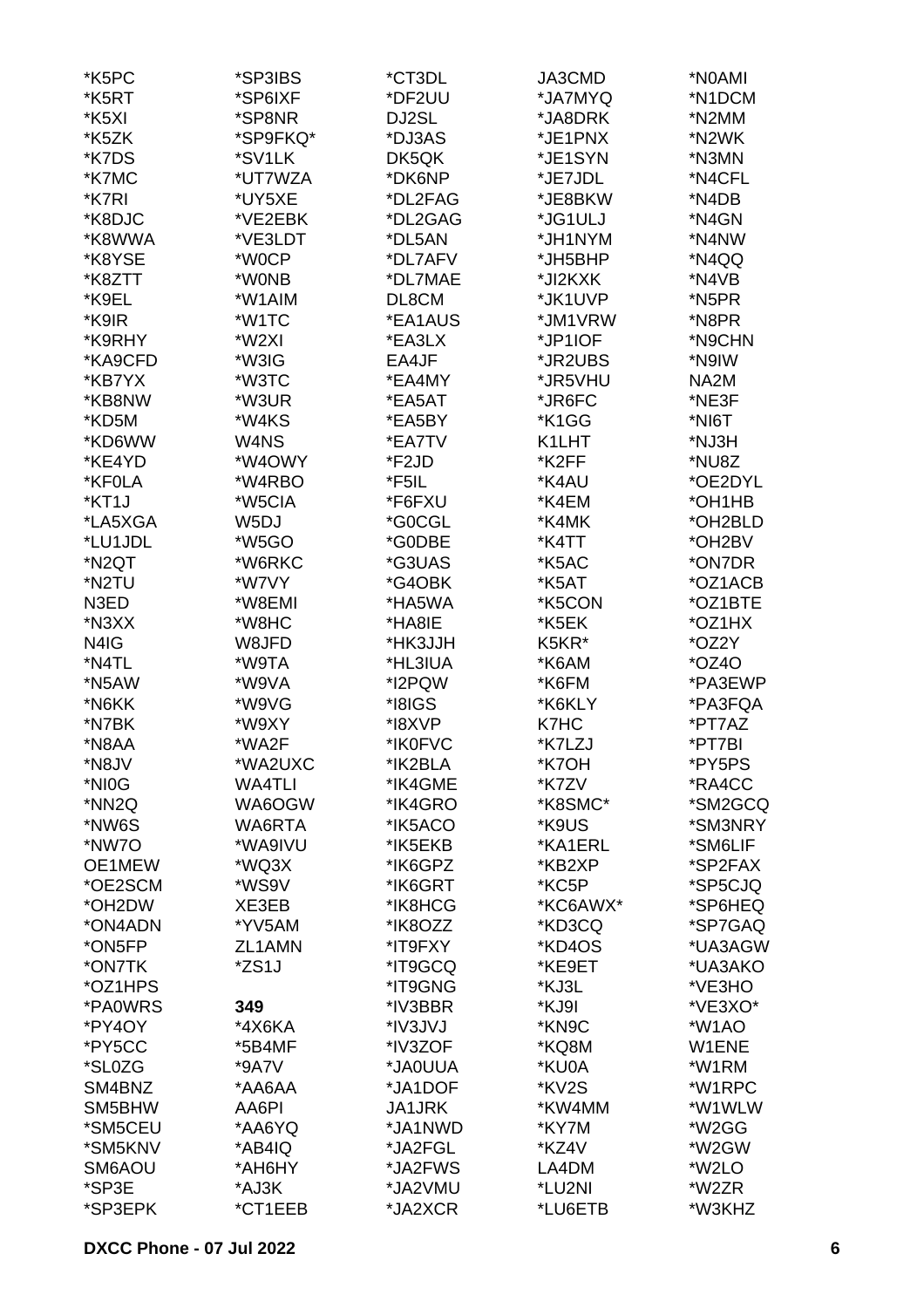| *W3OZ              | *DL6ATM     | *K0CA   | *R7LV               | *CT1BWW        |
|--------------------|-------------|---------|---------------------|----------------|
| *W3SB              | *DL6KR      | *K0SD   | *R9FM               | *CU2CE         |
| *W4GKR             | *EA1QF      | *K0TJ   | <i><b>*S50R</b></i> | *DF2UH         |
| *W <sub>4</sub> OX | *EA2IA      | K1KNQ   | *SM5CSS             | DK6WL          |
| *W4PV              | *EA3BT      | *K1RY   | SM5FC               | *DL6XK         |
|                    |             |         |                     |                |
| *W4QNW             | *EA3EQT     | *K2AJY  | *SM6CCO             | DL7FP          |
| W <sub>4</sub> SVO | *EA5BM      | *K3GT   | *SM7HCW             | EA1FD          |
| *W5FKX             | *EA5RM      | K4MZ    | *SP7ITB             | *EA1YO         |
| *W5GVP             | *EA7L       | *K4SSU  | *SP9ODY             | *EA8BYR        |
| *W6CN              | *EY8MM      | *K4TQ   | *SV8AQY             | *EA8RR         |
| *W6EKR             | *F5BEG      | *K5JF*  | *UA9FAR             | *EA9IE         |
| *W6VX              | *F5HNQ      | *K5MT   | *VE2GHZ             | *EI8EM         |
| *W6XA              | *F6HIZ      | *K6CF   | *VE3FF              | *F6BVY         |
| *W6YOO             | *G4CCZ      | *K6VMN  | *W0GLG              | *F6CTL         |
| *W7BJN             | *G4GED      | *K7NO   | *W1DIG              | *F6GUG         |
| *W7CL              | *G4SQA      | *K8AV   | *W1GG               | *F6HUJ         |
| *W7KW              | *HB9BOI     | *K8BL   | *W1JK               | *G0KXL         |
|                    |             |         |                     |                |
| W8FF               | *HB9CEX     | *K8BN   | *W1MGP              | *G3LZQ         |
| *W8LRO             | *HB9DHK     | *K8SL   | *W1SKU              | *G6GA          |
| *W8VKW             | <b>IOER</b> | *K9LCR  | *W2/F2YS            | *GM0AXY        |
| *W9DS              | *I2TZK      | *K9NU   | W <sub>2</sub> GK   | *HA5AGS        |
| *W9IL              | *I6NNJ      | *K9NW   | *W2PK               | *HB9CZR        |
| *W9WJ              | *I7DFV      | K9QFR   | *W3IIQ              | *HB9DDZ        |
| *W9WU              | 18YRK       | *KB3KV  | *W3OA               | HK4DF          |
| *W9XX*             | *IK0HFO     | *KB5GL  | W3XM                | *I1MRH         |
| *WA1S              | *IK0LNN     | *KC2NB  | W4AXR               | <b>I1UW</b>    |
| *WA2IKL            | *IK1AVW     | *KC7V   | *W4JR               | <b>I7IVL</b>   |
| *WB6PSY            | *IK4DRR     | *KC8KE  | *W5PF               | <b>IK0GPP</b>  |
| *WB8ZRV            | *IK4HLU     | *KE9L   | *W5ZN               | *IK4AUY        |
| *WD5COV            | *IK4MGP     | *KG9Z   | W6AXH               | *IK4EWN        |
| *WD6FF             | *IK8JVG     | *KR4W   | *W6IS               | *IK7MXB        |
|                    |             |         |                     |                |
| *WF5T*             | *IV3YYK     | *KZ9DX  | *W6RFL              | *IN3ASW        |
| *WO2N              | *JA0BKX     | *N3VA   | *W7AL               | *IT9PKO        |
| *YU3AA             | *JA0CRI     | *N5KM   | *W7HR               | <b>IV3PRK</b>  |
| *YV5JBI            | *JA1SHE     | *N5ORT  | *W7ZR               | *JA1GRM        |
| ZL1ALE             | *JA1XPQ     | *N5PHT  | *W8RHM              | *JA1MZM        |
| *ZS4TX             | *JA2JRG     | *N6AWD  | *W9MDP              | *JA1PUK        |
| *ZS6EZ             | *JA5BLB     | *N6HC   | *W9OP               | *JA1RWI        |
|                    | *JA5MHD     | *N8BM   | *WA4JQS             | *JA1SGU        |
| 348                | *JA6WJL     | *N8MZ   | *WA6EZV             | *JA2ZL         |
| *9A2NA             | *JA7FS      | *N9RD   | *WB3D               | *JA4AYU        |
| $*9A8A$            | JA8HH       | *NA2X   | *WB5XX              | *JA6IVR        |
| *AA1AC             | *JE3EDJ     | *OE1WHC | *WB7B               | *JA7BVH        |
| *AA1ON             | *JE4WOK     | *OE2LCM | *WD8E               | *JA7DYJ        |
| *AA8BN             | *JE8TGI     | *OE6CLD | *WJ4T*              | *JA8LRG        |
| *AC0A              | *JF2MBF     | *OE8HIK | *WK3N               | JA8MKZ         |
|                    |             |         |                     |                |
| *AC4G              | *JH1ROJ     | *OK1CF  | *WP4U               | *JE1CCD        |
| *AD5A              | *JH6PFY     | *ON4AOI | *WQ7B               | *JE1LFX        |
| *CT3BX             | *JH8BOE     | *ON4ATW | *YB5QZ              | *JF3KON        |
| *CX3CE             | *JI4POR     | ON5TW   | *YO9HP              | *JH1IED        |
| *DF3UB             | *JJ1SKG     | *OZ7DN  | ZL1AAS              | *JH2FXK        |
| DJ3QX              | *JJ2LPV     | OZ7OP   |                     | *JH3VNC        |
| *DK2WH             | *JJ2PIK     | *PP5SZ  | 347                 | *JH7MQD        |
| DK8NG              | *JL1XMN     | *PY2XB  | *9A2NO              | *JH7RXU        |
| *DK8UH             | *JO1WKO     | PY4VX   | *9K2GS              | *JH8GWW        |
| *DL1RWN            | *JR7VHZ     | *PY5CA  | *AA9AA              | <b>LQU8HL*</b> |
| DL2IX              | *JS3CTQ     | *R4GM   | *AD4AM              | *JR7COH        |
|                    |             |         |                     |                |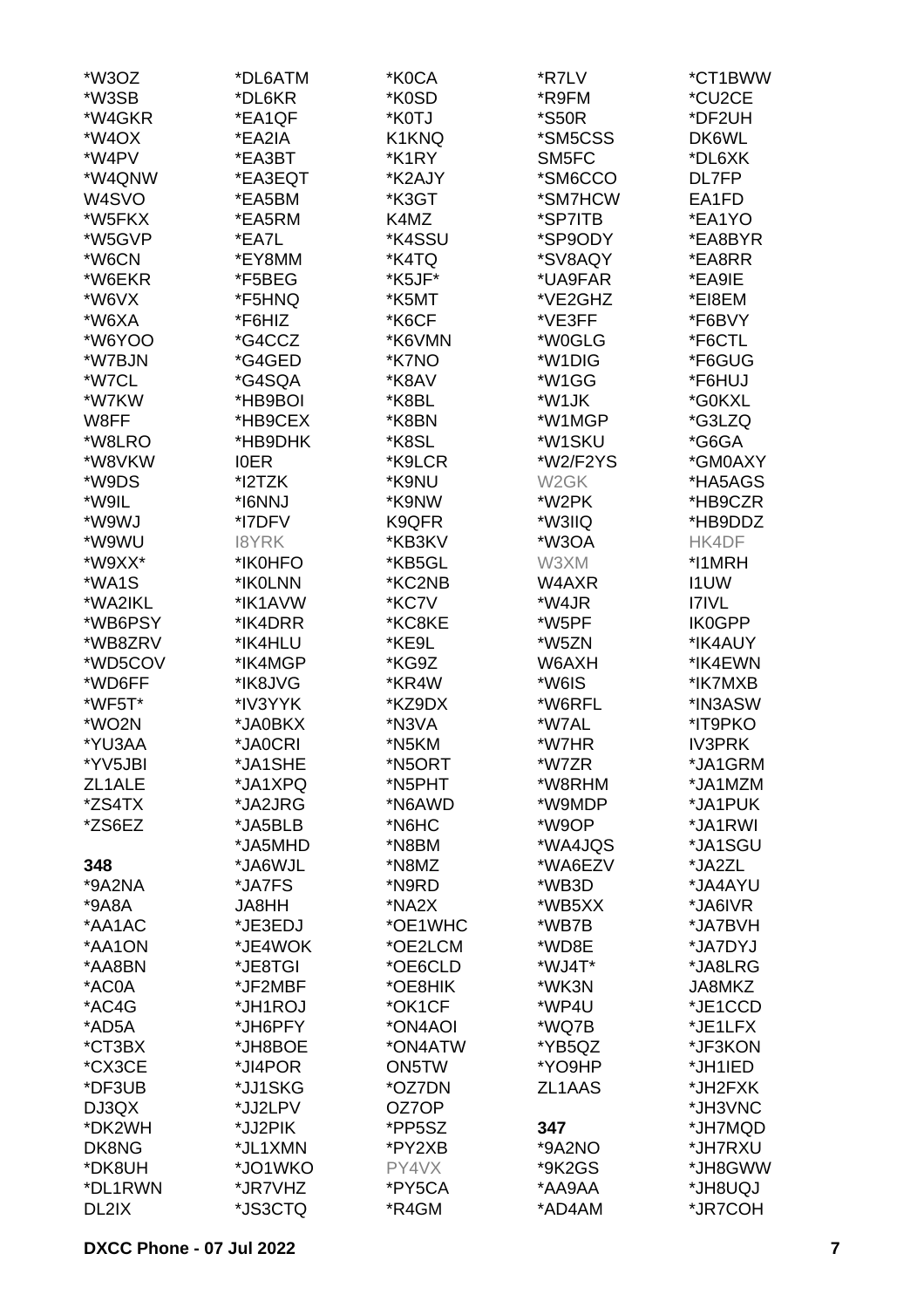| *JR9LKE            | *UT7QF             | *I5KG        | *KV1J              | *W8AXI       |
|--------------------|--------------------|--------------|--------------------|--------------|
| *K0HQW             | *VE1DX             | <b>I8PND</b> | *KW4V              | W9DE         |
| *K1LD              | *VE3FRR            | *IK2CHZ      | LA3XI              | W9HJ*        |
| *K1SF              | *VE3JV             | *IK4THK      | *LA7AFA            | W9PA         |
| K2EY               | *VE7EDZ            | *IK5DNF      | *N1RK              | *W9TX        |
|                    |                    |              |                    |              |
| *K2LS              | *VE7JO             | *IK5PWQ      | *N2ERN             | *WA3AFS      |
| *K2PWG             | <b>WOFF</b>        | *IK8HJC      | *N3HBX             | *WA4TII      |
| K4KU               | <b>WOJCB</b>       | *IK8PGC      | N3UN               | *WA5VGI      |
| K4YMQ              | *W0SHL             | *IT9JOF      | *N4FN              | *WA6APQ      |
| *K5TN              | *W0YK              | *IV3ZCS      | *N4RFN             | *WB9Z        |
| *K6ND              | *W0ZU              | *JA1DJO      | *N6ED              | *WI8A        |
| *K8JRM             | *W1DOH             | *JA1KQX      | *N6JN              | *WL7E        |
| *K8ME              | *W1RY              | *JA1KTB      | *N6TA              | <b>YS10</b>  |
| *K8NK              | *W1YM              | JA1OYY       | *N7GR              | *ZL1HY       |
| *K8OK              | *W1ZD              | *JA1XRA      | *N9JV              | *ZL3JT       |
| *K8ZZO             | W2TP*              | *JA2CXF      | *N9RS              |              |
| *KC6X              | W4DZZ              | *JA3MHA      | *NE9Z              | 345          |
| *KE3A              | *W4EB              | *JA3RAR      | *NK7L              | *4X6ZK       |
| *KE9XN             | W5UYD              | *JA4UQY      | *NO8D              | *9A2AA       |
| *KF0QR             | *W5WP              | <b>JA4XH</b> | OE2GKL             | *9A4W        |
| *KG7H              |                    |              |                    |              |
|                    | *W6GM              | *JA5ALE      | *OH9MDV            | *AB6QM       |
| *KK0M              | *W6UA              | *JA6BZA      | *ON6MY             | *AE6Y        |
| *KL0S              | W6XI               | *JA7HMZ      | *ON7EM             | AI3CD        |
| *KU8X              | *W8VI              | *JA8ALB      | *ON7WW             | *CP6XE       |
| LA <sub>1</sub> ZI | *W8WFN             | *JA8GTA      | *OZ1CTK            | DJ3CP        |
| *LA8CJ             | *WA5BBR            | JA9ESZ       | OZ3WK              | *DJ3ND       |
| *LX1CW             | *WA6MHZ            | *JH1BAM      | *PA3EVY            | *DL1AMQ      |
| N <sub>2</sub> KA  | *WA8LOW            | *JH1IAQ      | *PY4BL             | DL9DY        |
| *N2TN              | *WA8WV             | *JI1FXS      | *RA3DX             | *EA1EAU      |
| *N3BNA             | *WB6JXJ            | *JI1WLL      | *SM5HPB            | *EA5AL       |
| *N3SL              | *WB7VNY            | *JQ1ALQ      | *SV1RK             | *EA8PP       |
| *N4AL              | *WE9R              | *JR2WCX      | *UA3AP             | *EU7A        |
| *N4PQX             | <b>WS0E</b>        | *JR4LNG      | *UA4SKW            | *F6ITD       |
| *N6HK              | *YO3APJ            | *K1KO        | *UT5UGR            | *G0OIL       |
| N6QQ               | *Z32ZM             | *K2BA        | *UY5ZZ             | G3MCN        |
| *N7HK              |                    | *K2ZZ        | VE3BSJ             | *GM4YMM      |
| *N8KOL             | 346                | *K3SW        | *VE6BI             | *HA9PP       |
| *N9FN              | *AA0BS             | K4YT         | *VE7ON             | *HB0CC       |
|                    |                    |              |                    |              |
| *N9OY              | *AA9CN*            | *K5DV        | *VE7VF             | <b>HB9NU</b> |
| *NE1B              | *AE1Q              | *K6ESL       | *VE7WG             | *HK6DOS      |
| *NM6V              | *AF0F              | *K6UFO       | *VK3AKK*           | *HL3DE       |
| *NQ3A              | *CT1APE            | *K7LJ        | *W0DJC             | *I2EOW       |
| *NX0I              | *CT1EKY            | *K8ND        | *W0MHK             | 14BAC        |
| *OE6IMD            | DF <sub>1</sub> DB | *K8VJG       | <b>WOQLX</b>       | <b>I4ZSQ</b> |
| *OH3BU             | *DJ9ON             | *K8WK        | *W0ZX              | *IK0PRP      |
| *OK3GU             | DL7SY              | *K9LJN       | W <sub>2</sub> GKZ | *IK1WGX      |
| *ON4ON             | *EA1DFP            | *K9MK        | *W2LK              | *IK4IYC      |
| OZ5GF              | *EA1JO             | *K9YY        | W3MP               | *IK5MEN      |
| *RU3FM             | *EA3XP             | *KC2KU       | *W4CCW*            | *IK6SNR      |
| *SK7AX             | *EA8AM             | *KC9G        | *W4FQT             | *IT9CML      |
| *SM0SMK            | *F6CQU             | *KE0RR       | *W5AP              | *JA0CGJ      |
| *SM3GSK            | *F6EWK             | *KG6B        | *W5TCX             | *JA0HXV      |
| SM6AHS             | *FK8CP             | *KI7M        | *W5WT              | *JA1CHN      |
| *SM7DXQ            | *GM3YTS            | *KJ0M        | *W5XC              | *JA1FQI      |
| *SV1BRL            | *HB9BIN            | *KM3J        | W6TC               | *JA1SFL      |
| *SV1VS             | *HB9DDM            | *KO4DI       | *W6UB              | JA2AAQ       |
| *UT3UA             | <b>IOCEP</b>       | *KS1J        | *W7ZK              | *JA2FSM      |
|                    |                    |              |                    |              |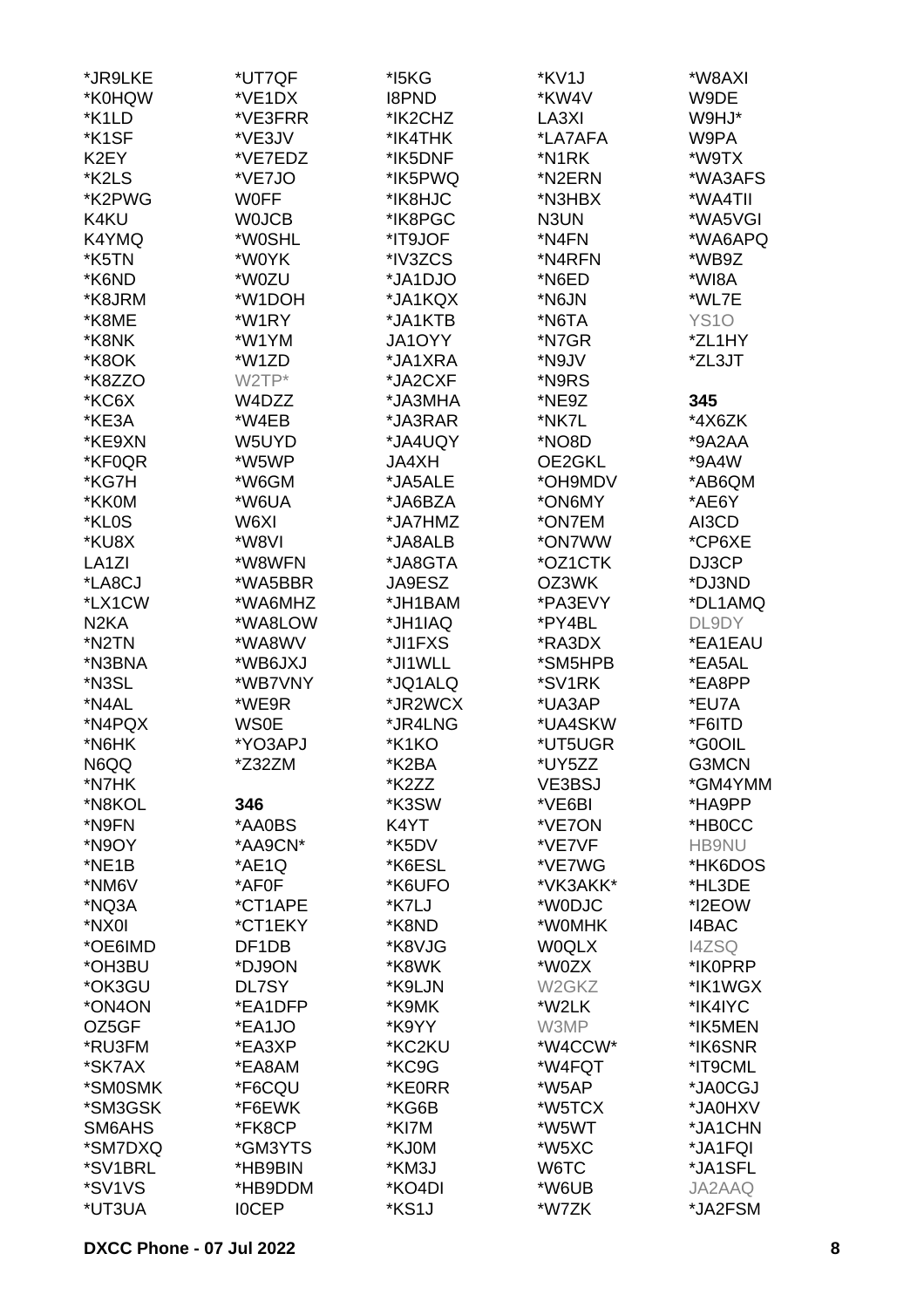| *JA2HQZ                        | *SP1JRF | *DL8FAJ      | *K0GY              | *ON5GQ  |
|--------------------------------|---------|--------------|--------------------|---------|
| *JA5BGA                        | *SP6CIK | *EA1JG       | <b>K0HRF</b>       | *OZ1ADL |
| JA5JUG                         | *SP6M   | EA3ALD       | *K1CBK             | *OZ1AXG |
| *JA7IC                         | *UA3AB  | *EA3JL       | K1HDO              | *PA1CW  |
| *JA8DSO                        |         |              | *K1JIU             |         |
|                                | UA4RZ   | *EA3WL       |                    | *PA3ABH |
| *JA8EJO                        | *VA3LX  | *EA4GT       | K <sub>1</sub> MY  | *PA3FWV |
| <b>JA9JFO</b>                  | *VE6AX  | *EA5B        | *K1OA              | *R3BM   |
| *JF2WXS                        | *VE7SZ  | *EA5BRE      | K1RAW              | *R5AJ   |
| *JH1EEB                        | *W0ANZ  | *EA5GPQ      | *K2SY              | *RA4CA  |
| JH1KLE                         | *W1YIF  | *EA5OX       | *K3KO*             | *RM0F   |
| *JH1WJR                        | W2FGY   | *EA5RU       | *K3WW              | *RY9C   |
| *JH4FEB                        | W2KA    | *EI7BA       | *K4MV              | *SM5FWW |
| *JH4JNG                        | *W2RQ   | *F5BZB       | *K4SV              | *SV1FJA |
| *JH8DBJ                        | *W2XT   | *F5PAC       | *K5HW              | *UA6A   |
| *JH8MXH                        | *W2YR   | *F6FYD       | *K6RO              | VE2DO   |
| *JI1DHY                        | *W3MPN* | *GM4FDM      | *K7XM*             | *VE7QCR |
| *JR7WFC                        | *W3NC   | *HS1NGR      | *K8DFC             | *VK9NL  |
| *K0JGH                         | *W6DN   | <b>I1ZFT</b> | *K8FL              | W1DF    |
| K <sub>1</sub> IE              | *W6DX   | <b>I2PKF</b> | *K8OZ              | W2NK    |
| *K1WER                         | *W6IGK  | <b>I4USC</b> | *K8QM              | *W2YC   |
| *K <sub>2</sub> CJ             | W6OU    | $*$ I5BG     | K9JJR              | W4BRE   |
| *K3LC                          | *W6RS   | *I5IGQ       | K9RF               | W4JFK   |
|                                |         |              |                    |         |
| *K3PA                          | *W7EYE  | *IK0AGU      | *K9ZM              | W4ZX    |
| K4KJZ                          | *W7NN   | *IK0OZD      | *KA4IWG            | *W5RQ   |
| *K5TT                          | *W8KTH  | *IK1YDA      | *KA8ZPE            | *W6OD   |
| K8SQE                          | *W8OI   | *IK1YED      | *KF8PD             | W6ORD   |
| K9RB                           | *W8WVM  | *IK2QPR      | *KG8P              | *W6RLL  |
| *KD9HL                         | W9ABM   | *IK3VBB      | *KI0KB             | *W6WI   |
| *KE4FW                         | *W9BEA  | *IK4EWM      | *KN6KI             | *W7AM   |
| <b>KE7LU</b>                   | *W9IXX  | *IK6QOP      | *KV7K              | *W7RXO  |
| *KF2TI                         | *WA0JH  | *IT9UCS      | LA7QI              | *W7TSQ  |
| *KF8UN                         | *WA2VUY | *IV3DSH      | *LU8ADX            | *W8HB   |
| *KR8V                          | WB2GOK  | *IV3TDM      | *LU8EEM            | W8QWI   |
| *KS3F                          | *WB5IUU | *IZ6CST      | *N0JR              | *W8SAX  |
| *KY5I                          | *WB9EEE | *JA1ETN      | N <sub>1</sub> AC  | W9GD    |
| *LA5LT                         | *WD4NGB | JA1GTF       | *N2WB              | W9JT    |
| *LZ2JE                         | *WI9H   | *JA1QWT      | *N3CDA             | *WA4MME |
| *N <sub>1</sub> GC             | *XE1ILI | *JA2DPC      | N4AXR              | WA4QMQ  |
| *N <sub>1</sub> GS             | *YO2RR  | *JA2EWE      | *N4BYU             | *WA5IPS |
| *N1RR                          |         | *JA2QCX      | *N4HID             | *WB1EAZ |
| *N2DXJ                         | 344     | *JA3MZB      | N4VA               | *WB9CIF |
| *N4BAA                         | *4X4PG  | *JA4JSV      | *N5GH              | *WC4B   |
| *N4JT                          | *4X6UO  | *JA5SUD      | *N5JB              | *WD8LTM |
| *N7KA                          | AA4NC   | *JA5XAE      | *N6RV              | WD8MGQ  |
| *N7WR                          | *AC0X   | *JA7BWT      | *N7WS              | *WF2S   |
| *N8BEE                         | *AC7DX  | *JA7LMZ      | *N7XR              | *YO5BRZ |
| *N9ER                          |         | *JA9FAI      | *NA2R              | *YO7LCB |
|                                | *AG2B   |              |                    |         |
| *NA8W                          | *AG4M   | *JA9LSZ      | *OE1AZS            | *ZL4QJ  |
| *NI4H                          | *AL7R   | *JA9RRH      | *OE3GCU            | *ZS1FJ  |
| *NK1K                          | CE3GN   | *JH1CHU      | *OH1TV             |         |
| *NO0C                          | *CT1AHU | *JH1OCC      | *OH2BEN            | 343     |
| *OE1WEU                        | *CT1CJJ | *JH4GNE      | OH <sub>2</sub> BR | *AA1QD  |
| *OE7GB                         | *CT1FJK | *JH7XRG      | *OH2FT             | *AA4HP  |
| OH <sub>5</sub> N <sub>G</sub> | *DF8KF  | *JI8DGO      | OK1ABB             | AA4M    |
| *ON4IQ                         | DJ2YL   | *JL1ARF      | *ON4AAC            | *AA8LL  |
| *ON4VT                         | DK9KD   | *JQ3DUE      | *ON4ANN            | *AC6HY  |
| *PY5HOT                        | *DL8DSL | *K0BX*       | *ON4CD             | *BX5AA  |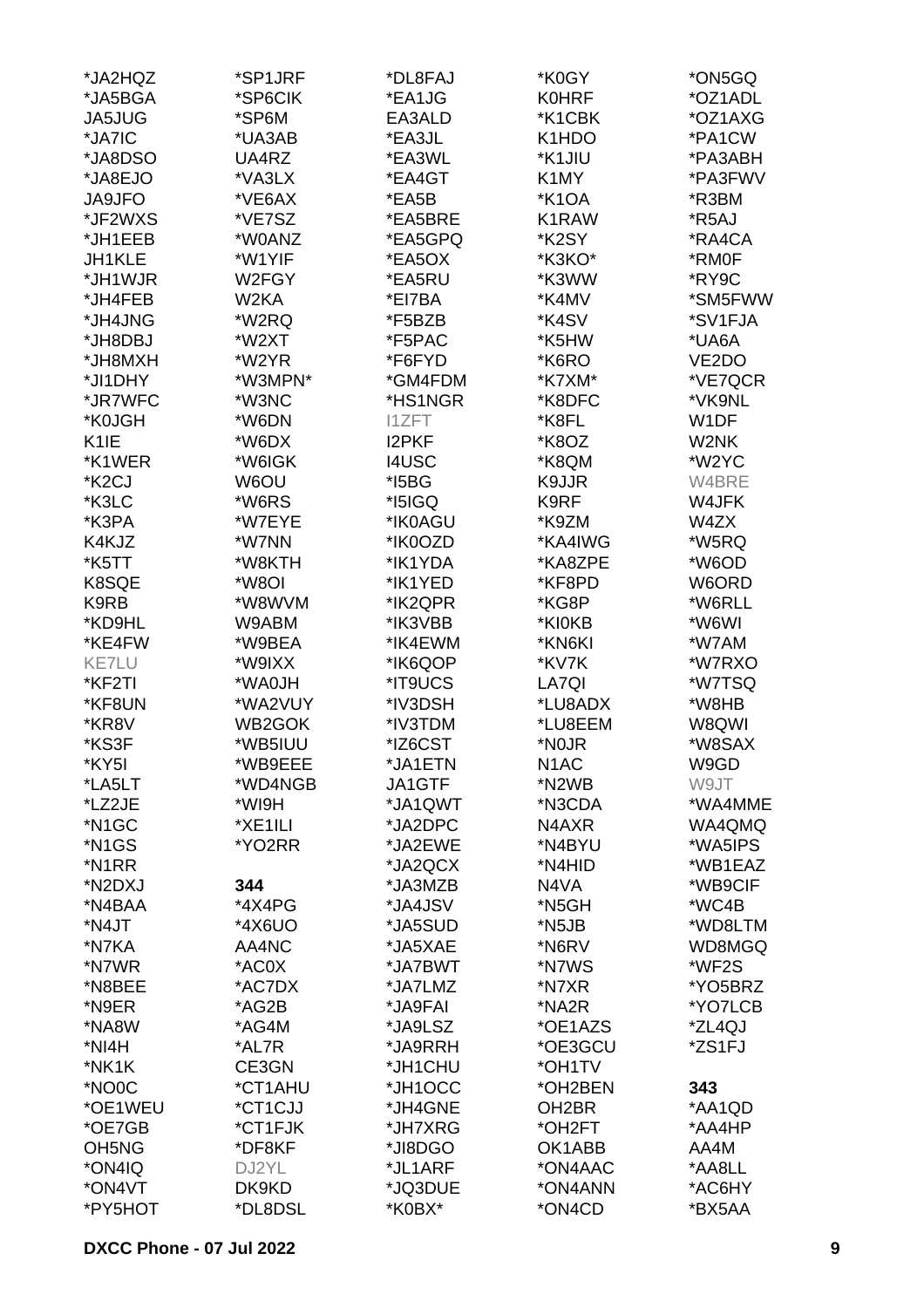| *CT1ELC       | *JF1WPB           | *PT7BZ             | *WB0TVY | *IK8UHA           |
|---------------|-------------------|--------------------|---------|-------------------|
| *CT1FMX       | *JF2XGF           | *PT7NK             | WB9NOV  | <b>IN3HO</b>      |
| *CT3DZ        | *JG1SRB           | PY <sub>2</sub> OB | *WD0DAN | *IT9DAA           |
| *CU3AD        | *JH1HHC           | *PY3VB             | *WO2T   | *IV3ARJ           |
| *DF1IC        | *JH1XUM           | *PY5IP             | *WX5L   | *IV3TMV           |
| DJ9KH         | *JH2IEE           | *R3VA              | *XE1VIC | *IZ4AIB           |
| *DK2JX        | *JH4RLY           | *R7DX              | *XE1ZLW | *IZ8EFB           |
| *DL5ZBB       | *JI1PGO           | *RW3RN             | *XE2CQ  | <b>JA0CWZ</b>     |
| *DL8FBC       | *JK1KSB           | SM2DMU             | *YV5NWG | *JA0NZR           |
| *DL9BM        | *JM1FHL           | SM3DXC             | *ZS1A   | *JA1ASO           |
| *EA1DLU       | *JM1GAW           | SM3EVR             | *ZS6WB  | *JA1DFK           |
| *EA3ESZ       | *JR2UJT           | *SM3NXS            |         | JA1GO             |
| *EA3GHZ       | *JR3OEH           | *SM3VAC            | 342     | *JA1HOM           |
| *EA5HH        | *JR6SVM           | *SP3RBG*           |         |                   |
|               |                   |                    | *9A2OM* | JA1KXY            |
| *EA7DUD       | K0GEI             | *SP5AUB            | *AE5E   | *JA1PAH           |
| *EA9AM        | *K1AR             | *SP7VC             | *AG4W   | *JA2DXD           |
| *F5JQI        | *K2CIB            | *SP9QMP*           | *AI9L   | JA2GBO            |
| *G0LRJ        | *K2EZK            | *SV1AER            | *CT1DYV | JA2KSP            |
| *G0WRE        | K2IUK             | *SV1CNS            | *CT1EGW | JA3KWZ            |
| *G4GIR        | K3KY              | *SV2CXI            | *CU3EJ  | *JA4ITW           |
| *G4PWA        | *K3PT             | *UY5AA             | DJ6BN   | JA6BSM            |
| GW3ARS        | *K4HL             | *VE1JS             | DK2BI   | <b>JA7IL</b>      |
| *HA1RW        | *K5ALQ            | *VE3CFK            | *DL2OE  | *JA7KY            |
| *HB9BYQ       | *K5CR             | *VE3LYC            | DL7NB   | *JA7QFU           |
| *HC4L         | *K6KO             | VE3WW              | DL8QS   | <b>JA9IFF</b>     |
| *HK3W         | *K8JRK            | VK2AVZ             | *DL9RCF | *JF3LGC           |
| I2VGU         | K9DD              | *VK3DYL            | DL9TJ   | *JH8RZJ           |
| *I2VGW        | K9FD              | VO <sub>1</sub> CU | EA1IY   | *JL1WQO           |
| *I2WNO        | *K9XD             | <b>W0BA</b>        | *EA3DW  | *JM1HJG           |
| *I5ENL        | *KA9WON           | *W0MAN             | *EA3GP  | *JM1LPN           |
| *I5ICY        | *KB4CL            | *W0PSH             | *EA3KB  | *JM2RUV           |
| <b>I5MPN</b>  | *KC6H             | <b>WOTM</b>        | EA3OD   | *JR4VMS           |
| *I5XFD        | *KE6FV            | W1JWX              | *EA4AQQ | *K0LU             |
| *IK2OVC       | *KH6FKG           | W2BNJ              | *EA5RD  | *K1EY             |
| *IK4ADE       | *KI6CG            | W2GQF              | *EA7BMZ | *K1NU             |
| *IK4LAI       | *KR9A             | W2HAZ              | *EI6FR  | K <sub>1</sub> RO |
| *IK4NQL       | KX8G              | W2QL               | *F5NBX  | *K1SG             |
| *IK8BIZ       | *LA5LJA           | W4BBL              | *F5TJC  | K2HWE             |
| *IK8CVZ       | *LU1DK            | W4GKT              | *G3OAG  | *K2MHE            |
| *IN3XAI       | *LZ1HA            | *W4HK              | *G3SVD  | K3SEW             |
| *IT9CMU       | *N1IBM            | W4TV               | *G3VAO  | *K4HGX            |
| <b>IV3MUC</b> | *N1NK             | *W5ODD             | G3VOF   | *K6UM             |
| *IV3NDI       | *N1UR             | *W6BJH             | *G4SOZ  | *K6WRF*           |
| *IV3ODE       | *N3ZOM            | *W6DCK             | *HB9DLE | *K7ACZ            |
| *IZ1ANU       | *N4QV             | *W6XK              | *HL3ERJ | *K7WP             |
| *JA0DAI       | *N5OK             | W7AJ               | *I0ZYA  | *KA2ELW           |
| *JA1XCZ       | *N9AW             | *W7NGR             | *I2IAU  | *KB8GWL           |
| *JA2AHH       | *N9EN             | W7WT               | I2WTY   | KB9OC             |
| <b>JA2THS</b> | *N9LB             | W7YEM              | *I4ENO  | *KC2Q             |
| JA3BG         | *NA9A             | *W8KL              | *IK0OER | *KD6FW            |
| *JA4DHN       | NI <sub>5</sub> M | *W9RPM             | *IK1IYU | *KE9I             |
| JA5OP         | *NJ6P             | W9TDQ              | *IK1JJB | *KK9DX            |
| *JA5WIZ       | *NK4L             | *W9XX              | *IK2AHR | KP <sub>2</sub> A |
| *JA6HQT       | *NQ7R             | *WA2VYA            | *IK2LOL | *KP3AH            |
| *JE8LWZ       | OE3RSB            | WA5ZIJ             | *IK2ZJN | *KQ8D             |
| *JF0EHX       | *OH2BCK           | *WA6JA             | *IK4MSV | KX5V              |
| JF1PJK        | *OH2ZZ            | WA8PYL             | *IK8HJM | *LU4DXU           |
|               |                   |                    |         |                   |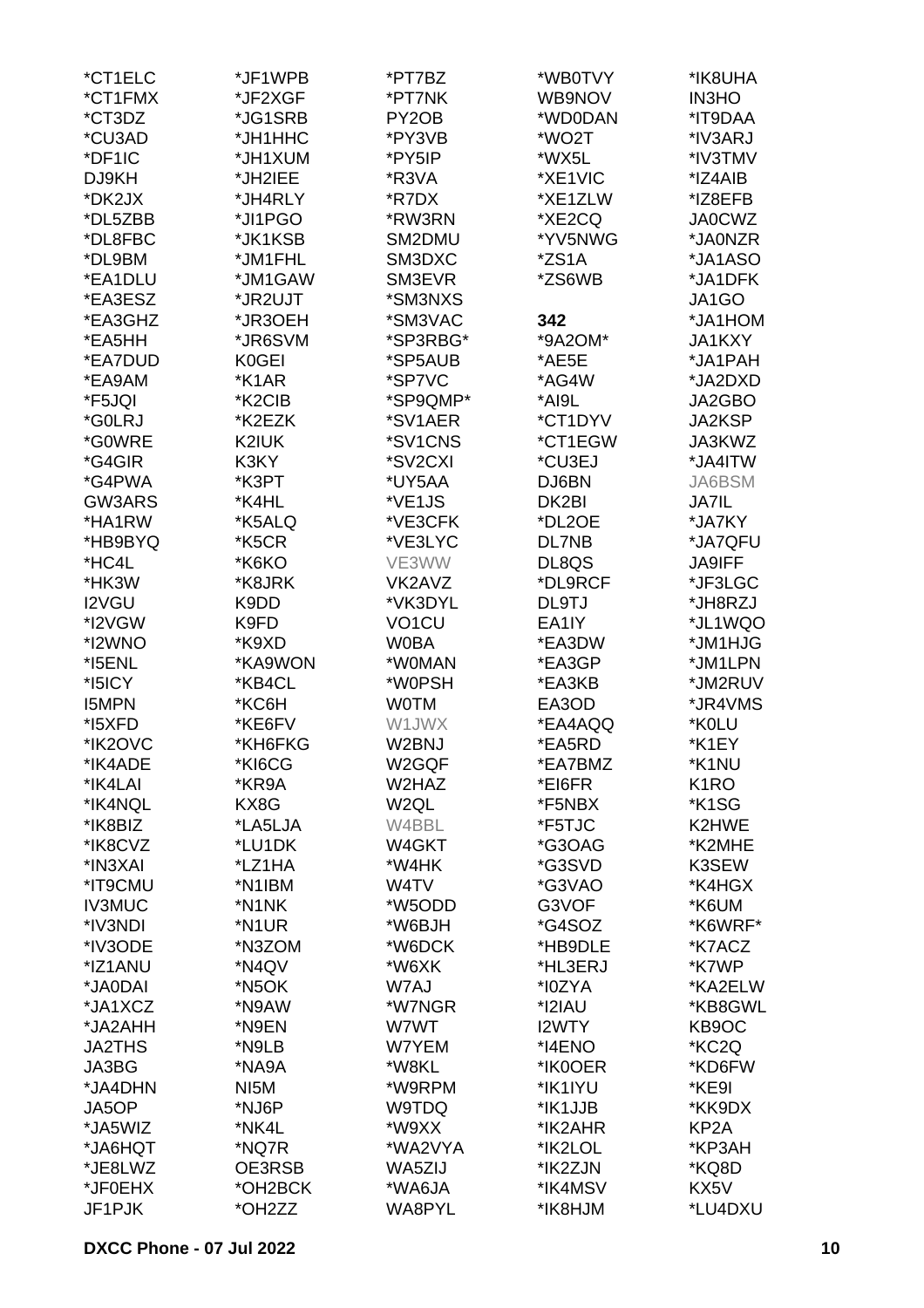| *LU6DU             | YV1AJ         | JA9BMP            | *SM5CZK           | *HP2AT             |
|--------------------|---------------|-------------------|-------------------|--------------------|
| *N0OK              |               | *JD1AMA           | SP6CDK            | <b>IODUD</b>       |
| *N4CID             | 341           | *JG3SKK           | *SV1DPI           | <b>I1FQH</b>       |
| N4GG               | *7L1WII       | *JH0INP           | *SV8CS            | I2BBJ              |
| N6GM               | *9A5CY        | *JH1VHU           | *UA9YF            | I2KAJ              |
| *N7ZA              | *AA5AU        | JH2BFY            | *UT7UW            | *I8DPP             |
| *NE0DX             | *AD6W         | *JH7DFZ           | *VE3EXY           | <b>IK0OEM</b>      |
| OA4BS              | AI9U          | *JH8SLS           | VE4OX             | IK1AOD             |
| *ON5WQ             | *CP6UA        | *JI8PDC           | *VK3SX            | *IK3GID            |
| OZ2NZ              | *DF2IS        | *JJ3HGJ           | W <sub>1</sub> PR | *IK5PWN            |
|                    |               |                   |                   |                    |
| *PT2CSM<br>*PT7DX  | *DU1KT        | *JJ6DGP           | *W2NO             | *IK6EIW            |
|                    | EA7BLU        | *JN1BMX           | *W2RMM            | *IK6PTH            |
| *PY2NQ             | *F5SOF        | *JS2LHI           | *W3OOU            | *IK6ZKJ            |
| *R3OK              | F6CPO         | *K1HT             | *W4EP             | *IN3ZNR            |
| *RA3ZH             | F6DAY         | *K2RD             | W4OSE             | IT9ZVL             |
| *RU3EQ             | *F6ELE        | K5MK              | *W4QH             | *IV3KFB            |
| *SP8FHM            | *F6HMJ        | K6AXC             | *W4RDX            | *IZ2DPX            |
| *SQ6SZ*            | *G3LAS*       | K6MI              | *W6AEA            | *JA0DIN            |
| *SV1CQR            | *HA5AAS       | *K6SIK            | W6SL              | JA1BFF             |
| *SV3AQR            | *HA5KG        | *K6TIM            | *W7QHE            | JA1GC              |
| *SV8RX             | *HB9AUS       | *K6YP             | *W8LIQ            | JA3AQ              |
| *UA9FGR            | *HB9CIP       | *K7BG             | W9AJ              | JA4RED             |
| *UT5URW            | *HB9DDO       | K8MID             | W9ITB             | <b>JA5PUL</b>      |
| *VA3DXA            | HC2RG         | K8NWD             | W9UPC             | JA8IXM             |
| VE3ST              | *HK4SAN       | *K8UE             | WA1YTW            | JE2LPC             |
| *VE7IU             | *HL5FBT       | K9HDZ             | *WA2NHA           | *JF7XKY            |
| *W0GAX             | *I0SYQ        | *K9SG             | *WA3DCG           | *JH1BXH            |
| *W0KEU             | I3VRV         | K9ZG              | *WA7NB            | JH1DTC             |
| <b>WOULU</b>       | *I5YSZ        | *KA0NNF           | *WB5ZAM           | *JH1XFR            |
| W <sub>1</sub> JA  | <b>I8INW</b>  | *KA2CYN           | *WE7K             | *JH2AQI            |
| *W1LY              | *I8OCA        | *KA8DZT           | *WG6P             | *JH2AYB            |
| *W1OW              | *IK0IOL       | *KB9AIT           | WZ1Q              | JH6EJG             |
| *W <sub>2</sub> CG | *IK0PEA       | *KC5LK            | *XE1MEX           | UMW6HL*            |
| W2IZN              | *IK1ADH       | *KF9AF            | *XE1RBV           | *JH7IAJ            |
| W <sub>2ZI</sub>   | *IK1RLI       | *KG2KJ            | *YV1DIG           | *JI2EMF            |
| *W3BW              | *IK6BOB       | *KM4A             | YV5CWO            | JJ3AFV             |
| W3KT               | *IK6CGO       | KZ8Y              | *YV5IV            | *JK1EXO            |
| *W3LL              | *IK7HDY       | *LA2PA            | ZL1BOQ            | <b>JR3RRY</b>      |
| *W4BP              | *IK8EPC       | *LA2PGA           |                   | *K1KOB             |
| *W4UFO             | *IK8YTA       | N <sub>2</sub> JJ | 340               | *K1PL              |
| *W4VV              | <b>IN3QCI</b> | N4AA*             | *AA8CH            | K <sub>2</sub> QIL |
| W5GCX              | <b>IT9YRE</b> | *N4JF             | *AA8R             | *K2RSK             |
| *W6OUL             | *IZ2BVL       | *N8PCN            | AI1K              | K2WE               |
| W7MAE              | *IZ5ASZ       | *N8SHZ            | *CT1DIZ           | *K4AV              |
| *W7SLB             | *IZ6CLZ       | *N9BX             | DJ1TE             | *K4HB              |
| *W8AF              | JA1CJO        | *NC9T             | *DJ9FK            | K4OCE              |
| *W8KEN             | JA1DCO        | *NQ6X             | *DL3EA            | K4OM               |
| *W9NIO*            | *JA1GKA       | NW4M              | *DL5CW            | *K5DC              |
| *WA0ROI            | JA1JDP        | *NX9T             | *DL6GV            | K5RSG              |
| WA2UUK             | *JA1KPH       | *OE7XMH           | *EA1ACP           | *K6LD              |
| *WA4VA             |               | <b>OH0NJ</b>      | *EA1T             | K6SLO              |
|                    | *JA2CEJ       |                   |                   |                    |
| *WA8CDU            | <b>JA3JOR</b> | *ON5PO            | EA5BD             | K8BKM              |
| WB1BVQ             | JA6SVP        | *ON6YH            | *EA6LP            | K8CMO              |
| WB1J               | *JA7CVL       | *OZ1BUR           | *F2NH             | K8LBT              |
| *WB6AXD            | *JA7MOL       | PY1APS            | *G4OWT            | K8LZ               |
| *WC5Q              | JA8EIA        | *PY2KP            | *HB9LCW           | K9KK               |
| WF4G               | *JA8GSN       | *S55SL            | *HL1XP            | K9KVA              |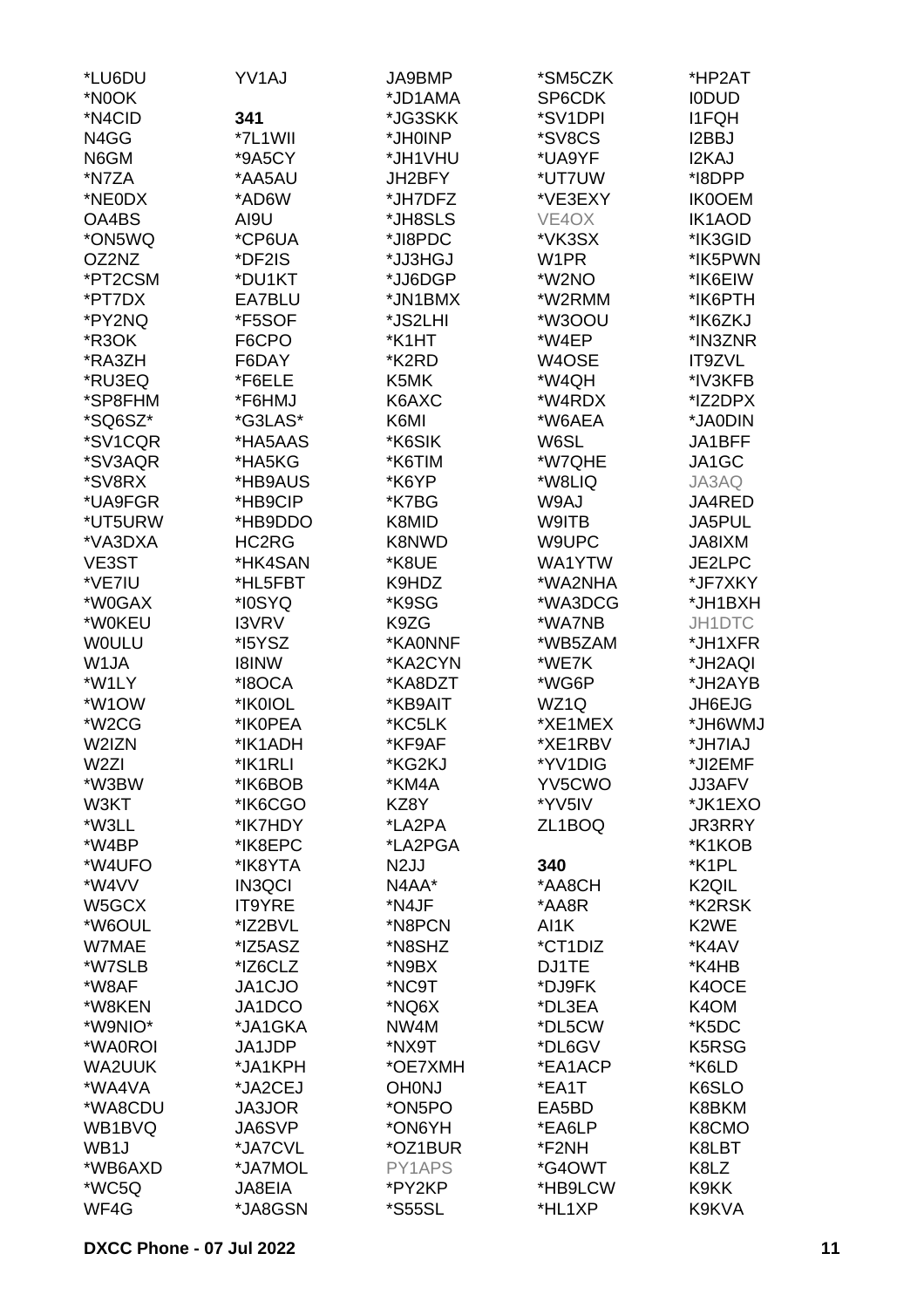| K9PP              | W9IFJ         | <b>JH1JNR</b>                 | <b>ON7LX</b>      | *G3SBP             |
|-------------------|---------------|-------------------------------|-------------------|--------------------|
| *KB1MY            | WB5LBJ/DU     | JH1QYT                        | SM5JE*            | *GM3POI            |
| KB3H              | *WC0Y         | *JH1UBK                       | SP6DVP            | GM4SNP             |
| *KB4GYT           | *WD8ANZ       | *JH1VUO                       | *SP8FB            | *HA7TM             |
| *KB5GT            | *WD9DZV       | JH2LLE                        | *UR5EDX           | HB9AOO             |
|                   | *WE9A         |                               |                   |                    |
| *KC9ARR           |               | <b>JH8NBJ</b>                 | *UX5UO            | *HB9DQD            |
| KD2SY             | *WT4Q         | *JL1IHE                       | *VE3UZ            | HK3YH              |
| KD2UF             | *XE1KK        | *JL1UXH                       | *VE3YF            | I2JQ               |
| KF4M              |               | JL3VWI                        | *W0SD             | <b>I2PHN</b>       |
| *KF4MH            | 339           | *K0YV                         | <b>W0YNZ</b>      | <b>I4JUB</b>       |
| KK4OK             | $*9A2X$       | K <sub>1</sub> ER             | W <sub>1</sub> OG | I7HH               |
| LA2IJ             | *9H1SP        | K <sub>2</sub> A <sub>Z</sub> | *W2IRT            | *IK2VUC            |
| *LU5FCI           | *AB0CT        | *K2OGD                        | W <sub>2</sub> RD | <b>IK5GUJ</b>      |
| *LX1DA            | AI6Z          | K4DLI                         | *W3FJ             | *IK5RUN            |
| N <sub>1</sub> BB | *AJ9C         | K5GE                          | W4BQY             | *IK5SRF            |
| *N1KC             | *CP5NU        | *K6IPM                        | W4DJL             | *IK7XLU            |
| N <sub>2</sub> FF | *CT1BOL       | K7UA                          | W4WDR             | *IK7YZG            |
| N4ANV             | *CT1ELF       | *K8YYY                        | *W4WX             | IT9KZW             |
| N4KE              | *CT3CD        | K9GWH                         | W5GML             | *IZ0CKJ            |
| *N4XMX            | DL3NBL        | K9TI*                         | *W5GZ             | *JA0BOV            |
| N5GGO             | DL6DK         | KA1CRP                        | *W5IF             | *JA1HOU            |
| *N6KZ             | EA3ELM        | *KA3SHN                       | W6ZI              | JA1KAW             |
| N7NR              | *EA3GJW       | KB2RA                         | *W8JV             | JA2CXK             |
|                   |               |                               |                   |                    |
| N7RU              | EA3TT         | KD4RH                         | *W8KA             | <b>JA2KSI</b>      |
| N7TO              | EA4CP         | KD5ZD                         | W9ZJ              | *JA3GN             |
| *N9ISN            | *EA5XV        | *KE4SCY                       | W9ZWH             | JA4BXL             |
| *NC4RB            | G3KWK         | KE5PO                         | W9ZX              | JA5CKD             |
| NK2H              | *HA5BSW       | KF <sub>2</sub> X             | WA2VEE            | JA7GY              |
| ON5HU             | *HB9DKV       | *KF4NEF                       | <b>WB0HAD</b>     | *JA7OUV            |
| *OZ5YL            | *HL5NBM       | KI4SR                         | WB2KHO            | JA8DJY             |
| *RN3QN            | *I1CRA        | *KM6HB                        | WC5E              | *JA9AGN            |
| *SM2OAN           | *I1EIS        | *KQ4AV                        | WW5L              | *JH1LAH            |
| SM5BFC            | <b>I1HAG</b>  | KQ9W                          | XE1KS             | JH3HTD             |
| SM5BMB            | <b>I4NJM</b>  | *KT8X                         | *ZL2AL            | *JO7WXN            |
| *SM5SWA           | *I5OYY        | *KU4BP                        |                   | JR1FHP             |
| *SV1ACK           | <b>IK2GPQ</b> | *LA5IIA                       | 338               | JR1JGA             |
| *UA0ZC            | *IK2YCW       | <b>LA7SI</b>                  | 4K7R              | <b>K0PA</b>        |
| *UA4CR            | <b>IK4EFW</b> | *LA9VFA                       | AB4UF             | K <sub>1</sub>     |
| *UT9FJ            | IK5BGM        | N0ABE                         | AJ8J              | K1MM               |
| *W0UVC            | <b>IK8DDN</b> | *N0KV                         | *CT4GO            | *K2AM              |
| W3ACE             | *IT9CVO       | *N <sub>1</sub> SV            | *CU2DX            | K4RSB              |
| W3HC              | *IZ5EKV       | *N <sub>2</sub> AJ            | DJ6TK             | *K4TY              |
| *W4CZ             | *JA1ANR       | *N2NS                         | DJ9OV             | *K4XR              |
| W4FDE             | JA1IZZ        | N5PPT                         | DL2SCQ            | *K7BTW             |
| W <sub>4</sub> LI | JA1PNA        | *N6ATD                        | DL3MGK            | K9ARZ              |
| *W4LIA            | JA2ANA        | *N6DUR                        | DL4NN             | KA0CPY             |
| W4QAW             | JA2APA        | *N7MQ                         | *DL5IC            | KB <sub>1</sub> CQ |
| W4RNZ             | *JA2ATE       | *N7VPN                        | DL5SBA            | KB1HY              |
| W5OFN             | *JA2BQX       | NE4A                          | EA3A              | KB9JM              |
| W6GO              | JA3VPA        | NI <sub>5</sub> DX            | EA3AOC            | KC5UO              |
| W6NP              | JA6COW        | *NN6K                         | *EA3GHQ           | KE7UL              |
| W6OM              | *JA6OXT       | *NS4C                         | *EA5K             | KG6I               |
| W6SHY             | JA8KSF        | NS6B                          | EA7ABW            | KN <sub>2</sub> L  |
| *W7IAN*           | *JA9CHI       | *NT5V                         | EI2GS             | *LA5ZN             |
| *W7KSK            | *JA9GLW       | *NW7E                         | F6GKA             | LB2HG              |
| W7WM              | JF2HPA        | *OD5NH                        | FM5DN             | *MM0SJH            |
| W8IQ              | JF7DZA        | OK2DB                         | G3PJK             | <b>NORN</b>        |
|                   |               |                               |                   |                    |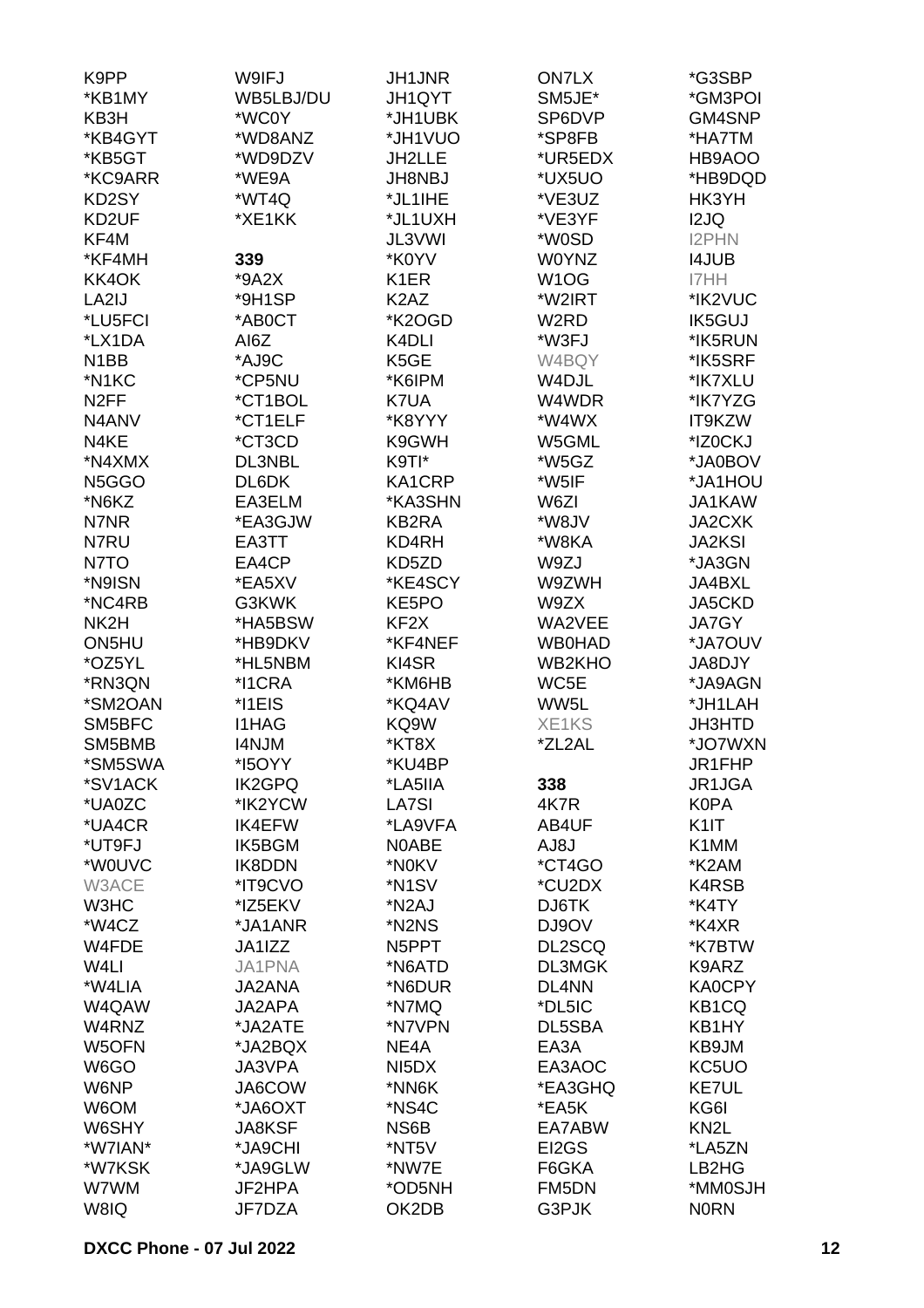| N <sub>1</sub> ALR | 337           | K1QMV             | VE7DX              | *IK2WAL            |
|--------------------|---------------|-------------------|--------------------|--------------------|
| *N1LN              | *9A3SM        | K <sub>1</sub> UA | *W0TT              | *IK6SNS            |
| N3ME*              | AA4ZK         | *K1XV             | W1ECS              | <b>IK8AUC</b>      |
| N5HSF              | AA7AV         | K2XB*             | W3MF               | *IN3YGW            |
|                    |               |                   |                    |                    |
| N6BEP              | AB5EB         | *K4CSB            | W3MR               | *IT9KSS            |
| N8BNE              | CX2AAL        | *K4MWB            | *W4HY              | *IV3IZU            |
| *N8SNM             | DJ1OJ         | K4ONF             | W5LFK              | *IW0HEX            |
| N9BA               | DK8MZ         | K4PR              | W5SL               | *IW9HII            |
| NA <sub>2U</sub>   | <b>DL1NAI</b> | K5RPC             | W7AG               | *IZ0AEG            |
| NH7A               | DL2UH         | K6TAR             | W7BKR              | *IZ8EDJ            |
| NN7X               | *DL3NM        | K6ZZ              | *W7CT              | *IZ8EEL            |
| OH <sub>2</sub> OT | DL4YAH        | <b>K7TCL</b>      | <b>W7DNY</b>       | *JA0PE             |
| *OH3NHF            | *DL6CNG       | *K7ZD             | W7GXC              | <b>JA1FNO</b>      |
| ON4GG              | <b>DL6NW</b>  | K8AC              | *W7HUY             | JA2NNF             |
| *PB9FN             | *DS5USH       | *KB4RM            | W8MJ               | JA4ECC             |
| *RA3QK             | *EA4EER       | KD <sub>0</sub> Q | W9FOE              | JA4GXS             |
| *SM0XBI            | EA5BYP        | KD8KX             | W9HRQ              | *JA5NLN            |
| SM3PZG             | EA7HN         | *KF2DT            | WB8TLI             | <b>JA7NLW</b>      |
| <b>SM7FIG</b>      | *EW2A         | KI8I              | WD6BSD             | <b>JA7WKG</b>      |
|                    |               |                   |                    |                    |
| *SQ9ANT            | *F5OKK        | KM <sub>1</sub> C | WI8R               | *JE6TSP            |
| *VA6JV             | G4LVQ         | KM1H              | XE <sub>1</sub> D  | *JF0CSK            |
| *VE3GNF            | <b>IOCUT</b>  | *KP4DKE           | XE1RCS             | *JF1LZQ            |
| *VE7BV             | <b>I2YWR</b>  | <b>KQ8O</b>       | XE <sub>1</sub> V  | *JF1UBU            |
| W1PX               | <b>I8IXO</b>  | *LB8DC            | ZL1WG              | JH1MQC             |
| W1TPK              | I8JN          | <b>N0GWR</b>      |                    | JH1OBS             |
| W1ZT               | *IK6WEZ       | N <sub>1</sub> UK | 336                | *JH2AJY            |
| W2AYM              | *IK7FJR       | N3VS              | *7K2PZG            | JH2BNL             |
| W <sub>2</sub> OIB | <b>IK7JTF</b> | N4BQD             | AA5BT              | JH3GRO             |
| W3SOH              | *IK8WEJ       | *N4JQQ            | *AA8OY             | *JH4BTI            |
| W4ACM              | <b>IT9HLO</b> | N4PB              | *AC6AA             | *JH4CBM            |
| *W4EJG             | *IV3VBM       | N7ACB             | *AD6KQ             | JJ1LWA             |
| W4NK               | IX1BGJ        | *N7VZU            | AK1L               | JJ2KDZ             |
| *W4SK              | *IZ8EJB       | N8DC              | *CT1IUA            | JL1BYZ             |
| W5FPT              | *IZ8FWN       | N8EHW             | *CT3HF             | JP1TRJ             |
|                    |               | *N8RR             |                    |                    |
| W5QNF              | JA1BDF        |                   | CX <sub>2</sub> CB | JR1BAS             |
| W6GYM              | JA1DDZ        | *NA4MM            | DJ1XP              | *JR1NHD            |
| W6NWS              | JA1MDK        | NA7AA*            | <b>DL6NX</b>       | <b>K0CF</b>        |
| W6WBY              | JA2AYH        | NZ9Z              | EA1DDU             | <b>K0FP</b>        |
| W7AEP              | <b>JA2ITK</b> | OE2KGM            | *EA1DR             | K <sub>1</sub> GE  |
| W7DSZ              | JA2XKM        | *PT7YV            | EA7BXL             | K1KM               |
| *W7ZB              | <b>JA7NVF</b> | PY2TM             | *F5INJ             | K <sub>2</sub> CDJ |
| *W7ZJ              | *JA8DBU       | *R9TO             | F5JJM              | K2EVY              |
| W8MAW              | JA9CG         | *RA3CQ            | *F5USK             | K <sub>2</sub> WJ  |
| W8QNF              | JF1HOH        | *RJ3AA            | *F8DVD             | K3UL               |
| WA4ECA             | JF1IRW        | *RV3LO            | *G0BLB             | K <sub>4</sub> RO  |
| *WA4USA            | <b>JH1JGX</b> | *S57AT            | G3MCS              | K4ZZR              |
| <b>WA9NUQ</b>      | <b>JH1OJU</b> | *SP3CGK           | G3TTJ              | *K5LJ              |
| *WB3LHD            | JH4PMV        | *SV1BTK           | *GM4UZY            | K6FW               |
| WB8K               | *JI3BFC       | UA3FT             | *HB9ICC            | K6LRN              |
| WD8MQJ             | <b>JM1NKT</b> | *UA4LY            | HK5LEX             | K6PJ               |
| <b>WD9FLI</b>      | JO1LAQ        | *UA6MF            | *HL2IFR            | *K6UNR             |
| WN6R               | JO1MOS        | *UR0MC            | *HL2WA             | K8FC               |
|                    |               |                   |                    |                    |
| WY5H               | *JR1PIZ       | *UX1UA            | <b>IOSGF</b>       | K8NLD              |
| YV1TO              | *JT1BV        | VA7ZT             | <b>I2UPG</b>       | K8VP               |
| ZL <sub>2</sub> ST | K0BJ          | *VE3DZ            | <b>I5JFG</b>       | K9FZ*              |
|                    | *K0GX         | <b>VE3PNT</b>     | *I8JIT             | KA2BZS             |
|                    | K0ZQD         | VE4JK             | *I8LWL             | KA2ZJE             |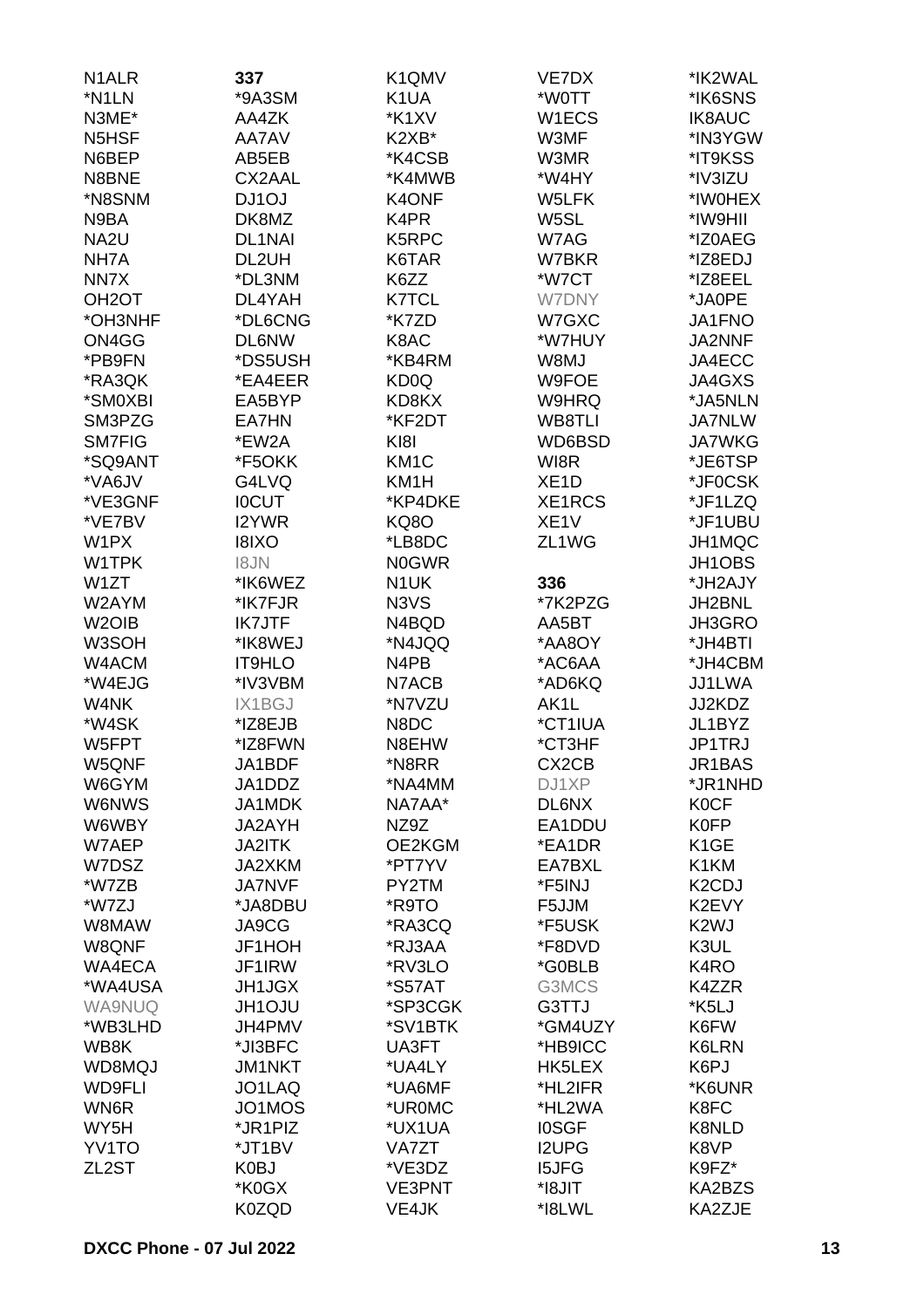| KA4RRU             | WN6W          | *K0KVR            | W8RR                | JH3CXL                        |
|--------------------|---------------|-------------------|---------------------|-------------------------------|
| KB2HK              | WO9S          | <b>KOREF</b>      | W8VHY               | JH3FUK                        |
| KB2MY              | WR2G          | *K0UBR            | W9HP                | JH8JBX                        |
|                    |               |                   |                     |                               |
| KB2XJ              | XE1MD         | K0XB              | W9ILY               | JL2JVX                        |
| KC2BW              | YL2JN         | K1NJH             | W9XQ*               | <b>JL7BRH</b>                 |
| KD9EC              | YV2NY         | K <sub>1</sub> SM | WB <sub>2</sub> CEI | JN1NDY                        |
| <b>KE0MO</b>       |               | K <sub>2</sub> SX | WE2K                | JR1ITT                        |
| KG5FX              | 335           | K3RX              | XE <sub>1</sub> OX  | JR3MTO                        |
| KK4OW              | *9A4SS        | K4RC              | XE2MX               | <b>JR6LLN</b>                 |
| KM4ZR              | 9A6W*         | K5ADI             | <b>YV1CLM</b>       | K0FZ                          |
| *KQ4DO             | AA2A          | K5ANB             | YV3AZC              | K0GND                         |
| *LU4FPZ            | AA6LY         | *K5BG             | ZL1ANH              | K1ACL                         |
| LU7BQ              | *AD5W         | K5LM              |                     | K <sub>1</sub> RE             |
| N1EDN              | *AH7G         | K6HNZ             | 334                 | *K3WA                         |
| N <sub>1</sub> PM  | DF9PG         | <b>K7ICW</b>      | 4X1AD               | K4KZZ                         |
|                    | DK2NG         | K8EUR             | *AA1VX              | K5KA                          |
| N3KK               |               |                   |                     |                               |
| *N4HL              | *DL2CHN       | K8PO              | AA9GR               | K5VIP                         |
| N6PEQ              | *DL3KZA       | K8ZLP             | BA4DW               | K5VVA                         |
| N8KF               | *DL5WW        | KB6CLL            | CT1ESO              | K6SY                          |
| *N9GKE             | DL8SDC        | KB9EKO            | DL2KC               | <b>K7AWB</b>                  |
| NU4Y               | EA4CQT        | KD5BM             | DL2XN               | K7PT*                         |
| NY <sub>2</sub> E  | EC5A          | KE4UW             | *E72A               | KA1X                          |
| NZ2L               | EW4M          | KN <sub>50</sub>  | E73Y                | <b>KE0ET</b>                  |
| *OE6MDF            | *F5CQ         | <b>KS0Y</b>       | EA3EQS              | KE2S                          |
| *R7FK*             | F6CYV         | *LA9AJA           | EA3KO               | KE3D                          |
| *RA3DNC            | G3RCA         | *LU1HLH           | EA9PY               | KE9S                          |
| *SV2DGH            | HL5BDD        | LX2PA             | F6EXQ               | KJ6NZ                         |
| *UR5WBQ            | <b>I1LNU</b>  | N <sub>2</sub> UR | HB9BLQ              | KS9R                          |
| *VE3GQR            |               |                   |                     | KX2A                          |
|                    | <b>I2QMU</b>  | *N4PJ             | HC5EA               |                               |
| VE3ZN              | <b>I3TGW</b>  | *N5VYS            | *HL4CBX             | LA9GV                         |
| <b>VE7CV</b>       | <b>IK2EGL</b> | N8AXY             | <b>HR1KAS</b>       | LU2FA                         |
| VK2DTH             | <b>IK4CWP</b> | NU4D              | <b>IOKHY</b>        | N <sub>1</sub> FOJ            |
| <b>WOFLS</b>       | <b>IK7MCJ</b> | OE1PC             | <b>I1SBU</b>        | N <sub>2</sub> K <sub>X</sub> |
| W <sub>1</sub> DU  | *IZ7FLP       | OE2YMO            | <b>I3BUI</b>        | N3KV                          |
| W <sub>2</sub> CQ  | <b>JA0BNX</b> | PA3CSR            | I4KDJ               | N4BHJ                         |
| W <sub>2</sub> IOT | JA1FGB        | SP6ECA            | <b>I5EFO</b>        | N4BLX                         |
| W2RS*              | *JA2FBC       | SV3BEF            | I6VYV               | N9AVY                         |
| W3OP               | JA2PJX        | UR5WA             | <b>IK0FUX</b>       | NA5W                          |
| W3YE               | JA3KM         | UW7UA             | <b>IK0YQJ</b>       | OA4ED                         |
| W4DSM              | <b>JA3LUK</b> | VA3JS             | IK1BQB              | OK1VK                         |
| W4FQP              | JA6CRP        | VE6LB             | <b>IK7VJO</b>       | OZ9SN                         |
| W4HG               | JA6MWW        | *VE7SMP           | <b>IN3DYG</b>       | PY2MC                         |
| W5FL               | JA7ASD        | *VK1TX            | <b>IT9RDG</b>       | RX4HZ                         |
| W5VHN              | *JA7LGE       | VK3FM             | <b>IV3FFI</b>       | SM5GMZ                        |
|                    |               |                   |                     |                               |
| W5YM               | JA9BJ         | VU2SMN            | IV3GOW              | SP <sub>1</sub> S             |
| W6MFC              | <b>JG1SFX</b> | *W0CK             | *IV3RJT             | *SV1GYG                       |
| *W6ND              | JH1PEZ        | <b>WOPXM</b>      | JA2VHO              | VE3VHH                        |
| W7RDX              | *JH3SIF       | *W0ROB            | <b>JA3GAK</b>       | VE4AT                         |
| W7TVF*             | <b>JH4ATX</b> | W1EG              | JA3MLJ              | *VE7TK                        |
| W8BW               | <b>JH7DNO</b> | W1ICU             | JA6TMU              | VK1ZL                         |
| W9AMM              | <b>JH7NRE</b> | W2YE              | JA7OP               | VK <sub>2</sub> CA            |
| W9FR               | <b>JH7QXJ</b> | <b>W3HRF</b>      | JA8RY               | VO <sub>1</sub> XC            |
| WA4AFE             | JH8CFZ        | W4AO              | JE1GWO              | VY2RU                         |
| *WB2OSM            | <b>JI1NJC</b> | W4KA              | JF2PZH              | W1KKG                         |
| WB2RAJ             | *JL1RUC       | W4LLX             | JH1BSR              | W2MPI                         |
| WB9WHQ             | JR6PGB        | W5QZ              | JH1EDB              | <b>W3EKN</b>                  |
| WF <sub>1</sub> N  | *K0AZ         | W7AV              | <b>JH1UUT</b>       | W3GQ                          |
|                    |               |                   |                     |                               |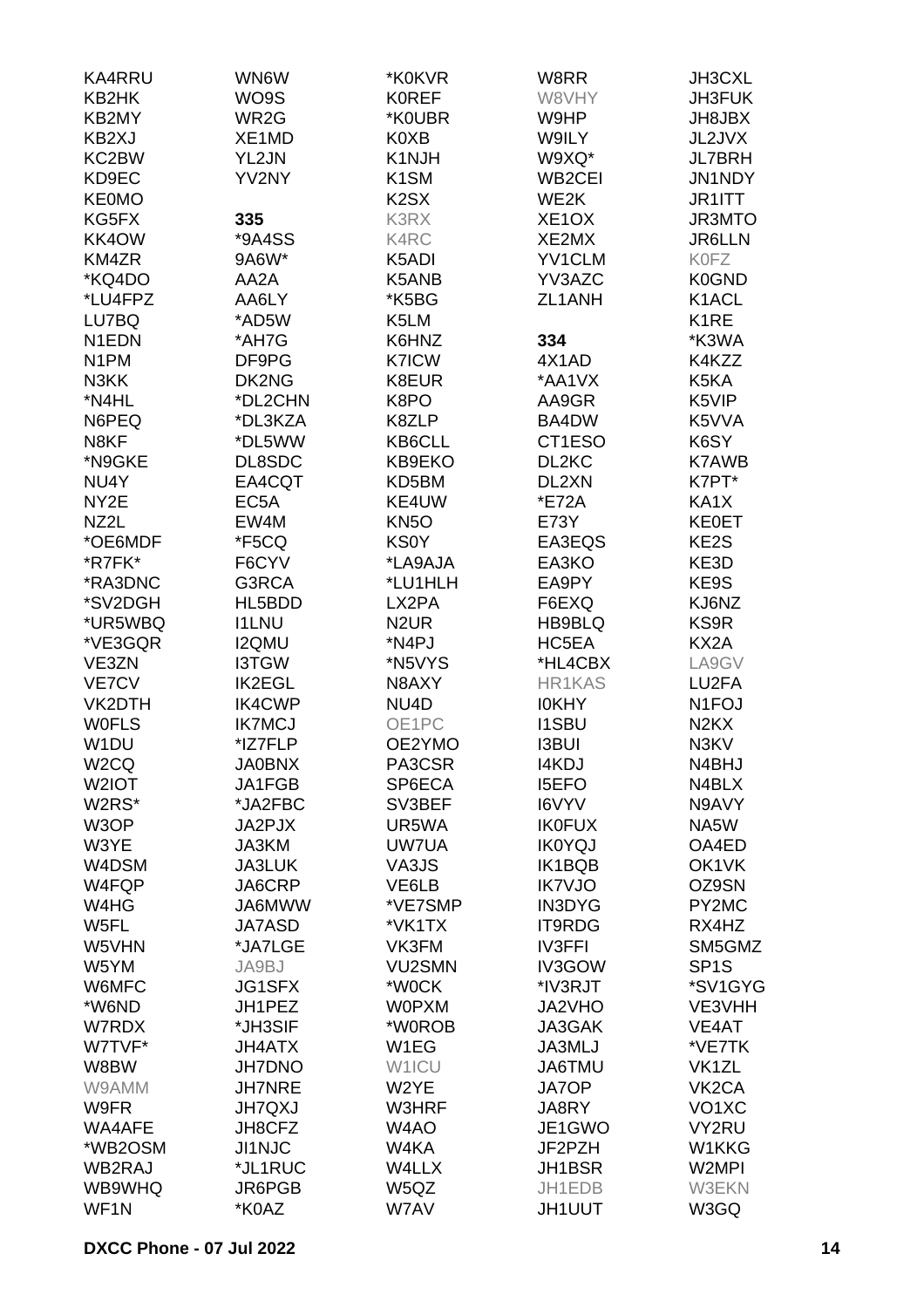| W3IQS               | <b>JH3PAS</b>      | W2OW              | <b>JH3KEA</b>                 | W5KN               |
|---------------------|--------------------|-------------------|-------------------------------|--------------------|
| W4YV                | <b>JM1JIV</b>      | W2YJ              | JH6QFJ                        | W <sub>5</sub> OX  |
| W5FR                | JR2LJO             | W3DRY             | JR2BJE                        | W5RJA              |
| W5GT                | K <sub>1</sub> CPJ | W3FDP             | JR4DSM                        | W6FL               |
| W6KK                | K <sub>1</sub> TN  | W5GAI             | <b>K0VXU</b>                  | W6MTV              |
| <b>WA0I</b>         | K4JDJ              | W6MUS             | K <sub>1</sub> DW             | W7MH               |
| WA6GIN              | K4WA               | W6WF              | K4AR                          | W7PMV              |
| <b>WB0CHS</b>       | K5VNJ              | W7YW              | K <sub>5</sub> LC             | W7VJ               |
| WF <sub>2</sub> Y   | K6KA*              | W8JXM             | K5PQK                         | W8RLS              |
|                     |                    |                   | K7PO                          |                    |
| WO7R                | K6WAP              | W9RC              |                               | W9CLA              |
| XE <sub>2</sub> K   | K7QYY              | WA1QXR            | K7VC                          | W9LX               |
|                     | K7UT               | WA2HZO            | K9BIL                         | WA2VKS             |
| 333                 | K8HU               | WA2UKA            | KB1KA                         | WA3GFM             |
| 7M2PSC              | *K8YTO             | <b>WA5YON</b>     | <b>KB2XS</b>                  | WA4CBF             |
| 7M4GTU              | <b>K9PSN</b>       | <b>WA7JUJ</b>     | <b>KB4SSS</b>                 | <b>WA7ZDU</b>      |
| AA4CJ               | KA2D               | WB3JFS            | KC3VE                         | WA8JBG             |
| AE9DX               | KA3GWD             | <b>WB4TIN</b>     | KJ6P                          | WB4FNH             |
| BA4RF               | *KB1JZU            | WE9V              | <b>KNOL</b>                   | WR5Y               |
| CX4HS               | KB2MS              | WR <sub>2</sub> V | KS5Z                          | XE <sub>1</sub> NJ |
| DF5WA               | <b>KD0PO</b>       | WV1R              | LX <sub>2</sub> A             |                    |
| <b>DJ0UT</b>        | KD1F               | *XE1MW            | N <sub>0</sub> OB             | 331                |
| DK7YY               | KE4HX              | YB3OSE            | N <sub>2</sub> BIM            | 5B4AHJ             |
| DL1XE               | <b>KE7PB</b>       |                   | N3NT                          | <b>AA0FT</b>       |
| DL8UI               | KK9R               | 332               | N4BPP                         | AA1M               |
| EA1KW               | LA4HW              | AA4DO             | N4CRU                         | AB5RM              |
| EA7JB*              | LA7ZO              | AA4RZ             | N <sub>4</sub> Q <sub>S</sub> | AB7TJ              |
| F6GEA               | LA9FFA             | AA6K              | N <sub>5</sub> AI             | AD <sub>1</sub> S  |
| G4ADD               | LX2KQ              | AB4KO             | N6DKZ                         | CT1GFK             |
| HB9ZS               | <b>MW0CBC</b>      | CE3CM             | N8KUS                         | DK8MCT             |
| I0OOZ               | N <sub>2</sub> BAT | CT1DKS            | N8PW                          | DL1DAW             |
| <b>IOPNJ</b>        | N <sub>2</sub> PU  | CT1DOF            | ND6G                          | DL1DUO             |
| I2DEZ               | N3XM               | DF9RB             | NU <sub>10</sub>              | DL1SCQ             |
| <b>I2DMI</b>        | N4HU               | DL3ZH             | OE2GEN                        | DL5ZB              |
| <b>I8IYW</b>        | N <sub>4</sub> TV  | EA5HB             | OE2WJL                        | DL8LE              |
| <b>I8TOH</b>        | N5MOA              | F5LTT             | OE3KPC                        | EA1KK              |
| <b>IK0APR</b>       | N6HY               | F6CQT             | OE7KWT                        | EA7AG              |
| <b>IK1CJO</b>       | N7UN               | G4WFZ             | OH <sub>1</sub> AA            | EI8AR              |
|                     |                    |                   |                               |                    |
| <b>IK2GSR</b>       | NI <sub>5</sub> D  | HB9CXZ            | OH <sub>5</sub> LP            | G3KMQ              |
| <b>IK4SWX</b>       | <b>NK0S</b>        | <b>HB9TKS</b>     | PE1NCP                        | G3VIE              |
| <b>IK7FRV</b>       | OA4JR              | HL1SX             | PY2VA                         | G4BUE              |
| <b>IK7OKB</b>       | OE7UDH             | I2WZX             | PY2XU                         | G4SOF              |
| *IW1ARB             | <b>PAOLEG</b>      | <b>I4ASV</b>      | R7NW                          | HB9AAQ             |
| IZ <sub>1</sub> BII | PY5EW              | IK2IGX            | <b>RA0FF</b>                  | HB9MEJ             |
| *IZ4DPV             | RN3D               | <b>IK2QPO</b>     | RD3K                          | HB9SLO             |
| IZ5EBL              | SP5IWA             | IK2RHH            | SM5AAP                        | I2GGJ              |
| *JA0IXW             | SV <sub>1</sub> EX | <b>IK4SDY</b>     | SM7CQY                        | I2JR               |
| *JA1BPA             | SV8JE              | <b>IK6OIN</b>     | SP1MGM                        | <b>I6KK</b>        |
| JA1JMF              | UA4HAU             | <b>IV3RQC</b>     | SP5COK*                       | <b>I6QFH</b>       |
| JA1SYY              | <b>W0GG</b>        | IZ5DKJ            | SP9MAV                        | <b>I7UNX</b>       |
| JA1XJA              | <b>W0ZT</b>        | IZ5JMZ            | SQ8J                          | IC8SDL             |
| JA2IVY              | W1AW               | <b>JA1KJK</b>     | <b>VE7XT</b>                  | IF9ZWA             |
| <b>JA7QVI</b>       | W1ITU              | JA2AO             | VK6LC                         | <b>IK1HSR</b>      |
| JA8BOV              | W1NM               | JA3FGJ            | <b>W0QQ</b>                   | <b>IK4FNF</b>      |
| <b>JA8CVH</b>       | W <sub>1</sub> RR  | <b>JA6AQA</b>     | W1FH                          | <b>IN3FDC</b>      |
| JA8VJ               | W1UE               | <b>JA9CVY</b>     | W3RJW                         | IZ0ADG             |
| JH1ANZ              | W1VRK*             | JG1FVZ            | W4LJY                         | <b>IZ0BTV</b>      |
| JH1ARJ              | W <sub>2</sub> FB  | <b>JHONBN</b>     | W5ADH                         | IZ5BAM             |
|                     |                    |                   |                               |                    |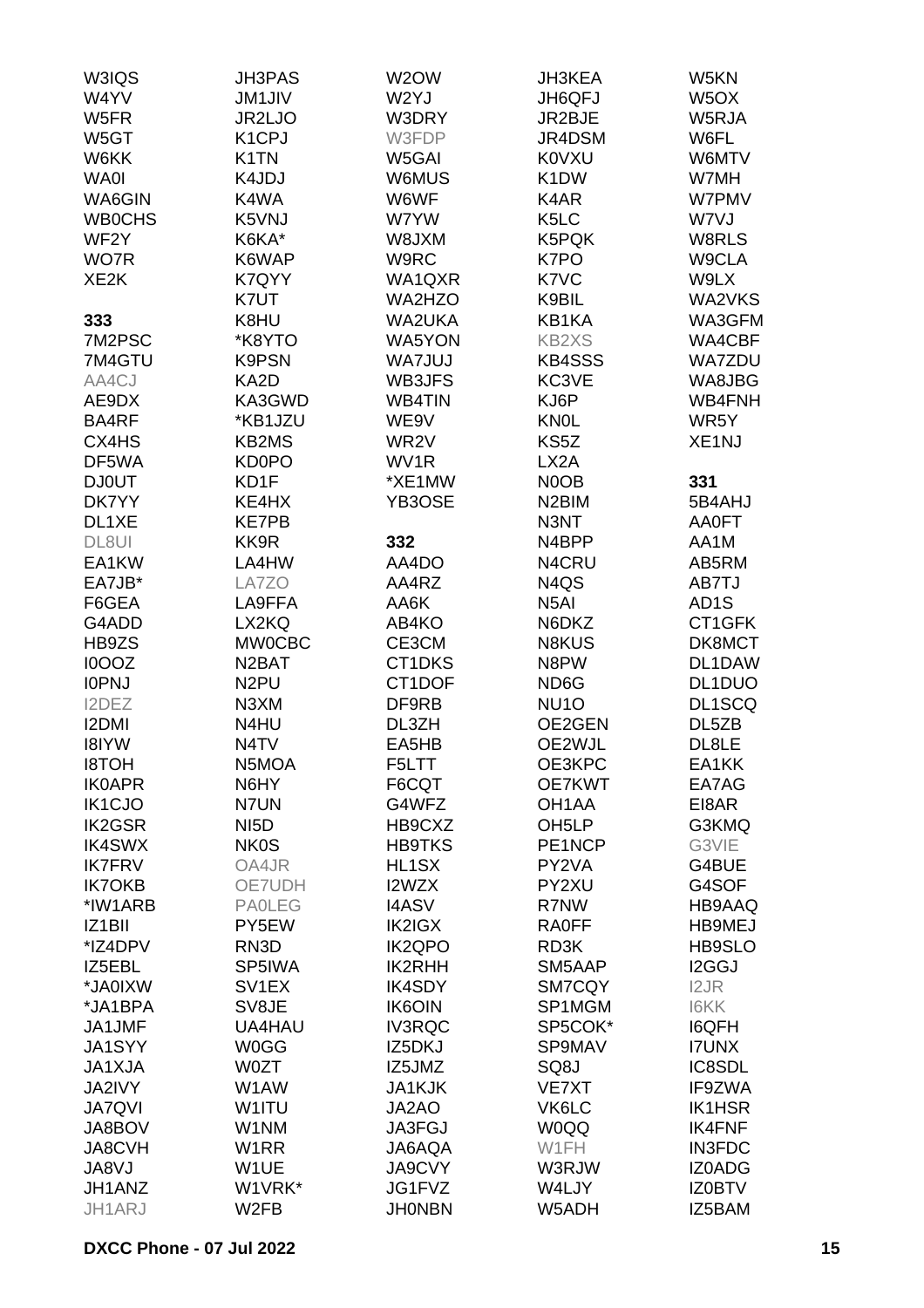| <b>IZ7AUH</b>      | OZ5NJ              | HB9DLU             | SM2HWG             | <b>JHOINE</b>      |
|--------------------|--------------------|--------------------|--------------------|--------------------|
| IZ7GXB             | OZ6SM              | HK4CYR             | SP7HOV             | <b>JH5RXS</b>      |
| JA3EY              | <b>PA0HVF</b>      | HK6BDX             | SP9UPH             | JK1OPL             |
| JA4XZR             | RA9CMO             | I5BDE              | <b>SV7CLI</b>      | JO1ABS             |
| JA5FBZ             | SMODRB*            | <b>I7ETU</b>       | TI5KD              | JR4PMX             |
| JA7GYP             | SM6IQI             | <b>IC8BNK</b>      | UX1AA              | K1AM*              |
| JE1CPB             | SP1DSZ             | IC8EGO             | VE <sub>1</sub> HQ | K <sub>2</sub> ARO |
|                    |                    |                    |                    |                    |
| JE8CLT             | SP <sub>5E</sub> S | IK1MJL             | VE <sub>2</sub> CY | K <sub>2</sub> AT  |
| <b>JG2TKH</b>      | SP8NCJ*            | <b>IK1SOW</b>      | <b>VE3HIR</b>      | K4IE               |
| JH1APK             | VE3WT              | <b>IV3JNH</b>      | VK3EUZ             | K <sub>5</sub> BC  |
| JH3GCN             | VE3YV              | <b>IV3KVC</b>      | W1GQ               | K5EYT              |
| <b>JH7LBE</b>      | VE6PL              | <b>IW0SAF</b>      | W <sub>1</sub> UC  | K6VWE              |
| JH9AUB             | <b>WOJLC</b>       | <b>JA0DET</b>      | W2HAP              | K7LY               |
| JI1FDF             | W1BFA              | JA1BNW             | W2HXF              | K8MN               |
| <b>JJ3FRB</b>      | W1EQD              | JA1EMK             | W2YP               | K8NN               |
| <b>JK1GOK</b>      | W1MR               | JA2JYP             | W5HGO              | K8VC               |
| JL1MWI             | W <sub>2</sub> VP  | JE1CTA             | W7LEA              | K9QA               |
| JM1CYJ             | W4DEE              | JE7JZT             | W7WLL              | KB0HJ*             |
| JR5JAQ             | W4KHW              | JH8EJA             | W8IWJ              | KB8VAO             |
| K <sub>1</sub> ACC | W4ZAN              | JO1CRA             | W8JRK              | KC4AA              |
| K <sub>1</sub> LI  | W5BWA              | JQ1IBI             | WA2BOT             | KC4FW              |
| K <sub>1</sub> WY  | W5OXA              | K1WVX*             | WA4NIB             | KC5PR              |
| K4ODL              | W5RKK              | K <sub>1</sub> ZN  | <b>WA7ZWG</b>      | KD8CM              |
| K4TXJ              | W6BBS              | K3GO               | WB2MWW             | KE4VU              |
| K4WMB              | W7QN               | K3SUE              | WB2WPM             | KK4HD              |
| K7HG               | W8AEF              | K5YG               | <b>WD9FEN</b>      | LA7WCA             |
| K7INM              | W9BB               | K6BAG              | WD9HAW             | LU7DSY             |
| K8AO               | W9FI               | K6MX               | WE2L               | LU7DW              |
| K9MBQ              |                    | <b>K7BCX</b>       | WE2N               | <b>MD0CCE</b>      |
|                    | WA0GUD*            |                    |                    | <b>NOCWR</b>       |
| KA3HXO             | <b>WA1EHK</b>      | K8CS               | WW1V               |                    |
| KA9ABC             | WA1SMI             | KA3GMP             |                    | N <sub>1</sub> BY  |
| KA9FOX             | <b>WB2KSQ</b>      | KA5TTC             | 329                | N <sub>2</sub> KW  |
| <b>KB0EO</b>       | WB3BFC             | KB4CWO             | 9K2HN              | N <sub>5</sub> FF  |
| <b>KD0S</b>        | <b>WB7WQE</b>      | KB8WC              | AA0ZP              | N6QR               |
| KJ4WU              | WW3S               | <b>KC0SB</b>       | AA3JL              | N6XT               |
| KN6H               | WX2K               | KC8EU              | AA4AR              | NA5Q               |
| KW3W               | WZ5U               | KC8NY              | CE3FZ              | NG6W               |
| LU2DX              | ZP5JCY             | KE1F               | DJ8RI              | NX4TT              |
| LU4DR              |                    | KG5EG              | DK9HN              | NZ6E               |
| <b>MOURX</b>       | 330                | KR8N               | DL1RBW             | OE1ALW             |
| N0ODK              | 5B4XF              | LA2QM              | DS2BGV             | OE3KTA             |
| N <sub>2</sub> LM  | 9H4G               | LA2RR              | EA5DX              | OE8SPW             |
| N3RC               | A92BE              | <b>NOWCP</b>       | G4ZOY              | ON6AA              |
| N4CQ               | <b>AA7UN</b>       | N <sub>4</sub> CRI | HA7UW              | PT2ADM             |
| N4HB               | AA9A               | N5EPA              | <b>I2LXA</b>       | PY7RP              |
| N <sub>4</sub> ONI | AD <sub>8</sub> O  | N8LJ               | <b>I4YEL</b>       | RD3AW              |
| N4SLR              | AE5PL              | NC4AA              | <b>I7LGM</b>       | <b>SMOMPV</b>      |
| N5SUM              | AH7C               | NC4G               | <b>IK0FUR</b>      | <b>SMONJO</b>      |
| N6MU               | CP2DL              | ND8L               | IK6COX             | SM3QJ              |
| N7MB               | DK2PR              | NJ9K               | <b>IK7AFM</b>      | SP6BZ              |
| N9AI               | DK5WS              | OK1TA              | <b>IN3ANE</b>      | SV9AHZ             |
| N9DQ               | <b>DS5RNM</b>      | OZ4ZT              | <b>JA0WRF</b>      | UA3DRB             |
| N9HUK              | EA2KL              | PT7ZT              | JA2MNB             | VE3WHE             |
| N9JCS              | EA5GHD             | R <sub>1</sub> NL  | <b>JA6CNH</b>      | W1WTG              |
| NA <sub>2</sub> A  | EA8TH              | RW7M               | <b>JA6RIL</b>      | W2ARQ              |
| NJ <sub>5</sub> X  | <b>GOLRX</b>       | RX3AGD             | <b>JA8BIO</b>      | W2PS               |
| OH1LEU             | G3LNS              | <b>S52OT</b>       | JE1IBI             | W4MPY              |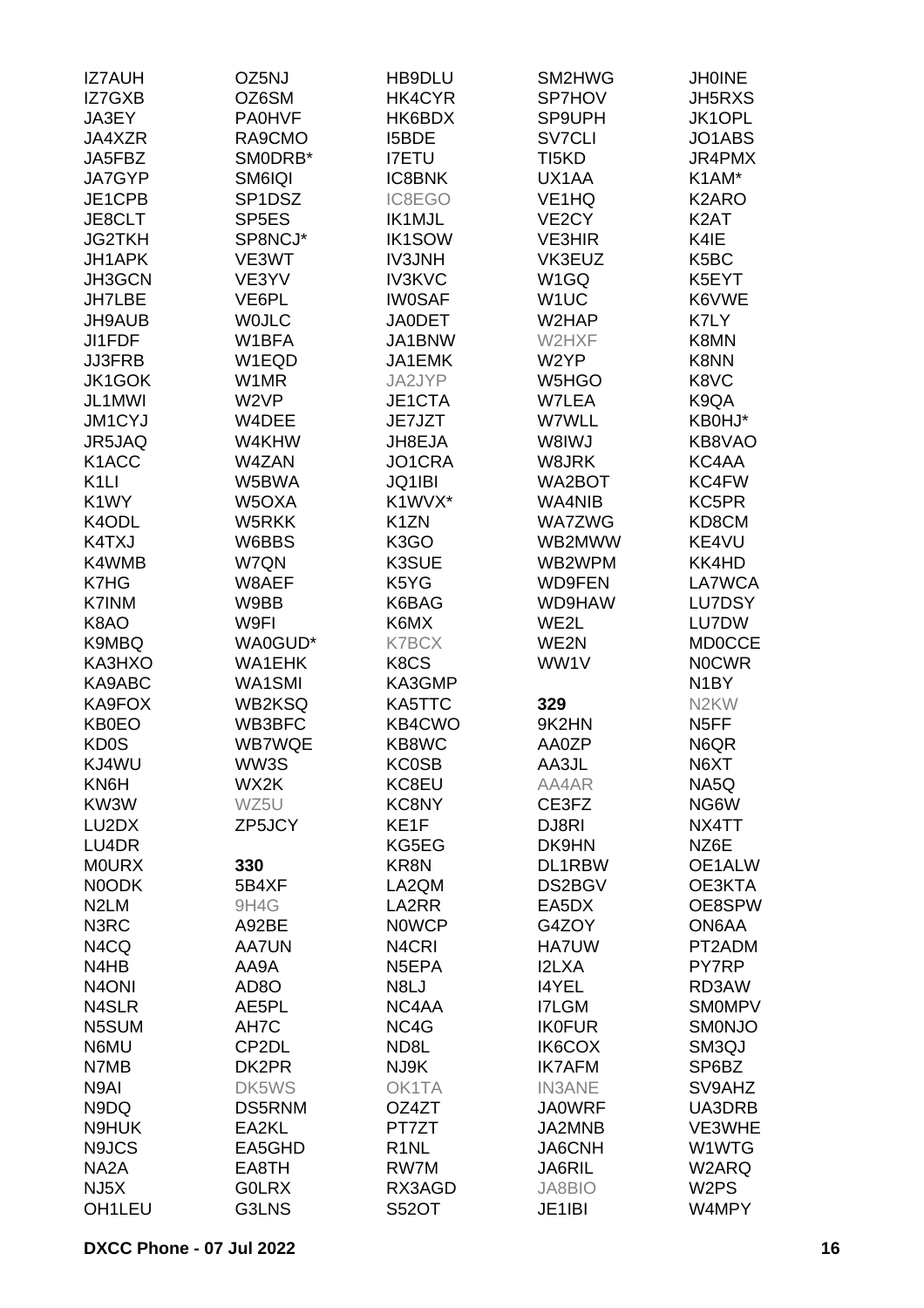| ZL1BYZ<br>LA6OP<br>W6IHA<br>JJ1OKK<br>ZS6AOO<br><b>NOVB</b><br><b>I2HHE</b><br>W6NGW<br>JR2PAU<br>N3KS<br><b>I2RKI</b><br>W8GUS<br><b>K0BFR</b><br>327<br>N3RX<br><b>IKOMBB</b><br>W8IMF<br><b>K0JZM</b><br>4O3A<br>N4DRC<br><b>IK7DBB</b><br>W8NW<br>K <sub>2</sub> FW<br>AA4VK<br>N <sub>5</sub> GO<br>IK8ENH<br>W8VSA<br>K3PP<br>AF9H<br>N5PRU<br>IT9BLB<br>W9GXR<br>K4DK<br><b>CU3AN</b><br>N5TW<br><b>IT9RYJ</b><br>WA4SFF<br>K4PZT<br>DK2XX<br>JA1RJU<br>N7BT<br>JE1VPC<br><b>WB0TEV</b><br>K5YN<br>DM2DXA<br>N8HB<br>EA3WD<br>WB2BIN<br>K6MW<br>NX <sub>1</sub> L<br><b>JH0JQS</b><br>WB4YDL<br>K8BTH<br>EA4CVP<br>NY7T<br>JH3CUL<br>WB8LFO<br>K8OM<br>EA5CRC<br><b>OE7FMH</b><br>JJ6WZS<br>JK1UNZ<br>WD8MQY<br>K8WOW<br>EA7BLO<br><b>ON6NY</b><br>WO6R<br>KA5RNH<br>EA7BVI<br>JK6RDM<br>PA5TT<br>WQ7A<br>KR4JY<br>EA8LD<br>W0EWM*<br>JL4BSE<br>ZL2BRS<br>LA8HGA<br>F5OHW<br>W1TY<br>JR1EYB<br>ZL3AFT<br>LU4MEE<br>F6EOO<br>W1VDI<br>JR6LDE<br><b>MM0EAX</b><br>F6IFE<br>W3UA<br>K1KNM<br>N6TNX<br>F6IMB<br>W <sub>4</sub> D <sub>A</sub> O<br>K <sub>1</sub> ZG<br>328<br>BV5BG<br>N7KH<br>F8AMV<br>W4EQV<br>K2KZI<br>CP1BA<br>N8AC<br><b>GOVXE</b><br>W4QG<br><b>K3ANS</b><br>DJ4EN<br>NI <sub>5</sub> G<br>HL9HH<br>W4WW<br>K5HAA<br>DK2JW<br>NKON*<br>I3ZSX<br>W5KWK<br>K6JAT*<br>DL2AW<br>NN <sub>4</sub> R<br><b>I5KQF</b><br>W7HPW<br>K7NK<br>DL2BCH<br>NZ3O<br>IK1HJS<br>W8MET<br>K8DB<br>DL3VZ<br>IK2HKL<br>K8YC<br><b>OH6NIO</b><br>WA5HWB<br>DL5XL<br>OK1AWZ<br>IK6HSM<br>WA7LT*<br>K9UQN<br>ON4CAS<br>IZ4GWE<br><b>KA0CDN</b><br>F5RUQ<br><b>WB0YQT</b><br>F5SNY<br>RA1AG<br>IZ8CCW<br>KA4D<br>WB5JID<br>G4ZYQ<br>IZ8DFO<br>XE1MDX<br>KB8WT<br>RL3AW<br><b>GM0VRP</b><br>RL3FA<br>IZ8FDH<br>XE2FL<br>KC8CR<br><b>I1XXM</b><br>RX3DF<br>YV4VN<br>IZ8FFA<br>KD9M*<br><b>I6CBI</b><br>SV1AOZ<br>JA1CZI<br>ZL <sub>2</sub> AO<br>KE4WI<br>VA3NO<br>KI7AO<br>IK1BOD<br><b>AXO3AL</b><br>326<br><b>IK2GSN</b><br>VE3UR<br><b>JA7KQC</b><br>KM9Y<br><b>IK2MLY</b><br>VE <sub>5</sub> FX<br>JA9EAE<br>AG1J<br>LU2BA<br><b>IK7CJV</b><br><b>WOOE</b><br>JE8IGW<br>CU <sub>2</sub> AP<br>N <sub>2</sub> ZR<br>IK8GCS<br><b>JG1TSF</b><br>DK1BX<br>W2BZR<br>N3NBT<br>IV3AZZ<br>W2NNZ<br><b>JK3DGX</b><br>DL2FAI<br>N4HK<br><b>IV3VCS</b><br>W <sub>2</sub> SIS<br>JL1BLW<br>DL4FAY<br>N4SC<br><b>IW1GGN</b><br>W3PL<br>JR1WCT<br>N5WYR<br>DL8RH<br>IZ0CBB<br>W4BG<br>K <sub>1</sub> G <sub>XU</sub><br>EA2RC<br>N6UK<br>IZ0DXI<br>W4FTV<br>K <sub>2</sub> AU<br>EA6SX<br>N7TR<br>IZ1LBG<br>K <sub>2</sub> C <sub>BI</sub><br>EA7BF<br>N7YB<br>W4WIJ<br>IZ8EKL<br>W6PMT<br>K <sub>2</sub> P <sub>Z</sub><br>N8BDM<br>EI9FBB<br>JA1JTR<br>W7FJE<br>K5UZ<br>EV <sub>1</sub> R<br>N9CDX<br>JA1VYW<br><b>WA0WOF</b><br>K6HHD<br>NF4A<br>F5BBD<br>JA1XI<br>WA1PMA<br>K9KJS<br>F5BOY<br>NN4SS<br>JA3BLN<br>WA4PPS<br>KA1DJ<br>F5MOW<br>OZ4VW<br>JA4FJL<br>WA5UA<br>KA1JC<br>F5UJK<br><b>ROFA</b><br><b>JA7TQK</b><br>WD8EOL<br><b>KB4CRT</b><br>RA7A<br>F6HJR<br><b>JA9CXA</b><br>WD8NMV<br>KB9LN<br>F6LQJ<br>RU1AB<br>V51B<br>JE1VTZ<br>WM4D<br>KC4OR<br>G4LJF<br>JE3NWQ<br>WV6E<br>KC4ZH<br>GW3NXR<br>VE2BA<br>KH6GA/4<br>JF2KWD<br>WX6M<br>HB9ATM<br>VE3DGX | W5LT  | <b>JH0IEW</b> | <b>YB0RX</b> | LA1VFA | <b>HK0HEU</b> |
|-----------------------------------------------------------------------------------------------------------------------------------------------------------------------------------------------------------------------------------------------------------------------------------------------------------------------------------------------------------------------------------------------------------------------------------------------------------------------------------------------------------------------------------------------------------------------------------------------------------------------------------------------------------------------------------------------------------------------------------------------------------------------------------------------------------------------------------------------------------------------------------------------------------------------------------------------------------------------------------------------------------------------------------------------------------------------------------------------------------------------------------------------------------------------------------------------------------------------------------------------------------------------------------------------------------------------------------------------------------------------------------------------------------------------------------------------------------------------------------------------------------------------------------------------------------------------------------------------------------------------------------------------------------------------------------------------------------------------------------------------------------------------------------------------------------------------------------------------------------------------------------------------------------------------------------------------------------------------------------------------------------------------------------------------------------------------------------------------------------------------------------------------------------------------------------------------------------------------------------------------------------------------------------------------------------------------------------------------------------------------------------------------------------------------------------------------------------------------------------------------------------------------------------------------------------------------------------------------------------------------------------------------------------------------------------------------------------------------------------------------------------------------------------------------------------------------------------------------------------------------------------------------------------------------------------------------------------------------------------------------------------------------------------------------------------------------------------------------------------------------------------------------------------------|-------|---------------|--------------|--------|---------------|
|                                                                                                                                                                                                                                                                                                                                                                                                                                                                                                                                                                                                                                                                                                                                                                                                                                                                                                                                                                                                                                                                                                                                                                                                                                                                                                                                                                                                                                                                                                                                                                                                                                                                                                                                                                                                                                                                                                                                                                                                                                                                                                                                                                                                                                                                                                                                                                                                                                                                                                                                                                                                                                                                                                                                                                                                                                                                                                                                                                                                                                                                                                                                                                 | W5QHF | JI3CJP        |              |        | <b>IOPNM</b>  |
|                                                                                                                                                                                                                                                                                                                                                                                                                                                                                                                                                                                                                                                                                                                                                                                                                                                                                                                                                                                                                                                                                                                                                                                                                                                                                                                                                                                                                                                                                                                                                                                                                                                                                                                                                                                                                                                                                                                                                                                                                                                                                                                                                                                                                                                                                                                                                                                                                                                                                                                                                                                                                                                                                                                                                                                                                                                                                                                                                                                                                                                                                                                                                                 |       |               |              |        |               |
|                                                                                                                                                                                                                                                                                                                                                                                                                                                                                                                                                                                                                                                                                                                                                                                                                                                                                                                                                                                                                                                                                                                                                                                                                                                                                                                                                                                                                                                                                                                                                                                                                                                                                                                                                                                                                                                                                                                                                                                                                                                                                                                                                                                                                                                                                                                                                                                                                                                                                                                                                                                                                                                                                                                                                                                                                                                                                                                                                                                                                                                                                                                                                                 |       |               |              |        |               |
|                                                                                                                                                                                                                                                                                                                                                                                                                                                                                                                                                                                                                                                                                                                                                                                                                                                                                                                                                                                                                                                                                                                                                                                                                                                                                                                                                                                                                                                                                                                                                                                                                                                                                                                                                                                                                                                                                                                                                                                                                                                                                                                                                                                                                                                                                                                                                                                                                                                                                                                                                                                                                                                                                                                                                                                                                                                                                                                                                                                                                                                                                                                                                                 |       |               |              |        |               |
|                                                                                                                                                                                                                                                                                                                                                                                                                                                                                                                                                                                                                                                                                                                                                                                                                                                                                                                                                                                                                                                                                                                                                                                                                                                                                                                                                                                                                                                                                                                                                                                                                                                                                                                                                                                                                                                                                                                                                                                                                                                                                                                                                                                                                                                                                                                                                                                                                                                                                                                                                                                                                                                                                                                                                                                                                                                                                                                                                                                                                                                                                                                                                                 |       |               |              |        |               |
|                                                                                                                                                                                                                                                                                                                                                                                                                                                                                                                                                                                                                                                                                                                                                                                                                                                                                                                                                                                                                                                                                                                                                                                                                                                                                                                                                                                                                                                                                                                                                                                                                                                                                                                                                                                                                                                                                                                                                                                                                                                                                                                                                                                                                                                                                                                                                                                                                                                                                                                                                                                                                                                                                                                                                                                                                                                                                                                                                                                                                                                                                                                                                                 |       |               |              |        |               |
|                                                                                                                                                                                                                                                                                                                                                                                                                                                                                                                                                                                                                                                                                                                                                                                                                                                                                                                                                                                                                                                                                                                                                                                                                                                                                                                                                                                                                                                                                                                                                                                                                                                                                                                                                                                                                                                                                                                                                                                                                                                                                                                                                                                                                                                                                                                                                                                                                                                                                                                                                                                                                                                                                                                                                                                                                                                                                                                                                                                                                                                                                                                                                                 |       |               |              |        |               |
|                                                                                                                                                                                                                                                                                                                                                                                                                                                                                                                                                                                                                                                                                                                                                                                                                                                                                                                                                                                                                                                                                                                                                                                                                                                                                                                                                                                                                                                                                                                                                                                                                                                                                                                                                                                                                                                                                                                                                                                                                                                                                                                                                                                                                                                                                                                                                                                                                                                                                                                                                                                                                                                                                                                                                                                                                                                                                                                                                                                                                                                                                                                                                                 |       |               |              |        |               |
|                                                                                                                                                                                                                                                                                                                                                                                                                                                                                                                                                                                                                                                                                                                                                                                                                                                                                                                                                                                                                                                                                                                                                                                                                                                                                                                                                                                                                                                                                                                                                                                                                                                                                                                                                                                                                                                                                                                                                                                                                                                                                                                                                                                                                                                                                                                                                                                                                                                                                                                                                                                                                                                                                                                                                                                                                                                                                                                                                                                                                                                                                                                                                                 |       |               |              |        |               |
|                                                                                                                                                                                                                                                                                                                                                                                                                                                                                                                                                                                                                                                                                                                                                                                                                                                                                                                                                                                                                                                                                                                                                                                                                                                                                                                                                                                                                                                                                                                                                                                                                                                                                                                                                                                                                                                                                                                                                                                                                                                                                                                                                                                                                                                                                                                                                                                                                                                                                                                                                                                                                                                                                                                                                                                                                                                                                                                                                                                                                                                                                                                                                                 |       |               |              |        |               |
|                                                                                                                                                                                                                                                                                                                                                                                                                                                                                                                                                                                                                                                                                                                                                                                                                                                                                                                                                                                                                                                                                                                                                                                                                                                                                                                                                                                                                                                                                                                                                                                                                                                                                                                                                                                                                                                                                                                                                                                                                                                                                                                                                                                                                                                                                                                                                                                                                                                                                                                                                                                                                                                                                                                                                                                                                                                                                                                                                                                                                                                                                                                                                                 |       |               |              |        |               |
|                                                                                                                                                                                                                                                                                                                                                                                                                                                                                                                                                                                                                                                                                                                                                                                                                                                                                                                                                                                                                                                                                                                                                                                                                                                                                                                                                                                                                                                                                                                                                                                                                                                                                                                                                                                                                                                                                                                                                                                                                                                                                                                                                                                                                                                                                                                                                                                                                                                                                                                                                                                                                                                                                                                                                                                                                                                                                                                                                                                                                                                                                                                                                                 |       |               |              |        |               |
|                                                                                                                                                                                                                                                                                                                                                                                                                                                                                                                                                                                                                                                                                                                                                                                                                                                                                                                                                                                                                                                                                                                                                                                                                                                                                                                                                                                                                                                                                                                                                                                                                                                                                                                                                                                                                                                                                                                                                                                                                                                                                                                                                                                                                                                                                                                                                                                                                                                                                                                                                                                                                                                                                                                                                                                                                                                                                                                                                                                                                                                                                                                                                                 |       |               |              |        |               |
|                                                                                                                                                                                                                                                                                                                                                                                                                                                                                                                                                                                                                                                                                                                                                                                                                                                                                                                                                                                                                                                                                                                                                                                                                                                                                                                                                                                                                                                                                                                                                                                                                                                                                                                                                                                                                                                                                                                                                                                                                                                                                                                                                                                                                                                                                                                                                                                                                                                                                                                                                                                                                                                                                                                                                                                                                                                                                                                                                                                                                                                                                                                                                                 |       |               |              |        |               |
|                                                                                                                                                                                                                                                                                                                                                                                                                                                                                                                                                                                                                                                                                                                                                                                                                                                                                                                                                                                                                                                                                                                                                                                                                                                                                                                                                                                                                                                                                                                                                                                                                                                                                                                                                                                                                                                                                                                                                                                                                                                                                                                                                                                                                                                                                                                                                                                                                                                                                                                                                                                                                                                                                                                                                                                                                                                                                                                                                                                                                                                                                                                                                                 |       |               |              |        |               |
|                                                                                                                                                                                                                                                                                                                                                                                                                                                                                                                                                                                                                                                                                                                                                                                                                                                                                                                                                                                                                                                                                                                                                                                                                                                                                                                                                                                                                                                                                                                                                                                                                                                                                                                                                                                                                                                                                                                                                                                                                                                                                                                                                                                                                                                                                                                                                                                                                                                                                                                                                                                                                                                                                                                                                                                                                                                                                                                                                                                                                                                                                                                                                                 |       |               |              |        |               |
|                                                                                                                                                                                                                                                                                                                                                                                                                                                                                                                                                                                                                                                                                                                                                                                                                                                                                                                                                                                                                                                                                                                                                                                                                                                                                                                                                                                                                                                                                                                                                                                                                                                                                                                                                                                                                                                                                                                                                                                                                                                                                                                                                                                                                                                                                                                                                                                                                                                                                                                                                                                                                                                                                                                                                                                                                                                                                                                                                                                                                                                                                                                                                                 |       |               |              |        |               |
|                                                                                                                                                                                                                                                                                                                                                                                                                                                                                                                                                                                                                                                                                                                                                                                                                                                                                                                                                                                                                                                                                                                                                                                                                                                                                                                                                                                                                                                                                                                                                                                                                                                                                                                                                                                                                                                                                                                                                                                                                                                                                                                                                                                                                                                                                                                                                                                                                                                                                                                                                                                                                                                                                                                                                                                                                                                                                                                                                                                                                                                                                                                                                                 |       |               |              |        |               |
|                                                                                                                                                                                                                                                                                                                                                                                                                                                                                                                                                                                                                                                                                                                                                                                                                                                                                                                                                                                                                                                                                                                                                                                                                                                                                                                                                                                                                                                                                                                                                                                                                                                                                                                                                                                                                                                                                                                                                                                                                                                                                                                                                                                                                                                                                                                                                                                                                                                                                                                                                                                                                                                                                                                                                                                                                                                                                                                                                                                                                                                                                                                                                                 |       |               |              |        |               |
|                                                                                                                                                                                                                                                                                                                                                                                                                                                                                                                                                                                                                                                                                                                                                                                                                                                                                                                                                                                                                                                                                                                                                                                                                                                                                                                                                                                                                                                                                                                                                                                                                                                                                                                                                                                                                                                                                                                                                                                                                                                                                                                                                                                                                                                                                                                                                                                                                                                                                                                                                                                                                                                                                                                                                                                                                                                                                                                                                                                                                                                                                                                                                                 |       |               |              |        |               |
|                                                                                                                                                                                                                                                                                                                                                                                                                                                                                                                                                                                                                                                                                                                                                                                                                                                                                                                                                                                                                                                                                                                                                                                                                                                                                                                                                                                                                                                                                                                                                                                                                                                                                                                                                                                                                                                                                                                                                                                                                                                                                                                                                                                                                                                                                                                                                                                                                                                                                                                                                                                                                                                                                                                                                                                                                                                                                                                                                                                                                                                                                                                                                                 |       |               |              |        |               |
|                                                                                                                                                                                                                                                                                                                                                                                                                                                                                                                                                                                                                                                                                                                                                                                                                                                                                                                                                                                                                                                                                                                                                                                                                                                                                                                                                                                                                                                                                                                                                                                                                                                                                                                                                                                                                                                                                                                                                                                                                                                                                                                                                                                                                                                                                                                                                                                                                                                                                                                                                                                                                                                                                                                                                                                                                                                                                                                                                                                                                                                                                                                                                                 |       |               |              |        |               |
|                                                                                                                                                                                                                                                                                                                                                                                                                                                                                                                                                                                                                                                                                                                                                                                                                                                                                                                                                                                                                                                                                                                                                                                                                                                                                                                                                                                                                                                                                                                                                                                                                                                                                                                                                                                                                                                                                                                                                                                                                                                                                                                                                                                                                                                                                                                                                                                                                                                                                                                                                                                                                                                                                                                                                                                                                                                                                                                                                                                                                                                                                                                                                                 |       |               |              |        |               |
|                                                                                                                                                                                                                                                                                                                                                                                                                                                                                                                                                                                                                                                                                                                                                                                                                                                                                                                                                                                                                                                                                                                                                                                                                                                                                                                                                                                                                                                                                                                                                                                                                                                                                                                                                                                                                                                                                                                                                                                                                                                                                                                                                                                                                                                                                                                                                                                                                                                                                                                                                                                                                                                                                                                                                                                                                                                                                                                                                                                                                                                                                                                                                                 |       |               |              |        |               |
|                                                                                                                                                                                                                                                                                                                                                                                                                                                                                                                                                                                                                                                                                                                                                                                                                                                                                                                                                                                                                                                                                                                                                                                                                                                                                                                                                                                                                                                                                                                                                                                                                                                                                                                                                                                                                                                                                                                                                                                                                                                                                                                                                                                                                                                                                                                                                                                                                                                                                                                                                                                                                                                                                                                                                                                                                                                                                                                                                                                                                                                                                                                                                                 |       |               |              |        |               |
|                                                                                                                                                                                                                                                                                                                                                                                                                                                                                                                                                                                                                                                                                                                                                                                                                                                                                                                                                                                                                                                                                                                                                                                                                                                                                                                                                                                                                                                                                                                                                                                                                                                                                                                                                                                                                                                                                                                                                                                                                                                                                                                                                                                                                                                                                                                                                                                                                                                                                                                                                                                                                                                                                                                                                                                                                                                                                                                                                                                                                                                                                                                                                                 |       |               |              |        |               |
|                                                                                                                                                                                                                                                                                                                                                                                                                                                                                                                                                                                                                                                                                                                                                                                                                                                                                                                                                                                                                                                                                                                                                                                                                                                                                                                                                                                                                                                                                                                                                                                                                                                                                                                                                                                                                                                                                                                                                                                                                                                                                                                                                                                                                                                                                                                                                                                                                                                                                                                                                                                                                                                                                                                                                                                                                                                                                                                                                                                                                                                                                                                                                                 |       |               |              |        |               |
|                                                                                                                                                                                                                                                                                                                                                                                                                                                                                                                                                                                                                                                                                                                                                                                                                                                                                                                                                                                                                                                                                                                                                                                                                                                                                                                                                                                                                                                                                                                                                                                                                                                                                                                                                                                                                                                                                                                                                                                                                                                                                                                                                                                                                                                                                                                                                                                                                                                                                                                                                                                                                                                                                                                                                                                                                                                                                                                                                                                                                                                                                                                                                                 |       |               |              |        |               |
|                                                                                                                                                                                                                                                                                                                                                                                                                                                                                                                                                                                                                                                                                                                                                                                                                                                                                                                                                                                                                                                                                                                                                                                                                                                                                                                                                                                                                                                                                                                                                                                                                                                                                                                                                                                                                                                                                                                                                                                                                                                                                                                                                                                                                                                                                                                                                                                                                                                                                                                                                                                                                                                                                                                                                                                                                                                                                                                                                                                                                                                                                                                                                                 |       |               |              |        |               |
|                                                                                                                                                                                                                                                                                                                                                                                                                                                                                                                                                                                                                                                                                                                                                                                                                                                                                                                                                                                                                                                                                                                                                                                                                                                                                                                                                                                                                                                                                                                                                                                                                                                                                                                                                                                                                                                                                                                                                                                                                                                                                                                                                                                                                                                                                                                                                                                                                                                                                                                                                                                                                                                                                                                                                                                                                                                                                                                                                                                                                                                                                                                                                                 |       |               |              |        |               |
|                                                                                                                                                                                                                                                                                                                                                                                                                                                                                                                                                                                                                                                                                                                                                                                                                                                                                                                                                                                                                                                                                                                                                                                                                                                                                                                                                                                                                                                                                                                                                                                                                                                                                                                                                                                                                                                                                                                                                                                                                                                                                                                                                                                                                                                                                                                                                                                                                                                                                                                                                                                                                                                                                                                                                                                                                                                                                                                                                                                                                                                                                                                                                                 |       |               |              |        |               |
|                                                                                                                                                                                                                                                                                                                                                                                                                                                                                                                                                                                                                                                                                                                                                                                                                                                                                                                                                                                                                                                                                                                                                                                                                                                                                                                                                                                                                                                                                                                                                                                                                                                                                                                                                                                                                                                                                                                                                                                                                                                                                                                                                                                                                                                                                                                                                                                                                                                                                                                                                                                                                                                                                                                                                                                                                                                                                                                                                                                                                                                                                                                                                                 |       |               |              |        |               |
|                                                                                                                                                                                                                                                                                                                                                                                                                                                                                                                                                                                                                                                                                                                                                                                                                                                                                                                                                                                                                                                                                                                                                                                                                                                                                                                                                                                                                                                                                                                                                                                                                                                                                                                                                                                                                                                                                                                                                                                                                                                                                                                                                                                                                                                                                                                                                                                                                                                                                                                                                                                                                                                                                                                                                                                                                                                                                                                                                                                                                                                                                                                                                                 |       |               |              |        |               |
|                                                                                                                                                                                                                                                                                                                                                                                                                                                                                                                                                                                                                                                                                                                                                                                                                                                                                                                                                                                                                                                                                                                                                                                                                                                                                                                                                                                                                                                                                                                                                                                                                                                                                                                                                                                                                                                                                                                                                                                                                                                                                                                                                                                                                                                                                                                                                                                                                                                                                                                                                                                                                                                                                                                                                                                                                                                                                                                                                                                                                                                                                                                                                                 |       |               |              |        |               |
|                                                                                                                                                                                                                                                                                                                                                                                                                                                                                                                                                                                                                                                                                                                                                                                                                                                                                                                                                                                                                                                                                                                                                                                                                                                                                                                                                                                                                                                                                                                                                                                                                                                                                                                                                                                                                                                                                                                                                                                                                                                                                                                                                                                                                                                                                                                                                                                                                                                                                                                                                                                                                                                                                                                                                                                                                                                                                                                                                                                                                                                                                                                                                                 |       |               |              |        |               |
|                                                                                                                                                                                                                                                                                                                                                                                                                                                                                                                                                                                                                                                                                                                                                                                                                                                                                                                                                                                                                                                                                                                                                                                                                                                                                                                                                                                                                                                                                                                                                                                                                                                                                                                                                                                                                                                                                                                                                                                                                                                                                                                                                                                                                                                                                                                                                                                                                                                                                                                                                                                                                                                                                                                                                                                                                                                                                                                                                                                                                                                                                                                                                                 |       |               |              |        |               |
|                                                                                                                                                                                                                                                                                                                                                                                                                                                                                                                                                                                                                                                                                                                                                                                                                                                                                                                                                                                                                                                                                                                                                                                                                                                                                                                                                                                                                                                                                                                                                                                                                                                                                                                                                                                                                                                                                                                                                                                                                                                                                                                                                                                                                                                                                                                                                                                                                                                                                                                                                                                                                                                                                                                                                                                                                                                                                                                                                                                                                                                                                                                                                                 |       |               |              |        |               |
|                                                                                                                                                                                                                                                                                                                                                                                                                                                                                                                                                                                                                                                                                                                                                                                                                                                                                                                                                                                                                                                                                                                                                                                                                                                                                                                                                                                                                                                                                                                                                                                                                                                                                                                                                                                                                                                                                                                                                                                                                                                                                                                                                                                                                                                                                                                                                                                                                                                                                                                                                                                                                                                                                                                                                                                                                                                                                                                                                                                                                                                                                                                                                                 |       |               |              |        |               |
|                                                                                                                                                                                                                                                                                                                                                                                                                                                                                                                                                                                                                                                                                                                                                                                                                                                                                                                                                                                                                                                                                                                                                                                                                                                                                                                                                                                                                                                                                                                                                                                                                                                                                                                                                                                                                                                                                                                                                                                                                                                                                                                                                                                                                                                                                                                                                                                                                                                                                                                                                                                                                                                                                                                                                                                                                                                                                                                                                                                                                                                                                                                                                                 |       |               |              |        |               |
|                                                                                                                                                                                                                                                                                                                                                                                                                                                                                                                                                                                                                                                                                                                                                                                                                                                                                                                                                                                                                                                                                                                                                                                                                                                                                                                                                                                                                                                                                                                                                                                                                                                                                                                                                                                                                                                                                                                                                                                                                                                                                                                                                                                                                                                                                                                                                                                                                                                                                                                                                                                                                                                                                                                                                                                                                                                                                                                                                                                                                                                                                                                                                                 |       |               |              |        |               |
|                                                                                                                                                                                                                                                                                                                                                                                                                                                                                                                                                                                                                                                                                                                                                                                                                                                                                                                                                                                                                                                                                                                                                                                                                                                                                                                                                                                                                                                                                                                                                                                                                                                                                                                                                                                                                                                                                                                                                                                                                                                                                                                                                                                                                                                                                                                                                                                                                                                                                                                                                                                                                                                                                                                                                                                                                                                                                                                                                                                                                                                                                                                                                                 |       |               |              |        |               |
|                                                                                                                                                                                                                                                                                                                                                                                                                                                                                                                                                                                                                                                                                                                                                                                                                                                                                                                                                                                                                                                                                                                                                                                                                                                                                                                                                                                                                                                                                                                                                                                                                                                                                                                                                                                                                                                                                                                                                                                                                                                                                                                                                                                                                                                                                                                                                                                                                                                                                                                                                                                                                                                                                                                                                                                                                                                                                                                                                                                                                                                                                                                                                                 |       |               |              |        |               |
|                                                                                                                                                                                                                                                                                                                                                                                                                                                                                                                                                                                                                                                                                                                                                                                                                                                                                                                                                                                                                                                                                                                                                                                                                                                                                                                                                                                                                                                                                                                                                                                                                                                                                                                                                                                                                                                                                                                                                                                                                                                                                                                                                                                                                                                                                                                                                                                                                                                                                                                                                                                                                                                                                                                                                                                                                                                                                                                                                                                                                                                                                                                                                                 |       |               |              |        |               |
|                                                                                                                                                                                                                                                                                                                                                                                                                                                                                                                                                                                                                                                                                                                                                                                                                                                                                                                                                                                                                                                                                                                                                                                                                                                                                                                                                                                                                                                                                                                                                                                                                                                                                                                                                                                                                                                                                                                                                                                                                                                                                                                                                                                                                                                                                                                                                                                                                                                                                                                                                                                                                                                                                                                                                                                                                                                                                                                                                                                                                                                                                                                                                                 |       |               |              |        |               |
|                                                                                                                                                                                                                                                                                                                                                                                                                                                                                                                                                                                                                                                                                                                                                                                                                                                                                                                                                                                                                                                                                                                                                                                                                                                                                                                                                                                                                                                                                                                                                                                                                                                                                                                                                                                                                                                                                                                                                                                                                                                                                                                                                                                                                                                                                                                                                                                                                                                                                                                                                                                                                                                                                                                                                                                                                                                                                                                                                                                                                                                                                                                                                                 |       |               |              |        |               |
|                                                                                                                                                                                                                                                                                                                                                                                                                                                                                                                                                                                                                                                                                                                                                                                                                                                                                                                                                                                                                                                                                                                                                                                                                                                                                                                                                                                                                                                                                                                                                                                                                                                                                                                                                                                                                                                                                                                                                                                                                                                                                                                                                                                                                                                                                                                                                                                                                                                                                                                                                                                                                                                                                                                                                                                                                                                                                                                                                                                                                                                                                                                                                                 |       |               |              |        |               |
|                                                                                                                                                                                                                                                                                                                                                                                                                                                                                                                                                                                                                                                                                                                                                                                                                                                                                                                                                                                                                                                                                                                                                                                                                                                                                                                                                                                                                                                                                                                                                                                                                                                                                                                                                                                                                                                                                                                                                                                                                                                                                                                                                                                                                                                                                                                                                                                                                                                                                                                                                                                                                                                                                                                                                                                                                                                                                                                                                                                                                                                                                                                                                                 |       |               |              |        |               |
|                                                                                                                                                                                                                                                                                                                                                                                                                                                                                                                                                                                                                                                                                                                                                                                                                                                                                                                                                                                                                                                                                                                                                                                                                                                                                                                                                                                                                                                                                                                                                                                                                                                                                                                                                                                                                                                                                                                                                                                                                                                                                                                                                                                                                                                                                                                                                                                                                                                                                                                                                                                                                                                                                                                                                                                                                                                                                                                                                                                                                                                                                                                                                                 |       |               |              |        |               |
|                                                                                                                                                                                                                                                                                                                                                                                                                                                                                                                                                                                                                                                                                                                                                                                                                                                                                                                                                                                                                                                                                                                                                                                                                                                                                                                                                                                                                                                                                                                                                                                                                                                                                                                                                                                                                                                                                                                                                                                                                                                                                                                                                                                                                                                                                                                                                                                                                                                                                                                                                                                                                                                                                                                                                                                                                                                                                                                                                                                                                                                                                                                                                                 |       |               |              |        |               |
|                                                                                                                                                                                                                                                                                                                                                                                                                                                                                                                                                                                                                                                                                                                                                                                                                                                                                                                                                                                                                                                                                                                                                                                                                                                                                                                                                                                                                                                                                                                                                                                                                                                                                                                                                                                                                                                                                                                                                                                                                                                                                                                                                                                                                                                                                                                                                                                                                                                                                                                                                                                                                                                                                                                                                                                                                                                                                                                                                                                                                                                                                                                                                                 |       |               |              |        |               |
|                                                                                                                                                                                                                                                                                                                                                                                                                                                                                                                                                                                                                                                                                                                                                                                                                                                                                                                                                                                                                                                                                                                                                                                                                                                                                                                                                                                                                                                                                                                                                                                                                                                                                                                                                                                                                                                                                                                                                                                                                                                                                                                                                                                                                                                                                                                                                                                                                                                                                                                                                                                                                                                                                                                                                                                                                                                                                                                                                                                                                                                                                                                                                                 |       |               |              |        |               |
|                                                                                                                                                                                                                                                                                                                                                                                                                                                                                                                                                                                                                                                                                                                                                                                                                                                                                                                                                                                                                                                                                                                                                                                                                                                                                                                                                                                                                                                                                                                                                                                                                                                                                                                                                                                                                                                                                                                                                                                                                                                                                                                                                                                                                                                                                                                                                                                                                                                                                                                                                                                                                                                                                                                                                                                                                                                                                                                                                                                                                                                                                                                                                                 |       |               |              |        |               |
|                                                                                                                                                                                                                                                                                                                                                                                                                                                                                                                                                                                                                                                                                                                                                                                                                                                                                                                                                                                                                                                                                                                                                                                                                                                                                                                                                                                                                                                                                                                                                                                                                                                                                                                                                                                                                                                                                                                                                                                                                                                                                                                                                                                                                                                                                                                                                                                                                                                                                                                                                                                                                                                                                                                                                                                                                                                                                                                                                                                                                                                                                                                                                                 |       |               |              |        |               |
|                                                                                                                                                                                                                                                                                                                                                                                                                                                                                                                                                                                                                                                                                                                                                                                                                                                                                                                                                                                                                                                                                                                                                                                                                                                                                                                                                                                                                                                                                                                                                                                                                                                                                                                                                                                                                                                                                                                                                                                                                                                                                                                                                                                                                                                                                                                                                                                                                                                                                                                                                                                                                                                                                                                                                                                                                                                                                                                                                                                                                                                                                                                                                                 |       |               |              |        |               |
|                                                                                                                                                                                                                                                                                                                                                                                                                                                                                                                                                                                                                                                                                                                                                                                                                                                                                                                                                                                                                                                                                                                                                                                                                                                                                                                                                                                                                                                                                                                                                                                                                                                                                                                                                                                                                                                                                                                                                                                                                                                                                                                                                                                                                                                                                                                                                                                                                                                                                                                                                                                                                                                                                                                                                                                                                                                                                                                                                                                                                                                                                                                                                                 |       |               |              |        |               |
|                                                                                                                                                                                                                                                                                                                                                                                                                                                                                                                                                                                                                                                                                                                                                                                                                                                                                                                                                                                                                                                                                                                                                                                                                                                                                                                                                                                                                                                                                                                                                                                                                                                                                                                                                                                                                                                                                                                                                                                                                                                                                                                                                                                                                                                                                                                                                                                                                                                                                                                                                                                                                                                                                                                                                                                                                                                                                                                                                                                                                                                                                                                                                                 |       |               |              |        |               |
|                                                                                                                                                                                                                                                                                                                                                                                                                                                                                                                                                                                                                                                                                                                                                                                                                                                                                                                                                                                                                                                                                                                                                                                                                                                                                                                                                                                                                                                                                                                                                                                                                                                                                                                                                                                                                                                                                                                                                                                                                                                                                                                                                                                                                                                                                                                                                                                                                                                                                                                                                                                                                                                                                                                                                                                                                                                                                                                                                                                                                                                                                                                                                                 |       |               |              |        |               |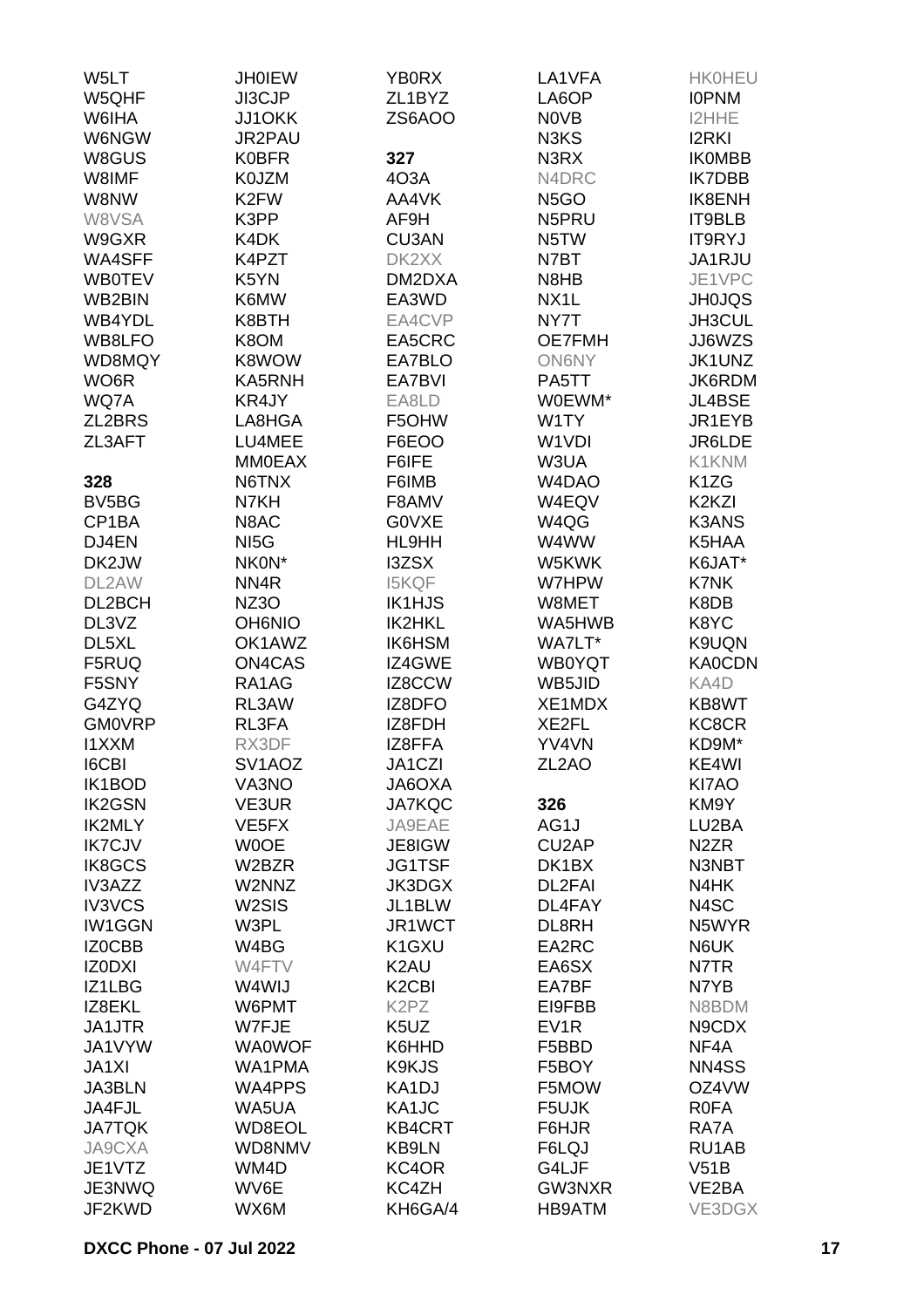| VE3EGO            | <b>JI1CYX</b>      | W5GZI              | JE3SSL              | W3MGL                         |
|-------------------|--------------------|--------------------|---------------------|-------------------------------|
| <b>W0YVA</b>      | JJ2VLY             | W6ENZ              | JF1BJD              | W4IS                          |
| W1EQ              | JR1ARK             | W6GRV              | JG1LBN              | W5PS                          |
| W1WE              | JR3QHQ             | W7AH               | <b>JHOMHR</b>       | W6NW                          |
| <b>W2OO</b>       | K <sub>1</sub> GW  | W7KTI              | JH1ADY              | W6TGI                         |
| W3NS              | K <sub>1KI</sub>   | W8KNH              | <b>JH7NTW</b>       | W7/DL1UF                      |
| W5SG              | K <sub>2</sub> AX  | W8LR               | JM1JZN              | W8HW                          |
|                   |                    |                    |                     |                               |
| W6RFF             | K3OSX              | W9JL               | JN3OBF              | W9HBH                         |
| W6SW              | K <sub>4</sub> TO  | WA4OBO             | <b>JN3SAC</b>       | WA4FLZ*                       |
| W6TK              | K9MGF              | WA8HFS             | <b>JN4ASA</b>       | WA4JGV                        |
| W8PG              | KA7AUH             | WA9EZT             | JR1EBE              | <b>WB0TVP</b>                 |
| W9GG              | <b>KB5CSQ</b>      | <b>WD0HNQ</b>      | JR1SSH              | WB8RNY                        |
| W9ITT             | KC1PY              | WD4LBR             | <b>K0KM</b>         | WE8Q                          |
| WA0GOZ            | KC5M               | WG9A               | <b>K0KO</b>         | WH6CZD                        |
| WA1ZCC            | KG8CZ              | WK4Q               | K1EM                | WR <sub>6</sub> O             |
| WA4DAN            | KN <sub>2N</sub>   | ZL4AS              | K1FEV               | XE1GBM                        |
| WA5OMD            | KN4BN              |                    | K3VAT               | YL2AP                         |
| WA7AJ             | KS <sub>1</sub> S  | 324                | K4GN                | YV1JV                         |
| WP4EJH            | N3EEI              | AA4AH              | K4ULA               |                               |
| <b>YB0COU</b>     | N4ENE              | AA4KA              | K5WAF               | 323                           |
| YB1UUN            | N4II               | AI7W               | <b>K7ANT</b>        | 4X1EL                         |
| YO3AIS            | N5DUO              | AK4T               | K7EM                | AA2FN                         |
|                   | N <sub>5</sub> FJY | CX9BP              | <b>KB9ANR</b>       | AA2ZS                         |
| 325               | N5ITG              | DH <sub>2</sub> PC | KC3KE               | AA6RK                         |
| 9A4BL             | N6MXU              | DJ0JJ              | KD <sub>2</sub> SC  | AF4HX                         |
| CE3BBW            | N6RK               | DL5NAO             | KF8HR               | CT1AUO                        |
| CT1GPQ            | N8BIB              | EA5BW              | <b>KL7TC</b>        | DG2AT                         |
| EA1FP             | N9MR               | EA5BZS             | KW9U                | DJ2FB                         |
|                   |                    |                    |                     | DL2HYH                        |
| EA <sub>1</sub> N | NA <sub>2</sub> K  | EA8MT              | KX7J                |                               |
| EA3NY             | <b>ND0F</b>        | F5JY               | LU <sub>2</sub> CC  | DL3IAC                        |
| EA5CXL            | NE9K               | F5PXR              | <b>N0ASA</b>        | <b>DS1JFY</b>                 |
| EA6VQ             | NF4U               | F5PYI              | N <sub>2</sub> AMI  | EA1F                          |
| F6BGV             | NK7Y               | <b>GOLOG</b>       | N <sub>2</sub> ZZ   | EA5TU                         |
| F9ER              | NT0V*              | HB9IIY             | N4HN                | EA7DGO                        |
| F9XL              | NX2T               | HL1IE              | N4SJ                | F6AFA                         |
| <b>HB9IIO</b>     | OE5RLM             | <b>I1UKM</b>       | N4XYZ               | GW3SFC                        |
| HC1OT             | PA3DLM             | <b>I8NLC</b>       | N5HRG               | <b>I1RB</b>                   |
| HK6K              | PT7CB              | IK1MDF             | N <sub>5</sub> ZC   | <b>I2FUG</b>                  |
| <b>IOAEC</b>      | PY1OL              | <b>IK2HTW</b>      | N6EHA               | <b>I8NHJ</b>                  |
| I2EZD             | RA3BL              | <b>IK4PLW</b>      | N8WRL               | <b>I8QLI</b>                  |
| I3OBO             | SP3PLD             | <b>IK7XGH</b>      | NN1NN               | <b>IKOUTM</b>                 |
| <b>IK2DUW</b>     | <b>TG9IGI</b>      | <b>IK8BMW</b>      | NX3Y                | <b>IK2DUU</b>                 |
| IK2JYT            | TI5RLI             | <b>IK8YHO</b>      | OH <sub>2</sub> BOZ | <b>IK5IWU</b>                 |
| <b>IK7CNX</b>     | UA4CX              | <b>IT9RTA</b>      | ON4ACG              | IZ5ILF                        |
| <b>IK7EOT</b>     | VE3GJH             | <b>IV3TMM</b>      | OZ5JQ               | IZ7EVZ                        |
| IK8OZV            | VE3MFW             | <b>IW0GBU</b>      | PY1KZ               | IZ8DPL                        |
| <b>IV3TOU</b>     | VE4GR              | IZ8GGF             | RA1AOB              | IZ8LKL                        |
| IZ2AMW            | VS6CT              | <b>JA0DBQ</b>      | RN3RQ               | JA4AQA                        |
| IZ4DYU            | <b>WOLHK</b>       | <b>JA1AUJ</b>      | SK3PY               | JA4ESR                        |
| JA1IFD            | <b>WOMB</b>        | JA1GYO             | SM5HYL              | JA5THU                        |
| JA1KRW            | W <sub>1</sub> ER  | JA3VOT             | <b>UA0FO</b>        | JF2AXT                        |
| JA1SHC            | W1RZF              | JA5PWW             | VE2BCS              | JF8QNF                        |
| <b>JE0UXR</b>     | W1XY               | <b>JA7SFD</b>      | VE2TZT              | JL6HKJ                        |
| JE4MZA            | W2SON              | <b>JA8AAJ</b>      | <b>VE3RIG</b>       | <b>JR0AMD</b>                 |
| JG3WCZ            | W4MDX              | JA8OW              | W <sub>2</sub> FV   | K1IYD                         |
| JH1RFM            | W4PRO              | JE2RDO             | W <sub>2</sub> JU   | K <sub>1</sub> W <sub>B</sub> |
|                   |                    |                    |                     |                               |
| JH4AAG            | W4REX              | JE3GEL             | W2LE                | K2HJB                         |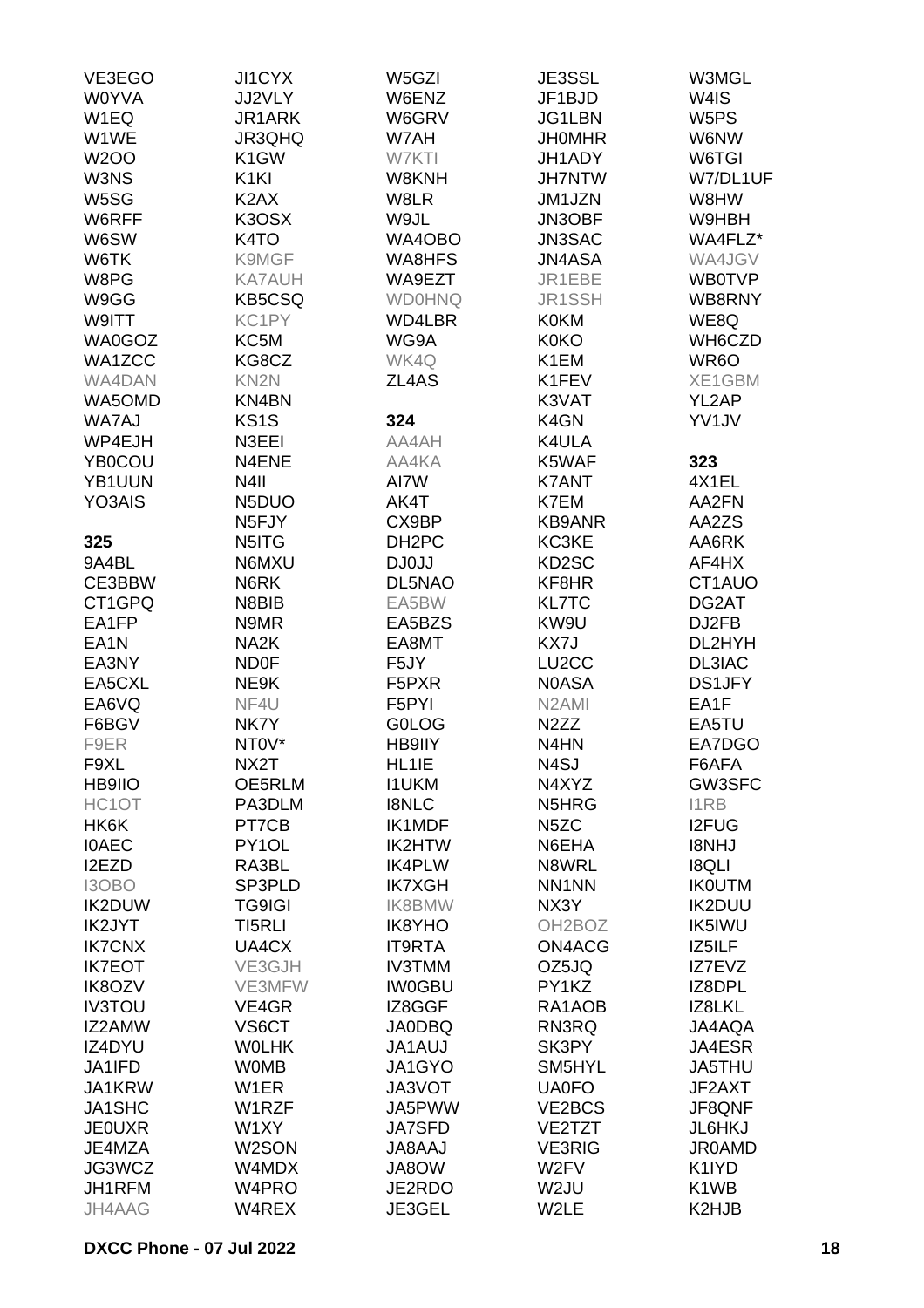| K <sub>2</sub> T <sub>G</sub> | <b>WB0WAY</b>      | N6VS                            | <b>KOMFI</b>                  | F6BAT              |
|-------------------------------|--------------------|---------------------------------|-------------------------------|--------------------|
| K2YPT                         | WB2IRK             | N7NG                            | K <sub>1</sub> M <sub>S</sub> | G0AWA              |
| K5JP                          | WB2QMU             | OE1ZL                           | K2BQW                         | <b>GW0ANA</b>      |
| K <sub>5</sub> Q <sub>X</sub> | WB3CIW             | OZ5HP                           | K <sub>2</sub> D <sub>C</sub> | HL2KV              |
| K8GI                          | WB6JJJ             | PY2WC                           | K3FNW                         | <b>I1ANP</b>       |
| K9RT                          | WS4L               | RT <sub>5</sub> A               | K3JT                          | <b>I2XPD</b>       |
| KA2AJT                        | ZL2BLC             | SM5CLE                          | K5VWW                         | <b>I3LBW</b>       |
|                               |                    |                                 |                               |                    |
| KA5VFU                        |                    | SV <sub>1</sub> AV <sub>D</sub> | K6DU                          | <b>IK1YMF</b>      |
| <b>KB4NJ</b>                  | 322                | VK3KE                           | K8AJS                         | IZ8EEI             |
| KC8QT                         | AK4E               | <b>WOIEA</b>                    | K8CCP                         | JA1EPL             |
| KD8F                          | BV8BC              | <b>WORX</b>                     | K9JE*                         | JA1JWP             |
| <b>KK4QN</b>                  | CO <sub>6</sub> XN | <b>WORXL</b>                    | KA6BIM                        | JA1OVF             |
| KM <sub>1R</sub>              | DF3IU              | W3KD                            | <b>KB2ENF</b>                 | JA3MHV             |
| KM8K                          | DL4DZL             | W4TNX                           | KB9LIE                        | JA4HAW             |
| KS4YT                         | DL4FP              | W5RAE                           | KC5CR                         | JH1OGT             |
| N1EBT                         | EB3CW              | W <sub>5</sub> ZO               | KD3AL                         | JL1TXC             |
| N <sub>2</sub> H <sub>X</sub> | F6GVD              | W6BK                            | KE0TT*                        | K1VW*              |
| N2SQW                         | FG7XL              | W6RW                            | KG8DP                         | K3ATO              |
| N3JM                          | G3VJP              | W6ZO                            | KG8OU                         | K3BZ               |
| N4BSN                         | HB9BOU             | W9CRN                           | KK6T                          | K4QE               |
| N4JOS                         | I2WOQ              | WA1KYW                          | LU1FM                         | K4SX               |
| N <sub>5</sub> D <sub>D</sub> | <b>IK5FCK</b>      | <b>WA2IFS</b>                   | LU8DY                         | K4XF               |
| N5OUE                         | <b>IV3BSF</b>      | <b>WA2KLI</b>                   | N0AH                          | K6SRZ              |
| N6ARS                         | <b>IV3YRN</b>      | WB5ROW                          | N4LZ                          | K9RS               |
| N6JM                          | IZ8AJU             | WB6VSK                          | N4TD                          | <b>KB7UG</b>       |
| N6RQ                          | <b>JA0ORM</b>      | WB9IWN                          | N <sub>5</sub> PC             | KC8YM              |
| N8XI                          | <b>JA1IRH</b>      | WB9V                            | N7FSW                         | KC9JP              |
| N9MW                          | JA1RTX             | YB9WZJ                          | ON8HF                         | KD1HN              |
| NY <sub>2</sub> A             | JF2DND             | YV6BTF                          | PJ2HB                         | KE4E               |
| NZ9C                          | <b>JK2WFV</b>      | ZL4TT                           | PY6HD                         | KE4WY              |
| OH <sub>2</sub> TA            | JK3BLD             | ZS <sub>2</sub> DL              | RK7T                          | KF5AR              |
| OK1DWC                        | JR2TQG             |                                 | TK5EP                         | KO4MR              |
| <b>ON7FK</b>                  | JR6EXN             | 321                             | UA3LAR                        | KR <sub>5</sub> D  |
| RK4FD                         | K <sub>2</sub> EK  | AH <sub>0</sub> U               | UA4PK                         | N3RW               |
| RU1AE                         | K3XC               | CT1HHP                          | <b>WOIJN</b>                  | N4AXT              |
| S53MJ                         | K4WHN              | DF6IC                           | W1GUW                         | N4QF               |
| <b>SMODGW</b>                 | K4XD               | DK4TP                           | W1KDA                         | N4QWF              |
| SQ <sub>9</sub> V             | K4ZIN              | DK6WF                           | W5CCP                         | N7PIB              |
|                               |                    |                                 |                               |                    |
| UT7UU                         | K5JN               | G3PMR                           | W7JWM                         | N8WD               |
| VE4IS                         | K5NH               | G4XTA                           | W7YAQ                         | N <sub>9</sub> OP  |
| <b>WOJS</b>                   | K6JL               | <b>HS0ZEE</b>                   | W8CPO                         | NK <sub>5</sub> Y  |
| <b>WOQC</b>                   | K7XE               | I6TIH                           | <b>WB2KSK</b>                 | OE1BKW             |
| W2ELH                         | K8GWM              | <b>IK1EDC</b>                   | WB2ZTH                        | OE2KHM             |
| W <sub>2</sub> FK             | K8LY               | <b>IK2PZC</b>                   | WB8IZM                        | OE3SGU             |
| W <sub>2</sub> N <sub>C</sub> | K9PJ               | <b>IK3PCZ</b>                   | WB9RJQ                        | OZ1LCG             |
| W2PBI                         | KB6R               | <b>IW1QN</b>                    | WQ5W                          | PP <sub>1</sub> CZ |
| W3KX                          | <b>KB7TW</b>       | IZ4MJP                          | ZL1BWK                        | <b>PS7KM</b>       |
| W3YZI                         | KD4EUH             | JA4CUY                          |                               | SP1MHV             |
| W6ADV                         | KD4W               | JA4KFA                          | 320                           | SP6EQZ             |
| W6DE                          | KF4NO              | <b>JA7XRO</b>                   | AE9YL                         | SV1CQN             |
| W6NK                          | KI4TZ              | JA9EEH                          | AL7O                          | <b>UA0BA</b>       |
| W8BBQ                         | KI7HO              | JF1NZW                          | CT1BOY                        | UA3DPM             |
| W8IW                          | N <sub>1</sub> EUO | JF2VAX                          | CT2GLO                        | VA2LC              |
| W8QZA                         | N <sub>2</sub> DPF | JF4GXN                          | DJ1DX                         | VE3ESE             |
| WA3RHW                        | N <sub>2</sub> JSB | JF4PAG                          | DK9WB                         | <b>VE3KGK</b>      |
| <b>WA4ACL</b>                 | N3DV               | JN3RBE                          | DL1SMA                        | VE <sub>5</sub> FN |
| <b>WA4ICK</b>                 | N4UOZ              | JR6GUU                          | EA1KY                         | VP2MO              |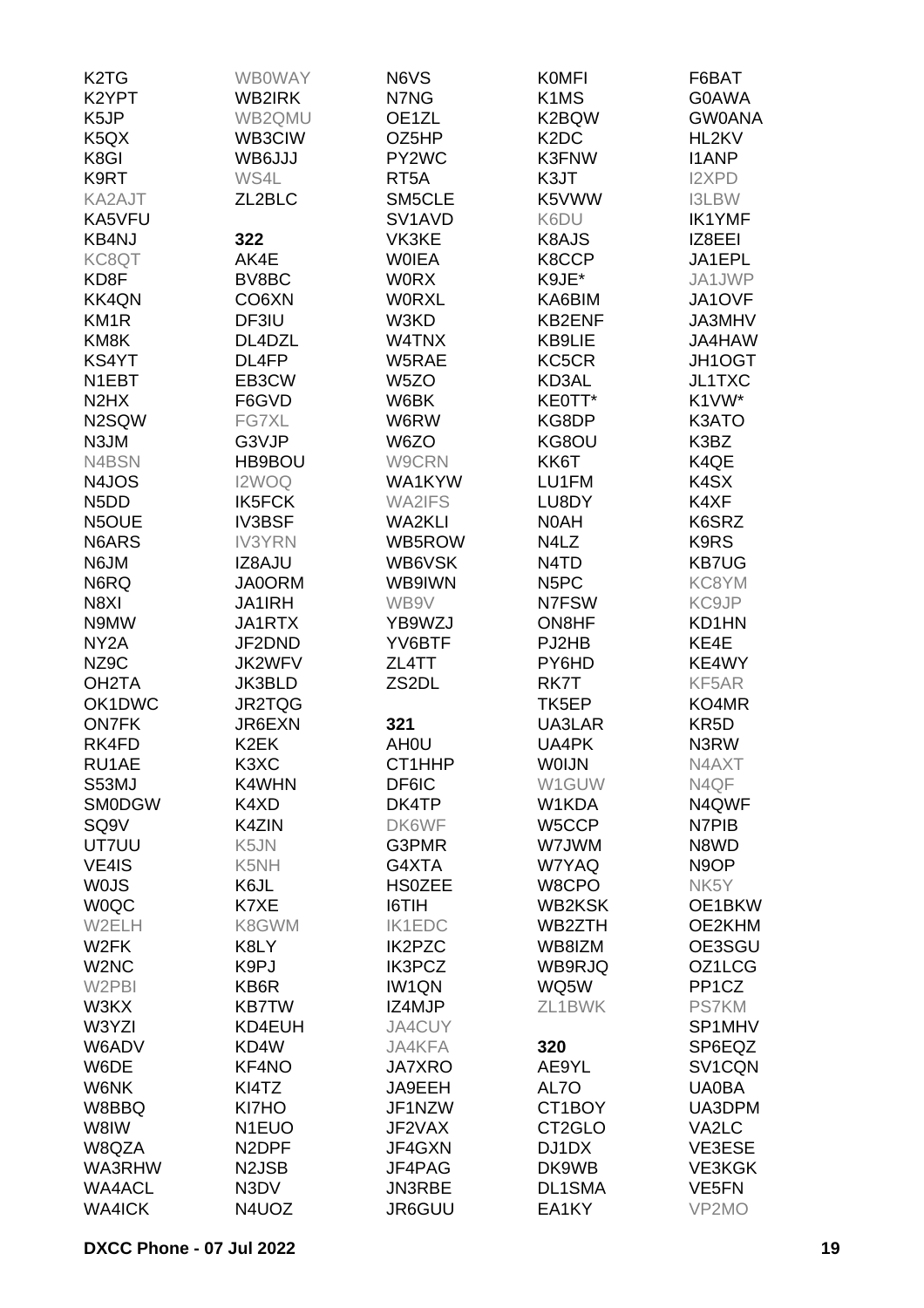| W4HNK              | N6MZ               | JR1EFG              | <b>I7XVA</b>       | AC5O                          |
|--------------------|--------------------|---------------------|--------------------|-------------------------------|
| W5DLQ              | N8BSB              | K <sub>1</sub> ZZI  | <b>IK2THN</b>      | AC6DX                         |
| W8IB               | N9HFR              | K3NEE               | <b>IK6AVV</b>      | CE6ID                         |
| W8LGJ              | NN <sub>8</sub> L  | K8JJC               | IK8IPL             | CX <sub>1FI</sub>             |
|                    |                    |                     |                    |                               |
| WA5KVO             | NR <sub>2</sub> D  | K9MFI               | IZ5BYJ             | DF7EE                         |
| <b>WB2TKY</b>      | NU7J               | KA6V*               | IZ8IEV             | DF7QD                         |
| WB8FSV             | PT2HF              | KD6UO               | JA6MWF             | DJ3EJ                         |
| WB9EBO             | R6AF               | KG9J                | JE2EHP             | DK2XZ                         |
| <b>WD0AXF</b>      | RU6M               | KQ4C*               | JF1CKL             | DK3GG                         |
| <b>WD0EIL</b>      | SM3AKX*            | KR9V                | <b>JF7TYA</b>      | DL4MEH                        |
| WM4R               | SM5IMO             | KV4T                | <b>JG2NLN</b>      | <b>DL6MRS</b>                 |
| WT <sub>2Q</sub>   | SP8HKT             | <b>NOVD</b>         | JH1VRQ             | <b>DL9SV</b>                  |
|                    | SV9COL             | N3TR                | JH6OSR             | DS4AKP                        |
| 319                | SV9GPV             | N5WNG               | <b>JH7SOF</b>      | EA4KT                         |
| AA4AM              | TA1AL              | N6RJY               | JL1OXH             | F5EOT                         |
| AA4DD              | TG9AL              | N7NH                | JR1VAY             | G4WDW                         |
| AB5A               | TG9VT              | N8NN                | JT <sub>1</sub> CO | HA5VZ                         |
|                    |                    |                     |                    |                               |
| DF1ZN              | W1ECI              | NF8J                | K <sub>2</sub> CO  | <b>HB9CIC</b>                 |
| DF3AO              | W5LJD              | NW <sub>5</sub> E   | K4JA               | HB9CYH                        |
| DK5AI              | W6DQ               | NY <sub>2</sub> F   | K4LOD              | <b>I1UWF</b>                  |
| EA1CP              | W6QON              | ON5PD               | K4WNW              | <b>I7OYT</b>                  |
| EA3CCN             | W6QUV              | OZ8EA               | K6RNK              | <b>IK1PMR</b>                 |
| F5LIW              | W6ZPL              | SM5WS               | K8CMR              | <b>IK2RPE</b>                 |
| F5MXH              | WB6FWS             | SM7NDX              | K8MK               | IZ6ERS                        |
| F6DHI              | WC1M               | SP6AXW              | K9RMP              | JA1DFQ                        |
| HB9EBM             | WN5K               | SP9JZU              | KA5EJX             | <b>JA2HSE</b>                 |
| <b>I1BUP</b>       | WS6X               | VE6MRT              | KB1CD              | JA8TFO                        |
| IK7LJZ             | WZ8T               | W1DAR               | KB8MR              | JE4FNC                        |
| <b>JA1IXY</b>      | XE1XM              | W1ZZ                | KG5UZ              | JF1HUC                        |
| JA2DHG             | <b>YB0WR</b>       | W <sub>2Q</sub> O   | KK5DO              | JG1IWH                        |
| <b>JA7DOT</b>      |                    | W2YK                | N4THW              | JH1AEP                        |
| JA8DKJ             | 318                | W4HZ                | N6DJY              | JH2TIP                        |
| JA8JTH             | AD6DK              | W6HCU               | OD5MM              | JI1HWV                        |
|                    |                    |                     |                    |                               |
| JE2DZC             | AJ4A               | W6NO                | OH <sub>6</sub> RX | JI1UHZ                        |
| JE3LWB             | AK7K               | W6YD                | PP <sub>5</sub> BB | <b>JQ1DJI</b>                 |
| JH8KFE             | DF <sub>2</sub> UA | W7IH                | R <sub>8</sub> TX  | <b>JR0EQQ</b>                 |
| JI1MNT             | DF6YH              | W7KOI               | SP6DNZ             | K <sub>1</sub> KA             |
| K <sub>1</sub> LPS | DL1SDH             | WA3C                | <b>US0KW</b>       | K4DDJ                         |
| K <sub>2</sub> SD  | DL8AAV             | WA8MOA              | W1NXW              | K <sub>5</sub> P <sub>S</sub> |
| K4EB               | DM9EE              | WA9BDX              | W2NRA              | K8UT                          |
| K <sub>5</sub> GO  | EA5ZR              | WB2SZH              | W2WG               | K9IO                          |
| K5QM               | EC <sub>3</sub> A  | WB7BWZ              | W4APQ              | KB9BJV                        |
| K7CU               | <b>G0BNR</b>       | XE <sub>2</sub> D   | W5NA               | KD <sub>2</sub> GC            |
| K7UR               | G3BRD              | YO <sub>2</sub> CMI | W8EG               | KF5YZ                         |
| K7WT               | HA5GN              |                     | W8JRW              | <b>KK0DX</b>                  |
| <b>KA0KEL</b>      | <b>IOYQV</b>       | 317                 | <b>WB0PWA</b>      | KM4HI                         |
| KA1EKR             | <b>I5KQA</b>       | CT1ETE              | WB4GNT             | KP3V*                         |
| KB4KA              | <b>IK2ECN</b>      | DF <sub>2</sub> CD  | WB9OBX             | KQ4I                          |
| <b>KB5UNX</b>      | IK5IFH             | DL1MAJ              | WC4H               | KR4DA                         |
| <b>KC7WO</b>       | <b>IK8GYS</b>      | DS4BBL              | WR4AP              | LA6LDA                        |
| KE8UM              | IT9DSZ             | EA3CRI              | YB0AZ              | LU5DV                         |
|                    |                    |                     |                    |                               |
| <b>KK0T</b>        | IZ1JLG             | EA5GRN              | YV2EJU             | N <sub>2</sub> GBH            |
| KN <sub>4FO</sub>  | JA4VAD             | G4FEU               | YV5IVI             | N4HPL                         |
| KW1DX              | <b>JA8KSD</b>      | GM4SSA              |                    | NQ7Q                          |
| N4GU               | JA8WBW             | HB9ESS              | 316                | OH <sub>1</sub> OR            |
| N4LUF              | JH2BUF             | <b>I3BLF</b>        | 7N2KRX             | UN7LZ                         |
| N6CCL              | JH3GFA             | <b>I5HSJ</b>        | AA3AZ              | VE5MC                         |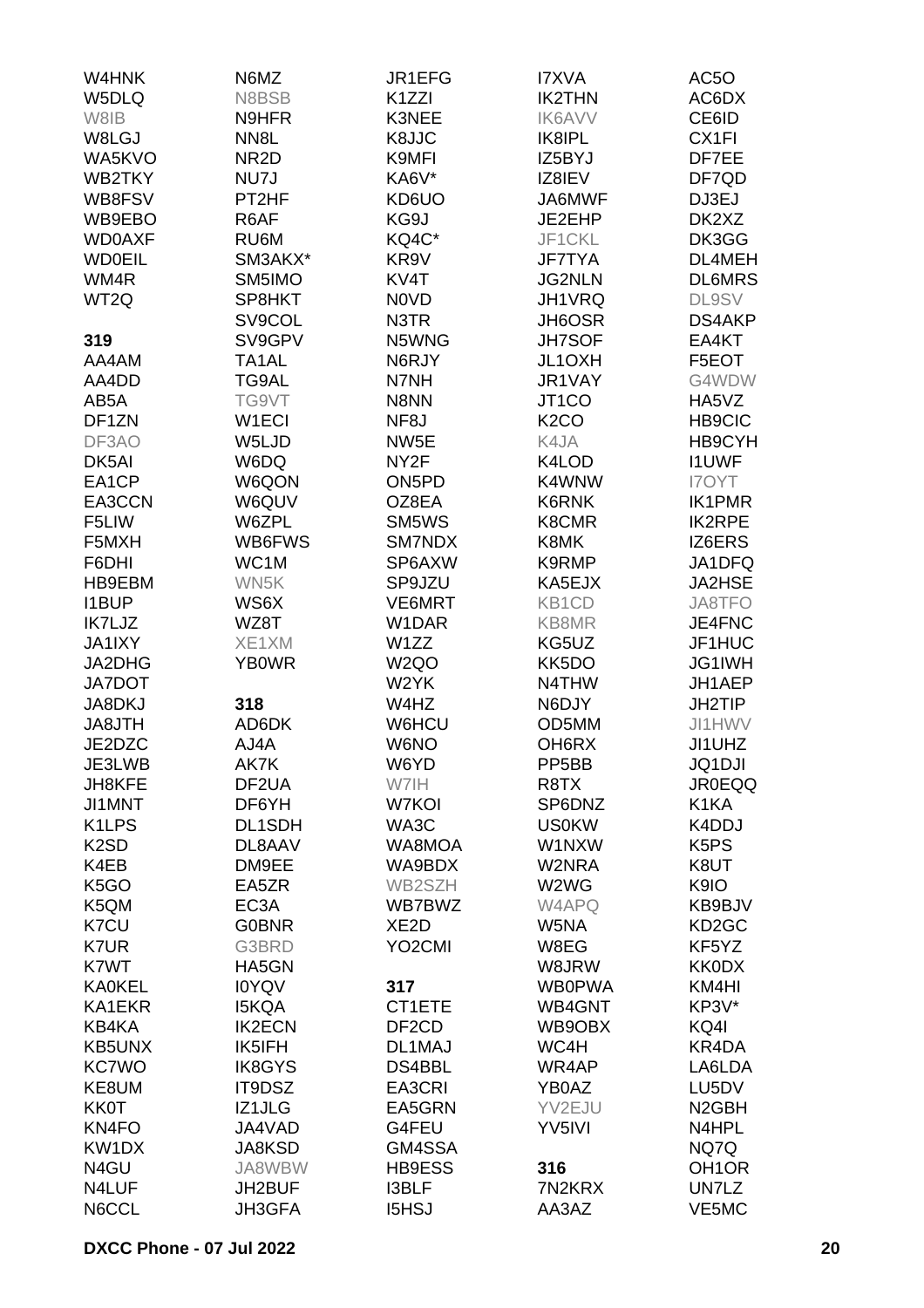| VP9J               | N4DKN              | JA1XJF                         | DF2XC                         | VE1JBC             |
|--------------------|--------------------|--------------------------------|-------------------------------|--------------------|
| W3GE               | N4RWG              | JA2KNW                         | DG5LAC                        | <b>WOKKT</b>       |
| W <sub>4</sub> BAI | N6PSE              | <b>JA7NX</b>                   | DK3DG                         | W3DM               |
| W4RA               | N7QOZ              | <b>JG8FWH</b>                  | <b>DS5ACV</b>                 | W3RW               |
| W4STB              | N8AVK              | <b>JR2JKL</b>                  | EA1MO                         | W4PGC              |
| W7JW               | N9XX               | JR5SWZ                         | EA7CEO                        | W4TMM              |
|                    | ND <sub>5</sub> S  |                                |                               |                    |
| W7JY               |                    | <b>K0TLM</b>                   | F3HU                          | W5RY               |
| W9YE               | NF9S               | K <sub>2</sub> JQC             | F4BKV                         | W8LTX              |
| WA4LOX             | NU <sub>1</sub> B  | K4PL                           | <b>GOVBD</b>                  | WW5WW              |
| WB5SSD             | RU3QR              | K6EDA                          | GM3PPE                        | ZL1BQD             |
| WN7M*              | S55DX              | K6VV                           | <b>HK3NTI</b>                 | ZL <sub>1</sub> SZ |
| WN9Q               | SP2QCR             | K7CE                           | HL3GOB                        |                    |
| WQ1H               | SV1YH              | KB1JZ                          | <b>I4UFH</b>                  | 312                |
| XE1AC              | <b>SV3ICK</b>      | KC3X                           | <b>IK0CNA</b>                 | AA8M               |
|                    | TI2JJP             | KD3TB                          | <b>IK1NLZ</b>                 | AB5GU              |
| 315                | <b>UN7TW</b>       | <b>KF7RU</b>                   | <b>IK2HSW</b>                 | AC <sub>2</sub> G  |
| AA4NJ              | VE <sub>1</sub> SK | KH6CQH                         | <b>IK2UWA</b>                 | AF6F               |
| AA6GK              | <b>WOQL</b>        | LA3WAA                         | <b>IK4TVP</b>                 | AK6I               |
| AB6CF              | <b>W0SSR</b>       | N6JQL                          | <b>IK5ZUK</b>                 | CT3MD              |
| <b>DJ1TU</b>       | W1BAL              | N9LR                           | IZ1JMN                        | DL2VPO             |
| DK1YP              | W1KG               | N9UA                           | <b>JA1FUI</b>                 | DM1DK              |
| DL1SP              | W <sub>2</sub> CA  | NS <sub>1</sub> L              | JA1XXL                        | DM5EE              |
| EA5PX              | W4ZRZ              | NW4V                           | JA2KTP                        | DS4NPL             |
| EA7GBD             | W6UPI              | NY <sub>5</sub> E              | <b>JA3KNN</b>                 | E21EIC             |
| F6FFA              | W7EQ               | OE1JIS                         | <b>JH1ACA</b>                 | F <sub>5</sub> ZO  |
| G8DX               | W7IU               | OE5HGL                         | JH1RGG                        | GM4NGJ             |
| HK6ISX             | <b>WA1KUL</b>      | <b>PA50</b>                    | <b>JH4ALY</b>                 | HB9RB              |
| <b>I8TSL</b>       | WA9JWL             | PY1ACC                         | <b>JK1ALI</b>                 | HL3AMO             |
|                    |                    |                                |                               |                    |
| <b>IK2DZN</b>      | WB2EZU             | SM5BBS                         | <b>JN1BAH</b>                 | <b>I5ISF</b>       |
| <b>IK5PWF</b>      | WB4HN              | <b>SP6IEQ</b>                  | <b>JR0WZR</b>                 | IK2GXK             |
| IK8PGE             | WB9TFR             | SV <sub>1</sub> ACJ            | JS1NDM                        | IK6XEJ             |
| <b>IV3ORB</b>      | WZ4RC              | <b>UNOLE</b>                   | <b>K0DX</b>                   | <b>IZ0RVI</b>      |
| JA1PEJ             | ZP5FGS             | UR3EO                          | <b>KOJUH</b>                  | JA1GVT             |
| JA1TD              |                    | VE2BWL                         | K1AMF                         | JE3BIQ             |
| JA2XZZ             | 314                | VE7VV                          | K1MAA*                        | JF1IXE             |
| JA3PG              | 9A5F               | <b>WOWC</b>                    | K4AB                          | JF5FGY             |
| JF1MBA             | AG3V               | W1BHP                          | K4NNX                         | JG3EOO             |
| JF1TEU             | CU3AA              | W1BYH                          | K4WES                         | <b>JR0PJR</b>      |
| JF2WGN             | <b>DJ0UR</b>       | W1USN                          | K4ZNC                         | <b>JR7FRW</b>      |
| JP1MIJ             | DL1TC              | W4GH                           | K <sub>5</sub> N <sub>V</sub> | <b>K0BBC</b>       |
| <b>K0COM</b>       | DL1WM              | W5GNG                          | KA8YYZ                        | K0OB               |
| <b>KORRY</b>       | DL8UO              | W5WLA                          | KC <sub>1</sub> BJ            | K3DX               |
| K3BYV              | EA5BHK             | W9ZCL                          | KI <sub>6</sub> X             | K4TEA              |
| K3YQD              | EC <sub>1</sub> A  | W9ZUV                          | KQ4NW                         | K5KG               |
| K4RWP              | G4AFJ              | <b>WA1MKS</b>                  | N3MLV                         | K5NZ               |
| K5CWR              | HB9AGH             | WB8YJF                         | N4AYO                         | KA5SWC             |
| K6LZ               | HB9IQB             | <b>WD0AQJ</b>                  | N4VRR                         | KB2DE              |
| KA5BOA             | <b>I2JQL</b>       | WD6AFC                         | N7IP                          | KB5IM              |
| KF7IO              | <b>IK0IHA</b>      | YO <sub>3</sub> C <sub>D</sub> | N9DJ                          | KC4MK              |
| KJ5LJ              | <b>IK0OPS</b>      |                                | NY2NY                         | KC8KB              |
| KJ5PQ              | <b>IK1YPF</b>      | 313                            | NY3C                          | KE2CG              |
| <b>KK7R</b>        | <b>IK2AGN</b>      | AA4H                           | PY2DY                         | <b>KF0RQ</b>       |
| KQ4PL              | <b>IK2FCZ</b>      | AC4TO                          | RL3AA                         | KJ4MD              |
| N1QMM              | <b>IK4GNH</b>      | CT1AVR                         | SP2JMR                        | KP4AM              |
| N <sub>2</sub> BT  | <b>JA0DMV</b>      | CT1CQK                         | <b>US0YA</b>                  | <b>MM0BQN</b>      |
| N <sub>2</sub> NL  | JA1FDU             | CT1DGK                         | US1IDX                        | <b>NORQ</b>        |
| N3YIM              | <b>JA1TNV</b>      | DF1SD                          | VA3XQ                         | N <sub>2</sub> ESD |
|                    |                    |                                |                               |                    |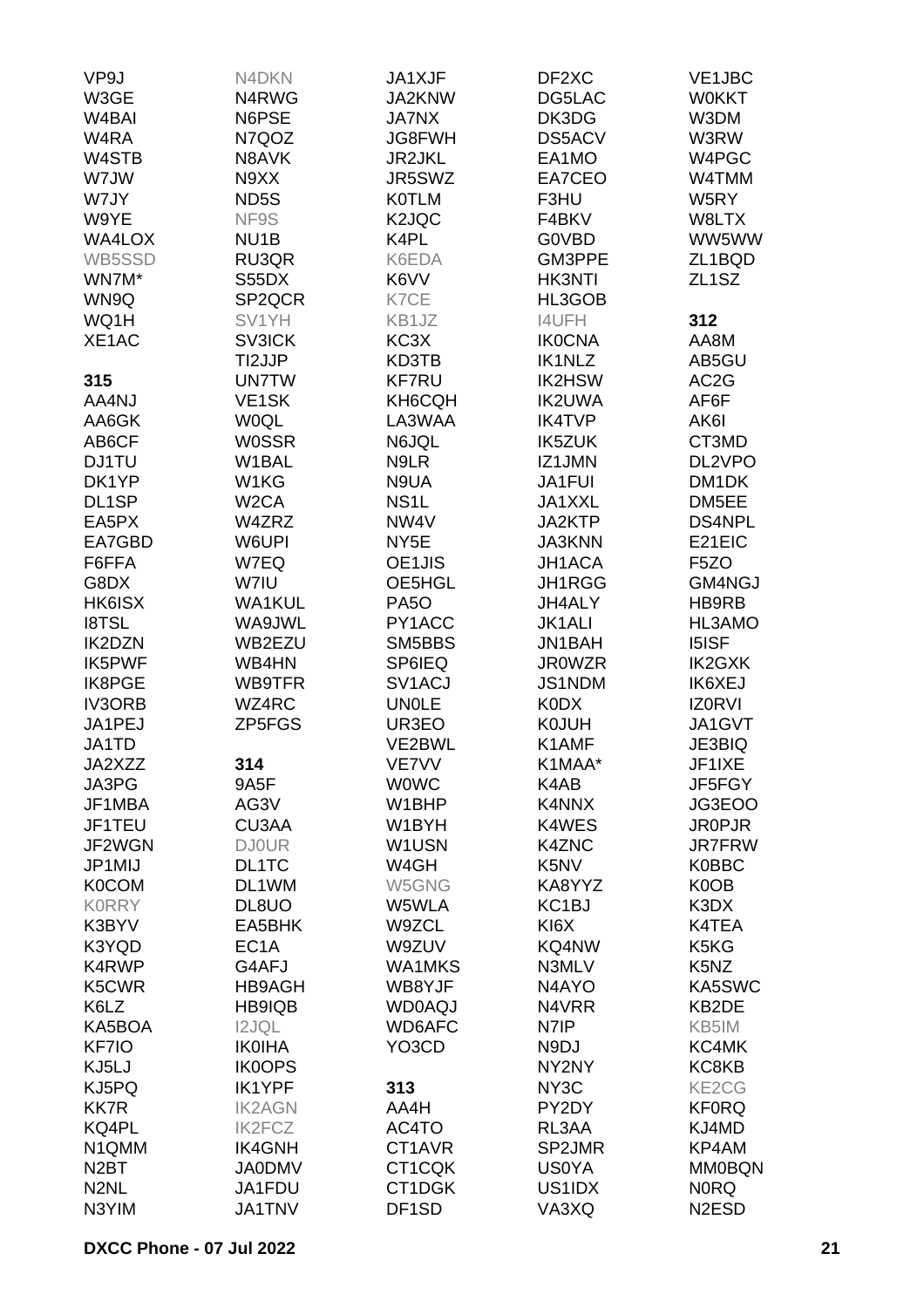| N <sub>2</sub> HY <sub>D</sub> | <b>JR4NUN</b>     | EA8ZS             | WB8VKL             | 308                            |
|--------------------------------|-------------------|-------------------|--------------------|--------------------------------|
| N6IBP                          | <b>K0EY</b>       | G3PFS             | YV3BAP             | <b>AA0KA</b>                   |
| N6OGW                          | K4LCP             | HB9ARE            | ZS1LS              | AB <sub>1</sub> OC             |
| N7UJJ                          | K4MQ              | <b>HB9BCK</b>     |                    | AK1A                           |
|                                |                   |                   |                    |                                |
| N8KM                           | K8AJR             | HK3G              | 309                | DF <sub>2</sub> F <sub>Z</sub> |
| N8OC                           | K9HLW             | HK6P              | <b>DL7LV</b>       | DF6EX                          |
| <b>ND0C</b>                    | K9NR              | <b>I1BAF</b>      | DL9JI              | DJ1TO                          |
| ND6S                           | KA2NDX            | I7VEZ             | EA1AZ              | DJ3GW                          |
| <b>NEOU</b>                    | KB8WR             | <b>IK2RGT</b>     | EA1BLA             | F8BJI                          |
| NR4V                           | KG2T              | <b>IK3ITX</b>     | EA3KW              | F9JS                           |
| NV9L                           | KI1U              | <b>IK4NZD</b>     | EA5DFV             | G3VPW                          |
| OH <sub>1</sub> TM             | KK4CB             | <b>IK5MEQ</b>     | EI3GV              | HA5AO                          |
| PS8ACL                         | KW8P              | <b>IT9ABN</b>     | G3EKJ              | <b>HB9FBG</b>                  |
| PY7DJ                          | N <sub>1</sub> JP | IZ2EWR            | HL1CG              | <b>IK0QBI</b>                  |
| SV <sub>2</sub> DCD            | N2YBB             | <b>IZ8CKS</b>     | IK8MVH             | <b>IK8WCP</b>                  |
| VE <sub>1</sub> JL             | N4WMB             | JA0OS             | <b>IK8VRH</b>      | <b>IWOHOU</b>                  |
| VK2DEJ                         | N <sub>5</sub> JC | JA1MZL            | IZ4BBF             | IZ5YHD                         |
|                                |                   |                   |                    |                                |
| VP5JM                          | <b>N6JOJ</b>      | JA1RAE            | <b>JA0LFV</b>      | JA1NGM                         |
| W1JMM                          | N6ZN              | JA4EQC            | JA2ODB             | JA5ARW                         |
| W3ACO                          | NE6I              | JN3DRB            | JH1CJQ             | JF1CZQ                         |
| W5PVE                          | OH1ECQ            | JR1GFX            | JH2ESL             | JH1OXV                         |
| WA2EOV                         | OX3KM             | <b>K0SRL</b>      | JH3EQG             | JH6RFT                         |
| <b>WA2PNI</b>                  | PY8EA             | K3GV              | JL1UFW             | JI1VVB                         |
| WA3F                           | R <sub>5</sub> DT | K3RT              | <b>K0DEW</b>       | <b>K0VPR</b>                   |
| <b>WA7OBH</b>                  | SM6CUK            | K4CF              | K <sub>2</sub> WK  | K <sub>2</sub> N <sub>V</sub>  |
| WN6K                           | <b>VU2NKS</b>     | K4YL              | K5EWS              | K2YEH                          |
| WS4H                           | <b>WOCZE</b>      | K6BV              | <b>K5SSB</b>       | K3ZK                           |
|                                | W1JGS             | K6UT              | K6TMB              | K4MGB                          |
| 311                            | W2NZG             | <b>K7MRU</b>      | <b>K7WTG</b>       | K4MY                           |
| 4Z5GV                          | W4BH              | <b>K8NVR</b>      | KC9WQ              | K5FTE                          |
| 7N1EXA                         | W5UGI             | KA1DE             | KF6SK              | K6LPO                          |
| A45XR                          | W6HB              | KI4DLS            | KF9J               | K6RG                           |
|                                |                   |                   |                    | KA1BSA                         |
| AA3B                           | W6TKV             | KR9F              | KJ5X               |                                |
| AG5W                           | W7BC              | LA6UL             | <b>MOTTB</b>       | <b>KB0IKW</b>                  |
| CT1DNU                         | W7LBN             | LA9TY             | N4VWP              | <b>KB0RNC</b>                  |
| CT1FCX                         | W7LR              | N1BCL*            | OH <sub>5</sub> CH | KE6V                           |
| DK2WV                          | W7NP              | N <sub>3</sub> NO | <b>PA0TCA</b>      | KN <sub>1</sub> M              |
| DK9CG                          | W7SNY             | N9QQK             | PY4KB              | N <sub>3</sub> OC              |
| <b>DL1HRN</b>                  | W8WV              | NA <sub>2</sub> P | PZ5RA              | N5WA                           |
| EA5CA                          | WA8YQR            | ND4V              | SM3LGO             | NN3W                           |
| F6GNG                          | WB <sub>1Q</sub>  | OE3EPW            | VE3CWE             | PA1TT                          |
| HA1RB                          | WB2KPE            | <b>ON4LAJ</b>     | VE5AEC             | PA7RA                          |
| HB9DAC                         | WB9MSM            | PY2IQ             | W1BHL              | <b>PA7TWO</b>                  |
| HK6HFY                         | WK6E              | <b>SA0AQT</b>     | W4AMP              | UT2UB                          |
| <b>HK7MQC</b>                  | WT7Q              | VK2PS             | W4NJ               | VE6KY                          |
| <b>I6KYL</b>                   | YV5DEH            | W1ASB             | W5DNT              | W1KMA                          |
| <b>IV3DVD</b>                  |                   | W <sub>2</sub> OB | W8AKS              | W1WC                           |
| <b>IV3LBP</b>                  | 310               | W2XX              | W9EBO              | W3FOX                          |
| IZ8XQC                         | 7M2VAP            | W3TZ              | WA2MUA             | W <sub>4</sub> DP              |
| <b>JA0UMV</b>                  | AL7HS             | W4TUN             | WA7SRZ*            | W5DAW                          |
| JA1IVY                         | CX6BZ             | W5LH              | WB4KTC             | W5TFW                          |
|                                |                   |                   |                    |                                |
| JA4IYL                         | DL9MFH            | W5RDW             | WB4MRH             | W5TZN                          |
| JA5NPV                         | DL9ZO             | W6AFA             | WD5AAM             | W6FC                           |
| JA8FFM                         | <b>DS3HWS</b>     | W7SAA             | WE2W               | W6KZW                          |
| JH2DMO                         | DS4BHW            | <b>WA1ZIC</b>     | WF <sub>1Q</sub>   | <b>W7DON</b>                   |
| <b>JI1LET</b>                  | <b>E74A</b>       | WA9GON            | WS5W               | WA2LWM                         |
| <b>JJ1TKN</b>                  | EA3CZM            | WB0OQV            |                    | <b>WA6AIL</b>                  |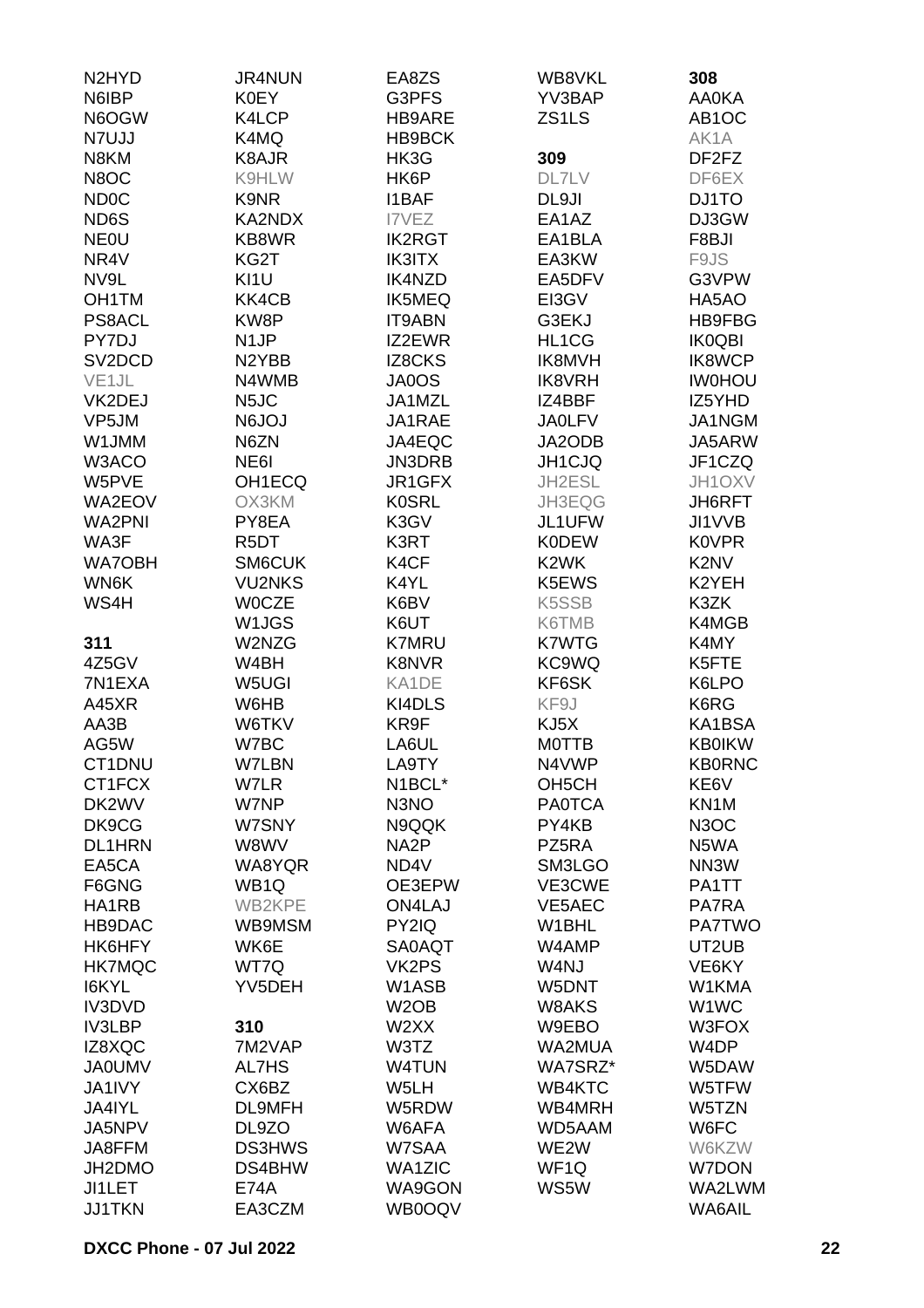| <b>WA0RVK</b><br>W5LC<br><b>KA1NCN</b><br>WA8MCD<br>N <sub>5</sub> XR<br>N9RC<br><b>WB4DNL</b><br><b>WA3SKQ</b><br>W6HYI<br>KB0X<br>WV1X<br><b>WA4NUF</b><br>W7FXI<br>NA5Z<br>KB6HW<br>YO3JF<br>WE1P<br>W7LZG<br>OZ3ABU<br>KQ6DX<br>KR4BD<br>YV1DRK<br>YB1AR<br>W8WT<br>PY5HSD<br><b>YV5OIE</b><br>YT7T<br>SM3CBR<br>KR9U<br>WA2AOG<br>VE3CWP<br>LA6CHA<br>WB9PNU<br>306<br>WW2DX<br>VE3HXX<br>N7HD*<br>307<br>9K2OD<br>4Z5FL<br>VE7AQ<br>N8GP<br>7N4OBV<br>305<br>ON5JE<br>AB2RF<br>W0AIH*<br>DJ5EJ<br>AB9V<br>CP6EL<br><b>WOTK</b><br>SM5YOC<br>DK2PC<br>VP9/WB3KBZ<br>EA2AA<br>CU3BL<br><b>WOTVD</b><br>EA3CWK<br>DK5BH<br>DF8NM<br><b>WOVHF</b><br><b>WOFS</b><br>EI3IO<br>DL9EY<br>DK3EG<br>W1EBI<br>W2XL<br>G4VMX<br>EA1KP<br>DL4RCK<br>W <sub>1Q</sub> J<br>W4WFC<br>EA3NP<br>HA6NF<br>EW1KP<br>W3FI<br>W5FFY<br>EA4UV<br>F1NGP<br><b>IOSNY</b><br>W4DMV<br>W5SV<br>EI9HX<br>G4ZWY<br><b>I8HAK</b><br>W4LRE<br>W6ESJ<br>F5JIB<br>IK8TLZ<br>HB9G<br>W4OY*<br>W7MEM<br>GW4TSG<br>JA1WWO<br><b>IN3MQT</b><br>W5BK<br>W9EAA<br>JA1XEL<br><b>HB9AUT</b><br><b>IZ1ASN</b><br>WA2ZGO<br>W9LQI<br><b>HK1LAQ</b><br>IZ4DIW<br>WA5NFC<br>JA2VQF<br>WB1V<br><b>I4YNO</b><br>JA2ODS<br>WB2ZAB<br>WA6G<br>JA3EUB<br>JF1UOW<br><b>IK2YQX</b><br>JA3KWJ<br>WB5WQG<br>WB6QVI<br>JH1QDB<br><b>IK6FNG</b><br><b>JA7HYS</b><br>WB8ES<br>WB8IXV<br>JM1SMY<br><b>IV3NVB</b><br>JE1WZB<br>WF7B<br>WB9PTN<br>K3LDE<br><b>IW7EGQ</b><br>JH1DGQ<br>WK6RF*<br>WS8M<br>JJ1SBO<br>K <sub>4</sub> R <sub>S</sub><br><b>JA1BON</b><br>WT8V<br>YO9IKW<br>JA1GLE<br>JP1HDK<br>K5EWJ<br>WU9V<br>K7ZM<br><b>JM1CMA</b><br>JR3ANG<br>ZP5CDV<br>303<br>K8JP<br>K2IQK<br>K <sub>1</sub> TO<br>7N1GMK<br>K9TF<br>K3AIR<br>K1USA<br>304<br>AA8IN<br>5B4TI<br><b>KB5HG</b><br>K4KAL<br>K <sub>2</sub> ZD<br>AG6Q<br>LX1WC*<br>K5DHY<br>K3EH<br>CU2BV<br>CT1EWX<br>N <sub>2</sub> WLG<br>K6KR<br>DJ5DH<br>CU <sub>2</sub> CR<br>K4MIJ<br><b>DL0JK</b><br>N <sub>4</sub> GFO<br><b>K8CHN</b><br>K6TEH<br>DK6GK<br>N5UW<br>K8KY<br>K7LE<br>DL2HRH<br>DL4CF<br>N6LFJ<br>EA6EE<br>KA4OTB<br>K7SAM<br>EA1IO<br>N7JKF<br>KD9NA<br>K8DBM<br>EA5OL<br>EA7GW<br>N7UG<br>KI7O<br>K9BX<br>EA9PB<br>EI8GS<br>NE8P<br>KR6B<br>F3EJ<br>K9DXR<br>HA5CW<br>K9IG<br>GM3UCH<br>NE8Z<br>LZ1YE<br>HB9DHG<br>NF <sub>1</sub> G<br><b>MOAID</b><br>KB8BS<br>HC1HW<br>GW4KGR<br>NR9J<br>N3FAS<br>KD0AA<br><b>IK0IKE</b><br>HK3CW<br>ON4CT<br>KD5QHV<br>N <sub>5</sub> PA<br><b>IK0XBX</b><br><b>I1GVX</b><br>KE4S<br>US8UA<br>N6ER<br><b>IT9JPS</b><br>I2MMH<br>KE4SN<br>IZ5RVG<br>VK2HD<br>N7EO<br><b>IK8NIM</b><br>KE9QL<br><b>JA0SC</b><br>VK6VS<br>NN4K<br><b>IV3BKH</b><br><b>W0ZS</b><br>NV <sub>1Q</sub><br><b>KL7TS</b><br><b>JA1KNS</b><br>IW5AB<br>W1FYI<br>OH2BVE<br>KM4H<br>JF1OSL<br>IZ1UKF<br>PY6ACP<br>KN <sub>2</sub> T<br>W <sub>1</sub> RG<br>JF4HDR<br>JA1PTJ<br>W4TGB<br>SM4AZQ<br>LB6KC<br>JH1FVE<br><b>JA3BRI</b><br>W4UCK<br>VR2XMT<br>N <sub>2</sub> WKS<br><b>JJ7XTV</b><br>JA8AWR<br>JA9PQ<br>W4ZYT<br>W4EW<br>N3GB<br>JL1EDB<br>W8OP<br>W4ID*<br>N4TOL<br>K <sub>1</sub> R <sub>V</sub><br>JE1OHL<br>W8WEJ<br>W4TE<br>JH1CTQ<br>N5MIH<br>K5WBM | WA6BIE | W9GIG | W4WV | N5OGP | K7YU |
|------------------------------------------------------------------------------------------------------------------------------------------------------------------------------------------------------------------------------------------------------------------------------------------------------------------------------------------------------------------------------------------------------------------------------------------------------------------------------------------------------------------------------------------------------------------------------------------------------------------------------------------------------------------------------------------------------------------------------------------------------------------------------------------------------------------------------------------------------------------------------------------------------------------------------------------------------------------------------------------------------------------------------------------------------------------------------------------------------------------------------------------------------------------------------------------------------------------------------------------------------------------------------------------------------------------------------------------------------------------------------------------------------------------------------------------------------------------------------------------------------------------------------------------------------------------------------------------------------------------------------------------------------------------------------------------------------------------------------------------------------------------------------------------------------------------------------------------------------------------------------------------------------------------------------------------------------------------------------------------------------------------------------------------------------------------------------------------------------------------------------------------------------------------------------------------------------------------------------------------------------------------------------------------------------------------------------------------------------------------------------------------------------------------------------------------------------------------------------------------------------------------------------------------------------------------------------------------------------------------------------------------------------------------------------------------------------------------------------------------------------------------------------------------------------------------------------------------------------------------------------------------------------------------------------------------------------------------------------------------------------------------------------------------------------------------------------------------------------------------|--------|-------|------|-------|------|
|                                                                                                                                                                                                                                                                                                                                                                                                                                                                                                                                                                                                                                                                                                                                                                                                                                                                                                                                                                                                                                                                                                                                                                                                                                                                                                                                                                                                                                                                                                                                                                                                                                                                                                                                                                                                                                                                                                                                                                                                                                                                                                                                                                                                                                                                                                                                                                                                                                                                                                                                                                                                                                                                                                                                                                                                                                                                                                                                                                                                                                                                                                                  |        |       |      |       |      |
|                                                                                                                                                                                                                                                                                                                                                                                                                                                                                                                                                                                                                                                                                                                                                                                                                                                                                                                                                                                                                                                                                                                                                                                                                                                                                                                                                                                                                                                                                                                                                                                                                                                                                                                                                                                                                                                                                                                                                                                                                                                                                                                                                                                                                                                                                                                                                                                                                                                                                                                                                                                                                                                                                                                                                                                                                                                                                                                                                                                                                                                                                                                  |        |       |      |       |      |
|                                                                                                                                                                                                                                                                                                                                                                                                                                                                                                                                                                                                                                                                                                                                                                                                                                                                                                                                                                                                                                                                                                                                                                                                                                                                                                                                                                                                                                                                                                                                                                                                                                                                                                                                                                                                                                                                                                                                                                                                                                                                                                                                                                                                                                                                                                                                                                                                                                                                                                                                                                                                                                                                                                                                                                                                                                                                                                                                                                                                                                                                                                                  |        |       |      |       |      |
|                                                                                                                                                                                                                                                                                                                                                                                                                                                                                                                                                                                                                                                                                                                                                                                                                                                                                                                                                                                                                                                                                                                                                                                                                                                                                                                                                                                                                                                                                                                                                                                                                                                                                                                                                                                                                                                                                                                                                                                                                                                                                                                                                                                                                                                                                                                                                                                                                                                                                                                                                                                                                                                                                                                                                                                                                                                                                                                                                                                                                                                                                                                  |        |       |      |       |      |
|                                                                                                                                                                                                                                                                                                                                                                                                                                                                                                                                                                                                                                                                                                                                                                                                                                                                                                                                                                                                                                                                                                                                                                                                                                                                                                                                                                                                                                                                                                                                                                                                                                                                                                                                                                                                                                                                                                                                                                                                                                                                                                                                                                                                                                                                                                                                                                                                                                                                                                                                                                                                                                                                                                                                                                                                                                                                                                                                                                                                                                                                                                                  |        |       |      |       |      |
|                                                                                                                                                                                                                                                                                                                                                                                                                                                                                                                                                                                                                                                                                                                                                                                                                                                                                                                                                                                                                                                                                                                                                                                                                                                                                                                                                                                                                                                                                                                                                                                                                                                                                                                                                                                                                                                                                                                                                                                                                                                                                                                                                                                                                                                                                                                                                                                                                                                                                                                                                                                                                                                                                                                                                                                                                                                                                                                                                                                                                                                                                                                  |        |       |      |       |      |
|                                                                                                                                                                                                                                                                                                                                                                                                                                                                                                                                                                                                                                                                                                                                                                                                                                                                                                                                                                                                                                                                                                                                                                                                                                                                                                                                                                                                                                                                                                                                                                                                                                                                                                                                                                                                                                                                                                                                                                                                                                                                                                                                                                                                                                                                                                                                                                                                                                                                                                                                                                                                                                                                                                                                                                                                                                                                                                                                                                                                                                                                                                                  |        |       |      |       |      |
|                                                                                                                                                                                                                                                                                                                                                                                                                                                                                                                                                                                                                                                                                                                                                                                                                                                                                                                                                                                                                                                                                                                                                                                                                                                                                                                                                                                                                                                                                                                                                                                                                                                                                                                                                                                                                                                                                                                                                                                                                                                                                                                                                                                                                                                                                                                                                                                                                                                                                                                                                                                                                                                                                                                                                                                                                                                                                                                                                                                                                                                                                                                  |        |       |      |       |      |
|                                                                                                                                                                                                                                                                                                                                                                                                                                                                                                                                                                                                                                                                                                                                                                                                                                                                                                                                                                                                                                                                                                                                                                                                                                                                                                                                                                                                                                                                                                                                                                                                                                                                                                                                                                                                                                                                                                                                                                                                                                                                                                                                                                                                                                                                                                                                                                                                                                                                                                                                                                                                                                                                                                                                                                                                                                                                                                                                                                                                                                                                                                                  |        |       |      |       |      |
|                                                                                                                                                                                                                                                                                                                                                                                                                                                                                                                                                                                                                                                                                                                                                                                                                                                                                                                                                                                                                                                                                                                                                                                                                                                                                                                                                                                                                                                                                                                                                                                                                                                                                                                                                                                                                                                                                                                                                                                                                                                                                                                                                                                                                                                                                                                                                                                                                                                                                                                                                                                                                                                                                                                                                                                                                                                                                                                                                                                                                                                                                                                  |        |       |      |       |      |
|                                                                                                                                                                                                                                                                                                                                                                                                                                                                                                                                                                                                                                                                                                                                                                                                                                                                                                                                                                                                                                                                                                                                                                                                                                                                                                                                                                                                                                                                                                                                                                                                                                                                                                                                                                                                                                                                                                                                                                                                                                                                                                                                                                                                                                                                                                                                                                                                                                                                                                                                                                                                                                                                                                                                                                                                                                                                                                                                                                                                                                                                                                                  |        |       |      |       |      |
|                                                                                                                                                                                                                                                                                                                                                                                                                                                                                                                                                                                                                                                                                                                                                                                                                                                                                                                                                                                                                                                                                                                                                                                                                                                                                                                                                                                                                                                                                                                                                                                                                                                                                                                                                                                                                                                                                                                                                                                                                                                                                                                                                                                                                                                                                                                                                                                                                                                                                                                                                                                                                                                                                                                                                                                                                                                                                                                                                                                                                                                                                                                  |        |       |      |       |      |
|                                                                                                                                                                                                                                                                                                                                                                                                                                                                                                                                                                                                                                                                                                                                                                                                                                                                                                                                                                                                                                                                                                                                                                                                                                                                                                                                                                                                                                                                                                                                                                                                                                                                                                                                                                                                                                                                                                                                                                                                                                                                                                                                                                                                                                                                                                                                                                                                                                                                                                                                                                                                                                                                                                                                                                                                                                                                                                                                                                                                                                                                                                                  |        |       |      |       |      |
|                                                                                                                                                                                                                                                                                                                                                                                                                                                                                                                                                                                                                                                                                                                                                                                                                                                                                                                                                                                                                                                                                                                                                                                                                                                                                                                                                                                                                                                                                                                                                                                                                                                                                                                                                                                                                                                                                                                                                                                                                                                                                                                                                                                                                                                                                                                                                                                                                                                                                                                                                                                                                                                                                                                                                                                                                                                                                                                                                                                                                                                                                                                  |        |       |      |       |      |
|                                                                                                                                                                                                                                                                                                                                                                                                                                                                                                                                                                                                                                                                                                                                                                                                                                                                                                                                                                                                                                                                                                                                                                                                                                                                                                                                                                                                                                                                                                                                                                                                                                                                                                                                                                                                                                                                                                                                                                                                                                                                                                                                                                                                                                                                                                                                                                                                                                                                                                                                                                                                                                                                                                                                                                                                                                                                                                                                                                                                                                                                                                                  |        |       |      |       |      |
|                                                                                                                                                                                                                                                                                                                                                                                                                                                                                                                                                                                                                                                                                                                                                                                                                                                                                                                                                                                                                                                                                                                                                                                                                                                                                                                                                                                                                                                                                                                                                                                                                                                                                                                                                                                                                                                                                                                                                                                                                                                                                                                                                                                                                                                                                                                                                                                                                                                                                                                                                                                                                                                                                                                                                                                                                                                                                                                                                                                                                                                                                                                  |        |       |      |       |      |
|                                                                                                                                                                                                                                                                                                                                                                                                                                                                                                                                                                                                                                                                                                                                                                                                                                                                                                                                                                                                                                                                                                                                                                                                                                                                                                                                                                                                                                                                                                                                                                                                                                                                                                                                                                                                                                                                                                                                                                                                                                                                                                                                                                                                                                                                                                                                                                                                                                                                                                                                                                                                                                                                                                                                                                                                                                                                                                                                                                                                                                                                                                                  |        |       |      |       |      |
|                                                                                                                                                                                                                                                                                                                                                                                                                                                                                                                                                                                                                                                                                                                                                                                                                                                                                                                                                                                                                                                                                                                                                                                                                                                                                                                                                                                                                                                                                                                                                                                                                                                                                                                                                                                                                                                                                                                                                                                                                                                                                                                                                                                                                                                                                                                                                                                                                                                                                                                                                                                                                                                                                                                                                                                                                                                                                                                                                                                                                                                                                                                  |        |       |      |       |      |
|                                                                                                                                                                                                                                                                                                                                                                                                                                                                                                                                                                                                                                                                                                                                                                                                                                                                                                                                                                                                                                                                                                                                                                                                                                                                                                                                                                                                                                                                                                                                                                                                                                                                                                                                                                                                                                                                                                                                                                                                                                                                                                                                                                                                                                                                                                                                                                                                                                                                                                                                                                                                                                                                                                                                                                                                                                                                                                                                                                                                                                                                                                                  |        |       |      |       |      |
|                                                                                                                                                                                                                                                                                                                                                                                                                                                                                                                                                                                                                                                                                                                                                                                                                                                                                                                                                                                                                                                                                                                                                                                                                                                                                                                                                                                                                                                                                                                                                                                                                                                                                                                                                                                                                                                                                                                                                                                                                                                                                                                                                                                                                                                                                                                                                                                                                                                                                                                                                                                                                                                                                                                                                                                                                                                                                                                                                                                                                                                                                                                  |        |       |      |       |      |
|                                                                                                                                                                                                                                                                                                                                                                                                                                                                                                                                                                                                                                                                                                                                                                                                                                                                                                                                                                                                                                                                                                                                                                                                                                                                                                                                                                                                                                                                                                                                                                                                                                                                                                                                                                                                                                                                                                                                                                                                                                                                                                                                                                                                                                                                                                                                                                                                                                                                                                                                                                                                                                                                                                                                                                                                                                                                                                                                                                                                                                                                                                                  |        |       |      |       |      |
|                                                                                                                                                                                                                                                                                                                                                                                                                                                                                                                                                                                                                                                                                                                                                                                                                                                                                                                                                                                                                                                                                                                                                                                                                                                                                                                                                                                                                                                                                                                                                                                                                                                                                                                                                                                                                                                                                                                                                                                                                                                                                                                                                                                                                                                                                                                                                                                                                                                                                                                                                                                                                                                                                                                                                                                                                                                                                                                                                                                                                                                                                                                  |        |       |      |       |      |
|                                                                                                                                                                                                                                                                                                                                                                                                                                                                                                                                                                                                                                                                                                                                                                                                                                                                                                                                                                                                                                                                                                                                                                                                                                                                                                                                                                                                                                                                                                                                                                                                                                                                                                                                                                                                                                                                                                                                                                                                                                                                                                                                                                                                                                                                                                                                                                                                                                                                                                                                                                                                                                                                                                                                                                                                                                                                                                                                                                                                                                                                                                                  |        |       |      |       |      |
|                                                                                                                                                                                                                                                                                                                                                                                                                                                                                                                                                                                                                                                                                                                                                                                                                                                                                                                                                                                                                                                                                                                                                                                                                                                                                                                                                                                                                                                                                                                                                                                                                                                                                                                                                                                                                                                                                                                                                                                                                                                                                                                                                                                                                                                                                                                                                                                                                                                                                                                                                                                                                                                                                                                                                                                                                                                                                                                                                                                                                                                                                                                  |        |       |      |       |      |
|                                                                                                                                                                                                                                                                                                                                                                                                                                                                                                                                                                                                                                                                                                                                                                                                                                                                                                                                                                                                                                                                                                                                                                                                                                                                                                                                                                                                                                                                                                                                                                                                                                                                                                                                                                                                                                                                                                                                                                                                                                                                                                                                                                                                                                                                                                                                                                                                                                                                                                                                                                                                                                                                                                                                                                                                                                                                                                                                                                                                                                                                                                                  |        |       |      |       |      |
|                                                                                                                                                                                                                                                                                                                                                                                                                                                                                                                                                                                                                                                                                                                                                                                                                                                                                                                                                                                                                                                                                                                                                                                                                                                                                                                                                                                                                                                                                                                                                                                                                                                                                                                                                                                                                                                                                                                                                                                                                                                                                                                                                                                                                                                                                                                                                                                                                                                                                                                                                                                                                                                                                                                                                                                                                                                                                                                                                                                                                                                                                                                  |        |       |      |       |      |
|                                                                                                                                                                                                                                                                                                                                                                                                                                                                                                                                                                                                                                                                                                                                                                                                                                                                                                                                                                                                                                                                                                                                                                                                                                                                                                                                                                                                                                                                                                                                                                                                                                                                                                                                                                                                                                                                                                                                                                                                                                                                                                                                                                                                                                                                                                                                                                                                                                                                                                                                                                                                                                                                                                                                                                                                                                                                                                                                                                                                                                                                                                                  |        |       |      |       |      |
|                                                                                                                                                                                                                                                                                                                                                                                                                                                                                                                                                                                                                                                                                                                                                                                                                                                                                                                                                                                                                                                                                                                                                                                                                                                                                                                                                                                                                                                                                                                                                                                                                                                                                                                                                                                                                                                                                                                                                                                                                                                                                                                                                                                                                                                                                                                                                                                                                                                                                                                                                                                                                                                                                                                                                                                                                                                                                                                                                                                                                                                                                                                  |        |       |      |       |      |
|                                                                                                                                                                                                                                                                                                                                                                                                                                                                                                                                                                                                                                                                                                                                                                                                                                                                                                                                                                                                                                                                                                                                                                                                                                                                                                                                                                                                                                                                                                                                                                                                                                                                                                                                                                                                                                                                                                                                                                                                                                                                                                                                                                                                                                                                                                                                                                                                                                                                                                                                                                                                                                                                                                                                                                                                                                                                                                                                                                                                                                                                                                                  |        |       |      |       |      |
|                                                                                                                                                                                                                                                                                                                                                                                                                                                                                                                                                                                                                                                                                                                                                                                                                                                                                                                                                                                                                                                                                                                                                                                                                                                                                                                                                                                                                                                                                                                                                                                                                                                                                                                                                                                                                                                                                                                                                                                                                                                                                                                                                                                                                                                                                                                                                                                                                                                                                                                                                                                                                                                                                                                                                                                                                                                                                                                                                                                                                                                                                                                  |        |       |      |       |      |
|                                                                                                                                                                                                                                                                                                                                                                                                                                                                                                                                                                                                                                                                                                                                                                                                                                                                                                                                                                                                                                                                                                                                                                                                                                                                                                                                                                                                                                                                                                                                                                                                                                                                                                                                                                                                                                                                                                                                                                                                                                                                                                                                                                                                                                                                                                                                                                                                                                                                                                                                                                                                                                                                                                                                                                                                                                                                                                                                                                                                                                                                                                                  |        |       |      |       |      |
|                                                                                                                                                                                                                                                                                                                                                                                                                                                                                                                                                                                                                                                                                                                                                                                                                                                                                                                                                                                                                                                                                                                                                                                                                                                                                                                                                                                                                                                                                                                                                                                                                                                                                                                                                                                                                                                                                                                                                                                                                                                                                                                                                                                                                                                                                                                                                                                                                                                                                                                                                                                                                                                                                                                                                                                                                                                                                                                                                                                                                                                                                                                  |        |       |      |       |      |
|                                                                                                                                                                                                                                                                                                                                                                                                                                                                                                                                                                                                                                                                                                                                                                                                                                                                                                                                                                                                                                                                                                                                                                                                                                                                                                                                                                                                                                                                                                                                                                                                                                                                                                                                                                                                                                                                                                                                                                                                                                                                                                                                                                                                                                                                                                                                                                                                                                                                                                                                                                                                                                                                                                                                                                                                                                                                                                                                                                                                                                                                                                                  |        |       |      |       |      |
|                                                                                                                                                                                                                                                                                                                                                                                                                                                                                                                                                                                                                                                                                                                                                                                                                                                                                                                                                                                                                                                                                                                                                                                                                                                                                                                                                                                                                                                                                                                                                                                                                                                                                                                                                                                                                                                                                                                                                                                                                                                                                                                                                                                                                                                                                                                                                                                                                                                                                                                                                                                                                                                                                                                                                                                                                                                                                                                                                                                                                                                                                                                  |        |       |      |       |      |
|                                                                                                                                                                                                                                                                                                                                                                                                                                                                                                                                                                                                                                                                                                                                                                                                                                                                                                                                                                                                                                                                                                                                                                                                                                                                                                                                                                                                                                                                                                                                                                                                                                                                                                                                                                                                                                                                                                                                                                                                                                                                                                                                                                                                                                                                                                                                                                                                                                                                                                                                                                                                                                                                                                                                                                                                                                                                                                                                                                                                                                                                                                                  |        |       |      |       |      |
|                                                                                                                                                                                                                                                                                                                                                                                                                                                                                                                                                                                                                                                                                                                                                                                                                                                                                                                                                                                                                                                                                                                                                                                                                                                                                                                                                                                                                                                                                                                                                                                                                                                                                                                                                                                                                                                                                                                                                                                                                                                                                                                                                                                                                                                                                                                                                                                                                                                                                                                                                                                                                                                                                                                                                                                                                                                                                                                                                                                                                                                                                                                  |        |       |      |       |      |
|                                                                                                                                                                                                                                                                                                                                                                                                                                                                                                                                                                                                                                                                                                                                                                                                                                                                                                                                                                                                                                                                                                                                                                                                                                                                                                                                                                                                                                                                                                                                                                                                                                                                                                                                                                                                                                                                                                                                                                                                                                                                                                                                                                                                                                                                                                                                                                                                                                                                                                                                                                                                                                                                                                                                                                                                                                                                                                                                                                                                                                                                                                                  |        |       |      |       |      |
|                                                                                                                                                                                                                                                                                                                                                                                                                                                                                                                                                                                                                                                                                                                                                                                                                                                                                                                                                                                                                                                                                                                                                                                                                                                                                                                                                                                                                                                                                                                                                                                                                                                                                                                                                                                                                                                                                                                                                                                                                                                                                                                                                                                                                                                                                                                                                                                                                                                                                                                                                                                                                                                                                                                                                                                                                                                                                                                                                                                                                                                                                                                  |        |       |      |       |      |
|                                                                                                                                                                                                                                                                                                                                                                                                                                                                                                                                                                                                                                                                                                                                                                                                                                                                                                                                                                                                                                                                                                                                                                                                                                                                                                                                                                                                                                                                                                                                                                                                                                                                                                                                                                                                                                                                                                                                                                                                                                                                                                                                                                                                                                                                                                                                                                                                                                                                                                                                                                                                                                                                                                                                                                                                                                                                                                                                                                                                                                                                                                                  |        |       |      |       |      |
|                                                                                                                                                                                                                                                                                                                                                                                                                                                                                                                                                                                                                                                                                                                                                                                                                                                                                                                                                                                                                                                                                                                                                                                                                                                                                                                                                                                                                                                                                                                                                                                                                                                                                                                                                                                                                                                                                                                                                                                                                                                                                                                                                                                                                                                                                                                                                                                                                                                                                                                                                                                                                                                                                                                                                                                                                                                                                                                                                                                                                                                                                                                  |        |       |      |       |      |
|                                                                                                                                                                                                                                                                                                                                                                                                                                                                                                                                                                                                                                                                                                                                                                                                                                                                                                                                                                                                                                                                                                                                                                                                                                                                                                                                                                                                                                                                                                                                                                                                                                                                                                                                                                                                                                                                                                                                                                                                                                                                                                                                                                                                                                                                                                                                                                                                                                                                                                                                                                                                                                                                                                                                                                                                                                                                                                                                                                                                                                                                                                                  |        |       |      |       |      |
|                                                                                                                                                                                                                                                                                                                                                                                                                                                                                                                                                                                                                                                                                                                                                                                                                                                                                                                                                                                                                                                                                                                                                                                                                                                                                                                                                                                                                                                                                                                                                                                                                                                                                                                                                                                                                                                                                                                                                                                                                                                                                                                                                                                                                                                                                                                                                                                                                                                                                                                                                                                                                                                                                                                                                                                                                                                                                                                                                                                                                                                                                                                  |        |       |      |       |      |
|                                                                                                                                                                                                                                                                                                                                                                                                                                                                                                                                                                                                                                                                                                                                                                                                                                                                                                                                                                                                                                                                                                                                                                                                                                                                                                                                                                                                                                                                                                                                                                                                                                                                                                                                                                                                                                                                                                                                                                                                                                                                                                                                                                                                                                                                                                                                                                                                                                                                                                                                                                                                                                                                                                                                                                                                                                                                                                                                                                                                                                                                                                                  |        |       |      |       |      |
|                                                                                                                                                                                                                                                                                                                                                                                                                                                                                                                                                                                                                                                                                                                                                                                                                                                                                                                                                                                                                                                                                                                                                                                                                                                                                                                                                                                                                                                                                                                                                                                                                                                                                                                                                                                                                                                                                                                                                                                                                                                                                                                                                                                                                                                                                                                                                                                                                                                                                                                                                                                                                                                                                                                                                                                                                                                                                                                                                                                                                                                                                                                  |        |       |      |       |      |
|                                                                                                                                                                                                                                                                                                                                                                                                                                                                                                                                                                                                                                                                                                                                                                                                                                                                                                                                                                                                                                                                                                                                                                                                                                                                                                                                                                                                                                                                                                                                                                                                                                                                                                                                                                                                                                                                                                                                                                                                                                                                                                                                                                                                                                                                                                                                                                                                                                                                                                                                                                                                                                                                                                                                                                                                                                                                                                                                                                                                                                                                                                                  |        |       |      |       |      |
|                                                                                                                                                                                                                                                                                                                                                                                                                                                                                                                                                                                                                                                                                                                                                                                                                                                                                                                                                                                                                                                                                                                                                                                                                                                                                                                                                                                                                                                                                                                                                                                                                                                                                                                                                                                                                                                                                                                                                                                                                                                                                                                                                                                                                                                                                                                                                                                                                                                                                                                                                                                                                                                                                                                                                                                                                                                                                                                                                                                                                                                                                                                  |        |       |      |       |      |
|                                                                                                                                                                                                                                                                                                                                                                                                                                                                                                                                                                                                                                                                                                                                                                                                                                                                                                                                                                                                                                                                                                                                                                                                                                                                                                                                                                                                                                                                                                                                                                                                                                                                                                                                                                                                                                                                                                                                                                                                                                                                                                                                                                                                                                                                                                                                                                                                                                                                                                                                                                                                                                                                                                                                                                                                                                                                                                                                                                                                                                                                                                                  |        |       |      |       |      |
|                                                                                                                                                                                                                                                                                                                                                                                                                                                                                                                                                                                                                                                                                                                                                                                                                                                                                                                                                                                                                                                                                                                                                                                                                                                                                                                                                                                                                                                                                                                                                                                                                                                                                                                                                                                                                                                                                                                                                                                                                                                                                                                                                                                                                                                                                                                                                                                                                                                                                                                                                                                                                                                                                                                                                                                                                                                                                                                                                                                                                                                                                                                  |        |       |      |       |      |
|                                                                                                                                                                                                                                                                                                                                                                                                                                                                                                                                                                                                                                                                                                                                                                                                                                                                                                                                                                                                                                                                                                                                                                                                                                                                                                                                                                                                                                                                                                                                                                                                                                                                                                                                                                                                                                                                                                                                                                                                                                                                                                                                                                                                                                                                                                                                                                                                                                                                                                                                                                                                                                                                                                                                                                                                                                                                                                                                                                                                                                                                                                                  |        |       |      |       |      |
|                                                                                                                                                                                                                                                                                                                                                                                                                                                                                                                                                                                                                                                                                                                                                                                                                                                                                                                                                                                                                                                                                                                                                                                                                                                                                                                                                                                                                                                                                                                                                                                                                                                                                                                                                                                                                                                                                                                                                                                                                                                                                                                                                                                                                                                                                                                                                                                                                                                                                                                                                                                                                                                                                                                                                                                                                                                                                                                                                                                                                                                                                                                  |        |       |      |       |      |
|                                                                                                                                                                                                                                                                                                                                                                                                                                                                                                                                                                                                                                                                                                                                                                                                                                                                                                                                                                                                                                                                                                                                                                                                                                                                                                                                                                                                                                                                                                                                                                                                                                                                                                                                                                                                                                                                                                                                                                                                                                                                                                                                                                                                                                                                                                                                                                                                                                                                                                                                                                                                                                                                                                                                                                                                                                                                                                                                                                                                                                                                                                                  |        |       |      |       |      |
|                                                                                                                                                                                                                                                                                                                                                                                                                                                                                                                                                                                                                                                                                                                                                                                                                                                                                                                                                                                                                                                                                                                                                                                                                                                                                                                                                                                                                                                                                                                                                                                                                                                                                                                                                                                                                                                                                                                                                                                                                                                                                                                                                                                                                                                                                                                                                                                                                                                                                                                                                                                                                                                                                                                                                                                                                                                                                                                                                                                                                                                                                                                  |        |       |      |       |      |
|                                                                                                                                                                                                                                                                                                                                                                                                                                                                                                                                                                                                                                                                                                                                                                                                                                                                                                                                                                                                                                                                                                                                                                                                                                                                                                                                                                                                                                                                                                                                                                                                                                                                                                                                                                                                                                                                                                                                                                                                                                                                                                                                                                                                                                                                                                                                                                                                                                                                                                                                                                                                                                                                                                                                                                                                                                                                                                                                                                                                                                                                                                                  |        |       |      |       |      |
|                                                                                                                                                                                                                                                                                                                                                                                                                                                                                                                                                                                                                                                                                                                                                                                                                                                                                                                                                                                                                                                                                                                                                                                                                                                                                                                                                                                                                                                                                                                                                                                                                                                                                                                                                                                                                                                                                                                                                                                                                                                                                                                                                                                                                                                                                                                                                                                                                                                                                                                                                                                                                                                                                                                                                                                                                                                                                                                                                                                                                                                                                                                  |        |       |      |       |      |
|                                                                                                                                                                                                                                                                                                                                                                                                                                                                                                                                                                                                                                                                                                                                                                                                                                                                                                                                                                                                                                                                                                                                                                                                                                                                                                                                                                                                                                                                                                                                                                                                                                                                                                                                                                                                                                                                                                                                                                                                                                                                                                                                                                                                                                                                                                                                                                                                                                                                                                                                                                                                                                                                                                                                                                                                                                                                                                                                                                                                                                                                                                                  |        |       |      |       |      |
|                                                                                                                                                                                                                                                                                                                                                                                                                                                                                                                                                                                                                                                                                                                                                                                                                                                                                                                                                                                                                                                                                                                                                                                                                                                                                                                                                                                                                                                                                                                                                                                                                                                                                                                                                                                                                                                                                                                                                                                                                                                                                                                                                                                                                                                                                                                                                                                                                                                                                                                                                                                                                                                                                                                                                                                                                                                                                                                                                                                                                                                                                                                  |        |       |      |       |      |
|                                                                                                                                                                                                                                                                                                                                                                                                                                                                                                                                                                                                                                                                                                                                                                                                                                                                                                                                                                                                                                                                                                                                                                                                                                                                                                                                                                                                                                                                                                                                                                                                                                                                                                                                                                                                                                                                                                                                                                                                                                                                                                                                                                                                                                                                                                                                                                                                                                                                                                                                                                                                                                                                                                                                                                                                                                                                                                                                                                                                                                                                                                                  |        |       |      |       |      |
|                                                                                                                                                                                                                                                                                                                                                                                                                                                                                                                                                                                                                                                                                                                                                                                                                                                                                                                                                                                                                                                                                                                                                                                                                                                                                                                                                                                                                                                                                                                                                                                                                                                                                                                                                                                                                                                                                                                                                                                                                                                                                                                                                                                                                                                                                                                                                                                                                                                                                                                                                                                                                                                                                                                                                                                                                                                                                                                                                                                                                                                                                                                  |        |       |      |       |      |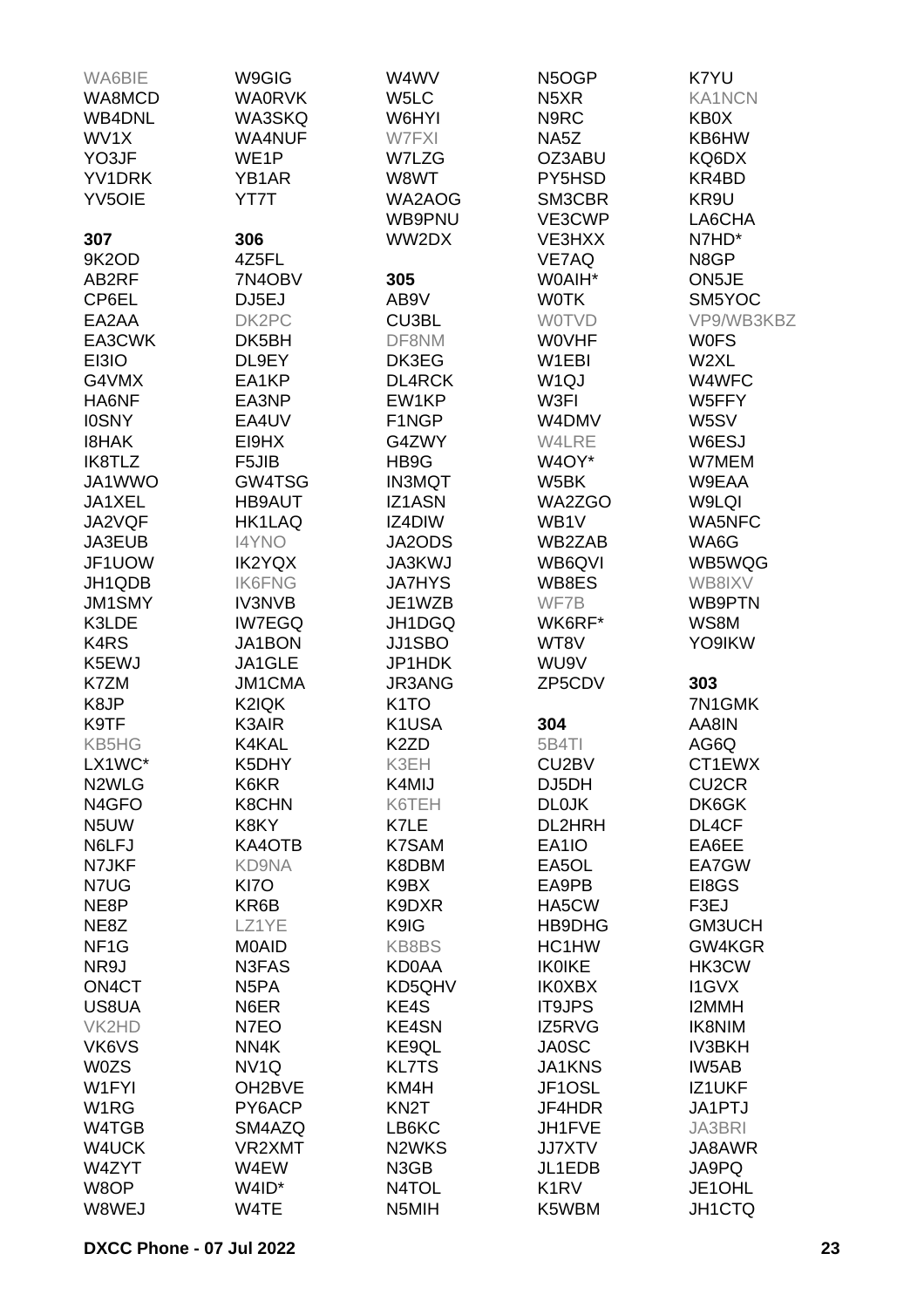| <b>JH7RTQ</b>     | HB9DVZ            | IZ3ENH            | DF2AL                           | W7BJB                         |
|-------------------|-------------------|-------------------|---------------------------------|-------------------------------|
| <b>JH7WNV</b>     | <b>IK2SGC</b>     | IZ8VYU            | DK7AO                           | WB3ANE                        |
| JR2ZUQ            | IZ6ELF            | <b>JA1NKA</b>     | DL1EMC                          | WD5JJQ                        |
| K1EFS             | JA9OGE            | JE4UBC            | DL6RA                           | WT4U                          |
|                   |                   |                   |                                 |                               |
| K1ESE             | JM1SZY            | <b>JG7AMD</b>     | EA3VM                           | <b>WW0E</b>                   |
| K5GPI             | K0ARY             | <b>JI1JMK</b>     | EC6AAE                          | WY6N                          |
| K <sub>5</sub> QR | K0GD              | <b>JR3TOE</b>     | EI4GK                           | ZL2IFB                        |
| K6ASK             | <b>K0IZ</b>       | JR9OPJ            | EI8AU                           | ZP5PX                         |
| <b>K7NPN</b>      | K0OE              | K3NK              | F1RAF                           | ZS2EZ                         |
| K9HEK             | K <sub>2</sub> MP | K4QD              | F5AOV                           | ZS6IR                         |
| KA4SVO            | K4RG              | K4XU              | G4AHJ                           |                               |
| <b>KA7EBW</b>     | K9ES              | K5YKG             | G4KGT                           | 299                           |
| KB1WH             | KH <sub>2</sub> L | K6IRD             | HB9JOE                          | 4X6KJ                         |
| KB2WN             | KH6CQH/W7         | K6MKF             | <b>IKOFEW</b>                   | AA3BL                         |
| KI4LP             | KJ9N              | KB8WQ             | <b>IK0OHR</b>                   | AA5HP                         |
| KR4F              | KK9M              | KB9I              |                                 | CE3EEA                        |
|                   |                   |                   | <b>IK4RQF</b>                   |                               |
| KZ0X              | KP4DS             | KC2ATK            | <b>IK8HVH</b>                   | CP8HD                         |
| LA2XPA            | KQ4EE             | <b>KK7YC</b>      | <b>IZ0BVU</b>                   | DK2CX                         |
| <b>NOIGU</b>      | KY6R              | KO4XM             | IZ2IPF                          | EA3ELW                        |
| N3KN              | KZ1Z              | KR6C              | JA1EOH                          | G0KJP                         |
| N4TKF             | LU1DF             | KR8T              | JE3USO                          | GM4SQM                        |
| N4VAN             | LW7DX             | KX2S              | <b>JG6MQI</b>                   | HI3T                          |
| N6FX              | N <sub>1</sub> IA | N <sub>1</sub> IN | JH4ADF                          | HK1X                          |
| N6HVZ             | N3PW              | N8WH              | JJ1CZR                          | <b>IK0EIM</b>                 |
| N8LCU             | N5OHL             | NA2AN             | <b>K0MD</b>                     | <b>IK2RZP</b>                 |
| N8ZX              | N6VNI             | NA <sub>2</sub> G | K <sub>1</sub> CAL              | IK5FUZ                        |
| PA1NHZ            | NG5L              | NM4Q              | K1DPB                           | <b>IK7XNF</b>                 |
|                   |                   |                   |                                 |                               |
| PY5DK             | OK1DH             | NP <sub>2N</sub>  | K <sub>2</sub> C <sub>V</sub> G | IK8PLK                        |
| RD3BD             | PZ5JR             | NS9I              | K <sub>2</sub> UR               | JM1GYQ                        |
| SV2AEL            | RA0BA             | NZ <sub>5</sub> F | K <sub>2</sub> WT               | K3EE                          |
| W1LWB             | VO1KVT            | OK1DLA            | K3RG                            | K <sub>5</sub> O <sub>G</sub> |
| W3BG              | W2EQ              | ON4SW             | K4YW                            | K <sub>5</sub> OT             |
| W4HQF             | W2RBK             | OZ2MW             | K6LIK                           | K8FZ                          |
| W7GAX             | W3JXP             | UN <sub>5</sub> J | K7LB                            | KC4CT                         |
| W8PP              | W3UL              | UN7G              | K7LV                            | KC4LLV                        |
| W9DP              | W <sub>4</sub> DN | VA3IC             | K7MH                            | KF5DX                         |
| WA2BCK            | W4DQQ             | VK6DU             | KB5HC                           | KK9T                          |
| WA5NOM            | W4DTA             | <b>WODD</b>       | KE2LJ                           | <b>KN7DX</b>                  |
| WS1L              | W6OHS             | W <sub>1</sub> GY | KE4TW                           | <b>KS4RL</b>                  |
| XE1JIW            | W7PAQ             | W3WST             | KE5BR                           | N <sub>2</sub> JJB            |
| ZP5ALI            |                   | W4LSC*            | KF6HI                           |                               |
|                   | W9ACE             |                   |                                 | N5AQ                          |
|                   | <b>WB0YWO</b>     | W5WS              | KN7D                            | N <sub>5</sub> FYN            |
| 302               | WS9W              | W6BSF             | N0JZ                            | N6DHZ                         |
| 9A2Y              | WW8W              | W7LII             | N2LYV                           | N7OJ                          |
| 9A5CB             | YO3VU             | W9IM              | N <sub>2</sub> V <sub>P</sub>   | N9JFW                         |
| 9M6YBG            | ZL2LW             | WB4PVT            | N <sub>5</sub> DT               | NA6L                          |
| A65CA             |                   | WD8KND            | <b>NK9O</b>                     | NP3CW                         |
| AA5AM             | 301               | WX1S              | NN4X                            | PY8AJD                        |
| AB6WQ             | AA4FL             | WY0A              | OE8TLK                          | SM5BNK                        |
| CT1AMK            | AC4XL             | ZL1ANJ            | OH <sub>5</sub> XB              | SM5OBK                        |
| DJ5KL             | DS5XEH            |                   | OK2QA                           | W <sub>2</sub> RL             |
| DJ7UJ             | EA7CRL            | 300               | UN6T                            | W4IBI                         |
| DL2SWN            | EA7EM             | AA4US             | VA3XP                           | W6GAK                         |
| <b>DL2TOS</b>     | F6GVS             | AA6PW             | VE2YG                           | W6HT                          |
|                   |                   |                   |                                 |                               |
| DM5EM             | <b>IK1YLO</b>     | AB6Z              | VE3CRG                          | W7CNC                         |
| EA7BIV            | <b>IK6TOT</b>     | CE3GDN            | W1VT                            | W8KN                          |
| HA7RC             | <b>IK6UBY</b>     | CT1FUH            | W5ZQ                            | W9TB                          |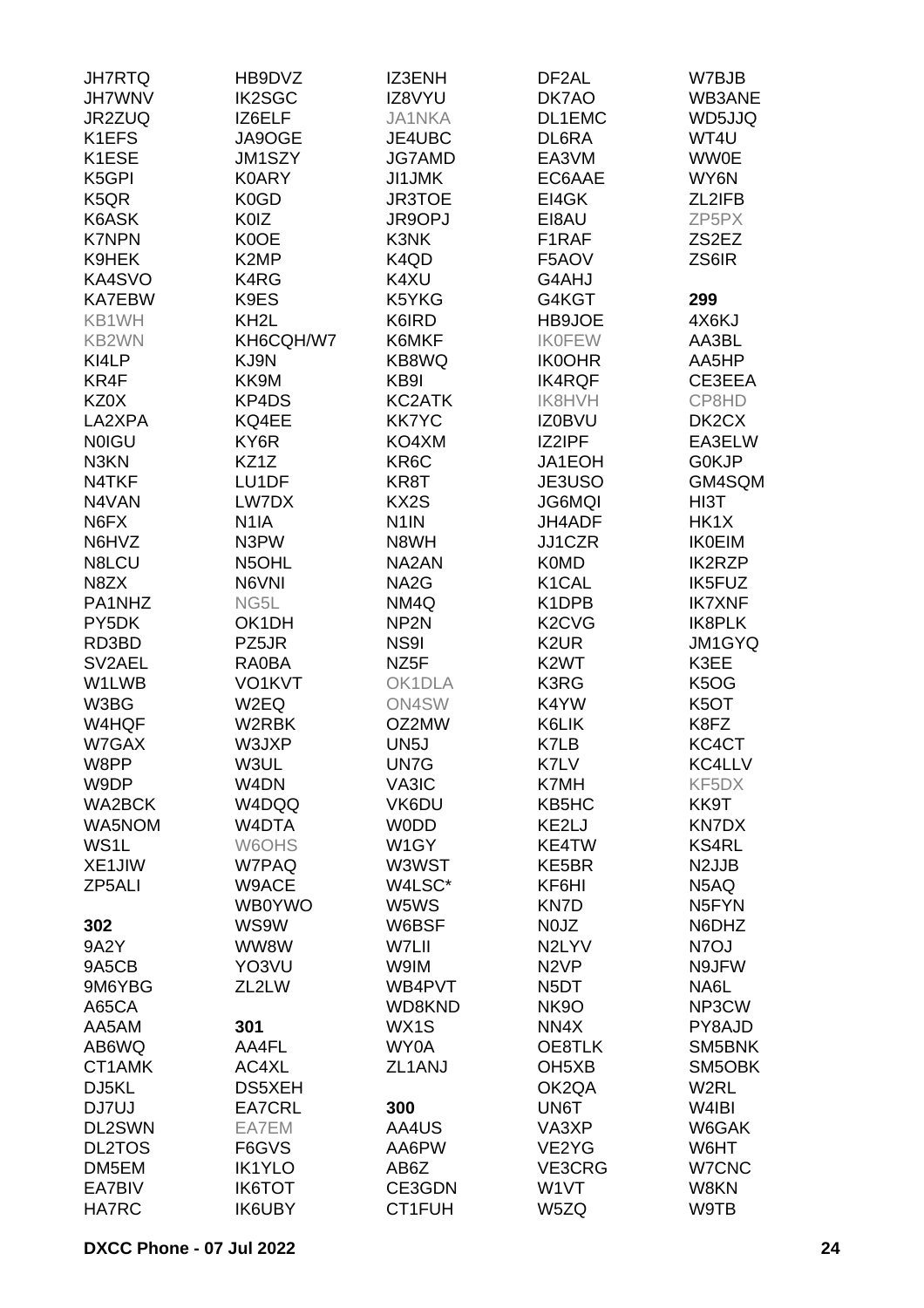| WD9IIC<br>5Z4BP<br>AA3TH<br>EA5JC<br>IK1DKF<br>AA5VU*<br>AA6M<br>IZ8DEO<br>F6EZM<br>JA1SJC<br>298<br>DJ7AX<br><b>IOLYO</b><br>AF5CC<br>DL8ZAW<br>JA8BMK<br>AE5JG<br>CT1EEQ<br><b>I3FOM</b><br>AJ4L<br>DL4FV<br>DM3PYA<br>IK8JAI<br>JG1BKX<br>AL7TC<br><b>DL8SCG</b><br>EA1AA<br>IT9IVN<br>JH8WXF<br>BA7IO<br>HB9RE<br>EI9JF<br>JA2CGH<br>K1KNJ<br>CT1EDY<br>HS0/EA4BKA<br>F5ELL<br>JA3HBC<br>K6UNE<br>JA3QOS<br>CT1END<br>IK3GBG<br><b>IOTIC</b><br>K7XN<br>CT2GZE<br>IK5EEG<br>K9XR<br>IZ8DXB<br>JA4HXF<br>KC1XM<br>DL1EK<br><b>IN3DEG</b><br><b>JA0IAB</b><br><b>JN7DOS</b><br>KJ9B<br>EI2GLB<br>IZ8BGY<br>JH2ABL<br>JO3GAH<br>EU1M<br>KV4X<br>JA2IYJ<br>JH8GYP<br>KOIL<br>F5RBB<br><b>JE4CIL</b><br><b>K0FG</b><br><b>KOMPR</b><br>N4MHQ<br>G3LOJ<br>JF1RYU<br><b>K0YL</b><br>K4EA<br>N6DOC<br>K1BLT<br>G4JCC<br><b>JQ1NTP</b><br>K4VUD<br>N6MB<br>K <sub>1</sub> JN<br>K6IRA<br>N6QI<br><b>GI0KOW</b><br><b>JR8AMF</b><br>K2PF*<br><b>GMORRK</b><br>K0TVY<br>K6SD<br>N6TD<br>K1FE<br>GM3YOR<br>K4CFW<br>K7KB<br>N7CQQ<br>K4MTT<br>HL4CJG<br>K4JC<br>KA9VRA<br>N9AGC<br><b>IW7EBE</b><br>K5VYT<br>K7KJ<br>KB5EXX<br>NS7K<br>K8GWU<br><b>IW9DNI</b><br>K7BV<br>KD2BS<br><b>OH3OJ</b><br>K9KDS<br>R3LZ<br>JA1UXC<br>KE4DH<br>KF8AR<br><b>RT0F</b><br><b>JA8CJY</b><br>KE9ES<br>KC <sub>2FC</sub><br>KG4JSZ<br>JE2VLG<br>KF4VTT<br>KM <sub>5VI</sub><br>N <sub>1</sub> CYA<br><b>SKOMT</b><br>JL2PQV<br>KG5NA<br>N3EHD<br>N4LR<br>SP6JIU<br>K3IXD<br>KJ6ZH<br>N4LB<br>N5DSK<br>VE7VZ<br>KN4KL<br>K <sub>3</sub> O <sub>X</sub><br>N7GVV<br>N <sub>5</sub> KO<br>W2FLA<br>N7VF<br>K4LDS<br>KR9R<br>NP <sub>3</sub> O<br>W3IRE<br>K4LQ<br>N <sub>1</sub> NY<br>OZ6EI<br>N8ASV<br>W4GMT<br>K7KH<br>N <sub>2</sub> LEB<br>PA2TMS<br>N8DUY<br>W5CA<br>K7TM<br>N7BD<br>PA3BWD<br>NY4H<br>W5QM<br>K8MOM<br>PP2RON<br>OE2BZL<br>W7VSM<br><b>NN0K</b><br>K9GY<br>NZ <sub>5</sub> O<br>R3DL<br>RX4HW<br>W7VV<br>KA6RLX<br><b>P43A</b><br>S57XX<br>TA1CM<br>W8EB<br><b>KB1EFS</b><br><b>PS7AB</b><br><b>SM0BGM</b><br><b>VE2NGH</b><br>W9MJ<br><b>KM7R</b><br>VA2TG<br>SP6LUV<br>VE3BZ<br>WA9JNO<br>KO4XI<br><b>VA7XX</b><br>SV2GWY<br>VE4EAR<br>WN6J<br><b>KP4JRS</b><br>VE3OMH<br>VE3SSJ<br>VK3HJ<br>N6NF<br>VE6SV<br><b>WOIKD</b><br>W1LE<br>293<br>N7JT<br>VK2AGA<br>WOWJ*<br>W <sub>1QU</sub><br>AI7M<br>VR <sub>2KF</sub><br>W4WIV<br>W4VIC<br><b>CU7AA</b><br>N7ZM<br>NK <sub>6</sub> O<br><b>W0ZPE</b><br>W5PKE*<br>W7FR<br><b>DL2RTL</b><br>SM4OLL<br>W4SD<br><b>W9OO</b><br>W8MHW<br>EI9FVB<br>WA5CMI*<br>SP1MWK<br>W4VDA<br>W9ZT<br><b>HB0WR</b><br>W5VY<br>HB9DMQ<br>SV <sub>1</sub> IZY<br>WA8RSA<br>W2JLK<br>W7KAT<br><b>WA9PIE</b><br>294<br><b>HL4GHT</b><br>W5BV<br>HL5BMX<br>W8ISZ<br>WB6FGI<br>4X1KP<br>W6DXO<br>W8NN<br><b>WD4AIE</b><br>AD4AA<br>HP6AYV<br>W6ER<br>WA2YNH<br>WU <sub>2</sub> G<br><b>IK1SLE</b><br>AD8P*<br>CT1EDA<br>W9JZ<br>WA5KBH<br>WX2U<br>IK8MRD<br><b>WA5POK</b><br>CT3KN<br><b>ISOJMA</b><br><b>WA7YGE</b><br>WB1ASL<br>XE <sub>1</sub> YO<br>CU2AF<br>JA1GFD<br>295<br>WM7A<br>XE3B<br>DF9RM<br><b>CU3EQ</b><br>JE1RXJ<br>XE1YD<br><b>DL1NKS</b><br>DL7ZR<br>JE2ILG<br>YV1AVO<br>DL6JZ<br><b>G0ANH</b><br><b>JH0NOS</b> | WB9M | 297 | 296 | EA1EUI | <b>HB9AOF</b> |
|------------------------------------------------------------------------------------------------------------------------------------------------------------------------------------------------------------------------------------------------------------------------------------------------------------------------------------------------------------------------------------------------------------------------------------------------------------------------------------------------------------------------------------------------------------------------------------------------------------------------------------------------------------------------------------------------------------------------------------------------------------------------------------------------------------------------------------------------------------------------------------------------------------------------------------------------------------------------------------------------------------------------------------------------------------------------------------------------------------------------------------------------------------------------------------------------------------------------------------------------------------------------------------------------------------------------------------------------------------------------------------------------------------------------------------------------------------------------------------------------------------------------------------------------------------------------------------------------------------------------------------------------------------------------------------------------------------------------------------------------------------------------------------------------------------------------------------------------------------------------------------------------------------------------------------------------------------------------------------------------------------------------------------------------------------------------------------------------------------------------------------------------------------------------------------------------------------------------------------------------------------------------------------------------------------------------------------------------------------------------------------------------------------------------------------------------------------------------------------------------------------------------------------------------------------------------------------------------------------------------------------------------------------------------------------------------------------------------------------------------------------------------------------------------------------------------------------------------------------------------------------------------------------------------------------------------------------------------------------------------------------------------------------------------------------------------------------------------------------------------------------------------------------|------|-----|-----|--------|---------------|
|                                                                                                                                                                                                                                                                                                                                                                                                                                                                                                                                                                                                                                                                                                                                                                                                                                                                                                                                                                                                                                                                                                                                                                                                                                                                                                                                                                                                                                                                                                                                                                                                                                                                                                                                                                                                                                                                                                                                                                                                                                                                                                                                                                                                                                                                                                                                                                                                                                                                                                                                                                                                                                                                                                                                                                                                                                                                                                                                                                                                                                                                                                                                                            |      |     |     |        |               |
|                                                                                                                                                                                                                                                                                                                                                                                                                                                                                                                                                                                                                                                                                                                                                                                                                                                                                                                                                                                                                                                                                                                                                                                                                                                                                                                                                                                                                                                                                                                                                                                                                                                                                                                                                                                                                                                                                                                                                                                                                                                                                                                                                                                                                                                                                                                                                                                                                                                                                                                                                                                                                                                                                                                                                                                                                                                                                                                                                                                                                                                                                                                                                            |      |     |     |        |               |
|                                                                                                                                                                                                                                                                                                                                                                                                                                                                                                                                                                                                                                                                                                                                                                                                                                                                                                                                                                                                                                                                                                                                                                                                                                                                                                                                                                                                                                                                                                                                                                                                                                                                                                                                                                                                                                                                                                                                                                                                                                                                                                                                                                                                                                                                                                                                                                                                                                                                                                                                                                                                                                                                                                                                                                                                                                                                                                                                                                                                                                                                                                                                                            |      |     |     |        |               |
|                                                                                                                                                                                                                                                                                                                                                                                                                                                                                                                                                                                                                                                                                                                                                                                                                                                                                                                                                                                                                                                                                                                                                                                                                                                                                                                                                                                                                                                                                                                                                                                                                                                                                                                                                                                                                                                                                                                                                                                                                                                                                                                                                                                                                                                                                                                                                                                                                                                                                                                                                                                                                                                                                                                                                                                                                                                                                                                                                                                                                                                                                                                                                            |      |     |     |        |               |
|                                                                                                                                                                                                                                                                                                                                                                                                                                                                                                                                                                                                                                                                                                                                                                                                                                                                                                                                                                                                                                                                                                                                                                                                                                                                                                                                                                                                                                                                                                                                                                                                                                                                                                                                                                                                                                                                                                                                                                                                                                                                                                                                                                                                                                                                                                                                                                                                                                                                                                                                                                                                                                                                                                                                                                                                                                                                                                                                                                                                                                                                                                                                                            |      |     |     |        |               |
|                                                                                                                                                                                                                                                                                                                                                                                                                                                                                                                                                                                                                                                                                                                                                                                                                                                                                                                                                                                                                                                                                                                                                                                                                                                                                                                                                                                                                                                                                                                                                                                                                                                                                                                                                                                                                                                                                                                                                                                                                                                                                                                                                                                                                                                                                                                                                                                                                                                                                                                                                                                                                                                                                                                                                                                                                                                                                                                                                                                                                                                                                                                                                            |      |     |     |        |               |
|                                                                                                                                                                                                                                                                                                                                                                                                                                                                                                                                                                                                                                                                                                                                                                                                                                                                                                                                                                                                                                                                                                                                                                                                                                                                                                                                                                                                                                                                                                                                                                                                                                                                                                                                                                                                                                                                                                                                                                                                                                                                                                                                                                                                                                                                                                                                                                                                                                                                                                                                                                                                                                                                                                                                                                                                                                                                                                                                                                                                                                                                                                                                                            |      |     |     |        |               |
|                                                                                                                                                                                                                                                                                                                                                                                                                                                                                                                                                                                                                                                                                                                                                                                                                                                                                                                                                                                                                                                                                                                                                                                                                                                                                                                                                                                                                                                                                                                                                                                                                                                                                                                                                                                                                                                                                                                                                                                                                                                                                                                                                                                                                                                                                                                                                                                                                                                                                                                                                                                                                                                                                                                                                                                                                                                                                                                                                                                                                                                                                                                                                            |      |     |     |        |               |
|                                                                                                                                                                                                                                                                                                                                                                                                                                                                                                                                                                                                                                                                                                                                                                                                                                                                                                                                                                                                                                                                                                                                                                                                                                                                                                                                                                                                                                                                                                                                                                                                                                                                                                                                                                                                                                                                                                                                                                                                                                                                                                                                                                                                                                                                                                                                                                                                                                                                                                                                                                                                                                                                                                                                                                                                                                                                                                                                                                                                                                                                                                                                                            |      |     |     |        |               |
|                                                                                                                                                                                                                                                                                                                                                                                                                                                                                                                                                                                                                                                                                                                                                                                                                                                                                                                                                                                                                                                                                                                                                                                                                                                                                                                                                                                                                                                                                                                                                                                                                                                                                                                                                                                                                                                                                                                                                                                                                                                                                                                                                                                                                                                                                                                                                                                                                                                                                                                                                                                                                                                                                                                                                                                                                                                                                                                                                                                                                                                                                                                                                            |      |     |     |        |               |
|                                                                                                                                                                                                                                                                                                                                                                                                                                                                                                                                                                                                                                                                                                                                                                                                                                                                                                                                                                                                                                                                                                                                                                                                                                                                                                                                                                                                                                                                                                                                                                                                                                                                                                                                                                                                                                                                                                                                                                                                                                                                                                                                                                                                                                                                                                                                                                                                                                                                                                                                                                                                                                                                                                                                                                                                                                                                                                                                                                                                                                                                                                                                                            |      |     |     |        |               |
|                                                                                                                                                                                                                                                                                                                                                                                                                                                                                                                                                                                                                                                                                                                                                                                                                                                                                                                                                                                                                                                                                                                                                                                                                                                                                                                                                                                                                                                                                                                                                                                                                                                                                                                                                                                                                                                                                                                                                                                                                                                                                                                                                                                                                                                                                                                                                                                                                                                                                                                                                                                                                                                                                                                                                                                                                                                                                                                                                                                                                                                                                                                                                            |      |     |     |        |               |
|                                                                                                                                                                                                                                                                                                                                                                                                                                                                                                                                                                                                                                                                                                                                                                                                                                                                                                                                                                                                                                                                                                                                                                                                                                                                                                                                                                                                                                                                                                                                                                                                                                                                                                                                                                                                                                                                                                                                                                                                                                                                                                                                                                                                                                                                                                                                                                                                                                                                                                                                                                                                                                                                                                                                                                                                                                                                                                                                                                                                                                                                                                                                                            |      |     |     |        |               |
|                                                                                                                                                                                                                                                                                                                                                                                                                                                                                                                                                                                                                                                                                                                                                                                                                                                                                                                                                                                                                                                                                                                                                                                                                                                                                                                                                                                                                                                                                                                                                                                                                                                                                                                                                                                                                                                                                                                                                                                                                                                                                                                                                                                                                                                                                                                                                                                                                                                                                                                                                                                                                                                                                                                                                                                                                                                                                                                                                                                                                                                                                                                                                            |      |     |     |        |               |
|                                                                                                                                                                                                                                                                                                                                                                                                                                                                                                                                                                                                                                                                                                                                                                                                                                                                                                                                                                                                                                                                                                                                                                                                                                                                                                                                                                                                                                                                                                                                                                                                                                                                                                                                                                                                                                                                                                                                                                                                                                                                                                                                                                                                                                                                                                                                                                                                                                                                                                                                                                                                                                                                                                                                                                                                                                                                                                                                                                                                                                                                                                                                                            |      |     |     |        |               |
|                                                                                                                                                                                                                                                                                                                                                                                                                                                                                                                                                                                                                                                                                                                                                                                                                                                                                                                                                                                                                                                                                                                                                                                                                                                                                                                                                                                                                                                                                                                                                                                                                                                                                                                                                                                                                                                                                                                                                                                                                                                                                                                                                                                                                                                                                                                                                                                                                                                                                                                                                                                                                                                                                                                                                                                                                                                                                                                                                                                                                                                                                                                                                            |      |     |     |        |               |
|                                                                                                                                                                                                                                                                                                                                                                                                                                                                                                                                                                                                                                                                                                                                                                                                                                                                                                                                                                                                                                                                                                                                                                                                                                                                                                                                                                                                                                                                                                                                                                                                                                                                                                                                                                                                                                                                                                                                                                                                                                                                                                                                                                                                                                                                                                                                                                                                                                                                                                                                                                                                                                                                                                                                                                                                                                                                                                                                                                                                                                                                                                                                                            |      |     |     |        |               |
|                                                                                                                                                                                                                                                                                                                                                                                                                                                                                                                                                                                                                                                                                                                                                                                                                                                                                                                                                                                                                                                                                                                                                                                                                                                                                                                                                                                                                                                                                                                                                                                                                                                                                                                                                                                                                                                                                                                                                                                                                                                                                                                                                                                                                                                                                                                                                                                                                                                                                                                                                                                                                                                                                                                                                                                                                                                                                                                                                                                                                                                                                                                                                            |      |     |     |        |               |
|                                                                                                                                                                                                                                                                                                                                                                                                                                                                                                                                                                                                                                                                                                                                                                                                                                                                                                                                                                                                                                                                                                                                                                                                                                                                                                                                                                                                                                                                                                                                                                                                                                                                                                                                                                                                                                                                                                                                                                                                                                                                                                                                                                                                                                                                                                                                                                                                                                                                                                                                                                                                                                                                                                                                                                                                                                                                                                                                                                                                                                                                                                                                                            |      |     |     |        |               |
|                                                                                                                                                                                                                                                                                                                                                                                                                                                                                                                                                                                                                                                                                                                                                                                                                                                                                                                                                                                                                                                                                                                                                                                                                                                                                                                                                                                                                                                                                                                                                                                                                                                                                                                                                                                                                                                                                                                                                                                                                                                                                                                                                                                                                                                                                                                                                                                                                                                                                                                                                                                                                                                                                                                                                                                                                                                                                                                                                                                                                                                                                                                                                            |      |     |     |        |               |
|                                                                                                                                                                                                                                                                                                                                                                                                                                                                                                                                                                                                                                                                                                                                                                                                                                                                                                                                                                                                                                                                                                                                                                                                                                                                                                                                                                                                                                                                                                                                                                                                                                                                                                                                                                                                                                                                                                                                                                                                                                                                                                                                                                                                                                                                                                                                                                                                                                                                                                                                                                                                                                                                                                                                                                                                                                                                                                                                                                                                                                                                                                                                                            |      |     |     |        |               |
|                                                                                                                                                                                                                                                                                                                                                                                                                                                                                                                                                                                                                                                                                                                                                                                                                                                                                                                                                                                                                                                                                                                                                                                                                                                                                                                                                                                                                                                                                                                                                                                                                                                                                                                                                                                                                                                                                                                                                                                                                                                                                                                                                                                                                                                                                                                                                                                                                                                                                                                                                                                                                                                                                                                                                                                                                                                                                                                                                                                                                                                                                                                                                            |      |     |     |        |               |
|                                                                                                                                                                                                                                                                                                                                                                                                                                                                                                                                                                                                                                                                                                                                                                                                                                                                                                                                                                                                                                                                                                                                                                                                                                                                                                                                                                                                                                                                                                                                                                                                                                                                                                                                                                                                                                                                                                                                                                                                                                                                                                                                                                                                                                                                                                                                                                                                                                                                                                                                                                                                                                                                                                                                                                                                                                                                                                                                                                                                                                                                                                                                                            |      |     |     |        |               |
|                                                                                                                                                                                                                                                                                                                                                                                                                                                                                                                                                                                                                                                                                                                                                                                                                                                                                                                                                                                                                                                                                                                                                                                                                                                                                                                                                                                                                                                                                                                                                                                                                                                                                                                                                                                                                                                                                                                                                                                                                                                                                                                                                                                                                                                                                                                                                                                                                                                                                                                                                                                                                                                                                                                                                                                                                                                                                                                                                                                                                                                                                                                                                            |      |     |     |        |               |
|                                                                                                                                                                                                                                                                                                                                                                                                                                                                                                                                                                                                                                                                                                                                                                                                                                                                                                                                                                                                                                                                                                                                                                                                                                                                                                                                                                                                                                                                                                                                                                                                                                                                                                                                                                                                                                                                                                                                                                                                                                                                                                                                                                                                                                                                                                                                                                                                                                                                                                                                                                                                                                                                                                                                                                                                                                                                                                                                                                                                                                                                                                                                                            |      |     |     |        |               |
|                                                                                                                                                                                                                                                                                                                                                                                                                                                                                                                                                                                                                                                                                                                                                                                                                                                                                                                                                                                                                                                                                                                                                                                                                                                                                                                                                                                                                                                                                                                                                                                                                                                                                                                                                                                                                                                                                                                                                                                                                                                                                                                                                                                                                                                                                                                                                                                                                                                                                                                                                                                                                                                                                                                                                                                                                                                                                                                                                                                                                                                                                                                                                            |      |     |     |        |               |
|                                                                                                                                                                                                                                                                                                                                                                                                                                                                                                                                                                                                                                                                                                                                                                                                                                                                                                                                                                                                                                                                                                                                                                                                                                                                                                                                                                                                                                                                                                                                                                                                                                                                                                                                                                                                                                                                                                                                                                                                                                                                                                                                                                                                                                                                                                                                                                                                                                                                                                                                                                                                                                                                                                                                                                                                                                                                                                                                                                                                                                                                                                                                                            |      |     |     |        |               |
|                                                                                                                                                                                                                                                                                                                                                                                                                                                                                                                                                                                                                                                                                                                                                                                                                                                                                                                                                                                                                                                                                                                                                                                                                                                                                                                                                                                                                                                                                                                                                                                                                                                                                                                                                                                                                                                                                                                                                                                                                                                                                                                                                                                                                                                                                                                                                                                                                                                                                                                                                                                                                                                                                                                                                                                                                                                                                                                                                                                                                                                                                                                                                            |      |     |     |        |               |
|                                                                                                                                                                                                                                                                                                                                                                                                                                                                                                                                                                                                                                                                                                                                                                                                                                                                                                                                                                                                                                                                                                                                                                                                                                                                                                                                                                                                                                                                                                                                                                                                                                                                                                                                                                                                                                                                                                                                                                                                                                                                                                                                                                                                                                                                                                                                                                                                                                                                                                                                                                                                                                                                                                                                                                                                                                                                                                                                                                                                                                                                                                                                                            |      |     |     |        |               |
|                                                                                                                                                                                                                                                                                                                                                                                                                                                                                                                                                                                                                                                                                                                                                                                                                                                                                                                                                                                                                                                                                                                                                                                                                                                                                                                                                                                                                                                                                                                                                                                                                                                                                                                                                                                                                                                                                                                                                                                                                                                                                                                                                                                                                                                                                                                                                                                                                                                                                                                                                                                                                                                                                                                                                                                                                                                                                                                                                                                                                                                                                                                                                            |      |     |     |        |               |
|                                                                                                                                                                                                                                                                                                                                                                                                                                                                                                                                                                                                                                                                                                                                                                                                                                                                                                                                                                                                                                                                                                                                                                                                                                                                                                                                                                                                                                                                                                                                                                                                                                                                                                                                                                                                                                                                                                                                                                                                                                                                                                                                                                                                                                                                                                                                                                                                                                                                                                                                                                                                                                                                                                                                                                                                                                                                                                                                                                                                                                                                                                                                                            |      |     |     |        |               |
|                                                                                                                                                                                                                                                                                                                                                                                                                                                                                                                                                                                                                                                                                                                                                                                                                                                                                                                                                                                                                                                                                                                                                                                                                                                                                                                                                                                                                                                                                                                                                                                                                                                                                                                                                                                                                                                                                                                                                                                                                                                                                                                                                                                                                                                                                                                                                                                                                                                                                                                                                                                                                                                                                                                                                                                                                                                                                                                                                                                                                                                                                                                                                            |      |     |     |        |               |
|                                                                                                                                                                                                                                                                                                                                                                                                                                                                                                                                                                                                                                                                                                                                                                                                                                                                                                                                                                                                                                                                                                                                                                                                                                                                                                                                                                                                                                                                                                                                                                                                                                                                                                                                                                                                                                                                                                                                                                                                                                                                                                                                                                                                                                                                                                                                                                                                                                                                                                                                                                                                                                                                                                                                                                                                                                                                                                                                                                                                                                                                                                                                                            |      |     |     |        |               |
|                                                                                                                                                                                                                                                                                                                                                                                                                                                                                                                                                                                                                                                                                                                                                                                                                                                                                                                                                                                                                                                                                                                                                                                                                                                                                                                                                                                                                                                                                                                                                                                                                                                                                                                                                                                                                                                                                                                                                                                                                                                                                                                                                                                                                                                                                                                                                                                                                                                                                                                                                                                                                                                                                                                                                                                                                                                                                                                                                                                                                                                                                                                                                            |      |     |     |        |               |
|                                                                                                                                                                                                                                                                                                                                                                                                                                                                                                                                                                                                                                                                                                                                                                                                                                                                                                                                                                                                                                                                                                                                                                                                                                                                                                                                                                                                                                                                                                                                                                                                                                                                                                                                                                                                                                                                                                                                                                                                                                                                                                                                                                                                                                                                                                                                                                                                                                                                                                                                                                                                                                                                                                                                                                                                                                                                                                                                                                                                                                                                                                                                                            |      |     |     |        |               |
|                                                                                                                                                                                                                                                                                                                                                                                                                                                                                                                                                                                                                                                                                                                                                                                                                                                                                                                                                                                                                                                                                                                                                                                                                                                                                                                                                                                                                                                                                                                                                                                                                                                                                                                                                                                                                                                                                                                                                                                                                                                                                                                                                                                                                                                                                                                                                                                                                                                                                                                                                                                                                                                                                                                                                                                                                                                                                                                                                                                                                                                                                                                                                            |      |     |     |        |               |
|                                                                                                                                                                                                                                                                                                                                                                                                                                                                                                                                                                                                                                                                                                                                                                                                                                                                                                                                                                                                                                                                                                                                                                                                                                                                                                                                                                                                                                                                                                                                                                                                                                                                                                                                                                                                                                                                                                                                                                                                                                                                                                                                                                                                                                                                                                                                                                                                                                                                                                                                                                                                                                                                                                                                                                                                                                                                                                                                                                                                                                                                                                                                                            |      |     |     |        |               |
|                                                                                                                                                                                                                                                                                                                                                                                                                                                                                                                                                                                                                                                                                                                                                                                                                                                                                                                                                                                                                                                                                                                                                                                                                                                                                                                                                                                                                                                                                                                                                                                                                                                                                                                                                                                                                                                                                                                                                                                                                                                                                                                                                                                                                                                                                                                                                                                                                                                                                                                                                                                                                                                                                                                                                                                                                                                                                                                                                                                                                                                                                                                                                            |      |     |     |        |               |
|                                                                                                                                                                                                                                                                                                                                                                                                                                                                                                                                                                                                                                                                                                                                                                                                                                                                                                                                                                                                                                                                                                                                                                                                                                                                                                                                                                                                                                                                                                                                                                                                                                                                                                                                                                                                                                                                                                                                                                                                                                                                                                                                                                                                                                                                                                                                                                                                                                                                                                                                                                                                                                                                                                                                                                                                                                                                                                                                                                                                                                                                                                                                                            |      |     |     |        |               |
|                                                                                                                                                                                                                                                                                                                                                                                                                                                                                                                                                                                                                                                                                                                                                                                                                                                                                                                                                                                                                                                                                                                                                                                                                                                                                                                                                                                                                                                                                                                                                                                                                                                                                                                                                                                                                                                                                                                                                                                                                                                                                                                                                                                                                                                                                                                                                                                                                                                                                                                                                                                                                                                                                                                                                                                                                                                                                                                                                                                                                                                                                                                                                            |      |     |     |        |               |
|                                                                                                                                                                                                                                                                                                                                                                                                                                                                                                                                                                                                                                                                                                                                                                                                                                                                                                                                                                                                                                                                                                                                                                                                                                                                                                                                                                                                                                                                                                                                                                                                                                                                                                                                                                                                                                                                                                                                                                                                                                                                                                                                                                                                                                                                                                                                                                                                                                                                                                                                                                                                                                                                                                                                                                                                                                                                                                                                                                                                                                                                                                                                                            |      |     |     |        |               |
|                                                                                                                                                                                                                                                                                                                                                                                                                                                                                                                                                                                                                                                                                                                                                                                                                                                                                                                                                                                                                                                                                                                                                                                                                                                                                                                                                                                                                                                                                                                                                                                                                                                                                                                                                                                                                                                                                                                                                                                                                                                                                                                                                                                                                                                                                                                                                                                                                                                                                                                                                                                                                                                                                                                                                                                                                                                                                                                                                                                                                                                                                                                                                            |      |     |     |        |               |
|                                                                                                                                                                                                                                                                                                                                                                                                                                                                                                                                                                                                                                                                                                                                                                                                                                                                                                                                                                                                                                                                                                                                                                                                                                                                                                                                                                                                                                                                                                                                                                                                                                                                                                                                                                                                                                                                                                                                                                                                                                                                                                                                                                                                                                                                                                                                                                                                                                                                                                                                                                                                                                                                                                                                                                                                                                                                                                                                                                                                                                                                                                                                                            |      |     |     |        |               |
|                                                                                                                                                                                                                                                                                                                                                                                                                                                                                                                                                                                                                                                                                                                                                                                                                                                                                                                                                                                                                                                                                                                                                                                                                                                                                                                                                                                                                                                                                                                                                                                                                                                                                                                                                                                                                                                                                                                                                                                                                                                                                                                                                                                                                                                                                                                                                                                                                                                                                                                                                                                                                                                                                                                                                                                                                                                                                                                                                                                                                                                                                                                                                            |      |     |     |        |               |
|                                                                                                                                                                                                                                                                                                                                                                                                                                                                                                                                                                                                                                                                                                                                                                                                                                                                                                                                                                                                                                                                                                                                                                                                                                                                                                                                                                                                                                                                                                                                                                                                                                                                                                                                                                                                                                                                                                                                                                                                                                                                                                                                                                                                                                                                                                                                                                                                                                                                                                                                                                                                                                                                                                                                                                                                                                                                                                                                                                                                                                                                                                                                                            |      |     |     |        |               |
|                                                                                                                                                                                                                                                                                                                                                                                                                                                                                                                                                                                                                                                                                                                                                                                                                                                                                                                                                                                                                                                                                                                                                                                                                                                                                                                                                                                                                                                                                                                                                                                                                                                                                                                                                                                                                                                                                                                                                                                                                                                                                                                                                                                                                                                                                                                                                                                                                                                                                                                                                                                                                                                                                                                                                                                                                                                                                                                                                                                                                                                                                                                                                            |      |     |     |        |               |
|                                                                                                                                                                                                                                                                                                                                                                                                                                                                                                                                                                                                                                                                                                                                                                                                                                                                                                                                                                                                                                                                                                                                                                                                                                                                                                                                                                                                                                                                                                                                                                                                                                                                                                                                                                                                                                                                                                                                                                                                                                                                                                                                                                                                                                                                                                                                                                                                                                                                                                                                                                                                                                                                                                                                                                                                                                                                                                                                                                                                                                                                                                                                                            |      |     |     |        |               |
|                                                                                                                                                                                                                                                                                                                                                                                                                                                                                                                                                                                                                                                                                                                                                                                                                                                                                                                                                                                                                                                                                                                                                                                                                                                                                                                                                                                                                                                                                                                                                                                                                                                                                                                                                                                                                                                                                                                                                                                                                                                                                                                                                                                                                                                                                                                                                                                                                                                                                                                                                                                                                                                                                                                                                                                                                                                                                                                                                                                                                                                                                                                                                            |      |     |     |        |               |
|                                                                                                                                                                                                                                                                                                                                                                                                                                                                                                                                                                                                                                                                                                                                                                                                                                                                                                                                                                                                                                                                                                                                                                                                                                                                                                                                                                                                                                                                                                                                                                                                                                                                                                                                                                                                                                                                                                                                                                                                                                                                                                                                                                                                                                                                                                                                                                                                                                                                                                                                                                                                                                                                                                                                                                                                                                                                                                                                                                                                                                                                                                                                                            |      |     |     |        |               |
|                                                                                                                                                                                                                                                                                                                                                                                                                                                                                                                                                                                                                                                                                                                                                                                                                                                                                                                                                                                                                                                                                                                                                                                                                                                                                                                                                                                                                                                                                                                                                                                                                                                                                                                                                                                                                                                                                                                                                                                                                                                                                                                                                                                                                                                                                                                                                                                                                                                                                                                                                                                                                                                                                                                                                                                                                                                                                                                                                                                                                                                                                                                                                            |      |     |     |        |               |
|                                                                                                                                                                                                                                                                                                                                                                                                                                                                                                                                                                                                                                                                                                                                                                                                                                                                                                                                                                                                                                                                                                                                                                                                                                                                                                                                                                                                                                                                                                                                                                                                                                                                                                                                                                                                                                                                                                                                                                                                                                                                                                                                                                                                                                                                                                                                                                                                                                                                                                                                                                                                                                                                                                                                                                                                                                                                                                                                                                                                                                                                                                                                                            |      |     |     |        |               |
|                                                                                                                                                                                                                                                                                                                                                                                                                                                                                                                                                                                                                                                                                                                                                                                                                                                                                                                                                                                                                                                                                                                                                                                                                                                                                                                                                                                                                                                                                                                                                                                                                                                                                                                                                                                                                                                                                                                                                                                                                                                                                                                                                                                                                                                                                                                                                                                                                                                                                                                                                                                                                                                                                                                                                                                                                                                                                                                                                                                                                                                                                                                                                            |      |     |     |        |               |
|                                                                                                                                                                                                                                                                                                                                                                                                                                                                                                                                                                                                                                                                                                                                                                                                                                                                                                                                                                                                                                                                                                                                                                                                                                                                                                                                                                                                                                                                                                                                                                                                                                                                                                                                                                                                                                                                                                                                                                                                                                                                                                                                                                                                                                                                                                                                                                                                                                                                                                                                                                                                                                                                                                                                                                                                                                                                                                                                                                                                                                                                                                                                                            |      |     |     |        |               |
|                                                                                                                                                                                                                                                                                                                                                                                                                                                                                                                                                                                                                                                                                                                                                                                                                                                                                                                                                                                                                                                                                                                                                                                                                                                                                                                                                                                                                                                                                                                                                                                                                                                                                                                                                                                                                                                                                                                                                                                                                                                                                                                                                                                                                                                                                                                                                                                                                                                                                                                                                                                                                                                                                                                                                                                                                                                                                                                                                                                                                                                                                                                                                            |      |     |     |        |               |
|                                                                                                                                                                                                                                                                                                                                                                                                                                                                                                                                                                                                                                                                                                                                                                                                                                                                                                                                                                                                                                                                                                                                                                                                                                                                                                                                                                                                                                                                                                                                                                                                                                                                                                                                                                                                                                                                                                                                                                                                                                                                                                                                                                                                                                                                                                                                                                                                                                                                                                                                                                                                                                                                                                                                                                                                                                                                                                                                                                                                                                                                                                                                                            |      |     |     |        |               |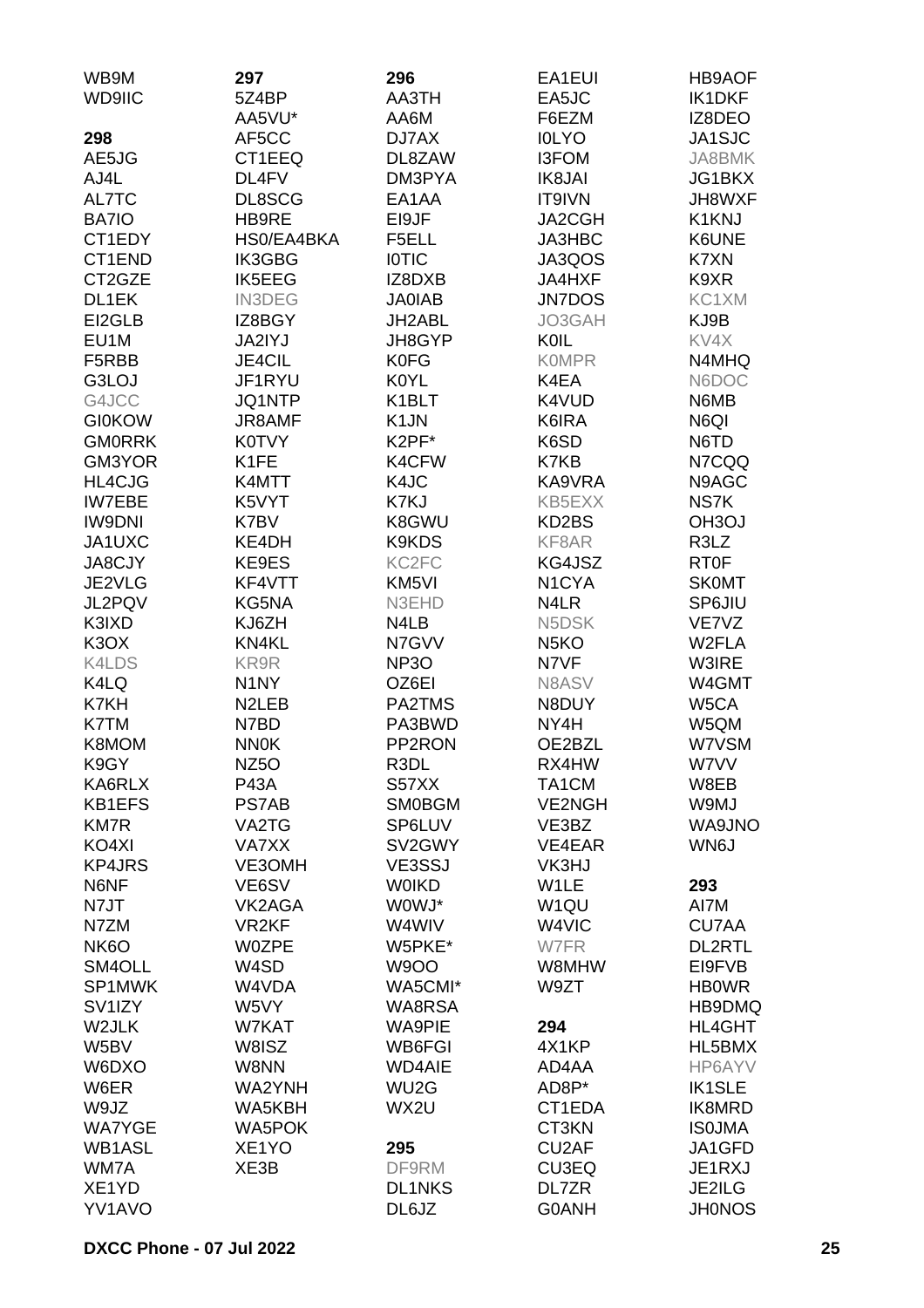| JJ1ANW                        | KJ6Y                | W9ROG              | <b>RU0SN</b>       | NS <sub>2</sub> N             |
|-------------------------------|---------------------|--------------------|--------------------|-------------------------------|
| JO4CFV                        | <b>KM2O</b>         | WA2MBP             | SP6GNJ             | PY3CM                         |
| <b>KOCL</b>                   | N3XOF               | <b>WA4CEM</b>      | <b>SQ7NSN</b>      | RA3SD                         |
| K2HAT                         | N6CFQ               | WB8TRW             | TF8GX              | <b>S52V</b>                   |
| K <sub>2</sub> W <sub>O</sub> | N7NN                | <b>WC0M</b>        | <b>TL8NG</b>       | SV3KH                         |
| K4SEQ                         | PA <sub>2</sub> R   | WF4U               | VE6AGV             | VE3DOU                        |
| K7LAZ                         | PC3T                | WX0Y               | <b>WOMU</b>        | VE7IJJ                        |
| KB6SD                         | <b>S54A</b>         | <b>YB0MWM</b>      | W2BHK              | W3US                          |
|                               |                     |                    |                    | W4QZ                          |
| KD8RQE                        | <b>S58J</b>         |                    | W3YN               |                               |
| KK3X                          | <b>WOFI</b>         | 290                | W4HPW              | W6SA                          |
| KM4EX                         | W <sub>2</sub> UB   | 4X1KM              | W4OGG              | W7WHB                         |
| KZ1W                          | W5TFV               | DF <sub>2</sub> DJ | W5THT              | <b>WA7AMJ</b>                 |
| N4VG                          | W7IV                | <b>DJ0GM</b>       | W7TUS              | WA9EZY                        |
| NW8U                          | W9GM                | DJ4JZ              | W7VAS              | <b>WBOULX</b>                 |
| OA4EI                         | W9VSL               | DL5NO              | W8ZR               | WB1DX                         |
| OZ8RO                         | <b>YBOWWL</b>       | F5RAB              | <b>W9TLU</b>       | WB3EVL                        |
| SV <sub>1</sub> MO            | YB2DX               | F6BDS              | WB1DWO             | WD8MRC                        |
| VE3MF                         |                     | <b>G0AHC</b>       | WB5CYK             | WO <sub>2</sub> X             |
| VE3NI                         | 291                 | <b>G0BBB</b>       | <b>WD4AFY</b>      | WO6T                          |
| W1YN                          | AB5YI               | GM3CSM             | <b>WD4IKI</b>      | WY9V                          |
| W6DVS                         | DO4DXA              | <b>HB9LEI</b>      |                    | XE <sub>1</sub> H             |
| W6WR                          | EA7DHP              | <b>I1AND</b>       | 289                | YV4DYJ                        |
| W7FF                          | F5PBM               | <b>I1YHU</b>       | CE5BTS             |                               |
| W8DN                          | F5SOK               | <b>I7IJU</b>       | CT1BLE             | 288                           |
| W9VHF                         | HB9CZW              | IK2EAE             | CT4RH              | 4F2KWT                        |
| WA3KKO                        | IZ1DFG              | <b>IK6JRI</b>      | DJ6KH              | 9A4T                          |
| WB5HXK                        | JA1XLU              | <b>IK8GJR</b>      | <b>DL7GN</b>       | CT1BNW                        |
| WN7J                          | K0XD                | <b>IZ7BOR</b>      | <b>E72U</b>        | DG7RO                         |
| YB1RED                        | K <sub>1</sub> RI   | JA7AUM             | EA4CEN             | DS5WQT                        |
| ZF <sub>1</sub> DJ            | K8EX                | JE3CYW             | F4CPF              | EA1EA                         |
|                               | K8RF                |                    |                    | EA3NB                         |
|                               |                     | JF2SKV             | F6FTB              |                               |
| 292                           | <b>KA0CDW</b>       | <b>JG8NKJ</b>      | <b>G0KJV</b>       | F4RST                         |
| <b>AA0MZ</b>                  | KA5MWL              | JH1AQN             | <b>GOTHF</b>       | <b>GOMYC</b>                  |
| AA6MP                         | KD0OD               | <b>JH7CUO</b>      | G3YBO              | HL5BJU                        |
| C31OF                         | KD1RV               | JR6GHN             | GU4YOX             | I2YPY                         |
| DL6DQW                        | KD4EWG              | K0XR               | HC <sub>1</sub> BI | <b>IZONRG</b>                 |
| DS3EXX                        | KD9YE               | K <sub>1</sub> QQ  | <b>IK0PXC</b>      | <b>JH0HON</b>                 |
| EC1AIJ                        | KF8VX               | K2KIB              | IT9OCP             | JH4HMG                        |
| EI7JZ                         | KM4LS               | K4CGY              | JA1ERB             | <b>JH6IMI</b>                 |
| F5VHJ                         | LA7FJA              | K4FCW              | <b>JF0JYR</b>      | <b>JK1SAI</b>                 |
| G1VDP                         | N <sub>4</sub> PY   | K4PC               | <b>JL3JTD</b>      | K0EOO                         |
| I0ZY                          | N4QWZ               | K4YJ               | JR1ATQ             | K0GW                          |
| <b>IK3ABY</b>                 | N5DRV               | K5DCW              | JR1UFN             | <b>K0RAL</b>                  |
| IZ1BZV                        | N7AU                | K5MB               | K0AY               | K <sub>1</sub> D <sub>X</sub> |
| JA5JGY                        | N8MR                | K8EB               | K2RU               | K <sub>1</sub> LT             |
| <b>JA7NUM</b>                 | ND4X                | KA5OER             | K7GS               | K4WZ                          |
| JJ1BMB                        | ND7J                | KA5WOO             | K8DV               | K <sub>5</sub> TR             |
| JW5NM                         | RM3DA               | KC6JAM             | KA5CQJ             | K8AEM                         |
| K <sub>1</sub> BG             | SV <sub>1</sub> BYI | KI4TWA             | <b>KCOMS</b>       | KA3FZN                        |
| K1ER/KH6                      | VK4CAG              | KO4YB              | KC <sub>2</sub> CO | KB3IFH                        |
| K3LR                          | W2BE                | N <sub>1</sub> DK  | <b>KC7RY</b>       | KE5FXE                        |
| K3PU                          | W3HGT               | N6VI               | KE <sub>1</sub> B  | N <sub>1</sub> ADF            |
| K3SV                          | W3QT                | N6XMW              | KS2M               | N4EK                          |
| K5ZD                          | W4GKF               | N7IR               | LU7CQ              | N <sub>5</sub> BO             |
| K7RZ                          | W5JAY               | NA4CW              | N6VH               | N5CFN                         |
| KC4BR                         | W6VIO               | PY4IL              | N8KOJ              | N7TM                          |
| KF4ZZ                         | W7WZ                | PY <sub>5</sub> EX | <b>NIOC</b>        | NJ2J                          |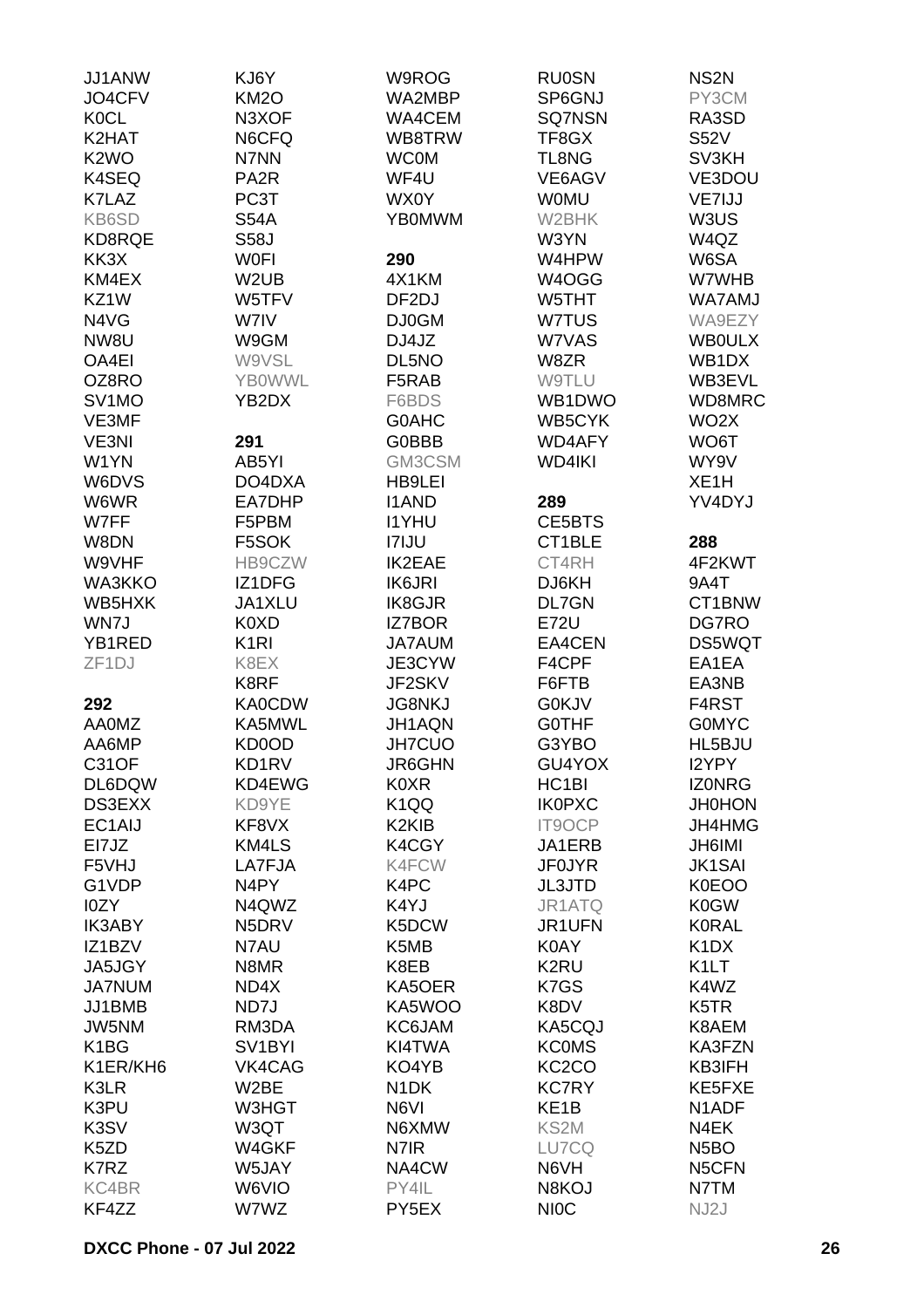| NO <sub>9</sub> Z             | <b>KN0QJY</b>      | <b>KE0A</b>                   | <b>PA0RRS</b>      | KF3C                          |
|-------------------------------|--------------------|-------------------------------|--------------------|-------------------------------|
| OE1PMU                        | KS4S               | KE3OG                         | <b>SA0AND</b>      | KI4YY                         |
| PT7SD                         | LU1AC              | <b>KX7DX</b>                  | SM3AFR             | KI6SC                         |
| TR8JLD                        | N <sub>2</sub> RJ  | LX1KC                         | SM5ELV             | LU2ATR                        |
| VE <sub>5EL</sub>             | N5KAE              | <b>MOIKW</b>                  | <b>SM6NJK</b>      | N <sub>2</sub> U <sub>S</sub> |
| VK4AI                         | N7KO               | N <sub>2</sub> F <sub>X</sub> | VE <sub>1</sub> JF | N4DWK                         |
| <b>W0SZ</b>                   | N7ZT               | N3BOB                         | <b>VE2ACP</b>      | N4QOG                         |
| W1DXH                         | N9AOL              | N4TNZ                         | W1BZJ              | N8LIQ                         |
| W6WZ                          | N9EKG              | N6ST                          | W1NA               | NF4L                          |
| W7DO                          | NA9RB              | NC7M                          | W <sub>1</sub> ZS  | OE3ESA                        |
| WA2BEV                        | NM <sub>1</sub> G  | OE4PWW                        | W2DFZ              | <b>SM0JOQ</b>                 |
| WA4LPM                        |                    | OZ0J                          |                    | SV8DOU                        |
|                               | OH <sub>4UI</sub>  |                               | W4GBU              |                               |
| WA5LFD                        | OM3MB              | SM5CBM                        | W5HNS              | VE3GYL                        |
| WB4SQ                         | OZ0KY              | W <sub>1</sub> OPB            | W9GT               | VE4DQ                         |
| WB7QXU                        | PY2ADR             | W4DMT                         | <b>WA3HOL</b>      | VE6SH                         |
| WY2E                          | R4FAN              | W6DRB                         | <b>WA4HNL</b>      | VK3YH                         |
| XE1XF                         | RN9N               | W6RD                          | WA4VEK             | <b>VK7CW</b>                  |
| <b>YBONFL</b>                 | SP3QYQ             | W9WI                          | WA5TXY             | W1UK                          |
|                               | VE6EJ              | WA2HMU                        | WA5YOM             | W <sub>2</sub> TB             |
| 287                           | <b>WOMF</b>        | WV4TN                         | YB1TJ              | W4WB                          |
| 4Z4KX                         | W1JFK              | ZP6CC                         |                    | W5HEZ                         |
| 7L3SQL                        | W1PIT              |                               | 284                | W5KNZ                         |
| AA2KD                         | W4MAY              | 285                           | AA6MV              | W6OPO                         |
| AG5T                          | W6PG               | EW1BA                         | AA8N               | W9VQ                          |
| AK3E                          | W7ALZ              | <b>G0ENW</b>                  | CT1EAV             | <b>WA2LNL</b>                 |
| DF <sub>2QC</sub>             | W7HX               | <b>I8KRC</b>                  | CX7BC              | <b>WA5HLQ</b>                 |
| DF8FT                         | W8BI               | IW8EPH                        | DF6RK              | <b>WB0AFO</b>                 |
| <b>DL1TRK</b>                 | WA4IAX             | IZ8FBU                        | DK8AX              | WB2YXB                        |
| <b>DS5FNE</b>                 | WB4VAM             | JA7GAP                        | DL2SCA/W8          | WD8JYR                        |
| EA5PS                         | <b>WG0M</b>        | JE8AGX                        | EA8AXT             | <b>WS7W</b>                   |
| EA7HAL                        | WM5DX              | JH2MLS                        | EI2JD              | WX4F                          |
| EA7LL                         | WX5X               | JH2XQY                        | F5POJ              |                               |
| EA7QW                         | YV <sub>5LI</sub>  | K <sub>1</sub> JE             | G4XEE              | 283                           |
| EI8IU                         |                    | K3BEV                         | HL2DBP             | 4X1IL                         |
| G3WYN                         | 286                | K3KE                          | <b>IK0QDD</b>      | DK8IF                         |
| <b>HB9HFN</b>                 | AA6HF              | K4MIH                         | <b>IWOBMC</b>      | DL5NAM                        |
| <b>HK1LDG</b>                 | AB9M               | K6EGF                         | <b>IW2ETR</b>      | DS5GSP                        |
| HL5FXP                        | AG5Z               | K7EV                          | <b>IW2FLB</b>      | EA1ET                         |
| <b>I8WYD</b>                  | CX4BW              | K8JE                          | IZ1UKG             | EA4DB                         |
| <b>IV3EHH</b>                 | DD0ZN              | KD6LV                         | IZ2USP             | EA7BB                         |
| IZ2ABN                        | DL7XU              | KI6PG                         | IZ6GSP             | <b>IK0EFR</b>                 |
| JA1FJJ                        | F5VHQ              | KJ4UY                         | <b>JA4NHG</b>      | IK5ZAJ                        |
| JA1UTN                        | G3OPL              | KJ5VA                         | <b>JL6USD</b>      | <b>IV3XNF</b>                 |
| JA3WMS                        | <b>I6IXJ</b>       | KK5ID                         | JR4LZX             | JA3GSM                        |
| <b>JR8KHA</b>                 | <b>IK4YCQ</b>      | KM9W                          | <b>KOIIR</b>       | <b>JA7BME</b>                 |
| K <sub>2</sub> C <sub>S</sub> | JA1AML             | KQ4YI                         | K <sub>0</sub> SQ  | <b>JA7VEI</b>                 |
| K5MLG                         | JA1EMQ             | <b>KW0H</b>                   | K <sub>1</sub> KP  | JG1WRT                        |
| K6EA                          | JA8JN              | N3ZA                          | K3SLJ              | K1TWF                         |
| K9JQN                         | <b>JG3LGD</b>      | N <sub>5</sub> NO             | K4YP               | K4JWA                         |
| KB3CB                         | <b>JI2KAR</b>      | N <sub>5</sub> Q <sub>S</sub> | K4ZA               | K4YDN                         |
| KB9MI                         |                    | N6DVR                         | K6AHG              | K <sub>5</sub> JC             |
|                               | <b>JL3DGI</b>      |                               |                    |                               |
| KC4U                          | K0HB               | NH7AA*                        | K8YAH*             | K8MVZ                         |
| KC8WR                         | K <sub>2</sub> JGL | NQ2X                          | K9BJM              | K8ROX                         |
| KC <sub>9</sub> W             | K3FT               | NS8R                          | KA4VGE             | K8SM                          |
| KD <sub>2</sub> OV            | K9PG               | NZ3L                          | <b>KB7QFE</b>      | KB0B                          |
| KG6D                          | K9TRV              | OK1RB                         | KE4KMG             | KB1DMX                        |
| KL7AHB/W5                     | KC4LPL             | ON5UE                         | KE9QW              | <b>KB8BN</b>                  |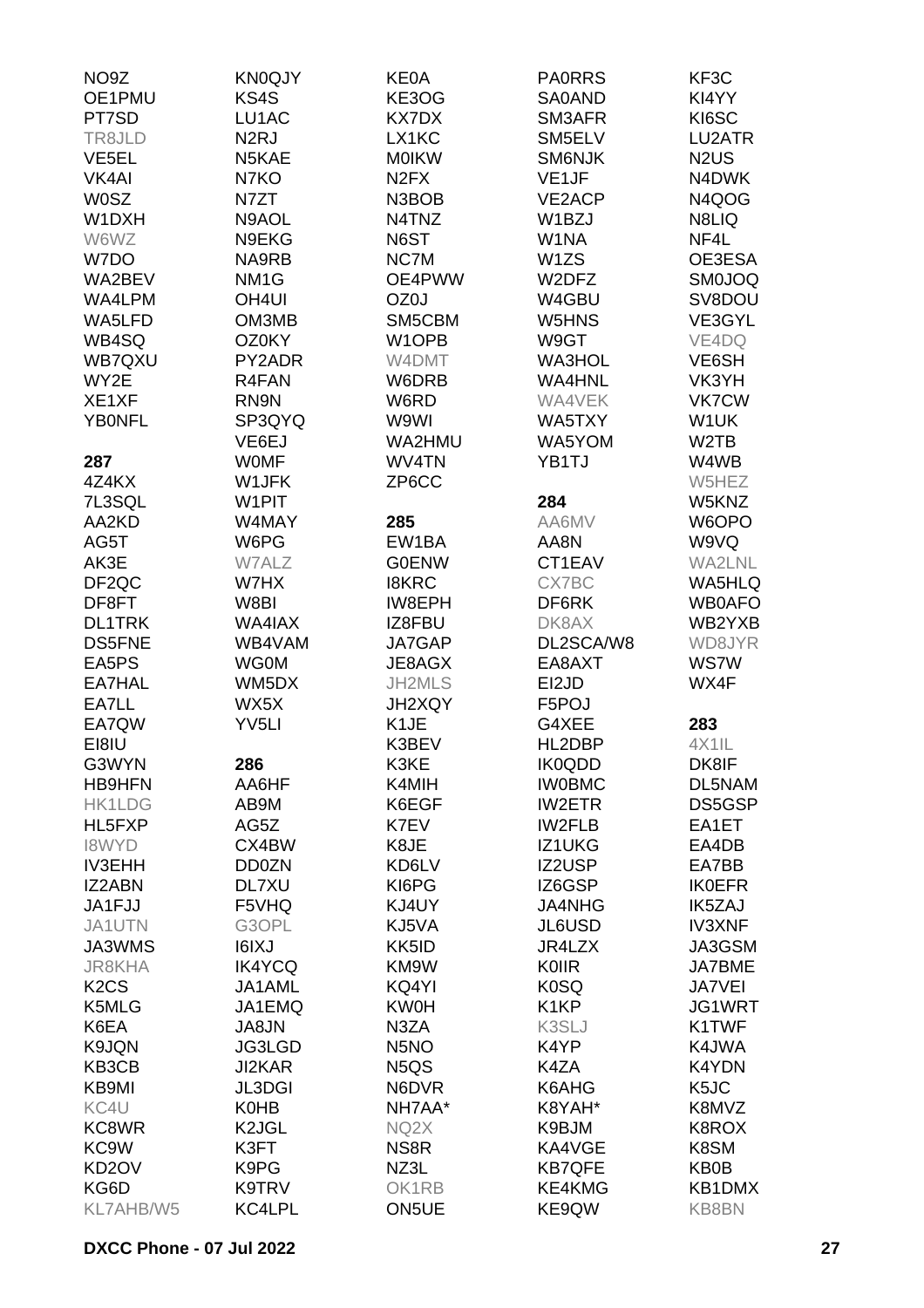| KD <sub>2N</sub>  | N7DBA               | W8SFF              | 279              | IZ8MBW             |
|-------------------|---------------------|--------------------|------------------|--------------------|
| KG5VK             | SP7QHR              | W9PJ               | 4X1RU            | JA4BUA             |
| KP4AH             | W <sub>2</sub> GS   | WA8VSJ             | 7Z1CQ            | JE3CHA             |
| LU1SE             | W <sub>2</sub> OSR  | WB8YTZ             | A71AM            | JI1QGX             |
| NA5DX             |                     |                    |                  |                    |
|                   | W3DIY               | WD6T               | CT3BD            | K4JDV              |
| NG4P              | W4PG                |                    | <b>CU3AK</b>     | K4ZLE              |
| NX <sub>2</sub> X | W6OZI               | 280                | DG1NPM           | K <sub>5</sub> DJ  |
| NX7U              | W6QJ                | 9M2HB              | EA3CJ            | K6OHM              |
| <b>OH7LIX</b>     | W7BEM               | AA4WX              | EI9GLB           | K7HPH              |
| <b>SM7AWQ</b>     | W8TRX               | AB9G               | <b>I1ZQD</b>     | K8DID              |
| SV1CIB            | YO3DCO              | F <sub>1</sub> ICS | <b>IK2QLW</b>    | K9JY               |
| SV1GRE            | YO9FNP              | F5OCN              | <b>IK8TNG</b>    | KA9OKH             |
| TF <sub>5</sub> B | ZP5MAL              | IK8FYZ             | <b>IV3XHA</b>    | KC9FFV             |
| W4ASE             |                     | <b>IK8JWA</b>      | IZ2DDU           | KE6OT              |
| W7QDM             | 281                 | <b>IV3AVQ</b>      | IZ2LSP           | KG5NE              |
| W9RZW             | 4Z1WF               | JA1PVX             | JA1VDJ           | <b>KK7BR</b>       |
| <b>WA0SXV</b>     | 4Z4UX               | JA5XPD             | JA1VRU           | KS6A               |
| <b>WA7HQD</b>     | 7K1PTT              | JH2PWY             | K1HAP            | LX2SM              |
| WB2UFF            | 7L4VYK              | JJ3MCZ             | K3MI*            | M0ADG              |
|                   |                     |                    |                  |                    |
| WB8AMY            | 7X2LS               | <b>JR7AGI</b>      | K6GWN            | N4BU               |
| WD5IQR            | DL4DKM              | K3EA               | K6JW             | N6WIN              |
| WG0G              | EA2AAZ              | K4IOQ              | KH6ALF           | ON4AEY             |
| WX2JIM            | ES1FB               | K4KAY              | <b>KL7XO</b>     | ON <sub>5U</sub>   |
| XE <sub>10</sub>  | G4OJH               | K4VAI              | KT4M             | R7FF               |
| XE <sub>1</sub> R | <b>GMONAI</b>       | K5PV               | KU <sub>11</sub> | <b>SK6LU</b>       |
|                   | HZ1GW               | K7YZO              | KU4FP            | UA1AIR             |
| 282               | IC8SQS              | K8ESQ              | KX9X             | <b>VE2DRN</b>      |
| AE4XU             | <b>JA0CVC</b>       | K9QJ               | N1QAE            | VK2HV              |
| AF3X              | JA3HBF              | KA2YEG             | N4AOE            | W4KVS              |
| DK1MM             | JA4JLT              | KA8QKY             | N5VWM            | W9JDX              |
| DK6BT             | JA8IYI              | KC1KA              | N6EM             | W9YK               |
| EA1AF             | JF2UPM              | KI5GF              | N7HLR            | WA6OTV             |
| EA5KI             | JG1HND              | N0GE               | N9MKZ            | WA9FZQ             |
| F8ARK             | <b>K0HOF</b>        | N <sub>1</sub> PD  | N9TK             | WR1X               |
| HB9DDS            | K3KFD               | N4ZR               | <b>NR0T</b>      |                    |
| <b>HB9DIK</b>     | K3NL                | N <sub>5</sub> FA  | SV3AGQ           | 277                |
| HL1OYF            | K3WGR               | N6UOZ              | <b>WOMS</b>      | 9A1AD              |
|                   |                     |                    |                  |                    |
| <b>I8YAV</b>      | K4FDP               | NM <sub>5</sub> Z  | W2/CT1GIF        | AB9Z               |
| IZ5FSA            | K7MY                | NT6AA              | W6MIT            | CU <sub>2</sub> AT |
| JA1JYZ            | KA1BRD              | OE1XRW             | WA2C             | DK7SL              |
| <b>JA7AER</b>     | KE6JP               | PU1KGG             | WD9Q             | EA1WS              |
| JA8ANQ            | <b>KF4GLI</b>       | RA3DCT             | WG0O             | ES2BL              |
| <b>JA9IWR</b>     | KZ7N                | SM2YIP             |                  | F5JSD              |
| <b>JR5HCU</b>     | N0AZZ               | UN <sub>1</sub> O  | 278              | HB3YFC             |
| <b>K0THN</b>      | N6VHF               | W2NWU              | AB6PY            | IK2LTR             |
| K <sub>1</sub> TU | NI <sub>2</sub> V   | W5HNK              | <b>AKOMR</b>     | IK6CAC             |
| K4BFJ             | NO9G                | W7YOW              | DK3BK            | <b>IK6WQU</b>      |
| K7NW              | RZ6BS               | W8BCE              | DL1IAN           | <b>IWOHQE</b>      |
| K9WWT             | SM5KG               | <b>WA7BNM</b>      | DL3GCB           | JA2HYD             |
| KA1MUY            | SV1FJF              | WG9L               | DL5KUA           | JA4CZM             |
| KA3DLT            | SV <sub>2</sub> CCA | WI4R               | DS2PQP           | JA6AVT             |
| KE5MMT            | UA6YW               | WY0V               | F8ZQ             | JA9FO              |
| KJ4UZU            | UR5FEO              | WY4I               | HK5DDS           | JF1JTQ             |
| KO6XI             | VA7CRZ              | XE2AU              | <b>IOIKV</b>     | JF2OZH             |
| KS4WA             | W4AG                | XE3E               | I6XGZ            | <b>JI3ICP</b>      |
|                   |                     |                    |                  |                    |
| LX1FJ             | W4KKP               | ZS <sub>2</sub> I  | <b>IK8JRD</b>    | <b>JK1AJX</b>      |
| N6BM              | W7BQ                |                    | IZ8DDP           | JR1EOD             |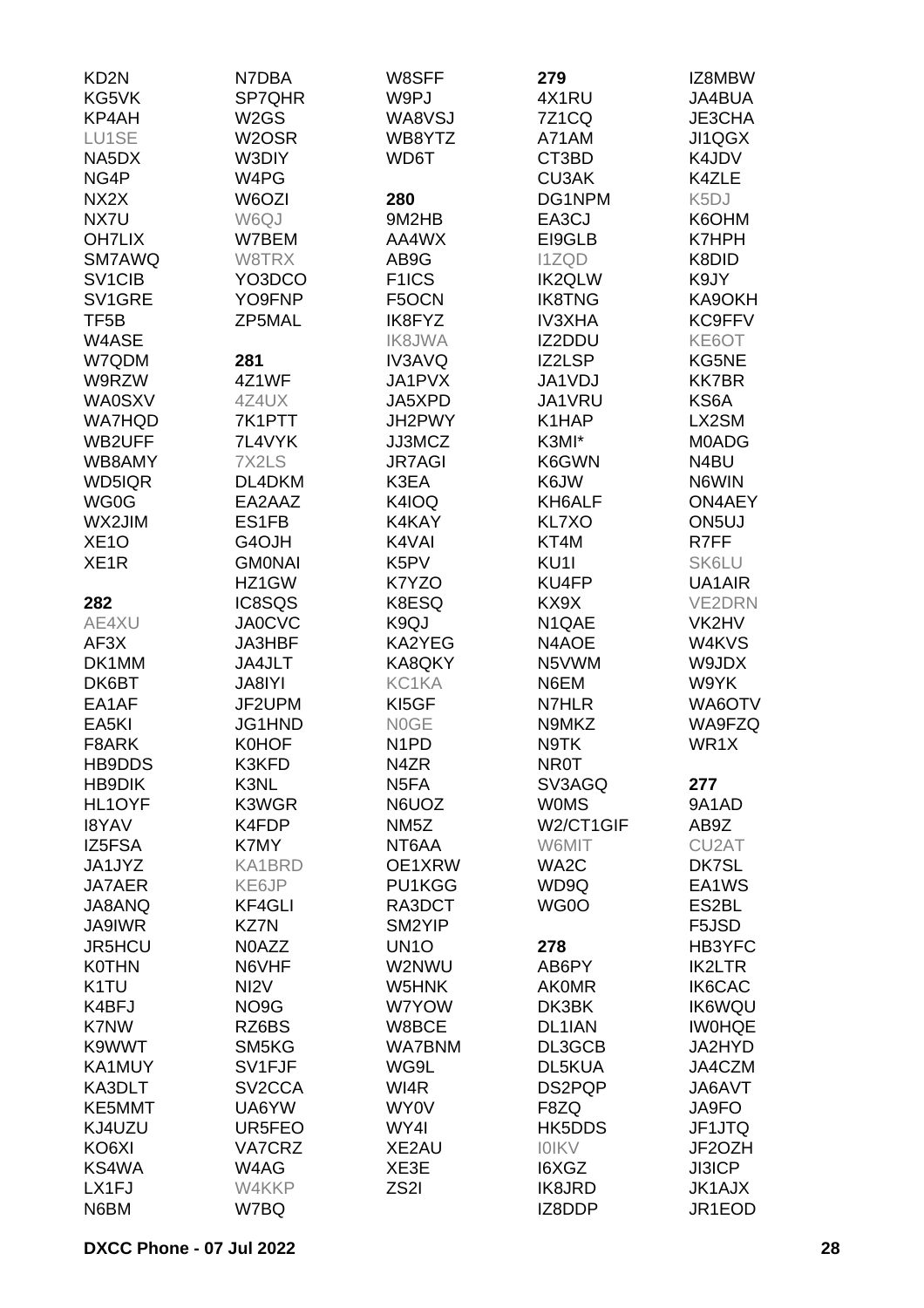| K0KL*               | KE5QHZ            | <b>NX40</b>                   | ON6ZV                         | W9CSX             |
|---------------------|-------------------|-------------------------------|-------------------------------|-------------------|
| <b>K0PCG</b>        | KE5TD             | OZ8RH                         | PW7T                          | <b>W9NSO</b>      |
| K9LA                | KH <sub>2</sub> X | PY2XAT                        | RU3A                          | WA1NXC            |
| KA1HQ               | KJ7SJ             | RW3QHN                        | SM6MSG                        | WA4CQX            |
|                     | <b>KL7KK</b>      | SM5FNU                        | SP5APW                        | WB9AZA            |
| <b>KB5HPH</b>       |                   |                               |                               |                   |
| KD4MM*              | <b>NOQW</b>       | SP5ULD                        | TU <sub>2UI</sub>             | WC3W              |
| KF7F                | N4ZY*             | <b>WOVD</b>                   | VK5CE                         | XE2B              |
| KQ5U                | N8AGU             | <b>WOVU</b>                   | W1TPB                         | ZL1AIX            |
| KU <sub>5</sub> B   | N9AX              | W <sub>1</sub> OK             | W3GLD                         |                   |
| KX1A*               | NT4W              | <b>W3ICM</b>                  | <b>WLLOW</b>                  | 272               |
| LU3CF               | <b>OH1FIX</b>     | W7PAT                         | W8GNM                         | AA2KO             |
| LZ2HM               | <b>ON4AUC</b>     | WA5RNV                        | WA3RP                         | AA3LX             |
| <b>MU0GSY</b>       | SA3CAT            | WB4WCR                        | WD4IXD                        | AA9SI             |
| N <sub>1</sub> IW   | <b>SMODSF</b>     | WB5AAA                        | WT4WT                         | AC4JO             |
| N4XQN               | SQ6OU*            | WD8JKV                        | YL2KF                         | CU2AE             |
| NC4MM               | VA1SEA            | XE <sub>2</sub> X             | YO3HOT                        | <b>CU7MD</b>      |
| <b>ON6MX</b>        | <b>VE3DUS</b>     | YV2EMR                        | ZL <sub>1</sub> BIV           | DK3FB             |
| <b>ON6OS</b>        | VE7XO             | YV5KAJ                        |                               | EA5OB             |
|                     |                   |                               |                               |                   |
| SP7MOC              | <b>WOHBK</b>      |                               | 273                           | G4YAQ             |
| SV <sub>1</sub> DVX | <b>W0PR</b>       | 274                           | AA0DY                         | G7SSE             |
| VR2MY               | W <sub>2</sub> CF | 9A2TR                         | AD4BY                         | G7VJR             |
| W1XV                | W2GXP             | AA1DN                         | DJ9KV                         | HK3MCM            |
| W1XYZ               | <b>WA7QQI</b>     | AC4GW                         | DK4AP                         | <b>IK0XIH</b>     |
| W4NE                | WA8EQP            | AE7G                          | DK5DC*                        | <b>IK7HPG</b>     |
| W5UHQ               | <b>WA8RCK</b>     | CX <sub>2</sub> CC            | EA1HS                         | <b>IK7IMO</b>     |
| W5WI                | ZS6NB             | DL8XDA                        | EA4URE                        | <b>IW7DOL</b>     |
| W6LJS               | ZS6NJ             | <b>DS2LGK</b>                 | EA6YW                         | IZ4VSD            |
| W9DHD               |                   | F1JTL                         | F5UKW                         | JA1JPM            |
| W9QO                | 275               | HK6MKK                        | HK3BED                        | JA2DHF            |
| WA2MIS              | 4X6KF             | <b>I6DQE</b>                  | <b>IV3CJT</b>                 | K <sub>2</sub> KA |
| WB4GLI              | 9V1RH             | <b>IT9AOI</b>                 | <b>IZ1DUI</b>                 | K4VX              |
| WB6BFG              | AF4MI             | <b>IV3IPS</b>                 | IZ5GST                        | K7WK              |
|                     |                   |                               |                               |                   |
| WB8G                | AJ8MH             | <b>IZ7GIT</b>                 | <b>JA0CIU</b>                 | KA3LHP            |
| WB9VGJ              | DD4BY             | JA1CMD                        | <b>JG3NKP</b>                 | KC4PX             |
| WG7A                | DL1QQ             | JA1FVS                        | <b>JH1ILX</b>                 | KD9RG             |
| YB3ASQ              | DL6FD             | JA1SNF                        | <b>JI2KUJ</b>                 | KE4QCY            |
| ZP5RS               | EA1K              | JA8GYQ                        | JK1EBA                        | KI4WCQ            |
|                     | EA4BHK            | <b>JJ0NSL</b>                 | K9UP                          | KI6MQX            |
| 276                 | EI4CF             | JJ3GPJ                        | KB1JDY                        | OZ1KKH            |
| CT <sub>1</sub> CDP | F5AXG             | JR1CVV                        | KX1G                          | PA2FHZ            |
| DF5KX               | F5IWO             | K3LA                          | <b>NOSFF</b>                  | SP3S              |
| EA1AW               | F6IFF             | K4HTY                         | N <sub>0</sub> Y <sub>O</sub> | UA3LIU            |
| EA7HDQ              | <b>G0FWX</b>      | K <sub>4</sub> Q <sub>S</sub> | N4MIK                         | VA1YL             |
| I2EAY               | HB9DWL            | K8YE                          | N6NG                          | W1HJF             |
| <b>IT9GSF</b>       | <b>HK6AUG</b>     | KB9OX                         | N9AZZ                         | W1SLF             |
| IZ3XEF              | I2ODZ             | KF4BI                         | OA4AV                         | W <sub>1</sub> TO |
| <b>JA1UII</b>       | <b>IK2BBU</b>     | KK2M                          | <b>PA0JNH</b>                 | W2NGC             |
| JA7GZM              | <b>IK2CMN</b>     | KM5IH                         | VA6MM                         | W4SO              |
| <b>JG0CQK</b>       | <b>IK2FDM</b>     | LA1FH                         | <b>VA7JW</b>                  | <b>WA9JMX</b>     |
| JM2ABB              | <b>JA0ED</b>      | LA7GNA                        | VE7YY                         | WB9FLY            |
|                     |                   |                               |                               |                   |
| K4VZ                | <b>JH7AJD</b>     | LZ2JF                         | W2EJG                         | WO <sub>2</sub> Q |
| <b>K5OO</b>         | K6BR              | N <sub>2</sub> N <sub>W</sub> | W3ML                          | WQ5R              |
| K6FAF               | K7XC              | N4TZ                          | W5AKQ                         | WT4XX             |
| K8FG                | KA2PHQ            | N7ELL                         | W5EW                          | YC5ODQ            |
| K9SD                | KA8YSW            | N7RK                          | W5XYL                         | YO4DW             |
| KE2VB               | N2JTX             | NJ6K                          | W7TG                          | YU1GM             |
| KE4AK               | N5ZMP             | OH <sub>2</sub> IS            | W7VS                          |                   |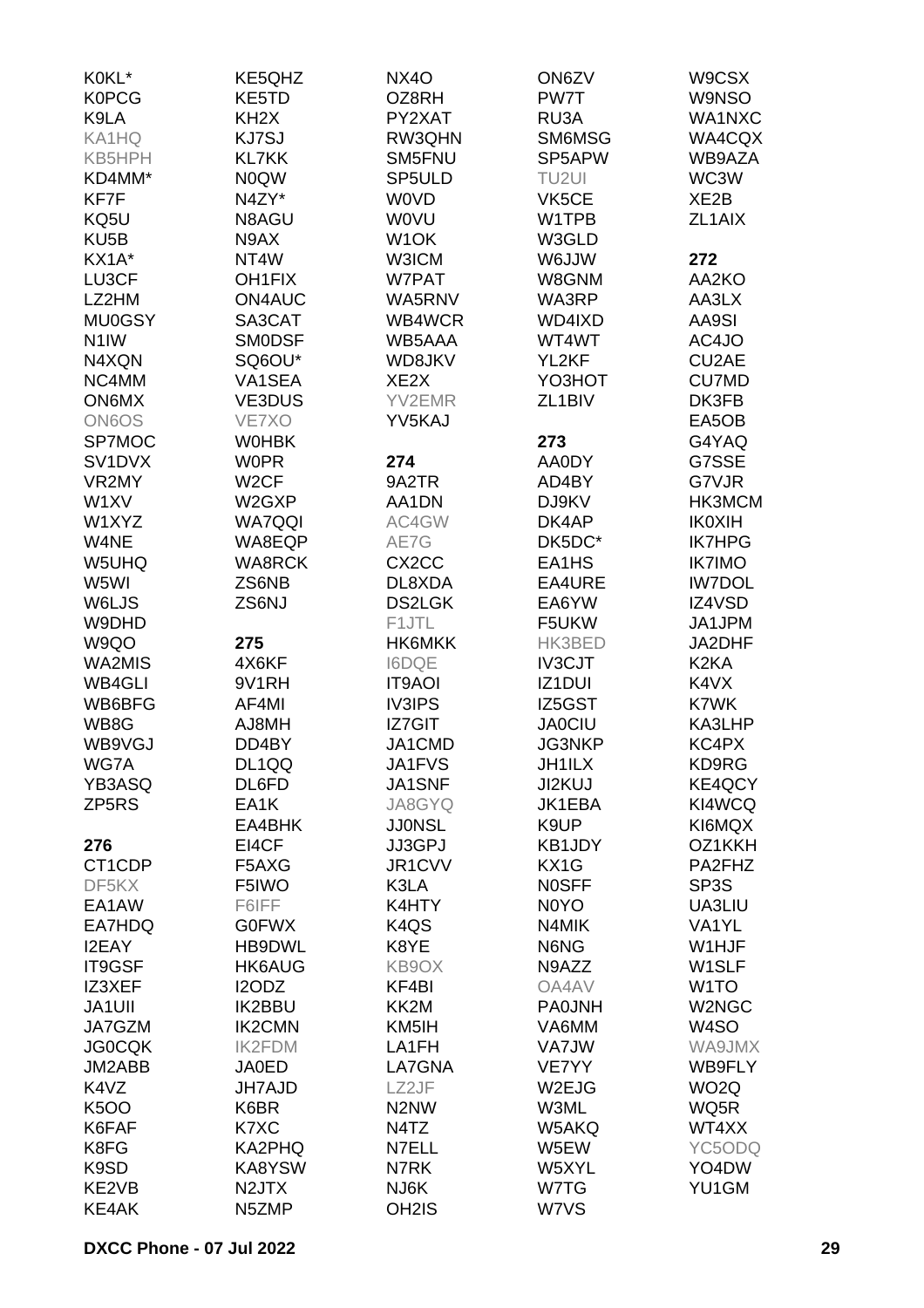| 271                           | KA4PKB                        | NM <sub>8</sub> O              | N1HYE                         | WD5GXB             |
|-------------------------------|-------------------------------|--------------------------------|-------------------------------|--------------------|
| A65BR                         | KA8PBB                        | NP4G                           | N <sub>2</sub> G <sub>Z</sub> | XE1RP              |
| DF7FC                         | <b>KE7XE</b>                  | OE6VHF                         | N3HF                          |                    |
| EA2TV                         | KM7E                          | PY2DS                          | N6NT                          | 266                |
| EA7EKB                        | KU4BL                         | SM5BS                          | OH <sub>2</sub> FS            | 3D <sub>2</sub> AG |
| F6KOP                         | LA9DAA                        | SM6YF*                         | OT1A                          | 9A3IJ              |
| <b>HB9LAK</b>                 | LU1FAM                        | SP4QCU                         | SV <sub>1EJD</sub>            | <b>AC0B</b>        |
| <b>HLOC</b>                   | N <sub>4</sub> L <sub>V</sub> | TA6N                           | <b>VU2PTT</b>                 | AC4VM              |
| <b>IK2PZG</b>                 | N6IG                          | <b>VE3TKI</b>                  | <b>WOJM</b>                   | AD7L               |
|                               |                               | VE6TL                          |                               |                    |
| <b>IK4QJH</b>                 | N6MM                          |                                | W1RH                          | HL3EFM             |
| <b>IK7SLT</b>                 | PY2RF                         | W4GP                           | W4KHC                         | HL4XM              |
| IK8ERL                        | SM7ABL                        | W8IFX                          | W5GA                          | <b>I1YVD</b>       |
| <b>IV3UT</b>                  | SP6FXY                        | W9AE                           | <b>WA1LOU</b>                 | IK4DCX             |
| IZ8FTW                        | SV <sub>2</sub> CLJ           | <b>WA2DNI</b>                  | WA4ORG                        | IQ2VA              |
| JA2CYL                        | VE5QY                         | WA3YGQ                         | <b>WB5TUF</b>                 | IT9YOZ             |
| JA3ANW                        | W3EP                          | WB2HJV                         | <b>YC0QR</b>                  | IV3PBZ             |
| JA3RAZ                        | W4ZMC                         | WB2QMP                         | ZL <sub>2</sub> CC            | IW2BZY             |
| JE1HRC                        | W6WA                          | WJ2R                           |                               | <b>IW2MZX</b>      |
| JF1XQL                        | W7YKN                         | WV4V                           | 267                           | <b>IW7DHC</b>      |
| JG4OOU                        | W8JCC                         | WZ7P                           | AA6PG                         | JA1CPS             |
| K <sub>1</sub> AP             | W8TTS                         | ZP5XHM                         | AD6ZJ                         | <b>JA7MAD</b>      |
| K4LE                          | <b>WA6TJM</b>                 |                                | CT1APN                        | JR5MCZ             |
| K7QLC                         | <b>WB0CGJ</b>                 | 268                            | <b>DJ0KH</b>                  | <b>K0TPP</b>       |
| K9VKJ                         | WW4LL                         | 7Z <sub>1</sub> SJ             | DL8UAT                        | K4KSV              |
| <b>LA0FA</b>                  | XE1FAS                        | AD5WB                          | EA3DUU                        | K4ZTL              |
| N <sub>1</sub> CPC            | YB3MM                         | AG4Q                           | EA4DL                         | K8KB               |
| N <sub>2</sub> C <sub>Q</sub> |                               | CP6PX                          | EA5AN                         | K9ORN              |
| N3COB                         | 269                           | DF2WF                          | EA7FST                        | KC9FC              |
| N <sub>4</sub> U <sub>S</sub> | 9K2NO                         | E73W                           | HK3CQ                         | KD2WQ              |
| N9IGP                         | AA3K                          | EA7UF                          | <b>I1YDT</b>                  | KD8MQY             |
| NI7F                          | AA4EA                         | <b>GOMFO</b>                   | IV3XWD                        | KK9H               |
| VA3ZDX                        | AA4OC                         | HK4L                           | <b>JA3MVI</b>                 | <b>KR0I</b>        |
| W3IZ                          | <b>AB0RX</b>                  | <b>IOFDH</b>                   | <b>JH1YHS</b>                 | <b>NOVVV</b>       |
| W4GHD                         | DG5DBT                        | <b>I6IBS</b>                   | K4AMI                         | N <sub>1</sub> EOB |
| W4QK                          | DL2MIH                        | IK3SWB                         | K4GW                          | PZ1BK              |
| W6DUB                         | EU1KY                         | JA1DHY                         | K4VNY                         | R9MJ               |
| W9UM                          | F5HVM                         | JA6AP                          | KB8ZM                         | VA3MAH             |
| WA3GNW                        | G4DJC                         | <b>JA7FAS</b>                  | KK6BT                         | VE3OTL             |
| WA6JJB                        | <b>GM0GAV</b>                 | <b>JA7KE</b>                   | <b>KK7BJ</b>                  | W2WW               |
| XE2AQ                         | I6VTP                         | JA8JOZ                         | N5DG                          | <b>W7MAL</b>       |
|                               | <b>IK8TEM</b>                 | JE1DVJ                         | N7FLT                         | W7ZF               |
| 270                           | <b>IZ0COI</b>                 | <b>JG4ENQ</b>                  | N9LF                          | WQ5C               |
| 4X6DK                         | JA5KT                         | K4EZY                          | N9STL                         | YV3BKC             |
| AF6PK                         | JE1BDC                        | K5YU                           | OZ1IKY                        |                    |
| AL7HX                         | JH1BAY                        | KA3DOF                         | RA5BM                         | 265                |
| BA4TB                         | K <sub>2</sub> SN             | KA9GPY                         | <b>S52D</b>                   | 5Z4DU              |
| CQ0ODX                        | K5WDW                         | <b>KB0FHP</b>                  | VE <sub>1</sub> OP            | CT3KY              |
| DL6KY                         | K8RRT                         | KB2BBG                         | <b>W0BBI</b>                  | DK1QH              |
| F4DSE                         | <b>KA7CVJ</b>                 | KC4GY                          | W0OVM                         | DL7VOA             |
| F5DBT                         | KM4QM                         | <b>KC7HS</b>                   | W1NK                          | DL9SH              |
| <b>I7PXV</b>                  | KT9P                          | KD <sub>1</sub> CO             | W4DGA                         | DS5DNO             |
| <b>IK7WUJ</b>                 | N <sub>1</sub> ZJ             | <b>KJ7NO</b>                   | W4DWS                         | F5RXL              |
| JA3BXF                        | N3CZJ                         | KM4FI                          | W5CSU                         | <b>HB9AWS</b>      |
|                               |                               |                                |                               |                    |
| JA8QO                         | N8RLH                         | KO <sub>1</sub> H              | <b>WA4PMG</b>                 | <b>HLORBU</b>      |
| K3LUE                         | N9ZI                          | KV <sub>1</sub> E              | WA6KHK                        | <b>IKONGI</b>      |
| K7CV                          | ND3L                          | KX5M                           | <b>WB0YEA</b>                 | IK8DUI             |
| K7FL                          | NG9E                          | N <sub>1</sub> BO <sub>B</sub> | WC7V                          | <b>JA0EVI</b>      |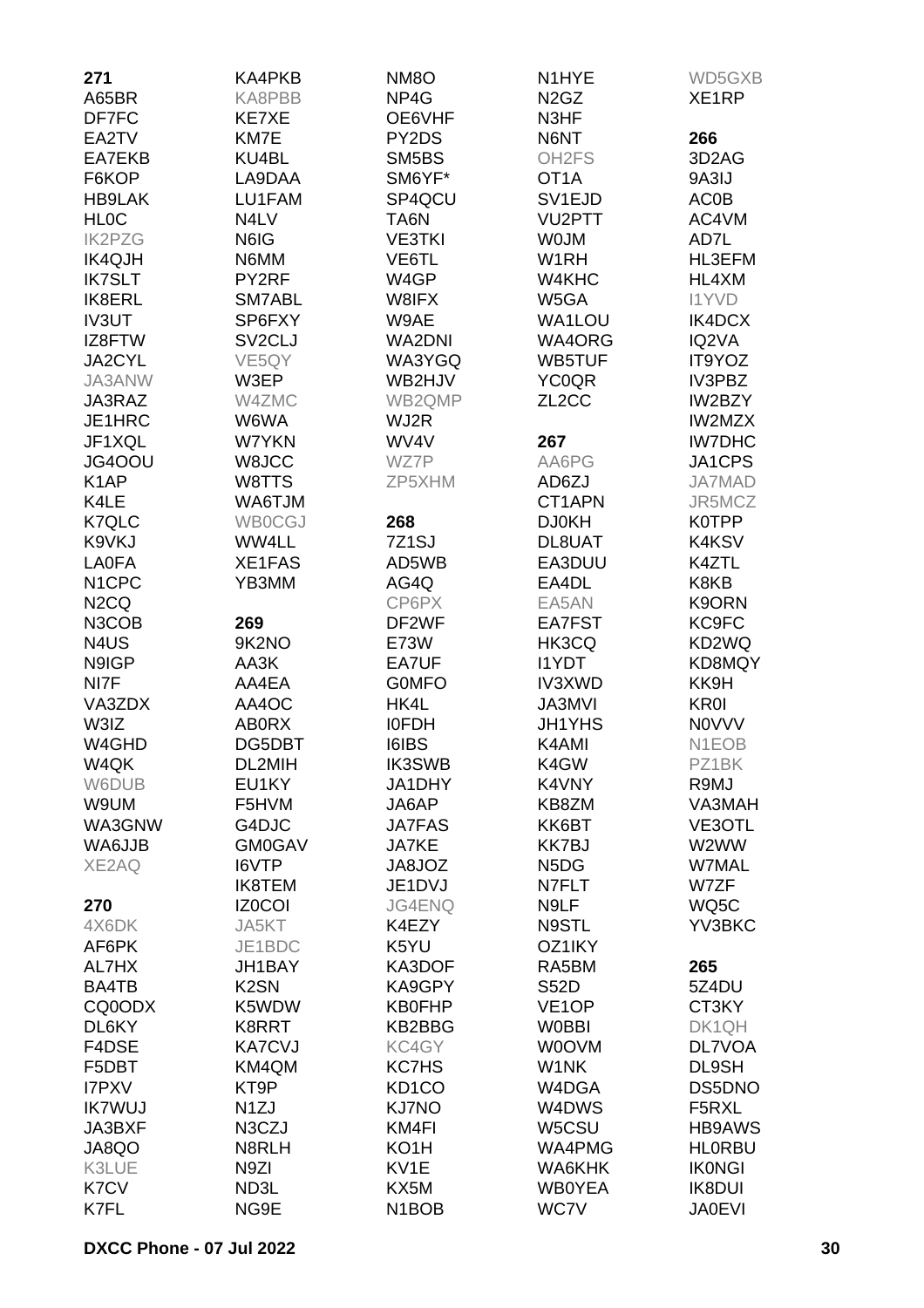| JA1DXR        | KS4Q               | 262               | DL1DH             | K8MBY             |
|---------------|--------------------|-------------------|-------------------|-------------------|
| JA1QNC        | N3AHA              | 5Q2J              | EA1BP             | KE4BKL            |
|               |                    |                   |                   |                   |
| JA2BYW        | N4PUQ              | AD5Q              | F5ETM             | N4ZQ              |
| <b>JH1FNU</b> | N8NB               | DK4YA             | HB9DPO            | N6NPG             |
| K3LRI         | NA1DX              | DK8UI             | HL3AHQ            | N7GCO             |
| K7CO          | NK8V               | EA3GHC            | <b>IK1DEA</b>     | NG9V              |
| K8POM         | <b>SMONZZ</b>      | EA4D              | <b>IK3TJO</b>     | VE3GNM            |
| KB2EF         | SM6CLU             | EA5OW             | <b>IW3SIP</b>     | W1MQK             |
| KC4HN         | SP4CUF             | FG5FR             | IZ4COT            | W4PF              |
| KF9AQ         | SP5LKJ             | HK8BUT            | JA2CQD            | W6HDG             |
| KH6ER         | SV <sub>1</sub> DC | <b>I1FBJ</b>      | JA3BOA            | W9OSI             |
| KO4BS         | TG9AJR             | <b>I3THJ</b>      | JE3GUG            | W9SL              |
| <b>MOBFU</b>  | VE6XV              | <b>I5MMC</b>      | JJ1LBJ            | WS1H              |
|               |                    |                   |                   |                   |
| N6AJR         | W4AZR              | <b>IK8DNJ</b>     | JK1MZT            | YO3YC             |
| NF9Q          | W4CCS              | <b>IN3PEE</b>     | K0BOG             | ZS6AYE            |
| NS4F          | W8NP               | IT9ZZO            | K3GGN             |                   |
| OH6PA         | <b>WA2USA</b>      | JA3AOP            | K5OF              | 259               |
| PA2SWL        |                    | JE4HIH            | K5VUU             | AE5LK             |
| VE5LWS        | 263                | JH1DTX            | K8VD              | AI6A              |
| VE7OR         | CT1FFB             | <b>JK1WSH</b>     | KA1ERN            | CT1GC             |
| VU3DJQ        | DJ2TG              | K0QB              | KF <sub>5</sub> Y | DF2NU             |
| W2INE         | DU1SAN             | K <sub>2</sub> PK | KT4ZB             | DL3MIB            |
| W2NJN         | G3YBH              | K3XA              | LW1DHI            | <b>DL7APK</b>     |
| W6LUC         | <b>HKONZI</b>      | K4JPD             | N <sub>1</sub> NU | F1HWB             |
| W8CE          | <b>JA9WMS</b>      | KA2HMJ            | N3KR              | <b>G0KHO</b>      |
|               |                    |                   |                   |                   |
| WA2VJL        | JF5DSU             | KA8WAS            | N4SLU             | G0PHY             |
| YO3DDZ        | JH6WHN             | KB2ZPB            | N6PAT             | <b>HB9AID</b>     |
|               | JN4FNZ             | <b>KB8NTY</b>     | N9FH              | HK3LGO            |
| 264           | K1JKR              | <b>KG7NH</b>      | OA4DX             | HL2FDW            |
| 7M3ESJ        | K1NIT              | LA3NY             | OZ1BQA            | IK5BOH/2          |
| AC9EM         | K3IE               | N <sub>4</sub> CT | <b>VE3UTT</b>     | IK8DYM            |
| AD4QS         | K4EEK              | N5MX              | VE6OA             | <b>IZ0OTV</b>     |
| AF8C          | <b>K7RNV</b>       | NK7C              | W4SW              | IZ1PNT            |
| CP6EB         | <b>KA0ZFX</b>      | PV8DX             | W7XC              | JA1NQI            |
| CT3EE*        | KA9OTD             | PY2YW             | WJ1D              | JA2AXB            |
| <b>E70T</b>   | <b>KC2RDW</b>      | R7LP              | <b>WS0G</b>       | JE2KSM            |
| EW1P          | KG <sub>2</sub> V  | SP6AEG            |                   | JL3RNZ            |
|               |                    |                   |                   |                   |
| F5BKU         | KN6OX              | VE1DUN            | 260               | K3RWN             |
| <b>G0BPK</b>  | KO8SCA             | <b>VE3TMG</b>     | 4Z5LX             | K3UC              |
| G2TA          | KT8D               | VK4MR             | 7L1CYC            | K4FW              |
| HB9MFM        | KU4V               | <b>VU2CPL</b>     | 8P6SH             | K <sub>4</sub> RL |
| HK6HKT        | N2ZAQ              | W <sub>1JO</sub>  | 9A1BOP            | K5DWI             |
| IT9LYF        | N5NQ               | W <sub>1</sub> UL | CT1IW             | K8MR              |
| JH8CTD        | N6KJ               | W4DFU             | DS4AOW            | K9DE              |
| JI2CCF        | <b>NU5O</b>        | W7FN              | EA5AH             | KA4LBD            |
| <b>JN3TRK</b> | NW8F               | WA5SOG            | F3VX              | KA6JDH            |
| K3WWT         | OZ6OG              | <b>WA6PRS</b>     | F6HIA             | KF4GW             |
| K5JMB         | SM7GIB             | WA8IHI            | G3UZM             | N5WC              |
| K6ZL          | SQ8T               | WA8Y              | <b>IK2GAJ</b>     | N9LEO             |
| K8KT          | UU2JQ              | WB5STU            | <b>IWOBYL</b>     | NA4EA             |
|               |                    |                   |                   |                   |
| K9EFR         | <b>W0GWK</b>       | WF4I              | <b>IWOEFA</b>     | NK4U              |
| KA4JBT        | W3KHG              |                   | <b>IZ0SPA</b>     | NR8Z              |
| KB4WOD        | W8FN               | 261               | JA1UWB            | OE3KLU            |
| KC4IR         | WO4L               | AH7A              | JA6BP             | PY2FN             |
| KD4QMY        | YB2TX              | CE3CT             | JF2QNM            | R9SA              |
| KG8CW         | YB2VTO             | CS8ABF            | JR4QZH            | <b>SK0HS</b>      |
| KK1W          | ZP6VT              | DJ9DX             | K6QPZ             | UA3ECJ            |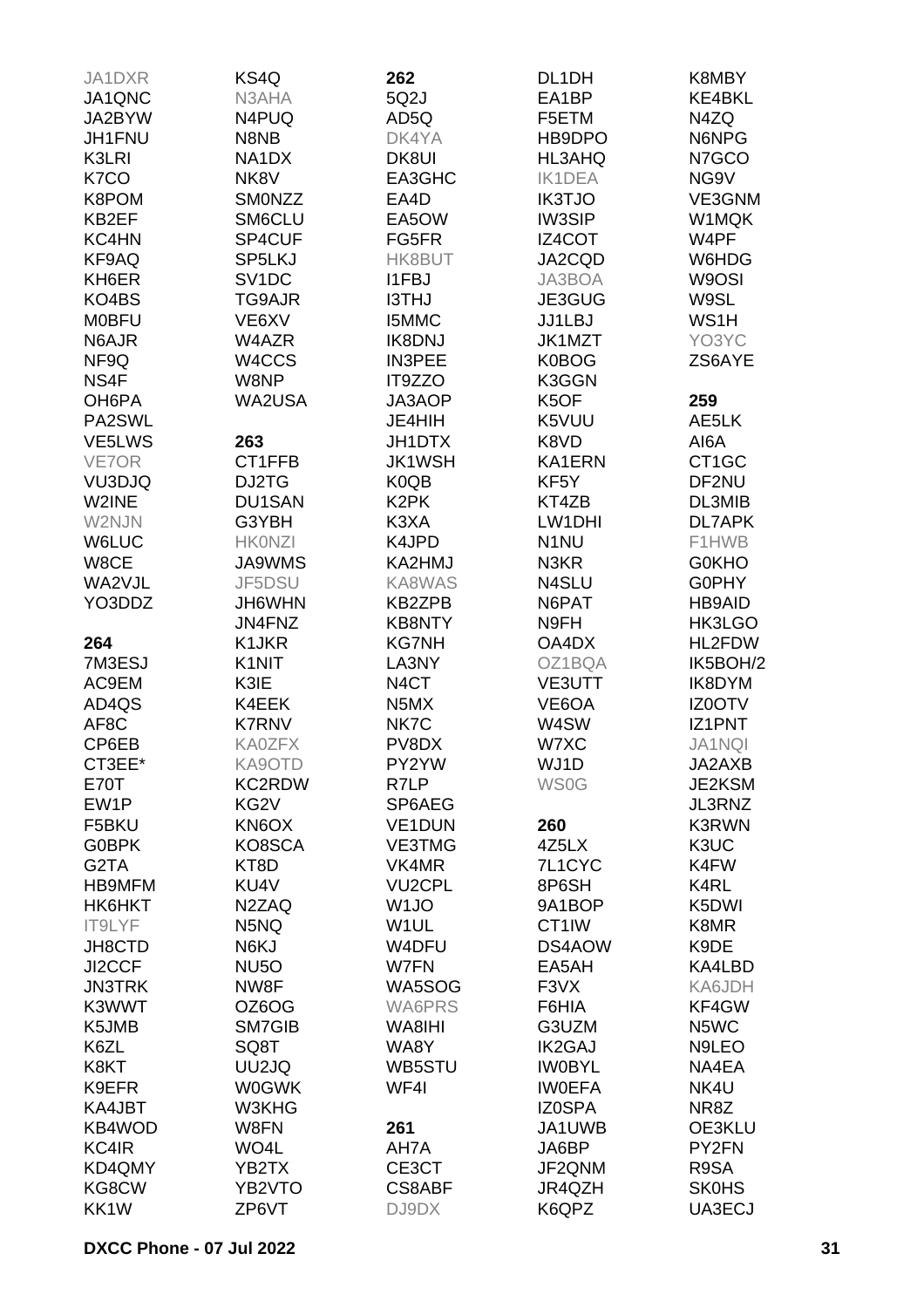| W1MJB                         | EA5API              | CT1EPJ              | EU1U               | JJ1VGA            |
|-------------------------------|---------------------|---------------------|--------------------|-------------------|
| W2IRY                         | EA7HY               | <b>DJ0MBF</b>       | F4FLF              | <b>JM3ADQ</b>     |
| W7UG                          | EA9TQ               | DJ6OI               | <b>GOMPR</b>       | K5FDH             |
| W8MR                          | EI5GUB              | DL4FDM              | <b>HB9FBM</b>      | K9MX              |
|                               |                     |                     | HC2HVE             |                   |
| W9BP                          | F <sub>1</sub> BFD  | F5MFU               |                    | KB4UF             |
| WA2CKP*                       | HB9DQL              | G3NXT               | HL2VA              | KB5YN             |
| WB6MVK                        | IK4LZH              | HB9ODP              | <b>IK0JMS</b>      | KD2BW             |
| WD8PLE                        | <b>IT9YVO</b>       | <b>HK1FGE</b>       | <b>IK6JAL</b>      | KD <sub>2</sub> T |
| WM4AA                         | <b>IW5EFX</b>       | <b>IK2BGT</b>       | <b>IK8YFU</b>      | KD3RF             |
| WQ5N                          | <b>JA1JAT</b>       | <b>IZOARL</b>       | IW3IE              | KD4LB             |
| WU6D                          | JA2MOG              | IZ8ETW              | IZ4VYY             | <b>KE5BQK</b>     |
|                               | <b>JH5FIL</b>       | JA1ALX              | JA1ISJ             | KG5ND             |
| 258                           | JJ3PUF              | JA2IDR              | JA3DGV             | <b>NOLT</b>       |
| 9M6CT                         | <b>JM1GHT</b>       | JA5RVN              | JA6SRB             | N <sub>3</sub> AO |
| AA2HK                         | K0VM                | JA5XWB              | JH9CAV             | N4QIM             |
| AA4P                          | K5IQ                | JA6UBY              | K <sub>2</sub> WCT | N <sub>5</sub> BA |
| AB1QB                         | K <sub>5</sub> RO   | JH1SWD              | K4FS               | N7AXW             |
|                               |                     |                     |                    |                   |
| AB <sub>2</sub> E             | K6EME               | JR7MAZ              | <b>K7ORK</b>       | OE1SZW            |
| <b>AC0W</b>                   | K8YF                | K3RPY               | K8AAI              | ON7BJ             |
| AL7BA/8                       | <b>KB2SSE</b>       | K <sub>4</sub> OY   | K8TVD              | SM7CZL            |
| DF9QC                         | KD2GB               | K9BO                | K8ZT               | T77EB             |
| DH4JQ                         | <b>KG0CY</b>        | K9MDO               | KB4FXE             | UT4UZ             |
| DL5PW                         | KJ7M                | <b>KB0HL</b>        | KB5RD              | VE3LNW            |
| F5AQB                         | KS4V                | <b>MM0DXH</b>       | KF2RW              | W3JX              |
| <b>IK0GDH</b>                 | LA <sub>1</sub> CO  | N3ART               | KJ6HI              | W3WN              |
| <b>IK0OHU</b>                 | LA1XDA              | N7SG                | KQ4TJ              | W4PNY             |
| <b>IK2HKN</b>                 | NOLGU*              | N8NH                | N <sub>1</sub> ED  | W8OS              |
| IZ0AKD                        | N0YD                | OE1HHB              | N2XQM              | W9LYN             |
| IZ1JLN                        | N <sub>1</sub> CC*  | OH <sub>2</sub> BGD | N4ASX              | WA3WOD            |
|                               |                     |                     |                    |                   |
| JA1DUH                        | N4CFI               | OP4K                | N <sub>5</sub> TF  | WO <sub>4</sub> D |
| JA4BGK                        | N6NO                | R7HF                | N6LTN              | WP4JCF            |
| JH1WLY                        | N6ONO               | <b>SMOKCR</b>       | OE2YGM             | ZL1HD             |
| JH4ADK                        | N7JB                | SV <sub>1</sub> EOG | SP3FAR             |                   |
| <b>JR0ILQ</b>                 | N9VD                | VA3HP               | VE3CX              | 253               |
| JR1DQK                        | NE5EE               | VO <sub>1</sub> CA  | VE6YV              | 5Z4FO             |
| JR5KQF                        | NX1P                | VP9AD               | W3ABT              | AA4IB             |
| K1KU*                         | OH <sub>2</sub> BNY | VU2SWS              | W5AC               | AA7XT             |
| K6VC                          | OZ5KM               | W4HGW               | W7IMU              | AK5Q              |
| LA3TK                         | OZ8RN               | W4PBU               | W8MIL              | DF4FO             |
| <b>MOMCV</b>                  | <b>VU2TTC</b>       | W4RLM               | <b>WA0WWW</b>      | DJ8SN             |
| N <sub>1</sub> M <sub>D</sub> | W1FZ                | W4UAT               | WK9U               | DK3HV             |
| N <sub>4</sub> FY             | W <sub>1JQ</sub>    | W4WN                | WR7Q               | DS1BHE            |
| NF <sub>10</sub>              | W2NY                | W6QDP               | YO5QAW             | EA3AAY            |
| <b>PA0HTW</b>                 | W4DCR               | WA6T                |                    | EA3BS             |
|                               |                     |                     |                    |                   |
| <b>SMOW</b>                   | W6OES               | <b>WA7WFU</b>       | 254                | G4GEE             |
| UR5WIF                        | W7SYK               | WK4Y*               | 5T5NU              | HL5BLF            |
| VE4GV                         | W9WO                | WM <sub>2</sub> V   | AD5MD              | <b>IK7VJW</b>     |
| W2GFF                         | <b>WA0JZK</b>       | XE <sub>1</sub> M   | AJ4IM              | <b>ISOEBO</b>     |
| W3GJD                         | WA3PBL              | ZP5YV               | CS1GDX             | IZ3ALU            |
| W4LLP                         |                     |                     | DF1JM              | IZ6ABA            |
| WA5YNE                        | 256                 | 255                 | DL2DBE             | JA1PCM            |
| WC <sub>2</sub> C             | 4Z1JS               | AB4KN               | DL9HC              | <b>JA7MKB</b>     |
| <b>YB5NOF</b>                 | 9A2TN               | DH <sub>2</sub> PG  | EA3CJU             | JE3LKC            |
|                               | AA5N                | <b>DLOFU</b>        | EA7AKP             | <b>K0NO</b>       |
| 257                           | AA7FL               | EA5BWU              | HI8RD              | K2YSY             |
| AF3Y                          | AB3CV               | EA9KB               | <b>IW9GUR</b>      | K3EW              |
| DJ7JC                         | AD4JB               | EA9PD               | JJ1KZZ             | K3NF              |
|                               |                     |                     |                    |                   |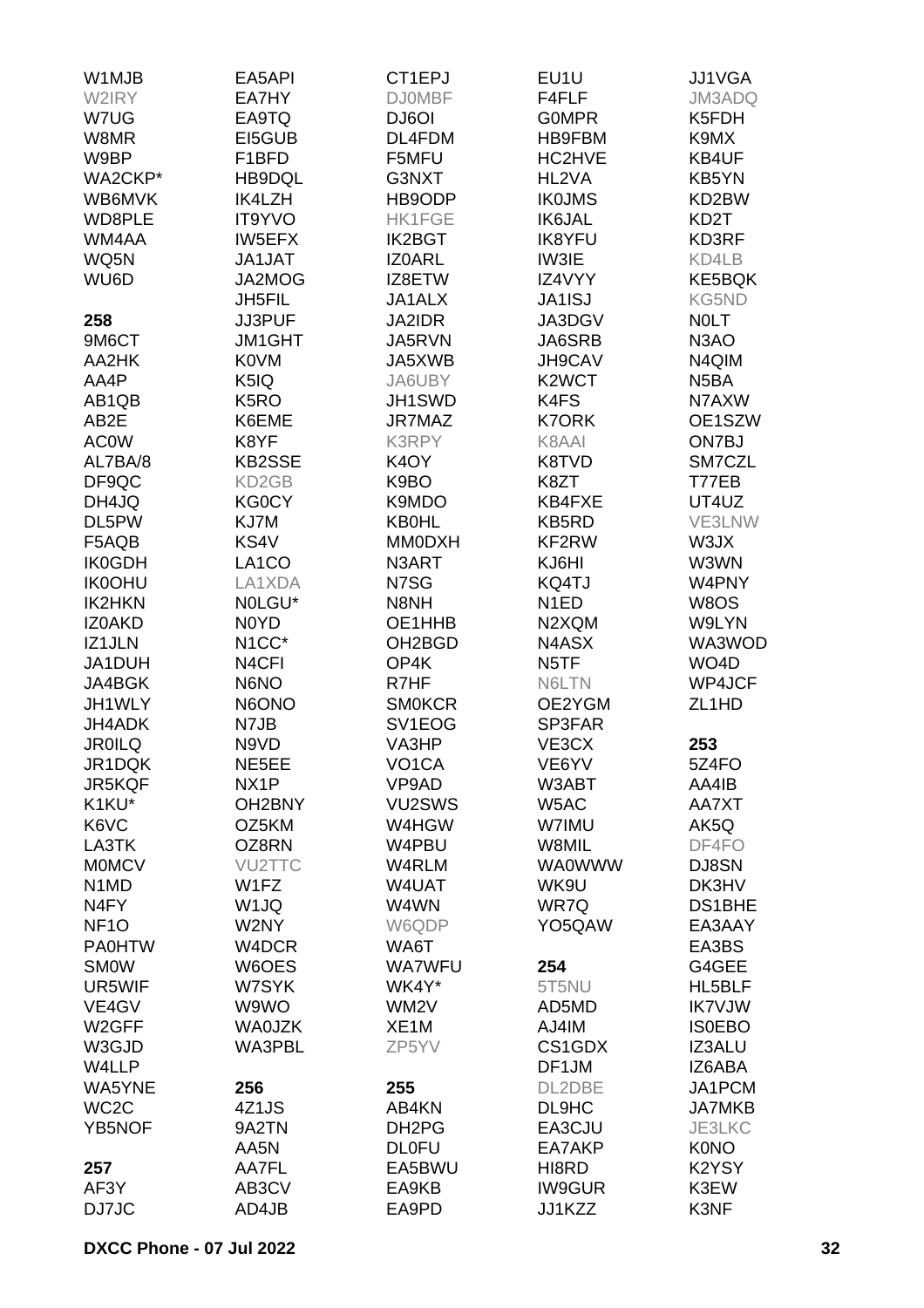| K4DB                          | KB4MRX              | N4KZ                            | W1UV                          | 248               |
|-------------------------------|---------------------|---------------------------------|-------------------------------|-------------------|
| K6FJ                          | KB6DJ               | ND3A                            | W2HEO                         | AA9XA             |
| K6KII                         | KC <sub>2</sub> WQ  | NN4RR                           | W2RCP                         | EA1MK             |
| K9OR                          | KC8IVC              | OK1VAM                          | W3UHP                         | <b>HL1AHS</b>     |
| KA2CDE                        | LA2WR               | OZ6PI                           | W4FDS                         | HL3ENE            |
| <b>KB0MHH</b>                 | N <sub>2</sub> DH   | PY6AAZ                          | W4HOG                         | <b>IK4RQJ</b>     |
| KC4R                          | N4BAF               | TI2CDA                          | W4UR                          | <b>IT9AST</b>     |
| KD3KB                         | N4CBS               | VE3IC                           | W5LUA                         | IT9YSW            |
| <b>KD7KH</b>                  | N5MO                | <b>W0BOB</b>                    | W5WZ                          | JH1RVQ            |
| KG4VPC                        | N6XCO               | W <sub>2</sub> FT               | W6BYA                         | <b>K0TI</b>       |
| LA4WJ                         | NR7G                | W <sub>2</sub> GX               | W7GYZ                         | K4BYN             |
| LA5NM                         | OE1DPS              | W8GB                            | WA3DMF                        | K4MQL             |
| N <sub>1</sub> GL             | OH <sub>1</sub> LAR | XE1HG                           | WA4ZEC                        | K <sub>5</sub> ER |
| N <sub>1</sub> RY             | OZ5B                | ZL <sub>1</sub> KJ              | WB2NUW                        | K9GSD             |
|                               |                     | ZS2ACP                          |                               |                   |
| N <sub>2</sub> CYL            | PA3ENH              |                                 | WD5DHF<br>WE2T                | KB5KKL            |
| N <sub>2</sub> H <sub>V</sub> | PA9JO               |                                 |                               | KE4YOG            |
| N <sub>2</sub> ROM            | PY5VC               | 250                             | XE1FOX                        | LU9FHF            |
| N4YKD                         | <b>S59SV</b>        | 7K3QPL                          | XE2WI                         | N3DD              |
| OZ7OX                         | SB6A                | 7N2PYF                          |                               | N6VWF             |
| SM6WET                        | SM6IVV              | DK3TL                           | 249                           | N7RVD             |
| SV <sub>1</sub> XV            | SV1EMX              | EA5DPL                          | AC5AA                         | N8BGE             |
| TZ6PS                         | W3HDH               | F8EZE                           | AJ8B                          | N8QGC             |
| <b>UA30</b>                   | W4PAD               | F8HB                            | CT1FPW                        | NB9Q              |
| VE3DNR                        | W5DP                | <b>G0GRK</b>                    | EA2BP                         | RA3AA             |
| W1DDD                         | W6VRK               | <b>IT9AAI</b>                   | EA2SG                         | TL8WD             |
| W4ZYV                         | W9IVB               | <b>IT9HCS</b>                   | F4GDI                         | W1ABC             |
| W9RNF                         | W9QK                | <b>JA0JDV</b>                   | F5LVL                         | W2LPL             |
| <b>WA7UTM</b>                 | <b>WB0YMQ</b>       | <b>JE0EHE</b>                   | G3RZP                         | W3KXR             |
| WM7R                          | WB4CW               | <b>JE7BUH</b>                   | G4YCS                         | W <sub>4</sub> DJ |
|                               | WD8NNP              | JK2VOC                          | <b>I1ASM</b>                  | W4PGM             |
| 252                           | ZS1JD               | K4TZZ                           | <b>IK1UGX</b>                 | W5WZN             |
| 4Z4VG                         |                     | K8EK                            | IK4MHB                        | W9SF              |
| 9A2JH*                        | 251                 | K9YZ                            | IZ5BRO                        | <b>WA0QIT</b>     |
| AI <sub>2</sub> F             | AA3VD               | KB4PEF                          | <b>JA1FYS</b>                 | <b>WA2JQK</b>     |
| AI4K                          | AC4FZ               | KB8RM                           | <b>JH0BQX</b>                 | WF9V              |
| DJ9RR                         | EA1DZA              | KO3J                            | JN1LTZ                        | WI9R              |
| DL9DRA                        | EA1P                | KP3R                            | K <sub>2</sub> GLS            | XE2TT             |
| EA1EVA                        | EA2KY               | KR3J                            | K2ZGC                         |                   |
| EA7ATX                        | F6BOR               | KU2M                            | K4MLC                         | 247               |
| EA8AJY                        | <b>IK6BMU</b>       | <b>KW0U</b>                     | KB5HS                         | <b>AA0BH</b>      |
| F5PCX                         | IK8OZP              | LA8FNA                          | <b>KN7Y</b>                   | AB6FI             |
| <b>I1ASU</b>                  | <b>IN3EEN</b>       | LU3FA                           | LU1CQ                         | DS1CPT            |
| <b>I3ZNG</b>                  | JH2RWP              | LX1CC                           | N <sub>1</sub> KX             | F8GB              |
| <b>IK8NRW</b>                 | <b>JL7SNM</b>       | N <sub>1</sub> K <sub>D</sub> O | N <sub>1</sub> OWA            | <b>HB9EFK</b>     |
| <b>IT9JWV</b>                 | JR1QBA              | N3GS                            | N <sub>2</sub> J <sub>D</sub> | HB9PUE            |
| <b>IV3BKL</b>                 | K1NMZ               | N <sub>5</sub> H <sub>C</sub>   | NG <sub>0</sub> G             | <b>IKOCHU</b>     |
| <b>IW9FRB</b>                 | K <sub>1</sub> RH   | N5KUC                           | NS3L                          | IZ0GYP            |
| IZ1QLT                        | K2HTO               | N6NU                            | NZ <sub>0</sub> O             | <b>IZ2GTS</b>     |
| JA1PLL                        | K4BNC               | N6NXV                           | V31MD                         | IZ8BRI            |
| JE1GGI                        | K8HP                | N7BR                            | W5HRF                         | IZ8FQI            |
| JE1UMG                        | <b>KA0JPM</b>       | PA3AWQ                          | W5MF                          | JF3SFU            |
| JF1MTV                        | KD0YO               | PY4BA                           | W5SW                          | JN1FRL            |
| <b>JH0AUY</b>                 | KD8SY               | SM5AJR                          | W5TMC                         | JR6GIM            |
| <b>K0AL</b>                   | KF4C                | SM7ED*                          | W5UA                          | K3PIN             |
| K1ICO                         | KF9XL               | US7CQ                           | W7GMY                         | KD1UH             |
| K6EX                          | KG4F                | VK5PAS                          | WA3HR                         | KD3HN             |
| K7MO                          | N3JON               | <b>W0FQV</b>                    |                               | KF3AA             |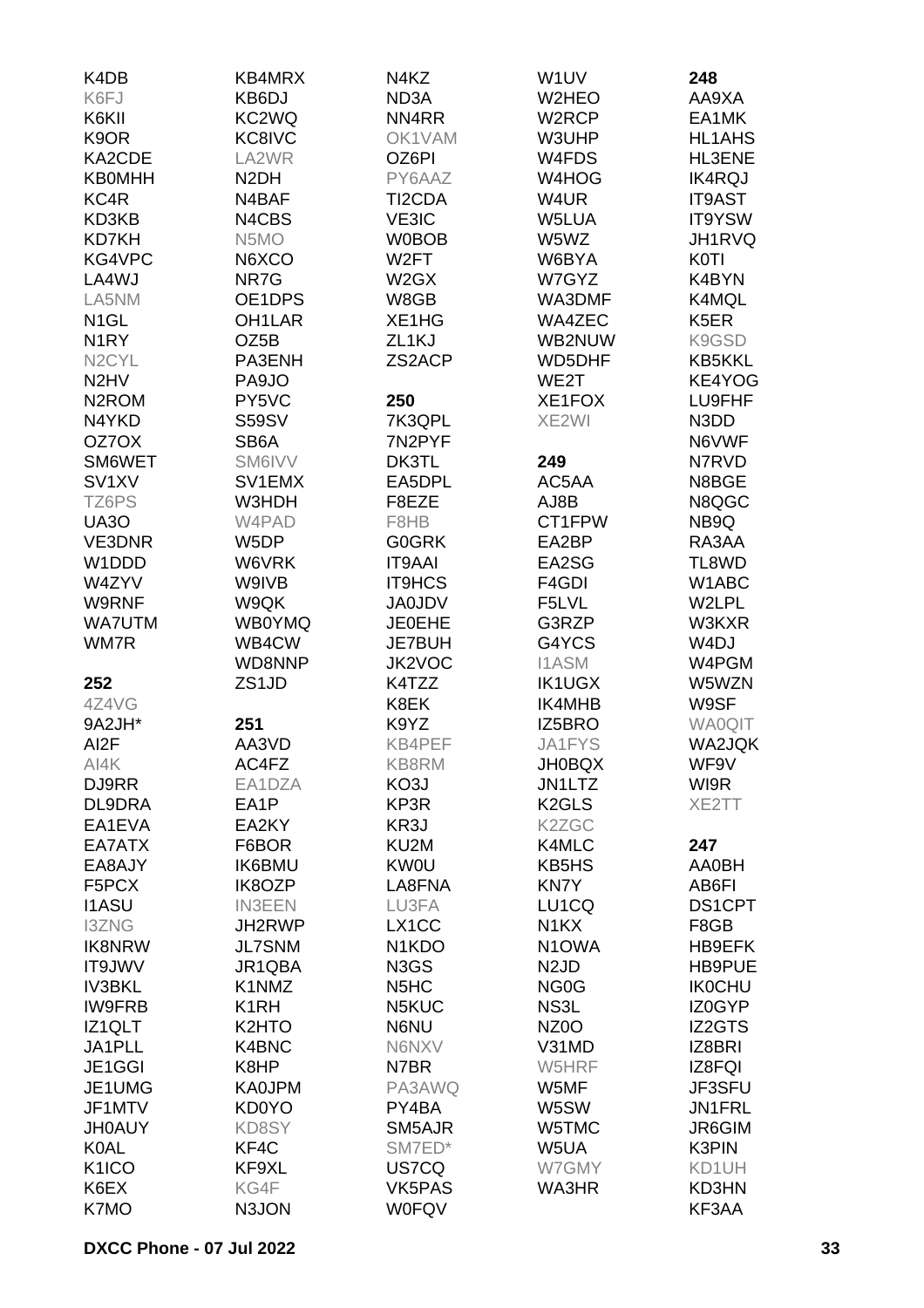| KN4JX             | 245                | <b>JS1PBI</b>      | N7BIP             | W4PJW              |
|-------------------|--------------------|--------------------|-------------------|--------------------|
| LA3SG             | AA2LF              | K1LTJ              | N7RQ              | W6DHH              |
| N1GRA             | AA4QE              | K <sub>2</sub> GW  | N8HO              | WA4PMF             |
| N <sub>5</sub> GD | DJ5IO              | K4FK               | OE2KGL            | WQ2M               |
| N6GP              | DL4FAP             | K6GT               | RT <sub>20</sub>  | ZL3GA              |
|                   |                    |                    |                   |                    |
| N6RC              | DS2AGH             | K8HLQ              | SM5EMR            | ZP5HSB             |
| NT7Y              | <b>DS3BGI</b>      | K8MRT              | VK7ZE             |                    |
| SQ7FPH            | DS4DRE             | K9PY               | W2UBT             | 241                |
| SV1EHP            | <b>I1LGR</b>       | KC2THY             | W4GHS             | 6Y5EE              |
| SV9OFS            | <b>I1XYE</b>       | <b>KE7NS</b>       | W4UEB             | AA6XV              |
| W3OJW             | <b>IW9HLM</b>      | KF4BQ              | W6GJB             | AA7G               |
| W4PR              | IZ2GNQ             | KI4RD              | W7IUO             | AG7N               |
| W4ZAO             | IZ5MOQ             | <b>KN4KS</b>       | W8KNO             | DK6IM              |
| W7FYW             | JA1DEQ             | N1SHM              | WA4UEU            | <b>DL7UPN</b>      |
| WA3JAT            | <b>JH7XAT</b>      | N <sub>2</sub> XTT | WB4BMM            | DL9GTB             |
| WD5CQG            | K <sub>2</sub> KN  | N5NVQ              | WB4IWW            | EA3WT              |
|                   |                    |                    |                   |                    |
|                   | K4RM               | N6VB               | WB <sub>5</sub> P | EI6JK              |
| 246               | <b>K7EKO</b>       | N7ZO               | WT2S              | <b>G0KRL</b>       |
| AB4GE             | KE1JF              | NF <sub>2</sub> K  | WX4B              | GM4JR              |
| EA5YE             | KI4MV              | OM2AGN             | WX7B              | IK1PFE             |
| EA8CAJ            | <b>KL7RA</b>       | <b>ON4LCE</b>      | WY4Q              | <b>IK1YMK</b>      |
| F1NZC             | N <sub>2</sub> AUK | S51AD              | YO4AUL            | JA1PBV             |
| F <sub>2</sub> KN | N4IF               | SM7UZB             |                   | JG2NXV             |
| <b>GOMTQ</b>      | N4IQ               | SP3GEM             | 242               | K3CBW              |
| G3YBY             | N5XUS              | TI2MEN             | 7J1ABD            | K4VIG              |
| <b>GMOVIT</b>     | N6GY               | <b>VE7YL</b>       | <b>DS5SME</b>     | K4VMT              |
| JA1PRV            | N8BLD              | W0JJ               | EA1WH             | K6TV               |
| JA3ETD            | N8CN               | W <sub>2</sub> GR  | EA3HDZ            | KB2RC              |
|                   |                    |                    |                   |                    |
| <b>JK1TCV</b>     | <b>ND0N</b>        | W4NZC              | F6FNA             | <b>KF7PG</b>       |
| JK2XLJ            | ND9G               | W6DOE              | IK5XLB            | KN6TC              |
| JR2CFD            | OE8MOK             | W6SFK              | JF6NYY            | KW9Q*              |
| K <sub>1</sub> AE | <b>WONBC</b>       | W7EEH              | JL1GYZ            | <b>N0GVK</b>       |
| K <sub>2</sub> TA | W3CIM              | WB5EUC             | <b>K0TV</b>       | N <sub>2</sub> CJ  |
| KA4IZN            | <b>W3MRL</b>       | WB8ART             | K <sub>2FJ</sub>  | N5KDV              |
| KC1LL             | W3SUE              | WC2K               | K5MQ              | N6AJ               |
| KO4PY             | W4GF               |                    | K6KZM             | N7DED              |
| KQ4O              | W4ZPQ              | 243                | K6QU              | ON4ED              |
| N4XMD             | WB <sub>2</sub> J  | CE1DMA             | KA8SYV            | W <sub>1</sub> OP  |
| N7QT              | WX2CX              | DJ3NK              | KB7V              | W <sub>5</sub> EC  |
| N7XY              | XE1EE              | EA5T               | KD <sub>2</sub> Q | W8MSP              |
| N8VV              | YV4EH              | EA6AZ              | KF4IFF            | WA3I               |
|                   |                    |                    |                   |                    |
| N9JR              | YV6CAX             | G0OYQ              | KF9YL             | WB4JPM             |
| R <sub>5</sub> QA | ZL2AGX             | <b>GM7NZI</b>      | KK5XI             | WS7O               |
| RD9M              | ZL4PN              | JA6BF              | KN4NO             | YL3DQ              |
| SP1DMD            |                    | JA6DJD             | KP4N              | ZL <sub>1</sub> BD |
| VK4MZ             | 244                | JA6VWV             | N <sub>1</sub> ZP |                    |
| <b>WOLS</b>       | 9A6R               | JH5OXF             | N3MVF             | 240                |
| W6UDS             | AA8SA              | JW6WDA             | N3ND              | CT3CK              |
| WA2POW            | AG8L               | K4GO               | N8GA              | DJ2WN              |
| WB5PBA            | DL1TPY             | K5MDX              | NB4C              | EA5KA              |
| WX0B              | <b>DS5TOS</b>      | KC2SST             | OE8CIQ            | FM <sub>5</sub> FJ |
| XE2EX             | HB9DDW             | KC8KEF             | PY1NS             | <b>GOMMI</b>       |
| <b>YB0EIN</b>     | JA2BUR             | KE2M               | PY2BT             | G3MUL              |
| YL2TW             | JA3PRM             | KR1T               | RN3QO             | HB9FAZ             |
|                   |                    |                    |                   |                    |
| YO3IPR            | JF1FSW             | KS <sub>2</sub> G  | SV2BXA            | HL4CCM             |
|                   | <b>JH7QLR</b>      | KT4AC              | W3WM              | <b>IK2QET</b>      |
|                   | JK3GWT             | KU1T               | W <sub>4</sub> CJ | JE3BMU             |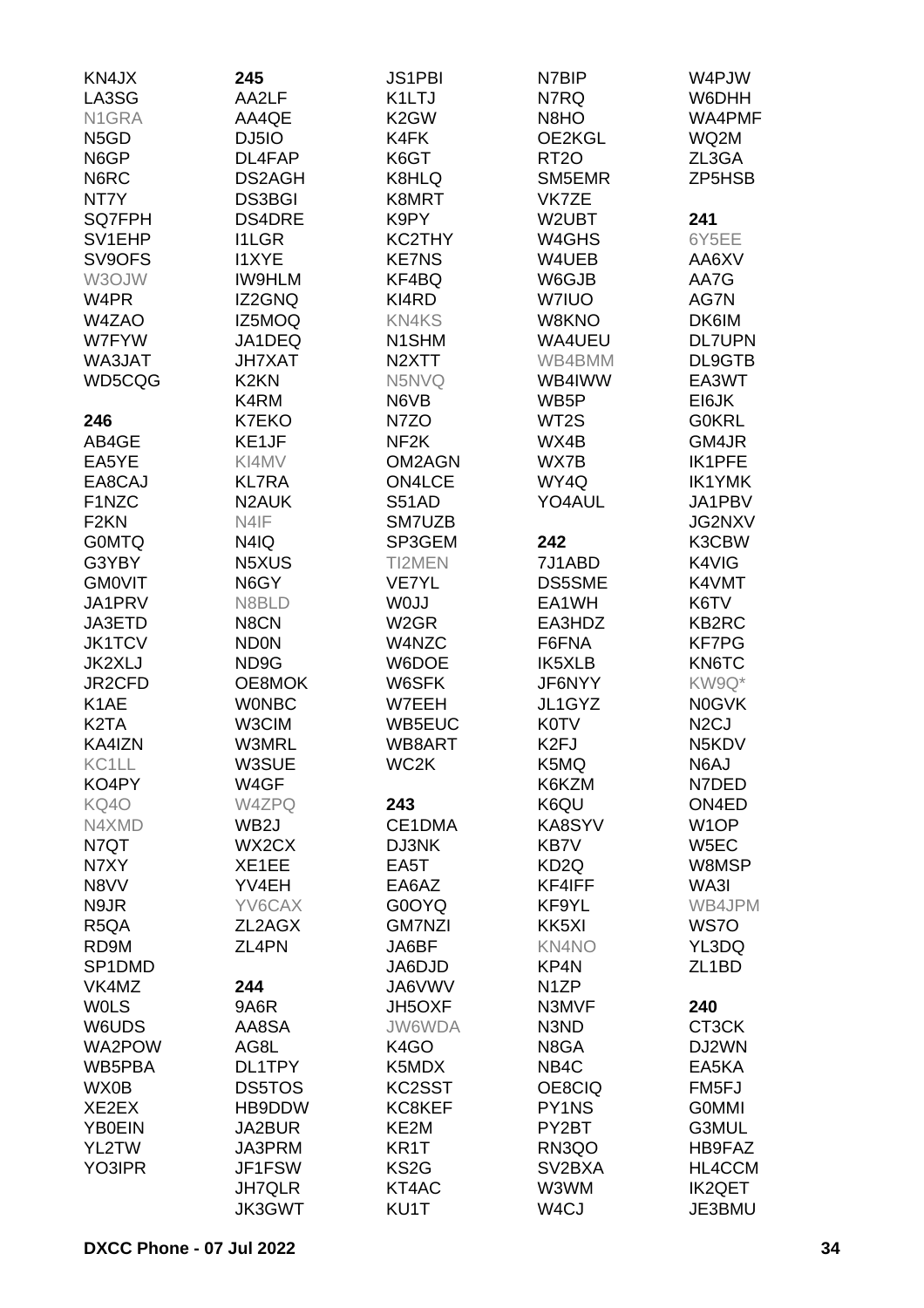| <b>JH7HJL</b>      | N4YIC                         | <b>IK1RAO</b>      | <b>JL3SIK</b>                  | OH <sub>1</sub> JP |
|--------------------|-------------------------------|--------------------|--------------------------------|--------------------|
| <b>JI3KGW</b>      | N5ASO                         | <b>IK1VCE</b>      | JN1NOP                         | PY2RO              |
| <b>JI8HPN</b>      | N5NBW                         | <b>IWOAFS</b>      | K <sub>2</sub> KQ              | RA3CO              |
| K5WMH              | N6QPY                         | IZ1AZA             | K4MIL                          | SM4YPT             |
| K <sub>9</sub> GS  | N9DI                          | IZ1MHY             | K <sub>5</sub> CK <sub>S</sub> | VA3RKO             |
| KB9SV              | SV1JSN                        | JA1AZ              | K6TXA                          | VE2JM              |
| KD4GVW             | SV1TN                         | JA2DZQ             | K7YMA                          | VK2ZQ              |
| KK8MM              | <b>WOUHL</b>                  | JA6WIF             | <b>KB7TX</b>                   | <b>VK4BUI</b>      |
| <b>KX90</b>        | W4UEF                         | JE1LPZ             | KJ4KVC                         | <b>W0ZR</b>        |
| N2MWX              | W5HY                          | JP1LVI             | KN6VF                          | W3LEO              |
| N4MEC              | W6JK                          | <b>JR3RGX</b>      | KS7U                           | W8FDV              |
| N7TW               | W7EA                          | K1TKL              | N4SSD                          | W9KW               |
|                    | <b>WA2PUK</b>                 | K2RET              | N4UFO                          | WA4UWD             |
| N9IO               |                               |                    |                                |                    |
| NE <sub>5</sub> C  | WA3V                          | K4HGG              | SM5NAS                         | WB3AMO             |
| OH <sub>1</sub> ZK | WD5BJT                        | K4RFK              | SM6JHO                         | WZ6Z               |
| PR7AB              |                               | K5LLA              | SP5ELW                         | YU1AST             |
| PY8WW              | 238                           | K8CHS              | TA3J                           |                    |
| VE3BGG             | 5H3JL                         | <b>KA10</b>        | TI2YO                          | 234                |
| VE3QN              | A61X                          | <b>KD4SN</b>       | W2RDS                          | 4X6YA              |
| <b>VU3NXI</b>      | AA2NI                         | <b>KF7NN</b>       | W3LWH                          | AG4TO              |
| W4GMM              | EA5LV                         | KM8AM              | W6IYV                          | EA3GCV             |
| W5MCZ              | G0HSA                         | KP4RF              | W9CTJ                          | EA4EMC             |
| W5ZXS              | <b>HB9TOC</b>                 | <b>NOIW</b>        | <b>WA4THR</b>                  | EA5DKU             |
| W9JJB              | <b>IW2DRM</b>                 | N4MQX              | WA6KAH                         | F4HJO              |
| WB7BBQ             | JI1DMH                        | OH8NV              | WK8A                           | <b>GODRM</b>       |
| WC2L               | K4KGG                         | OZ1BLZ             | WR9A                           | HB9BMZ             |
| WD5CHM             | K5FU                          | PY1OM              | XE3D                           | <b>HB9DRS</b>      |
| WG3S               | K <sub>5</sub> X <sub>S</sub> | PY <sub>2</sub> OP | ZP5CGL                         | HL1AEY             |
|                    | K8DHK                         | UA6XT              |                                | HL3EHK             |
| 239                | K9OT                          | W2CGZ              | 235                            | IZ7JVR             |
| 6K5REL             | KA3HPM                        | W3FME              | AA4RX                          | <b>JA0NFP</b>      |
| AL9A               | KB2FMH                        | W5IL               | DC6KW                          | JA3ENN             |
| DF6QV              | KC3HW                         | W6WRT              | <b>DL7UIO</b>                  | JF1WBH             |
| <b>DL1TKB</b>      | KO4MM                         | W8LNL              | DU1DZA                         | <b>JH0OXS</b>      |
| DL2DN              | KU6J                          | WA9BXB             | EA3EJI                         | JH2QFY             |
| EA4YF              | LX1WE                         | WB6MZQ             | EI6FM                          | K1YQ               |
| EA8TK              | N5KKG                         | WM5H               | <b>G0DAY</b>                   | K3AR               |
| HA5PT              | N8LAS                         | <b>XE2NLD</b>      | <b>IK0HBN</b>                  | K4HYJ              |
| <b>HS0ZCW</b>      | NI <sub>8</sub> Z             | <b>YB0AI</b>       | <b>IW4EII</b>                  | K5RKS              |
| <b>I3JUK</b>       | OH2FNR                        | ZL3TE              | IZ8XJI                         | K6DJ               |
| IK3ZQZ             | <b>SV0FC</b>                  |                    | <b>JK7LXU</b>                  | K6EU               |
| <b>IK4UNI</b>      | TF4M                          | 236                | K2LHR                          | <b>KA2KON</b>      |
| <b>JA2HOL</b>      | <b>VE7PCH</b>                 | A61BK              | K5CD                           | KD4CM              |
| <b>JA3TBT</b>      | VK4QO                         | AB4SF              | K6UJV                          | KE8RU              |
| <b>JG6FHX</b>      | W8JA                          | DJ6DO              | <b>K7HRT</b>                   | KF2ZQ              |
| <b>JH0FWV</b>      | WB6RAB                        | EA5AX              | <b>KB0VQ</b>                   | LA5YBA             |
| <b>JH1OVY</b>      | WC4X                          | EA7AN              | KB1W                           | LA9JKA             |
| <b>JH5HDA</b>      | WV <sub>1</sub> C             | F6FFR              | KB5FET                         | <b>NOTR</b>        |
| <b>JH6AUS</b>      |                               | G4FTC              | KB5IY                          | N3RR               |
| JR2PAP             | 237                           | HB9RYZ             | <b>KB7BSM</b>                  | N4RXL              |
|                    |                               |                    |                                |                    |
| JR9CPT             | AC6T                          | I6DVX              | KG8QL                          | N4WOT              |
| K4SAW              | AK9L                          | IC8XIL             | <b>MOAWX</b>                   | N7UX               |
| KD4RE              | CU3FT                         | <b>IU4CHE</b>      | N <sub>1</sub> J <sub>G</sub>  | N8OKE              |
| KF5BA              | EA5GXI                        | JA2CUS             | N4UFP                          | PY3OG              |
| KN9N               | EA7ZY                         | JF5ELI             | N7MS                           | SP3EPG             |
| N <sub>1</sub> BZ  | EB <sub>5</sub> A             | JF7RJM             | <b>NA7RH</b>                   | VE6SLV             |
| N <sub>1</sub> RP  | G1TDN                         | <b>JJ8UTK</b>      | NX4W                           | W1GXH              |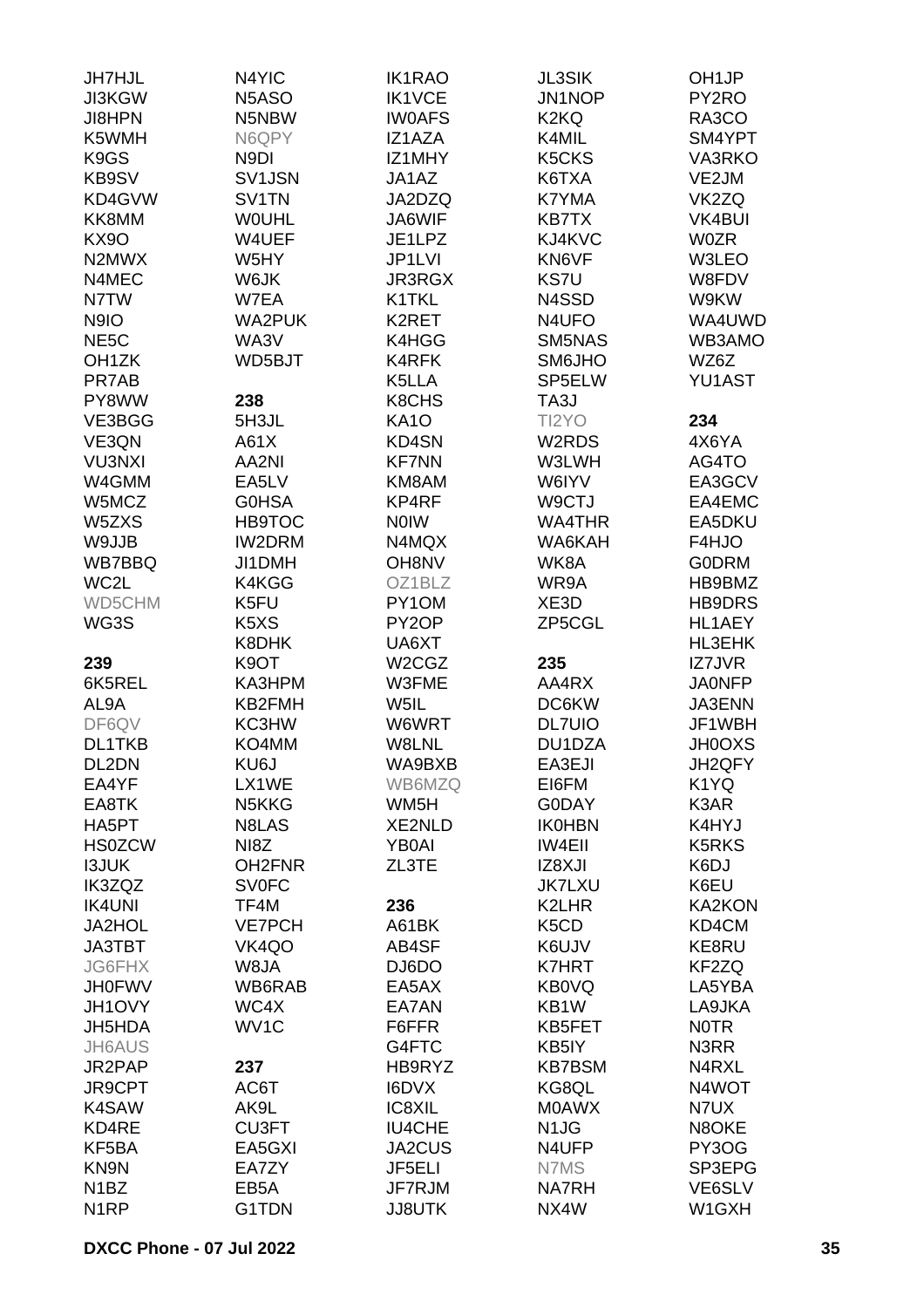| W2YT               | F5BGR             | JE1GZB                        | KA9JAC            | KU4XO                          |
|--------------------|-------------------|-------------------------------|-------------------|--------------------------------|
| W3ENM              | F6ECI             | JE2VLQ                        | <b>KC0XK</b>      | KW7XX                          |
| W4SUL              | HL2DJW            | JE3FCT                        | KC5GN             | <b>MU0FAL</b>                  |
| W5XG               | <b>IW8DON</b>     | JH8CZB                        | <b>KE7XM</b>      | N0ABA                          |
| W6YX               | <b>JA1NIR</b>     | <b>K0MP</b>                   | KG6AR             | <b>NOATQ</b>                   |
|                    | JA2KPW            |                               | KH6XT             | N <sub>2</sub> LW <sub>D</sub> |
| W8HMK              |                   | K <sub>1</sub> GOD            |                   |                                |
| W8LIG              | JG1SWM            | K1MBF                         | N3NR              | N4JED                          |
| <b>WB6PLR</b>      | JG1WNO            | K3ZI                          | N <sub>5</sub> ZJ | N4KNF                          |
| YV4GD              | JJ2HCM            | K5FXB                         | N6OPR             | N6VAW                          |
|                    | K3LL              | K5JIM                         | N8MSA             | N8IL                           |
| 233                | K4BNF             | K5YKD                         | N9NB              | N8NJ                           |
| 9A2LX              | K5TKY             | K8ARY                         | OV <sub>2</sub> B | N9SF                           |
| AC <sub>1</sub> O  | <b>K7RGB</b>      | KA3CRC                        | PT2ND             | NK4K                           |
| DK1ML              | K9BQL             | LA2ZW                         | PY2COY            | PB7Z                           |
| EA5AMK             | K9EHP             | <b>NOGIC</b>                  | PY6TS             | PP5NH                          |
| EA7JW              | KB1LL             | N <sub>1</sub> GE             | SM5JPG            | SK4EA                          |
| EA7LS              | KP4SL             | N <sub>2</sub> I <sub>C</sub> | SP5ZCC            | W3RWS                          |
| G5LP               | <b>KX7YT</b>      | N <sub>5</sub> PIX            | W1DYJ             | W5VD                           |
| <b>I8GQA</b>       | <b>NOUF</b>       | N5XXD                         | W2BSN             | WA1TFV                         |
|                    | N4WJ              | N9WT                          |                   | WA4JIL                         |
| IZ0DIB             |                   |                               | W2CQR             |                                |
| IZ1AOK             | N7WB              | NA6MG                         | W8CCX             | WB2KLD                         |
| JI1IXW             | NA2AA             | NE <sub>1</sub> F             | <b>WB3IFE</b>     | WB2QPH                         |
| K <sub>1</sub> SD  | RA3TT             | PY2GG                         | WB6EWM            | ZL3NB                          |
| K5KDX              | SP4TVO            | SM3PHM                        | WF5W              | ZS <sub>2</sub> Y              |
| K6VIV              | SP4YR             | SM4HEJ                        | WO <sub>2</sub> C |                                |
| <b>KC2WLR</b>      | SP8BUH            | <b>VE2PIB</b>                 | ZS6C*             | 228                            |
| KE1VT              | SV1FKZ            | W3OD                          |                   | 9K <sub>2</sub> C <sub>S</sub> |
| KF <sub>2</sub> ZO | V85PB             | W5NES                         | 229               | AB4OH                          |
| N1GNB              | VE3DRZ            | W5SUM                         | A61AD             | AB8MA                          |
| N3MX               | W6QKN             | W8WD                          | AA5E              | AG8B                           |
| N6WT               | W7LWI             | WB1HHF                        | $AC2F*$           | DL1MDZ                         |
| N9JJX              | <b>WA1LNP</b>     | WB2DZH                        | DF0GTZ            | DL1MM                          |
| <b>NE9O</b>        | <b>WA2TIY</b>     | WB5SYT                        | DJ6XG             | DL2NAR                         |
| OE9DGV             | WB4KTF            | WC4I                          | DL1BKI            | DM5JBN                         |
| OZ1HAE             | WD8X              | YB1BI                         | DL1MEV            | EA1COW                         |
| PY1CAS             | WU1U              |                               | DL2DBT            | EA8AYV                         |
| R3LC               | WU9D              | 230                           | DL3EAY            | F5JFU                          |
|                    |                   |                               |                   |                                |
| RL3BZ              | WY7FD             | 7M3IYU                        | DS4NYE            | 11JLI                          |
| SM3CKA             | YB2TJV            | AA4LR                         | EA5GNT            | <b>I4ZXO</b>                   |
| VK4SJ              |                   | AC4XO                         | F8KOH             | I7IWX                          |
| W3BYX              | 231               | AC9X                          | G3YFE             | <b>IK2GWY</b>                  |
| W4DVG              | DH5JG             | AF7X                          | G8APB             | <b>IT9SSI</b>                  |
| W4WNT              | DL3MAA            | DF3IN                         | HK3PJ             | <b>IV3BLS</b>                  |
| W6FI               | EA4SE             | EA1KE                         | HL1AQB            | <b>JA3IWA</b>                  |
| <b>WA0FQK</b>      | EI2II             | EI4HH                         | <b>IK4QIB</b>     | K0YIP*                         |
| WA4MIT             | G4FVK             | <b>GOUII</b>                  | <b>IK7CNK</b>     | K <sub>1</sub> DOC             |
| WS5H               | HB9FAX            | G4RGK                         | <b>IW9CLF</b>     | K4TTZ                          |
| YO4AUP             | HK3MKQ            | <b>JA3TC</b>                  | IZ2MGN            | K4VW                           |
|                    | HR <sub>1</sub> R | JE1PHH                        | <b>JA7FSB</b>     | K4XT                           |
| 232                | <b>UIX81</b>      | JE4DSA                        | JH4UVU            | K6DY                           |
| AA2BT              | <b>IK1QFL</b>     | JE5FLM                        | <b>JL3MCM</b>     | K6JCK                          |
| AB4ZT              | <b>IK7TAJ</b>     | JH5CKV                        | K4JUZ             | K9AW/DU6                       |
| AE5RI              | <b>IT9JPK</b>     | JO1LVZ                        | K4NQR             | KE3X                           |
| DL1RM              | <b>IZ3ETU</b>     | JP2AEA                        | <b>KB3LIX</b>     | KE6KT                          |
| EA1AHA             | IZ8EBI            | JR1IZM                        | KF0DZ             | <b>KK4TK</b>                   |
|                    |                   |                               |                   |                                |
| EA2AFV             | IZ8ENR            | K <sub>1</sub> K <sub>Z</sub> | <b>KK4CLY</b>     | KN7K                           |
| EA3HPX             | JA4CSJ            | K <sub>1</sub> UU             | KP4AE             | KO6UW                          |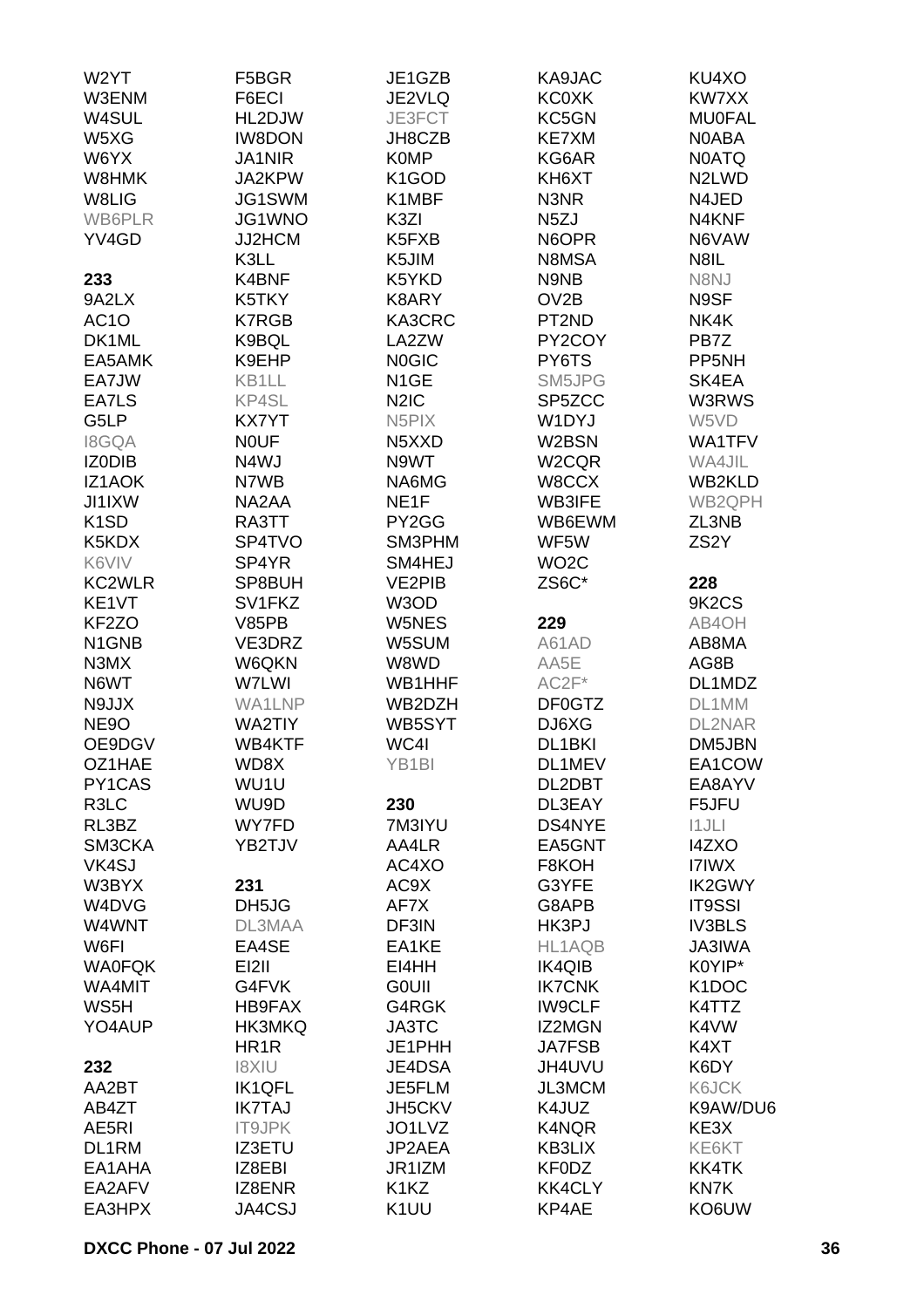| <b>NOSTL</b>                   | W4PLL               | 225                           | YV4EYA            | 223                           |
|--------------------------------|---------------------|-------------------------------|-------------------|-------------------------------|
| N3QE                           | W7KD                | 6K5AQY                        |                   | 6Y5NR                         |
| N8WL                           | W8PAT               | AD4RE                         | 224               | <b>C31US</b>                  |
| NV <sub>4</sub> A              | WA1W                | CT1FPQ                        | AB9KV*            | CT1DQM                        |
| NV7A                           | YV5AAX              | DC <sub>2</sub> CT            | AB9KZ             | DK5WN                         |
| NY <sub>6</sub> C              |                     | DF5CT                         | AF4Z              | DL9DYL                        |
| SP8HPC                         | 226                 | DK6AY                         | CT1DMC            | <b>DS5BRE</b>                 |
| SV1CER                         | AA5NT               | EA3BDE                        | <b>DL0KB</b>      | EA1JK                         |
| TA <sub>1</sub> H <sub>Z</sub> | AC8MR               | EA7SK                         | DL1OAQ            | EI6AL                         |
| VE6BS                          | AD5CA               | EI9E                          | DL2DQL            | FE3TC                         |
| <b>WOCN</b>                    | AH <sub>2</sub> O   | F <sub>5</sub> CT             | DL9GU             | IZ5OQA                        |
| W <sub>1</sub> DP              | DL6ZNG              | G4GLB                         | EA2RY             | K0XM                          |
| W3URR                          | EA4E                | G4PFF                         | <b>EA7HCU</b>     | K1EDG                         |
| W4JDS                          | EB5DXJ              | <b>I8LTD</b>                  | G4FKA             | K <sub>1</sub> ZE             |
| W6AER                          | G3KOZ               | <b>IK6IHN</b>                 | <b>IK7NXU</b>     | K <sub>2</sub> Q <sub>B</sub> |
| W6DR                           | G4DJZ               | <b>IV3GCH</b>                 | IT9KWF            | K4JKB                         |
| W8TIV                          | <b>IT9CFN</b>       | IZ1HHT                        | <b>JA2ACI</b>     | K6ELE                         |
| WA4BKW                         | IZ0GRR              | IZ1KGY                        | JA6RZW            | <b>K9MMS</b>                  |
| WA6WPG                         | <b>IZ7XNB</b>       | JE7MUA                        | JF4JFV            | <b>KB2XR</b>                  |
| WO <sub>5</sub> I              | JA4DUD              | JF1LLT                        | JN1WHW            | KZ2K                          |
| WP3R                           | JA8EDU              | JF1ZFR                        | K4AVO             | N <sub>3</sub> H <sub>O</sub> |
| YV1CP                          | <b>JH1HTQ</b>       | JI1JPJ                        | K4PPK             | N <sub>5</sub> RN             |
|                                | K4NLL               | <b>JR3UIC</b>                 | K4RW              | NW3U                          |
| 227                            | K4UFE               | K <sub>1</sub> D <sub>D</sub> | K6BE              | NZ2D                          |
| <b>9A4R</b>                    | K6SS                | K <sub>1</sub> SO             | K8ZEE             | PW8DP                         |
| DL3LBM                         | K9DN                | K2LZJ                         | KD2JA             | <b>SP7UWL</b>                 |
| DL5OAH                         | K9WMS               | K2ZSD                         | KD7H              | VE1MMD                        |
| <b>GWOMOI</b>                  | KF6A                | <b>KA3TUG</b>                 | KD9ZR             | <b>WORIC</b>                  |
| <b>HB9CQL</b>                  | KK6X                | <b>KB1SF</b>                  | KE4PMP            | <b>W0ZA</b>                   |
| <b>IKOWRB</b>                  | KM4AF               | KC9OP                         | KG9FL             | W4UAS                         |
| <b>IV3NZN</b>                  | KM6KO               | <b>KG7FV</b>                  | KM <sub>1</sub> A | W6QO                          |
| <b>JA3XNI</b>                  | N3NY                | KJ4YLO                        | LA1ZE             | WA6VRS                        |
| JA6HJW                         | N5JEB               | KO4VT                         | LA6JKA            | WA9WJE                        |
| <b>JHOLME</b>                  | N7DES               | KR <sub>1</sub> R             | LA9VBA            | WB <sub>0</sub>               |
| JM2HBO                         | N7JXS               | KR1U                          | N5ATV             | WF1H                          |
| JS6PXB                         | N9RV                | <b>NOEXW</b>                  | N6OKU             |                               |
| K <sub>2</sub> K <sub>NB</sub> | NE4G                | N0OP                          | N7MSU             | 222                           |
| K3VY                           | NG <sub>2</sub> X   | <b>NOOSS</b>                  | N9KNJ             | AA0PU                         |
| K5SES                          | NL7BY               | N <sub>2</sub> CFN            | NA5NN             | AD4IE                         |
| K6JJ                           | OE7MPH              | N <sub>2</sub> YKT            | OZ2RH             | AI4X                          |
| K8RC                           | SM4CVE              | N <sub>4</sub> PYI            | SM3KOR            | EA7ARK                        |
| KB5MRT*                        | SM7TZK              | N4UNJ                         | SQ9KEJ            | EI8FH                         |
| KC2LSD                         | VE3EDY              | N5WXN                         | TA2DS             | F4GVO                         |
| <b>KE2SU</b>                   | VE7BZ               | N6TV                          | <b>UN7FW</b>      | F5NWR                         |
| <b>KN0R</b>                    | <b>W0GWT</b>        | <b>ON6TP</b>                  | VA2MM             | <b>IOHUB</b>                  |
| KZ1X                           | <b>WOJW</b>         | RK6AH                         | W3HEQ             | <b>IKONFV</b>                 |
| LU4AV                          | <b>WOUGV</b>        | SM5CCT                        | W4HVW             | IZ8IBC                        |
| N3YZ                           | W4GV                | TI2MCL                        | W5RF              | JA1CPE                        |
| N4NM                           | W8AR                | <b>VE3NQK</b>                 |                   |                               |
| N9BBE                          | <b>WB0N</b>         | VE7BC                         | W5RU              | JA1KJW<br><b>JH0RVY</b>       |
|                                |                     |                               | W5YKU             |                               |
| NC4US                          | WB1AEL              | <b>WOTF</b>                   | W8RXR             | JH2AMN                        |
| OE1PPC                         | WB3JNC              | W4MDF                         | WA4YED            | JH9CHL                        |
| RZ6DX                          | WB4VHE              | W5WOK                         | WA6HAN            | <b>JN7CPW</b>                 |
| SK5AA                          | WD4GOY              | W7ACX                         | WU7X              | JQ6DAC                        |
| VE2PD                          | WT3Q                | WN7L                          | WX4W              | <b>K0NW</b>                   |
| W3ZGD                          | YO <sub>5</sub> OEF | WW5RC                         |                   | <b>K0UD</b>                   |
| W4GHW                          | YV5TX               | YB9BU                         |                   | K <sub>2</sub> DF             |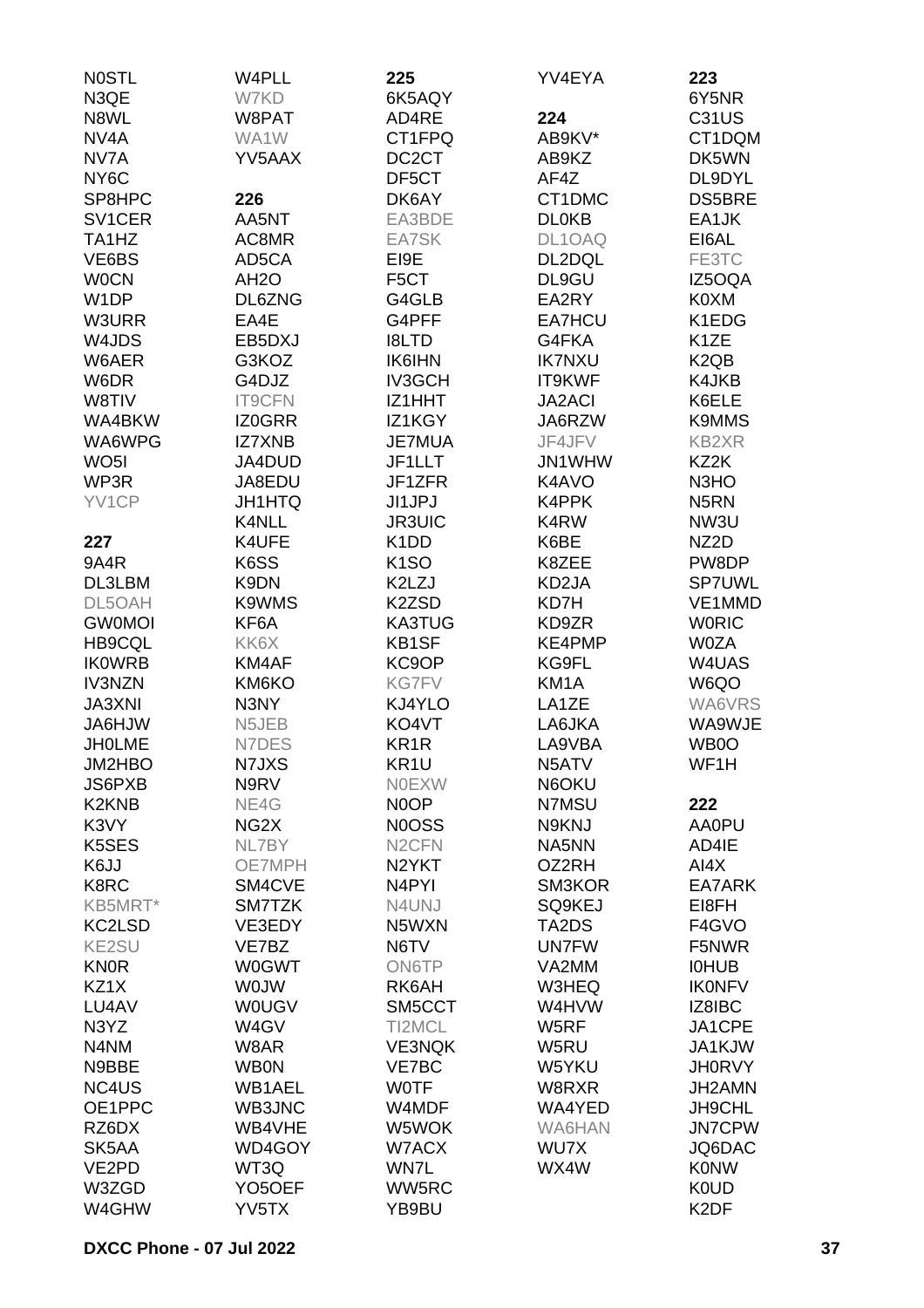| K4GYH         | <b>KB2JLW</b>      | W <sub>1</sub> RF              | SP6ZT              | AE1M               |
|---------------|--------------------|--------------------------------|--------------------|--------------------|
| K5AOL         | <b>KB7RUQ</b>      | W <sub>2</sub> TK              | <b>T95A</b>        | CU7AJ              |
| K9TN          | KD8NYO             | W3DNA                          | UU1JA              | CX1FK              |
| K9UNY         | KG2GL              | W4TTY                          | VE3CKG             | DS2QIQ             |
| KA8RGT        | LA5HPA             | W4UT                           | VK2CSZ             | <b>HL1LKF</b>      |
| KC4BED        | N <sub>2</sub> CTJ | W8LMG                          | W <sub>1</sub> SJ  | <b>IZ0FUW</b>      |
| <b>KEONE</b>  | N4NYY              | W8PI                           | W4NSE              | IZ1HDR             |
| KE4MBP        | N5ENU              | WA2FMQ                         | WB6ALC             | JA5PEE             |
| KF4HRF        | N8AHK              | WB2FCR                         | WB9TFH             | <b>JH7QXL</b>      |
| <b>KF7RO</b>  | <b>NU0V</b>        | WB8ATA                         | ZP <sub>5</sub> PT | <b>K0FD</b>        |
| KG5LM         |                    |                                |                    | K2LJH              |
|               | PA3GVI             |                                |                    |                    |
| KG6IP         | RA2FM              | 219                            | 218                | K3IZ               |
| <b>N0QXC</b>  | SK0QO              | 9A6ST                          | 7J1ADJ             | <b>K3TRM</b>       |
| N9XG          | <b>SP7ICE</b>      | AI4QQ                          | 9L1JT              | K4AA               |
| PY2PA         | W7APE              | CN8SG                          | <b>AA7UC</b>       | K5DNL              |
| PY7BEL        | W8HGH              | CP1FF                          | AB1J               | K <sub>5</sub> RA  |
| PZ5DX         | W8SZ               | CT1BWU                         | AH6RR              | K7IG               |
| SV3RKM        | WD1Z               | CT1FJW                         | DL1DCT             | K9YV               |
| UN5GM         | WU <sub>5</sub> E  | CT4HA                          | F5RPB              | <b>KA0IMP</b>      |
| VK4CC         |                    | DF <sub>2GH</sub>              | GM4AUP             | KA4H               |
| W3ESH         | 220                | DL2GBB                         | <b>JH1RNX</b>      | <b>KB9RNO</b>      |
| W7SX          | AA4GR              | DL5CF                          | JI1MTM             | KH <sub>6</sub> P  |
| W8LYJ         | AA6XX              | EA3DIX                         | JM3UAO             | KJ5AE              |
| <b>WA7BNG</b> | <b>ACODQ</b>       | EA5TS                          | K2DBK              | KK4LP              |
| WB2EAR        | AC7ZG              | EA7CB                          | K4MF               | KK4WI              |
| WB4HAM        | BX4AL              | EI4BZ                          | K5EPE              | KK5MI              |
| WB4PPW        | EA5CK              | GM4PVC                         | K6UJ               | N <sub>1</sub> BKB |
| WB5WAJ        | EA7GUO             | <b>IK1RQT</b>                  | K9JIG              | N <sub>1</sub> YX  |
| WB8CQV        | EA7ON              | <b>IW9FRA</b>                  | KC3D               | N7HT               |
| WV2B          | <b>IN3IKF</b>      | IZ3KKE                         | <b>KC4ALG</b>      | NU <sub>1</sub> U  |
| YC3PXF        | JA1BUQ             | JA2GHP                         | KI4PG              | PV8AAL             |
|               | JA2OLJ             | JA3NHL                         | KW <sub>5</sub> V  | <b>UA0AV</b>       |
| 221           | JF2LEX             | <b>JE7KCI</b>                  | <b>NOTK</b>        | UA7T               |
| AA6RR         | JL1BTJ             | JF5SXR                         | N <sub>2</sub> KUQ | VA3EJN             |
| AA7DK         | JR1WYW             | <b>JH3MHI</b>                  | N4QBS              | VE1AOE             |
| AF7M          | K <sub>1</sub> BZ  | JP1WFI                         | N8XSV              | VU <sub>2JJQ</sub> |
| EA3GCT        | K3IRV              | JQ2BBC                         | NN <sub>1</sub> SS | W6VNQ              |
| EA5DIT        | K4ANX              | <b>K0FA</b>                    | NN <sub>5</sub> E  | W7AUM              |
| EA7SG         | K5PJM              | K1OYQ                          | <b>PA0FVH</b>      | W9AMX              |
| EI3HA         | K7CMZ              | K2IE                           | VE3OKK             | W9DKC              |
| G6NHU         | KG6WIK             | K3HW                           | VE <sub>5</sub> ZG | WA1F               |
| <b>GM0LVI</b> | KI5GO              | K <sub>5</sub> IJ              | VO1VK              | WA4NAP             |
| <b>IOOCD</b>  | KJ4EX              | K5MO                           | W1XF               | WA5PFJ             |
|               | KP4CQ              | K5OLJ                          | W3UG               | <b>WA7EPU</b>      |
| <b>IS0SWW</b> |                    |                                |                    |                    |
| JA4RMX        | KT <sub>2</sub> C  | <b>K7UPJ</b>                   | W4WR               | WA9BZW             |
| JH1FRW        | N <sub>0</sub> PO  | KB6CIO                         | W7FW               | WB2QFV             |
| JL1IEO        | N1UAA              | KD5EY                          | W7JET              | WM1Q               |
| <b>K0PC</b>   | NA9L               | KE9UA                          | W7YVL              | WT5N               |
| K3WI          | ND4Y               | KM4YY                          | W8BHA              | WY1G               |
| K4CMH         | NU4L               | <b>NOKE</b>                    | WA4DOU             | YV5EF              |
| K4GK          | RD3BZ              | N <sub>2</sub> LD <sub>V</sub> | WN5TL              | ZS4Y               |
| K4IU          | <b>SMOEUI</b>      | N3BI                           | WS1A               |                    |
| K4MSS         | SV1IXK             | N <sub>5</sub> FTF             | YB9AY              | 216                |
| K9BTU         | UA9AGX             | N6DW                           | ZF1RC              | AA2BF              |
| KA1VT         | VE2HJ              | NA1RL                          |                    | AC4DT              |
| KA4EMR        | VE3KKB             | <b>NIOS</b>                    | 217                | AC4K               |
| KA8RIO        | W1RAA              | RQ3A                           | AC6BW              | AE6RR              |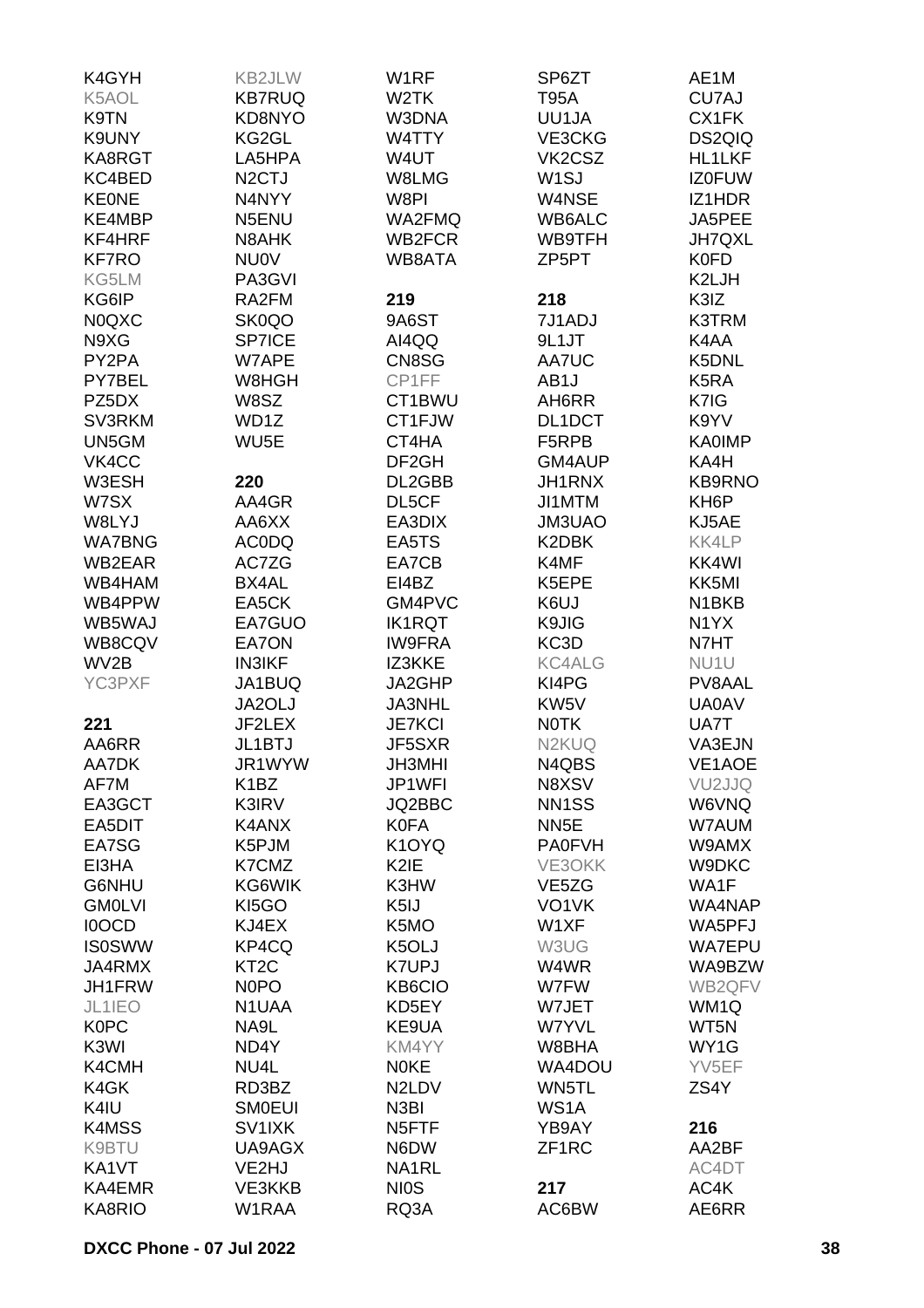| EA2BFM<br>K <sub>1</sub> O <sub>B</sub><br>JA9XBW<br>N4VN<br>VE1RAR<br>K <sub>2</sub> OP<br>EA3UU<br>JE8KKX<br>N <sub>5</sub> KZZ<br><b>WOSBE</b><br>EA4CBA<br><b>JH0GWK</b><br>K4JJW<br>OH1NPW<br>W3TB<br>EA8CPN<br><b>JI1OWY</b><br>K4MLD<br>SP3JZI<br>W6SIY<br>EI7GL<br>K8ZE<br>K6GCN<br>VE6JFW<br>W6TJ<br>KE2NL<br>FG8OJ<br><b>KC2TN</b><br>W1HQ<br>WA8EFK<br>KY3V<br><b>IZ4IRO</b><br>KH6IDU<br>W <sub>5I</sub> O<br>WB4YPY<br><b>JA1UKK</b><br><b>NOGLQ</b><br>KJ6YXI<br>W5MO<br>WB8BHA<br>KN6DI<br><b>JI3MJK</b><br><b>NOHW</b><br>W5UQ<br><b>WEOU</b><br>K <sub>2</sub> W <sub>R</sub><br>N3NRN<br>LA7RW<br>W6BOI<br><b>WG0U</b><br>K7DA<br>N5WD<br><b>NOECL</b><br>W6TTG<br>XE1GZU<br>KA1GIJ<br>N6GB<br>N1DNZ<br>WA1FXK<br>N6QKP<br>KB5GA<br>N3AIU<br>WA2VFM<br>211<br>KE4RNA<br>NI <sub>5</sub> F<br>N7GK<br>WX0Z<br>AC8HN<br>XE2JFP<br>KE8KE<br>NQ4U<br>OZ1ZE<br>AD7KG<br>KI7WO<br>OH7PD<br>SV1DKL<br>ZS6RJ<br>CP2BU<br>SV8CYV<br><b>KK4YA</b><br>OK8YD<br>EA7ANV<br><b>KR0P</b><br>PA3AJW<br>TI2SAH<br>212<br>GM3EDZ<br>KY <sub>10</sub><br>PY4OG<br>UN7BK<br>6Y5MP<br>HB9AQS<br>M3DFW<br>SP8NTH<br>VE3KY<br><b>AC0ZM</b><br><b>IWOHNE</b><br>N <sub>1</sub> LRR<br>UA4HAD<br>VU <sub>2</sub> CDP<br>AE4B<br><b>IW8DCS</b><br><b>WOMA</b><br>K <sub>1</sub> LU<br>N8MRI<br>VE1RY<br>AE4VJ<br>NS <sub>2</sub> W<br>VK6APW<br><b>WOPAN</b><br>AG0A<br>K <sub>1</sub> UR<br>NY2L<br>W <sub>2</sub> FC<br>W1EHQ<br>DL1EV<br>K <sub>2</sub> ZB<br>W2KN<br>W <sub>2</sub> OIL<br>RX3BP<br>DL5JS<br>K3JWI<br>K3PLV<br>SM4HAI<br>W3RMS<br>W3EH<br>DL6FCB<br>UA9MC<br>W4GE<br>W4MID<br>G4OWF<br>K4HCB<br>VA3IX<br>W4WAM<br>WD4AVP<br><b>HB9FAQ</b><br>KA1ZD<br>WS4F<br><b>IW0GWT</b><br>KC8PX<br>VE4RA<br><b>WA2ALY</b><br>W1PY<br>WA6LDI<br>YB0VB<br><b>JA8XQI</b><br>KO6MX<br>W3ENL<br>WA6TQT<br>JH1RMH<br><b>MOTDZ</b><br>W3JK<br>WB2DKH<br>213<br><b>JH7IQQ</b><br><b>NOIRM</b><br>W6HYK<br>WS1F<br>AA1FY<br><b>JR9AFX</b><br>N <sub>2</sub> ZL<br>W7DOZ<br>AB2TC<br>K0OZ<br>N4EFS<br>WV2I<br>W8UQ<br>AB4GG<br>K <sub>2</sub> DE<br>N5WE<br>214<br>W9FML<br>AC6EX<br>K4DET<br>N6ETO<br>WB1CTO<br>AD4XV<br>DL1IAV<br>K4WFM<br>N7WEJ<br>WD1X<br>AP2MQ<br><b>G0WOU</b><br>K5ZQ<br>N9APK<br>WD5GJP<br>DL9KSM<br>HB9EYP<br><b>KB2TGU</b><br>NE5W<br>WF6I<br>DM3ZF<br>HL5YAW<br>KB6KKW<br>W1IAN<br>YB4IR<br>EA3NG<br><b>JH7BKN</b><br><b>KB9DAK</b><br>W4YOK<br>YL2TD<br>EW4C<br>JN3XEZ<br>KB9IFH<br>W7GSV<br>FE1HIJ<br>JR3CVJ<br>KZ3B<br>W7WP<br>215<br>G3PJT<br>K <sub>2</sub> HT<br>LA4JR<br>W8GX<br>K <sub>2</sub> IAB<br>AA9RR<br>GM4ELV<br>LA7GIA<br>W9WS<br>K <sub>2</sub> JJ<br>HB9ERU<br>N <sub>2</sub> IFA<br>WA4NEL<br>CE7BIY<br>DB6VH<br><b>HK6KCS</b><br>K4AMC<br>N <sub>2</sub> QLT<br>WA6CLG<br>K5TC<br><b>DH0GSU</b><br>IK4DCW<br>N3KRX<br><b>WB3IHQ</b><br>DS2GOO<br>IZ2HAN<br>K9IZT<br>N3TG<br>WB4SGA<br>WC4V<br>DU1IVT<br>IZ8CPV<br>KB3KJ<br>N4EPD<br>F8HB/EA6<br>IZ8LMA<br>KD3CR<br>N7AME<br>WP4K<br>HB9/K5WDW<br><b>JA0JPD</b><br>KJ4QDZ<br>YB0DJ<br>N9LPT<br>ZP5CVI<br>HB9MXY<br>JA1DZN<br>KM4QV<br>OA4LG<br><b>HL1VAU</b><br>JA5JP<br>KX4TT<br>ON4FU<br><b>HS1JNB</b><br><b>JH1URT</b><br>LA4JGA<br>PY3OPP<br>210<br>JA1EEG<br><b>JI6IHG</b><br>N3FX<br>SM7GXR<br>AE4TF | DL5HU | JA2QQC | JM2DRM | N4LT | <b>UA0SC</b> |
|-------------------------------------------------------------------------------------------------------------------------------------------------------------------------------------------------------------------------------------------------------------------------------------------------------------------------------------------------------------------------------------------------------------------------------------------------------------------------------------------------------------------------------------------------------------------------------------------------------------------------------------------------------------------------------------------------------------------------------------------------------------------------------------------------------------------------------------------------------------------------------------------------------------------------------------------------------------------------------------------------------------------------------------------------------------------------------------------------------------------------------------------------------------------------------------------------------------------------------------------------------------------------------------------------------------------------------------------------------------------------------------------------------------------------------------------------------------------------------------------------------------------------------------------------------------------------------------------------------------------------------------------------------------------------------------------------------------------------------------------------------------------------------------------------------------------------------------------------------------------------------------------------------------------------------------------------------------------------------------------------------------------------------------------------------------------------------------------------------------------------------------------------------------------------------------------------------------------------------------------------------------------------------------------------------------------------------------------------------------------------------------------------------------------------------------------------------------------------------------------------------------------------------------------------------------------------------------------------------------------------------------------------------------------------------------------------------------------------------------------------------------------------------------------------------------------------------------------------------------------------------------------------------------------------------------------------------------------------------------------------------------------------------------------------------------------------------------------------------------------------------------------------------------------------------------------------|-------|--------|--------|------|--------------|
|                                                                                                                                                                                                                                                                                                                                                                                                                                                                                                                                                                                                                                                                                                                                                                                                                                                                                                                                                                                                                                                                                                                                                                                                                                                                                                                                                                                                                                                                                                                                                                                                                                                                                                                                                                                                                                                                                                                                                                                                                                                                                                                                                                                                                                                                                                                                                                                                                                                                                                                                                                                                                                                                                                                                                                                                                                                                                                                                                                                                                                                                                                                                                                                                 |       |        |        |      |              |
|                                                                                                                                                                                                                                                                                                                                                                                                                                                                                                                                                                                                                                                                                                                                                                                                                                                                                                                                                                                                                                                                                                                                                                                                                                                                                                                                                                                                                                                                                                                                                                                                                                                                                                                                                                                                                                                                                                                                                                                                                                                                                                                                                                                                                                                                                                                                                                                                                                                                                                                                                                                                                                                                                                                                                                                                                                                                                                                                                                                                                                                                                                                                                                                                 |       |        |        |      |              |
|                                                                                                                                                                                                                                                                                                                                                                                                                                                                                                                                                                                                                                                                                                                                                                                                                                                                                                                                                                                                                                                                                                                                                                                                                                                                                                                                                                                                                                                                                                                                                                                                                                                                                                                                                                                                                                                                                                                                                                                                                                                                                                                                                                                                                                                                                                                                                                                                                                                                                                                                                                                                                                                                                                                                                                                                                                                                                                                                                                                                                                                                                                                                                                                                 |       |        |        |      |              |
|                                                                                                                                                                                                                                                                                                                                                                                                                                                                                                                                                                                                                                                                                                                                                                                                                                                                                                                                                                                                                                                                                                                                                                                                                                                                                                                                                                                                                                                                                                                                                                                                                                                                                                                                                                                                                                                                                                                                                                                                                                                                                                                                                                                                                                                                                                                                                                                                                                                                                                                                                                                                                                                                                                                                                                                                                                                                                                                                                                                                                                                                                                                                                                                                 |       |        |        |      |              |
|                                                                                                                                                                                                                                                                                                                                                                                                                                                                                                                                                                                                                                                                                                                                                                                                                                                                                                                                                                                                                                                                                                                                                                                                                                                                                                                                                                                                                                                                                                                                                                                                                                                                                                                                                                                                                                                                                                                                                                                                                                                                                                                                                                                                                                                                                                                                                                                                                                                                                                                                                                                                                                                                                                                                                                                                                                                                                                                                                                                                                                                                                                                                                                                                 |       |        |        |      |              |
|                                                                                                                                                                                                                                                                                                                                                                                                                                                                                                                                                                                                                                                                                                                                                                                                                                                                                                                                                                                                                                                                                                                                                                                                                                                                                                                                                                                                                                                                                                                                                                                                                                                                                                                                                                                                                                                                                                                                                                                                                                                                                                                                                                                                                                                                                                                                                                                                                                                                                                                                                                                                                                                                                                                                                                                                                                                                                                                                                                                                                                                                                                                                                                                                 |       |        |        |      |              |
|                                                                                                                                                                                                                                                                                                                                                                                                                                                                                                                                                                                                                                                                                                                                                                                                                                                                                                                                                                                                                                                                                                                                                                                                                                                                                                                                                                                                                                                                                                                                                                                                                                                                                                                                                                                                                                                                                                                                                                                                                                                                                                                                                                                                                                                                                                                                                                                                                                                                                                                                                                                                                                                                                                                                                                                                                                                                                                                                                                                                                                                                                                                                                                                                 |       |        |        |      |              |
|                                                                                                                                                                                                                                                                                                                                                                                                                                                                                                                                                                                                                                                                                                                                                                                                                                                                                                                                                                                                                                                                                                                                                                                                                                                                                                                                                                                                                                                                                                                                                                                                                                                                                                                                                                                                                                                                                                                                                                                                                                                                                                                                                                                                                                                                                                                                                                                                                                                                                                                                                                                                                                                                                                                                                                                                                                                                                                                                                                                                                                                                                                                                                                                                 |       |        |        |      |              |
|                                                                                                                                                                                                                                                                                                                                                                                                                                                                                                                                                                                                                                                                                                                                                                                                                                                                                                                                                                                                                                                                                                                                                                                                                                                                                                                                                                                                                                                                                                                                                                                                                                                                                                                                                                                                                                                                                                                                                                                                                                                                                                                                                                                                                                                                                                                                                                                                                                                                                                                                                                                                                                                                                                                                                                                                                                                                                                                                                                                                                                                                                                                                                                                                 |       |        |        |      |              |
|                                                                                                                                                                                                                                                                                                                                                                                                                                                                                                                                                                                                                                                                                                                                                                                                                                                                                                                                                                                                                                                                                                                                                                                                                                                                                                                                                                                                                                                                                                                                                                                                                                                                                                                                                                                                                                                                                                                                                                                                                                                                                                                                                                                                                                                                                                                                                                                                                                                                                                                                                                                                                                                                                                                                                                                                                                                                                                                                                                                                                                                                                                                                                                                                 |       |        |        |      |              |
|                                                                                                                                                                                                                                                                                                                                                                                                                                                                                                                                                                                                                                                                                                                                                                                                                                                                                                                                                                                                                                                                                                                                                                                                                                                                                                                                                                                                                                                                                                                                                                                                                                                                                                                                                                                                                                                                                                                                                                                                                                                                                                                                                                                                                                                                                                                                                                                                                                                                                                                                                                                                                                                                                                                                                                                                                                                                                                                                                                                                                                                                                                                                                                                                 |       |        |        |      |              |
|                                                                                                                                                                                                                                                                                                                                                                                                                                                                                                                                                                                                                                                                                                                                                                                                                                                                                                                                                                                                                                                                                                                                                                                                                                                                                                                                                                                                                                                                                                                                                                                                                                                                                                                                                                                                                                                                                                                                                                                                                                                                                                                                                                                                                                                                                                                                                                                                                                                                                                                                                                                                                                                                                                                                                                                                                                                                                                                                                                                                                                                                                                                                                                                                 |       |        |        |      |              |
|                                                                                                                                                                                                                                                                                                                                                                                                                                                                                                                                                                                                                                                                                                                                                                                                                                                                                                                                                                                                                                                                                                                                                                                                                                                                                                                                                                                                                                                                                                                                                                                                                                                                                                                                                                                                                                                                                                                                                                                                                                                                                                                                                                                                                                                                                                                                                                                                                                                                                                                                                                                                                                                                                                                                                                                                                                                                                                                                                                                                                                                                                                                                                                                                 |       |        |        |      |              |
|                                                                                                                                                                                                                                                                                                                                                                                                                                                                                                                                                                                                                                                                                                                                                                                                                                                                                                                                                                                                                                                                                                                                                                                                                                                                                                                                                                                                                                                                                                                                                                                                                                                                                                                                                                                                                                                                                                                                                                                                                                                                                                                                                                                                                                                                                                                                                                                                                                                                                                                                                                                                                                                                                                                                                                                                                                                                                                                                                                                                                                                                                                                                                                                                 |       |        |        |      |              |
|                                                                                                                                                                                                                                                                                                                                                                                                                                                                                                                                                                                                                                                                                                                                                                                                                                                                                                                                                                                                                                                                                                                                                                                                                                                                                                                                                                                                                                                                                                                                                                                                                                                                                                                                                                                                                                                                                                                                                                                                                                                                                                                                                                                                                                                                                                                                                                                                                                                                                                                                                                                                                                                                                                                                                                                                                                                                                                                                                                                                                                                                                                                                                                                                 |       |        |        |      |              |
|                                                                                                                                                                                                                                                                                                                                                                                                                                                                                                                                                                                                                                                                                                                                                                                                                                                                                                                                                                                                                                                                                                                                                                                                                                                                                                                                                                                                                                                                                                                                                                                                                                                                                                                                                                                                                                                                                                                                                                                                                                                                                                                                                                                                                                                                                                                                                                                                                                                                                                                                                                                                                                                                                                                                                                                                                                                                                                                                                                                                                                                                                                                                                                                                 |       |        |        |      |              |
|                                                                                                                                                                                                                                                                                                                                                                                                                                                                                                                                                                                                                                                                                                                                                                                                                                                                                                                                                                                                                                                                                                                                                                                                                                                                                                                                                                                                                                                                                                                                                                                                                                                                                                                                                                                                                                                                                                                                                                                                                                                                                                                                                                                                                                                                                                                                                                                                                                                                                                                                                                                                                                                                                                                                                                                                                                                                                                                                                                                                                                                                                                                                                                                                 |       |        |        |      |              |
|                                                                                                                                                                                                                                                                                                                                                                                                                                                                                                                                                                                                                                                                                                                                                                                                                                                                                                                                                                                                                                                                                                                                                                                                                                                                                                                                                                                                                                                                                                                                                                                                                                                                                                                                                                                                                                                                                                                                                                                                                                                                                                                                                                                                                                                                                                                                                                                                                                                                                                                                                                                                                                                                                                                                                                                                                                                                                                                                                                                                                                                                                                                                                                                                 |       |        |        |      |              |
|                                                                                                                                                                                                                                                                                                                                                                                                                                                                                                                                                                                                                                                                                                                                                                                                                                                                                                                                                                                                                                                                                                                                                                                                                                                                                                                                                                                                                                                                                                                                                                                                                                                                                                                                                                                                                                                                                                                                                                                                                                                                                                                                                                                                                                                                                                                                                                                                                                                                                                                                                                                                                                                                                                                                                                                                                                                                                                                                                                                                                                                                                                                                                                                                 |       |        |        |      |              |
|                                                                                                                                                                                                                                                                                                                                                                                                                                                                                                                                                                                                                                                                                                                                                                                                                                                                                                                                                                                                                                                                                                                                                                                                                                                                                                                                                                                                                                                                                                                                                                                                                                                                                                                                                                                                                                                                                                                                                                                                                                                                                                                                                                                                                                                                                                                                                                                                                                                                                                                                                                                                                                                                                                                                                                                                                                                                                                                                                                                                                                                                                                                                                                                                 |       |        |        |      |              |
|                                                                                                                                                                                                                                                                                                                                                                                                                                                                                                                                                                                                                                                                                                                                                                                                                                                                                                                                                                                                                                                                                                                                                                                                                                                                                                                                                                                                                                                                                                                                                                                                                                                                                                                                                                                                                                                                                                                                                                                                                                                                                                                                                                                                                                                                                                                                                                                                                                                                                                                                                                                                                                                                                                                                                                                                                                                                                                                                                                                                                                                                                                                                                                                                 |       |        |        |      |              |
|                                                                                                                                                                                                                                                                                                                                                                                                                                                                                                                                                                                                                                                                                                                                                                                                                                                                                                                                                                                                                                                                                                                                                                                                                                                                                                                                                                                                                                                                                                                                                                                                                                                                                                                                                                                                                                                                                                                                                                                                                                                                                                                                                                                                                                                                                                                                                                                                                                                                                                                                                                                                                                                                                                                                                                                                                                                                                                                                                                                                                                                                                                                                                                                                 |       |        |        |      |              |
|                                                                                                                                                                                                                                                                                                                                                                                                                                                                                                                                                                                                                                                                                                                                                                                                                                                                                                                                                                                                                                                                                                                                                                                                                                                                                                                                                                                                                                                                                                                                                                                                                                                                                                                                                                                                                                                                                                                                                                                                                                                                                                                                                                                                                                                                                                                                                                                                                                                                                                                                                                                                                                                                                                                                                                                                                                                                                                                                                                                                                                                                                                                                                                                                 |       |        |        |      |              |
|                                                                                                                                                                                                                                                                                                                                                                                                                                                                                                                                                                                                                                                                                                                                                                                                                                                                                                                                                                                                                                                                                                                                                                                                                                                                                                                                                                                                                                                                                                                                                                                                                                                                                                                                                                                                                                                                                                                                                                                                                                                                                                                                                                                                                                                                                                                                                                                                                                                                                                                                                                                                                                                                                                                                                                                                                                                                                                                                                                                                                                                                                                                                                                                                 |       |        |        |      |              |
|                                                                                                                                                                                                                                                                                                                                                                                                                                                                                                                                                                                                                                                                                                                                                                                                                                                                                                                                                                                                                                                                                                                                                                                                                                                                                                                                                                                                                                                                                                                                                                                                                                                                                                                                                                                                                                                                                                                                                                                                                                                                                                                                                                                                                                                                                                                                                                                                                                                                                                                                                                                                                                                                                                                                                                                                                                                                                                                                                                                                                                                                                                                                                                                                 |       |        |        |      |              |
|                                                                                                                                                                                                                                                                                                                                                                                                                                                                                                                                                                                                                                                                                                                                                                                                                                                                                                                                                                                                                                                                                                                                                                                                                                                                                                                                                                                                                                                                                                                                                                                                                                                                                                                                                                                                                                                                                                                                                                                                                                                                                                                                                                                                                                                                                                                                                                                                                                                                                                                                                                                                                                                                                                                                                                                                                                                                                                                                                                                                                                                                                                                                                                                                 |       |        |        |      |              |
|                                                                                                                                                                                                                                                                                                                                                                                                                                                                                                                                                                                                                                                                                                                                                                                                                                                                                                                                                                                                                                                                                                                                                                                                                                                                                                                                                                                                                                                                                                                                                                                                                                                                                                                                                                                                                                                                                                                                                                                                                                                                                                                                                                                                                                                                                                                                                                                                                                                                                                                                                                                                                                                                                                                                                                                                                                                                                                                                                                                                                                                                                                                                                                                                 |       |        |        |      |              |
|                                                                                                                                                                                                                                                                                                                                                                                                                                                                                                                                                                                                                                                                                                                                                                                                                                                                                                                                                                                                                                                                                                                                                                                                                                                                                                                                                                                                                                                                                                                                                                                                                                                                                                                                                                                                                                                                                                                                                                                                                                                                                                                                                                                                                                                                                                                                                                                                                                                                                                                                                                                                                                                                                                                                                                                                                                                                                                                                                                                                                                                                                                                                                                                                 |       |        |        |      |              |
|                                                                                                                                                                                                                                                                                                                                                                                                                                                                                                                                                                                                                                                                                                                                                                                                                                                                                                                                                                                                                                                                                                                                                                                                                                                                                                                                                                                                                                                                                                                                                                                                                                                                                                                                                                                                                                                                                                                                                                                                                                                                                                                                                                                                                                                                                                                                                                                                                                                                                                                                                                                                                                                                                                                                                                                                                                                                                                                                                                                                                                                                                                                                                                                                 |       |        |        |      |              |
|                                                                                                                                                                                                                                                                                                                                                                                                                                                                                                                                                                                                                                                                                                                                                                                                                                                                                                                                                                                                                                                                                                                                                                                                                                                                                                                                                                                                                                                                                                                                                                                                                                                                                                                                                                                                                                                                                                                                                                                                                                                                                                                                                                                                                                                                                                                                                                                                                                                                                                                                                                                                                                                                                                                                                                                                                                                                                                                                                                                                                                                                                                                                                                                                 |       |        |        |      |              |
|                                                                                                                                                                                                                                                                                                                                                                                                                                                                                                                                                                                                                                                                                                                                                                                                                                                                                                                                                                                                                                                                                                                                                                                                                                                                                                                                                                                                                                                                                                                                                                                                                                                                                                                                                                                                                                                                                                                                                                                                                                                                                                                                                                                                                                                                                                                                                                                                                                                                                                                                                                                                                                                                                                                                                                                                                                                                                                                                                                                                                                                                                                                                                                                                 |       |        |        |      |              |
|                                                                                                                                                                                                                                                                                                                                                                                                                                                                                                                                                                                                                                                                                                                                                                                                                                                                                                                                                                                                                                                                                                                                                                                                                                                                                                                                                                                                                                                                                                                                                                                                                                                                                                                                                                                                                                                                                                                                                                                                                                                                                                                                                                                                                                                                                                                                                                                                                                                                                                                                                                                                                                                                                                                                                                                                                                                                                                                                                                                                                                                                                                                                                                                                 |       |        |        |      |              |
|                                                                                                                                                                                                                                                                                                                                                                                                                                                                                                                                                                                                                                                                                                                                                                                                                                                                                                                                                                                                                                                                                                                                                                                                                                                                                                                                                                                                                                                                                                                                                                                                                                                                                                                                                                                                                                                                                                                                                                                                                                                                                                                                                                                                                                                                                                                                                                                                                                                                                                                                                                                                                                                                                                                                                                                                                                                                                                                                                                                                                                                                                                                                                                                                 |       |        |        |      |              |
|                                                                                                                                                                                                                                                                                                                                                                                                                                                                                                                                                                                                                                                                                                                                                                                                                                                                                                                                                                                                                                                                                                                                                                                                                                                                                                                                                                                                                                                                                                                                                                                                                                                                                                                                                                                                                                                                                                                                                                                                                                                                                                                                                                                                                                                                                                                                                                                                                                                                                                                                                                                                                                                                                                                                                                                                                                                                                                                                                                                                                                                                                                                                                                                                 |       |        |        |      |              |
|                                                                                                                                                                                                                                                                                                                                                                                                                                                                                                                                                                                                                                                                                                                                                                                                                                                                                                                                                                                                                                                                                                                                                                                                                                                                                                                                                                                                                                                                                                                                                                                                                                                                                                                                                                                                                                                                                                                                                                                                                                                                                                                                                                                                                                                                                                                                                                                                                                                                                                                                                                                                                                                                                                                                                                                                                                                                                                                                                                                                                                                                                                                                                                                                 |       |        |        |      |              |
|                                                                                                                                                                                                                                                                                                                                                                                                                                                                                                                                                                                                                                                                                                                                                                                                                                                                                                                                                                                                                                                                                                                                                                                                                                                                                                                                                                                                                                                                                                                                                                                                                                                                                                                                                                                                                                                                                                                                                                                                                                                                                                                                                                                                                                                                                                                                                                                                                                                                                                                                                                                                                                                                                                                                                                                                                                                                                                                                                                                                                                                                                                                                                                                                 |       |        |        |      |              |
|                                                                                                                                                                                                                                                                                                                                                                                                                                                                                                                                                                                                                                                                                                                                                                                                                                                                                                                                                                                                                                                                                                                                                                                                                                                                                                                                                                                                                                                                                                                                                                                                                                                                                                                                                                                                                                                                                                                                                                                                                                                                                                                                                                                                                                                                                                                                                                                                                                                                                                                                                                                                                                                                                                                                                                                                                                                                                                                                                                                                                                                                                                                                                                                                 |       |        |        |      |              |
|                                                                                                                                                                                                                                                                                                                                                                                                                                                                                                                                                                                                                                                                                                                                                                                                                                                                                                                                                                                                                                                                                                                                                                                                                                                                                                                                                                                                                                                                                                                                                                                                                                                                                                                                                                                                                                                                                                                                                                                                                                                                                                                                                                                                                                                                                                                                                                                                                                                                                                                                                                                                                                                                                                                                                                                                                                                                                                                                                                                                                                                                                                                                                                                                 |       |        |        |      |              |
|                                                                                                                                                                                                                                                                                                                                                                                                                                                                                                                                                                                                                                                                                                                                                                                                                                                                                                                                                                                                                                                                                                                                                                                                                                                                                                                                                                                                                                                                                                                                                                                                                                                                                                                                                                                                                                                                                                                                                                                                                                                                                                                                                                                                                                                                                                                                                                                                                                                                                                                                                                                                                                                                                                                                                                                                                                                                                                                                                                                                                                                                                                                                                                                                 |       |        |        |      |              |
|                                                                                                                                                                                                                                                                                                                                                                                                                                                                                                                                                                                                                                                                                                                                                                                                                                                                                                                                                                                                                                                                                                                                                                                                                                                                                                                                                                                                                                                                                                                                                                                                                                                                                                                                                                                                                                                                                                                                                                                                                                                                                                                                                                                                                                                                                                                                                                                                                                                                                                                                                                                                                                                                                                                                                                                                                                                                                                                                                                                                                                                                                                                                                                                                 |       |        |        |      |              |
|                                                                                                                                                                                                                                                                                                                                                                                                                                                                                                                                                                                                                                                                                                                                                                                                                                                                                                                                                                                                                                                                                                                                                                                                                                                                                                                                                                                                                                                                                                                                                                                                                                                                                                                                                                                                                                                                                                                                                                                                                                                                                                                                                                                                                                                                                                                                                                                                                                                                                                                                                                                                                                                                                                                                                                                                                                                                                                                                                                                                                                                                                                                                                                                                 |       |        |        |      |              |
|                                                                                                                                                                                                                                                                                                                                                                                                                                                                                                                                                                                                                                                                                                                                                                                                                                                                                                                                                                                                                                                                                                                                                                                                                                                                                                                                                                                                                                                                                                                                                                                                                                                                                                                                                                                                                                                                                                                                                                                                                                                                                                                                                                                                                                                                                                                                                                                                                                                                                                                                                                                                                                                                                                                                                                                                                                                                                                                                                                                                                                                                                                                                                                                                 |       |        |        |      |              |
|                                                                                                                                                                                                                                                                                                                                                                                                                                                                                                                                                                                                                                                                                                                                                                                                                                                                                                                                                                                                                                                                                                                                                                                                                                                                                                                                                                                                                                                                                                                                                                                                                                                                                                                                                                                                                                                                                                                                                                                                                                                                                                                                                                                                                                                                                                                                                                                                                                                                                                                                                                                                                                                                                                                                                                                                                                                                                                                                                                                                                                                                                                                                                                                                 |       |        |        |      |              |
|                                                                                                                                                                                                                                                                                                                                                                                                                                                                                                                                                                                                                                                                                                                                                                                                                                                                                                                                                                                                                                                                                                                                                                                                                                                                                                                                                                                                                                                                                                                                                                                                                                                                                                                                                                                                                                                                                                                                                                                                                                                                                                                                                                                                                                                                                                                                                                                                                                                                                                                                                                                                                                                                                                                                                                                                                                                                                                                                                                                                                                                                                                                                                                                                 |       |        |        |      |              |
|                                                                                                                                                                                                                                                                                                                                                                                                                                                                                                                                                                                                                                                                                                                                                                                                                                                                                                                                                                                                                                                                                                                                                                                                                                                                                                                                                                                                                                                                                                                                                                                                                                                                                                                                                                                                                                                                                                                                                                                                                                                                                                                                                                                                                                                                                                                                                                                                                                                                                                                                                                                                                                                                                                                                                                                                                                                                                                                                                                                                                                                                                                                                                                                                 |       |        |        |      |              |
|                                                                                                                                                                                                                                                                                                                                                                                                                                                                                                                                                                                                                                                                                                                                                                                                                                                                                                                                                                                                                                                                                                                                                                                                                                                                                                                                                                                                                                                                                                                                                                                                                                                                                                                                                                                                                                                                                                                                                                                                                                                                                                                                                                                                                                                                                                                                                                                                                                                                                                                                                                                                                                                                                                                                                                                                                                                                                                                                                                                                                                                                                                                                                                                                 |       |        |        |      |              |
|                                                                                                                                                                                                                                                                                                                                                                                                                                                                                                                                                                                                                                                                                                                                                                                                                                                                                                                                                                                                                                                                                                                                                                                                                                                                                                                                                                                                                                                                                                                                                                                                                                                                                                                                                                                                                                                                                                                                                                                                                                                                                                                                                                                                                                                                                                                                                                                                                                                                                                                                                                                                                                                                                                                                                                                                                                                                                                                                                                                                                                                                                                                                                                                                 |       |        |        |      |              |
|                                                                                                                                                                                                                                                                                                                                                                                                                                                                                                                                                                                                                                                                                                                                                                                                                                                                                                                                                                                                                                                                                                                                                                                                                                                                                                                                                                                                                                                                                                                                                                                                                                                                                                                                                                                                                                                                                                                                                                                                                                                                                                                                                                                                                                                                                                                                                                                                                                                                                                                                                                                                                                                                                                                                                                                                                                                                                                                                                                                                                                                                                                                                                                                                 |       |        |        |      |              |
|                                                                                                                                                                                                                                                                                                                                                                                                                                                                                                                                                                                                                                                                                                                                                                                                                                                                                                                                                                                                                                                                                                                                                                                                                                                                                                                                                                                                                                                                                                                                                                                                                                                                                                                                                                                                                                                                                                                                                                                                                                                                                                                                                                                                                                                                                                                                                                                                                                                                                                                                                                                                                                                                                                                                                                                                                                                                                                                                                                                                                                                                                                                                                                                                 |       |        |        |      |              |
|                                                                                                                                                                                                                                                                                                                                                                                                                                                                                                                                                                                                                                                                                                                                                                                                                                                                                                                                                                                                                                                                                                                                                                                                                                                                                                                                                                                                                                                                                                                                                                                                                                                                                                                                                                                                                                                                                                                                                                                                                                                                                                                                                                                                                                                                                                                                                                                                                                                                                                                                                                                                                                                                                                                                                                                                                                                                                                                                                                                                                                                                                                                                                                                                 |       |        |        |      |              |
|                                                                                                                                                                                                                                                                                                                                                                                                                                                                                                                                                                                                                                                                                                                                                                                                                                                                                                                                                                                                                                                                                                                                                                                                                                                                                                                                                                                                                                                                                                                                                                                                                                                                                                                                                                                                                                                                                                                                                                                                                                                                                                                                                                                                                                                                                                                                                                                                                                                                                                                                                                                                                                                                                                                                                                                                                                                                                                                                                                                                                                                                                                                                                                                                 |       |        |        |      |              |
|                                                                                                                                                                                                                                                                                                                                                                                                                                                                                                                                                                                                                                                                                                                                                                                                                                                                                                                                                                                                                                                                                                                                                                                                                                                                                                                                                                                                                                                                                                                                                                                                                                                                                                                                                                                                                                                                                                                                                                                                                                                                                                                                                                                                                                                                                                                                                                                                                                                                                                                                                                                                                                                                                                                                                                                                                                                                                                                                                                                                                                                                                                                                                                                                 |       |        |        |      |              |
|                                                                                                                                                                                                                                                                                                                                                                                                                                                                                                                                                                                                                                                                                                                                                                                                                                                                                                                                                                                                                                                                                                                                                                                                                                                                                                                                                                                                                                                                                                                                                                                                                                                                                                                                                                                                                                                                                                                                                                                                                                                                                                                                                                                                                                                                                                                                                                                                                                                                                                                                                                                                                                                                                                                                                                                                                                                                                                                                                                                                                                                                                                                                                                                                 |       |        |        |      |              |
|                                                                                                                                                                                                                                                                                                                                                                                                                                                                                                                                                                                                                                                                                                                                                                                                                                                                                                                                                                                                                                                                                                                                                                                                                                                                                                                                                                                                                                                                                                                                                                                                                                                                                                                                                                                                                                                                                                                                                                                                                                                                                                                                                                                                                                                                                                                                                                                                                                                                                                                                                                                                                                                                                                                                                                                                                                                                                                                                                                                                                                                                                                                                                                                                 |       |        |        |      |              |
|                                                                                                                                                                                                                                                                                                                                                                                                                                                                                                                                                                                                                                                                                                                                                                                                                                                                                                                                                                                                                                                                                                                                                                                                                                                                                                                                                                                                                                                                                                                                                                                                                                                                                                                                                                                                                                                                                                                                                                                                                                                                                                                                                                                                                                                                                                                                                                                                                                                                                                                                                                                                                                                                                                                                                                                                                                                                                                                                                                                                                                                                                                                                                                                                 |       |        |        |      |              |
|                                                                                                                                                                                                                                                                                                                                                                                                                                                                                                                                                                                                                                                                                                                                                                                                                                                                                                                                                                                                                                                                                                                                                                                                                                                                                                                                                                                                                                                                                                                                                                                                                                                                                                                                                                                                                                                                                                                                                                                                                                                                                                                                                                                                                                                                                                                                                                                                                                                                                                                                                                                                                                                                                                                                                                                                                                                                                                                                                                                                                                                                                                                                                                                                 |       |        |        |      |              |
|                                                                                                                                                                                                                                                                                                                                                                                                                                                                                                                                                                                                                                                                                                                                                                                                                                                                                                                                                                                                                                                                                                                                                                                                                                                                                                                                                                                                                                                                                                                                                                                                                                                                                                                                                                                                                                                                                                                                                                                                                                                                                                                                                                                                                                                                                                                                                                                                                                                                                                                                                                                                                                                                                                                                                                                                                                                                                                                                                                                                                                                                                                                                                                                                 |       |        |        |      |              |
|                                                                                                                                                                                                                                                                                                                                                                                                                                                                                                                                                                                                                                                                                                                                                                                                                                                                                                                                                                                                                                                                                                                                                                                                                                                                                                                                                                                                                                                                                                                                                                                                                                                                                                                                                                                                                                                                                                                                                                                                                                                                                                                                                                                                                                                                                                                                                                                                                                                                                                                                                                                                                                                                                                                                                                                                                                                                                                                                                                                                                                                                                                                                                                                                 |       |        |        |      |              |
|                                                                                                                                                                                                                                                                                                                                                                                                                                                                                                                                                                                                                                                                                                                                                                                                                                                                                                                                                                                                                                                                                                                                                                                                                                                                                                                                                                                                                                                                                                                                                                                                                                                                                                                                                                                                                                                                                                                                                                                                                                                                                                                                                                                                                                                                                                                                                                                                                                                                                                                                                                                                                                                                                                                                                                                                                                                                                                                                                                                                                                                                                                                                                                                                 |       |        |        |      |              |
|                                                                                                                                                                                                                                                                                                                                                                                                                                                                                                                                                                                                                                                                                                                                                                                                                                                                                                                                                                                                                                                                                                                                                                                                                                                                                                                                                                                                                                                                                                                                                                                                                                                                                                                                                                                                                                                                                                                                                                                                                                                                                                                                                                                                                                                                                                                                                                                                                                                                                                                                                                                                                                                                                                                                                                                                                                                                                                                                                                                                                                                                                                                                                                                                 |       |        |        |      |              |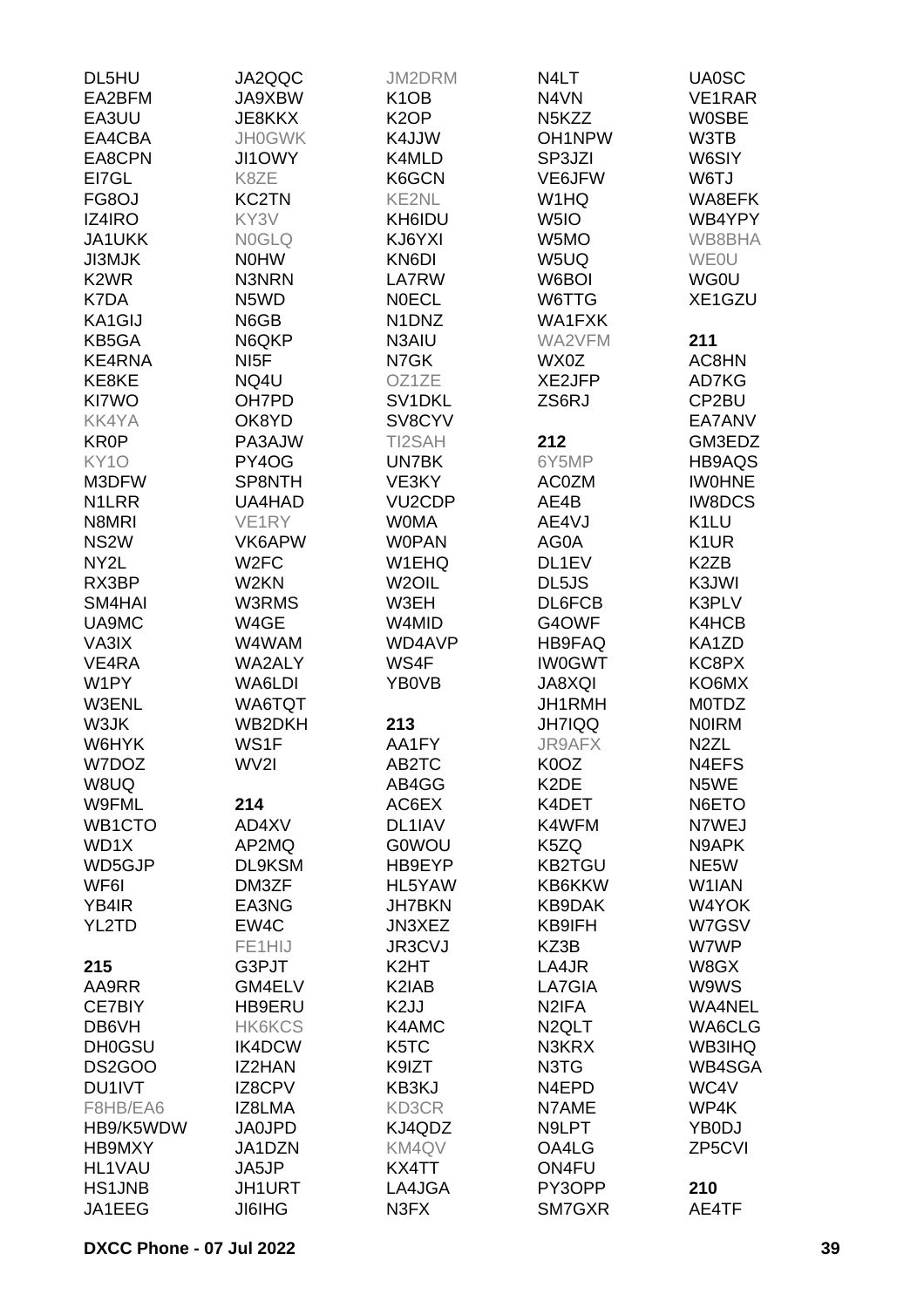| CE8EIO             | IK6FHG            | <b>PHOAS</b>                  | WA9MAG                        | 205                             |
|--------------------|-------------------|-------------------------------|-------------------------------|---------------------------------|
| DH3KM              | JA1IAZ            | PY2LSM                        | WB <sub>2</sub> P             | AA5AX                           |
| DJ9UP              | JA1QIW            | VE3DWH                        | WB4TBZ                        | AC4UM                           |
| <b>DL7JRD</b>      | JA1WVK            | <b>WODCB</b>                  | WB6NFO                        | AD5XD                           |
| DM2RM              | JA6HR             | W3NLB                         | WB6UIA                        | <b>AK0M</b>                     |
| <b>DS5TGK</b>      | K0FJ              | W9LIZ                         | WC5M                          | DL6DBF                          |
| <b>DS5UCP</b>      | K9UW              | <b>WA7PVE</b>                 | <b>WD0BMS</b>                 | EA6DB                           |
| <b>G0OWE</b>       | KA2HHW            | WJ6Y                          | WD9GMK                        | I2OLV                           |
| <b>I5GJK</b>       | KA4ETQ            |                               | WG2Y                          | IK8LJA                          |
| IK1LJO             | <b>KB0V</b>       | 207                           | WJ8B                          | <b>IU0HDC</b>                   |
| <b>IK7HTB</b>      | <b>KG4USN</b>     | A71EM                         |                               | <b>IW8CGX</b>                   |
| <b>IW2EKP</b>      | KG7EZ             | AA7RT                         | 206                           | JA5CDL                          |
| IZ8LLQ             | KK5J              | <b>AK0BC</b>                  | AA8DC                         | JE2FUP                          |
| JA6CMQ             | LA2IR             | <b>DJ0EC</b>                  | CT7ANG                        | JH1HPH                          |
| JH3ULY             | N6WMF             | <b>DL7UGO</b>                 | DH1PLY                        | JH1KIM                          |
| JO1RDV             | ND4DX             | EA1EB                         | DL9CP                         | <b>JH3PRR</b>                   |
| <b>K0GEO</b>       | NY2KW             | EA1JJ                         | DS5AAQ                        | JH4VDP                          |
| <b>K0TRL</b>       | OZ8T              | <b>G0SWS</b>                  | EA3CVO                        | JP1EWY                          |
| K1ATL              | W5UXR             | G4VBI                         | EA7UG                         | JR4DHK                          |
| <b>K2NRS</b>       | W6RVA             | <b>HLOCAC</b>                 | F5MOO                         | K <sub>1</sub> ZO               |
| K9DJT              | W7GMH/KH6         | HS1PDY                        | HZ1TL                         |                                 |
| K9JP               | WK3H              | <b>I3UBL</b>                  | <b>IK2FDV</b>                 | K6BU<br>K6JLL                   |
|                    |                   |                               |                               |                                 |
| KE6U               | WQ5G              | <b>IK0VTG</b>                 | <b>IN3NMP</b>                 | <b>KB3TS</b>                    |
| KF8N*              | 208               | IZ1MHX                        | <b>IZ3AYS</b>                 | KB8KB                           |
| <b>KI0RH</b>       |                   | IZ8GUQ                        | JA1FIO                        | KB8UUZ                          |
| KI6QDH             | AA2VG             | JA1ACF                        | JH8NQV                        | <b>KD0CIU</b>                   |
| KJ6FY              | AA3FC             | JA1BPN                        | JT1CS                         | KD4POJ                          |
| KQ4NE              | AG6HE             | JA1II                         | K4ZOT                         | KE4XY                           |
| LA <sub>2LI</sub>  | DJ9RM             | K <sub>1</sub> CU             | K5MOZ                         | KO4WM                           |
| N1HAQ              | DL5KUT            | K <sub>1VI</sub>              | K8CR                          | KQ6MW                           |
| N <sub>2</sub> ION | DS4DBF            | K8LO                          | <b>K8NOS</b>                  | LA3PK                           |
| N4NIZ              | DS4PAH            | K9MV                          | K9JDP                         | LA4C                            |
| N5FPW              | EA1ASG            | <b>KA5WSS</b>                 | <b>KB1TUR</b>                 | LU1DCH                          |
| N6SF               | EA1DOF            | <b>KC7PL</b>                  | <b>KB2PAQ</b>                 | <b>MOSPM</b>                    |
| N7LSD              | EI4GJB            | KF4YXH                        | <b>KB7ZUT</b>                 | N1LFN                           |
| N7NW               | F5AYZ             | KH7E                          | <b>KC9CRV</b>                 | N <sub>2</sub> H <sub>IG</sub>  |
| NE <sub>1</sub> RD | <b>GOUWB</b>      | KJ8N                          | KE3VV                         | N4DIA                           |
| NE6V               | G3VNI             | KQ5M                          | KE9VU                         | N4KAI*                          |
| NN <sub>3</sub> V  | IK8IPD            | KU2A                          | KZ2R                          | N4PXV                           |
| NW <sub>1</sub> A  | JA1OVD            | KY3A                          | <b>MOVCB</b>                  | N4YVC                           |
| SK5CG              | <b>JA2CNI</b>     | <b>MM0BQI</b>                 | <b>NOERC</b>                  | N6EB                            |
| SM5ACQ             | JE8KGH            | N0HJZ                         | N <sub>1</sub> N <sub>D</sub> | N8FXH                           |
| SV3GLL             | JI6ODS            | N <sub>2</sub> JE             | N6XDU                         | N8RU                            |
| <b>VA7VF</b>       | JR1LEX            | N <sub>2</sub> M <sub>G</sub> | NJ9C                          | N8ZFM                           |
| <b>WONF</b>        | JR1LZK            | N4BRF                         | VE4AGT                        | N9ACD                           |
| W2YZ               | K <sub>5</sub> CY | N6CPL                         | VO <sub>1</sub> DJT           | NC4CX                           |
| WB8EKG             | K5HM              | PY3AJB                        | W3BNN                         | OH <sub>1</sub> KT              |
| WX3P               | K7WM              | RA9SAS                        | W3ERN                         | PB7XYL                          |
|                    | K9MRD             | VE3LR                         | W4GM                          | SM4BZH                          |
| 209                | K9MY              | W1WL                          | W4RKC                         | SV <sub>2</sub> D <sub>SJ</sub> |
| 4X6YY              | <b>KC7ZON</b>     | W2OAE                         | W7NL                          | VK5AM                           |
| AC5TC              | KF4KAT            | W4NML                         | W7OLY                         | W4MIR                           |
| AE5VR              | N <sub>2</sub> QL | W7DNS                         | WA4JA                         | W4WKB                           |
| EA1IF              | N <sub>2</sub> WM | W7PP                          | WA8COB                        | W6DPK                           |
| EA7ZT              | N4XC              | W8FQ                          | WJ7R                          | W6FFH                           |
| G3UEG              | N5MDR             | W9TNZ                         | <b>WL7MA</b>                  | W6FUV                           |
| G3XLF              | N6XAD             | WA2CNV                        | WR3Y                          | WA6CRH                          |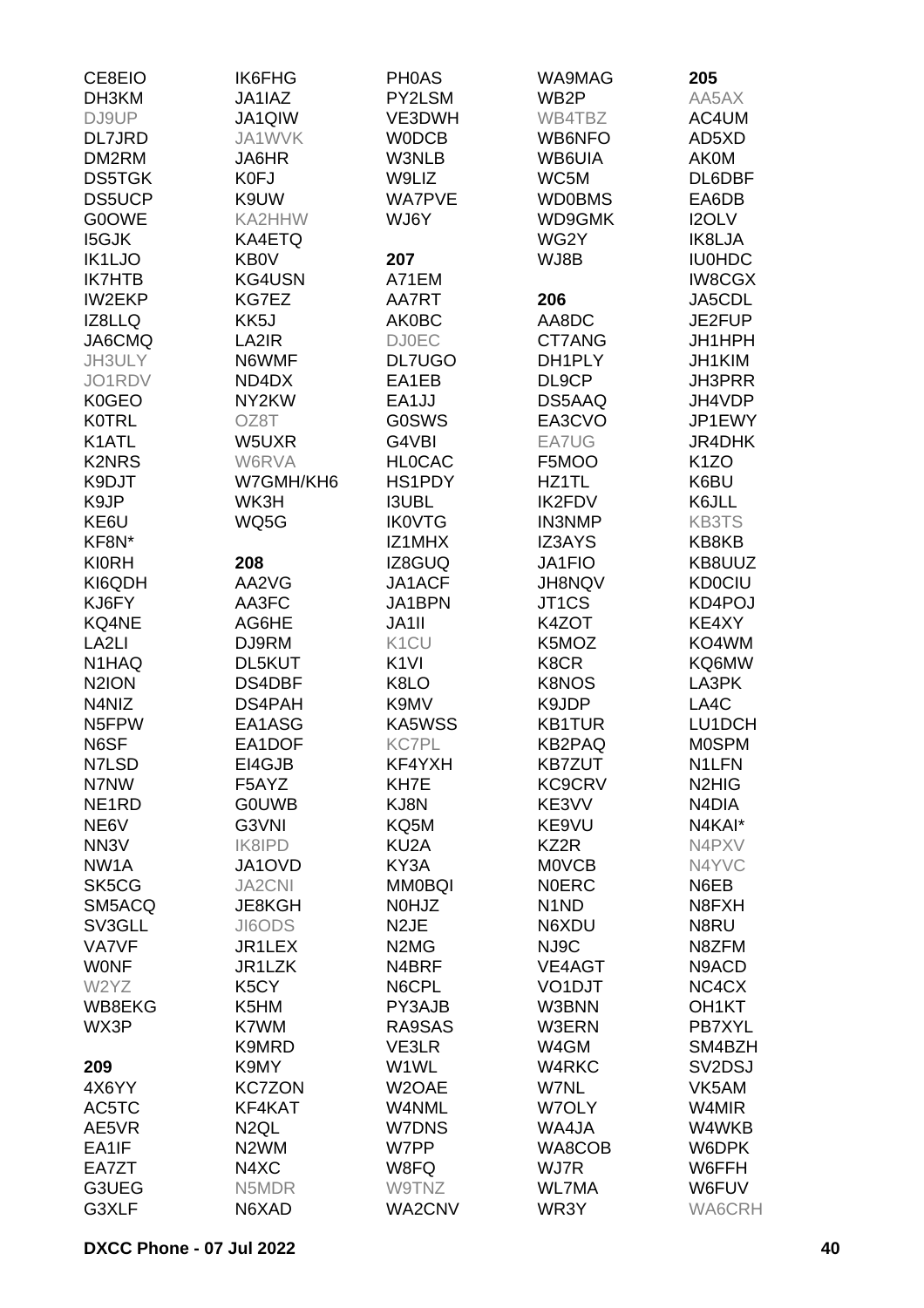| WK8M                      | 203                         | W7DGP              | NZ4DX                          | K9IA                           |
|---------------------------|-----------------------------|--------------------|--------------------------------|--------------------------------|
| XE1JE                     | AA3R                        | W8QGP              | OZ7S                           | <b>KA0IAR</b>                  |
| YV3BXH                    | AK9W                        | W8TI               | <b>S59U</b>                    | KB2FCV                         |
| ZS6UT                     | CE1UGE                      | WA6AEE             | SM4TIY                         | KB8FGM                         |
|                           | DB1WT                       | WB1GYP             | VE6RH                          | <b>KC0ZRX</b>                  |
| 204                       | DF7HX                       | XE3/KV5J           | <b>VE7GSE</b>                  | KI4NSP                         |
| 6K5SSR                    | DJ6UP                       | ZL2MM              | W2ARP                          | KJ6YK                          |
| <b>AC0TP</b>              | DJ9JM                       |                    | W3PJ                           | <b>KK7MF</b>                   |
| AG4XL                     | DK6AO                       | 202                | W4NBS                          | KK9ZZ                          |
| CX2XC                     | DS5RYB                      | 6M0YC              | W5GN                           | KM <sub>2</sub> X              |
| DF4NA                     | EA2CLU                      | AC <sub>2</sub> J  | W6EAW                          | LT <sub>1F</sub>               |
| DL3OV                     | EA7AZA                      | CE5GO              | W7SMW                          | N <sub>1</sub> R <sub>X</sub>  |
| <b>DS4NSE</b>             | <b>EROFEO</b>               | DH3MAY             | WA3GDK                         | N <sub>4</sub> CU              |
| EA1AHY                    | F6FFM                       | DJ2YE              | WA5AA                          | N4XRE                          |
| F5OFV                     | G3ZJF                       | EA4EJP             | WA5LOC                         | N <sub>5</sub> DM              |
| G0OOF                     | HL5NLQ                      | EA6AJ              | WA9DU                          | N <sub>5</sub> JX              |
| HB9S                      | I4VIH                       | EA7CVC             | WB2KSP                         | N5RRL                          |
| HC5DX                     | <b>IK0FMB</b>               | F8YN               | WB9ZNZ                         | N7FF                           |
| HH <sub>2</sub> B         | <b>IK2DIA</b>               | HB9BR              | <b>WD9IBF</b>                  | N7NYO                          |
| HI3AB                     | IU8HEP                      | HK3J               | YB6LAY                         | N8FUM                          |
| HK4EI                     | IZ1CCF                      | HL2KCS             |                                | N9EA                           |
| HZ1TT                     | JA4IU                       | <b>IOUVP</b>       | 201                            | ND7K                           |
| <b>IK0VPE</b>             | JA4JIF                      | IK2HLM             | AB1WR                          | NO <sub>2</sub> EL             |
| <b>IZ0FYW</b>             | JE6CMG                      | <b>IK7XIV</b>      | AD7HE                          | NU <sub>2</sub> W              |
| JA6GPR                    | JH1HYW                      | IK8WTM             | AE4EN                          | OZ8QI                          |
| JL1YVV                    | JI3DST                      | IT9QQP             | CT1BGC                         | SP8ICV                         |
| <b>JL2HRR</b>             | JQ1NGT                      | IT9VCE             | CT1LF                          | <b>W0YQY</b>                   |
| <b>K0AIZ</b>              | JR6RVG                      | <b>IW7DVM</b>      | DC1RJJ                         | W4QA                           |
| K3DRE                     | K0OK                        | IZ1BZS             | <b>DF0DS</b>                   | W5MV                           |
| K4CRM                     | K1JAG                       | IZ8DQK             | DL1MHJ                         | W7AVA                          |
| K4GZ                      | K1UM                        | JE1KEY             | DL5WS                          | WA2BKN                         |
| <b>KA2BOK</b>             | K1UQT                       | JH1APZ             | <b>DL9SC</b>                   | WB0MNW                         |
| KA6IOD                    | K7LOU                       | JI1DCW             | EA5AEN                         | WD9GGA                         |
| <b>KB7AZ</b>              | KA9W                        | JR3JBA             | EA5SJ                          | <b>WR0U</b>                    |
| <b>KD7DCR</b>             | KB1FJ                       | K2ZBA              | EA7HDR                         | YO4NA                          |
| KG9X                      | KB5VNM                      | K3BHX              | EC4KW                          | ZR6GR                          |
| KJ2AM                     | <b>KF7CSO</b>               | K3FRK              | EI5GSB                         |                                |
| KY4BP                     | KO <sub>4</sub> BI          | <b>K4JRK</b>       | EX2T                           | 200                            |
|                           |                             |                    | F8VNU                          |                                |
| LA2RE<br><b>MMOLBX</b>    | KU7D<br>LB5WB               | K5KND              |                                | 9A3LD<br>AB8JR                 |
| N2MEE                     |                             | K5PR               | G3CCX                          |                                |
|                           | N <sub>2</sub> PL           | K6ME               | G4MBT                          | AC9O                           |
| N4LAG<br>N6WHK            | N <sub>5</sub> OJN<br>N8IBW | K8TS<br>K9WI       | HA8UT<br><b>I5RCR</b>          | AH6NF<br>BV1EK                 |
|                           |                             | KA9JNL             |                                |                                |
| NH <sub>6</sub> T         | NH6T/W4                     | KB6FB              | <b>IK0GRS</b>                  | DG1SGW<br>DK6MP                |
| NJ1Q<br>OZ1ZD             | NJ0U<br>NS <sub>1</sub> T   | KD7UZ              | <b>IN3AHS</b><br><b>ISOMKX</b> | DL3AWB                         |
| VE9JK                     | NY <sub>2</sub> Z           | KF6TE              | <b>IT9CLU</b>                  | EA1MV                          |
| VK2DAG                    | <b>ON7RK</b>                | KM6CK              | IW5EIJ                         | EA6GP                          |
| <b>WODRD</b>              | VE3WQ                       | KU <sub>9</sub> C  | <b>IW9HMQ</b>                  | EI6IL                          |
| <b>WOIM</b>               | VE9MY                       | <b>NOJCM</b>       | IZ5OPU                         | EI9CN                          |
| W2BZY                     | W1FM                        | N <sub>2</sub> UFM | <b>JA1KK</b>                   | F6GFC                          |
|                           |                             | N4WD               |                                |                                |
| W <sub>5</sub> HI<br>W6SU | W2IFA<br>W3UTD              | N <sub>5</sub> LKE | <b>JG6BKB</b><br><b>JQ1CJF</b> | G3SEM<br>G4ALR                 |
|                           |                             |                    | K <sub>2</sub> JSG             |                                |
| W8GU<br>WW6S              | W4MOT<br>W4OFE              | N6DNU<br>N7HCJ     | K3LAB                          | G4XBG<br>HB9FPR                |
| ZL1KEN                    | W4PWF*                      | N8WXQ              | K3SX                           |                                |
|                           |                             | <b>NSOW</b>        |                                | <b>IC8AJU</b><br><b>IK0STM</b> |
| ZS1LVH                    | W6PH                        |                    | K4FQ                           |                                |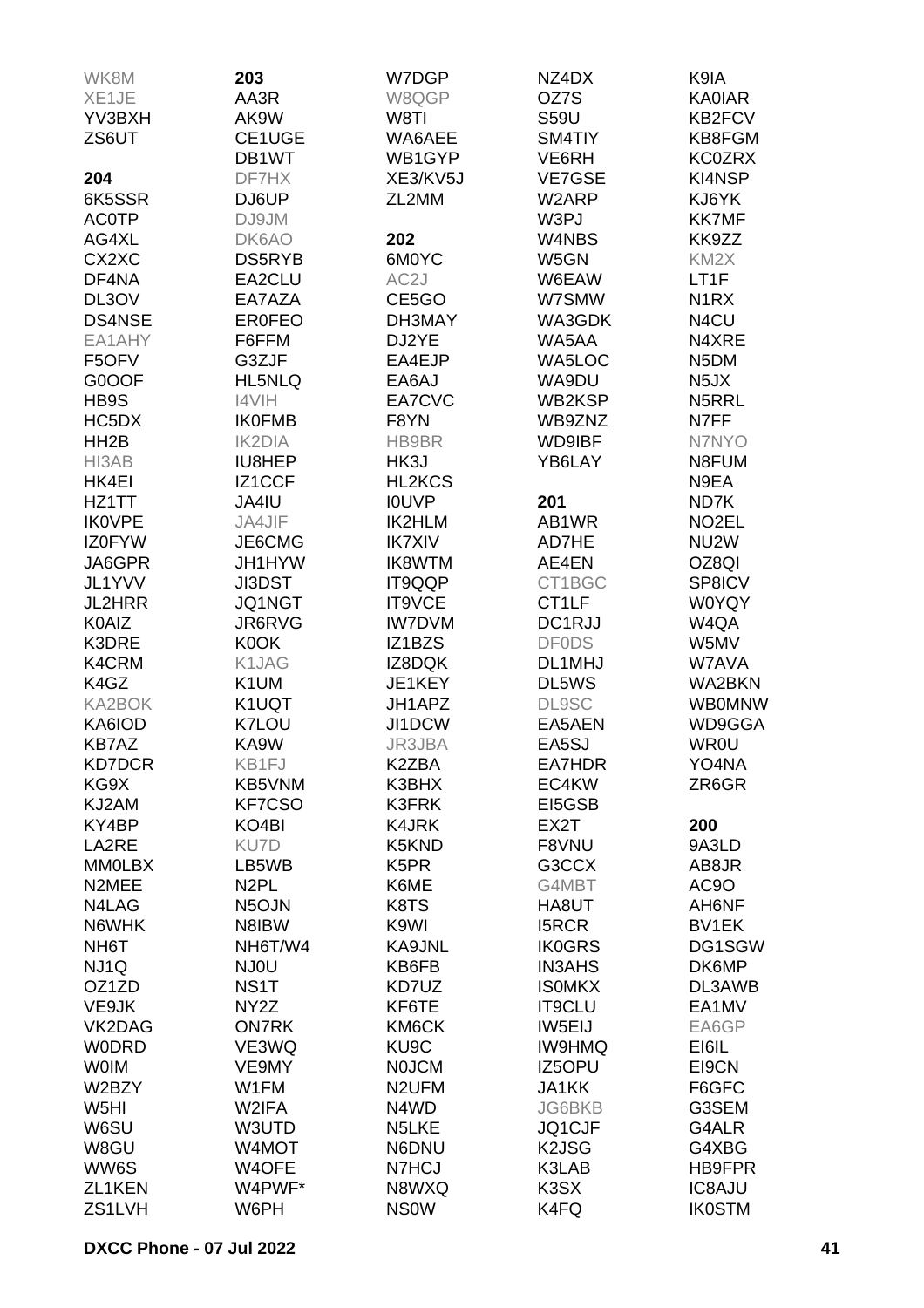| <b>IK2WSO</b>      | <b>VE7LQH</b>       | W6PKB             | 9A5K*             | DL <sub>5IO</sub>              |
|--------------------|---------------------|-------------------|-------------------|--------------------------------|
| <b>IW9GMF</b>      | VE7SO               | W7BV              | 9X5SW             | E20YLM                         |
| JA1QE              | VU <sub>2</sub> DCC | WD4HDT            | AB4YZ             | <b>EA7FUN</b>                  |
| JG3QKL             | <b>WOFG</b>         | WJ1I              | AC8TO             | <b>GOLJH</b>                   |
|                    | W1EGS               | ZP5XF             | AE2J              | <b>GM0SCA</b>                  |
| JH2QQL             |                     |                   |                   |                                |
| JH6WDG             | W3FQ                | ZP9MCE            | E73ENS            | <b>IK1YDC</b>                  |
| JI1LLD             | W4AEJ               |                   | EA5AQA            | IK2GOQ                         |
| JJ2SEE             | W <sub>4Q</sub> J   | 198               | EA5FCW            | IZ8DMZ                         |
| JR2PEB             | W4YJC               | 9A2GA             | F6IIT             | IZ8EDG                         |
| JR9POO             | W5ADF               | AA4UC             | G4IPR             | K1FUG                          |
| <b>K0MGA</b>       | W5JDF               | AB8NO             | HS1JZT            | K3WKJ                          |
| K3EQ               | W5LEC               | HB9FUX            | HS8FZ             | K <sub>5</sub> H <sub>X</sub>  |
| K <sub>3</sub> XO  | W5PIE               | <b>HB9TQL</b>     | <b>I2FLZ</b>      | K5WL                           |
| K4BS               | W7DH                | HK6GLR            | IK2CBD            | KC4DM                          |
| K4GJF              | W8MCA               | HS5AYO            | <b>ISOAFM</b>     | LA3MHA                         |
| K5AM               | W9FG                | <b>I8TWB</b>      | <b>IZ7VPK</b>     | LB <sub>2</sub> T <sub>G</sub> |
| K6VXI              | <b>WAOLMK</b>       | <b>IV3EPO</b>     | <b>JA0AVS</b>     | N <sub>1</sub> EX              |
| K9AQ               | WA1OEZ              | <b>JH0KWZ</b>     | <b>JA1UOA</b>     | N <sub>1</sub> WC              |
| KA1HIS             | WB3AIT*             | JH8GAU            | JA3VLD            | N4OWG                          |
| KB6UF              | WB4COO              |                   |                   | OR4K                           |
|                    |                     | JP1GLV            | K2IEG             |                                |
| KB8EDH             | WB4CTX              | K0YY              | K4WSW             | UX4UM                          |
| KB8HNU             | WB4PWZ              | K <sub>2</sub> JK | K5CKQ             | VR <sub>2</sub> PM             |
| KC2FNE             | WB6SZC              | K <sub>2</sub> RB | K5TH              | W <sub>1</sub> BX              |
| KC2ZOR             | WB9ZHS              | K2WJL             | K6BZS             | WB2UKX                         |
| KC4GKY             | <b>WL7OU</b>        | K3GWK             | K8CC              | <b>WD6AKQ</b>                  |
| KC6G               | WS4WW               | K7PVT             | K8KHZ             | WV0Q                           |
| KE4SQ              | XE1JPP              | <b>K7RAN</b>      | K8SIA             | XQ7UP                          |
| KE5WB              | XE1YFJ              | K9DUR             | K9NAM             | YV5GMN                         |
| <b>KE7GI</b>       | XE2YW               | KB3AGZ            | KC8GE             |                                |
| KF3BN              |                     | KF1J              | KE2CT             | 195                            |
| KG2U               | 199                 | KF2BQ             | <b>KJ7NL</b>      | <b>5A1A</b>                    |
| KI4R               | 2E0AFI              | <b>KF7PBM</b>     | KP4CZ             | AA3SF                          |
| KK4OQF             | 5B4KH               | <b>KR7RK</b>      | N <sub>1</sub> OS | AA4LF                          |
| LA <sub>1</sub> J  | <b>DL3NSM</b>       | KU4GC             | N <sub>1</sub> XL | AB9LF                          |
| LA7EHA             | DL9MEU              | LA8PDA            | N <sub>5</sub> LU | AI8P                           |
| <b>MOKCM</b>       | EA4DEI              | N3WL              | N9NBC             | DK5LQ                          |
| <b>NOLD</b>        | F4GTB               | N4DOU             | PY5FB             | DL2NAI                         |
|                    |                     |                   |                   |                                |
| N <sub>1</sub> EN  | <b>GM0GMI</b>       | N7GTE             | SM7EJ             | EA5DHK                         |
| N <sub>2</sub> SG  | <b>HLOEXN</b>       | N7YQ              | SP3NYU            | ES2IPA                         |
| N <sub>2</sub> SHP | <b>JA3UNA</b>       | OK2FD             | TA7AZC            | <b>HB9CRV</b>                  |
| N <sub>3</sub> ZC  | <b>JA8UIV</b>       | OZ4LM             | VE9RJ             | IU4HMP                         |
| N <sub>5</sub> LFH | <b>JF0RAK</b>       | PY2QA             | <b>WA1OUI</b>     | <b>IV3IXN</b>                  |
| N6FUN              | <b>JR7CDI</b>       | SM4XIH            | <b>WA2NBG</b>     | IZ7QSS                         |
| N6KZY              | KD1XD               | TI2OHL            | WA3BYO            | JA3BKP                         |
| N6SFV              | KP4EIT              | V51YJ             | <b>WC0W</b>       | <b>JJ1JGI</b>                  |
| N7PV               | LA1BNA              | <b>W0SWK</b>      | WS5C              | JM3XZC                         |
| NF6P               | LB2TB               | W0ZY              |                   | K1ING                          |
| NS4X               | N4EDT               | W4CLV             | 196               | K8VE                           |
| OE1PFC             | N4WBS               | W5RWF             | AA8DP             | KB5IXI                         |
| OZ6GH              | NR <sub>1</sub> H   | W5TIM             | AA8UA             | N <sub>2</sub> BYM             |
| PY2WO              | OZ1RH               | WA2WYR/CX         | <b>AC5OO</b>      | N9AMW                          |
| SV2HNE             | SA3ARL              | WC5L              | AE4WG             | NA4C                           |
| UR4IOR             | VE3TM               | WD4IFI            | DH4RL             | NC <sub>11</sub>               |
| UV5EVZ             | VU2SGW              | XE1ABA            | DJ5IW             | NC8I                           |
| <b>VE3RNH</b>      | <b>WOJMP</b>        |                   |                   | NV7DX                          |
|                    |                     |                   | DJ8OB             |                                |
| VE3TEZ             | W2DJB               | 197               | DK7LA             | SK6QA                          |
| VE3TXT             | W4IDX               | 7K1CPT            | DL1EJD            | VE4HQ                          |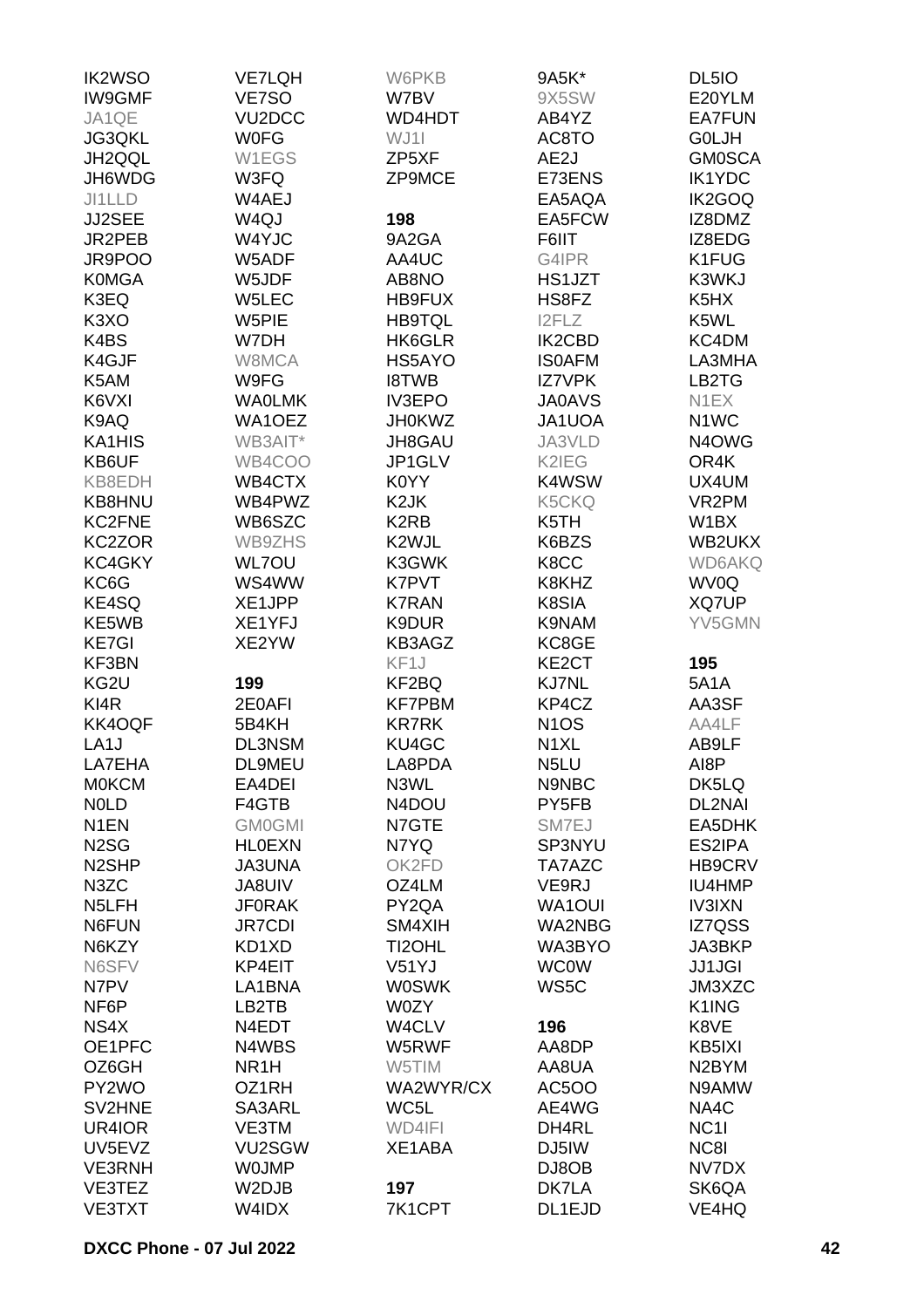| <b>WOXE</b>                   | 18DKR              | N3PBX              | WJ8Y               | AF7E              |
|-------------------------------|--------------------|--------------------|--------------------|-------------------|
| W1WEF                         | <b>IT9IPQ</b>      | ND9M               | XE <sub>1</sub> UN | <b>CU3HN</b>      |
| W2VGD                         | IZ4GOL             | R7IA               |                    | DJ5IL             |
| W6JEA                         | <b>IZ7QFN</b>      | W2JGQ              | 190                | DL1AXL            |
| W7YTZ                         | IZ8CGS             | W3REG              | 4Z1RZ              | E73FDE            |
| WA3JPY                        | JA1GVM             | W4GWL              | 7P8DX              | EA5AIH            |
|                               |                    |                    |                    |                   |
| WA6SDM                        | JE4MHL             | W7KKC              | AK4DW              | EA5RC             |
|                               | <b>JE7ART</b>      | W8GJ               | DD1JN              | EC4YO             |
| 194                           | JF2DST             | W9FXA              | DK5RL              | F6ARS             |
| 7L2PDJ                        | <b>JQ1YIW</b>      | W9OVQ              | EA1CIU             | G8AJM             |
| AA2HM                         | K3GYS              | WB5TKI             | EA6TS              | HL4CVO            |
| AC4MW                         | K5AUP              | WK1J               | IV3BCA             | <b>IK2ULM</b>     |
| AF7Y                          | K5MR               | ZP5YD              | <b>IW1PUR</b>      | IT9FDR            |
| CX4AT                         | K5ZRK              |                    | JA1MVK             | IT9WPO            |
| G8BCG                         | <b>KB7FHU</b>      | 191                | JA3EKL             | <b>UNOHU</b>      |
| <b>IK1SPR</b>                 | KC8RPV             | AA4MF              | JA3MIO             | JH6AXY            |
| <b>IK1TTD</b>                 | KE6FQC             | AB4BJ              | JA3WFQ             | JH6TYD            |
| IK5BSC                        | <b>NORRG</b>       | AC6WD              | JA7EU              | <b>JP7FSO</b>     |
| <b>IV3EFE</b>                 | N <sub>2</sub> FYT | DD9WL              | JA8AHH             | <b>K0IP</b>       |
| <b>JA0KJE</b>                 | N3PV               | DK8TU              | JA8CST             | K <sub>1</sub> NJ |
| JA1GUC                        | N4ENX              | EI6HB              | <b>K0MB</b>        | K2IVS             |
| JE7OEC                        | N4JOW              | G4AYU              | K4HX               | K3FM              |
| <b>JG3FWI</b>                 | N4MWY              | G4XBE              | K5PQ               | K3NC              |
| <b>K0MS</b>                   | N4YA               | <b>IK8WCA</b>      | K6BXI              | K4DLG             |
| K <sub>5</sub> ZO             | N <sub>5KI</sub>   | <b>IV3AAC</b>      | K6JBH              | KA1WIF            |
| K7YG                          | N <sub>5</sub> OOI | IZ1DFL             | <b>KB4ZZA</b>      | KB4TE             |
| KE4JT                         | N6RVZ              | JA1VRY             | KG8CX              | KC4QMW            |
| KE7RT*                        | N9MDW/5N6          | <b>JA1XUY</b>      | KI5FJ              | KV8P              |
| KJ4VQ                         | NK <sub>5</sub> O  | JA3TYB             | <b>KL7GY</b>       | KX4P              |
| KR4QQ                         | PY5JO              | JF2TOG             | KW4CQ              | LA5SJA            |
| KT6YL                         | SQ1K               | JH2KCE             | LU6AJA             | N4BCD             |
| N <sub>1</sub> QY             | UV3GZ              | <b>K0INR</b>       | <b>NOPSJ</b>       | N6UB              |
|                               |                    | K <sub>1</sub> ROA | N <sub>2</sub> ZN  | N9LTV             |
| OH <sub>2</sub> BSC<br>SM7JNT | W3EF<br>W3MDO      | K4PIC              |                    | NV <sub>4</sub> B |
|                               |                    |                    | N4KW               |                   |
| SP6NIZ                        | W6TE               | KB4J               | N6AKI              | OL1HQ             |
| SV <sub>1</sub> DT            | WA4TMJ             | <b>KB6DLN</b>      | N9LOH              | RA1CY             |
| <b>W0PY</b>                   | ZL2BRQ             | <b>KB7HDX</b>      | NG7M               | SP9EES*           |
| W5VAS                         |                    | KD4BPZ             | OK1TC              | SV1PMQ            |
| W7WES                         | 192                | <b>KL7XD</b>       | <b>P43E</b>        | VU2XE             |
| W8TM                          | EA1FFO             | KM5GD              | PY3FOX             | W6VFA             |
| W9MO                          | F5NZD              | <b>KM7OH</b>       | RA0AM              | W6ZL              |
| WA2VQV                        | <b>HA1DKS</b>      | KN <sub>5</sub> L  | RA3S               | W8FIB             |
| WA4JUK                        | HL2KAT             | LA6VQ              | SP3UY              | W9DGI             |
| <b>WA4NFO</b>                 | <b>JG1XJI</b>      | LA8D               | <b>WOTLX</b>       | WA4VSL            |
| WA5LEP                        | <b>JM3GXU</b>      | LU9DO              | W6YW               | WF2B              |
| WA6BKR                        | JR1MEL             | LZ2ZG              | W8KC               | WK2H              |
| WB2GMY                        | K1XGM              | <b>NOFIK</b>       | W9YRZ              | WR3C              |
| WB9JYZ                        | K <sub>4</sub> CC  | N <sub>2</sub> WY  | WD8CCC             | WW5G              |
| WE4S                          | K9LC               | NX3A               | <b>YV5IAL</b>      | YY4DNN            |
| XT <sub>2</sub> PS            | KB9KEG*            | OZ8X               |                    |                   |
|                               | KG4TAH             | SM6MCX             | 189                | 188               |
| 193                           | KG5OV              | VA3DZ              | 9K2HS              | 4X6LU             |
| AC4PX                         | KG5VI              | VE3BER             | A65BU              | 9A1A              |
| F8KA                          | LA8ZAA             | W1FFO              | AA6RE              | AB6XW             |
| G4RAB                         | LP1H               | W7JWT              | AB5KB              | AI6O              |
| <b>I3LVX</b>                  | N1WQ               | W9RR               | AD7XG              | BD4QH             |
| <b>I4GHW</b>                  | N <sub>2</sub> WN  | WB2AIV             | AE7CA              | DD9HK             |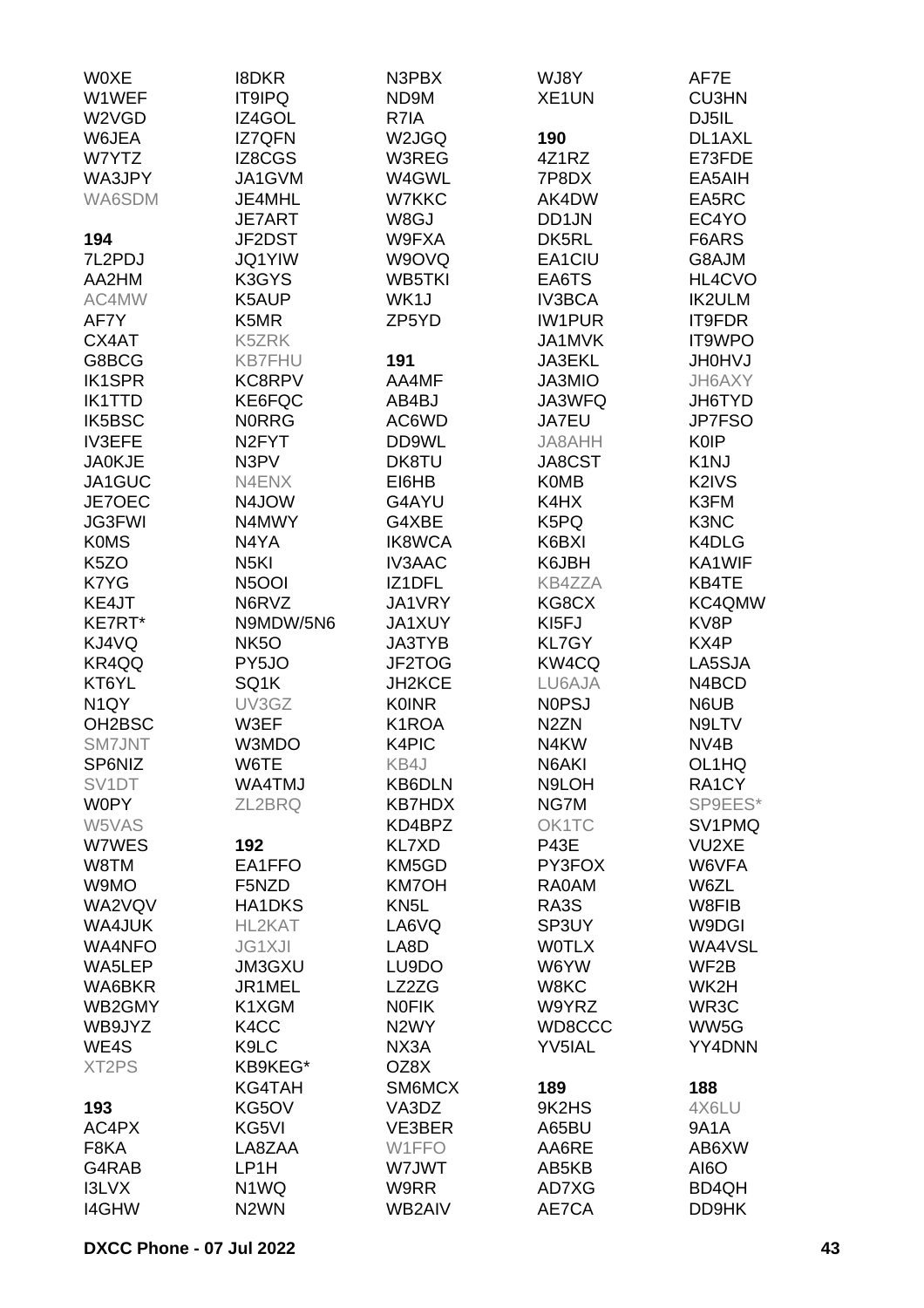| DK2YL             | JH2WGI                        | <b>KE0K</b>         | PR7AYE                        | WM9Q                           |
|-------------------|-------------------------------|---------------------|-------------------------------|--------------------------------|
| DL7AA             | JH6RTO                        | KJ6UD               | R7NA                          | WN7T                           |
| EI2CH             | JR1AHP                        | <b>KJ7RF</b>        | <b>SMOSHG</b>                 | WQ9G                           |
| GM1BSG            | K3GW                          | KU7Z                | <b>TF3IRA</b>                 | YB6LD                          |
| HL1ORP            | K4ADI                         | N <sub>2</sub> KOF  | <b>VE3IDT</b>                 |                                |
|                   | K4TQU                         | N3DAP               | VU2LBW                        |                                |
| JR4VEV            |                               |                     |                               | 183                            |
| K0GVT             | K4XZ                          | N4SLS               | <b>WOOR</b>                   | 7K3OWM                         |
| K3CWF             | K6RI                          | N4UP                | <b>WOVFO</b>                  | AC6FU                          |
| K4EQ              | K7UN                          | N8WK                | W2SUE                         | DL2ECZ                         |
| K5VJ              | KA6TVL                        | NA5CB               | W3TMZ                         | E73D                           |
| K6HRT             | KC9LBO                        | PP <sub>5</sub> BZ  | W4DEM                         | EW4A                           |
| <b>KB0IG</b>      | KE1AU                         | R3EE                | WA2SEI                        | <b>IOBJV</b>                   |
| KB8OZV            | KN0O                          | SV <sub>1</sub> CID | <b>XE1SVT</b>                 | <b>I1EVI</b>                   |
| KE2ZT             | N1TQP                         | UA3DUJ              |                               | <b>JA0BES</b>                  |
| <b>KG0LA</b>      | N <sub>2</sub> C <sub>G</sub> | VA3TTU              | 184                           | <b>JH5OTE</b>                  |
| KM3V              | NJ4F                          | VE9DH               | CT1CAD                        | K1DQD                          |
| KP4JFR            | OE7GFT                        | <b>W0QKL</b>        | <b>DS4GKF</b>                 | K <sub>1</sub> DT              |
| KT6VV             | OZ5D                          | W2MJP               | EA5FG                         | K6PBF                          |
| KU4A              | <b>PA0MJM</b>                 | W4RJK               | HL2KZW                        | K6REK                          |
| N1IME             | SM5DUT*                       | W5DQ                | HL5BUV                        | K8KI                           |
| <b>NIODX</b>      | <b>W0ZZQ</b>                  | W9BWR               | <b>IK2IYN</b>                 | K8PTT                          |
| NJ4V              | W1SIX                         | W9RJF               | <b>IK7VJX</b>                 | KA1RWY                         |
| ON6LY             | W3DYT                         | W9ZP                | IW8EXE                        | KA5BWU                         |
| PT2PT             | W <sub>4</sub> OG             | <b>WA7TZY</b>       | <b>IZ7HNO</b>                 | KB4HAH                         |
| R3AQ              | W5NYL                         | YV5KQA              | <b>JA1IKA</b>                 | KC5UB                          |
| SM6LPF            | W6KGP                         |                     | K1DDY                         | KE3O                           |
| SP4LVG            | W9RLL                         | 185                 | K <sub>2</sub> UT             | KP4DLM                         |
| SP9WZJ            | WA5OYU                        | 4X4PP               | K4FMD                         | <b>KS4NC</b>                   |
| <b>VK4ICU</b>     | WA6MRK                        | AA8MA               | K4SPD                         | KV7N                           |
| W1FA              | WV1K                          | CT4VB               | K8RQ                          | N <sub>2</sub> K <sub>SE</sub> |
| W1GOU             |                               | DL4ZAB              | KC <sub>1</sub> UX            | N3GF                           |
| W1GWN             | 186                           | DL8DW               | <b>KC9JCH</b>                 | N7IN                           |
| W2HDI             | 7M1UIS                        | F4GYM               | KK5LO                         | NG8P                           |
| W4ZGR             | AA5SH                         | F4HZZ               | KS5A                          | OZ1DYI                         |
|                   | AA9VI                         |                     | LA7AJ                         |                                |
| W5XU              |                               | G3NML               |                               | PV8ABC                         |
| W9UBP             | AC8IL                         | IZ8GNH              | <b>NOBK</b>                   | <b>SMORUX</b>                  |
| W9YH              | EA5EIL                        | <b>JA7QQQ</b>       | <b>NOJX</b>                   | SV2ESW                         |
| WA2D              | EI7II                         | JH1WPS              | N1AMB                         | W <sub>1</sub> NR              |
| WM6Q              | EI9HQ                         | <b>JK1SPQ</b>       | N <sub>1</sub> N <sub>A</sub> | W <sub>2</sub> HOG             |
| <b>YB0IR</b>      | F5VML                         | JL3OUW              | N2BYU                         | W8BLA                          |
|                   | HA5AWT                        | K7SX                | N6HE                          | W8ZA                           |
| 187               | HG6IA                         | KA2TIH              | N9DO                          | WA9CCQ                         |
| 4X1IM             | IK4MFM                        | KE <sub>1</sub> E   | NP4VO                         | WA9LJK                         |
| 5Z4BI             | <b>IW3SNW</b>                 | KE6KL               | OK1JMJ                        | WH7DX                          |
| AA6U              | JF1WRV                        | KF8QL               | OZ4MU                         | WJ5S                           |
| AC8XI             | <b>JHOWYT</b>                 | KP4AZ               | PY2AB                         | WP3C                           |
| DF3EC             | JL1EEI                        | KT <sub>1</sub> M   | SQ5WAF                        | WP4CQ                          |
| F <sub>2</sub> MP | K <sub>1</sub> FT             | N1FHR               | SV1GRN                        | WV1M                           |
| F5BLP             | K3RH                          | N5OGK               | SV2HNZ                        | XE <sub>1</sub> AO             |
| HB9BNQ            | K4HEB                         | N6RVI               | W1LJ                          | <b>YS1JBL</b>                  |
| <b>IK1PKH</b>     | <b>K4PWS</b>                  | N6TR                | W <sub>2</sub> OK             |                                |
| <b>IK5AMB</b>     | K5KEN                         | N7QB                | W4KW                          | 182                            |
| <b>IK7IWL</b>     | K5PBR                         | N7WI                | W4SKW                         | 9M2ESM                         |
| IW2JBB            | <b>KA1JSP</b>                 | N8HSO               | W8YV                          | AA2GS                          |
| IZ2BVN            | KA2FOZ                        | OE <sub>5</sub> DI  | W9LYA                         | <b>ABOMV</b>                   |
| IZ8AJZ            | KB5AQV                        | ON6PJ               | WA8MKY                        | DK5AD/W4                       |
| JA3WLN            | KC9K                          | ON8VM               | WB9UXR                        | EW4DX                          |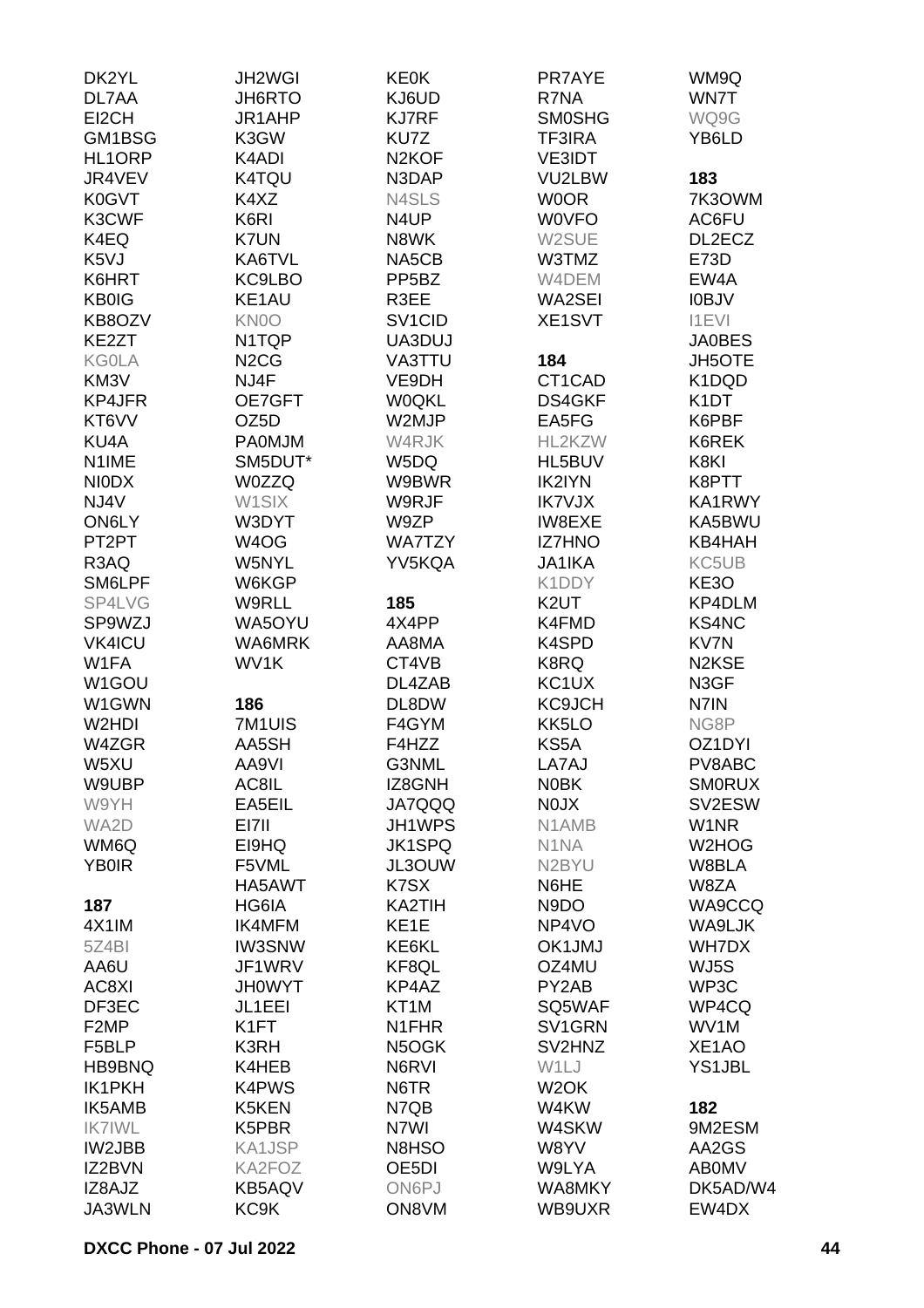| JA1PMN             | KG9Y                          | N <sub>4</sub> DJ              | W8LAQ             | EI3CTB              |
|--------------------|-------------------------------|--------------------------------|-------------------|---------------------|
| JE2DJC             | LA9XKA                        | N5MBD                          | W9KG              | EI5IF               |
| JE7DOT             | <b>MMOMSS</b>                 | OK2BHM                         | WA2UGT            | EI9FE               |
| JE7RJZ             | N <sub>1</sub> SZ             | PT2GTI                         | WA4VOC            | I2OGC               |
| JF4AIS             | N <sub>2</sub> BFH            | TA2DE                          | WB1FXF            | <b>IZ4AMS</b>       |
| <b>JG8TQL</b>      | N2NQE                         | VE3XK                          | WB3AVD            | JA1NZJ              |
|                    |                               |                                |                   |                     |
| K2AOE              | N <sub>2</sub> X <sub>D</sub> | <b>W0BM</b>                    | WB4AWM            | <b>JA1SNA</b>       |
| KB4CP              | N4QM                          | W3DQS                          | WJ3Y              | JA1UPT              |
| KC8BGI             | N8NA                          | W4YR                           | ZS6EGB            | <b>JA7HYE</b>       |
| KI6VC              | N9MSG                         | W5KI                           | ZS6Y              | <b>JK1OTP</b>       |
| KO6IS              | OV7B                          | W7HO                           |                   | <b>JN7TAN</b>       |
| KT4MM              | SP9AUV                        | W7IBI                          | 178               | <b>JR0GXA</b>       |
| KX1X               | SV8LMQ                        | W9DEW                          | AE1MM             | JR4OFU              |
| LX2EA              | VA2SS                         | W9DY                           | AH6JG             | <b>K0RX</b>         |
| N4AWU              | <b>WOFM</b>                   |                                | DL9NDV            | K4VAC               |
| N8KT               | W1JMA                         | 179                            | <b>DU1SSR</b>     | K6CT                |
| N8OZ               | W1LP                          | 9A4DA                          | EA6JN             | KC5AC               |
| NK7I               | W3SCA                         | AB7GR                          | <b>IK4SDX</b>     | KD4ADC              |
| OE1NBW             | W9GLT                         | AD9DX                          | IK8TPB            | KE6SU               |
| OE2IJL             | <b>WA4CHI</b>                 | AK4I                           | JH3EQP            | KG7P                |
| OE3JAG             | WA6HDH                        | DJ0PX                          | <b>JK7QJK</b>     | KQ6LV               |
| OZ8EV              | WJ8E                          | DL4HAR                         | K3OK              | KZ4C                |
| <b>SMOFM</b>       | XE1BEF                        | DL6LE                          | K3ORS             | LU3DDH              |
| SM5BZQ             | YV5GPA                        | <b>DS5SWL</b>                  | K9YKL             | N <sub>1</sub> TW   |
| VA3MDB             | ZL <sub>2</sub> OK            | EA1FDG                         | KC1LA             | N2XWV               |
| VE1GBD             |                               | EA3ATN                         | <b>KH7AR</b>      | N4HXI               |
| <b>VE7KS</b>       | 180                           | EA7MK                          | <b>KI0KN</b>      | N7DZI               |
| W2MKW              | 9A2TK                         | <b>GW0TKX</b>                  | KM4ODS            | NC4RY               |
| W <sub>4</sub> RP  |                               |                                |                   |                     |
|                    | 9A3QO                         | <b>I2KFW</b>                   | KO3M              | NO <sub>2</sub> C   |
| W5ZTG              | AA5CV                         | JA1KGW                         | N1EMC             | NU <sub>2</sub> Q   |
| W6CBA              | AF6C                          | JA8CYU                         | N <sub>1</sub> LM | NW <sub>2</sub>     |
| WK9Z               | AJ4VE                         | JG1GCO                         | N4UQD             | PY7XC               |
| ZL3PAH             | DL7BO                         | JH2BLM                         | NT7MM             | SP8CIV              |
|                    | G3WW                          | <b>JH3KHS</b>                  | PA3CAS            | SV <sub>1</sub> PIZ |
| 181                | <b>HB9TSI</b>                 | K4JW                           | RZ6LB             | SV1QXU              |
| 6K5YIA             | HH2JR                         | K7LOL                          | UA9AM             | WA3PAK              |
| 9A5MI              | <b>I4JED</b>                  | K7NY                           | V47KP             | WA4JJY              |
| AB4TS              | JH3BUM                        | KB2DMD                         | VA3KSF            | <b>WB1AJG</b>       |
| AK4DM              | <b>JP7EIP</b>                 | KC4UAF                         | VE3CZU            | WB9UQE              |
| AK9Y               | K1GND                         | KF6ILA                         | VK4EFX            | WW8RT               |
| DK9JI              | K <sub>1</sub> SIX            | KR4TG                          | W2DXE             | YL2DZ               |
| <b>DS1NEI</b>      | K3RYA                         | N2HWK                          | W5LJT             |                     |
| GU4WQP             | K6UIP                         | N <sub>4</sub> D <sub>XI</sub> | W <sub>5U</sub>   | 176                 |
| HB9EXQ             | KB3TC                         | N9GUE                          | WA2MC             | 7M4CLF              |
| <b>HL4GIK</b>      | KC4G                          | NC6DX                          | WA2OVG            | 9A6NA               |
| <b>IU8IYE</b>      | KC9JI                         | NF4J                           | WB2GHV            | <b>AE0MO</b>        |
| IZ1EPM             | <b>KD0QV</b>                  | $NJ31*$                        | <b>WS80</b>       | BV2FT               |
| JA1DGC             | KF5JN                         | NU0Q                           | XE2HWB            | DJ9SZ               |
| <b>JA7ANQ</b>      | KG6TT                         | NX8Y                           | YO7NE             | DL1KJ               |
| JH4FBV             | KH6FQE                        | OZ1KRK                         |                   | DL4VBP              |
| JQ1VNM             | <b>KK7GO</b>                  | TF3JB                          | 177               | EA7CZI              |
| K <sub>2</sub> QFX | KM4RX                         | VE3ZRB                         | AA4BG             | GM3OFT              |
| K <sub>2</sub> QPN | KU <sub>2</sub> C             | W3AT                           | AF5I              | <b>IK1IXG</b>       |
| K5AVY              | LA9VGA                        | W3TFA                          | AL7GA*            | <b>IK7PUD</b>       |
| KB0XP              | N0VTZ                         | W5XMD                          | DF3YJ             | IZ8DQO              |
| <b>KC7QN</b>       | N3GBM                         | W6OLA                          | DL8JJ             | JA1SZN              |
| <b>KF7SG</b>       | N3QK                          | W6RV                           | EA1FY             | JA4FEQ              |
|                    |                               |                                |                   |                     |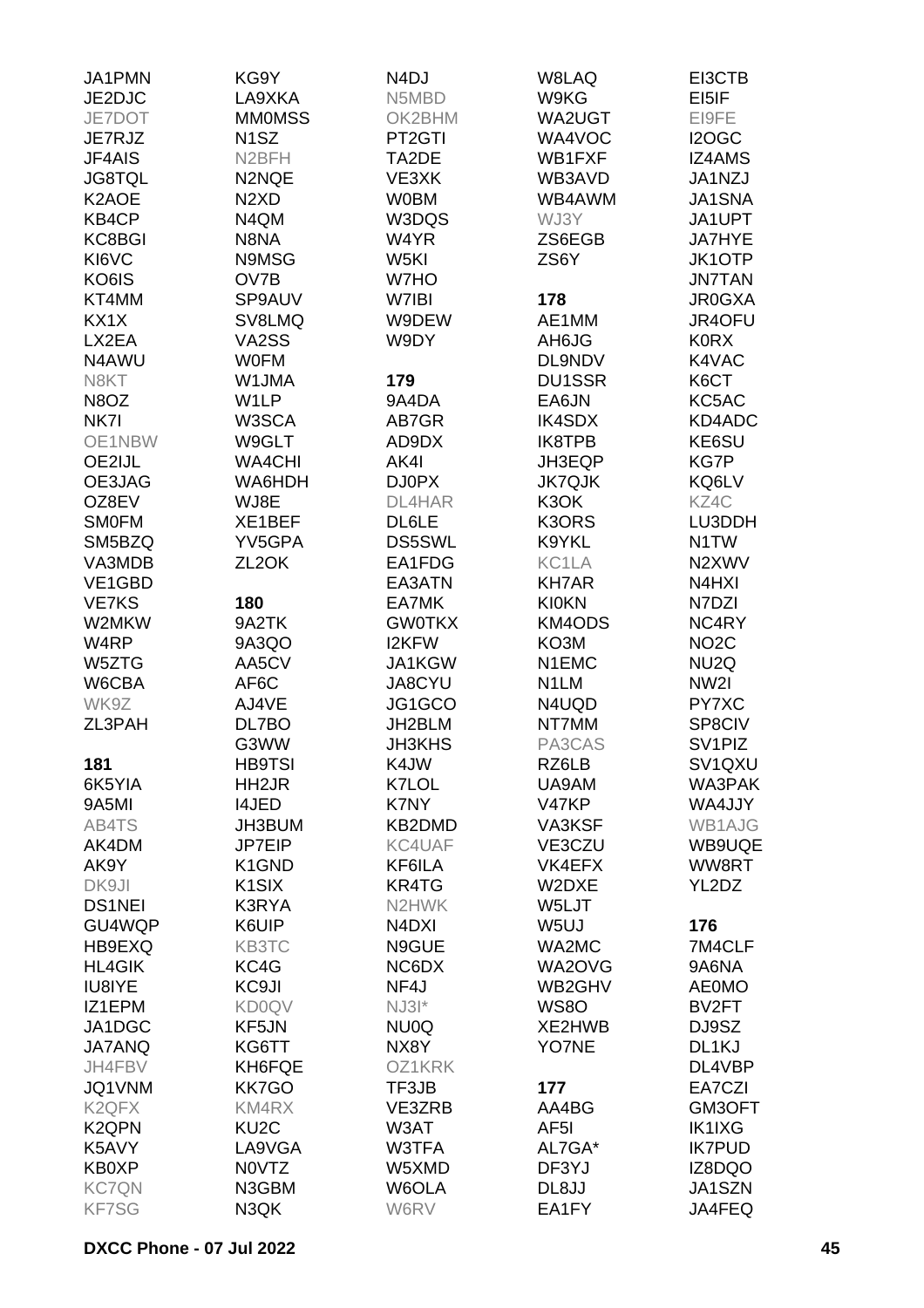| <b>JA7IPB</b>      | HL2EIZ                          | EA3BNW                        | <b>JA2FYN</b>     | KA3TEQ            |
|--------------------|---------------------------------|-------------------------------|-------------------|-------------------|
| <b>JF7NNI</b>      | <b>IW4ARD</b>                   | EA7ATM                        | JE4WSA            | <b>KB0LCO</b>     |
| JH5FCT             | JA1UBZ                          | EC7WR                         | K4ABL             | KB2NMV            |
| JK1PWQ             | JA2HO                           | EI4GNB                        | K8FB              | KD9AC             |
| <b>JK6MXY</b>      | JE4NAN                          | F <sub>2</sub> BJ             | <b>KA0K</b>       | KO0Z              |
| <b>JS6SCC</b>      | <b>JL3CRS</b>                   | F5HRH                         | KA1OQH            | KT6LA             |
| K6VMV              | K4INX                           | HB9CPS                        | KC2DLD            | <b>NODXQ</b>      |
| K7PB               | K4LD                            | HB9DCK                        | <b>MOBLF</b>      | N4YHC             |
| K7STO              | K4TVO                           | <b>I4FTU</b>                  | N2LQQ             | N5PSQ             |
| K8DYX              | K7IOC                           | IZ2MHT                        | N4UQM             | N7PR              |
| KB6GV              | K8UPG                           | IZ8CPZ                        | N <sub>5</sub> KA | N9IXD             |
| KD4CJO             | KE1ET                           | JA1FO                         | N6FUP             | ND4Q              |
| KG8UG              | KE3JP                           | JA1ILI                        | N9LJX             | <b>ON9CLU</b>     |
|                    |                                 |                               |                   |                   |
| KM3T               | KG8MS                           | JH2VVH                        | NI7T              | PG0S              |
| KO6N               | KI <sub>5</sub> X               | K <sub>2</sub> JLD            | NS7V              | PY4AZ             |
| KO9A               | LA9BFA                          | K <sub>2RI</sub>              | RU3DVR            | RV6FN             |
| KP2/N2QL           | LU1NH                           | K5RQ                          | SK3IK             | SM6VVT            |
| KT4U               | <b>NOLZF</b>                    | K6DLB                         | SM5DW             | US5WMS            |
| KV9V               | N <sub>1</sub> C <sub>D</sub> O | K6OP                          | SV1JMF            | W5UE              |
| LA1PBA             | N <sub>1</sub> RG               | K7ADD                         | <b>TG5ITS</b>     | W7TLV             |
| N1CBM              | N3XRU                           | KI5BLU                        | <b>VE3MIS</b>     | W7UV              |
| N1CPL              | N <sub>5</sub> PO <sub>S</sub>  | LA4URA                        | W1NDY             | W9BS              |
| N <sub>1</sub> RCJ | N7VZ                            | N2DXQ*                        | W1TB              | WA2HIP            |
| N4FNB              | N8IMU                           | N <sub>2</sub> LAI            | W <sub>2</sub> PD | WB2JFP            |
| N4ZY               | N8LL                            | N <sub>2</sub> T <sub>X</sub> | W2ZQ              | WB9EDP            |
| N6NP               | N9VPV                           | N4LS                          | W9HT              | <b>WJ0T</b>       |
| N7ODM              | NE3K                            | N8SND                         | <b>WA0TML</b>     | WT5L              |
| N7QXQ              | NN6CH                           | NG3J                          | <b>WB4SON</b>     | XE2AD             |
| NC <sub>1</sub> L* | NQ4A                            | NI4Y                          | WO1X              | YB8BRI            |
| NC <sub>1</sub> M  | NU6T                            | NK <sub>5</sub> B             | XE1GGO            |                   |
| ON4AGV             | SM4JSF                          | NS <sub>0</sub>               |                   | 171               |
| <b>SMONFA</b>      | SP8TDV                          | VK3EXW                        | 172               | 7K4OIV            |
| W1AE               | VE3HD                           | W2BYW                         | 7J1AAL            | 9V1FJ             |
| W2ZDP              | VE6REV                          | W <sub>2VE</sub>              | AB8DD             | A41ZZ             |
| W4LEW*             | W1TW                            | W6IZT                         | AC4ET             | AD1DX             |
| W5GFI              | W3GLL                           | XE1RFM                        | AF4UU             | BD4SX             |
| W5NH               | W3KIG                           | YE1AR                         | CX8DX             | CO8DM             |
| W9NCJ              | W4CRN                           | YL2GM                         | DJ2MG             | DJ7WG             |
| WB8RFB             | <b>W6NUC</b>                    | ZL1AYZ                        | DL6LZM            | EA5XX             |
| WW8T               | W6OP                            |                               | DS2CXN            | G0AJH             |
| WY4D               | WA3BKG                          | 173                           | EA4YC             | HB9CQC            |
|                    | <b>WBOLJK</b>                   | 4X4LF                         | G3HQX             | <b>IK2LRB</b>     |
| 175                | WB3FQY                          | AA4FU                         | IK3OYY            | IZ2DLV            |
| 9A5BKR             | WF5K                            | AA7KE                         |                   | JH1VES            |
|                    |                                 |                               | <b>IK8SUY</b>     |                   |
| AA3GZ              | WM2U                            | CT1FJZ                        | <b>IN3KTT</b>     | K4FJK             |
| AA6SQ              | XE1NW                           | DK6FM                         | <b>IU8LMC</b>     | <b>KB0XY</b>      |
| AB3TM              | <b>YB0NSI</b>                   | DU1UGZ                        | <b>IZORPS</b>     | KD2CYU            |
| AD7VB              |                                 | EA4BM                         | JA1UNL            | KE <sub>5</sub> I |
| AF5Q               | 174                             | F6FHA                         | JA4EII            | KF5VM             |
| DS5QLJ             | AA0FZ                           | G3TTC                         | JN1RQV            | <b>KG0IT</b>      |
| <b>E77S</b>        | AA2WN                           | HB9JW                         | JO3GZH            | KH7DX             |
| EA5WI              | AA5X                            | HS5SRH                        | <b>K0RW</b>       | LA2LV             |
| EA9AO              | AB5SE                           | IK2OBP                        | K4KDX             | <b>MOAXD</b>      |
| F8MRQ              | AC4RD                           | <b>IK3FHO</b>                 | K5HK              | N9YZS             |
| G3GHS              | CE8SFG                          | IK5CMR                        | K8NIA             | NO <sub>0</sub> L |
| HB9DVH             |                                 |                               |                   |                   |
|                    | CT3NA                           | IZ5LDD                        | K8ZR              | OE2FBN            |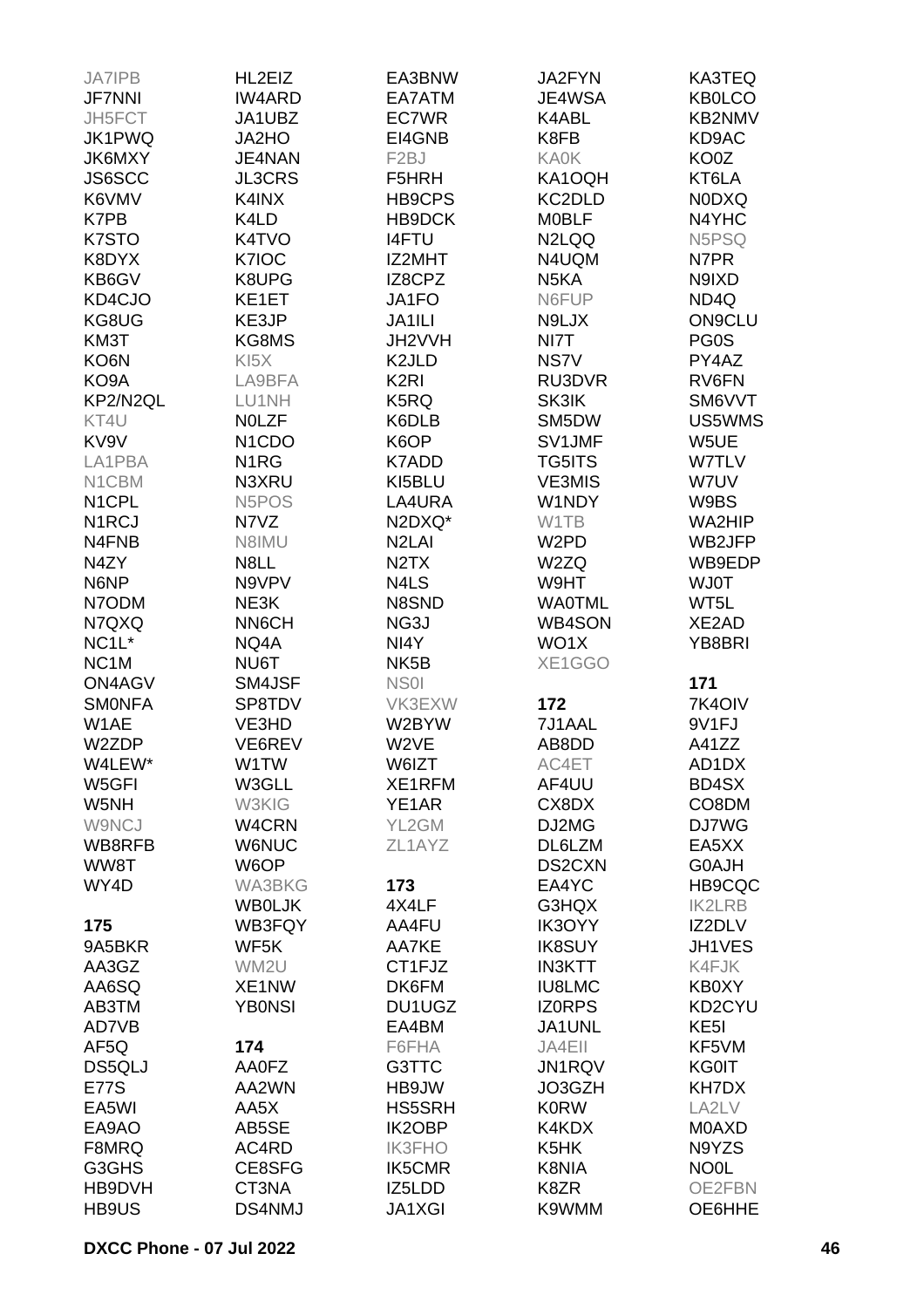| PR7AP                          | EA1BNF            | K6AFW               | KC5YKX             | TA7EB              |
|--------------------------------|-------------------|---------------------|--------------------|--------------------|
| PY5BF                          | EA1YB             | K6VVK               | KD1YV              | VA3CW              |
| UT7KF                          | EA7AMX            | K9YT                | <b>KE7NO</b>       | <b>VE3MSK</b>      |
| UT9LC                          | <b>HB9TQG</b>     | KB2KDY              | KG2BN              | W1MNY              |
| VK3BDX                         | IZ1PPO            | KC <sub>1</sub> SQ  | KG5RJ              | W6JBO              |
| W4MA                           | IZ5MKA            | KD5UVV              | KI8AE              | W7RR               |
| W8EH                           | IZ8HUJ            | KD8BZY              | N6BJ               | W9II               |
| WA1YFF                         |                   |                     |                    | <b>WA4PLY</b>      |
|                                | JA6ATL            | KD8DR               | N6FH               |                    |
| WK2E                           | JF1UOX            | <b>KG0KG</b>        | N6FM               | WI2A               |
|                                | JJ1WKX            | KK4ODQ              | N8BI               | WV8M               |
| 170                            | JR3ADB            | KS <sub>2</sub> C   | PP7LL              | ZP5BVK             |
| AA8KK                          | K1HJC             | LA1PHA              | SM7AED*            |                    |
| AD4YM                          | K3FS              | N4BH                | SM7LZQ             | 165                |
| AF6WU                          | K4SKY             | N7NJL               | VU3WEW             | AA1KS              |
| DS4BXZ                         | K5FZ              | NA4K                | W4RQ               | AB5KI              |
| F4ASA                          | K6CIL             | NR7E                | W4TTT              | AC4WD              |
| F5TJZ                          | K7ON              | NY6DX               | W5KF               | AF1US*             |
| GM6HGF                         | KC6QJB            | OE1SKS              | W5LW               | DB4RG              |
| <b>HS0ZLE</b>                  | <b>KK4AND</b>     | PY1LJ               | W7THY              | DL5RC              |
| <b>JA0FLL</b>                  | KN4CK             | SM3WMU              | <b>WD4PIC</b>      | DL6HW              |
| K <sub>1</sub> EO              | <b>KT0NY</b>      | SM6TKG              | XE1ZTW             | <b>DS5MHE</b>      |
| K4PB                           | <b>MODSR</b>      | SV9FBK              |                    | F <sub>2</sub> AR  |
| K4YKZ                          | N4TB              | VR2IL               | 166                | <b>HL4GAV</b>      |
| K6ADY                          | N7JI              | <b>W0ARW</b>        | 3DA0AY             | <b>IN3HOT</b>      |
| K8NS                           | N8WT              | W1FF                | AG5R               | <b>IU0HXY</b>      |
| KA1CTL                         | NA <sub>5</sub> J | W <sub>1</sub> GPJ  | GM6NX              | JA1IAW             |
| KB4BBC                         | NK4Z              | W1KT                | <b>GWOMAW</b>      | JA2FRC             |
|                                |                   |                     |                    |                    |
| KC2WXP                         | PY1MZ             | W4MHA               | <b>I6VDB</b>       | JE1REU             |
| KC9LV                          | SM5ALX            | W4NEZ               | <b>IN3FCK</b>      | JE3ENP             |
| KE7W                           | VE1HA             | WA3WNT              | <b>JA1JYS</b>      | <b>JG3XTK</b>      |
| KE8KMX                         | VK2BY             | WA8LE               | JF3PLF             | JH1DGJ             |
| LA2JR                          | W1ETM             | WB4FSV              | <b>JG3FEA</b>      | JR1AHH             |
| N <sub>2</sub> MT <sub>G</sub> | W1SSN             | WB8VCU              | <b>JH1HGI</b>      | JR1TNE             |
| N <sub>4</sub> T <sub>IR</sub> | WD5AAH            | WG5T                | JP1EVN             | K <sub>1</sub> JV  |
| N <sub>5</sub> QJ              |                   | <b>WM0G</b>         | JR2TRZ             | K2ITT              |
| N7JP                           | 168               | YO <sub>5</sub> OBA | K0ABC              | K4BAC              |
| N7TY                           | 6K5RFO            |                     | <b>K0BRO</b>       | K4EAT              |
| N8NIJ                          | 7K3BKZ            | 167                 | K1KQI              | K6LMN              |
| <b>NN7NN</b>                   | 9AY2K             | 3A2LZ               | K1YA               | K8WLK              |
| OH6BG                          | AD5BV             | CE3BT               | K5VG               | KA0DX              |
| PA3ACA                         | AD5RM             | DJ9BW               | <b>K7ETG</b>       | <b>KB5OO</b>       |
| TA1DX                          | AJ4CU             | DL3SKY              | K9XZ               | KD5FVZ             |
| VE4YU                          | DF8WZ             | DL4CW               | KA3VYN             | KJ8F               |
| <b>WONZV</b>                   | <b>DL4HCF</b>     | DL8ARJ              | <b>KB7UB</b>       | KS4Z               |
| W1LBC                          | <b>DS3CPL</b>     | EA1OT               | <b>KE7AUB</b>      | KS8V               |
| W5/NH7C                        | EA4AAA            | <b>GONMP</b>        | KI9Q               | KT4J               |
| W7MMQ                          | EC1ES             | G0OJG               | KK4WQ              | M <sub>1</sub> SLH |
| W8GHA                          | <b>IK7UKJ</b>     | G3WXX               | <b>KM4NS</b>       | N6AA               |
| <b>WB0NGA</b>                  | IZ1WIX            | HB9CRO              | KR4EY              | NV <sub>4</sub> C  |
| WW4BB                          | JA3AAW            | HK3TU               | N <sub>2</sub> IVN | NY <sub>5</sub> B  |
| ZS4NS                          | JG1UKW            | <b>IK4JOJ</b>       | N6COG              | PY1ZV              |
|                                | <b>JH7BFR</b>     | JE6UWU              | NT9E               | SM2LKW             |
| 169                            | JH9BZY            | K3JRR               | OD5VT              | SV8PKJ             |
| AA4VN                          | <b>JK3SYT</b>     | K4AAP               | ON4CM              | UA9MR              |
| AD4KJ                          | K4NC              | KA2DDJ              | OZ1KWC             | VE3VTG             |
| AI2S                           | K5ACQ             | KA9MVP              | <b>PB0ALB</b>      | <b>VU2RCT</b>      |
| <b>DS2KLF</b>                  | K5ARH             | KC3DA               | PY2EU              | W6BDW              |
|                                |                   |                     |                    |                    |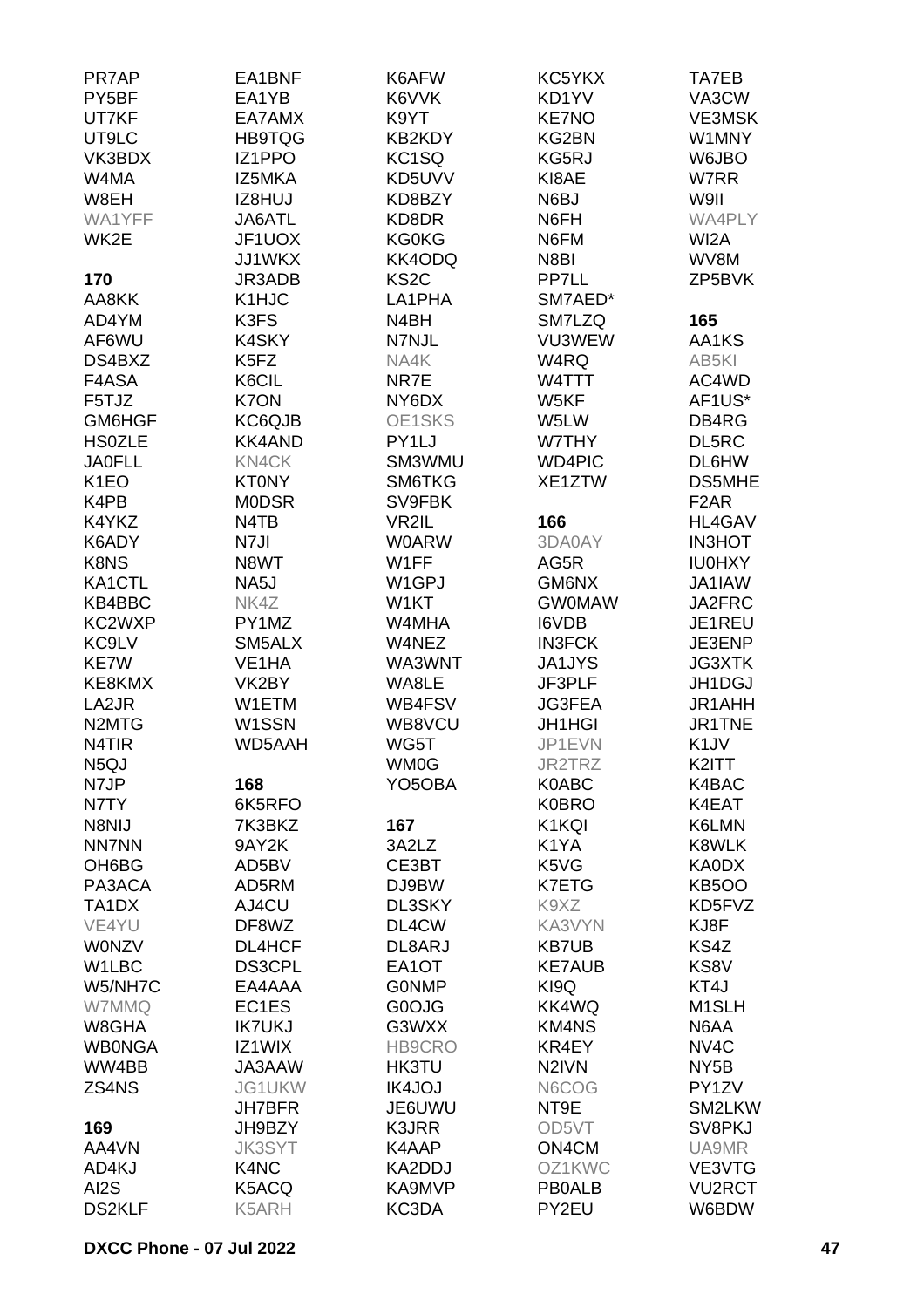| W8NBG                         | DF8XP               | EI5FQB                        | AD <sub>3</sub> C             | HB9CAT            |
|-------------------------------|---------------------|-------------------------------|-------------------------------|-------------------|
| WA3GOS                        | DJ9EU               | G3BIT                         | AD9S                          | IW5BT             |
| WA3YZD                        | DL8ZAJ              | G4BGW                         | CE1DY                         | JA1DDH            |
| WA4AA                         | <b>HB9AQF</b>       | G4ZKJ                         | DL3MFZ                        | JA1SCE            |
| <b>WA7QCC</b>                 | <b>IOMXE</b>        | HK8RQS                        | EA6SB                         | JA2NJV            |
| WB6IYX                        | <b>I5KAP</b>        | <b>IU4AZC</b>                 | G4HUN                         | <b>JA6JSY</b>     |
| WB8MIW                        | <b>IK0ZIO</b>       | IZ7EDQ                        | HK3C                          | <b>JA7JND</b>     |
| WJ1B                          | IK1HXP              | JA4RTX                        | <b>IN3MSD</b>                 | JE1ARQ            |
|                               | <b>IK1PHC</b>       | JG3RWX                        | <b>IU8HRV</b>                 | <b>JR0MVH</b>     |
| 164                           | IS0/YO3RA           | JH2VYZ                        | JA1AKR                        | K1SQN             |
|                               |                     |                               |                               |                   |
| AA3JU                         | IZ3QFG              | JP1GUW                        | JA1CYV                        | K2RNY             |
| AI6II                         | IZ6BXQ              | <b>K0LB</b>                   | <b>JA7GFI</b>                 | K4KGW             |
| AJ6V                          | <b>JA0BMS</b>       | <b>K0VGB</b>                  | JF6EZY                        | K4NTO             |
| <b>DJ0RD</b>                  | <b>JA4FKX</b>       | K <sub>1</sub> BI             | JG1GJH                        | K5KWR             |
| DJ9RB                         | JF3KOA              | K <sub>1</sub> QN             | JM2LEI                        | K8VAS             |
| F8DYD                         | JH1NYN              | K3RL                          | JO1KAO                        | K9IJ              |
| HL5JFM                        | JR1RCQ              | K4IV                          | JO3WHB                        | KC5LT             |
| IV3GQW                        | JR2BPV              | K5FP                          | JR1CQZ                        | <b>KD8NO</b>      |
| <b>IW2OEV</b>                 | K1KQC               | K6DEX                         | K <sub>2</sub> Q <sub>D</sub> | KG4URP            |
| JA4BQI                        | K3VRZ               | K8FT                          | K6CW                          | KG5OA             |
| JA8TEZ                        | K4JRA               | KA1API                        | K7FEL                         | KN4IV             |
| JH2HFD                        | K5BUD               | <b>KB4KBS</b>                 | KG4C                          | KW4J              |
| K3NQ                          | <b>KA0LDG</b>       | KB8ZUN                        | KT5Y                          | LA6OV             |
| K4CAE                         | KA2NJE              | <b>KB9ALG</b>                 | N <sub>1</sub> SKM            | LA9XGA            |
| K6VOX                         | KC1LEP              | KE4MDF                        | N3NN                          | <b>MW0CPZ</b>     |
| K7LU                          | KC <sub>2</sub> CKI | KK2KK                         | N4GYT                         | N <sub>2</sub> DU |
| KC8VPQ                        | <b>KD0L</b>         | <b>KK4AMR</b>                 | N8EN                          | N5MOC             |
| KI8U                          | KD6WKY              | KO <sub>2</sub> Q             | N9WK                          | N5UCF             |
| KS <sub>2</sub> X             | KF2OG               | KQ4KS                         | NJ4Z                          | N6NPP             |
| <b>NOUCR</b>                  | N4QVM               | LA <sub>1</sub> IE            | NP2MR                         | N8MOT             |
| N <sub>2</sub> BB             | N4WAO               | N3BK                          | NZ4CW                         | N8WEL             |
| N <sub>5</sub> K <sub>G</sub> | N4WDT               | N3ZKP                         | <b>VU2ABS</b>                 | NC4S              |
| PT7ZK                         | N6GHG               | OH <sub>2</sub> BH            | W <sub>1</sub> GC             | NY8P              |
| <b>SMONUE</b>                 | N6NKT               | OH <sub>2</sub> EA            | W1IFL                         | NZ <sub>1</sub> R |
| SM5OAD                        | NS6E                | PV8RF                         | W1MIG                         | R3BB              |
| UA4LCQ                        | OE3DEC              | RZ6MD                         | W3TA                          | S53RI             |
| VE3TPZ                        | PA5BW               | <b>SM0BSO</b>                 | W5RYA                         | SP5ECC            |
| VU2DED                        | SM3DTR              | VE3AXW                        | W8WG                          | <b>TG9ANF</b>     |
| W1ABO*                        | SV <sub>1</sub> EOS | VE3GLA                        | W9FF                          | US5QR             |
| W1HLF                         | W1MX                |                               | W9XYL                         |                   |
|                               |                     | W <sub>1</sub> IS             |                               | UT5UML            |
| W2AGR                         | W4EBA               | W <sub>1</sub> PV             | WD4OHD                        | VK3TC             |
| W <sub>2</sub> QQ             | W9CMD               | W <sub>2</sub> D <sub>Z</sub> | WX4TM                         | W4WCD             |
| W4LK                          | WA1FJ               | W <sub>5FIO</sub>             | <b>XE2AFK</b>                 | W5IFJ             |
| W4TNH                         | WA3WZR              | W5FX                          | ZP5RPO                        | <b>W6MKM</b>      |
| W6SHR                         | WB5Q                | W6UJX                         |                               | W6YY              |
| W8MRL                         | WC3Q                | W8JE                          | 160                           | <b>W7CYL</b>      |
| W9CP                          | <b>WD0FNZ</b>       | WA2UEM                        | 9H5EE                         | W8SEV             |
| WA1HEW                        | <b>WO40</b>         | WA4OHX                        | AB <sub>1QP</sub>             | WA4EEZ            |
| WA3UTC                        | YE2A                | WU4B                          | DH2MA                         | <b>WA6NKL</b>     |
| WR5G                          |                     | ZL4PLM                        | EA4M                          | <b>WB0JYB</b>     |
| WS7V                          | 162                 |                               | EA5GRM                        | WB8C              |
| WW9WW                         | AD4FP               | 161                           | F5HVI                         | <b>WW0DX</b>      |
| YC6JRT                        | CO <sub>2</sub> WF  | 2E0XAR                        | F6FJM                         | XE1RX             |
|                               | DF2SE               | 4X6PZ                         | FE1JLM                        | YO6HSU            |
| 163                           | DF5MA               | AB7CX                         | G3OHN                         |                   |
| 5Z4BJ                         | DK3ME               | AB8DS                         | G4YWY/M                       | 159               |
| AB4U                          | EA5WP               | AC6ZM                         | HA3OU                         | 9G1NS             |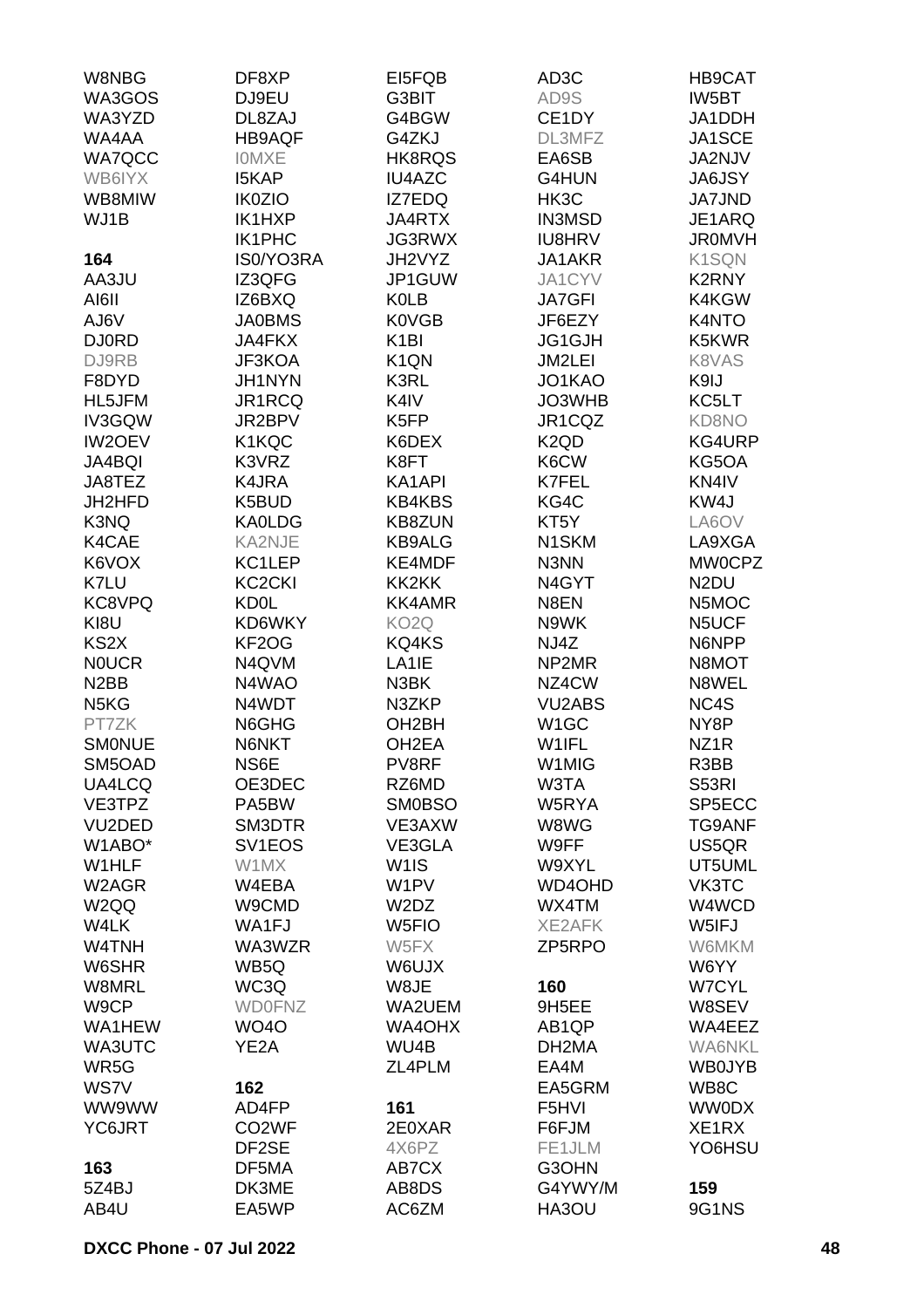| AA5B                           | <b>DJ7UN</b>     | F3RF                          | WA4LR                           | 155                |
|--------------------------------|------------------|-------------------------------|---------------------------------|--------------------|
| AD4YQ                          | DK8KC            | G4XPG                         | WA4PBW                          | AA6Z               |
| AP2IA                          | DK8PY            | HB0/HB9AON                    | XE1YQR                          | DK1HG              |
| DD5MA                          | EA1BXX           | HB9DWR                        | YB8FL                           | DL2YET             |
| EA3CS                          | EA1DFH           | <b>HB9FBI</b>                 |                                 | EA5AJX             |
| EA5GHK                         | EA3GOP           | <b>I1WNB</b>                  | 156                             | HI3/W4DT           |
| EA5HM                          | HL2DNN           | <b>IK2FYC</b>                 | 4X6HX                           | <b>IK1QLJ</b>      |
| F4DPT                          | <b>IK0SWP</b>    | <b>IK7GIM</b>                 | AA9OZ                           | <b>IK6AQU</b>      |
| <b>I3MDU</b>                   | <b>IK0UXO</b>    | <b>IK7WPD</b>                 | DS4CNB                          | IU4BIP             |
| <b>IK0IRF</b>                  | JA1KZV           | <b>ISOHXK</b>                 | EA3ZD                           | JA2SKB             |
| IZ8ALA                         | JE2RBK           | <b>IW8RRF</b>                 | F5NMK                           | JA6BMM             |
| <b>JA0EZP</b>                  | K3VAR            | IX1CLD                        | JA6QGF                          | JA6GT              |
| JA1CCH                         | <b>KA0CWR</b>    | IZ1YUH                        | JF3VEC                          | JE4RAL             |
| JA1RRA                         | <b>KA7KUZ</b>    | <b>JA0BUZ</b>                 | K <sub>1</sub> DJ               | K1WTX              |
| JA3ARM                         | KC3AK            | JA4IGW                        | K <sub>1</sub> OC               | K <sub>1</sub> XE  |
| JE1GLP                         | KK <sub>2V</sub> | JE1BJP                        | K4SFI                           | K3TEF              |
| JE2SOY                         | KR7X             | JG1RET                        | <b>K7FRY</b>                    | K3USC              |
| JH1CTV                         | N3ZBK            | JH3GXF                        | K8RT                            | K6BIA              |
| <b>JH3AWX</b>                  | N4SEO            | <b>JH7MKB</b>                 | K9YM                            | K6LJC              |
| JH8UGL                         | N8JOA            | K2MK                          | <b>KA0VXK</b>                   | K8GT               |
| JL2HUJ                         | N8PB             | K4MMG                         | KB1DY                           | K9UVK              |
| K0JDD                          | N9AT             | K6OJ                          | <b>KE5AKG</b>                   | KA4CDN             |
| <b>K0VH</b>                    | N9CQB            | K8OD                          | KF2SP                           | KB2IPH             |
| K4BB                           | NC4Z             | <b>KB5NJD</b>                 | KK0J                            | KD4BK              |
| K5YP                           | NE5SD            | <b>KB7HH</b>                  | KU4YW                           | KF5ER              |
| K6BY                           | OZ1GCT           | <b>KI0HR</b>                  | KZ9F                            | KG6DX              |
| KD5LNO                         | PY2RDZ           | <b>KL7JJN</b>                 | N0AB                            | KM4HQE             |
| KD6XH                          | SK6HD            | LA4GY                         | <b>NOST</b>                     | KN4MT              |
| KF9U                           | <b>SM0PSO</b>    | LA4KGA                        | N <sub>1</sub> EOL              | KO <sub>1</sub> R  |
| KJ4BIX                         | SP7Y             | LA4PM                         | N1HRA                           | KO4JN              |
| KK1H                           | SQ9DXT           | N1UNU                         | N <sub>1</sub> HT               | <b>MOBPC</b>       |
| KR4RO                          | VK3BM            | N <sub>2</sub> VM             | N <sub>2</sub> AM <sub>C</sub>  | M5LRO              |
| N <sub>2</sub> BH <sub>S</sub> | W1EII            | N3KKF                         | N <sub>2</sub> N <sub>W</sub> S | N3GH               |
| N5PMP                          | W2KXD            | N <sub>3</sub> P <sub>S</sub> | N <sub>2</sub> PC <sub>G</sub>  | N4EHL              |
| N5UWY                          | W4KFA            | N4GCK                         | N3JXG                           | N6EBL              |
| N9ITB                          | W7AAA            | N5RMS                         | N6OI                            | N9HSB              |
| NB7PX                          | W7SEQ            | N7ELB                         | N7BXX                           | NC6R               |
| PY3IT                          | W8RSJ            | N8IS                          | N7ON                            | ND8DX              |
| RA <sub>5</sub> C              | W9IW             | N8NGA                         | N8AID                           | NT6X               |
| SP4FMD                         | WA6QGH           | N8VK                          | N9KAE                           | NY0T               |
| UN3G                           | WB5KSD           | N9DR                          | NR9A                            | OE4XLC             |
| VK6WJH                         | WB6WUW           | N9KTB                         | OZ2DAN                          | <b>P29MO</b>       |
| <b>WOCO</b>                    | <b>WD0BMR</b>    | N9MFU                         | S57NML                          | P <sub>29</sub> NB |
| W <sub>1</sub> H <sub>S</sub>  | WD8AHR           | N <sub>9</sub> OI             | SP3TLJ                          | PA3BGK             |
| W1MK                           | WK5K             | N9RE                          | SV7CUD                          | PA3FWP             |
| W3BS                           | WS5J             | OZ2HT                         | VK4SDD                          | PP <sub>5</sub> KZ |
| W9MXQ                          | WT9U             | P29DX                         | <b>WOYF</b>                     | RM4C               |
| WB8TGY                         | XE1AY            | RW4UU                         | W3CUB                           | VE3TU              |
| WU6W                           | YB1ALL           | SM3PYB                        | W4ZE                            | VU2YVK             |
| ZB <sub>2</sub> JL             |                  | SM5TOG                        | W7VZ                            | W4EEY              |
| ZS6TVB                         | 157              | SQ5AM                         | W9IND                           | W8SP               |
|                                | 7N1NXF           | TF3SG                         | <b>WA2ZNC</b>                   | W8VK               |
| 158                            | A41KJ            | VA2IG                         | WX9C                            | WB3CQA             |
| 9H1EJ                          | AC9GK            | VE3SKX                        | YB8HZ                           | WB8IMY             |
| AK8B                           | DJ6HR            | VK2AAH                        | YI1BGD                          | WF4AC              |
| CE1AT                          | DL1JDK           | W5TZX                         | ZS6HO                           | XE1/N4DMH          |
| CE7KF                          | EA7OH            | W8MKO                         |                                 | XE1CL              |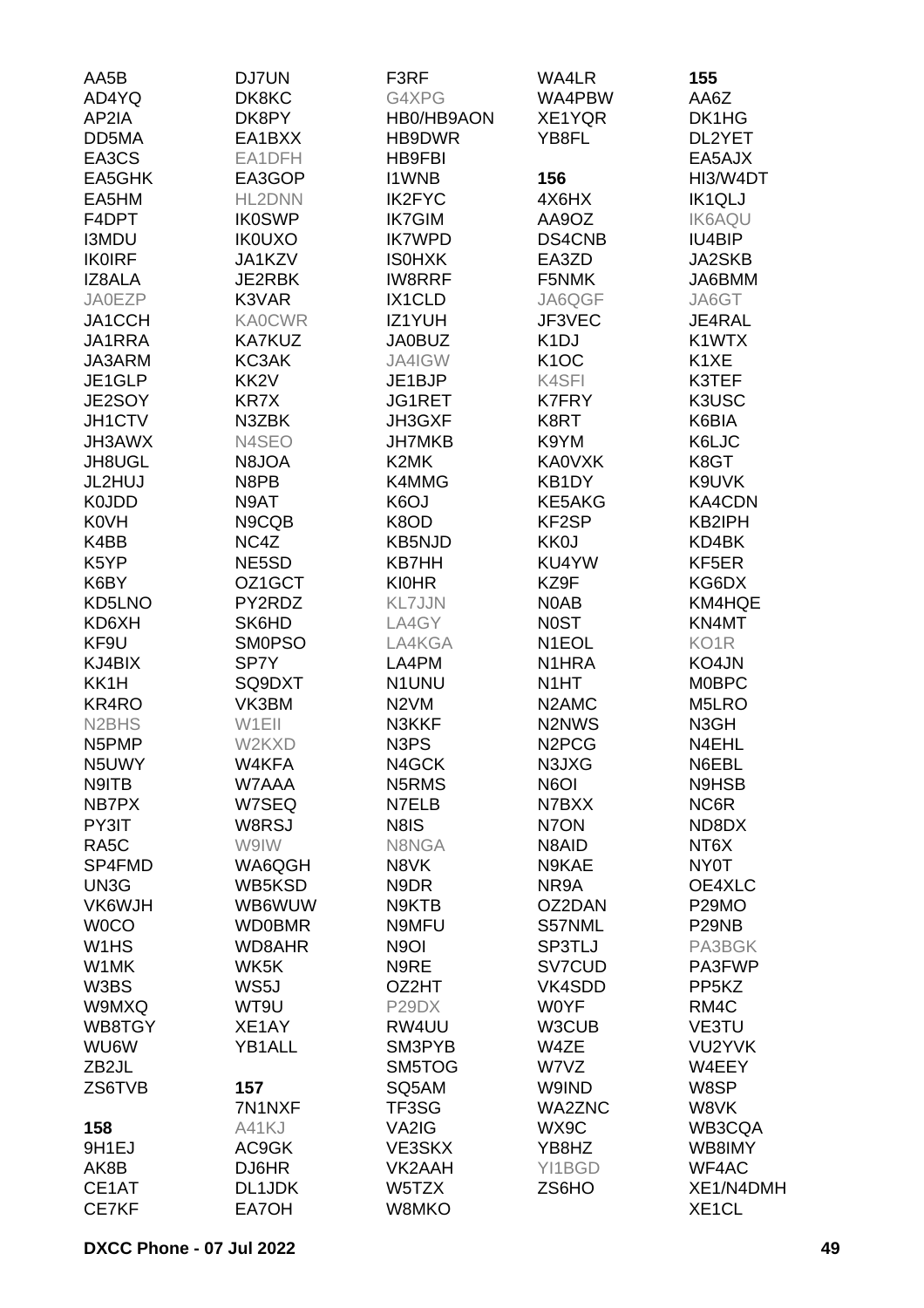| ZL <sub>1</sub> AA             | W8TAR              | W6HGF              | N <sub>2</sub> DUI            | KC9YY              |
|--------------------------------|--------------------|--------------------|-------------------------------|--------------------|
|                                | W9NWY              | W6RJM              | N <sub>5</sub> P <sub>D</sub> | KD9GY              |
| 154                            | WA2LXE*            | W7EB               | N6RI                          | KF <sub>1</sub> C  |
| 4X0WV                          | WB2IZX             | W7GTO              | N8MWK                         | KJ6VC              |
| AA2CN                          | WB9DLC             | W9EVT              | RA6XV                         | KU4BY              |
| AA4MD                          | WM3X               | WA2ZOU             | SV <sub>1</sub> CIF           | LB5GI              |
| AB0P                           | WT2P               | WA3RMZ             | US4IGH                        | <b>NOCC</b>        |
| C31MO                          |                    | <b>WA5HOD</b>      | VA3NXM                        | N <sub>1</sub> DPK |
| CT1AWO                         | 153                | WA6BFW             | VE3AV                         | N1EVV              |
| DK2DQ                          | AA8BB              | WB9FQS             | <b>VE7ICH</b>                 | N1KEZ              |
| <b>DS5KJR</b>                  | AC9CD              | WP4NEG             | W0OJ                          | N2JNE              |
| GI4MJD                         | CT7AUK             | YL3GDM             | W1/VK2JBM                     | N3NPG              |
| <b>GW0SLM</b>                  | DJ7XB              |                    | W3MJ                          | NJ6W               |
| <b>IK0USO</b>                  | EA3DNC             | 152                | W3XY                          | NU <sub>4</sub>    |
| <b>IZ7DOK</b>                  | EL2ED              | AB1JV              | W5VG                          | W2WP               |
| <b>JA0LNS</b>                  | G3ZEF              | DL4DW              | W6EA                          | W4CMG              |
| JA4IR                          | G4OEQ              | DL4MAU             | W7GIT                         | W4IOD              |
| JF1KIG                         | HK4KM              | G4FFN              | W8VR*                         | W4JCM              |
|                                |                    | G4XXI              | WB6AKF                        |                    |
| JJ1IDW                         | HZ1SM              |                    |                               | W4PC               |
| JM1ESG                         | <b>IK0EIE</b>      | <b>GM0LYO</b>      | WI7N                          | W6ROX              |
| JM3OTM                         | IZ2NYY             | HP1BD              | WP4AAV                        | WA9ZVF             |
| JP1GVC                         | IZ4RCQ             | HZ1XB              | ZL3NW                         | WB3JWU             |
| <b>K0JJR</b>                   | <b>JA1IHD</b>      | <b>IK4SBR</b>      |                               | WB6POT             |
| K <sub>1</sub> WN              | JE3UBB             | IK6GTF             | 151                           | XE1REF             |
| K <sub>1</sub> YT              | <b>JG7NIH</b>      | <b>IV3XUX</b>      | 3A2MW                         | YL3AX              |
| K2DUX                          | <b>JROUFK</b>      | JA1PAP             | 6K2BTX                        |                    |
| <b>K3HKN</b>                   | K4HQK              | JA5CUX             | AA2RD                         | 150                |
| K5DF                           | K <sub>5</sub> PX  | JF1LJB             | AA3DY                         | A71AE              |
| K5GDX                          | K6BF               | JF2MVI             | AK6DV                         | AB4JY              |
| K7IA                           | K6WY               | JG1BBP             | DC3RJ                         | AC7JM              |
| K7LET                          | <b>KA0MQA</b>      | <b>JG5UWK</b>      | <b>DJ0IR</b>                  | AH6RF              |
| K7LVJ                          | <b>KE0YV</b>       | JI8PDD             | DS1GQS                        | AL7ON              |
| KA2ZZM                         | KF4NI              | JM3XHD             | DU7AF                         | DF4NR              |
| KD <sub>2</sub> K <sub>C</sub> | KI3T               | K1ECK              | HB9ECS                        | DK8CK              |
| KD6JP                          | KI4NCX             | K <sub>1</sub> IG  | HL5YI                         | DL7GAL             |
| KI6TZ                          | KK6QW              | K2RYD              | <b>I7FMN</b>                  | DL9YDW             |
| KO4VU                          | KT7W               | K <sub>2</sub> WH  | <b>IU3FCM</b>                 | EA1JE              |
| LU4FTA                         | KW3JF              | K3VPZ              | <b>IZOFMA</b>                 | EA3OW              |
| LZ1CB                          | <b>KW7N</b>        | K6ANP              | JA1PFP                        | EA5VQ              |
| <b>NOIS</b>                    | LA1KJA             | K6BIR              | <b>JA8NSF</b>                 | EA8CAC             |
| N1NNG                          | LA9PHA             | K6DMY              | JE3AZY                        | F6FRR              |
| N <sub>2</sub> BC              | N1FOR              | K8QKY              | JG1UZD                        | <b>HB9GUR</b>      |
| N <sub>2</sub> CYY             | N <sub>1</sub> TA  | KA1GXW             | JH1DSF                        | HB9VQQ             |
| N7IHM                          | N <sub>2</sub> CJN | <b>KB7DT</b>       | JJ1VFE                        | <b>HLOU</b>        |
| N8OVT                          | N4DTF              | KC2PQ              | JL2ONQ                        | <b>IK8NII</b>      |
| N9BD                           | N4KFT              | <b>KC6DKX</b>      | JR1GMK                        | IZ5UGE             |
| NC4VA                          | N4NAB              | KD3SU              | JR5XNU                        | JA5LEX             |
| NG <sub>2</sub> C              | N5TGZ              | KE <sub>1</sub> IH | <b>JS3OSI</b>                 | JE1SBS             |
|                                |                    |                    |                               |                    |
| NT8V                           | N7SCS              | KE6KJD             | K <sub>1</sub> PS             | JH6JBQ             |
| NX8W                           | NN <sub>0</sub>    | KF4MXS             | K3JMH                         | <b>JH7UYN</b>      |
| VU2MUD                         | NT9F               | KG9EE              | K4OVW                         | JQ1PCX             |
| <b>WODS</b>                    | ON4APU             | KI4MNR             | K4YEH                         | <b>JQ6HGV</b>      |
| W2IKI                          | SM5PEY             | KJ8Y               | KA1PF                         | <b>K2SO</b>        |
| W2NLS                          | <b>VE9TER</b>      | KQ5S               | KA1PU                         | K4YY               |
| W3WH                           | VO <sub>1</sub> AU | KQ6K               | KA2VZX                        | K5WQG              |
| W7MFC                          | VU2AE              | LA9L               | KB8ERA                        | K6RAH              |
| W8QC                           | W3AAX              | <b>NOHR</b>        | <b>KC4APN</b>                 | KA3YJU             |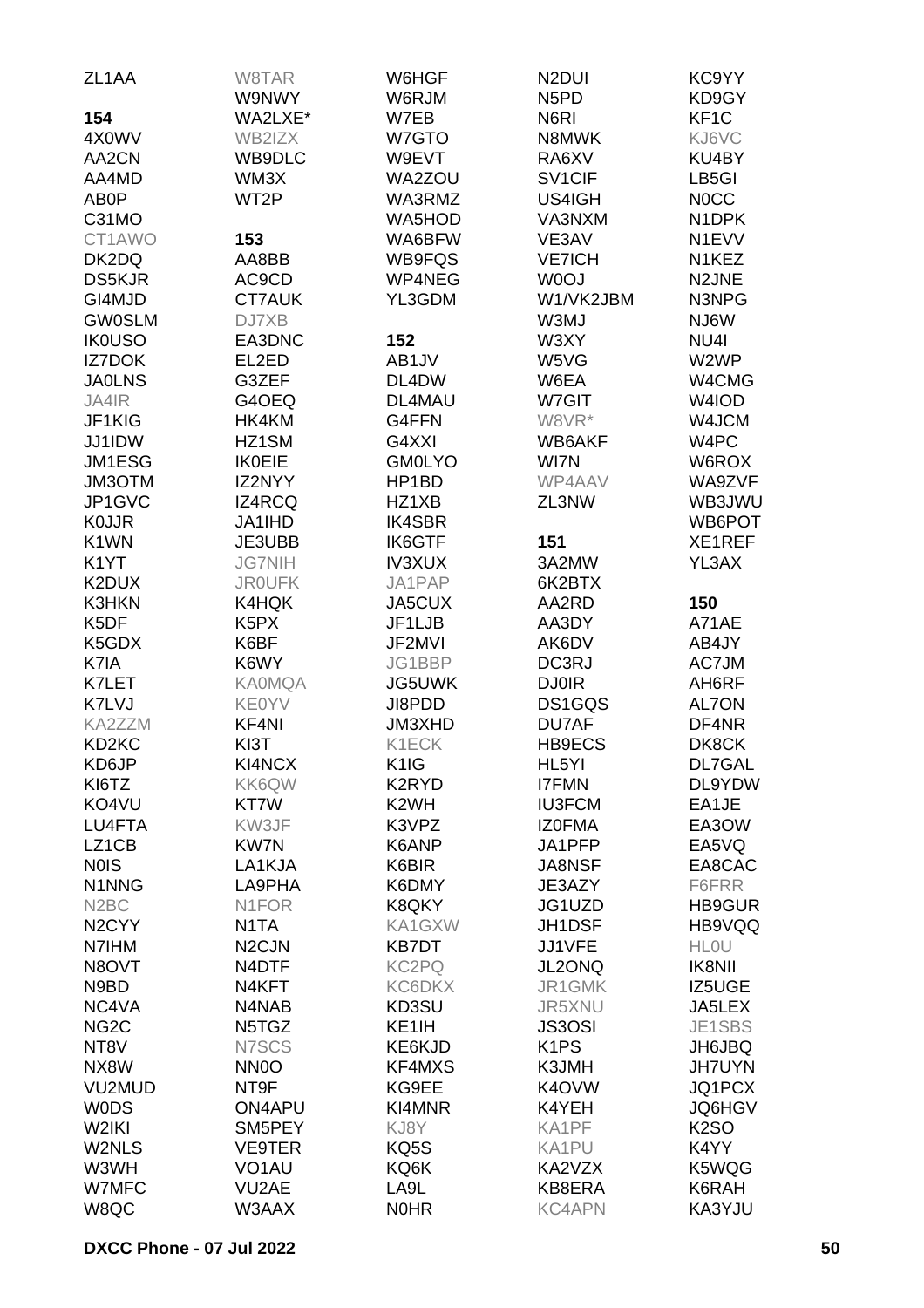| KB1YO               | KD1AB             | K3KI               | <b>IZ2ACY</b>                 | KF6SFD                         |
|---------------------|-------------------|--------------------|-------------------------------|--------------------------------|
| KC2OSR              | KD4VRZ            | K8BHP              | <b>JE0FPH</b>                 | <b>KF7CG</b>                   |
| KC4MRJ              | KG4CUY            | K8ROK              | JR1GSE                        | KJ4FSU                         |
| KC4UCE              | <b>KN4PSS</b>     | KB3CWQ             | JW6VDA                        | KM6CW                          |
| <b>KD7VIK</b>       | KN4Q              |                    | K <sub>2</sub> W <sub>X</sub> |                                |
|                     |                   | KB5RZY             |                               | KQ4LA                          |
| KE <sub>1IU</sub>   | KO <sub>1</sub> E | KC1YR              | K4IZE                         | KQ4VT                          |
| KE3HY               | KW <sub>2</sub> J | KJ4PV              | K4LXA                         | <b>M0GVZ</b>                   |
| <b>KE4TTS</b>       | LU1MFK            | KM5RG              | K5WN                          | N <sub>1</sub> ZM              |
| KG6WU               | <b>MOKPB</b>      | KM6RR              | K6WSC                         | N2NMT                          |
| KK6U                | <b>NOJE</b>       | KV4WN              | K7ST                          | N4YFV                          |
| <b>MI0GTA</b>       | N1GKX             | <b>KW4LS</b>       | K9UC                          | NW6V                           |
| N <sub>1</sub> KM   | N3OUC             | LU9OZX             | <b>KB2AR</b>                  | NZ6G                           |
| N3LH                | N4BSH             | N2IGW              | KC4QYG                        | OD5YA                          |
| N3OZD               | N4GOA             | N <sub>2</sub> VRA | <b>KD7RX</b>                  | OZ3ZK                          |
| N <sub>4</sub> HCI  | N4WV              | N3QW               | KF2BP                         | PT2MAF                         |
| N4PE                | N5WJ              | N4QWK              | KG5NP                         | SP9OHP                         |
| N4XGI               | N6ITY             | N6FS               | <b>MMOWAX</b>                 | <b>WOJAR</b>                   |
| N <sub>5</sub> GF   | N6PZ              | N6VOH              | <b>NODGF</b>                  | W3QU                           |
| N <sub>5</sub> IQI  | N6XLE             | N9PM               | NE <sub>4</sub> N             | W4KCK                          |
| N5MM                | NQ4K              | NA2NY              | NY <sub>1</sub> V             | W5CTV                          |
| NA1E                | NX2R              | OD5ZZ              | RA3AUM                        | W5NX*                          |
|                     |                   |                    | SM7BHH                        |                                |
| NK7Z                | OK2FB             | PY2GTA             |                               | W7BHP                          |
| ON4CCU              | SV1JMO            | PY2RN              | TA <sub>1</sub> CQ            | WA5WA                          |
| RA3PPA              | SV1SN             | PY5XH              | V31MA                         | <b>WBOPPR</b>                  |
| SV <sub>1</sub> EPI | TC <sub>2</sub> C | TA3YJ              | VR2VAZ                        | WF3N                           |
| <b>SV6JHA</b>       | VE3ECL            | TR8IG              | W <sub>1</sub> BQ             | XE1RFN                         |
| SV8PKI              | VE4EF             | UR5WHQ             | W <sub>1</sub> TI             | YO3DLK                         |
| TG9CB               | W1AST             | VE3PSD             | W3SM                          | YO6DDF                         |
| <b>VE7BST</b>       | W1NT              | W8ERM              | W7LJI                         | ZS1SBW                         |
| W3VYK               | W3ECU             | WA3IHV             | W9HZ                          |                                |
| W4POT               | W3FQE             | WA9JBR             | WB3IGR                        | 145                            |
| W5ST                | W4VAB             | WW0A               | <b>WB7AC</b>                  | 6M0HZ                          |
| W8NT                | W5JMW             | XE1LM              | WQ6Q                          | A61ZX                          |
| WA3QWA              | WA9RVM            | YO7DAA             | WU1X                          | AC2RL                          |
| WB2LCW              | WA9SQH            |                    | WW3A                          | AF3K                           |
| WB5NSO              | <b>WB0TSR</b>     | 147                |                               | AJ3M                           |
| WB6PJC              | WB4LMI            | AA7DO              | 146                           | AJ5H                           |
| <b>WD0FAA</b>       | WN8Y              | AB4VV              | 4X4OQ                         | DF9TW                          |
| ZS6AKU              | YB0MZI/4          | <b>AC0KK</b>       | 9V1QQ                         | DL6ZBN                         |
|                     | <b>YB0NDT</b>     | AG6RT              | AK4NG                         | DL8DWL                         |
|                     |                   |                    |                               |                                |
| 149                 |                   | CU3LG              | DL2RD                         | EA7NK                          |
| 9H1AE               | 148               | CY0/VA1AXC         | EA8ZT                         | EW7BR                          |
| AB6L                | AD4LX             | DD9WG              | F5NBK                         | FY4FT                          |
| AE8U                | BH4IGO            | DL5SL              | G <sub>2</sub> BFO            | G4FDX                          |
| EA4GL               | CU5AM             | DL9SAD             | G4FVZ                         | <b>HS1FVL</b>                  |
| EA4GQS              | DH7RD             | <b>DS2CYI</b>      | <b>IV3YND</b>                 | HS1OVH                         |
| EA8TZ               | EA4FT             | DU1EV              | IZ8GEL                        | <b>IK3HAT</b>                  |
| EW2CR               | EA4LU             | EA1XT              | JA1TBX                        | <b>IK4UNR</b>                  |
| F5ODQ               | F4CZV             | F5LCU              | K1MOD                         | <b>JA1HVS</b>                  |
| G0OED               | GI8SKN            | G4UZG              | K <sub>2</sub> AK             | JQ1IVY                         |
| <b>GM0LZC</b>       | <b>IW4AOT</b>     | <b>IOUZF</b>       | K4AZV                         | <b>K0COP</b>                   |
| <b>IZ7CRW</b>       | <b>JA7FVA</b>     | <b>I4EUM</b>       | K4CTL                         | K <sub>1</sub> ST <sub>B</sub> |
| K1ZJA               | <b>JF0JIL</b>     | IK3XJP             | K4RP                          | KI7DG                          |
| K3TW                | JG1RWM            | <b>IK7CSA</b>      | K5YA                          | KN6RO                          |
| <b>K7RCS</b>        | JY5HX             | IT9BYS             | K7JI                          | KP4ED                          |
| <b>K7TNJ</b>        | K <sub>2</sub> KJ | <b>IU0LFQ</b>      | K9SE                          | KU6R                           |
| K9WD                | K2RRB             | IZ1LBO             | KD8LU                         | KV5Q                           |
|                     |                   |                    |                               |                                |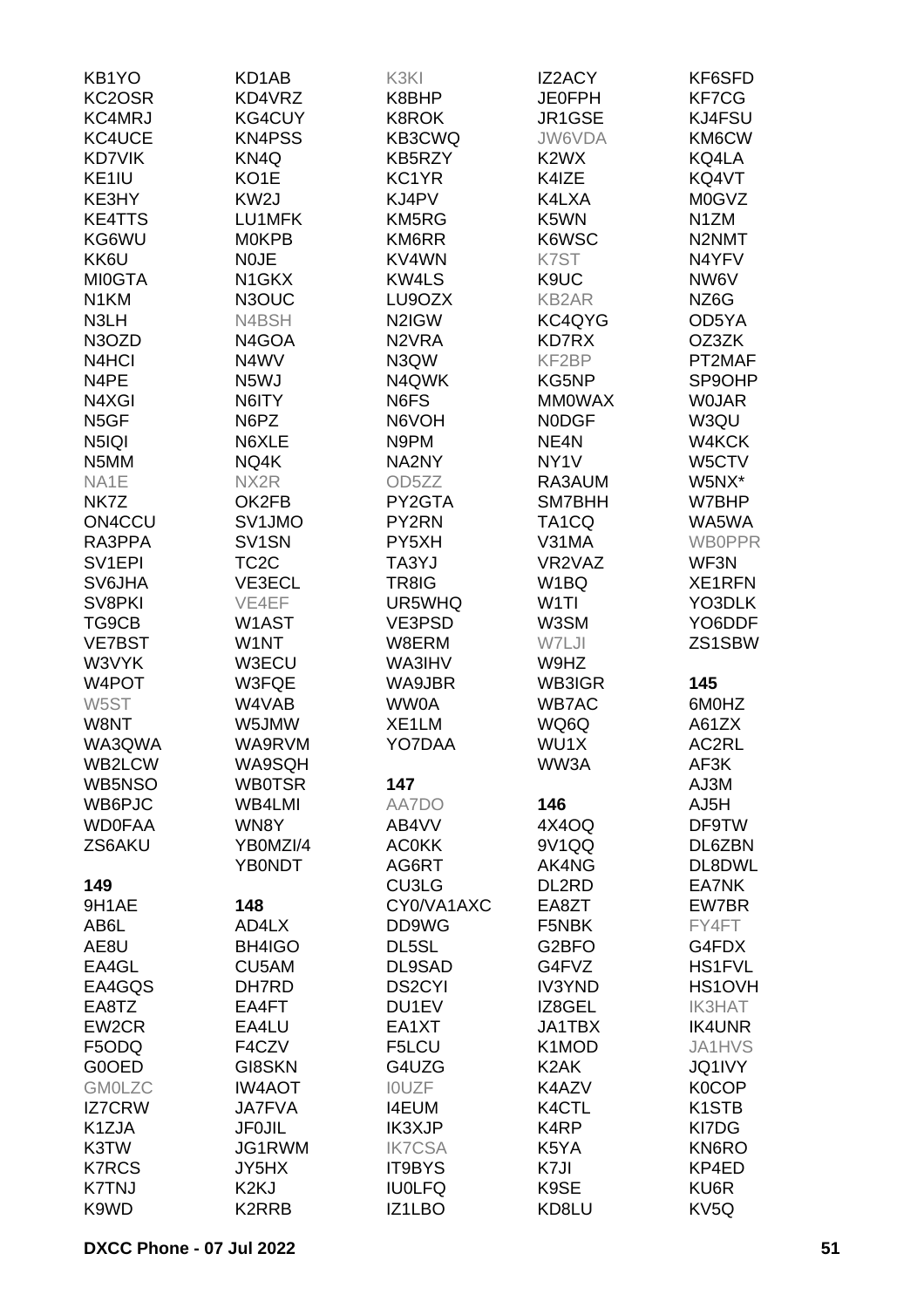| LZ4TU                          | KF5WCP                         | KC2STA                          | <b>KM4AHP</b>                   | KG6ZV               |
|--------------------------------|--------------------------------|---------------------------------|---------------------------------|---------------------|
| <b>NOCQI</b>                   | KF9PY                          | KC4TJO                          | KY6J                            | KK5IM               |
|                                |                                |                                 |                                 |                     |
| N <sub>2</sub> EN <sub>M</sub> | KG2NV                          | KD5MUY                          | LA8WG                           | LB7ZG               |
| N3HDU                          | KI7JD                          | KG9IL                           | <b>NOSBN</b>                    | N <sub>1</sub> RM   |
| N4EL                           | KJ8O                           | KO <sub>9</sub> V               | N <sub>2</sub> B <sub>D</sub> C | N4VEL               |
| N5CRC                          | KN1UM                          | LU3VA                           | NL8F                            | N5WR                |
| N5JED                          | KP4C                           | <b>LY400</b>                    | NT8Z                            | N8AJN               |
| NJ1H                           | KP4MS                          | N1FBG                           | OE1MBB                          | N8PTL               |
| PA3FIC                         | KS4L                           | N <sub>2</sub> PN               | PY2ALC                          | N9EP                |
| SM5BRK                         | <b>MOCNP</b>                   | N <sub>2</sub> XP               | VE6AXA                          | NC4WS               |
| SY <sub>1</sub> BFI            | N2MZZ                          | N4GBK                           | <b>WOPE</b>                     | ND <sub>20</sub>    |
| T5YD                           | N8XLS                          | N4TMW                           | W3MLK                           | <b>NTOF</b>         |
| TF <sub>1</sub> A              | N9KO                           | N9DX                            | W3SE                            | PY <sub>2</sub> OC  |
|                                |                                |                                 |                                 |                     |
| VA3SF                          | NF <sub>5</sub> Z              | OK2BS                           | W5BR                            | PY3VK               |
| VO1CRM                         | UQ2GM                          | PI4FRG                          | W5PUF                           | SQ7B                |
| <b>VU2IBI</b>                  | VE7IO                          | PP8DA                           | W6NT                            | SV <sub>1</sub> BKN |
| <b>VU3SIO</b>                  | W1NXB                          | PV8AAS                          | W6UJ                            | TA <sub>1</sub> L   |
| W <sub>2</sub> HE              | W <sub>2</sub> GFJ             | SP6EIY                          | W8QXR                           | <b>VE3NFK</b>       |
| W4RK                           | W2MW                           | SP9IVD                          | W8TOM                           | VK5GR               |
| W4WJ                           | W4JU                           | TG9AWS                          | W9GFB                           | W3NJ                |
| W6MVW                          | W4MPS                          | VE2LX                           | WA6HIB                          | W4AXO               |
| W6TOI                          | W6NS                           | VE3CBK                          | WB9YJE                          | W5QP*               |
| <b>WA7YAZ</b>                  | W6WTJ                          | VU <sub>2</sub> OT              | <b>WC7WB</b>                    | W5RDL               |
| WB2MKX                         | W9AEK                          | <b>W0KW</b>                     | ZS6A                            | W6IHG               |
|                                |                                |                                 |                                 |                     |
| WB4FDT                         | WA5VSK                         | W1MAT                           |                                 | W7RTX               |
| WD2E                           | WB2SXY                         | W1RHQ                           | 141                             | WA1LAD              |
| YB6HAI                         | WB2TVS                         | W2AVA                           | 9K2HM                           | WC7R                |
|                                | <b>WR0N</b>                    | W5AH                            | AA9F                            | WW3QB               |
| 144                            | YE <sub>2</sub> R              | W9YT                            | AE4CR                           |                     |
| 6K5THV                         | ZL2ATU                         | WV4Y                            | CP2DV                           | 140                 |
| AA5KJ                          |                                | ZL3DW                           | <b>DA0BCC</b>                   | 5T <sub>2</sub> AI  |
| AL7MU                          | 143                            |                                 | <b>DJ0ML</b>                    | 9K2QA               |
| EA1ABS                         | 3DA0TM                         | 142                             | <b>DS5ANY</b>                   | AB5AE               |
| EA7OC                          | A61K                           | 7L1TTH                          | EA2WD                           | AD7U                |
| <b>GOLUQ</b>                   | DM3XRF                         | AA0BA                           | EA3AVN                          | AI1W                |
| G4MUT                          | EA5LK                          | AA3GM                           | G8GNI                           | CT7AUP              |
| <b>HA0IT</b>                   | G3YSX                          | AB1NE                           | HA5FQ                           | D70LW               |
|                                |                                |                                 |                                 |                     |
| HB9LF                          | HG4WQ                          | AD6WL                           | <b>HB9TRR</b>                   | DG5MKU              |
| <b>HB9TUD</b>                  | <b>IK7HWS</b>                  | DF6WX                           | <b>HL1FKN</b>                   | DK9VB               |
| HK3PLB                         | <b>IK8IFW</b>                  | DL3ECN                          | <b>IOUAV</b>                    | G3NOB               |
| HL3EGR                         | JF1EGX                         | EA1LQ                           | I6IQW                           | G4DDL               |
| IK6GZM                         | JH2BKA                         | EA1NK                           | <b>IN3TJK</b>                   | <b>I3SIV</b>        |
| JA1CPU                         | <b>JJ0FTX</b>                  | EA3DND                          | <b>IT9ZEO</b>                   | IK5TBK              |
| <b>JI5RPT</b>                  | JR9XRO                         | <b>HB9TTK</b>                   | <b>IW3RUA</b>                   | IZ1LBB              |
| JR3WXA                         | K1MWF                          | IK2GAO                          | IZ1RHY                          | IZ2XMK              |
| <b>K0ASA</b>                   | K <sub>1</sub> VU              | <b>IK2RPK</b>                   | IZ1XBB                          | IZ3CAN              |
| <b>K0HOA</b>                   | K2ADA                          | <b>IZ4NIC</b>                   | JA2CPD                          | <b>JA6JIG</b>       |
| K3BF                           | K <sub>2</sub> CY <sub>S</sub> | JE6URC                          | JF3PNQ                          | <b>JHOMJY</b>       |
| K3GP                           | K <sub>2</sub> PH              | JM4VCB                          | JG1MQG                          | <b>JH0MVU</b>       |
| K3RMB                          | K3AXB                          | K1ETA                           | JO1SIM                          | <b>JJ1NUI</b>       |
|                                |                                |                                 |                                 |                     |
| K <sub>4N</sub>                | K4KO                           | K <sub>1</sub> O <sub>I</sub> K | JO3EVM                          | JK1VXE              |
| K4YZ                           | K5DXX                          | K5NE                            | <b>JR2HCB</b>                   | K1PEC               |
| K6GO                           | <b>K7KMR</b>                   | K6GNZ                           | <b>K0IW</b>                     | K4ZDT               |
| K6JEY                          | K9RU                           | KC9QQ                           | K3TUF                           | K7GB                |
| <b>K7KCR</b>                   | K9VD                           | KH6DFW                          | K7JLF                           | K7LFY               |
| KD3EX                          | K9XJ                           | KI7BP                           | KF5CA                           | <b>KB7RS</b>        |
| KD4JO                          | <b>KB6GKX</b>                  | KJ4OAS                          | KF5XV                           | KG0QG               |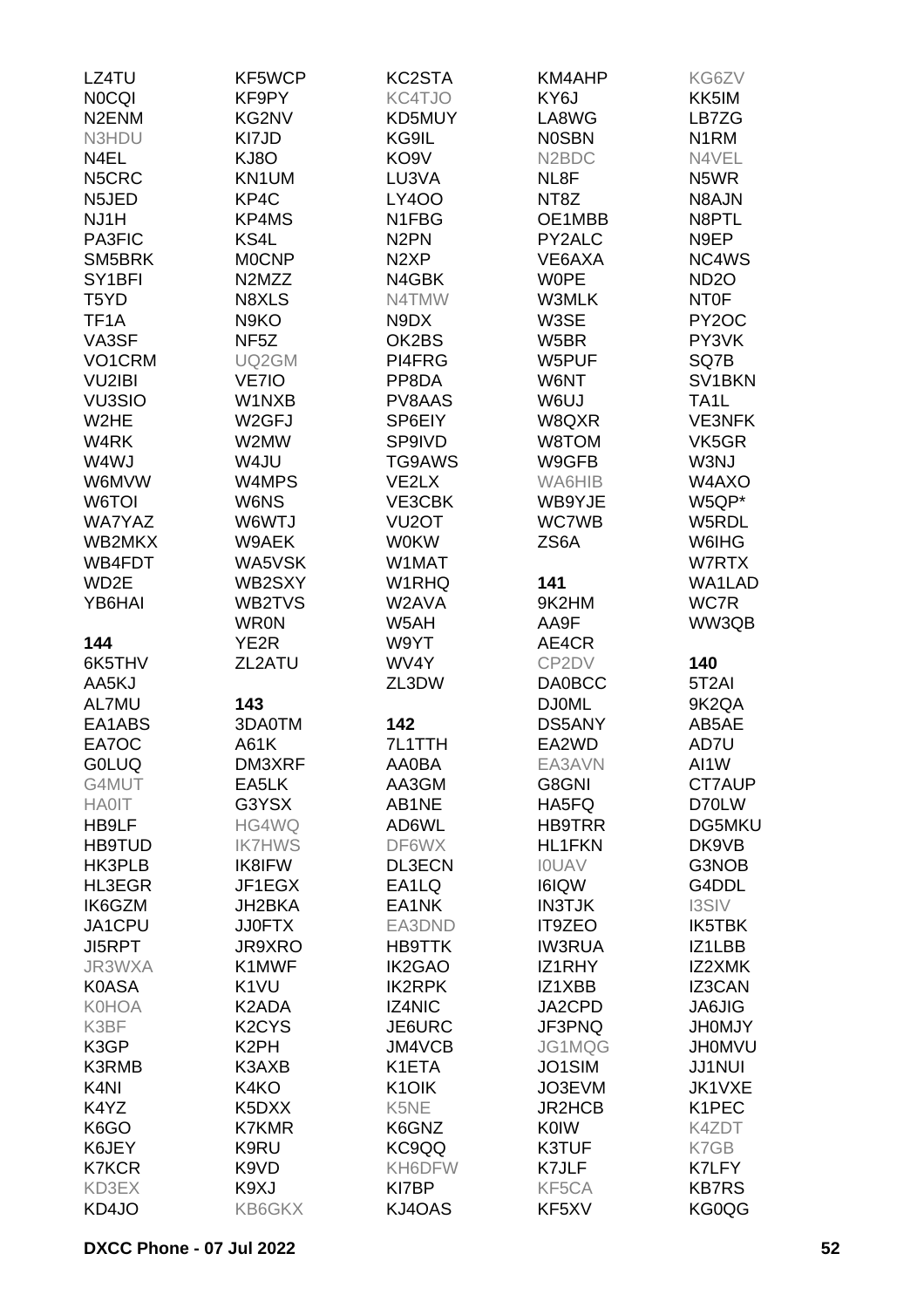| KK5UU             | <b>K7LOP</b>        | K <sub>2</sub> GLP             | EC1AE                         | EA6PZ              |
|-------------------|---------------------|--------------------------------|-------------------------------|--------------------|
| KK8K              | KA5YCM              | K2IBH                          | HC1DX                         | F1NKA              |
| KQ8TC             | KB9KVY              | K <sub>2</sub> SJ              | IC8BMP                        | G5HY               |
| KV5WS             | KC1BG               | K3OJK                          | <b>IK2QEB</b>                 | <b>GM0UDL</b>      |
| LU5DSE            | <b>KD0PMW</b>       | K4SWE                          | <b>IU0DZA</b>                 | HB9TUZ             |
| LZ1CRI            | KE4HFY              | K4TMG                          | IZ7DJS                        | <b>IK3ASM</b>      |
| N4KEB             | KI4AII              | K4YYM                          | JA3DLE                        | <b>IK4WLA</b>      |
| N <sub>5</sub> ZY | KM4SLW              | K6NQY                          | JF1SPT                        | JA1KXQ             |
| N7UQ              | KM5SC               | <b>K7EUG</b>                   | JG1LZP                        | JE1GDY             |
| N9JKF             | LX1JX               | K7MZ                           | JI6LEL                        | <b>JJ6WSX</b>      |
| NC <sub>3</sub> O | M1EMC               | <b>K7YMG</b>                   | <b>JK1CYF</b>                 | <b>JK1PIU</b>      |
| NK3V              | N1FUS               | KA8TBW                         | K3IO                          | <b>K0FLY</b>       |
| NL7XM             | N <sub>2</sub> RD   | <b>KB2KLK</b>                  | K5EA                          | K1ICM              |
|                   | N6ADO               | <b>KB7HM</b>                   | K7SC                          |                    |
| NN8P              |                     |                                |                               | K3OQ               |
| OE9CBV            | N8HKJ               | KD1LU*                         | KA1WZ                         | K6RLS              |
| OK3DU             | N8JK                | KE3QZ                          | KA2SKO                        | K8MW               |
| <b>P40P</b>       | N9EAZ               | KG6AO                          | <b>KA7NDX</b>                 | K9EGS              |
| RX9JX             | NF6V                | KH7R                           | KC4IKU                        | K9KJM              |
| <b>SMOLPO</b>     | NN <sub>2</sub> T   | <b>KI0HA</b>                   | KE4PT                         | KC5CMX             |
| SV1ONV            | OZ7O                | KM4OZ                          | KE6WX                         | KE5SM              |
| TF3DT             | SM1NJC              | LX1JH                          | LA8OKA                        | KI6LZ*             |
| TR8JWH            | SP <sub>2EP</sub>   | <b>MOPCB</b>                   | N2ADE*                        | KI7KF              |
| VE3YTZ            | SV <sub>2</sub> AOB | <b>MOTDG</b>                   | N <sub>2</sub> PKN            | KN4RH              |
| W2CCW             | VE2OWL              | N <sub>2</sub> KI <sub>C</sub> | N3TTT                         | KR4PB              |
| W3AKD             | <b>WOMN</b>         | N2LDU                          | N <sub>5</sub> X <sub>D</sub> | KZ7O               |
| W3WMD             | W1RDQ               | N <sub>5</sub> FW              | N8ARA                         | LU2DKT             |
| W5HPQ             | W3SOX               | N5QQ                           | N9BLM                         | <b>NOCZX</b>       |
| W5PDO             | W4SJT               | <b>N6MSQ</b>                   | N9EF                          | N <sub>2QQF</sub>  |
| W6YLL             | WA6KUK              | N8ASM                          | N9GL                          | N <sub>2</sub> WWD |
| W9RE              | WA9C                | NA6G                           | N9JRT                         | N5UKZ              |
| WA2FAA            | <b>WB4NKO</b>       | NU7E                           | NA6MB                         | N6WFK              |
| <b>WA4UCI</b>     | WB8YYY              | OE4KMU                         | NW2M                          | NA9D               |
| WW5AA             | WI9Z                | <b>OH7TV</b>                   | OZ7QB                         | NN4J               |
| WY7K              | WW4CP               | PA3GNZ                         | PA3DCU                        | NO3U               |
| YI1RZ             | WX7P                | RV3YM                          | PY2DV                         | NW <sub>5Q</sub>   |
| YV5GJC            | YC6EI               | <b>VE7RE</b>                   | PZ1EE                         | ON4KJR             |
|                   |                     | W1KQ                           | R7CD                          | <b>PD0MBZ</b>      |
| 139               | 138                 | W4LB                           | SP2SGN                        | PP5VA              |
| 4L1FP             | AI6LY               | W4ZDT                          | <b>SP9TKW</b>                 | PY2MTS             |
| 5T5PA             | CE3DNP              | W8VZ                           | SV1CJF                        | VR <sub>2</sub> CC |
| AA8HH             | CT1DJE              | WA6BOB                         | VA3VU                         | W1SKY              |
| AF4FO             | DC1HR               | WA6HHQ                         | <b>VE2AIL</b>                 | W2DMU              |
| CP2EN             | EA3ALV              | WB5JEO                         | <b>VE3KKQ</b>                 | W2ERJ              |
| DL6DBL            | EA6OI               | WW1A                           | W4KKX                         | W3ATV              |
| EA5KT             | F1URL               | XE2YWH                         | W4TTZ                         | W3JJL              |
| G2DBT             | G4NBS               | YV4FJJ                         | W <sub>5</sub> CS             | W4AFB              |
| G4DYA             | G6HOU               |                                | W6LAX                         | W7OIH              |
| HB9GWJ            | G8GHD               | 137                            | W8KSC                         | W8JDE              |
| J68HZ             | HK6F                | AA1LS                          | WA6LD                         | W9TVX              |
| JA3RR             | <b>IK2SAV</b>       | AD4IR                          |                               | WB4FEV             |
| JF1LMB            | <b>IU3PMA</b>       | AK9B                           | 136                           | WI7R               |
| <b>JH0EJF</b>     | IZ8GEX              | DF0AD                          | 4O7CC                         | WR5J               |
| JK6HCZ            | <b>JA4SSM</b>       | DL3EW                          | 5W1SA                         | XX9AW              |
| JR4CZM            | JA9QOY              | DM4EZ                          | 7Z1TT                         | YB8HI              |
| <b>K0HNM</b>      | JE3PCP              | EA1CRK                         | CT1AVC                        |                    |
| K4SH              | <b>JH1XJQ</b>       | EA7DWJ                         | EA1US                         | 135                |
| K6TD              | K0HD                | EA8VN                          | EA3AFJ                        | 5B4/LA6EDA         |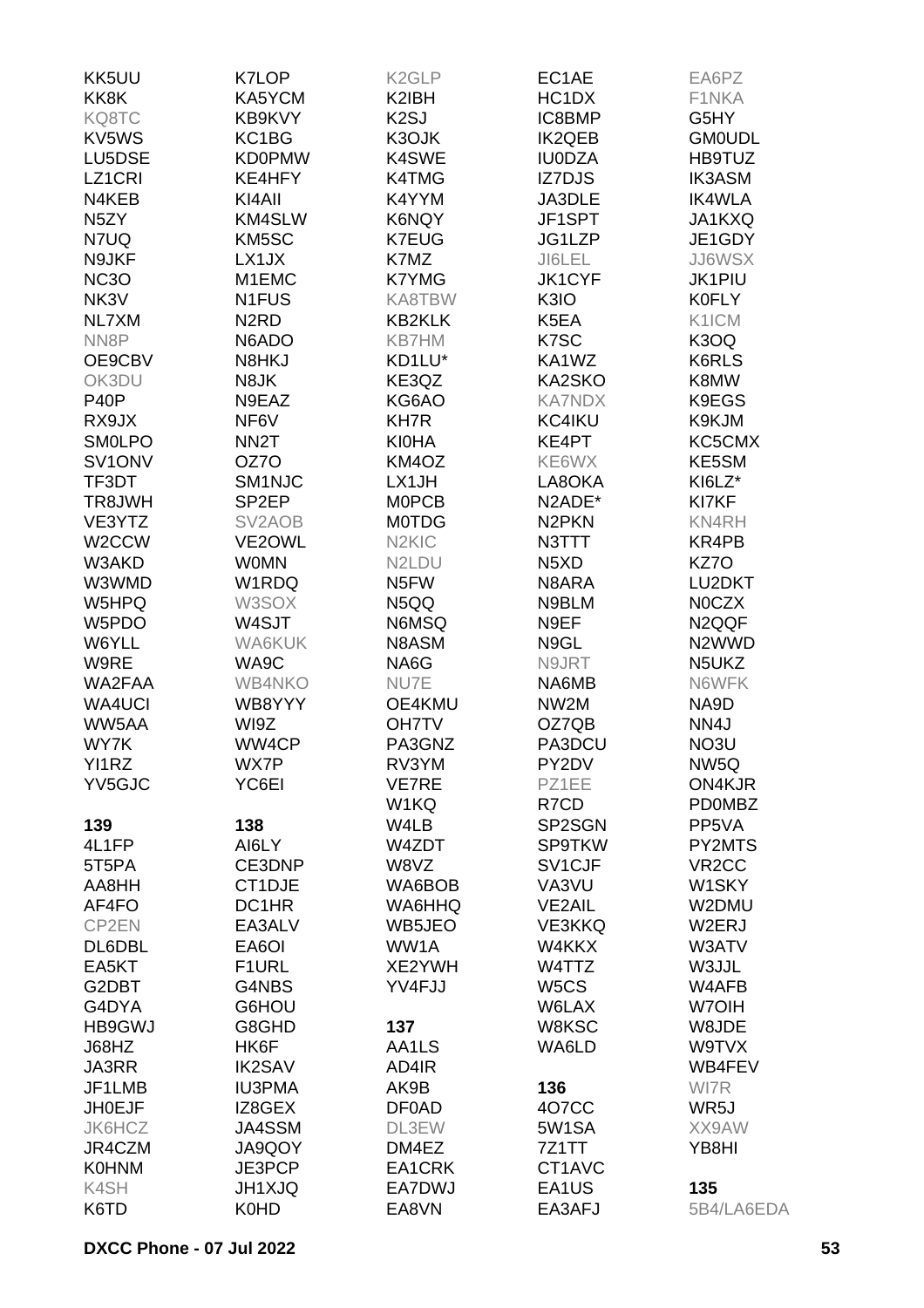| 7K3TFX                         | EA8BLV             | DL3AAF             | WB7I               | VU2NXM                        |
|--------------------------------|--------------------|--------------------|--------------------|-------------------------------|
| AA6TA                          | F9QX               | DL6ATI             | WF4W               | <b>W0GN</b>                   |
| DF1NW                          | GI4MWA             | DL9SEV             |                    | W3XG                          |
| DF7DQ                          | HB9CCM             | DS2CFQ             | 132                | W4CWL                         |
| DL <sub>4</sub> PP             | HB9DMV             | EA1AUM             | 4X1RE              | W4KK                          |
| DL6ABN                         | HZ1HN              | EA1EY              | AA6DY              | W5MZX                         |
| EA1DDO                         | <b>IK6OYQ</b>      | EA3ZE              | <b>AB7FI</b>       | W7KHZ                         |
| EA3EVR                         | <b>IK7PRU</b>      | EB1EVX             | AF6AV              | W7WN                          |
| FE6HLK                         | <b>JA4VLK</b>      | EW3MM              | DG8HJ              | WA3IOU                        |
| <b>GOEJQ</b>                   | JN1RFY             | <b>GOKTN</b>       | DL1MDX             | WA4ASJ                        |
| G3WPT                          | K <sub>2</sub> CDP | G3TDH              | <b>DS4AEN</b>      | WA9MTP                        |
| <b>IT9WKH</b>                  | K4MVM              | G3WPH              | EA8RH              | WB2ZKA                        |
| IW3QAF                         | K5AAV              | G4PWO              | F5LMI              | WB8BZK                        |
| IZ0GVZ                         | K8DIL              | HB9OCR             | G3VXJ              | WD4PTJ                        |
| IZ2DVI                         | <b>KA1PNY</b>      | <b>IK1PQT</b>      | HR2DX              | WP4IWK                        |
| JA7OAO                         | KB1OY              | <b>IK2TYP</b>      | <b>IK2JYK</b>      | WV2M                          |
| JE1NCP                         | KJ4TI              | <b>IU3FBL</b>      | IT9AJP             | YL7X                          |
| JE2UFF                         | KK6M               | <b>IZODRA</b>      | JE1COB             | ZD8RH                         |
| <b>JH6FHJ</b>                  | KM6VC              | JA2AYP             | JH1IXW             | ZL2UN                         |
| <b>K0UB</b>                    | KY5T               | <b>JH7WQX</b>      | JH1MTR             | ZS4JAN                        |
| K <sub>2</sub> TER             | N <sub>1</sub> PSX | JN1QXT             | JH1XCV             |                               |
| K7VI                           | N2LMM              | JN1RKE             | <b>JL3TEM</b>      | 131                           |
| KB6MXH                         | N2LMU              | JP1PZE             | JR1UMO             | 5Z4DJ                         |
| KB8HMA                         | N2MIG              | K <sub>2</sub> EN  | K3NB               | AA5VC                         |
| KD8NOH                         | N3EEN              | K3DQB              | K3NDM              | AD6G                          |
| <b>KN0A</b>                    | N7KT               | K3PF               | K4OVV              | C6ARW                         |
| KY4G                           | N9JKK              | K4ADJ              | K6LLQ              | <b>DL1GDS</b>                 |
| LA9JDA                         | NO <sub>9</sub> Y  | K4HDW              | K6VDP              | DL2FQ                         |
| <b>NOAS</b>                    | OZ2CA              | K4WM               | K7DD               | EA4AD                         |
| N <sub>2</sub> M <sub>AD</sub> | OZ7MHZ             | K5NY               | <b>K7EMI</b>       | EA5DJH                        |
| N4WBJ                          | <b>SM0BYD</b>      | KA0GOA             | K7GLM              | EA7CZE                        |
| N9BT                           | SQ5NRY             | KC8YJJ             | KA2LIM             | ES1ACS                        |
| NA4DX                          | SV7BVM             | KD6IVL             | KA8ZOO             | <b>GODTX</b>                  |
| NY8K                           | UA7GU              | KG5GE              | KB2TM              | <b>G0GLH</b>                  |
| <b>ON5RKN</b>                  | UR5AKU             | KK6GK              | KC2OW              | G3ZHL                         |
| UA6AUA                         | <b>V85TX</b>       | KW1HF              | KE9DZ              | <b>GM3TAL</b>                 |
| VE <sub>2</sub> GT             | VA3JFF             | KX8Z               | KG5QX              | HA5KFV                        |
| VE6BOS                         | <b>VA7TF</b>       | LY3BS              | KK6WT              | <b>HB9KAS</b>                 |
| W1ZR*                          | VK2DFL             | M0XIG              | KN4VL              | HL9TB                         |
| W3PR                           | <b>VK3FN</b>       | M <sub>1</sub> BJR | KV <sub>5</sub> Y  | IK5EEE                        |
| W6KNB                          | WOHEP              | N <sub>1</sub> CHP | KX4A               | <b>IK6MIN</b>                 |
| W6WTI                          | <b>WOOLL</b>       | N3PPH              | N <sub>2</sub> LVI | IW8EDA                        |
| W8GBH                          | W1CED              | N5BCA              | N <sub>2</sub> SAB | <b>IZ7AUE</b>                 |
| W9UPK                          | WA1CCQ             | N6WLF              | N4GD               | JA5CVG                        |
| WA5Y                           | WA2JBD             | N7IOD              | N4TME              | <b>JG3KLF</b>                 |
| WB2RHM                         | WV9Y               | N8IK               | N <sub>5</sub> DXT | <b>JN1SPR</b>                 |
| WB5SHV                         | XE2YWB             | NE7I               | N7LUB              | K <sub>2</sub> K <sub>V</sub> |
| <b>WY7YL</b>                   | YB1FWO             | <b>NJ4O</b>        | N8OGI              | <b>K2OO</b>                   |
| ZS <sub>1</sub> C              |                    | OZ1HHH             | N9IA               | K3UG                          |
|                                | 133                | TF3G               | <b>NIOK</b>        | K4SWJ                         |
| 134                            | 9V1WP              | TG9EO              | NJ8J               | K4UJ                          |
| 7J1ADX                         | AB9DR              | VK2KDP             | OE1RGC             | K6DNW                         |
| 8P6ET                          | AE4HD              | W <sub>1</sub> SGC | OE3WAC             | K8JHD                         |
| 9M2CQC                         | CE4NV              | W5KV*              | PP <sub>5</sub> ZB | K8WFL                         |
| AF7A                           | CT2HUU             | W5TX               | TR8JD              | K9JS                          |
| DH1BAR                         | <b>DK0BMW</b>      | <b>W6NWF</b>       | VA <sub>2</sub> CZ | K9WK                          |
| EA1BTK                         | DL1AY              | W9BUJ              | VE9CX              | KB4LW                         |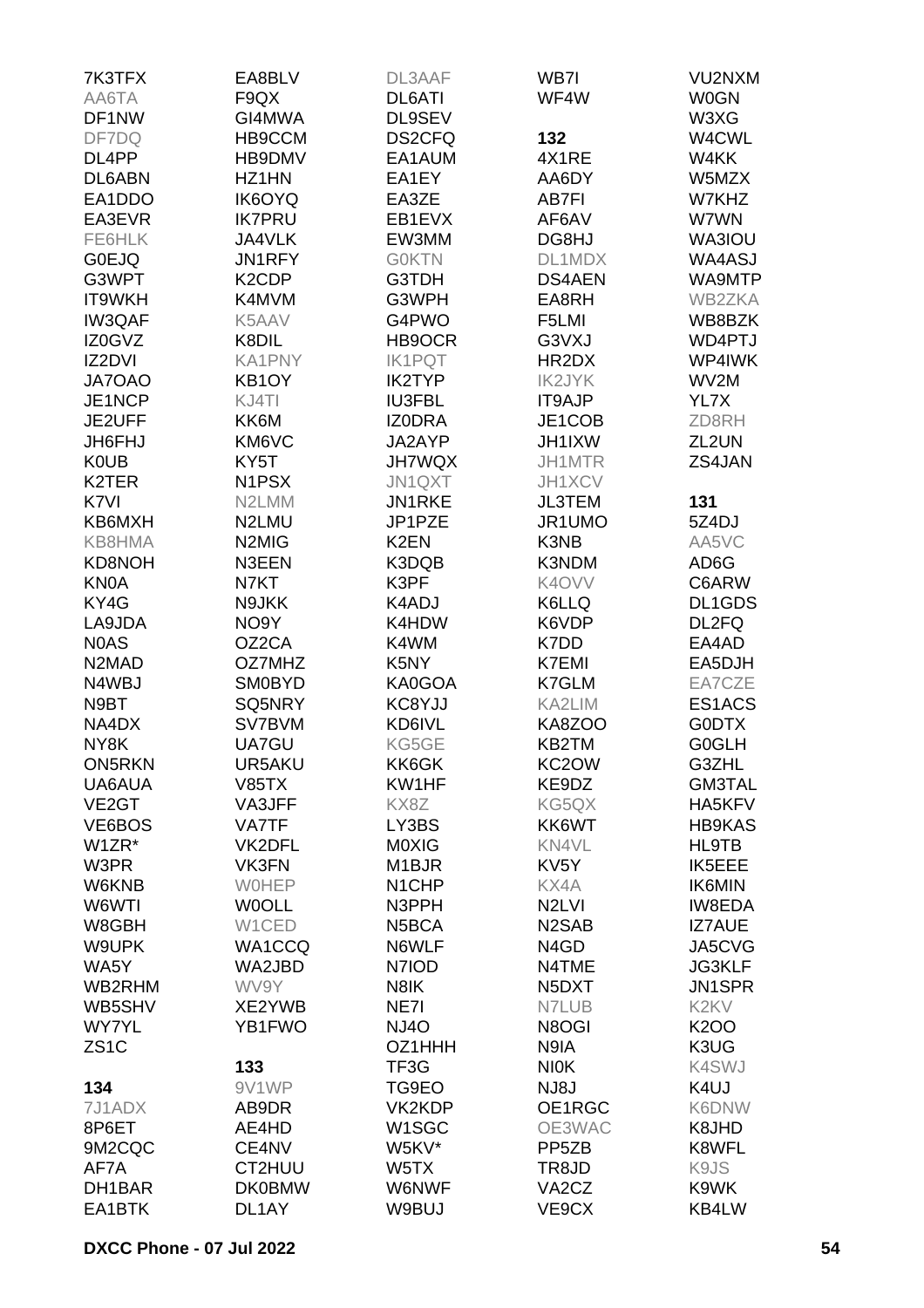| <b>KB7JJG</b>     | <b>K2LGS</b>        | DK2MC                           | W8GWS             | NW7US              |
|-------------------|---------------------|---------------------------------|-------------------|--------------------|
| KB8MUV            | K3UW                | DL1LRZ                          | W8TOZ             | NY4PD              |
| <b>KB9ABI</b>     | K6AGU               | DL6VL                           | WA2GVI            | P <sub>29</sub> JA |
| KG2AD             | K6DMZ               | DL7ACZ                          | WB7BST            | PY2YZ              |
| KK6MF             | K8LH                | EA5ASU                          | WG4R              | SP4OLL             |
| KP4EJ             | K9CHP               | EA5QB                           | WG7X              | VK4TH              |
| LU1CN             | K9GC                | GI4FUE                          | WH6AG             | VY2MC              |
| <b>MM0LEO</b>     | KA3VXL              | <b>HB9FSE</b>                   | <b>WM0L</b>       | W4LVH              |
| N1CWR             | <b>KB0ADI</b>       | HB9VAB                          | WQ9N              | W4ONP              |
| N4GJ*             | KB1ODO              | HC2FG                           | <b>WT0Y</b>       | W4VZH              |
| N8FDH             | KB2ITO              | HI8K                            | WU8A              | <b>WB0QLU</b>      |
| N8WNA             | <b>KB5NME</b>       | <b>HS3LSE</b>                   | WY0Q              | WB5BLF             |
| N9RK              | KD3PC               | <b>IK7LJQ</b>                   | XE1YQQ            | WB6KWL             |
| NK7U              | KD6X                | <b>ISOFDW</b>                   |                   | WB7OJV             |
| NL7OH             | KF8WQ               | IZ8EEN                          | 128               | WB8JHT             |
| PA1PE             | KQ9H                | JE6LDS                          | A65BD             | WB9YPD             |
| PY2EDY            | <b>KT0F</b>         | <b>JE7KHL</b>                   | AA7VL             | WW9M               |
| RW3ATR            | LA <sub>1</sub> HL  |                                 |                   | XE <sub>2</sub> O  |
|                   |                     | JO2LSV                          | AB5T              |                    |
| SP3IK             | <b>MI0HWG</b>       | K <sub>1</sub> CTT              | AB8OU             |                    |
| VP8ON             | <b>NOEKM</b>        | K2DEU                           | AJ9K              | 127                |
| W <sub>2</sub> OX | N <sub>1</sub> ITT  | K3GEV                           | CP1JX             | 4Z5OZ              |
| W2PWF             | N6MI                | K5AAD                           | CT1HFS            | 9A4OP              |
| W4TD              | N7DYT               | K6BK                            | D44PM             | AC6DM              |
| W4YDY             | N9NCX               | K8BHU                           | EA7KS             | CE3HD              |
| W5LRU             | NA3F                | K8HQ                            | EI4HQ             | CP5AK              |
| W5PD              | NJ2DX               | <b>KA1NRR</b>                   | <b>GOLHB</b>      | DJ4LH              |
| W5UFA             | NY4G                | KA1SAW                          | <b>GOMUR</b>      | DL1EMO             |
| <b>WA7DUH</b>     | ON7BS               | KA1UQU                          | G4AXX             | DL1SVA             |
| WD1K              | <b>ON7ER</b>        | KA9FAX                          | HC1HN             | DL2MGM             |
| WF8I              | OZ1LFI              | KD <sub>1</sub> O <sub>G</sub>  | HL4CYG            | EA4IL              |
| WU2M              | <b>OZ7AEI</b>       | KG0QE                           | IZ8FBS            | ER <sub>1</sub> VS |
| YB5BOY            | PY2LPM              | KG4GN                           | JH4PBM            | F5GSJ              |
| YS1MS             | R <sub>9</sub> CC   | KG6AQI                          | JL1FUQ            | G3BRR              |
|                   | SP2BUW*             | <b>KG7YQ</b>                    | JL1HEO            | G4KKN              |
| 130               | SV1HEP              | KG8KO                           | JR4BSY            | <b>ISOCTX</b>      |
| 2E1AYS            | SV1VN               | KJ7TH                           | <b>K0VG</b>       | <b>JA5NON</b>      |
| 7N4GIB            | SV <sub>2</sub> COL | KO4MA                           | K4JZ              | JF8VXP             |
| AA1IF             | VE1AYY              | KR4KM                           | K6JFT             | JH5QWF             |
| AA2MU             | VU2BQN              | KV3U                            | <b>K7ULS</b>      | JY5MM              |
| AB4JI             | WOKE*               | KZ5DX                           | KA1YOP            | K0JUZ              |
| AD9I              | W <sub>2</sub> RE   | LA8RFA                          | KA2AAM            | K7AH               |
| DK1EAW            | W6DAS               | N <sub>1</sub> UZ               | KA3VVQ            | K8MSH              |
| DK3WL             | W6DOJ               | N <sub>5</sub> K <sub>X</sub> S | KA9KHQ            | KA1FUE             |
| DL4VBS            | W7TVC               | N8TUT                           | KD7HZO            | <b>KA7UND</b>      |
| DO2MS             | W7VP                | <b>NC2O</b>                     | <b>KL7AC</b>      | KC5HCX             |
| EA3EMY            | W8ASA               | NC6K                            | KP4NRA            | KC8ZMN             |
| EA8JC             | WB9RAS              | PU5SVE                          | KS1DX             | <b>KD0AV</b>       |
| <b>GOWSC</b>      | WN5G                | UX5HY                           | KZ9A              | KD0ZZ              |
| G4WGE             | <b>XE2SI</b>        | VA3BXG                          | <b>MM0RYP</b>     | <b>KE7WUD</b>      |
| HC8GR             | XE3DX               | VE2LHP                          | <b>NORA</b>       | KF8SY              |
| HM1AJ             | YS9HH               | <b>WORH</b>                     | N <sub>4</sub> PN | KI4VB              |
| JA1CPN            |                     | W1AF                            | N4PVO             | KL3IH              |
| JA2OCU            | 129                 | W2VU                            | N6DBF             | KM4NO              |
| JA5CYH            | AA4BD               | W4EJ                            | N7KDT             | KQ3S               |
| JA5UFD            | AA9FW               | W4KTR                           | N8JRR             | N <sub>1</sub> MI  |
| <b>JR0QKR</b>     | AB8RM               | W5YCX                           | N8TEM             | N8ZA               |
| K <sub>1</sub> QF | AC8AZ               | W7FS                            | NN7F              | N9DFD              |
|                   |                     |                                 |                   |                    |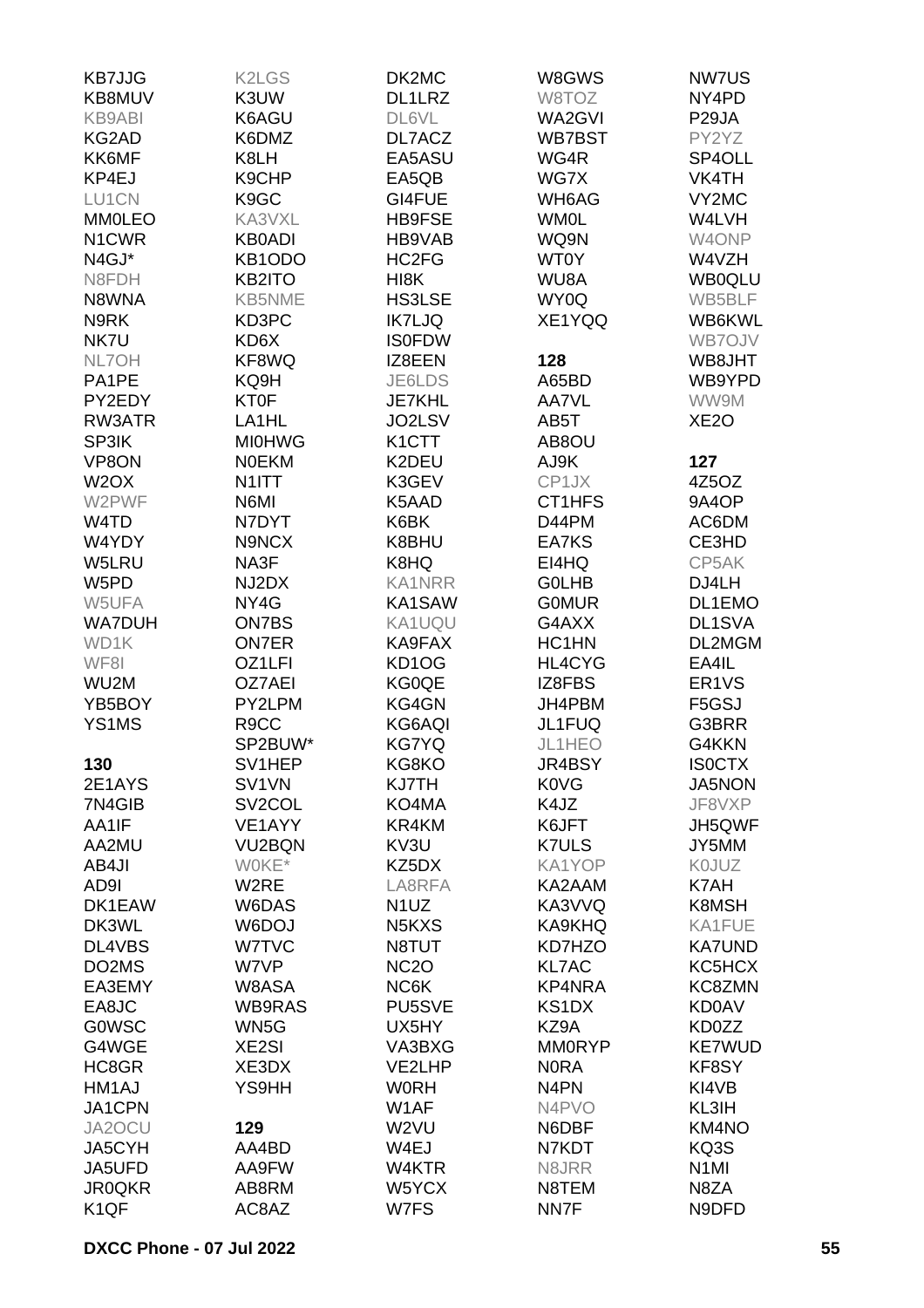| NH <sub>6</sub> YK | N8FE               | KE6LPO             | DJ0DX               | YB2OBL                        |
|--------------------|--------------------|--------------------|---------------------|-------------------------------|
| NM <sub>1</sub> A  | N <sub>8</sub> JS  | <b>KF7TLL</b>      | EA5AR               | YC2VVD                        |
| NS5Z               | NU3D               | KJ4DVR             | F6GXA               |                               |
| NZ6N               | PA <sub>1</sub> CA | KK4DK              | <b>GORRM</b>        | 123                           |
| PA9CC              | R9HBF              | KQ6RJ              | HA5APK              | A65EE                         |
| W1DAD              | SV1EQU             | M0AZJ              | <b>HL1SRJ</b>       | AE4AG                         |
|                    |                    |                    |                     |                               |
| W <sub>4</sub> DAI | VP <sub>5</sub> S  | <b>MOOIC</b>       | <b>I1RUB</b>        | AF1E                          |
| W8TOW              | W2FJY              | N <sub>1</sub> DA  | <b>IK2MLX</b>       | <b>DJ0ACB</b>                 |
| W9GI               | W2LHS              | N1IFM              | <b>IK7JPJ</b>       | <b>DL1SWN</b>                 |
| WA8KOO             | W4ANT              | N <sub>2</sub> OEQ | <b>IT9GUH</b>       | DL3FD                         |
| WB4IBW             | W8MAC              | N <sub>4</sub> MI  | JA2XN               | EA3TA                         |
| WB4NGE             | WA6IEY             | N5RKK              | <b>JG7STW</b>       | EA4TX                         |
| WE4R               | WH6DY              | N5RLJ              | JH1LMQ              | F5JUJ                         |
| WR <sub>50</sub>   | YL2UI              | N9DD               | JH6ZHV              | HL4CBI                        |
| YB1LZ              |                    | N9YY               | <b>JH7UCD</b>       | <b>HS1AFN</b>                 |
| ZP5FAF             | 125                | NA3A               | K1MNO               | IZ5CLJ                        |
|                    | AA3KM              | NJ6A               | K4GM                | IZ8FFZ                        |
|                    |                    |                    |                     |                               |
| 126                | AA4AK              | NN6C               | K5TU                | IZ8ODU                        |
| AC4UB              | AA9HQ              | ON <sub>5</sub> SD | <b>KB0VP</b>        | <b>JA3VUI</b>                 |
| AC5TN              | AC2QH              | PT9ABZ             | KD4U                | <b>JA7UGH</b>                 |
| <b>DL3RDR</b>      | <b>AD7XI</b>       | PY5AB              | KF8GG               | JF8LPB                        |
| DS5DYM             | AI4FR              | <b>RC7LI</b>       | KG2EH               | K <sub>1</sub> X <sub>S</sub> |
| DU2BOQ             | CT1BGE             | RZ3ATG             | KI6RRD              | K2DEB                         |
| EA3ARL             | CT1EWA             | SQ5EXM             | KK4OWZ              | K3TXW                         |
| EI/W5GN            | CT7ABD             | <b>SV0FI</b>       | KM6RC               | K4KW                          |
| <b>G0PAJ</b>       | DL2JIL             | SV1EEM             | KO6EC               | K <sub>4</sub> OP             |
| GI4FUM             | DL9YX              | T32AZ              | KP3BE               | K4VVM                         |
| HB9ELF             | DP1POL             | TR8CJ              | <b>KY0K</b>         | K6OWL                         |
| HJ6SQQ             | EA1DAX             | <b>US0HZ</b>       | <b>NOALC</b>        | KA6PBU                        |
|                    |                    |                    |                     |                               |
| <b>IK7QHF</b>      | F5JYD              | <b>V48M</b>        | <b>NOPUI</b>        | KA8HDE                        |
| <b>IT9CAR</b>      | F5MMF              | VE1WOW             | N1EZC               | <b>KB4TLH</b>                 |
| IZ2ZTR             | G6TUH              | VE2DX              | N <sub>2EI</sub>    | <b>KB7DWJ</b>                 |
| JA3AVO             | HC1IH              | W2IK               | N <sub>2</sub> RRA  | KC6MIE                        |
| JA6JYM             | HL1ZAI             | W2REA              | N3AVT               | KC8YG                         |
| <b>JH0QYS</b>      | HL3ADI             | W3DEF              | N9QWV               | KC9EOQ                        |
| JH1BEX             | HL5BHH             | W4GFY              | NS <sub>0</sub> D   | KD2ARU                        |
| JH3DNC             | <b>HL5FRG</b>      | W4WRS              | PA2LS               | KD4YDD                        |
| JH8FIH             | <b>IK0VWH</b>      | W4YFT              | PA3DXA              | KI4RKB                        |
| <b>K0MU</b>        | <b>IK1JTQ</b>      | W6JWK              | PV8ML               | KS4YX                         |
| K4BYT              | <b>IU4LEC</b>      | W7WW               | RM <sub>2</sub> D   | <b>N0HWY</b>                  |
| K6IQY              | IV3JDD             | W8FR               | RW4NJ               | N <sub>2</sub> YU             |
| K7AZG              | <b>IV3TES</b>      | W9AAB              | TI2YLL              | N <sub>3</sub> SO             |
|                    |                    |                    |                     |                               |
| K7TU               | IZ6BYS             | W9FLH              | UA1AFZ              | N5KLE                         |
| <b>K7WLX</b>       | <b>JA2KGQ</b>      | WA2VQF             | UN7BY               | NT6K                          |
| KA1QZP             | JA6WFM             | WA3ELQ             | VA2TY               | NY3H                          |
| KA4AQM             | JR4LCJ             | WE9M               | VE <sub>1</sub> PEI | <b>OH6LRL</b>                 |
| KC8LTL             | K <sub>2</sub> CQW | YB2ERL             | <b>VE7PHF</b>       | <b>PA7HV</b>                  |
| KD5EJG             | K4EZS              | ZP5JEA             | VK4KX               | R0AX                          |
| KD5GD              | K4GRE              |                    | <b>WOUY</b>         | R5ACQ                         |
| KE6ARF             | K5VR               | 124                | W1ARY               | R6CA                          |
| KG4Y               | K6GYL              | 9G1SD              | W5OKE               | R9UAG                         |
| KJ4YF              | KA5DFS             | A65HL              | W9IFW               | RA4HT                         |
| KO4EA              | KB6DKK             | AA2DS              | WA2ABN              | RA6AR                         |
| LA5SNA             | KB8UEY             | AB9SX              | WB2YHK              | RA9CY                         |
| LY2CX              | KC5BFM             | AF7EL              | WB4BCE              |                               |
|                    |                    |                    |                     | SM2JDU                        |
| N1GMV              | KD3AI              | <b>DD0VE</b>       | WB4HXO              | VE3DBD                        |
| N3OGW              | KE <sub>2</sub> OI | <b>DHOLAI</b>      | WM1O                | VE3FYN                        |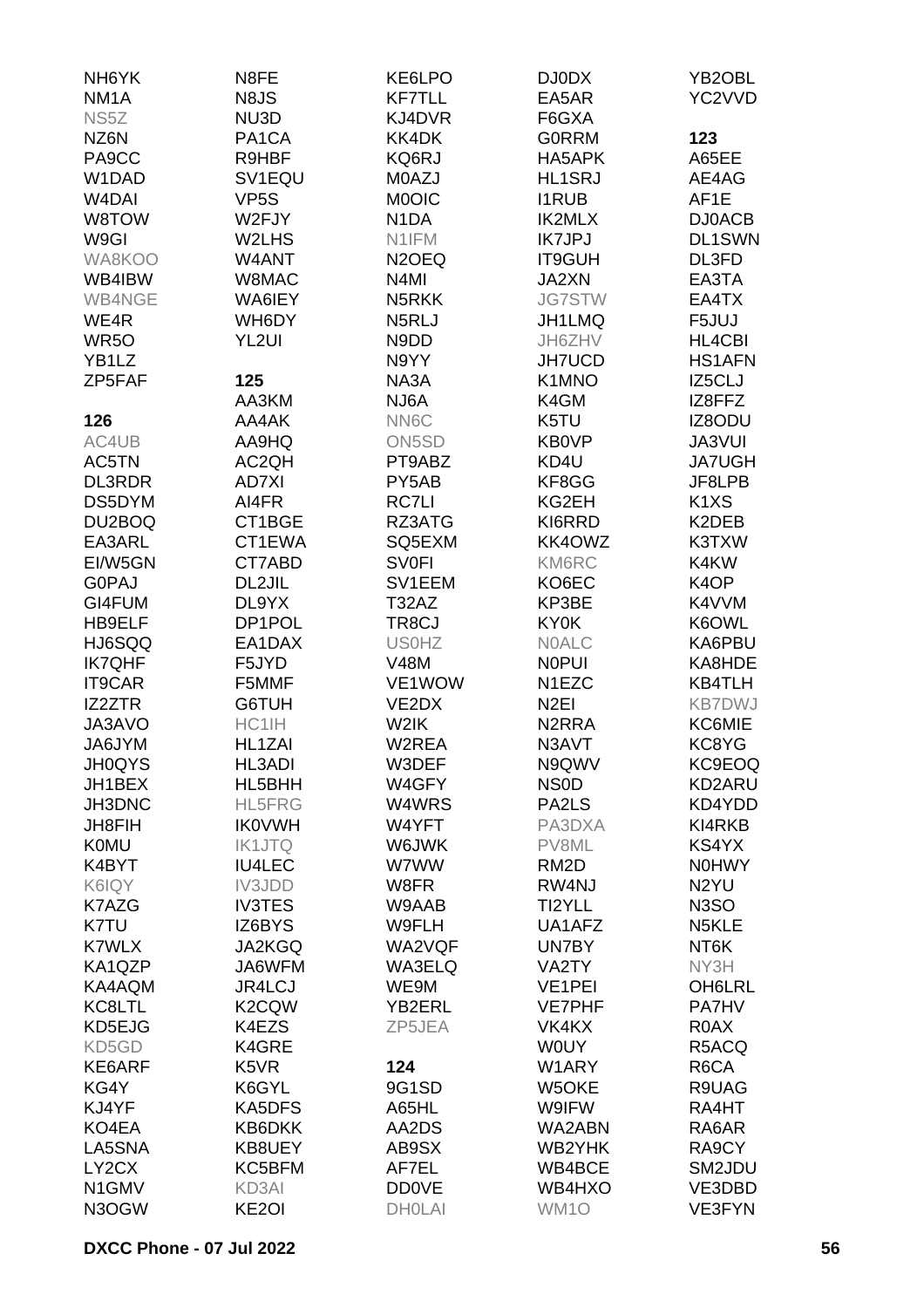| VE6SO         | M1MST                         | JJ0AEB                        | AA4ZM             | <b>JS1XGS</b>      |
|---------------|-------------------------------|-------------------------------|-------------------|--------------------|
| VK1JDX        | MM5PSL                        | JL1BNE                        | AC9NJ             | JW/F8DVD           |
| VK2LAW        | <b>NOWE</b>                   | JN3VQM                        | AF7DX             | <b>KOLAF</b>       |
| <b>WOIZ</b>   | N <sub>1</sub> TQ             | K3KD                          | AG <sub>2</sub> O | K1BDC              |
| W1IJ          | N <sub>2</sub> T <sub>C</sub> | K3NG                          | DD2MON            | K2BA/4X            |
| W2VQ          | N3GPU                         | K3WYC                         | DJ0A              | K4LTE              |
| W4MK          | N4SYJ                         | K4MU                          | DK8IZ             | K6MDS              |
| W4RTE         | N6CK                          | K6DDJ                         | <b>DL3ARS</b>     | K8CJY              |
| W7CU          | N8KCL                         | <b>K7TLP</b>                  | DL3TYA            | <b>KB1UIF</b>      |
| W8VVG         | N8YQX                         | K8XP                          | <b>DL5NUA</b>     | KB4OLM             |
| W9CC          | NY <sub>0</sub> P             | KA1LDS                        | DL8PG             | KC2YK              |
| WA7ZXD        | OZ2U                          | KA1YTD                        | EA1DST            | KC4WJV             |
| WB4BYQ        | PY2MTV                        | KA3HZI                        | EA2BGD            | <b>KD7FN</b>       |
| WC9E          | TA2AGO                        | KB1GW                         | EA2KP             | KE3JS              |
| WK8X          | TC10SWAT                      | <b>KB7IGR</b>                 | EA3AG             | KF5LBK             |
| WL7SJ         | VE3SUB                        | KB8BIP                        | EA4R              | KF5LOQ             |
| YB1HKH        | VE4UT                         | KC2GOW                        |                   | <b>KG7HFI</b>      |
|               |                               |                               | F8AAL<br>FB1UAW   |                    |
| ZD8PJ         | VE6AMM                        | KG2HO                         |                   | KO4UE              |
|               | VK4LW                         | KG4TEI                        | <b>G0VYR</b>      | KP4CSW             |
| 122           | W <sub>1</sub> RZ             | KJ6NN                         | G1HJW             | KP4EU              |
| 7J1ABC        | W1XD                          | KM4CQG                        | G3FNM             | KR4NW              |
| AB4KH         | W4JTP                         | LA2GH                         | GW3OCD            | KV4DT              |
| AB7ZU         | W9YB                          | <b>MOCSD</b>                  | HA1AC             | KY4J               |
| BD4TS         | WA6ES                         | <b>MOGHQ</b>                  | HL5NAE            | KZ3F               |
| BV4FH         | WA6RE                         | <b>NONM</b>                   | <b>IK2PQK</b>     | <b>MOCLH</b>       |
| CT8/K0RUI     | WB2BXO                        | N <sub>2</sub> Y <sub>G</sub> | <b>IK4RSR</b>     | M5ITE              |
| DL8TU         | WB9VGO                        | N4SFH                         | <b>IK5PWG</b>     | N1DGC              |
| EA5EFU        | <b>WM0V</b>                   | N5PLJ                         | IT9EES            | N1TCH              |
| EA7HG         | XE1AJ                         | N8DEZ                         | IT9WCS            | N <sub>2</sub> CLB |
| F5TYY         | YE6YE                         | N8HAM                         | <b>IV3KAS</b>     | N3FCP              |
| F5VKT         | YO3IMD                        | N9IWL                         | IZ1RFL            | N5RLM              |
| FY/N4QDX      |                               | NX3R                          | JA1CWD            | N7PP               |
| <b>GOWFM</b>  | 121                           | S57PY                         | JA1ECU            | N7WJ               |
| HB9LEU        | AA4D                          | SP7PCZ                        | JA1EDQ            | NO <sub>0</sub> B  |
| HL1IHU        | AA5UN                         | SV8RMA                        | JA2VIA            | OE2EJN             |
| HL5UOG        | AA8KY                         | W2JAN                         | <b>JA3KKE</b>     | OE5SMU             |
| <b>HS3ANP</b> | CT1CBI                        | W3CQB                         | JA4DC             | OK1FMX             |
| I3PVB         | <b>CU/CT1AHU</b>              | W4YP                          | JA6SUO            | OK1ZSV             |
| <b>IK2WSC</b> | DA1RW                         | W5TCQ                         | <b>JA8JCJ</b>     | OZ1IWJ             |
| <b>IK3REL</b> | DL2DCX                        | W8TFI                         | JA8RAT            | PE1CZG             |
| IW4EQZ        | DL3VZL                        | W8WDW                         | JA8RDW            | PH1UW              |
| <b>IZ4MAO</b> | DL4MFL                        | W9ATU                         | JE2TUW            | S57KW              |
| JJ1XNF        | DL5JH                         | W9SWT                         | JG1AKM            | SQ7JZO             |
| JO1GRR        | DO6HD                         | WB2DXB                        | JG3GYO            | UA9SPY             |
| K5WES         | <b>DS4FET</b>                 | WB4VEJ                        | <b>JH1AWJ</b>     | VA3NBM             |
| K8TDJ         | <b>DS5HVJ</b>                 | <b>WB9AIS</b>                 | JH3JUB            | VE1BES             |
| KA1PGU        | DU9CO                         | WB9CPQ                        | JH9DNK            | VE6LL              |
| KB3LTT        | EA3WX                         | WJ5K                          | JI1BHD            | VE9KM              |
| KB9VT         | G4NXL                         | WT8X                          | JI1BJB            | W1ETB              |
| KC6ZBE        | GM4IKT                        |                               | JJ1BDX            | W2PFA              |
| KD1OK         | <b>HA0GK</b>                  | 120                           | <b>JK2PXQ</b>     | W4RCJ              |
| <b>KEOLY</b>  | HB9FPM                        | 2E0ATY                        | JK4UOQ            | W5MSR              |
| KG4QIV        | IH9GPI                        | 4S7/ON4IPA                    | JL1BFC            | W7GTF              |
| KG6MZS        | <b>IK3BSM</b>                 | 7L1XXM                        | <b>JM1ANA</b>     | W7SLS              |
| KK4BDE        | IW2EVH                        | 7M3JPY                        | <b>JN3MXT</b>     | W8JJ               |
| KU4VX         | JA1IZ                         | 7N4HQN                        | <b>JP7IUS</b>     | W9BNO              |
| LA6EIA        | JF2AIJ                        | 9A2TT                         | <b>JR3HAL</b>     | W9DZ               |
|               |                               |                               |                   |                    |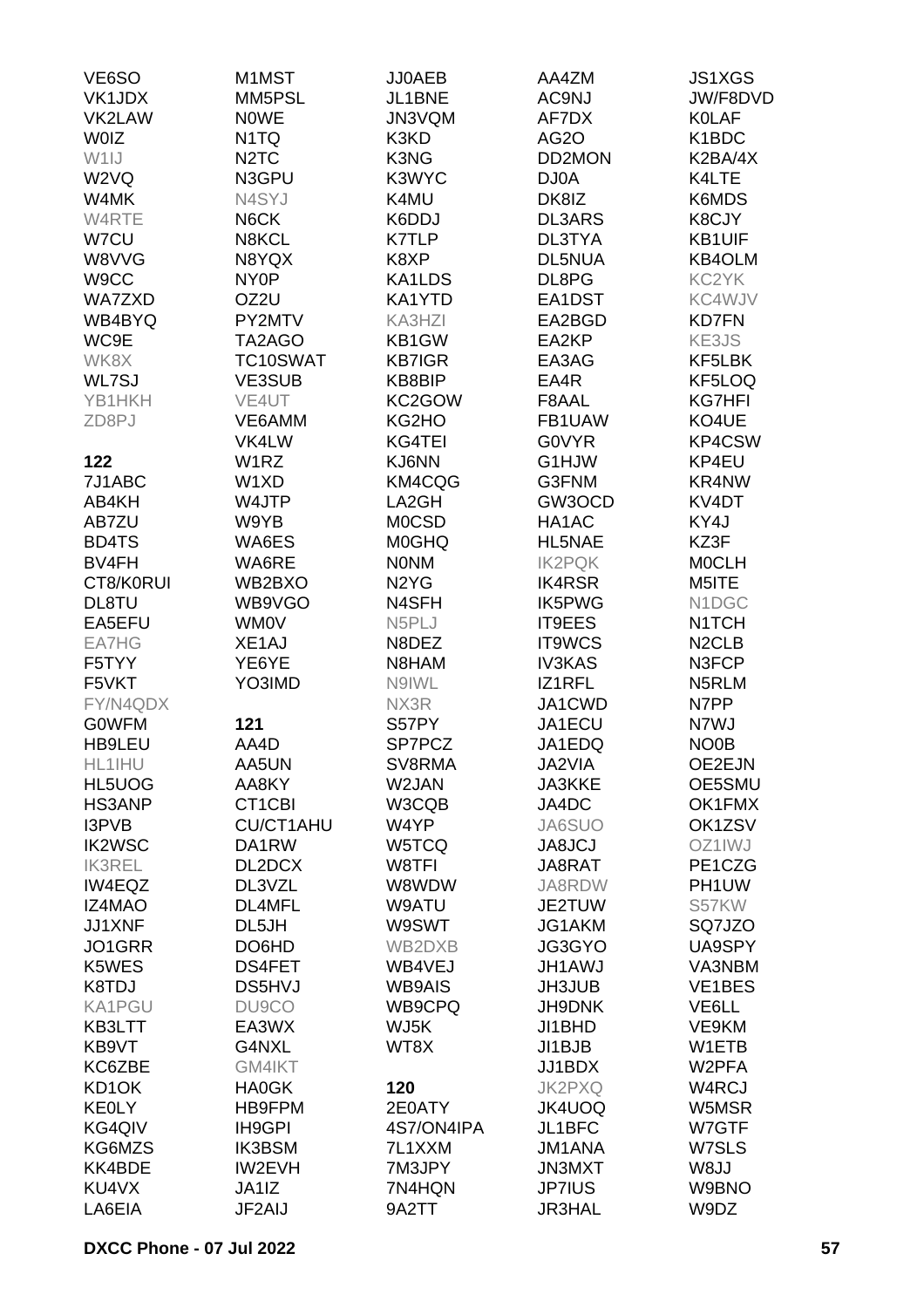| W9UUM           | <b>JA0DMP</b>                  | N7MGW              | <b>GOCDR</b>        | PV8BR              |
|-----------------|--------------------------------|--------------------|---------------------|--------------------|
| <b>WA0PFC</b>   | JA1DKU                         | N8GFY              | <b>GOTHY</b>        | SV2HNC             |
| WA2JIM          | JA1VW                          | N8NYI              | G3VSQ               | SV4FFL             |
| WA6HXF          | JA2EAB                         | NC3V               | GM6VCV              | TA1UT              |
| WA6NUC          | JA2NXB                         | NF7D               | HA2KNP              | UT1WL              |
| WB2RCB          | JA3DX                          | OA4QV              | HB9HVG              | V <sub>29</sub> NR |
| WB3HTK          | JA3PYC                         | OE2CZN             | HC1JQ               | VA3VF              |
| WB9MVQ          | JA4DNC                         | OE9HGV             | HI8OMA              | VE3MFB             |
|                 |                                |                    |                     | VE6KDX             |
| WD4NSB          | JA6FF                          | PA2ALF             | HK6MCX              |                    |
| WD5DGD          | JF3SAD                         | PR7DZ              | I6YOT               | <b>W0AZ</b>        |
| WG8H            | JG3RXZ                         | PY2FSG             | IC8GVV              | W2MAT              |
| WJ1E            | <b>JH0SPE</b>                  | <b>S57F</b>        | <b>IK7NHS</b>       | W4DML              |
| WL7K            | JH2AHZ                         | SQ8VS              | <b>ISOHMZ</b>       | W4JRK              |
| XE2TZP          | JH8BRN                         | VE3EP              | <b>IU8DSP</b>       | W4UEA              |
| XT2BX           | JH8QBY                         | VU2IT              | IZ2ELV              | W5RNF              |
| YB8BYS          | <b>JI1SAI</b>                  | <b>WORF</b>        | <b>IZ7QKA</b>       | W9BK               |
|                 | <b>JI1STU</b>                  | <b>WOTG</b>        | IZ8KPT              | <b>WA9KKM</b>      |
| 119             | <b>JJ1QJP</b>                  | W1AVK              | <b>JA0MGR</b>       | WK4WK              |
| 6Y1X            | <b>JM3UML</b>                  | W <sub>1</sub> DOC | JA1XMT              | XE1HR              |
| 7L1JHN          | JN1RQW                         | W4/KL7GLL          | JA2AHF              | ZC4RF              |
| AA3FI           | JO1TXS                         | W4CC               | JA5CH               | ZS6IL              |
| AA3MM           | JR1DOQ                         | W4KD               | JF1MQS              |                    |
| AA8FY           | JR3WIX                         | W6ZM               | JF1TBK              | 117                |
| <b>ACOCH</b>    | K1HV                           | W8SS               | <b>JG3KMT</b>       | 9G1BL              |
| AC <sub>0</sub> | K3BAK                          | WA3FRP             | JH1ERJ              | AA2MF              |
| AC6BZ           | K3QD                           | WA9SK              | JK2XJE              | AB1NS              |
| AD6DC           | K4MA                           | WD3LC              | JL2AXU              | <b>AD0TR</b>       |
| AD9K            | K5HAB                          | WI4NDS             | <b>JS1ERB</b>       | AD5HV              |
| <b>AE0U</b>     | K5VGI                          | <b>WWONP</b>       | <b>KODIX</b>        | BA1SN              |
| AF4KA           | KA2NJF                         | WW1AW              | <b>K0HEO</b>        | BV8AS              |
| AI7AJ           | KB1ZDZ                         | XE2TH              | K1RLB               | CT3EU              |
| CT1EDX          | KB2AMH                         | YB1FCC             | K4AAS               | CX2TQ              |
| DF1CH           | KC5ZKI                         | YC5OH              | K5RRT               | DL1LL              |
| DL2DVL          | KD2FSH                         | ZS2EC              | K6TT                | <b>DL7PI</b>       |
| DL6SDO          | KE3ZT                          |                    | K9UK                | DS2BSK             |
| <b>DL9HAL</b>   | KF8FB                          | 118                | KA9CAR              | <b>DS3ACV</b>      |
| DS3GLW          | KI4LE                          | 7K2BWG             | <b>KB0FTD</b>       | EA7NL              |
| EA3FQV          | KK4WW                          | AB4RL              | <b>KB2QIU</b>       | EL2BG              |
| EA4DXP          | KP3EM                          | AB4SZ              | <b>KB3TLB</b>       | F4DTO              |
| EA4IF           | KQ4BH                          | AB4XQ              | KC8MGC              | <b>GOJDC</b>       |
| EA5WW           | KW3F                           | AD6CD              | KD2DXN              | <b>I4JUQ</b>       |
| EA7FXS          | KY1Z                           | AD6LV              | KD5FX               | <b>IK2WZQ</b>      |
| ES2ABL          | LU1DHM                         | AD7SF              | KF5GTX              | <b>IK6QGE</b>      |
| G0YYY           |                                | AE5FB              |                     | <b>IK7WPG</b>      |
|                 | LU8XW                          | CT3/CT1AHU         | KK4ZT               |                    |
| G4VJM           | <b>MONGN</b>                   |                    | KP3X                | IV3CID             |
| GB4BPL          | <b>MORSC</b>                   | DF <sub>1</sub> SK | KX4ZZ               | <b>IW0GPW</b>      |
| <b>GM0SMT</b>   | M5LMY                          | DJ4QO              | LB5BG               | <b>IW0GYC</b>      |
| HB9VID          | MW2I                           | DL1BKK             | N4YKZ               | <b>JA0AW</b>       |
| <b>I1VDM</b>    | <b>NOMSB</b>                   | DL1EHY             | N <sub>5</sub> BLY  | JA1HBU             |
| I2CYB           | N <sub>2</sub> OCS             | EA1CJF             | N7FFL               | JA1IWP             |
| <b>IK2SFT</b>   | N <sub>2</sub> SU <sub>B</sub> | EA1VB              | N7XGR               | JA3BCA             |
| <b>IK2SVF</b>   | N3RPI                          | EA1YY              | N9GUU               | JA3CCX             |
| IT9CAA          | N4OVQ                          | EA2JE              | NL7WA               | JA3KKZ             |
| <b>IW2NWS</b>   | N4TOG                          | EA4BAS             | NV7P                | JA4BBN             |
| <b>IZ0BNR</b>   | N4USB                          | EA4YK              | OE1UHA              | JA9SW              |
| IZ2BHQ          | N4WE                           | EA5HT              | OZ <sub>1</sub> CJS | <b>JHOUUY</b>      |
| IZ8AJQ          | N6PG                           | EL2AR              | OZ5DM               | JH2BTM             |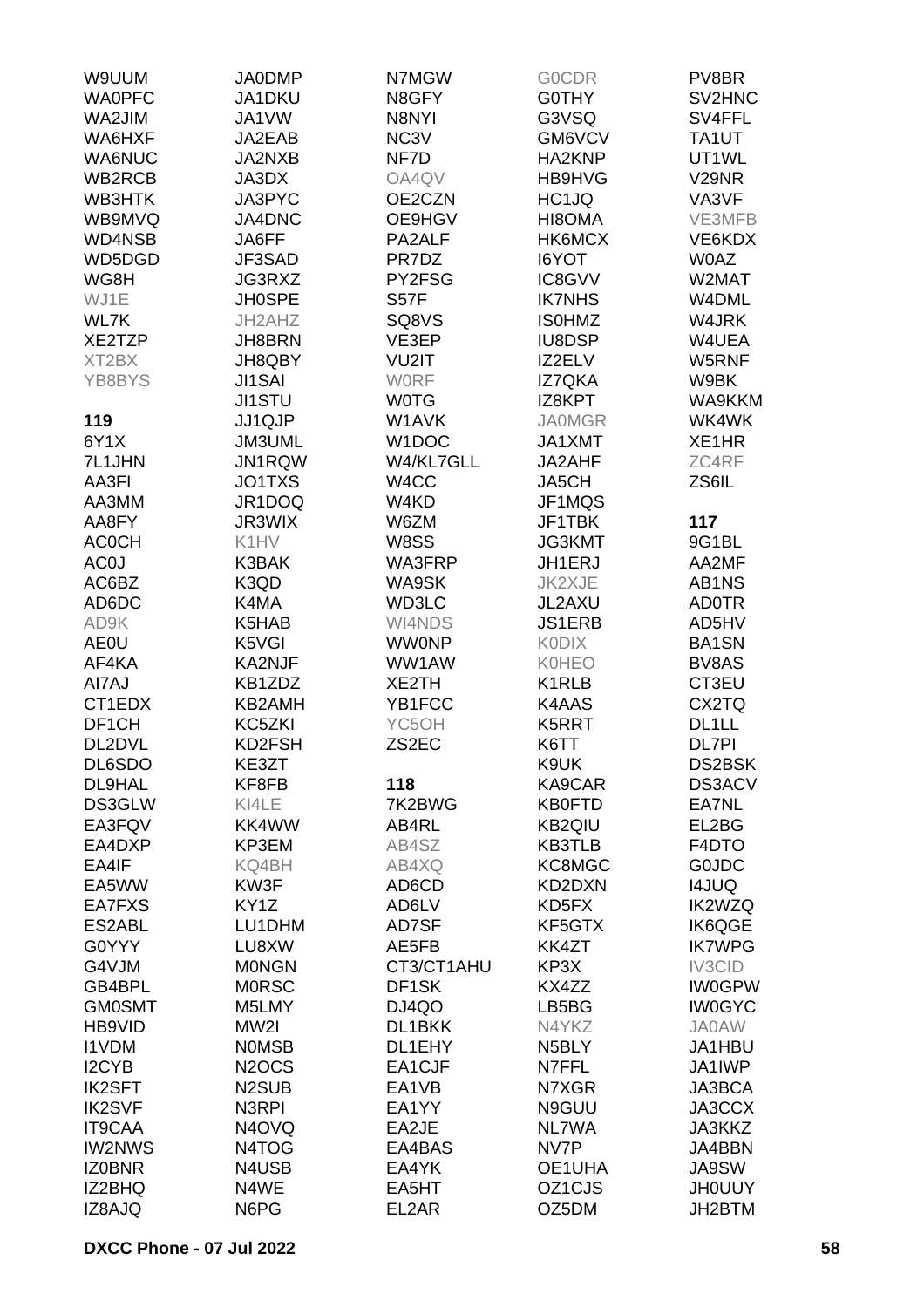| JH8LAI              | <b>WOCBH</b>  | KD0OK                           | 7N4SQJ                          | KE4KK              |
|---------------------|---------------|---------------------------------|---------------------------------|--------------------|
| JI4FMF              | <b>WODV</b>   | KD3ANX                          | 8P6CV                           | KG4YDM             |
| <b>JIGOXK</b>       | W4GBX         | KD8NKY                          | 9A3LYL                          | <b>KG7FDW</b>      |
|                     |               |                                 |                                 |                    |
| <b>JR0AEN</b>       | W4TMN         | KE4OHB                          | A61DJ                           | KM4C               |
| JR1MRI              | W5JG          | KE9TI                           | AA1KL                           | <b>KM7N</b>        |
| JR2HAE              | W5RID         | KF3AR                           | AB8M                            | KO4GS              |
| <b>K0HW</b>         | W6UV          | KG9CC                           | AE4TX                           | KQ5E               |
| K <sub>1</sub> LR   | W7GEM         | KJ0I                            | AE7WC                           | LA3IW              |
| K1PTF               | WA4B          | KJ6C                            | AF6O                            | <b>MOIFT</b>       |
| K2MFW               | WA4KSO        | KR <sub>0</sub>                 | AK5Y                            | N <sub>1</sub> DF  |
| K3IU                | WA8NBP        | KX1W                            | BG7MVZ                          | N1GRG              |
| K3MAW               | WB4EQS        | LX1RY                           | <b>DJ0MCL</b>                   | N4RZP              |
| K3TXT               | WB4JC         | <b>M0GDX</b>                    | DK1PA                           | N5LFE              |
| K4BMM               | WP4OFO        | N <sub>2</sub> L <sub>B</sub> J | DL2PR                           | N6PSN              |
| K4CX                | YV4AKK        | N <sub>5</sub> ZV               | DL5AX                           | N7MOY              |
|                     |               |                                 |                                 |                    |
| K4EBR               | ZP5WYV        | N6MA                            | E20WXA                          | N8LRS              |
| K4FP                |               | N6ZWC                           | EA3FAJ                          | N8VUQ              |
| K4SAC               | 116           | NF7T                            | EA <sub>5</sub> X               | NA5TT              |
| K6RDK               | 4X6ZI         | <b>NO8I</b>                     | EC8AFM                          | NB3R               |
| <b>K7RB</b>         | 7L2LIO        | NR0Y                            | F4EAT                           | NR <sub>5</sub> N  |
| K8RMC               | AB9QU         | <b>NSOM</b>                     | <b>GOHEU</b>                    | NY3Z               |
| K9JU                | AK5X          | OE1HNA                          | G1WMJ                           | PY2HP              |
| KA1YQC              | DF9SP         | PY2MN                           | G3VQO                           | R3AAA              |
| KA4BDW              | DG2GG         | R7FR                            | G4DBW                           | <b>SM0GDB</b>      |
| KA5OWI              | DH9DX         | SO <sub>9</sub> DO              | HL3EPH                          | SM2VHB             |
| <b>KB2NNF</b>       | DK7GH         | TA1ED                           | <b>IOISK</b>                    | VE3LPE             |
| KC2KKX              | DL1HWH        | TA2LG                           | <b>AIL81</b>                    | VK4BRT             |
| KD2BXD              | DL8MG         | TJ1RA                           | <b>IN3UFW</b>                   | VO <sub>1</sub> AX |
|                     |               |                                 |                                 |                    |
| KD4FNA              | EA1GL         | <b>V47NS</b>                    | IT9FCC                          | W1LR               |
| KE1GV               | EA3FYD        | VE4MAR                          | IZ1AWD                          | W3JM               |
| <b>KH0CE</b>        | EA7FDP        | VU2BMS                          | IZ3DBA                          | W3ZX               |
| <b>KR7LD</b>        | EI6CPB        | <b>VU2DIG</b>                   | IZ5SIH                          | W4DSD              |
| KV6D                | F6OIE         | <b>WOALC</b>                    | <b>JA0ADY</b>                   | W6OJR              |
| LA2ARA              | HB9IRJ        | <b>WOLMU</b>                    | <b>JA1CKE</b>                   | W7LA               |
| LA3HKA              | HL2KXT        | W1JX                            | JA2WBE                          | W7SE               |
| <b>MOPTZ</b>        | HL9HP         | W3OVZ                           | JA7BCZ                          | W8HF               |
| M0ZLB               | <b>IK7YZI</b> | W4JL                            | JF2RSF                          | WA2LTH             |
| <b>MM0BSM</b>       | <b>IT9HLN</b> | W4RJF                           | JF3LWJ                          | WA3PMQ             |
| N1TMG               | <b>IU2CKS</b> | W5QLF                           | JG1IUF                          | WA4ETZ             |
| N <sub>2</sub> BNP  | JA1RYC        | W8FIL                           | JH6VLL                          | <b>WB0DHB</b>      |
| N4BFR               | <b>JA3IWB</b> | <b>W9NNK</b>                    | <b>JH7UUI</b>                   | WB2DHY             |
| N <sub>5</sub> UV   | JA5IBP        | W9TBZ                           | <b>JL6IPK</b>                   | WB2VAJ             |
|                     |               |                                 |                                 |                    |
| N8HM                | <b>JA9GFA</b> | <b>WA0KHH</b>                   | JP3FJE                          | WB6JVP             |
| N8ILU               | JE3BFV        | WA3AYR                          | K <sub>1</sub> D <sub>Z</sub> S | WB9RRU             |
| OH <sub>2</sub> MO  | <b>JM7MFB</b> | WA6CDO                          | K4KEY                           | WJ6N               |
| <b>PR7FN</b>        | JR1CAD        | WA9LAY                          | K5GZR                           | WP4YG              |
| PU2MTV              | <b>JR6RNS</b> | WB2ZQC                          | K5MEI                           | WT4N               |
| SM5AHK*             | K4DRV         | <b>WD5FUN</b>                   | K8CQ*                           | WU3U               |
| SP9RXP              | K5RRD         | WD9T                            | K8JI                            | YC2BKJ             |
| <b>SP9SOU</b>       | K8FY          | YE <sub>2</sub> C               | KB2QQZ                          | YC9MDX             |
| SU <sub>1</sub> CS  | K8NLV         | ZL1AAR                          | KB3GFC                          | ZP5MGR             |
| SV <sub>1</sub> KP  | K8TLC         | ZP6DN                           | KB8KE                           |                    |
| TL8MS               | <b>KB0WAK</b> |                                 | <b>KB9LNQ</b>                   | 114                |
| UA3LQK              | KB3FEI        | 115                             | KC2VAE                          | 9A3GN              |
| VE9XA               | <b>KB8HAC</b> | 4W6EB                           | KD2HRD                          | AB4TN              |
| VS6CT/KP2           | KB9YGD        | 5N8LRG                          | KD4K                            | AG4C               |
|                     |               |                                 |                                 |                    |
| VU <sub>2</sub> DPD | KC8BE         | 7A2A                            | KD7EHB                          | BV4KR              |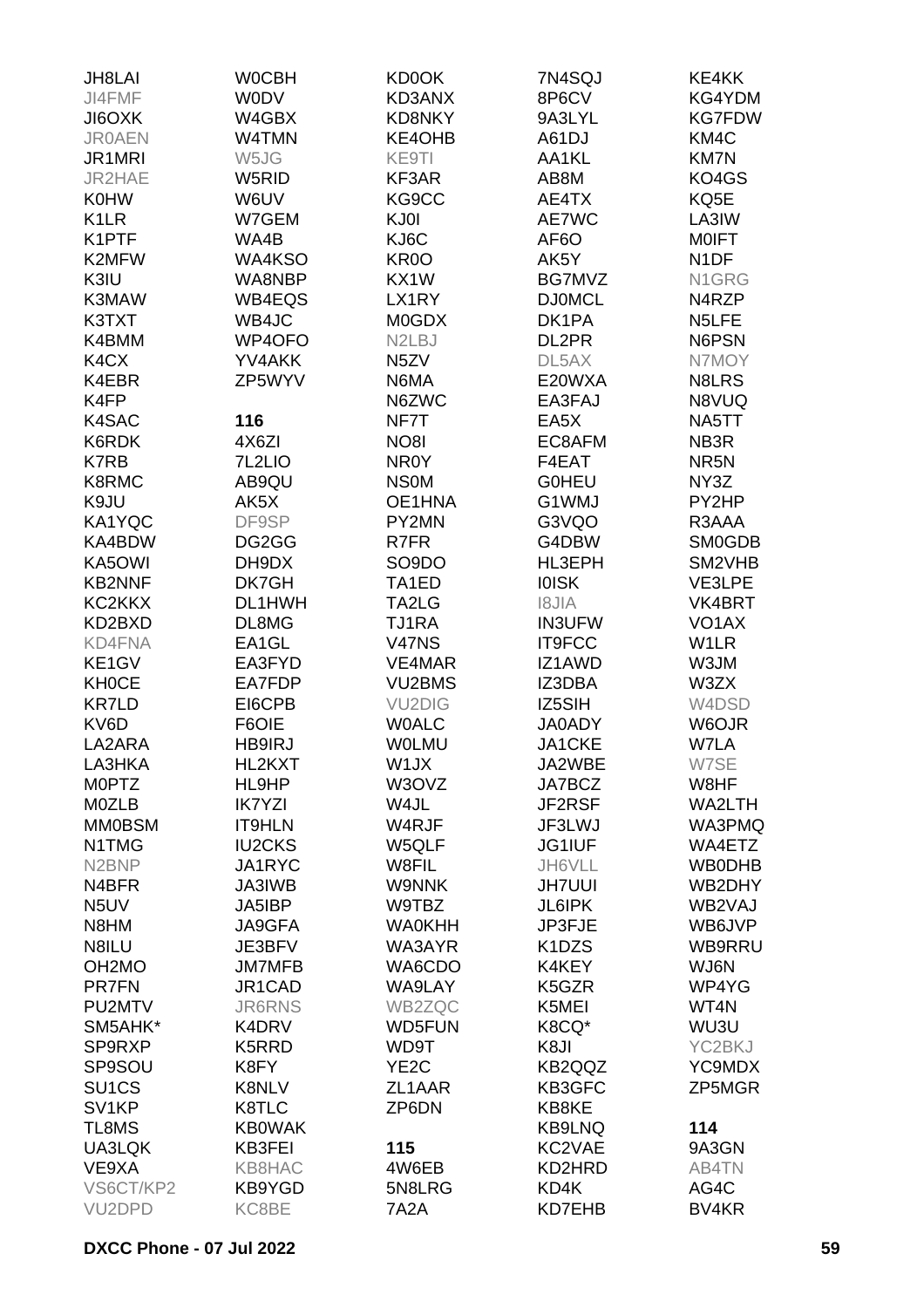| CO <sub>2</sub> QU  | <b>NOPG</b>                   | G6HKM                          | N8WNB               | JJ1QUV             |
|---------------------|-------------------------------|--------------------------------|---------------------|--------------------|
| CT2KAL              | N0QE                          | G7NOT                          | N8YSZ               | <b>JL2RQH</b>      |
| DL <sub>1</sub> IAI | N3FJP                         | <b>GM0VPG</b>                  | N9AVP               | <b>K0SV</b>        |
| DL6NEX              | N3HXQ                         | <b>HA3AUI</b>                  | NE3I                | K <sub>1</sub> GB  |
| DO2FWW              | N3YW                          | HB9ESC                         | NM <sub>1</sub> C   | K1GFH              |
| DS2GBP              | N4ARO                         | HL5NDQ                         | OD5NJ               | K <sub>1</sub> JIS |
| EA4CXQ              | N4JDB                         | HP1IBF                         | OH <sub>2</sub> GBI | K <sub>1</sub> SLB |
| EA6AAB              | N <sub>5</sub> L <sub>S</sub> | <b>IOOSI</b>                   | OZ7OMR              | K <sub>2</sub> SIX |
| EI4EX               | N6ERD                         | IZ1HGP                         | PR7BCP              | K3EYL              |
| F5JBE               | N6PM                          | IZ5BRW                         | PT2AST              | K4KZ               |
| G4HIJ               | N9KBG                         | <b>IZ7DMT</b>                  | SL5ZYB              | K5KRJ              |
| HB9ZAG              | NN <sub>5</sub> O             | J87CF                          | TC57A               | K6DS               |
| HC1JOL              | NX0Y                          | <b>JA2YIP</b>                  | UY7CW               | K7QA               |
| HC <sub>2</sub> FN  | OZ9F                          | JE3RZT                         | V73UX               | K8SEM              |
| <b>HLOT</b>         | PA3GBK                        | JH6DQS                         | VE5BJM              | K9GR               |
| I2HLY               | PE2KP                         | <b>JM3PIT</b>                  | VU2SDU              | K9WJL              |
|                     |                               |                                |                     |                    |
| I3MMB               | PT7VK<br>PY2EMI               | K2BBQ<br>K <sub>2</sub> GLW    | <b>WOOMK</b>        | KA1BQP             |
| <b>IN3AFT</b>       |                               |                                | W1MRH               | KA1VLH             |
| <b>IW8EZV</b>       | PY3LBO                        | K2KYH                          | W <sub>2</sub> ODH  | KA4UDX             |
| IZ2CSX              | SM6LJP                        | K <sub>2</sub> Q <sub>Z</sub>  | W5AJD               | KA5HIM             |
| IZ4AQL              | SV5AZP                        | K <sub>2</sub> SNJ             | W8VQT               | KB3VHC             |
| JA1BYP              | UF2F/1                        | K4AWI                          | W9WOW               | KB3ZWR             |
| JA1MOD              | VA7EY                         | K4RMM                          | WB6FEK              | KB9BJT             |
| JA2AMP              | <b>VE7TLK</b>                 | K4WDX                          | WD4MTD              | KD2FJQ             |
| JA3CXN              | <b>VU3RGB</b>                 | K5DXR                          | WQ1P                | KD4TTP             |
| <b>JA4IHI</b>       | <b>W0GUY</b>                  | K6KT                           | YV6ACA              | KD4WG              |
| JA6EMA              | W <sub>2</sub> GD             | K8SDK                          | ZL4SA               | KD5CKP*            |
| JF6PBP              | <b>WA5ICA</b>                 | <b>KC9TMI</b>                  | ZR6DX               | KE <sub>1</sub> R  |
| JH1BTR              | WA9PWP                        | <b>KE7VSC</b>                  |                     | KG4MDT             |
| JH3MKP              | WB8WKN                        | KE8TQ                          | 112                 | <b>KH0CG</b>       |
| <b>JK6HDA</b>       | WJ1R                          | KG5RXE                         | 4Z5KZ               | KJ5T               |
| JR6VIX              | WN1M                          | <b>KG7OH</b>                   | <b>5X1A</b>         | <b>MOCQS</b>       |
| <b>K0SQS</b>        | XX9KA                         | KJ6VO                          | AG4CG               | N <sub>2</sub> PEQ |
| K1DLM               | YB1JYL                        | KN4UG                          | AG5AA               | N3RXW              |
| K1GQV               | YB8ROP                        | KP2/K0BBC                      | AG9Y                | N4KCC              |
| K <sub>2</sub> QQ   |                               | KP4BJB                         | AK7H                | N6TEZ              |
| K4NST*              | 113                           | KQ6DL                          | DJ8WK               | N7QS               |
| K4TOJ               | 5W1GC                         | KR9E                           | EA1BLF              | N8DAD              |
| K4WQ                | <b>701AA</b>                  | KU4UK                          | EA1NO               | N9MS               |
| K6HP                | AA2LQ                         | LA6EDA                         | EA3DUW              | N9ZOE              |
| K6HT                | AA9UF                         | N <sub>1</sub> DO              | EA4DKS              | NM <sub>1</sub> K  |
| K9ACX               | AB1GF                         | N1IFW                          | EA4HDC              | OK2FI              |
| KA1GEU              | AB9YC                         | N <sub>1</sub> RM <sup>*</sup> | EA5CH               | PT2ZBS             |
| <b>KA7TDH</b>       | AC6YV                         | N <sub>1</sub> SLP             | EA5WX               | PU5IKE             |
| <b>KB2MQR</b>       | AK4PE                         | N <sub>2</sub> KOJ             | G4TGK               | PY2TWI             |
| <b>KB7BLK</b>       | CM6VP                         | N <sub>2</sub> NF              | HB9DSP              | RC9W               |
| KC6TOD              | DJ1HN                         | N3HBT                          | HP1DGX              | SV1GRH             |
| KD8CAO              | DK4MO                         | N3JKS                          | <b>I7JFQ</b>        | VE3DVG             |
| KE5JD               | DL1EID                        | N3YHM                          | <b>IK2VTX</b>       | W <sub>2</sub> CBK |
| KI4TSI              | DL4KCC                        | N3ZP                           | IK4DSP              | W4CIR              |
| KK4RV               | DL4SEE                        | N4DE                           | <b>IK8UYR</b>       | W4DOG              |
| KK6BY               | EA4EDI                        | N4OQP                          | <b>IW3RSW</b>       | W4FP               |
| KM4VI               | EA5CLL                        | N6BIS                          | IW8AWZ              | W4VUO              |
| KO4VO               | EA5GSV                        | N6QDO                          | JA1NEJ              | W5AJH              |
| <b>KY0R</b>         | EA7GWG                        | N6TGM                          | <b>JA3FAY</b>       | W6HBK              |
| LA1OGA              | EA8BGY                        | N7BU                           | JA3UJR              | W9/XE1XOE          |
| LU7LAQ              | <b>GOFNS</b>                  | N7QGZ                          | JH4HYW              | WA2GMT             |
|                     |                               |                                |                     |                    |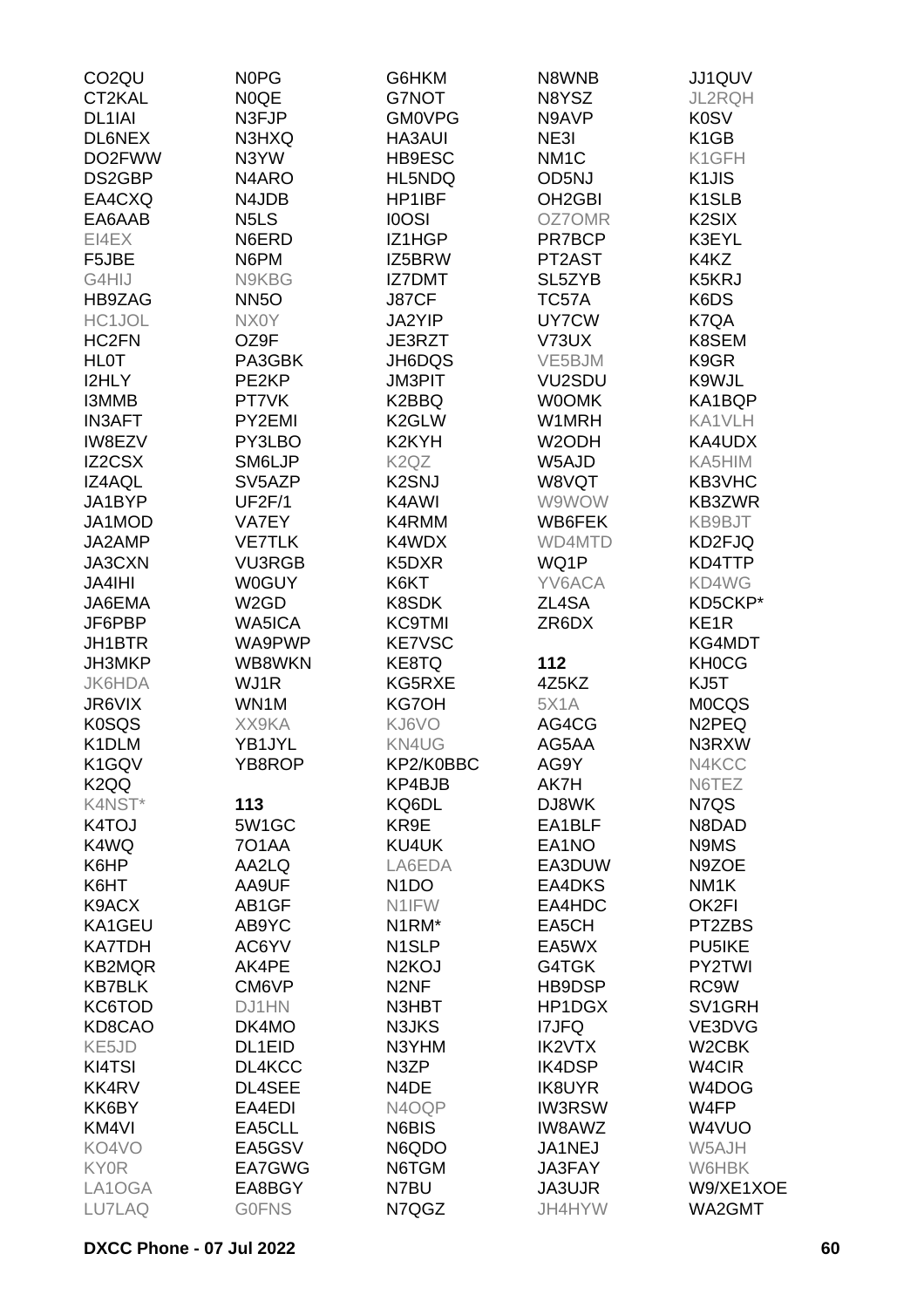| WA2OCL             | K4OAR              | W4ARK              | EA7CWV        | <b>JR3SST</b>                  |
|--------------------|--------------------|--------------------|---------------|--------------------------------|
| WA6QVM             | K4YT/DU            | W5DWA              | EA7HCZ        | JR8XEG                         |
| WB5M               | K5IGB              | W9LR               | EA8AEI        | JT <sub>1</sub> CC             |
| WI2E               | K5LBU              | W9UR               | EA8CAL        | K <sub>1</sub> BIF             |
| WZ3AR              | K5SEU              | WA5BRF             | EW2NN         | K <sub>1</sub> C <sub>GZ</sub> |
|                    |                    |                    | EX0A          |                                |
| XE1TRP             | K8RGM              | <b>WA7WEZ</b>      |               | K2HVE                          |
| XE1YRP             | KA3SWR             | WB1EPO             | F4FTV         | K <sub>2</sub> TH              |
| YB1DYB             | KA9GME             | WB2LOS             | F5JSK         | K3QX                           |
| YB8QT              | <b>KB0NHW</b>      | WB4JFA             | <b>GOHKD</b>  | K5BKT                          |
| YO3GD              | KB2KBC             | WB6MSE             | <b>GOLPX</b>  | K6OWA                          |
| ZA <sub>1</sub> E  | KC1CNA             | WC4J               | <b>GORDP</b>  | <b>K7PTC</b>                   |
| ZA1TC              | KC4FLB             | <b>WD0GTY</b>      | <b>GOSFJ</b>  | K9EFX                          |
|                    | KC5UES             | WH6ASW             | G4AMT         | KA0ZPP                         |
| 111                | KC6QHA             | WU1E               | G4OJB         | KA8TEY                         |
| A75GT              | <b>KD0CO</b>       | WV7V               | G4PHD         | KA9QLP                         |
| AA4NU              | KD2ABK             | ZB <sub>3</sub> D  | G4ZVT         | KB1JJX                         |
| AD6ST              | KD2NL              |                    | <b>GMODBW</b> | <b>KC0BRA</b>                  |
| AD9AT              | KE3RJ              | 110                | <b>GM0FSV</b> | <b>KC0XU</b>                   |
| AE5ZE              | KF5NYQ             | 9A9I               | GM4JFS        | KC6QBD                         |
| AJ4DV              | <b>KG0AV</b>       | AA0DX              | GM4VGR        | KC8AMH                         |
| BA3CE              | KG8AI              | AA1CT              | HI3AA         | KC8BJE                         |
| BA4WR              | KG8JF              | AA3CY              | <b>HLOBLA</b> | KC8LA                          |
| CE4MLN             |                    | AA3RZ              | HL1JV         |                                |
|                    | KH7U               |                    |               | KC9YL                          |
| CT3IA              | KJ6MW              | AA5XU              | <b>I3ZFC</b>  | KC9YPR                         |
| DB8DT              | KO6EF              | AC5Q               | <b>I5TTY</b>  | KD4BHH                         |
| DG2IAI             | KR4IM              | AD6BI              | <b>I8USE</b>  | KD7VK                          |
| DJ9BO              | M0OSA/M            | AJ5M               | <b>IK1PMO</b> | KD8QYE                         |
| DK1KBB             | <b>NOFFJ</b>       | BV4VE              | <b>IK1RGL</b> | <b>KE0MF</b>                   |
| DL2GAC             | <b>NOMT</b>        | CE2RLS             | <b>IK2FOE</b> | KE <sub>2</sub> JO             |
| <b>DU1ELT</b>      | <b>NORMJ</b>       | <b>CE8NKR</b>      | <b>IK4NYV</b> | KG7JO                          |
| EA5SS              | N <sub>1</sub> IBQ | CO <sub>2</sub> WL | <b>IK4PLC</b> | KG8M*                          |
| EA7ANP             | N <sub>2</sub> BJV | CT1EXP             | <b>IK4PNE</b> | KI4AAN                         |
| EA8DAO             | N <sub>2</sub> LDE | CT7AHV             | <b>IK4SWZ</b> | KJ5XX                          |
| EC1CTH             | N3JSS              | DF5UN              | <b>IN3GGD</b> | KK4HC                          |
| F1MQJ              | N3MDF              | DH1TS              | <b>ISOFKA</b> | KK4NJM                         |
| G3PIA              | N4EHT              | DH <sub>5</sub> AO | <b>JA0KGE</b> | KK6DR                          |
| <b>GW7EUL</b>      | N7ITP              | DH8MW              | JA1ESH        | KM <sub>5</sub> P              |
| <b>HB9FIL</b>      | N8ABW              | DH8WR              | JA1HWF        | KR4ZA                          |
| HB9HBZ             | N8UZE              | <b>DJ0FR</b>       | JA1MOS        | KT5C                           |
| HC <sub>1</sub> E  | N9ABC              | <b>DJ0MEQ</b>      | JA1SWL        | KW4MB                          |
| <b>HL1SYB</b>      | NH <sub>6</sub> SJ | DK3BT              | JA3SSB        | <b>LU7FPI</b>                  |
| IK6EXM             | NJ2BB              | DL2YCD             | JA6EBA        | <b>MIOAIH</b>                  |
| <b>IK8AFN</b>      | NX4DP              | <b>DL3FR</b>       | JE1BGL        | <b>NOELA</b>                   |
| JA8IAF             | OE1ZNC             | DL5XG              | JE1PMQ        | <b>NOIQS</b>                   |
| <b>JH0BLI</b>      | OH3KAV             | <b>DS3FGV</b>      | <b>JE2KIQ</b> | <b>NOPCV</b>                   |
| JH6BYV             | ON3WM              | EA1FAB             | JF3XHW        | N <sub>1</sub> BV              |
| JI1BHO             | PY2SF              | EA3AGL             | <b>JG5UNQ</b> | N1FDX                          |
| <b>JJ1HHJ</b>      | RN3BC              | EA3AKA             | <b>JG6FNM</b> | N <sub>1</sub> YL              |
| <b>JK2IXE</b>      | SP9BGS             | EA3EYR             | <b>JJ8XCK</b> | N <sub>2</sub> CD <sub>D</sub> |
| <b>JM7SKE</b>      | SQ5RTI             | EA3GJH             | JK1AXR        | N <sub>2</sub> H <sub>O</sub>  |
| JS1CJD             | TG9RZ              | EA4APA             | JK2MDV        | N <sub>2</sub> RQ              |
| JW6EDA             | UR5WCW             | EA5ADT             | JL1TSU        | N3WHQ                          |
| <b>K0DI</b>        | <b>VE2JRK</b>      | EA5AEI             | JM1MNW        | N4HUF                          |
| K1AYZ              | VE6ADB             | EA5GJW             | JM1PJO        | N4UMR                          |
| K <sub>1</sub> JHS | <b>WOPPA</b>       | EA5GPX             | JQ1LNZ        | N4WYH                          |
| K1KIP              | <b>WOVC</b>        | EA5YJ              | JR1DHD        | N4YTB                          |
| K <sub>2</sub> YT  | W <sub>2</sub> KJC | EA5ZW              | <b>JR2THL</b> | N5OND                          |
|                    |                    |                    |               |                                |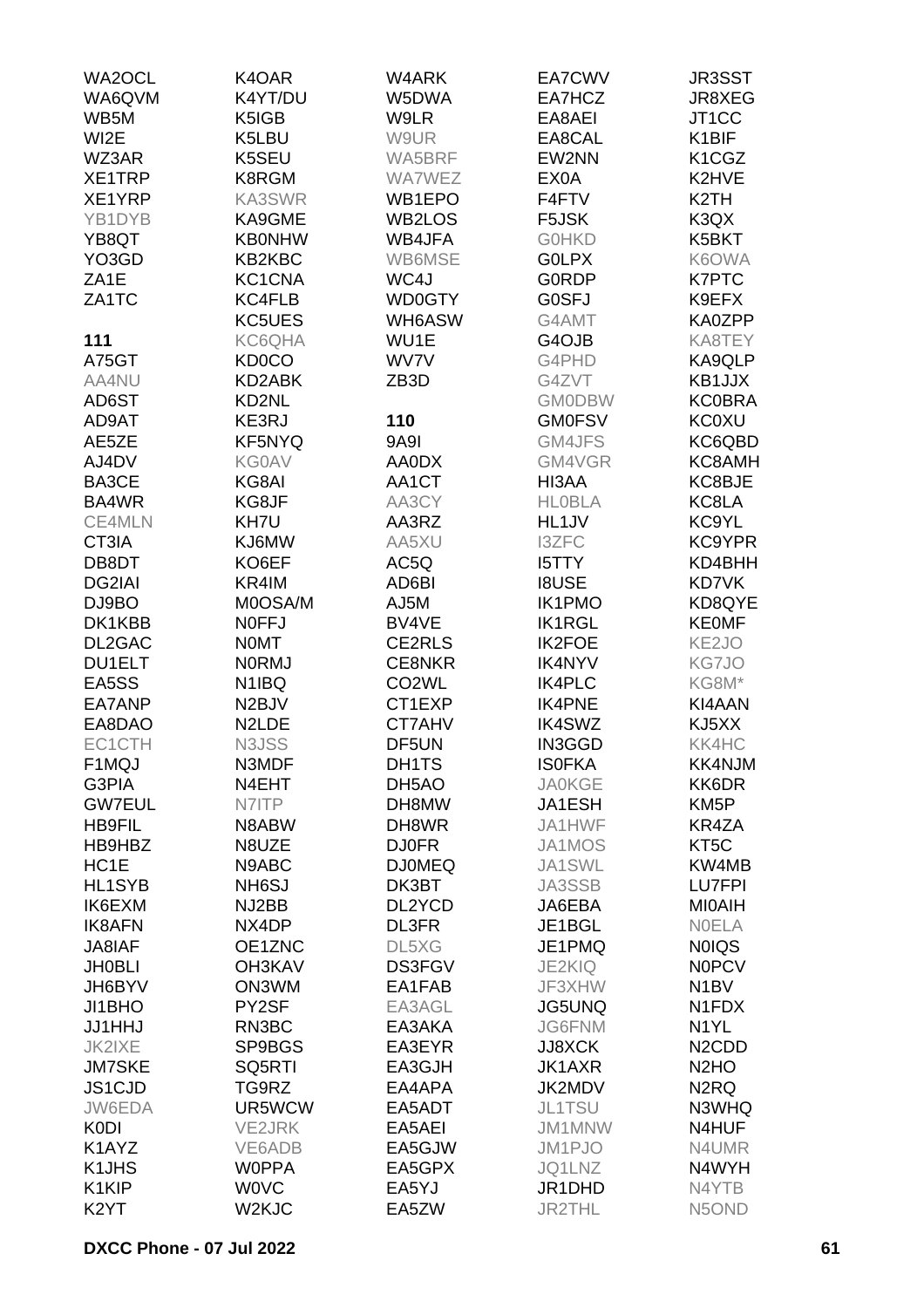| N5SOX             | 9M6DXX             | IZ2LVY                        | KI4DT                          | W4WKN                           |
|-------------------|--------------------|-------------------------------|--------------------------------|---------------------------------|
| N6TPT             | AA0GN              | IZ5AXU                        | <b>KK0DK</b>                   | W5AX                            |
| N8LGP             | AA1IZ              | <b>JA1KQI</b>                 | <b>KK7CK</b>                   | W5PE                            |
| N9NGG             | AA3RR              | JA1MVO                        | KK7X                           | W5TN                            |
| N9XMU             | AB <sub>1</sub> DO | JA1RNH                        | KM8Q                           | W6QEU                           |
| NH7FY             | AB3AW              | JA1UNT                        | <b>KN4NBJ</b>                  | W7SUR                           |
| NM4D              | AB4DF              | JA2DJN                        | KP4ZZ                          | W8CXO                           |
| NR8U              | AB5BG              | JA3GNU                        | KR4TC                          | W8TVT                           |
| NS4P              | <b>AE0P</b>        | JF1EQA                        | KS4CD                          | W9JGC                           |
| <b>OH0BT</b>      | AE8K               | JF1SSM                        | <b>KS7T</b>                    | W9VTC                           |
| OH1FEB            | AF4OX              | JF3PSQ                        | LX2CL                          | WA2CG                           |
| OZ3ANT            | AF6HC              | JH7GZF                        | LZ2WNW                         | WA5SAJ                          |
| <b>OZ7AKT</b>     | AF7WH              | JI5WDC                        | N <sub>1</sub> CC              | WA6PFA                          |
| PA3J              | AG2AA              | <b>JJ2TQO</b>                 | N <sub>1</sub> SUZ             | <b>WB0TRA</b>                   |
| PU2WSQ            | AL7X               | JJ3OOZ                        | N <sub>2</sub> KL <sub>S</sub> | WB4KZI                          |
| RU4CW             | CO6CG              | <b>K0KVK</b>                  | N <sub>2</sub> N <sub>VH</sub> | WB4SRH                          |
| SV1IT             | DH8DR              | K <sub>1</sub> UT             | N3EGR*                         | WE1M                            |
| SV8AXZ            | DK3TJ              | K <sub>1</sub> WI             | N3EYB                          | WI3L                            |
| T <sub>5</sub> RR | DL4OCL             | K <sub>2</sub> OAK            | N4HIM                          | WI6Z                            |
| TL8JL             | DL4TL              | K <sub>2</sub> RYI            | N4JHP                          | <b>WK0DX</b>                    |
| VE3MMR            | DL4XH              | K3BVU                         | N4KM                           | WM4N                            |
| VE7WJ             | DL6ZFG             | K4IS                          | N5JUQ                          | WS3F                            |
| <b>VE9ACL</b>     | DS3GPT             | K4KCS                         | N7ZUF                          | WV9C                            |
| VE9FI             | <b>DS5ARL</b>      | K4SM                          | N8NAV                          | WW8O                            |
| VK4KRP            | DS5YOV             | K <sub>5</sub> K <sub>B</sub> | N8VW                           | XE2YHR                          |
| <b>VU2FOT</b>     | EA1OB              | K6CRC                         | N9IGM                          | YB0DPZ                          |
| W1EEB             | EA2AKP             | K6GUK                         | N9ITY                          | YB3VO                           |
| <b>W2/4X6KJ</b>   | EA2AZ              | K6LE                          | N9SK                           | YC8EMH                          |
| W3NF              | EA2CMW             | K6NOD                         | ND <sub>5</sub> G              | YC8VYY                          |
| W4CDR             | EA2CND             | K8BSG                         | NF6L                           | YL3GCQ                          |
| W6KF              | EA2KQ              | K9IQ                          | NG <sub>1</sub> R              | YN1XC                           |
| W6YZV             | EA4CAZ             | <b>KA1TNK</b>                 | NH4/NH6YK                      | YV3DBK                          |
| W7GAM             | EA4RCU             | <b>KA2DGV</b>                 | NIOF*                          | ZB <sub>2</sub> EO              |
| W7JPL             | EA5GHW             | <b>KA7AKJ</b>                 | NN4II                          | ZF2RV                           |
| W7PTT             | EA5GRE             | <b>KB0OYA</b>                 | NQ7G                           | ZL1BJN                          |
| W7YES             | EA5IY              | KB1RVT                        | <b>OA4AUF</b>                  | ZL2AJV                          |
| W9CYA             | EA5XC              | KB2HTB                        | OE9EMI                         |                                 |
| W9EV              | EA6HI              | <b>KB2IQQ</b>                 | <b>OE9TBI</b>                  | 108                             |
| WA1MQQ            | EA7FHR             | KB <sub>2JOI</sub>            | OK1JBL                         | 6Y5CC                           |
| WA3FAM            | EA8BWW             | KB2MFV                        | ON4MAD                         | 7X5JF                           |
| WA4KNP            | F4BIT              | KB3ED                         | <b>P49V</b>                    | 8P9FF                           |
| WA4USW            | F6IRB              | <b>KB7UV</b>                  | RV1AP                          | 9A4RV                           |
| <b>WA7UHW</b>     | G0ORO              | KB8FPK                        | S59YY                          | AB2DX                           |
| WB8LKI            | <b>GOVXX</b>       | KB8JIY                        | SP2NBA                         | AC2RE                           |
| WB8RUW            | G2FQR              | KC2QLA                        | TC7G                           | AE1C                            |
| WD4OJF            | G4OBE              | KC3HXF                        | <b>V51SG</b>                   | AE2X                            |
| WD8G              | <b>GD0HWA</b>      | <b>KC4LIQ</b>                 | VE1RNM                         | AL <sub>1</sub> G               |
| WM9I              | GW4JBQ             | KC9VYX                        | VE <sub>5</sub> UO             | BV <sub>2KI</sub>               |
| WT6G              | <b>HA0BD</b>       | KD4GAO                        | VE9FCP                         | CO <sub>2</sub> IR              |
| XE1MX             | <b>HB9HFM</b>      | KD6ST                         | VK8JM                          | CO <sub>2</sub> V <sub>DD</sub> |
| YB8CIS            | <b>HLOAGD</b>      | KD8OB                         | <b>WOEF</b>                    | DH0PAZ                          |
| ZL2BMH            | I6XMT              | KE3DK                         | <b>WOJTC</b>                   | DH9OK                           |
| ZP6SC             | I7DZG              | KE3TE                         | W1AUT                          | DL1GST                          |
| ZS3D              | <b>IK2WBJ</b>      | KE4JB                         | W <sub>1</sub> JJC             | DL5XAW                          |
|                   | <b>IK4LDS</b>      | KE9VV                         | W1TTU                          | <b>DS1AFU</b>                   |
| 109               | <b>IK6CRE</b>      | KG2MV                         | W4RVN                          | DX1A                            |
| 8P6NW             | <b>IN3AUJ</b>      | KG5W                          | <b>W4TOU</b>                   | EA3CVI                          |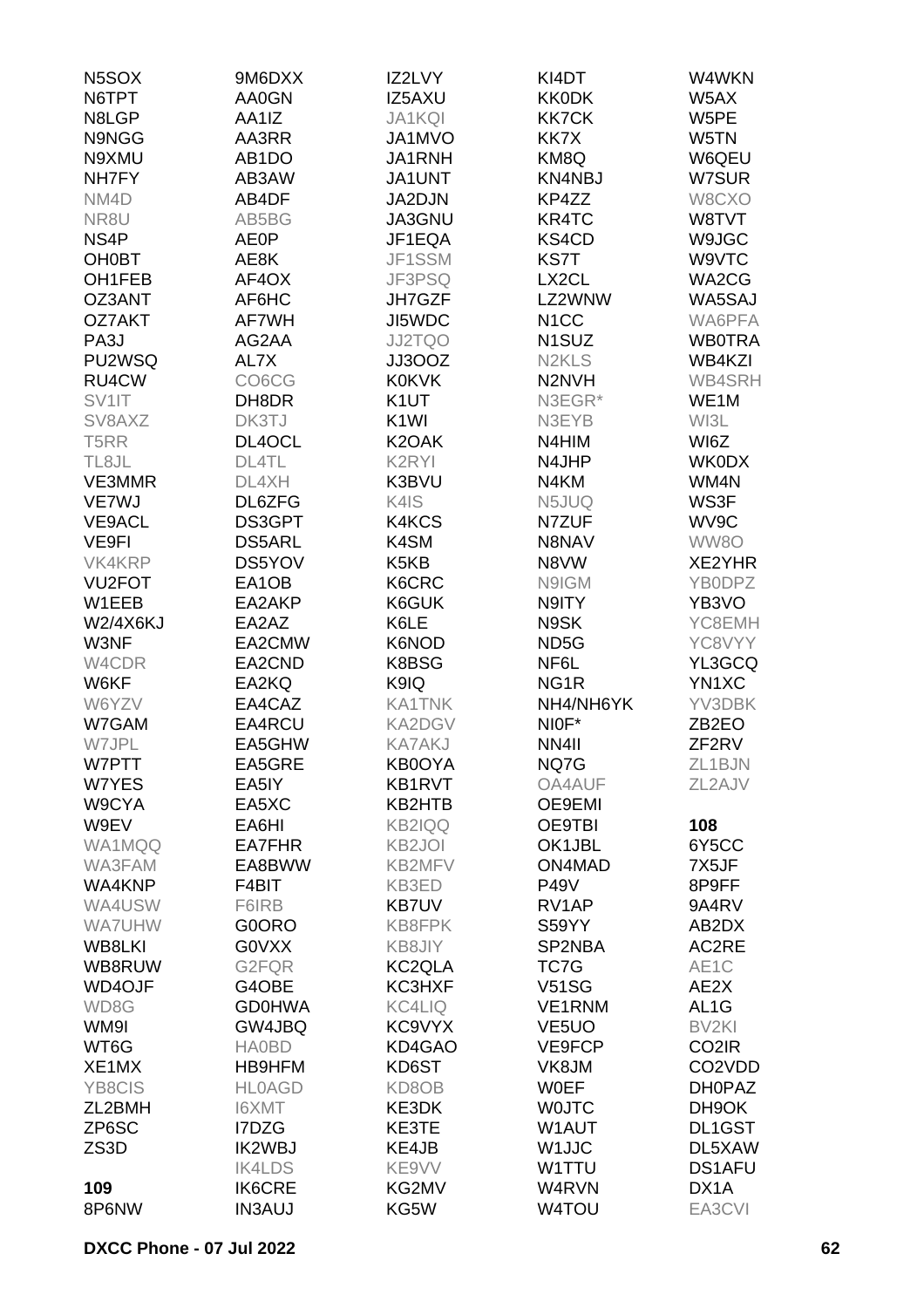| EA4BZM        | <b>KB0GQZ</b>                   | VK2PW              | CT1EKF             | K4BKM              |
|---------------|---------------------------------|--------------------|--------------------|--------------------|
| EA5AIK        | <b>KB5GVR</b>                   | VU <sub>2</sub> XO | CX8BE              | K4BSF              |
| EA5FKF        | KB8FAK                          | VY2BIJ             | DF6BL              | K <sub>5</sub> QJ  |
| EA5MO         | KC4YCT                          | W <sub>1</sub> DRG | DK <sub>2</sub> CC | K5TWG              |
| EA5MQ         | KC5BFL                          | W1IBS              | DK6AR              | K6DBW              |
| EA5RJ         | KC6UTC                          | W1ZFG              | <b>DL5NCN</b>      | K6RAD              |
| EA5WV         | <b>KC7KOQ</b>                   | W3CF               | DL8JDX             | K7DF               |
| EA5XO         | KC8WDT                          | W4BLO              | <b>DS0ZR</b>       | <b>K7PAC</b>       |
| EA7EBO        | KE1KT                           | W4EEV              | <b>DS1DAL</b>      | K7ZO               |
| EA8BMB        | <b>KE7CP</b>                    | W4KFF              | DS4DTG             | K8OPV              |
| EI8JK         | KG4HG                           | W4PHS              | DX1DX              | K9RV               |
| F4GCU         | <b>KG4NNK</b>                   | W4ZOO              | E21YDP             | K9ZOO              |
| <b>G0TUV</b>  | KG5CU                           | W6ERN              | EA1AGZ             | KA3CXG             |
| G3LIZ         | KG5JH                           | W6LEN              | EA1FF              | KA6D               |
| G4CBZ         | KK4IMJ                          | W8GOC              | EA2AAM             | KB4FB              |
| G4SZD         | KK8X                            | W8MAO              | EA2ABI             | KB5UJY             |
| G4WIA         | KM4LMA                          | W8SWT              | EA2AGZ             | KC1CWF             |
| GM4VBE        | KR5J                            | W9DTR              | EA2COL             | KC3DOF             |
| HA2EQD        | KS7S                            | W9FHW              | EA3AXZ             | KC5BHF             |
| HS1GUW        | KT4QU                           | W9USX              | EA3CR              | KC5YW              |
| HZ1EA         | KW4OV                           | <b>WA7SCH</b>      | EA3DOR             | <b>KC6LPL</b>      |
| <b>I1RH</b>   | LU3DFJ                          | WA9FDO             | EA4EHO             | KD6HWD             |
| 18/KO4SR      | LU6DC                           | <b>WB0LSW</b>      | EA5BYL             | KD7VJQ             |
| <b>IK4NQW</b> | LU9DC                           | WB2NBJ             | EA5GXE             | KE3LA              |
| <b>IK7VKD</b> | LW5DPG                          | WB2PPN             | EA7LR              | <b>KE4BUS</b>      |
| <b>ISOPFD</b> | <b>MOWTF</b>                    | WB8NUT             | F5TCN              | KE4RGD             |
| IT9KHB        | <b>NOEYE</b>                    | WD4OBP             | <b>G0EXY</b>       | KE9UK              |
| IY4FGM        | <b>NOFY</b>                     | WK3F               | <b>GOMBA</b>       | KF6LU              |
| <b>IZ7TLV</b> | <b>NONYG</b>                    | <b>WN4DXL</b>      | <b>GOREE</b>       | <b>KIOLF</b>       |
| JA1AEO        | N <sub>1</sub> AO               | WP3GW              | G3GII              | KI5HL              |
| JA1PPJ        | N1UAP                           | WP4WS              | G4VKK              | <b>KI7AR</b>       |
| JA9LX         | N1VEN                           | WS <sub>1</sub> C  | IK2RJZ             | KJ5JR              |
| <b>JA9SOB</b> | N <sub>2</sub> H <sub>Z</sub> S | WW2V               | <b>IK2TDR</b>      | KK1KW              |
| JF1KML        | N3FFR                           | <b>WX0K</b>        | <b>IK4HLQ</b>      | KK4BZ              |
| JH6FTJ        | N3MWQ                           | WY5O               | IK6PMF             | <b>KK7EL</b>       |
| JH8PNE        | N4OPM                           | XE1CCC             | IQ5MS              | <b>KK7XS</b>       |
| JJ1EPD        | N5MIG                           | XE3LMV             | IT9WLK             | KM4IYW             |
| JM6BYV        | N7JCO                           | XE3VD              | IZ8FSH             | KM6ZF              |
| <b>JN3HBP</b> | N7LF                            | YB0KTT             | JA1EUT             | KN4CG              |
| <b>JN7IIR</b> | N7LGI                           | <b>YB2LSR</b>      | JA1FRQ             | KO <sub>5</sub> M  |
| <b>JR0IFT</b> | N7PYC                           | YC7BVY             | JA1GFI             | KO6WI              |
| JR8ORC        | N8MCR                           | ZC4IW              | JA1KFP             | KU4PC              |
| K1RKD         | N8MYB                           | ZL2JON             | JA2FUP             | KV <sub>4</sub> QS |
| K1XN          | N8TFD                           | ZL9HR              | JA2GCB             | KW8KW              |
| K4DXT         | N9MDL                           |                    | JA3BBG             | KX5RW              |
| K4ELI         | NK1H                            | 107                | <b>JA7FKW</b>      | LA4NL              |
| K4MMP         | NK4R                            | 7L2KOZ             | JA9EJG             | LU7EWT             |
| K4MTS         | NR4C                            | 7N4BAI             | JE1NGI             | LU8FVS             |
| K4RWN         | OZ1BKY                          | 9H5QB              | JE1UFF             | LX1KQ              |
| K5FNS         | OZ6TL                           | AA2QR*             | JF2VMN             | <b>NOOKK</b>       |
| K5SLW         | PA3FLM                          | AA5H               | JH3FCL             | N <sub>1</sub> GKD |
| K6DSW         | TA3G                            | AB1GS              | <b>JN1CAK</b>      | N <sub>1</sub> IUN |
| K6MCS         | UL1JC                           | AF4NJ              | <b>JN6MIC</b>      | N4SOC              |
| <b>K7CIE</b>  | UR5FAV                          | AK4D               | <b>K0ETD</b>       | N4VDL              |
| K8MIA*        | UR5MIW                          | AK4NC              | K0YM               | N5KEA              |
| KA6EZP        | VA7AM                           | CE3OP              | K <sub>2</sub> TF  | N6UGJ              |
| KA8RBQ        | VE7EPO                          | CO8TW              | K3APM              | N6YNI              |
|               |                                 |                    |                    |                    |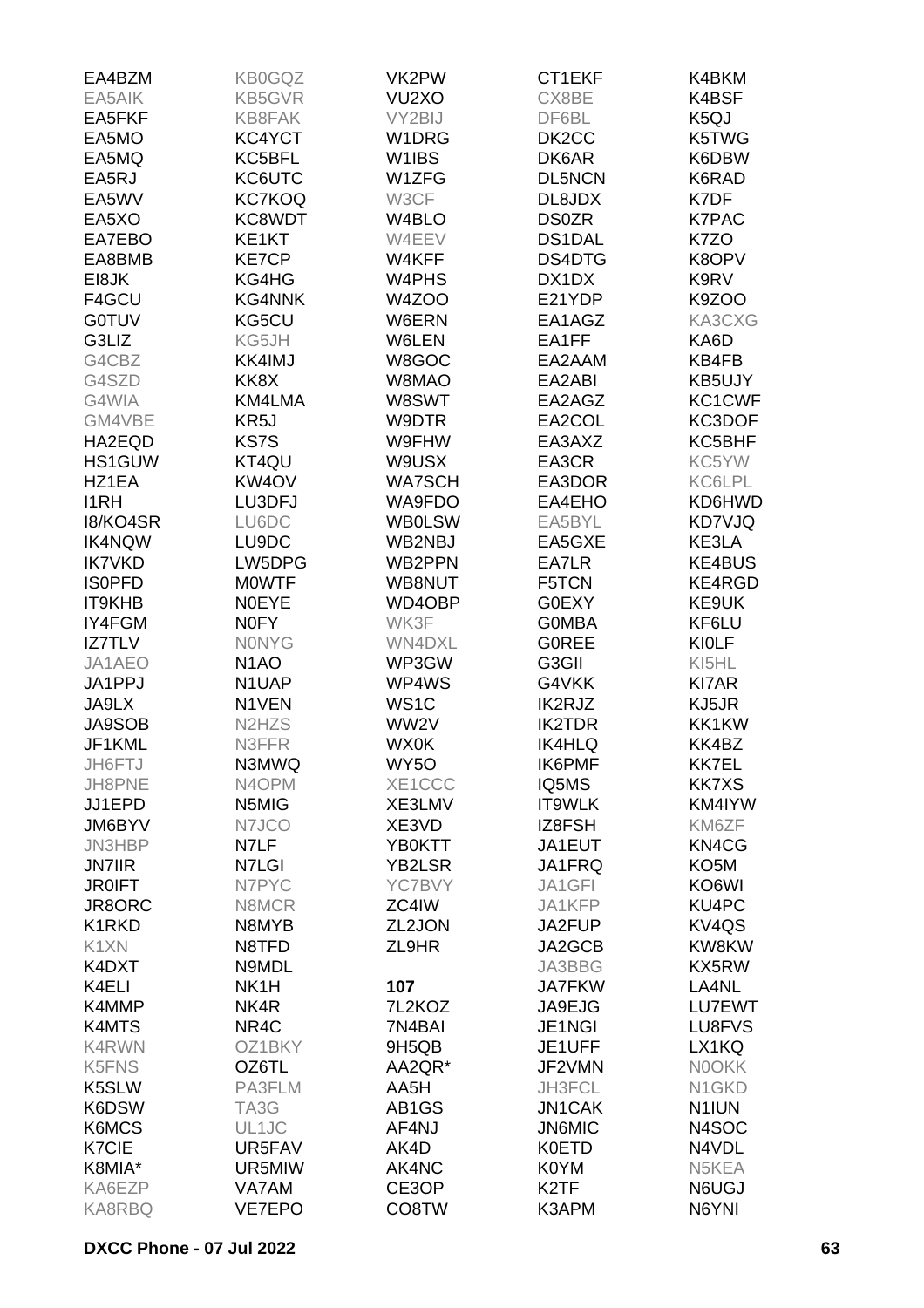| N8CEP              | WR3T               | IZ1JIZ            | KM6ID                            | <b>WOYV</b>         |
|--------------------|--------------------|-------------------|----------------------------------|---------------------|
| N <sub>9</sub> Cl  | WT6W               | J79XBI            | KN4FM                            | W1AGP               |
| N9QGU              | WX4US              | JA1DBG            | KN6MK                            | W1ODO               |
| <b>NA6O</b>        | YB7BC              | JA2IHS            | KQ4RB                            | W2FMB               |
| NA9J               | YC1CWK             | <b>JA7DAT</b>     | KQ6IU                            | W2MLC               |
| NC <sub>1</sub> N  | ZK1MA              | JE1TNL            | <b>KR7R</b>                      | W3ASR               |
| NC7V               | ZL4NR              | <b>JG7NDE</b>     | KS4CG                            | W3YNX               |
| NE <sub>1</sub> H  | ZL4QS              | JH3PTC            | KS9A                             | W5FIT               |
| NE <sub>2U</sub>   |                    | <b>JJ0PJD</b>     | KW5HP                            | W5IOO               |
| NO <sub>8</sub> U  | 106                | <b>JK4HHG</b>     | LX1TI                            | W5KDE               |
| NP2KW              | 5B4AAL             | JM2GYP            | LY2PAQ                           | W5MR                |
| NT6S               | 8P6EX              | <b>JN7VUJ</b>     | LY3BA                            | W5TOG               |
| OM6BB              | 9A4VV              | JP2HQQ            | <b>M0BKV</b>                     | W5WLB               |
| OY9A               | AA4TZ              | JR6GV             | <b>NOWAE</b>                     | W6KA                |
| OZ2ABI             | AA9UU              | K1ECU             | N <sub>2</sub> EZ <sub>S</sub>   | W6WM                |
| OZ8ACE             | AB0YW              | K2ESE             | N2MBE                            | W7BIA               |
| PA3ALG             | AB4UX              | K2TZY             | N <sub>2</sub> TDT               | W8EOG               |
| PY3ED              | AB9DD              | K3PR              | N4IYX                            | W8VLD               |
| PY5PLL             | AC7MV              | K3TCO             | N4OYJ                            | W9EFG               |
| SM3RRT             | BD4XYL             | K4CMC             | N4WRG                            | W9HBF               |
| SP3DQL             | BV2AR              | K4KRK             | N4WZ                             | W9PDS               |
| SV <sub>1HKH</sub> | BV8CM              | K4MQM             | N <sub>5</sub> NN                | WA1AC               |
| V31T1              | C91IW              | K5HDE             | N5XED                            | WA2BLO              |
| <b>VA7LTX</b>      | CO <sub>3</sub> ZD | K5SAN             | N <sub>5</sub> ZF                | WA3WOM              |
| VE2DC              | CP5BJ              | K5WU              | N7IV                             | <b>WA4CIB</b>       |
| VE3YXO             | CP5EP              | K5WWG             | N7JTS                            | WA6NKM              |
| VK4CT              | DG1KBY             | <b>K7MOE</b>      | N7ZZC                            | WA6TPW              |
| <b>WOBIW</b>       | DH2EAS             | K8NIW             | N9FXX                            | <b>WA7YXY</b>       |
| W1GKE              | DH5LAE             | K9AMP             | N9III                            | WB2FKR              |
| W1VE               | DK8ZT              | K <sub>9</sub> CQ | N9UFO                            | <b>WB3FYS</b>       |
| W2ADS              | DL2KGW             | K9MQ              | NF <sub>1R</sub>                 | WB4HXE              |
| W2AZK              | DL7LZ              | K9RJO             | NJ2X                             | WB4MM               |
| W <sub>2PI</sub>   | DL8HF              | <b>KA0ZIA</b>     | NO <sub>5</sub> RM               | WB4YBY              |
| W3EHT              | DS2DMA             | KA3KIH            | NR6Q                             | WB5VIY              |
| W3PQB              | EA1CJ              | KA3UIH            | NX7F                             | WB5YQT              |
| W4TBB              | EA1DLN             | KA5VZG            | OH <sub>5</sub> TE               | WB9VXG              |
| W4YQ               | EA6TU              | KA9GDW            | OK1XTB                           | WD5BCF              |
| W5ABC              | EA7HDO             | KB1AWM            | OK2ARD                           | WP3UX               |
| W <sub>5</sub> LD  | EC3CYT             | KB1RGA            | ON7SD                            | WR3R                |
| W5RKW              | EI1DG              | KB5AI             | PA3ENN                           | YB0JVZ              |
| W6GPM              | EW8AX              | KB5TZJ            | PC <sub>5F</sub>                 | YB1TQL              |
| W6IW               | F4FRF              | <b>KB7MJ</b>      | PH <sub>4U</sub>                 | YC2JWB              |
| W6SDM              | <b>GONVP</b>       | <b>KC0RD</b>      | PY5JA                            | YC <sub>2</sub> OK  |
| W6TN               | <b>G0PXJ</b>       | KC1ERO            | R <sub>0</sub> CY                | YC3DIK              |
| W8MRK              | <b>GOUGO</b>       | KC3SN             | R2YAA                            | YY5JAW              |
| WA3TRE             | <b>GOVOK</b>       | KC6ZZJ            | RW3AG                            | ZL <sub>1</sub> BP  |
| WA3UDH             | G3NAQ              | KC8IDF            | <b>SMOPRB</b>                    | ZS <sub>1</sub> OPB |
| WA4JPT             | G4XRL              | <b>KD0AR</b>      | SP9BMH                           | ZS <sub>1</sub> S   |
| WA4JS              | HG1S               | KD4FNI            | SV <sub>1</sub> G <sub>Z</sub> T |                     |
| WA4UYW             | HL4YD              | <b>KE8OO</b>      | UA9SN                            | 105                 |
| WA8RYD             | HZ1BO              | KF2MM             | V73EX                            | 3DA0DJ              |
| WA9RAY             | <b>IK0QKN</b>      | KF7U              | V73JK                            | 9A6DM               |
| WA9WKK             | IK5DEY             | <b>KG7TV</b>      | VA3EB                            | 9V1WK               |
| WB6MJB             | IK6OGZ             | KJ4WNW            | VE <sub>2</sub> OCH              | A71DX               |
| WB8HVG             | IT9GCW             | KK <sub>2</sub> G | VE3XKZ                           | <b>AA0LV</b>        |
| WD8KLH             | <b>IW3IJP</b>      | <b>KK4BMV</b>     | VP8CEH                           | AB2DE               |
| WR1B               | <b>IZOCEZ</b>      | KM6HA             | VR <sub>2</sub> IG               | AB9A                |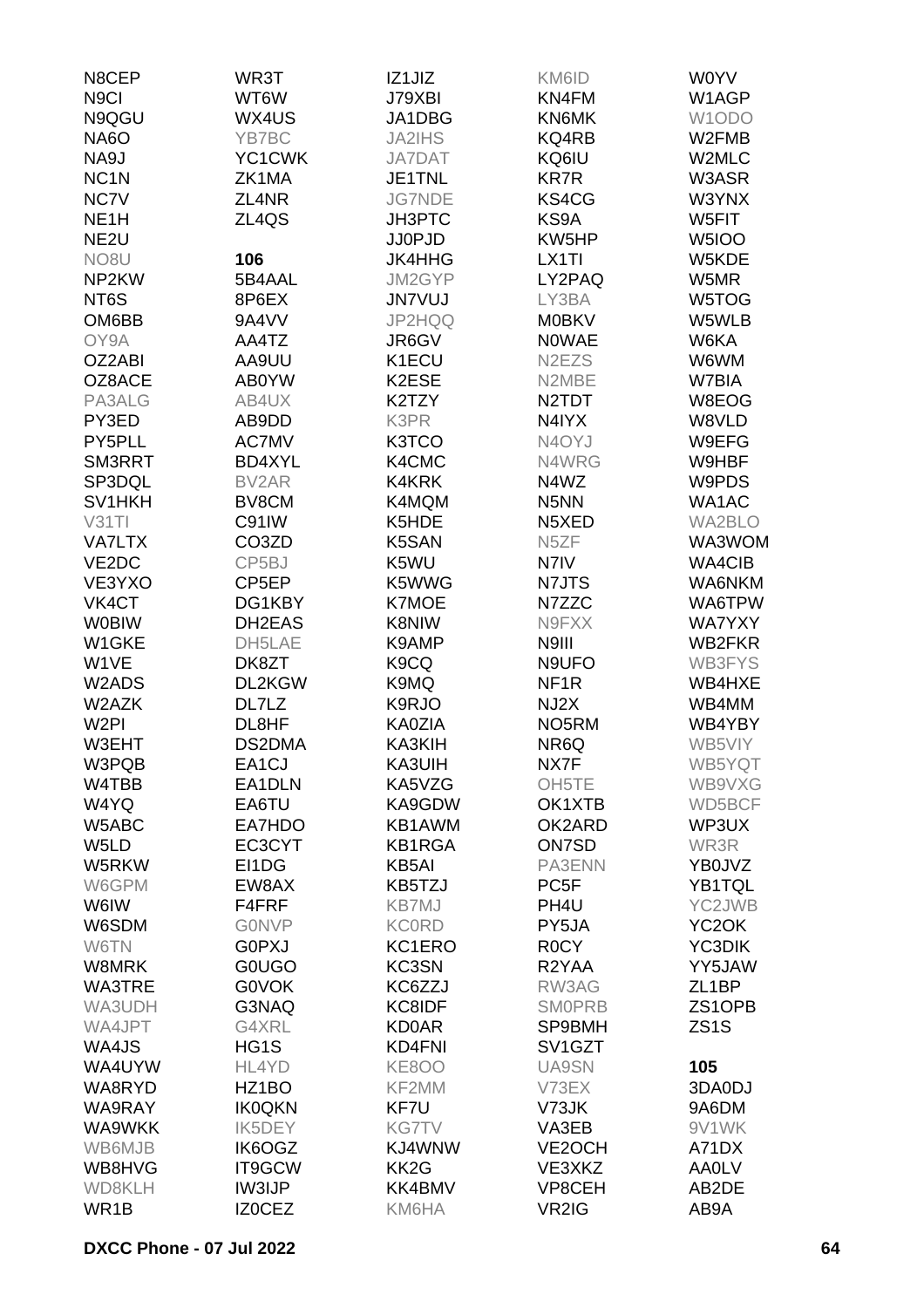| <b>AC0XY</b>       | JR1GPH                        | LA2XNA                | W4VM           | AD4PU              |
|--------------------|-------------------------------|-----------------------|----------------|--------------------|
| AC5EZ              | JR3OYH                        | LW6EMI                | W5BY           | AE4TE              |
| AC5T               | <b>JR6LEM</b>                 | <b>MORHS</b>          | W5GOW          | AE6XC              |
| <b>AC7HI</b>       | <b>KOHFK</b>                  | N <sub>1</sub> DEN    | W5QCL          | AG2A               |
| AD6KA              | K <sub>1</sub> H <sub>D</sub> | N <sub>2</sub> GDU    | W5WZW          | AG6OX              |
| AF5FB              | K <sub>1</sub> IZ             | N3TSV                 | W6CNC          | AI9Q               |
| AF <sub>5</sub> J  | K2IMH                         | N4ECI                 | W6JTB          | CE2PPA             |
| AF8P               | K3YBJ                         | N4LAK                 | W6TLM          | DF1RK              |
| AG6AY              | K4CNF                         | N4PLM                 | W6TXK          | DJ1PE              |
| AI4YO              | K4QR                          | N4WJW                 | W7DXW          | DJ8BN              |
| AJ0E               | <b>K4SRB</b>                  | N4XXO                 | W7NY           | DK9VA              |
| BV2FG              | K5DCR                         | N5SRY*                | W8FCD          | DL3FCG             |
| BV2WA              | K5NLX                         | N6WDK                 | W9CNF          | EA4GJT             |
| BV7GA              | K5SVV                         | N7GVR                 | <b>W9IPR</b>   | EA5/DH7AAS         |
| C <sub>31</sub> JI | K6MMC                         | N7JAM                 | W9NY           | EA9IB              |
| DC1MAS             | K6RLQ                         | N7LOA                 | W9QL           | ES1AG              |
| DF5DY              | K8ZLO                         | N7TKQ                 | WA1PFC         | FB1OMN             |
| DF5WV              | K9AAN                         | N8KAM                 | WA2BJN         | FM <sub>1</sub> II |
| DG2GDU             | K9DEB                         | N8LGE                 | WA3KYS         | <b>GOKVP</b>       |
| DK4VC              | K9MFT                         | N9OGC                 | WA4GIF         | <b>G0TDV</b>       |
| DK6JG              | KA1PDV                        | NA6W                  | WA8FRE         | G8TMV              |
| DK8PX              | KA1STU                        | NJ6G                  | WA8RLB         | <b>GWORTA</b>      |
| DL6LAT             | KA4NLC                        | NR3MT                 | <b>WB0MNP</b>  | GW3RKD             |
| <b>DL7APT</b>      | KA5IAU                        | NX <sub>0</sub> P     | WB2DRV         | HA5BI              |
| <b>DL7CU</b>       | <b>KA9NFE</b>                 | OA8DX                 | WB2JDF         | HK1AHR             |
| DL7XT              | KB2LHH                        | OH <sub>5</sub> LAP   | WB4JFS         | <b>HLOAPQ</b>      |
| <b>DL9SCT</b>      | KB4HGV                        | OK1PRU                | WB4RFZ/HC7     | <b>HL1KIS</b>      |
| EA2ASJ             | KB4PMX                        | OZ3SM                 |                |                    |
|                    |                               | OZ4Z                  | WC9T           | HL5BPF             |
| EI1CS              | KB6IGK                        |                       | WD4BJW         | <b>HS0ZBJ</b>      |
| G3WFM              | <b>KB9BGV</b>                 | OZ5UFR                | WD8MKC<br>WJ01 | <b>IOWFQ</b>       |
| G3XCD              | KC1WQ                         | PE1AJ                 |                | <b>IK2YWO</b>      |
| G4BZQ              | KC2AZU                        | RA4FQ                 | WP4SK          | <b>IK4RSD</b>      |
| G4EIX              | KC4MJC                        | RX9FR<br><b>S52OW</b> | WQ7V           | <b>IK8VSH</b>      |
| G8HEZ              | KC4TVZ                        |                       | WY8Y           | IT9ESZ             |
| GW8KBO             | KC4YAG                        | S57RTH                | YB1YG          | <b>IU0GCB</b>      |
| <b>HB9JNS</b>      | KC8KYV                        | SM7ZDC                | YB6HJE         | <b>IV3BVK</b>      |
| HC5VF              | KC9UM_USA                     | SP3YM                 | YB9BEC         | <b>IZ0VQU</b>      |
| HL4GKR             | KD8HHG                        | SV1FJN                | YC0OST         | IZ2TBP             |
| <b>IK0OZH</b>      | KD8SPF                        | SV2HOA                | ZF2ME          | IZ4YDF             |
| <b>IK1DTO</b>      | KE3TW                         | <b>UA0KAP</b>         | ZL2BNI         | IZ6ASI             |
| <b>IK1GKH</b>      | KE4IRZ                        | <b>V63ST</b>          |                | <b>J39CO</b>       |
| <b>IK1VCI</b>      | KE6BUH                        | VA3KD                 | 104            | JA1ALK             |
| <b>IK2ULS</b>      | <b>KE7EYN</b>                 | VE3PM                 | 3B8GF          | JA1BF              |
| <b>IW2DJN</b>      | KE9O                          | VE3RXM                | 4Z5JQ          | JA4TDF             |
| <b>IZOPUE</b>      | KF6BIV                        | VE3TAQ                | 5B4AJG         | JE2DOD             |
| <b>JA0MFD</b>      | <b>KF7WR</b>                  | VE4HAZ                | 9V1RN          | JF3MYU             |
| <b>JA1NJA</b>      | KG2KT                         | VK3NX                 | AA0CZ          | JG6BBV             |
| JA2MWV             | KI7XA                         | VQ9HB                 | AA1BL          | <b>JG6NHB</b>      |
| JF1XMP             | <b>KK4HS</b>                  | VX3100                | AA2FO          | JH1REP             |
| JI2DLF             | KK5JH                         | <b>WOBPP</b>          | AA3VV          | JH8YCT             |
| JI2SMA             | <b>KLOWX</b>                  | <b>WOCR</b>           | AA4UJ          | JI3LCH             |
| <b>JI6HXI</b>      | <b>KL7SB</b>                  | <b>WOLYQ</b>          | AB5DY          | JJ4CJW             |
| JK1MRJ             | KM6JD                         | <b>WONZG</b>          | AB5RG          | JM8BPM             |
| <b>JL3RDC</b>      | KO6QJ                         | W2LCV                 | AB7SL          | JO1OEL             |
| JM3OJR             | KT8TD                         | W3DR                  | AB8ND          | <b>JQ2HJR</b>      |
| JP1RKH             | KU4LW                         | W3WGW                 | AB9DU          | JR3JNU             |
| JR1CVR             | KX8F                          | W4RIK                 | AC4SB          | K1NFE              |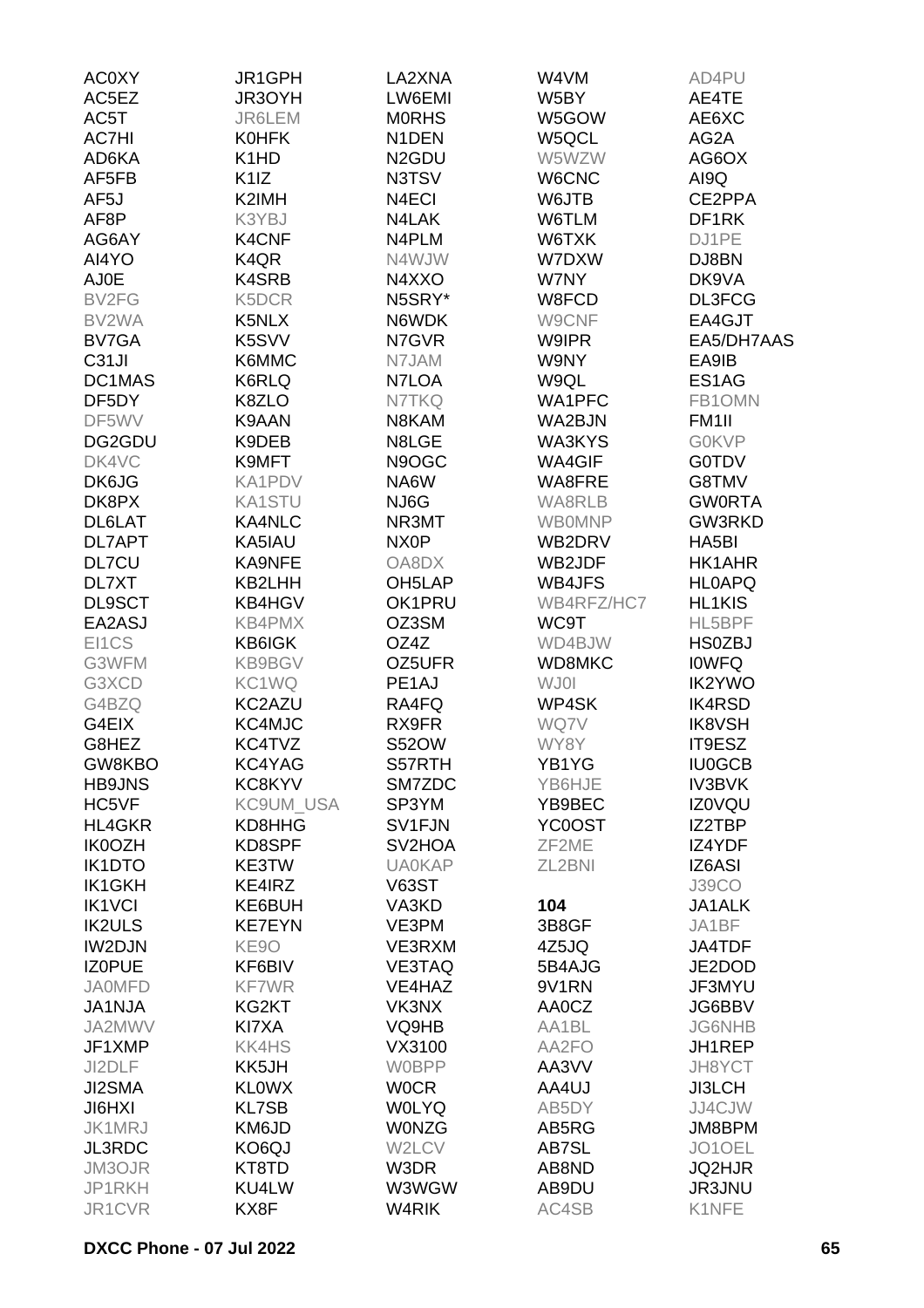| K1UKX                         | KK5BW                           | <b>UL7FCN</b>      | <b>XU7ACE</b>       | EI3HDB             |
|-------------------------------|---------------------------------|--------------------|---------------------|--------------------|
| K <sub>2</sub> DL             | KQ3H                            | UN8GEQ             | YB3GXS              | EI6GGB             |
| K <sub>2</sub> F <sub>X</sub> | KR4KX                           | VA3ATB             | YB8VM               | ER <sub>1</sub> BF |
| K2YYY                         | KS4X                            | VA3DBT             | YO <sub>5</sub> ODE | F <sub>3</sub> SJ  |
| K4AFE                         | KS8W                            | VA3ITA             | ZK1HJ               | F5TRA              |
| K4AWT                         | KT4BW                           | VE2AWR             | ZL4HU               | <b>GOJTL</b>       |
| K4BAX                         | KU4MA                           | <b>VE2IQB</b>      | ZS6ELI              | <b>GONWY</b>       |
| K4BKX                         | KX4MT                           | VE3AJY             |                     | G0VZV              |
| K4HJH                         | LA9HW                           | VE3DS              | 103                 | G3CU               |
| K4LHH/HP1                     | <b>MOBOB</b>                    | <b>VE3IKT</b>      | 4Z5NB               | G4UXL              |
| K4RSA                         | M5ADL                           | VE7HH              | 6K0VM               | GD4UHB             |
| K6BEW                         | <b>NOWCG</b>                    | VK4ZJB             | 6K2EJJ              | GW4TJQ             |
| K6DBS                         | N <sub>1</sub> AH               | VK5XB              | 6W1SU               | HA5AND             |
| K6KY                          | N <sub>2</sub> BX               | VP8DIZ             | 7N2OKM              | <b>IK1YEX</b>      |
| K6MCP                         | N <sub>2</sub> M <sub>G</sub> T | VR2PW              | 8P6AZ               | IK2HTY             |
| K6SUU                         | N2YQZ                           | VU2KWJ             | 9X5PB               | <b>IK3TPP</b>      |
| K6VR                          | N3LBC                           | W1DEE              | AA3JH               | <b>IK4RSK</b>      |
| <b>K7PAM</b>                  | N3PUY                           | W2EBM              | AA3RC               | <b>IW0ECV</b>      |
| K7WV                          | N4ABC                           | W <sub>2</sub> GHD | AA4CS               | <b>IWOFGX</b>      |
| K8IHQ                         | N4QAI                           | W3GHU              | AA6ZP               | <b>IWOROT</b>      |
|                               |                                 | W3MNE              |                     |                    |
| K9BIZ                         | N4THE                           |                    | AB2IO               | IZ0GUS             |
| K9OGI                         | N4VIY                           | W4BCG              | AB2JT               | JA1JXR             |
| K9YX                          | N4VXH                           | W4CD               | AB4HR               | JA1KXT             |
| <b>KA0CT</b>                  | N4XEN                           | W4KYA              | AB5PO               | JA3DPX             |
| <b>KA1SJL</b>                 | N <sub>5</sub> K <sub>XI</sub>  | W4LW               | AB8AA               | JA3GLU             |
| KA1UAL                        | N5NHY                           | W4TIJ              | AC0GQ               | <b>JA4AKN</b>      |
| KA5VWD                        | N5YDC                           | W4TTX              | AC5BJ               | JA4BPT             |
| <b>KA9TIB</b>                 | N6GIL                           | W4VAS              | AC5SU               | JA6HLU             |
| <b>KB0YC</b>                  | N7RRR                           | W5RAW              | AC7GL               | <b>JA7DAK</b>      |
| KB1VWQ                        | N7RXL                           | W5SAT              | AC8TN               | <b>JI1RAV</b>      |
| KB3BHO                        | N7TEW                           | W5SLO              | AC9EF               | <b>JJ3OFL</b>      |
| KB5LIY                        | N7VVJ                           | W6KY*              | AE2AA               | JO1VRV             |
| KB8VIC                        | N8MOK                           | W6VI               | AI0Q                | JO6MMQ             |
| <b>KB8WNL</b>                 | N8XKZ                           | W6ZES              | AK4QA               | <b>JR3KAH</b>      |
| KB8ZGL                        | N <sub>9</sub> C <sub>D</sub>   | W8REG              | AK6C                | JR3VMJ             |
| KC2LM                         | N9EYA                           | W9WDW              | AL7JR               | JR6QJR             |
| KC2PDO                        | N9GHM                           | WA2EXZ             | BV5CM               | <b>K0EZW</b>       |
| KC5GB                         | N9JCV                           | <b>WA4RLN</b>      | <b>C21TT</b>        | <b>K0JV</b>        |
| KC6OJU                        | N9JLD                           | WA4V               | C6AFQ               | <b>K0OHB</b>       |
| KC6PJA                        | N9YK                            | <b>WB0TDW</b>      | CE2SQE              | K1AUQ              |
| <b>KC9RV</b>                  | NN4BJ                           | WB1CNX             | <b>CS7AGN</b>       | K1EHZ              |
| <b>KD0RC</b>                  | NP3B                            | WB2FHI             | CT1EPV              | K <sub>1</sub> LDO |
| KD <sub>1</sub> CT            | NX0X                            | WB2VBR             | DA2FW               | K1PJR              |
| KD4LYS                        | NY7N                            | WB4OEE             | DF1PAW              | K <sub>2</sub> GAV |
| KD4PH                         | OZ1JMO                          | WB4RHQ             | DJ5DC               | K <sub>2VI</sub>   |
| KD8SZZ                        | OZ3ABE                          | WB5PPH             | DJ7LH               | K3KTM              |
| KE5ZW                         | <b>PHOAW</b>                    | WB7Q               | DK4VY               | K3WRK              |
| KE6FCT                        | <b>PR7FMT</b>                   | WB9SMX             | DK8QY               | K4DTB              |
| KF4YOW                        | PY2TDX                          | WD5HLF             | DL2IAI              | K4IDK              |
| KF5WFL                        | <b>SA7AUH</b>                   | WD9EQU             | <b>DL6MCV</b>       | K4ITB              |
| KF6DBW                        | SM4FYX                          | WE6DX              | DO7JLF              | K4JO               |
| <b>KF7PV</b>                  | SP2JMB                          | WM2E               | DS2CFV              | K4KI               |
| KG6GNC                        | SP5JP                           | WM4W               | DU1PX               | K4KUB              |
| KI4SP                         | T5TC                            | WN1N               | EA1RCO              | K5BCQ              |
| KI6OY                         | T88HZ                           | WN6DX              | EA3DEN              | K5BL               |
| KJ5IX                         | UB1ADP                          | WR1L               | EA5GQZ              | K5DWB              |
| KJ6HC                         | UJ8JLN                          | XE2MOO             | EA6GK               | K6DLW*             |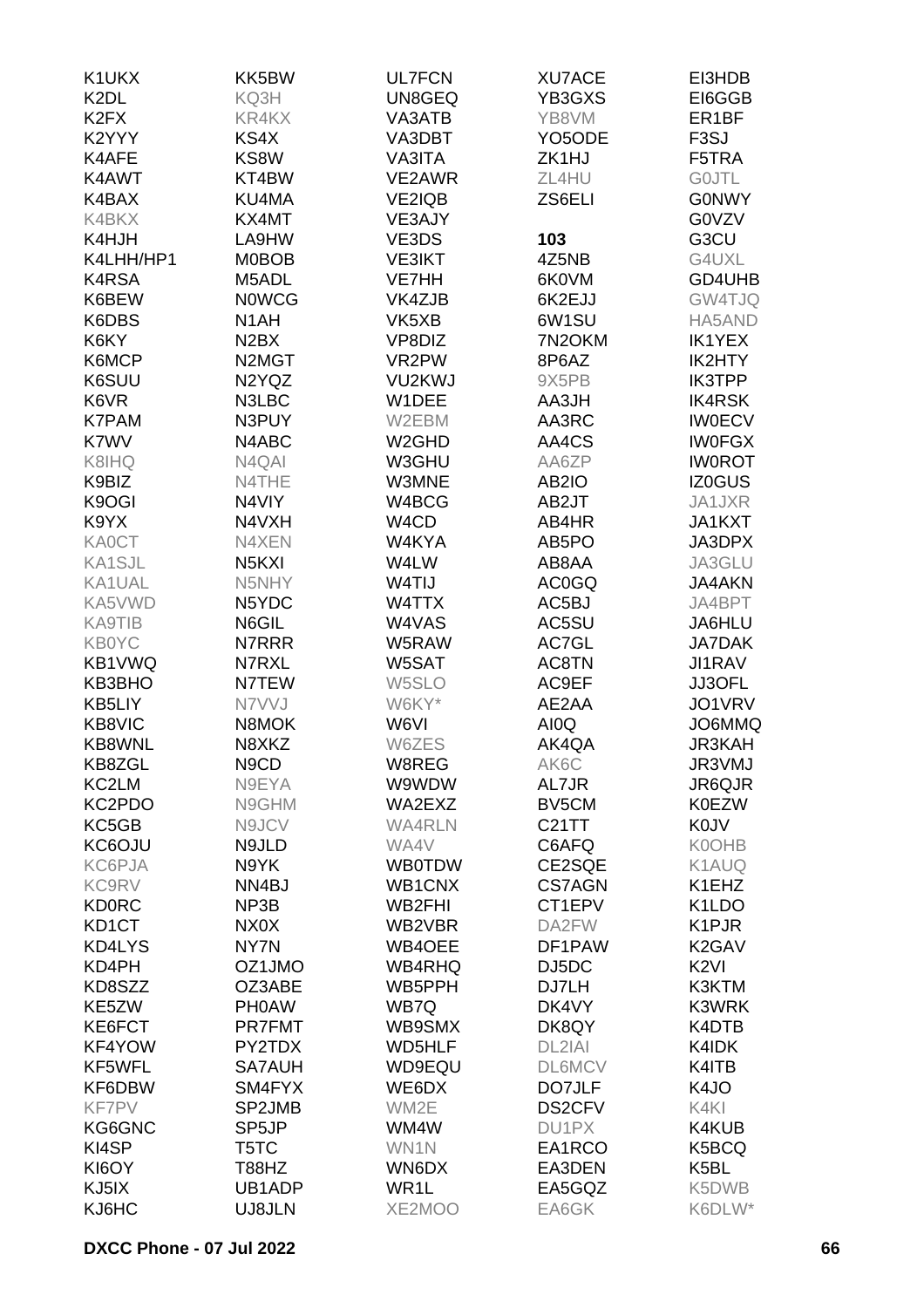| K6UN              | KT4ZA                          | VP8CEO        | XX9AS              | GI4OCK             |
|-------------------|--------------------------------|---------------|--------------------|--------------------|
| K6VHF             | KW6PE                          | VU2GMN        | Y41JH              | <b>GM0GMN</b>      |
| K6WIF             | MI5TCC                         | <b>WOHBN</b>  | YB5ZEZ             | <b>GM0LYM</b>      |
| K7CAD             | <b>NOIRV</b>                   | <b>WOXW</b>   | YC8BWN             | GW4ZAR             |
| <b>K7MCX</b>      | <b>NONQN</b>                   | W1DY          | YM3VBR             | HK0M/HK3JJH        |
| K8NB              | N <sub>1</sub> ID              | W1EMH         | YO3HEX             | HL5BFM             |
| K8WDX             | N1JQJ                          | W1KVM         | ZL1OGX             | HP1EXH             |
| K9LO              | N1JYZ                          | W1RE          | ZL4IG              | HS1CKC             |
| KA0BOJ            | N1XSS                          | W2GBY         | ZP5DA              | HZ1SK              |
| KA1BVV            | N1YW                           | W2VTV         | ZS <sub>2</sub> CR | I4VJC              |
| KA3ZLS            | N <sub>2</sub> D <sub>WS</sub> | W3GMT         | ZS5BBO             | <b>IK2RXV</b>      |
| KA9KTY            | N <sub>2</sub> M <sub>D</sub>  | W3JL          |                    | <b>IK2SFZ</b>      |
| <b>KB0AXB</b>     | N <sub>2</sub> MIP             | W3LM          | 102                | <b>IK3MAU</b>      |
| <b>KB0IXX</b>     | N <sub>2</sub> SLO             | W3MAX         | 4Z5SL              | <b>IK4UOA</b>      |
| KB2ESB            | N3HJH                          | W3NA          | 7Q7DX              | <b>IK4YNP</b>      |
| <b>KB2NEK</b>     | N3MCJ                          | W4IOW         | 9H3AM              | <b>IK7TOE</b>      |
| <b>KB4SAD</b>     | N4CE                           | W4MEA         | A65DC              | <b>IU5GBQ</b>      |
| <b>KB5MRU</b>     | N <sub>4</sub> IR              | W5ABA         | A71BY              | <b>IU5MYI</b>      |
| KB8LMV            | N4SNS                          | W5LDP         | AA0AW              | <b>IV3JTG</b>      |
| KB9VQ             | N5STT                          | W6LR          |                    | IZ2FME             |
|                   |                                |               | AA1XN              |                    |
| KC1NA             | N5YLE                          | W6US          | AA3EU              | IZ2OIF             |
| KC3MSE            | N6UWW                          | W7BO          | AB1BW              | IZ2XNY             |
| KC4EFJ            | N6WBL                          | W7OG          | AB6NC              | <b>JA0IAA</b>      |
| KC4EZN            | N7GTW                          | W7PLJ         | AC4WF              | JA1BMJ             |
| KC4PDQ            | N7SJ                           | W8NFM         | AK3B               | JA1DSH             |
| KC5OEG            | N8KR                           | W8SKF         | CE6KL              | JA1IZL             |
| KC5TKE            | N8XC                           | W9HV          | DG3NEC             | JA4LVZ             |
| KC9OYE            | N9HQA                          | W9LW          | DJ4PK              | <b>JA7CDW</b>      |
| KD3IQ             | N9RJM                          | W9RMB         | DK1BCO             | JD1BLY             |
| KD4NFE            | N9XAC                          | <b>W9TLW</b>  | DL1BSH             | JE1PGS             |
| KD4TWP            | ND4W                           | WA2MSD        | <b>DL1ECK</b>      | JE2VYM             |
| KD4UVR            | ND <sub>5</sub> R              | WA2RB         | DL4OCH             | JG1AFS             |
| KD7C              | NL7HH                          | <b>WA2TQM</b> | DL5FAC             | JH9FCP             |
| KD8QDL            | NM9H                           | WA3UER        | DL7AJX             | JP1FMC             |
| KD9RJ             | <b>NNOTT</b>                   | WA4ETD        | DO70M              | JQ6XAR             |
| <b>KE4PMS</b>     | NO4Y                           | WA4FXX        | DP9Z               | <b>K0JCX</b>       |
| KE6UP/DU1         | NT <sub>5</sub> E              | WA6HRK        | DU1EIB             | <b>KORES</b>       |
| KF8XS             | NY1W                           | WA6KOK        | EA1DT              | K2LRE              |
| <b>KG7GV</b>      | OH <sub>1</sub> TD             | WA9BTE        | EA1FZ              | K <sub>2</sub> ROZ |
| KH6MD             | OK2TS                          | WB2LMA        | EA2BCJ             | K <sub>2</sub> SAU |
| KI4GGJ            | OM5MF                          | WB3IAL        | EA5EI              | K4BBA              |
| KI4IDB            | ON8DB                          | WB4EWS        | EA7GMQ             | K4HBI              |
| KJ4LTA            | OZ3KLA                         | WB4OZM        | EA7KP              | K4HZF              |
| KJ4WKD            | OZ7A                           | WB5PSN        | EA7PN              | K4OSE              |
| KJ5FS             | <b>P5/4L4FN</b>                | WB6YAW        | EI4DJB             | K4PPQ              |
| KJ6MQE            | PA9RD                          | <b>WB7CQK</b> | F1VEV              | K4WHM              |
| KJ7IZ             | PG <sub>2</sub> D              | WB9B          | FM5CZ              | K4YJI              |
| KM4QK             | PH <sub>5</sub> C              | WD4HXN        | G0OFD              | K5KM               |
| KM5OE             | PV8ADI                         | WD6CQT        | <b>G0ORM</b>       | K5PRT              |
| KM6LP             | R9UVD                          | WE8P          | <b>G0SJH</b>       | K6KZE              |
| KN <sub>4</sub> S | <b>SA7AIY</b>                  | WF4B          | G3CCO              | K7BE               |
| KO4F              | SM6REA                         | WI9B          | G3FNZ              | K7IU               |
| KP4WN             | TC90A                          | WP4NIX        | G3MFW              | K8GAR              |
| KR4EP*            | TL8IM                          | WP4PGY        | G3OGE              | K8JZ               |
| KR4WD             | TU2QW                          | WR4FT         | G4HCC              | K9ARF              |
| <b>KS0M</b>       | VE7DZD                         | WW1XX         | G4ZUL              | K9BBQ              |
| KS3K              | <b>VE7GEL</b>                  | WY9N          | G7BXS              | K9BLX              |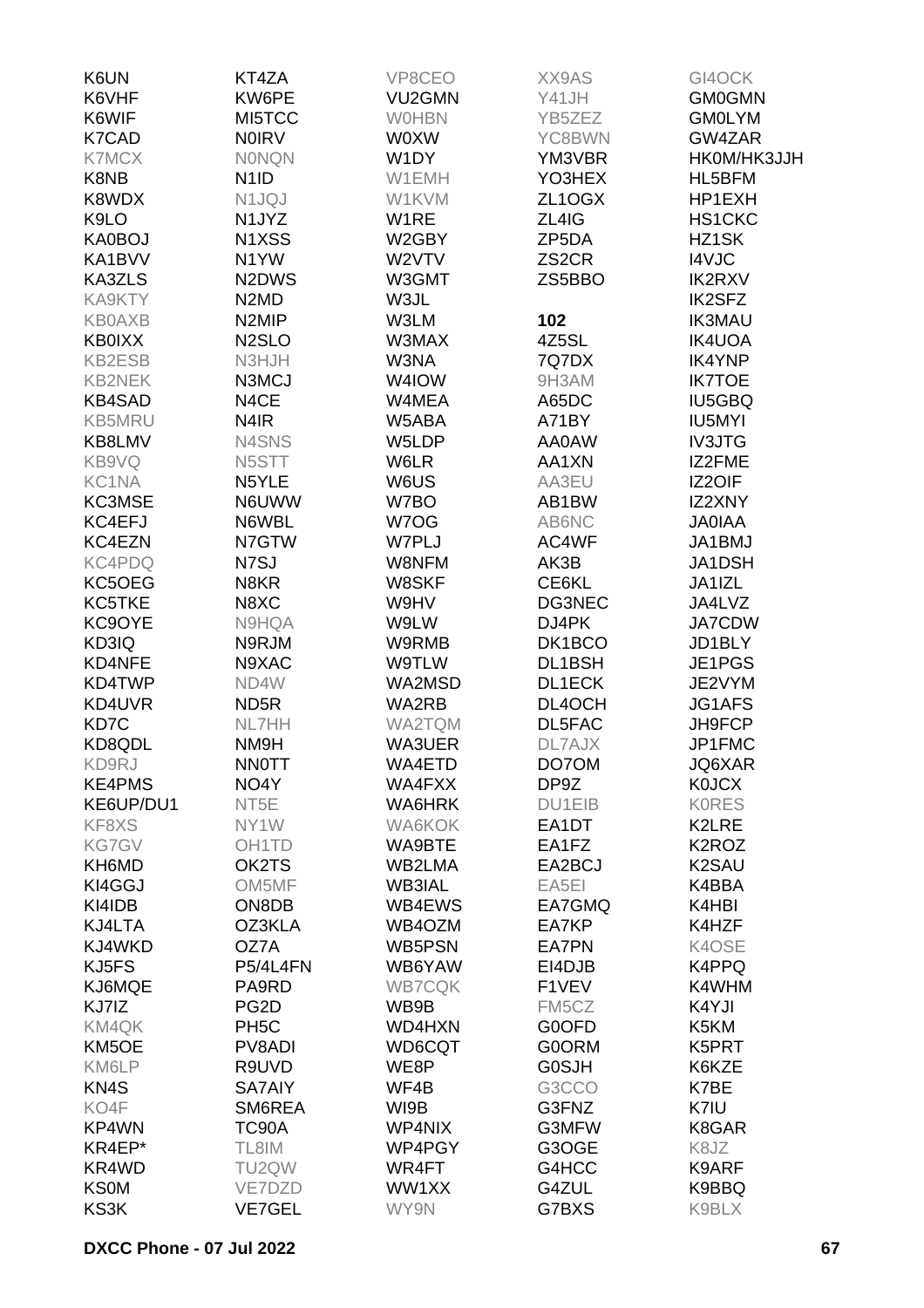| K9LXW<br><b>NOMHJ</b><br>VE6XL<br>WB5RKT<br>DM2AWM<br>K9OIM<br>N1KOE<br>DM3KZN<br><b>VE7BYI</b><br>WB5ZRD<br>KA1DBE<br>N1LKJ<br>VE9AR<br>DM7MRE<br>WB6IZG<br>KA3YJM<br>N <sub>2</sub> DWR<br>VE9AV<br><b>WB7QBS</b><br>DS1OFE<br>KA4WUJ<br>N <sub>2</sub> GNJ<br>VE9GLF<br>WD3B*<br>DU2XXA<br>N <sub>2</sub> ONU<br>VR <sub>2</sub> GO<br><b>WD9HCF</b><br><b>DU7RH</b><br>KA9HFA<br>N <sub>2</sub> PK <sub>X</sub><br><b>KB0FIR</b><br>VU2PEB<br><b>WL7EM</b><br>E20QVD<br>KB1AY<br>N3DNX<br><b>W0GKB</b><br>WN8U<br>EA1IPT<br><b>KB2POR</b><br>N3RB<br><b>WOHMS</b><br>WO <sub>2</sub> U<br>EA1KJ<br><b>WONFS</b><br>KB4TC<br>N3YPJ<br>WP4MWI<br>EA3GCJ<br>W0YIJ*<br><b>KB7IQO</b><br>N4AB<br>WQ3G<br>EA5BLD<br>KB9LYB<br>N4ACK<br>W1HGY<br>WQ8T<br>EA5GLT<br>KC2FKM<br>W <sub>1</sub> VO<br>N4FFF<br>WW6GUN<br>EB1EWE<br>KC2GUY<br>N4PTC<br>EI3IP<br>W1WFZ<br>WW9F<br>KC2GZY<br>N4ST<br>W2RKJ<br>F1AGR<br>WX9EP<br>KC2VRY<br>N4UPX<br>W3FH<br>F4DDZ<br>YB8EL<br>W3OB<br><b>KC4PMS</b><br>N4XAM<br>YB8TAF<br>F4FUB<br>KC6UEW<br>N4XIG<br>W3OR<br>YC2SBG<br>F8BQQ<br>N4YQ<br><b>KD4AYN</b><br>W4DEP<br>YI1WWA<br>FY/KD3FK<br>N5CSZ<br>ZS5SAM<br>KD5EXM<br>W4DHE<br><b>GOLYZ</b><br>KD8ZYD<br>N <sub>5</sub> D <sub>X</sub><br><b>G0RYH</b><br>W4DKR<br>KE3FG<br>N5QPM<br>W4EAB<br>101<br>G3VDB<br>KE5CJ<br>W4WLF<br>N <sub>5</sub> VK<br>2M0BEC<br>G4SSH<br>KE7S<br>N6EGY<br>W4WY<br>4S7/DF2RG<br>G6XDI<br>KF2KL<br>N8NJA<br>W5/XE1XYY<br>4U1UN<br><b>GM0EGI</b><br>KF4ZLO<br>N8ZH<br>W5CBF<br>4X <sub>0</sub> V<br>H44MA<br>KG4UVU<br>N9AA<br>6V7Q<br>W5NOP<br>HB9FPG<br>KG5BL<br>N9CPK<br>W5QGU<br>7N4FTL<br>HB9IIB<br>KI4CBN<br>9W2VVH<br>N9DHM<br>W5WRJ<br>HB9OK<br>KI4GGH<br>N9IHZ<br>W6VMT<br>AA2DC<br>HB9TRQ<br>KI7CM<br>N9SJ<br>W7PVE<br>HC2PY<br>AA9KB<br>KJ4CGU<br>ND4Z<br>W8ENO<br>AB8CQ<br>HI7MC<br>KJ4DLP<br>NJ1Z<br>W8LGX<br><b>HK6PRR</b><br>AB8MS<br>KJ6BX<br>NO <sub>2</sub> J<br>W8RID<br>AC2RY<br>HL3EYL<br>KJ8G<br>NT <sub>2</sub> V<br>W8XI<br>AC3LZ<br>HL5AP<br>KK4BYY<br>NW6B<br><b>WA0KBT</b><br>AC3T*<br>HL5FDY<br>KM4CAX<br>OE8YDQ<br><b>WA0LUD</b><br>AC4IK<br>HP1XYF<br>KM6AX<br><b>ON4WIX</b><br><b>WA0VPJ</b><br>AC5ZS<br><b>I7UBF</b><br>KN <sub>1Q</sub><br>ON8ZL<br>WA1WK*<br>AD <sub>2</sub> BO<br>IK3OIL<br>KN4HPJ<br>OZ1HYI<br>WA2WHN<br>AD4HC<br><b>IK8JES</b><br>KN <sub>8</sub> D<br>OZ3RIN<br>WA3DVO<br>AE4FY<br><b>IU4AOS</b><br>KP2/K7JI<br>PE1AED<br>WA3OSR<br>AE4WK<br><b>IV3BLE</b><br>KR8RA<br>SA3BIN<br>WA3PZO<br><b>IW1QEA</b><br>AG4DO<br>KT <sub>1</sub> H<br>SV <sub>1</sub> UT<br><b>WA3RGH</b><br>AG4V<br><b>IW2MYV</b><br>KT4TL<br>SV <sub>2</sub> CTL<br>WA5KQX<br>AH9B/VO2<br>IW3GJF<br>KW3E<br>TA0B<br>WA6SC<br>AI4YR<br>IW9ABZ<br>KZ3AB<br>TG8WA<br><b>WA7AQZ</b><br>AI6DR<br><b>IZ0HQS</b><br>LA1ONA<br>UA4SJS<br><b>WA7OK</b><br>AI6EG<br>IZ4BGP<br>LB0OG<br>UR5AW<br>WB1CHJ<br>AJ4YX<br>IZ5ILU<br>LU1NF<br>UT1KY<br>WB1ERE<br>AJ5C<br>JA1BAA<br><b>JA1CKS</b><br>LU3DCA<br>VA3FUZ<br>WB1FAW<br>AJ6Z<br>LU4OAL<br>VA3RNJ<br>WB1FQW<br><b>BD9ALM</b><br><b>JA1SHF</b><br>LW7DBA<br>VE2EH<br>WB1M<br><b>BG7OH</b><br><b>JA2RN</b><br>LX1BG<br>VE2XL<br>WB2PMC<br>CT1FJC<br><b>JA3AJS</b><br>M5AAS<br>VE3KXH<br>WB2Y<br>JA3HEU<br>DH5YAK<br><b>MIOAHH</b><br><b>WB4QLK</b><br>DK9DX<br>JA4FAB<br>VE6HP | K9DAR | MM3OVK | VE6TN | WB5NXV | DL6OS |
|------------------------------------------------------------------------------------------------------------------------------------------------------------------------------------------------------------------------------------------------------------------------------------------------------------------------------------------------------------------------------------------------------------------------------------------------------------------------------------------------------------------------------------------------------------------------------------------------------------------------------------------------------------------------------------------------------------------------------------------------------------------------------------------------------------------------------------------------------------------------------------------------------------------------------------------------------------------------------------------------------------------------------------------------------------------------------------------------------------------------------------------------------------------------------------------------------------------------------------------------------------------------------------------------------------------------------------------------------------------------------------------------------------------------------------------------------------------------------------------------------------------------------------------------------------------------------------------------------------------------------------------------------------------------------------------------------------------------------------------------------------------------------------------------------------------------------------------------------------------------------------------------------------------------------------------------------------------------------------------------------------------------------------------------------------------------------------------------------------------------------------------------------------------------------------------------------------------------------------------------------------------------------------------------------------------------------------------------------------------------------------------------------------------------------------------------------------------------------------------------------------------------------------------------------------------------------------------------------------------------------------------------------------------------------------------------------------------------------------------------------------------------------------------------------------------------------------------------------------------------------------------------------------------------------------------------------------------------------------------------------------------------------------------------------------------------------------------------------------------------------------------------------------------------------------------------------------------------------------------------------------------|-------|--------|-------|--------|-------|
|                                                                                                                                                                                                                                                                                                                                                                                                                                                                                                                                                                                                                                                                                                                                                                                                                                                                                                                                                                                                                                                                                                                                                                                                                                                                                                                                                                                                                                                                                                                                                                                                                                                                                                                                                                                                                                                                                                                                                                                                                                                                                                                                                                                                                                                                                                                                                                                                                                                                                                                                                                                                                                                                                                                                                                                                                                                                                                                                                                                                                                                                                                                                                                                                                                                                  |       |        |       |        |       |
|                                                                                                                                                                                                                                                                                                                                                                                                                                                                                                                                                                                                                                                                                                                                                                                                                                                                                                                                                                                                                                                                                                                                                                                                                                                                                                                                                                                                                                                                                                                                                                                                                                                                                                                                                                                                                                                                                                                                                                                                                                                                                                                                                                                                                                                                                                                                                                                                                                                                                                                                                                                                                                                                                                                                                                                                                                                                                                                                                                                                                                                                                                                                                                                                                                                                  |       |        |       |        |       |
|                                                                                                                                                                                                                                                                                                                                                                                                                                                                                                                                                                                                                                                                                                                                                                                                                                                                                                                                                                                                                                                                                                                                                                                                                                                                                                                                                                                                                                                                                                                                                                                                                                                                                                                                                                                                                                                                                                                                                                                                                                                                                                                                                                                                                                                                                                                                                                                                                                                                                                                                                                                                                                                                                                                                                                                                                                                                                                                                                                                                                                                                                                                                                                                                                                                                  |       |        |       |        |       |
|                                                                                                                                                                                                                                                                                                                                                                                                                                                                                                                                                                                                                                                                                                                                                                                                                                                                                                                                                                                                                                                                                                                                                                                                                                                                                                                                                                                                                                                                                                                                                                                                                                                                                                                                                                                                                                                                                                                                                                                                                                                                                                                                                                                                                                                                                                                                                                                                                                                                                                                                                                                                                                                                                                                                                                                                                                                                                                                                                                                                                                                                                                                                                                                                                                                                  |       |        |       |        |       |
|                                                                                                                                                                                                                                                                                                                                                                                                                                                                                                                                                                                                                                                                                                                                                                                                                                                                                                                                                                                                                                                                                                                                                                                                                                                                                                                                                                                                                                                                                                                                                                                                                                                                                                                                                                                                                                                                                                                                                                                                                                                                                                                                                                                                                                                                                                                                                                                                                                                                                                                                                                                                                                                                                                                                                                                                                                                                                                                                                                                                                                                                                                                                                                                                                                                                  |       |        |       |        |       |
|                                                                                                                                                                                                                                                                                                                                                                                                                                                                                                                                                                                                                                                                                                                                                                                                                                                                                                                                                                                                                                                                                                                                                                                                                                                                                                                                                                                                                                                                                                                                                                                                                                                                                                                                                                                                                                                                                                                                                                                                                                                                                                                                                                                                                                                                                                                                                                                                                                                                                                                                                                                                                                                                                                                                                                                                                                                                                                                                                                                                                                                                                                                                                                                                                                                                  |       |        |       |        |       |
|                                                                                                                                                                                                                                                                                                                                                                                                                                                                                                                                                                                                                                                                                                                                                                                                                                                                                                                                                                                                                                                                                                                                                                                                                                                                                                                                                                                                                                                                                                                                                                                                                                                                                                                                                                                                                                                                                                                                                                                                                                                                                                                                                                                                                                                                                                                                                                                                                                                                                                                                                                                                                                                                                                                                                                                                                                                                                                                                                                                                                                                                                                                                                                                                                                                                  |       |        |       |        |       |
|                                                                                                                                                                                                                                                                                                                                                                                                                                                                                                                                                                                                                                                                                                                                                                                                                                                                                                                                                                                                                                                                                                                                                                                                                                                                                                                                                                                                                                                                                                                                                                                                                                                                                                                                                                                                                                                                                                                                                                                                                                                                                                                                                                                                                                                                                                                                                                                                                                                                                                                                                                                                                                                                                                                                                                                                                                                                                                                                                                                                                                                                                                                                                                                                                                                                  |       |        |       |        |       |
|                                                                                                                                                                                                                                                                                                                                                                                                                                                                                                                                                                                                                                                                                                                                                                                                                                                                                                                                                                                                                                                                                                                                                                                                                                                                                                                                                                                                                                                                                                                                                                                                                                                                                                                                                                                                                                                                                                                                                                                                                                                                                                                                                                                                                                                                                                                                                                                                                                                                                                                                                                                                                                                                                                                                                                                                                                                                                                                                                                                                                                                                                                                                                                                                                                                                  |       |        |       |        |       |
|                                                                                                                                                                                                                                                                                                                                                                                                                                                                                                                                                                                                                                                                                                                                                                                                                                                                                                                                                                                                                                                                                                                                                                                                                                                                                                                                                                                                                                                                                                                                                                                                                                                                                                                                                                                                                                                                                                                                                                                                                                                                                                                                                                                                                                                                                                                                                                                                                                                                                                                                                                                                                                                                                                                                                                                                                                                                                                                                                                                                                                                                                                                                                                                                                                                                  |       |        |       |        |       |
|                                                                                                                                                                                                                                                                                                                                                                                                                                                                                                                                                                                                                                                                                                                                                                                                                                                                                                                                                                                                                                                                                                                                                                                                                                                                                                                                                                                                                                                                                                                                                                                                                                                                                                                                                                                                                                                                                                                                                                                                                                                                                                                                                                                                                                                                                                                                                                                                                                                                                                                                                                                                                                                                                                                                                                                                                                                                                                                                                                                                                                                                                                                                                                                                                                                                  |       |        |       |        |       |
|                                                                                                                                                                                                                                                                                                                                                                                                                                                                                                                                                                                                                                                                                                                                                                                                                                                                                                                                                                                                                                                                                                                                                                                                                                                                                                                                                                                                                                                                                                                                                                                                                                                                                                                                                                                                                                                                                                                                                                                                                                                                                                                                                                                                                                                                                                                                                                                                                                                                                                                                                                                                                                                                                                                                                                                                                                                                                                                                                                                                                                                                                                                                                                                                                                                                  |       |        |       |        |       |
|                                                                                                                                                                                                                                                                                                                                                                                                                                                                                                                                                                                                                                                                                                                                                                                                                                                                                                                                                                                                                                                                                                                                                                                                                                                                                                                                                                                                                                                                                                                                                                                                                                                                                                                                                                                                                                                                                                                                                                                                                                                                                                                                                                                                                                                                                                                                                                                                                                                                                                                                                                                                                                                                                                                                                                                                                                                                                                                                                                                                                                                                                                                                                                                                                                                                  |       |        |       |        |       |
|                                                                                                                                                                                                                                                                                                                                                                                                                                                                                                                                                                                                                                                                                                                                                                                                                                                                                                                                                                                                                                                                                                                                                                                                                                                                                                                                                                                                                                                                                                                                                                                                                                                                                                                                                                                                                                                                                                                                                                                                                                                                                                                                                                                                                                                                                                                                                                                                                                                                                                                                                                                                                                                                                                                                                                                                                                                                                                                                                                                                                                                                                                                                                                                                                                                                  |       |        |       |        |       |
|                                                                                                                                                                                                                                                                                                                                                                                                                                                                                                                                                                                                                                                                                                                                                                                                                                                                                                                                                                                                                                                                                                                                                                                                                                                                                                                                                                                                                                                                                                                                                                                                                                                                                                                                                                                                                                                                                                                                                                                                                                                                                                                                                                                                                                                                                                                                                                                                                                                                                                                                                                                                                                                                                                                                                                                                                                                                                                                                                                                                                                                                                                                                                                                                                                                                  |       |        |       |        |       |
|                                                                                                                                                                                                                                                                                                                                                                                                                                                                                                                                                                                                                                                                                                                                                                                                                                                                                                                                                                                                                                                                                                                                                                                                                                                                                                                                                                                                                                                                                                                                                                                                                                                                                                                                                                                                                                                                                                                                                                                                                                                                                                                                                                                                                                                                                                                                                                                                                                                                                                                                                                                                                                                                                                                                                                                                                                                                                                                                                                                                                                                                                                                                                                                                                                                                  |       |        |       |        |       |
|                                                                                                                                                                                                                                                                                                                                                                                                                                                                                                                                                                                                                                                                                                                                                                                                                                                                                                                                                                                                                                                                                                                                                                                                                                                                                                                                                                                                                                                                                                                                                                                                                                                                                                                                                                                                                                                                                                                                                                                                                                                                                                                                                                                                                                                                                                                                                                                                                                                                                                                                                                                                                                                                                                                                                                                                                                                                                                                                                                                                                                                                                                                                                                                                                                                                  |       |        |       |        |       |
|                                                                                                                                                                                                                                                                                                                                                                                                                                                                                                                                                                                                                                                                                                                                                                                                                                                                                                                                                                                                                                                                                                                                                                                                                                                                                                                                                                                                                                                                                                                                                                                                                                                                                                                                                                                                                                                                                                                                                                                                                                                                                                                                                                                                                                                                                                                                                                                                                                                                                                                                                                                                                                                                                                                                                                                                                                                                                                                                                                                                                                                                                                                                                                                                                                                                  |       |        |       |        |       |
|                                                                                                                                                                                                                                                                                                                                                                                                                                                                                                                                                                                                                                                                                                                                                                                                                                                                                                                                                                                                                                                                                                                                                                                                                                                                                                                                                                                                                                                                                                                                                                                                                                                                                                                                                                                                                                                                                                                                                                                                                                                                                                                                                                                                                                                                                                                                                                                                                                                                                                                                                                                                                                                                                                                                                                                                                                                                                                                                                                                                                                                                                                                                                                                                                                                                  |       |        |       |        |       |
|                                                                                                                                                                                                                                                                                                                                                                                                                                                                                                                                                                                                                                                                                                                                                                                                                                                                                                                                                                                                                                                                                                                                                                                                                                                                                                                                                                                                                                                                                                                                                                                                                                                                                                                                                                                                                                                                                                                                                                                                                                                                                                                                                                                                                                                                                                                                                                                                                                                                                                                                                                                                                                                                                                                                                                                                                                                                                                                                                                                                                                                                                                                                                                                                                                                                  |       |        |       |        |       |
|                                                                                                                                                                                                                                                                                                                                                                                                                                                                                                                                                                                                                                                                                                                                                                                                                                                                                                                                                                                                                                                                                                                                                                                                                                                                                                                                                                                                                                                                                                                                                                                                                                                                                                                                                                                                                                                                                                                                                                                                                                                                                                                                                                                                                                                                                                                                                                                                                                                                                                                                                                                                                                                                                                                                                                                                                                                                                                                                                                                                                                                                                                                                                                                                                                                                  |       |        |       |        |       |
|                                                                                                                                                                                                                                                                                                                                                                                                                                                                                                                                                                                                                                                                                                                                                                                                                                                                                                                                                                                                                                                                                                                                                                                                                                                                                                                                                                                                                                                                                                                                                                                                                                                                                                                                                                                                                                                                                                                                                                                                                                                                                                                                                                                                                                                                                                                                                                                                                                                                                                                                                                                                                                                                                                                                                                                                                                                                                                                                                                                                                                                                                                                                                                                                                                                                  |       |        |       |        |       |
|                                                                                                                                                                                                                                                                                                                                                                                                                                                                                                                                                                                                                                                                                                                                                                                                                                                                                                                                                                                                                                                                                                                                                                                                                                                                                                                                                                                                                                                                                                                                                                                                                                                                                                                                                                                                                                                                                                                                                                                                                                                                                                                                                                                                                                                                                                                                                                                                                                                                                                                                                                                                                                                                                                                                                                                                                                                                                                                                                                                                                                                                                                                                                                                                                                                                  |       |        |       |        |       |
|                                                                                                                                                                                                                                                                                                                                                                                                                                                                                                                                                                                                                                                                                                                                                                                                                                                                                                                                                                                                                                                                                                                                                                                                                                                                                                                                                                                                                                                                                                                                                                                                                                                                                                                                                                                                                                                                                                                                                                                                                                                                                                                                                                                                                                                                                                                                                                                                                                                                                                                                                                                                                                                                                                                                                                                                                                                                                                                                                                                                                                                                                                                                                                                                                                                                  |       |        |       |        |       |
|                                                                                                                                                                                                                                                                                                                                                                                                                                                                                                                                                                                                                                                                                                                                                                                                                                                                                                                                                                                                                                                                                                                                                                                                                                                                                                                                                                                                                                                                                                                                                                                                                                                                                                                                                                                                                                                                                                                                                                                                                                                                                                                                                                                                                                                                                                                                                                                                                                                                                                                                                                                                                                                                                                                                                                                                                                                                                                                                                                                                                                                                                                                                                                                                                                                                  |       |        |       |        |       |
|                                                                                                                                                                                                                                                                                                                                                                                                                                                                                                                                                                                                                                                                                                                                                                                                                                                                                                                                                                                                                                                                                                                                                                                                                                                                                                                                                                                                                                                                                                                                                                                                                                                                                                                                                                                                                                                                                                                                                                                                                                                                                                                                                                                                                                                                                                                                                                                                                                                                                                                                                                                                                                                                                                                                                                                                                                                                                                                                                                                                                                                                                                                                                                                                                                                                  |       |        |       |        |       |
|                                                                                                                                                                                                                                                                                                                                                                                                                                                                                                                                                                                                                                                                                                                                                                                                                                                                                                                                                                                                                                                                                                                                                                                                                                                                                                                                                                                                                                                                                                                                                                                                                                                                                                                                                                                                                                                                                                                                                                                                                                                                                                                                                                                                                                                                                                                                                                                                                                                                                                                                                                                                                                                                                                                                                                                                                                                                                                                                                                                                                                                                                                                                                                                                                                                                  |       |        |       |        |       |
|                                                                                                                                                                                                                                                                                                                                                                                                                                                                                                                                                                                                                                                                                                                                                                                                                                                                                                                                                                                                                                                                                                                                                                                                                                                                                                                                                                                                                                                                                                                                                                                                                                                                                                                                                                                                                                                                                                                                                                                                                                                                                                                                                                                                                                                                                                                                                                                                                                                                                                                                                                                                                                                                                                                                                                                                                                                                                                                                                                                                                                                                                                                                                                                                                                                                  |       |        |       |        |       |
|                                                                                                                                                                                                                                                                                                                                                                                                                                                                                                                                                                                                                                                                                                                                                                                                                                                                                                                                                                                                                                                                                                                                                                                                                                                                                                                                                                                                                                                                                                                                                                                                                                                                                                                                                                                                                                                                                                                                                                                                                                                                                                                                                                                                                                                                                                                                                                                                                                                                                                                                                                                                                                                                                                                                                                                                                                                                                                                                                                                                                                                                                                                                                                                                                                                                  |       |        |       |        |       |
|                                                                                                                                                                                                                                                                                                                                                                                                                                                                                                                                                                                                                                                                                                                                                                                                                                                                                                                                                                                                                                                                                                                                                                                                                                                                                                                                                                                                                                                                                                                                                                                                                                                                                                                                                                                                                                                                                                                                                                                                                                                                                                                                                                                                                                                                                                                                                                                                                                                                                                                                                                                                                                                                                                                                                                                                                                                                                                                                                                                                                                                                                                                                                                                                                                                                  |       |        |       |        |       |
|                                                                                                                                                                                                                                                                                                                                                                                                                                                                                                                                                                                                                                                                                                                                                                                                                                                                                                                                                                                                                                                                                                                                                                                                                                                                                                                                                                                                                                                                                                                                                                                                                                                                                                                                                                                                                                                                                                                                                                                                                                                                                                                                                                                                                                                                                                                                                                                                                                                                                                                                                                                                                                                                                                                                                                                                                                                                                                                                                                                                                                                                                                                                                                                                                                                                  |       |        |       |        |       |
|                                                                                                                                                                                                                                                                                                                                                                                                                                                                                                                                                                                                                                                                                                                                                                                                                                                                                                                                                                                                                                                                                                                                                                                                                                                                                                                                                                                                                                                                                                                                                                                                                                                                                                                                                                                                                                                                                                                                                                                                                                                                                                                                                                                                                                                                                                                                                                                                                                                                                                                                                                                                                                                                                                                                                                                                                                                                                                                                                                                                                                                                                                                                                                                                                                                                  |       |        |       |        |       |
|                                                                                                                                                                                                                                                                                                                                                                                                                                                                                                                                                                                                                                                                                                                                                                                                                                                                                                                                                                                                                                                                                                                                                                                                                                                                                                                                                                                                                                                                                                                                                                                                                                                                                                                                                                                                                                                                                                                                                                                                                                                                                                                                                                                                                                                                                                                                                                                                                                                                                                                                                                                                                                                                                                                                                                                                                                                                                                                                                                                                                                                                                                                                                                                                                                                                  |       |        |       |        |       |
|                                                                                                                                                                                                                                                                                                                                                                                                                                                                                                                                                                                                                                                                                                                                                                                                                                                                                                                                                                                                                                                                                                                                                                                                                                                                                                                                                                                                                                                                                                                                                                                                                                                                                                                                                                                                                                                                                                                                                                                                                                                                                                                                                                                                                                                                                                                                                                                                                                                                                                                                                                                                                                                                                                                                                                                                                                                                                                                                                                                                                                                                                                                                                                                                                                                                  |       |        |       |        |       |
|                                                                                                                                                                                                                                                                                                                                                                                                                                                                                                                                                                                                                                                                                                                                                                                                                                                                                                                                                                                                                                                                                                                                                                                                                                                                                                                                                                                                                                                                                                                                                                                                                                                                                                                                                                                                                                                                                                                                                                                                                                                                                                                                                                                                                                                                                                                                                                                                                                                                                                                                                                                                                                                                                                                                                                                                                                                                                                                                                                                                                                                                                                                                                                                                                                                                  |       |        |       |        |       |
|                                                                                                                                                                                                                                                                                                                                                                                                                                                                                                                                                                                                                                                                                                                                                                                                                                                                                                                                                                                                                                                                                                                                                                                                                                                                                                                                                                                                                                                                                                                                                                                                                                                                                                                                                                                                                                                                                                                                                                                                                                                                                                                                                                                                                                                                                                                                                                                                                                                                                                                                                                                                                                                                                                                                                                                                                                                                                                                                                                                                                                                                                                                                                                                                                                                                  |       |        |       |        |       |
|                                                                                                                                                                                                                                                                                                                                                                                                                                                                                                                                                                                                                                                                                                                                                                                                                                                                                                                                                                                                                                                                                                                                                                                                                                                                                                                                                                                                                                                                                                                                                                                                                                                                                                                                                                                                                                                                                                                                                                                                                                                                                                                                                                                                                                                                                                                                                                                                                                                                                                                                                                                                                                                                                                                                                                                                                                                                                                                                                                                                                                                                                                                                                                                                                                                                  |       |        |       |        |       |
|                                                                                                                                                                                                                                                                                                                                                                                                                                                                                                                                                                                                                                                                                                                                                                                                                                                                                                                                                                                                                                                                                                                                                                                                                                                                                                                                                                                                                                                                                                                                                                                                                                                                                                                                                                                                                                                                                                                                                                                                                                                                                                                                                                                                                                                                                                                                                                                                                                                                                                                                                                                                                                                                                                                                                                                                                                                                                                                                                                                                                                                                                                                                                                                                                                                                  |       |        |       |        |       |
|                                                                                                                                                                                                                                                                                                                                                                                                                                                                                                                                                                                                                                                                                                                                                                                                                                                                                                                                                                                                                                                                                                                                                                                                                                                                                                                                                                                                                                                                                                                                                                                                                                                                                                                                                                                                                                                                                                                                                                                                                                                                                                                                                                                                                                                                                                                                                                                                                                                                                                                                                                                                                                                                                                                                                                                                                                                                                                                                                                                                                                                                                                                                                                                                                                                                  |       |        |       |        |       |
|                                                                                                                                                                                                                                                                                                                                                                                                                                                                                                                                                                                                                                                                                                                                                                                                                                                                                                                                                                                                                                                                                                                                                                                                                                                                                                                                                                                                                                                                                                                                                                                                                                                                                                                                                                                                                                                                                                                                                                                                                                                                                                                                                                                                                                                                                                                                                                                                                                                                                                                                                                                                                                                                                                                                                                                                                                                                                                                                                                                                                                                                                                                                                                                                                                                                  |       |        |       |        |       |
|                                                                                                                                                                                                                                                                                                                                                                                                                                                                                                                                                                                                                                                                                                                                                                                                                                                                                                                                                                                                                                                                                                                                                                                                                                                                                                                                                                                                                                                                                                                                                                                                                                                                                                                                                                                                                                                                                                                                                                                                                                                                                                                                                                                                                                                                                                                                                                                                                                                                                                                                                                                                                                                                                                                                                                                                                                                                                                                                                                                                                                                                                                                                                                                                                                                                  |       |        |       |        |       |
|                                                                                                                                                                                                                                                                                                                                                                                                                                                                                                                                                                                                                                                                                                                                                                                                                                                                                                                                                                                                                                                                                                                                                                                                                                                                                                                                                                                                                                                                                                                                                                                                                                                                                                                                                                                                                                                                                                                                                                                                                                                                                                                                                                                                                                                                                                                                                                                                                                                                                                                                                                                                                                                                                                                                                                                                                                                                                                                                                                                                                                                                                                                                                                                                                                                                  |       |        |       |        |       |
|                                                                                                                                                                                                                                                                                                                                                                                                                                                                                                                                                                                                                                                                                                                                                                                                                                                                                                                                                                                                                                                                                                                                                                                                                                                                                                                                                                                                                                                                                                                                                                                                                                                                                                                                                                                                                                                                                                                                                                                                                                                                                                                                                                                                                                                                                                                                                                                                                                                                                                                                                                                                                                                                                                                                                                                                                                                                                                                                                                                                                                                                                                                                                                                                                                                                  |       |        |       |        |       |
|                                                                                                                                                                                                                                                                                                                                                                                                                                                                                                                                                                                                                                                                                                                                                                                                                                                                                                                                                                                                                                                                                                                                                                                                                                                                                                                                                                                                                                                                                                                                                                                                                                                                                                                                                                                                                                                                                                                                                                                                                                                                                                                                                                                                                                                                                                                                                                                                                                                                                                                                                                                                                                                                                                                                                                                                                                                                                                                                                                                                                                                                                                                                                                                                                                                                  |       |        |       |        |       |
|                                                                                                                                                                                                                                                                                                                                                                                                                                                                                                                                                                                                                                                                                                                                                                                                                                                                                                                                                                                                                                                                                                                                                                                                                                                                                                                                                                                                                                                                                                                                                                                                                                                                                                                                                                                                                                                                                                                                                                                                                                                                                                                                                                                                                                                                                                                                                                                                                                                                                                                                                                                                                                                                                                                                                                                                                                                                                                                                                                                                                                                                                                                                                                                                                                                                  |       |        |       |        |       |
|                                                                                                                                                                                                                                                                                                                                                                                                                                                                                                                                                                                                                                                                                                                                                                                                                                                                                                                                                                                                                                                                                                                                                                                                                                                                                                                                                                                                                                                                                                                                                                                                                                                                                                                                                                                                                                                                                                                                                                                                                                                                                                                                                                                                                                                                                                                                                                                                                                                                                                                                                                                                                                                                                                                                                                                                                                                                                                                                                                                                                                                                                                                                                                                                                                                                  |       |        |       |        |       |
|                                                                                                                                                                                                                                                                                                                                                                                                                                                                                                                                                                                                                                                                                                                                                                                                                                                                                                                                                                                                                                                                                                                                                                                                                                                                                                                                                                                                                                                                                                                                                                                                                                                                                                                                                                                                                                                                                                                                                                                                                                                                                                                                                                                                                                                                                                                                                                                                                                                                                                                                                                                                                                                                                                                                                                                                                                                                                                                                                                                                                                                                                                                                                                                                                                                                  |       |        |       |        |       |
|                                                                                                                                                                                                                                                                                                                                                                                                                                                                                                                                                                                                                                                                                                                                                                                                                                                                                                                                                                                                                                                                                                                                                                                                                                                                                                                                                                                                                                                                                                                                                                                                                                                                                                                                                                                                                                                                                                                                                                                                                                                                                                                                                                                                                                                                                                                                                                                                                                                                                                                                                                                                                                                                                                                                                                                                                                                                                                                                                                                                                                                                                                                                                                                                                                                                  |       |        |       |        |       |
|                                                                                                                                                                                                                                                                                                                                                                                                                                                                                                                                                                                                                                                                                                                                                                                                                                                                                                                                                                                                                                                                                                                                                                                                                                                                                                                                                                                                                                                                                                                                                                                                                                                                                                                                                                                                                                                                                                                                                                                                                                                                                                                                                                                                                                                                                                                                                                                                                                                                                                                                                                                                                                                                                                                                                                                                                                                                                                                                                                                                                                                                                                                                                                                                                                                                  |       |        |       |        |       |
|                                                                                                                                                                                                                                                                                                                                                                                                                                                                                                                                                                                                                                                                                                                                                                                                                                                                                                                                                                                                                                                                                                                                                                                                                                                                                                                                                                                                                                                                                                                                                                                                                                                                                                                                                                                                                                                                                                                                                                                                                                                                                                                                                                                                                                                                                                                                                                                                                                                                                                                                                                                                                                                                                                                                                                                                                                                                                                                                                                                                                                                                                                                                                                                                                                                                  |       |        |       |        |       |
|                                                                                                                                                                                                                                                                                                                                                                                                                                                                                                                                                                                                                                                                                                                                                                                                                                                                                                                                                                                                                                                                                                                                                                                                                                                                                                                                                                                                                                                                                                                                                                                                                                                                                                                                                                                                                                                                                                                                                                                                                                                                                                                                                                                                                                                                                                                                                                                                                                                                                                                                                                                                                                                                                                                                                                                                                                                                                                                                                                                                                                                                                                                                                                                                                                                                  |       |        |       |        |       |
|                                                                                                                                                                                                                                                                                                                                                                                                                                                                                                                                                                                                                                                                                                                                                                                                                                                                                                                                                                                                                                                                                                                                                                                                                                                                                                                                                                                                                                                                                                                                                                                                                                                                                                                                                                                                                                                                                                                                                                                                                                                                                                                                                                                                                                                                                                                                                                                                                                                                                                                                                                                                                                                                                                                                                                                                                                                                                                                                                                                                                                                                                                                                                                                                                                                                  |       |        |       |        |       |
|                                                                                                                                                                                                                                                                                                                                                                                                                                                                                                                                                                                                                                                                                                                                                                                                                                                                                                                                                                                                                                                                                                                                                                                                                                                                                                                                                                                                                                                                                                                                                                                                                                                                                                                                                                                                                                                                                                                                                                                                                                                                                                                                                                                                                                                                                                                                                                                                                                                                                                                                                                                                                                                                                                                                                                                                                                                                                                                                                                                                                                                                                                                                                                                                                                                                  |       |        |       |        |       |
|                                                                                                                                                                                                                                                                                                                                                                                                                                                                                                                                                                                                                                                                                                                                                                                                                                                                                                                                                                                                                                                                                                                                                                                                                                                                                                                                                                                                                                                                                                                                                                                                                                                                                                                                                                                                                                                                                                                                                                                                                                                                                                                                                                                                                                                                                                                                                                                                                                                                                                                                                                                                                                                                                                                                                                                                                                                                                                                                                                                                                                                                                                                                                                                                                                                                  |       |        |       |        |       |
|                                                                                                                                                                                                                                                                                                                                                                                                                                                                                                                                                                                                                                                                                                                                                                                                                                                                                                                                                                                                                                                                                                                                                                                                                                                                                                                                                                                                                                                                                                                                                                                                                                                                                                                                                                                                                                                                                                                                                                                                                                                                                                                                                                                                                                                                                                                                                                                                                                                                                                                                                                                                                                                                                                                                                                                                                                                                                                                                                                                                                                                                                                                                                                                                                                                                  |       |        |       |        |       |
|                                                                                                                                                                                                                                                                                                                                                                                                                                                                                                                                                                                                                                                                                                                                                                                                                                                                                                                                                                                                                                                                                                                                                                                                                                                                                                                                                                                                                                                                                                                                                                                                                                                                                                                                                                                                                                                                                                                                                                                                                                                                                                                                                                                                                                                                                                                                                                                                                                                                                                                                                                                                                                                                                                                                                                                                                                                                                                                                                                                                                                                                                                                                                                                                                                                                  |       |        |       |        |       |
|                                                                                                                                                                                                                                                                                                                                                                                                                                                                                                                                                                                                                                                                                                                                                                                                                                                                                                                                                                                                                                                                                                                                                                                                                                                                                                                                                                                                                                                                                                                                                                                                                                                                                                                                                                                                                                                                                                                                                                                                                                                                                                                                                                                                                                                                                                                                                                                                                                                                                                                                                                                                                                                                                                                                                                                                                                                                                                                                                                                                                                                                                                                                                                                                                                                                  |       |        |       |        |       |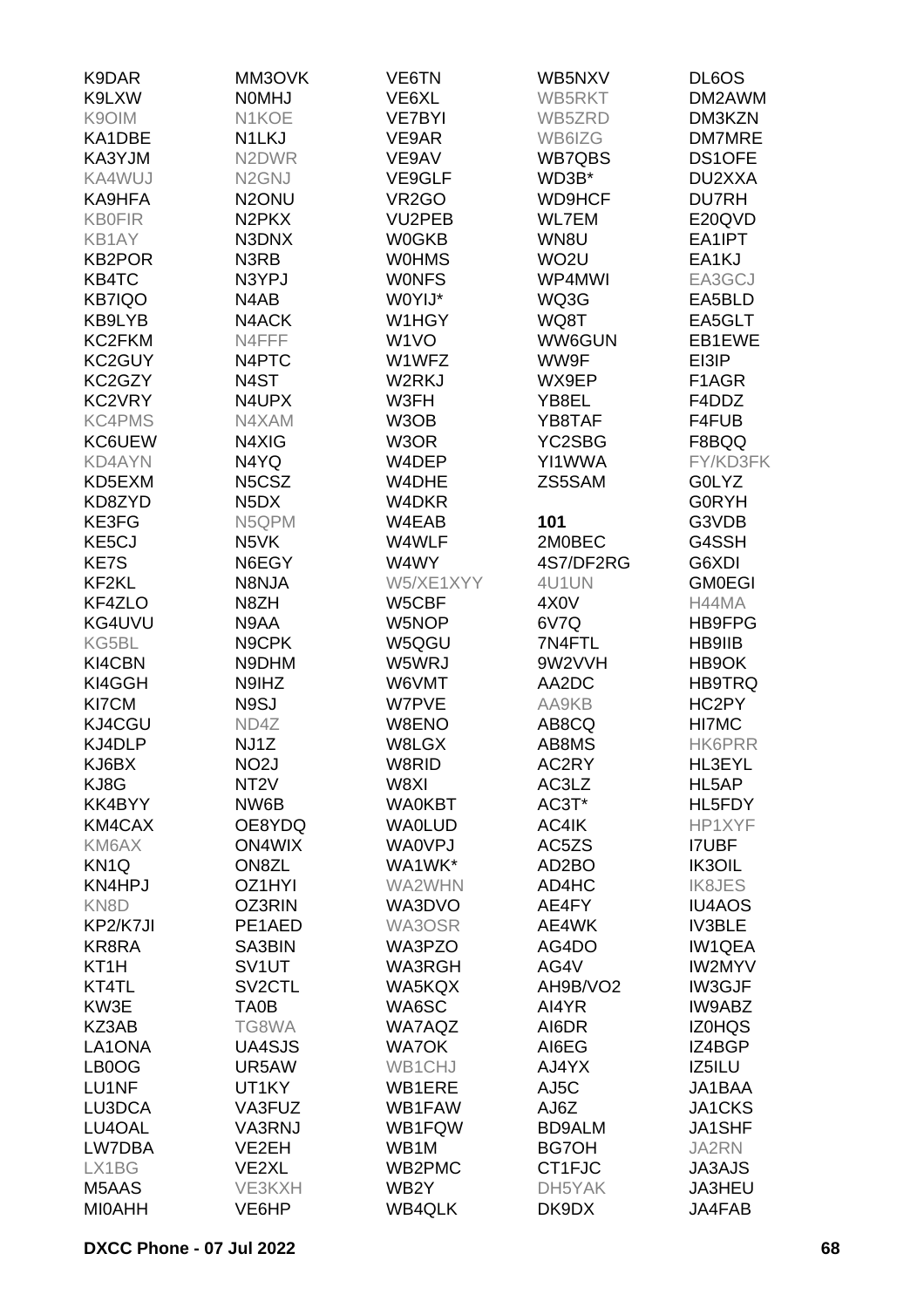| JE6DNN                         | <b>KC0DAS</b>      | <b>MW0UPH</b>      | OZ <sub>1</sub> CX | W4NYY             |
|--------------------------------|--------------------|--------------------|--------------------|-------------------|
| <b>JG5DHX</b>                  | <b>KC0RQH</b>      | <b>N0BGO</b>       | OZ1KZX             | W4USA             |
| JH8TFM                         | KC1GTK             | <b>NOQBC</b>       | <b>P29CG</b>       | W4XMT             |
| JN3XPW                         | KC2RIV             | <b>NOSCE</b>       | PA <sub>1</sub> P  | W5ATV             |
|                                |                    | N1EOP              |                    |                   |
| JP3WJW                         | <b>KC9IRL</b>      |                    | PV8AZ              | W5AZO             |
| JR1CAA                         | KD <sub>2</sub> DI | N <sub>1FL</sub>   | PV8CQ              | W5DXR             |
| JR4KJW                         | KD2DWD             | N <sub>1</sub> LW  | PY <sub>2</sub> OX | W5LGK             |
| JW9DL                          | KD2FWG             | N <sub>2</sub> CEP | PY2ZB              | W5LL              |
| <b>K0GUR</b>                   | KD2MU              | N <sub>2</sub> GBI | PY3DJB             | W5OV              |
| <b>K0RJW</b>                   | KD4PXY             | N2JUS              | RA9SK              | W5SD              |
| K <sub>1</sub> L <sub>Z</sub>  | KD5LKB             | N <sub>2</sub> ST  | <b>SM0UGV</b>      | W5WPN             |
| K1RDM                          | <b>KD7YUW</b>      | N <sub>2</sub> YF  | SP <sub>5</sub> LS | W6IA              |
| K2BRG                          | KE4JD              | N3CB               | SP5NON             | W6JEN             |
| <b>K2KEN</b>                   | KE4QN              | N3FNE              | SP7QPD             | W6JZ              |
| K <sub>2</sub> SD <sub>S</sub> | KE6HKI             | N3FP               | ST <sub>2</sub> YD | W7ASF             |
| K3IK                           | <b>KF0JI</b>       | N3IYR              | SV1HKD             | W7CH              |
| K3SUH                          | KF4EKA             | N3NPJ              | SV2ABQ             | W7CWD             |
| K3VPA                          | KF5ZNQ             | N4AAX              | SV6DBE             | W7IGC             |
| K3ZJ                           | KF6XA              | N4NDX              | SV7BAY             | W7KB              |
| K4BRI                          |                    | N4OCT              | SV8EUX             | W8HNI             |
|                                | <b>KF7TY</b>       |                    |                    |                   |
| K4CUB                          | KF9II              | N <sub>4</sub> RP  | TF3VS              | W8NRE             |
| K4HKE                          | <b>KG4SHY</b>      | N4SJJ              | UA9LGD             | W8ZZZ             |
| K4LDC                          | KG5EN              | N <sub>4</sub> SVI | UR6LEY             | W9ABK             |
| K4LU                           | KG8DD              | N4WRE              | VA2RC              | W9NJM             |
| K4MTN                          | KH4/W4ZYV          | N4WUV              | VA3MGN             | <b>WAOPLB</b>     |
| K4MWM                          | KI4JDX             | N4ZKT              | VE <sub>1RX</sub>  | <b>WA0SXN</b>     |
| K4ONC                          | KI5RU              | N <sub>5</sub> HY  | VE3DHE             | WA1LEF            |
| K4PU                           | KI6AA              | N5IAC              | VE3NXV             | WA2EBH            |
| K4RHD                          | KJ4VTP             | N5LUQ              | VE3ON              | WA2LGZ            |
| K5AGE                          | KJ4YKG             | N6FUB              | VE3TJL             | WA2RF             |
| K6AQH                          | KK3MM              | N6NBV              | VE7DOG             | <b>WA3THL</b>     |
| K6BZJ                          | KK4GV              | N7EGY              | VK <sub>5</sub> ZZ | WA4DJ             |
| K6KWI                          | KK4PZC             | N8KIE              | VR2ZXP             | WA4MWM            |
| K6QZ                           | <b>KK4ZR</b>       | N8KIM              | <b>VU2SDN</b>      | WA4XYL            |
| <b>K7DNH</b>                   | KM4SEG             | N8KYX              | VU2WE              | WA6CTP            |
| <b>K7ROZ</b>                   | KM6TY              | N8LY               | <b>WOJBR</b>       | WA6STV            |
| K8EMS                          | <b>KN0S</b>        | N8NLZ              | <b>W0KAN</b>       | WA6WGS            |
| K8GQ                           | <b>KN4GKR</b>      | N8OH               | <b>WOLBK</b>       | WA8KAZ            |
| K8VPS                          | KN6ER              | N8UAD              | W1ATA              | WA9MSR            |
|                                |                    |                    |                    |                   |
| K8WAT                          | <b>KN7PF</b>       | N8VZ               | W1IMV              | <b>WBONNI</b>     |
| K9JWP                          | KQ4TL              | N8XE               | W1NEK              | <b>WB0ZHQ</b>     |
| <b>KA0PSE</b>                  | KR4WU              | N8ZVT              | W <sub>1</sub> VH  | WB0ZRD            |
| <b>KA2CLX</b>                  | <b>KS4KP</b>       | N9HTZ              | W1YWP              | WB1P              |
| KA2F                           | <b>KS4XN</b>       | N9IIG              | W <sub>2</sub> FI  | WB4KUZ            |
| KA3TWE                         | KT4OR              | N9KLK              | W2GDS              | WB4TOM            |
| KA5PVB                         | KT <sub>5</sub> V  | N9TCF              | W2HCB              | WB4VWZ            |
| KA5TCF                         | KU2US              | ND <sub>5</sub> D  | W2MG               | WB5JC             |
| <b>KA7HBH</b>                  | KX4VU              | ND <sub>5</sub> T  | W2RLK              | <b>WB7WHN</b>     |
| KA9UVY                         | KY0F               | NR <sub>6</sub> C  | W2RW               | WB7X              |
| KB1ZQ                          | KY4D               | NT2F               | W2ZK               | WB8BHL            |
| <b>KB2JSG</b>                  | KZ1A               | NT3U               | W4AHK              | WC4Y              |
| <b>KB2LSI</b>                  | LA6HHA             | NT4K               | W4BGH              | WD4OAY            |
| KB3EFF                         | LA6OMA             | NW1Z               | W4CLE              | WD4T              |
| KB3WBE                         | LU7AAH             | NW8V               | W4DHX              | WD8DYO            |
| KB4MDD                         | M5GAC              | NY4JB              | W4HRC              | WE <sub>1</sub> H |
| KB9A                           | M5KJM              | OE2HEM             | W4JDI              | WE <sub>1Q</sub>  |
| <b>KB9JLF</b>                  | <b>MM0INH</b>      | OE3WQB             | W4KTN              | WG4MC             |
|                                |                    |                    |                    |                   |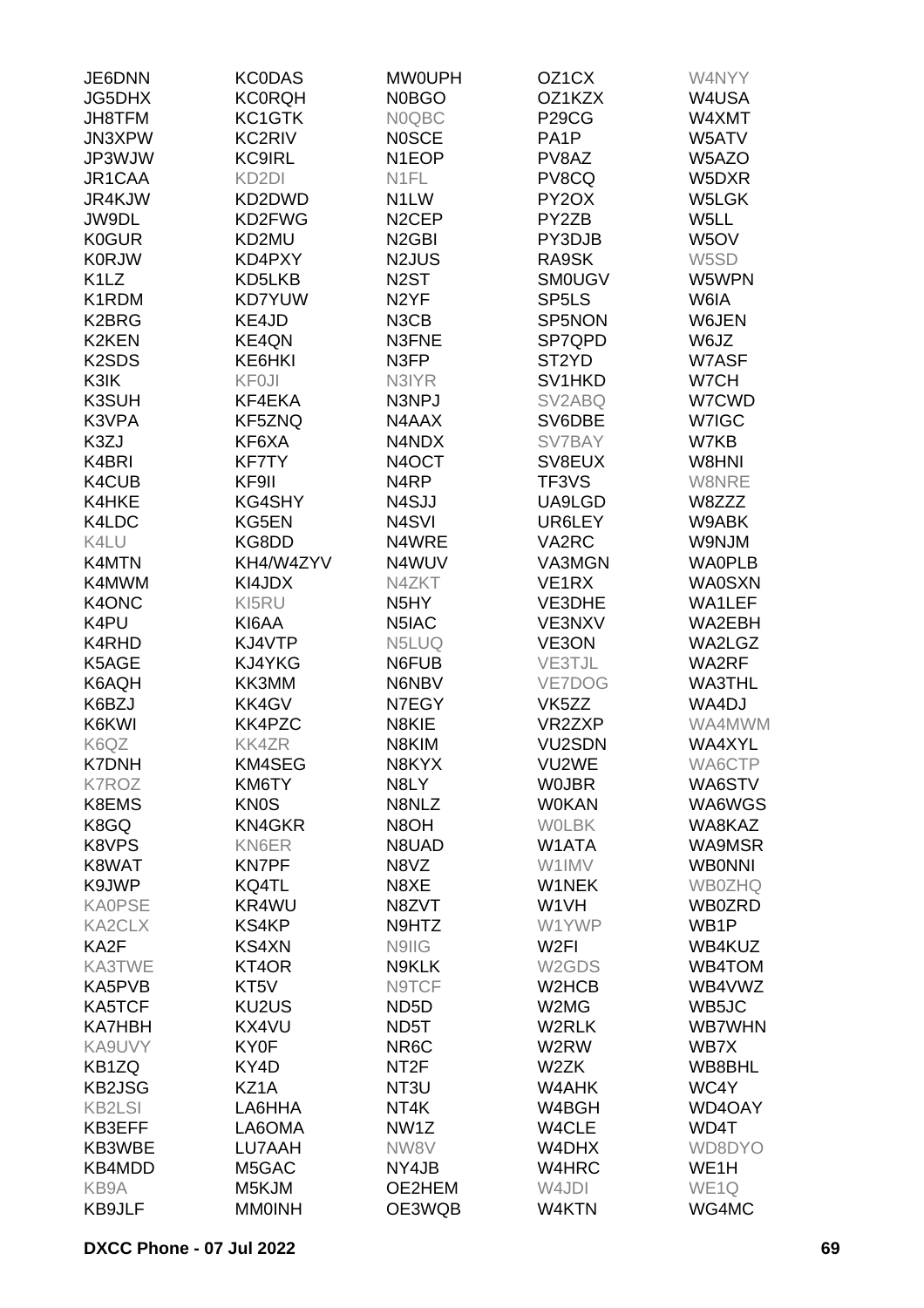| WG8Y               | AE7GT              | EA3HEK            | <b>IW9HLN</b>              | K4KKT         |
|--------------------|--------------------|-------------------|----------------------------|---------------|
| WN <sub>11</sub>   | AF1HS              | EA4AFP            | IX1CKN                     | K4KYO         |
| WQ1W               | AF6P               | EA4ETN            | IZ1ESM                     | K4MWE         |
| WW2NC              | AG1T               | EA8CVW            | IZ2ODM                     | K4RAD         |
| WW5Z               | AG5GN              | EA8XNX            | IZ5RJS                     | K4RHB         |
| WW6G               | AG5LL              | EB3WH             | IZ7RJT                     | K4ROX         |
| WX1Q               | AG5S               | EB5TC             | IZ7SJV                     | K4SPA         |
|                    |                    |                   |                            |               |
| XE1PE              | AG6AN              | EC7ZK             | <b>IZ7UMS</b>              | K4TCT         |
| XE2JS              | AI1G               | ED <sub>3</sub> V | IZ7VII                     | K4WRH         |
| YB2VYY             | AI4C               | EI3GAB            | <b>IZ7XMY</b>              | K4ZCM         |
| YB3EDD             | AJ4PW              | EL2BA             | IZ8EWD                     | K5BDM         |
| YB8NT              | AJ4SB              | EU4DGC            | IZ8JFA                     | K5RNB         |
| <b>YC7JKS</b>      | AJ4TW              | EW4R              | J20YD                      | K5SMH         |
| YI9WS              | AK2S               | F4CUO             | JA1DVF                     | K5TXB         |
| YL3JI              | AK3S               | F4ESV             | JA1QJI                     | K5YM          |
| YT1FM              | AK4QE              | F4FPR             | <b>JA3AYX</b>              | K6ATZ         |
| ZD9IR              | AK5SD              | F8CRS             | JA4DXV                     | K6GDP         |
| ZL <sub>2</sub> AJ | AK6G               | FB1MRQ            | JE6JVH                     | K6JU          |
| ZL3QH              | AL5M               | <b>GODNV</b>      | <b>JH0EXA</b>              | K6MKL         |
| ZS5HAM             | BD4UJ              | <b>GOMGM</b>      | <b>JH0JDV</b>              | K6MMU*        |
| ZS6CEZ             | <b>BD5FFK</b>      | G0OZH             | JI1IRQ                     | K6MUG         |
|                    | BD7OZG             | <b>GOTAN</b>      | JI2XLN                     | K6PGH         |
| 100                | <b>BG4HJE</b>      | <b>GOWTM</b>      | JM1NZJ                     | K7GK          |
| 5J0B               | BG8IL              | G1HLT             | JN6AQM                     | <b>K7KFC</b>  |
| 6K2CLF             | <b>BG8INK</b>      | G3LLX             | JR1GCN                     | <b>K7NWM</b>  |
| 7J1BAR             | <b>BH4SCF</b>      | G4ASL             | <b>KOLUM</b>               | <b>K7PRW</b>  |
| 7J3AQB/4           | <b>BH4SRC</b>      | G4DQB             | <b>K0MBC</b>               | K7QDX         |
| 7X2GK              | BV2CD/7            | G4IQM             | K <sub>0</sub> SP          | K8BB          |
| A61BM              | BV <sub>5</sub> HJ | G4KCT             | K <sub>1</sub> CE          | K8DTW         |
|                    | BX2AAA             | G4NDM             |                            | K8JTD         |
| AA1XC              |                    | G4SBV             | K1MTD<br>K <sub>1</sub> TA | K8KAP         |
| AA2BR              | BZ4RBX             |                   |                            |               |
| AA2NJ              | C <sub>21</sub> DJ | G6AD              | K1YWW                      | K8OB          |
| AA5BE              | CE1VIL             | G7SVF             | K1ZW                       | K8QF          |
| AA6JR              | CE7PGO             | <b>GB250CC</b>    | K2DJL                      | K8SE          |
| AB1NG*             | CN8LI              | <b>GIOJHR</b>     | K2DJN                      | K8THU         |
| AB2NM              | CX4PG              | <b>GU0UVH</b>     | K2HMY                      | K9PQ          |
| AB4KY              | DB2MJ              | HB9DTE            | K2IU                       | K9QJS         |
| AB5XZ              | DB3KE              | <b>HB9FEC</b>     | K2MWS                      | K9RJH         |
| AB7LA              | DC4RU              | HB9HAT            | K2NUD                      | K9TCD         |
| AB9XI              | DD5VL              | <b>HB9TSA</b>     | K <sub>2</sub> SDL         | <b>K9TWW</b>  |
| <b>ACOWL</b>       | DF5OL              | HB9TSE/QRP        | <b>K2SNH</b>               | K9VB          |
| <b>AC0YG</b>       | DG2YCB             | HL2KDA            | K <sub>2</sub> XE          | K9VUJ         |
| AC <sub>2</sub> GI | DJ1MS              | HL3QP             | K2YNY                      | <b>KA1RRX</b> |
| AC4CP              | DJ3FK              | <b>HL9TN</b>      | K <sub>2</sub> ZF          | KA1TWX        |
| AC5RK              | DL/N0HJZ           | I2WEQ             | K3BOA                      | KA2HZP        |
| AD2EE              | DL <sub>1</sub> CZ | <b>IK0TIX</b>     | K3LTM                      | KA3HED        |
| AD4AJ              | DL1KRT             | <b>IK1TAZ</b>     | K3TVC                      | KA3JVQ        |
| AD4LM              | DL6MHC             | <b>IK2LDM</b>     | K3UAL                      | KA3QOT        |
| AD6NR              | <b>DL7USM</b>      | <b>IK6LLB</b>     | K3VRS                      | KA4FVE        |
| <b>AE0MW</b>       | DL8YDU             | <b>IK8UCW</b>     | K4ADN                      | KA5DVT        |
| AE4FO              | DN1KA              | <b>IT9CAU</b>     | K4AOC                      | KA6HMS        |
| AE4G               | DS2QJS             | IT9DDS            | K4AVK                      | KA6TTV        |
| AE4QU              | DU8DJ              | <b>IU0DZR</b>     | K4BDN                      | KA6WBQ        |
| AE5LO              | E21LXK             | <b>IU7EDX</b>     | K4BLL                      | <b>KA7VIA</b> |
| AE5MT              | E29TGW             | <b>IW6CJM</b>     | K4DR                       | KA9ZPL        |
| AE5SG              | EA1BZP             | <b>IW9ELR</b>     | K4ECD                      | <b>KB0RFY</b> |
| AE5YN              | EA1HVW             | <b>IW9GRL</b>     | K4JDF                      | KB1IRB        |
|                    |                    |                   |                            |               |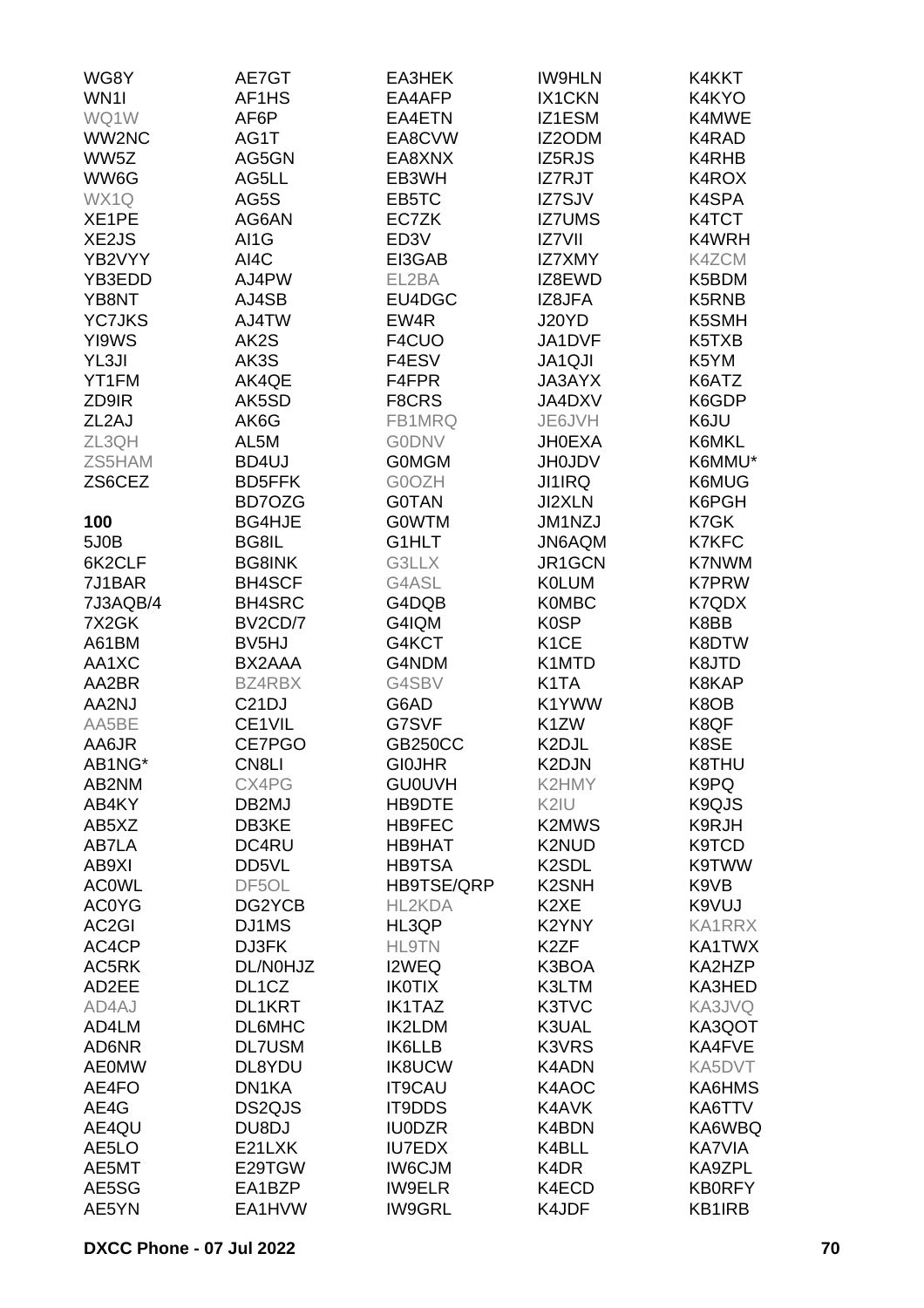| KB1JTB            | KE4WLK            | KN4W               | N <sub>2</sub> EYK             | N8RKA             |
|-------------------|-------------------|--------------------|--------------------------------|-------------------|
| KB1VUN            | KE6RYZ            | KP2XX              | N <sub>2</sub> JBA             | N8TMW             |
| <b>KB2KRP</b>     | <b>KE7ZK</b>      | KQ4KK              | N2JGN                          | N8YXR             |
| <b>KB2RQQ</b>     | KE8XH             | KQ4TT              | N <sub>2</sub> L <sub>Z</sub>  | N9AQ              |
| <b>KB3DAI</b>     | KF <sub>2</sub> E | KQ6LS              | N2NJZ                          | N9EXM             |
| KB3FTE            | KF2H              | KQ9KX              | N <sub>2</sub> PK <sub>B</sub> | N9FA              |
| KB4EJ             | KF4HMD            | <b>KR30</b>        | N <sub>2</sub> PQJ             | N9FUE             |
| KB5T              | KF5PAL            | KR4NO              | N <sub>2</sub> RFA             | N9IUA             |
| <b>KB5WRK</b>     | KF5PLA            | KT4KF              | N <sub>2</sub> ROQ             | N9MXI             |
| <b>KB8QHJ</b>     | KF5ZWS            | KU4BU              | N <sub>2</sub> X <sub>G</sub>  | N9TES             |
| <b>KB8SUA</b>     | <b>KF7WRS</b>     | KU4JZ              | N3ALN                          | N9UR              |
| <b>KB9CYL</b>     | KF9DI             | KV <sub>5</sub> J  | N3BGA                          | NB <sub>1</sub> U |
| KB9OZI            | <b>KG4AJI</b>     | KW4EN              | N3HLY                          | NC4AZ             |
| KB9VMP            | KG4AKV            | KW4GC              | N3LFC                          | NC4EN             |
|                   |                   |                    |                                |                   |
| <b>KC0AM</b>      | KG4WV             | KY4M               | N3LRP                          | <b>NDOMM</b>      |
| <b>KC0PKA</b>     | KG5JCK            | KY6LA              | N3MAV                          | NF <sub>1</sub> L |
| <b>KC0UHP</b>     | KG5LO             | LA1ISA             | N3PB                           | NF4W              |
| KC1BMD            | KG5UX             | LA2ONA             | N3SMT                          | NG0Z              |
| KC1CBQ            | KG5ZMQ            | LA6IRA             | N3VJ                           | NG <sub>2</sub> Q |
| KC2BK             | KG6LQ             | LA6SK              | N3XL                           | NJ9Y              |
| KC2FLC            | KG7WZ             | LA7HOA             | N4CPV                          | <b>NK0N</b>       |
| KC2LOC            | KG8UT             | LU1DZ              | N4ERZ                          | NM <sub>5</sub> P |
| KC2NYU            | <b>KI0HV</b>      | LX1IQ              | N4HES                          | NM8W              |
| KC2PMM            | KI0OA             | <b>MOHKB</b>       | N4NFK                          | NM9K              |
| KC2SGV            | KI4VFP            | <b>MONKR</b>       | N <sub>4</sub> OYR             | NO7F              |
| KC2YEA            | KI5FR             | <b>MOPMV</b>       | N4RRR                          | NQ7V              |
| KC4HQS            | KI5KEE            | <b>MORNR</b>       | N4TVQ                          | NR7Z              |
| KC4RV             | KI6NIC            | <b>MOTTQ</b>       | N4ULL                          | NU <sub>1</sub> G |
| KC4ZGL            | KI6ZS             | <b>MOTWB</b>       | N4VUX                          | NU <sub>5</sub> G |
| KC5EZ             | <b>KI7NF</b>      | <b>MOXAC</b>       | N4XL                           | NU <sub>5</sub> K |
| KC5RFM            | KJ2G              | MI1DLB             | N4ZDL                          | NU7DX             |
| KC5USN            | KJ2P              | <b>MM0XDG</b>      | N5IUL                          | NU8U              |
| KC6QJX            | KJ4UDD            | <b>MW0JRX</b>      | N5JIM                          | NV <sub>5F</sub>  |
| KC7DC             | KJ6HBY            | MW1MDH             | N5KWD                          | NW4KU             |
| KC8QDQ            | <b>KK4CQN</b>     | MW3RNI             | N5ML                           | NX3SS             |
| <b>KC9RGF</b>     | KK4IE             | <b>NOBSS</b>       | N5PEN                          | NY2MC             |
| KC9UVT            | KK4JW*            | <b>NODT</b>        | N5QYC                          | NY4D              |
| KC9YS             | <b>KK4NC</b>      | <b>NOHTV</b>       | N6AZR                          | NY6W              |
| <b>KD0JUC</b>     | <b>KK4NLK</b>     | <b>NONEU</b>       | N6DO                           | <b>OA4AHW</b>     |
| <b>KD0N</b>       | <b>KK4NNY</b>     | <b>NOORQ</b>       | N6ENO                          | OD5TE             |
| <b>KD0SA</b>      | <b>KK4PUX</b>     | <b>NOPLC</b>       | N6HR                           | OE1ILW            |
| <b>KD0TLX</b>     | <b>KK4TO</b>      | <b>NORDJ</b>       | N6IFW                          | OE1KTS            |
| KD2UC             | KK5PM             | N <sub>1</sub> AJV | N6JKC                          | OE2LRO            |
| KD4ACG            | KK6DF             | N1FHI              | N6PIA                          | OE6HWF            |
| KD4ZAT            | KK6ZZ             | N <sub>1</sub> GFV | N6QYQ                          | OE9GHV            |
| KD5SXH            | KK9J              | N <sub>1</sub> GM  | N6SUV                          | OE9KFV            |
| KD6OTC            | KK9O              | N <sub>1</sub> HO  | N6TDC                          | OH6FXZ            |
| KD6RUH            | KL3UX             | N <sub>1</sub> IND | N7ARN                          | OH6PX             |
| <b>KD7RF</b>      | KM4BR             | N <sub>1</sub> INI | N7PMP                          | OK7TB             |
| KD8CJ             | KM4DCJ            | N <sub>1</sub> IXF | N7RZA                          | <b>ON3SWY</b>     |
| KD8KEO            | KM4PW             | N1LXM              | N8BAP                          | ON8AH             |
| KD8YGW            | <b>KM4QER</b>     | N1MIE              | N8DRG                          | <b>ON9CMV</b>     |
| <b>KE0CP</b>      | KM5JV             | N <sub>1</sub> RIU | N8EI                           | OZ7QQ             |
| <b>KE0NWG</b>     | KM5KC             | N <sub>1</sub> SEP | N8HTG                          | <b>PA0VST</b>     |
|                   |                   |                    |                                | PA <sub>2</sub> Z |
| <b>KE0YY</b>      | <b>KN4FKS</b>     | N1UNH              | N8ITY                          |                   |
| KE <sub>2</sub> A | KN4J              | N1VFU              | N8MDP                          | PA40WM            |
| KE2BV             | KN4QJ             | N <sub>2</sub> EGO | N8NWA                          | PA <sub>5</sub> Z |